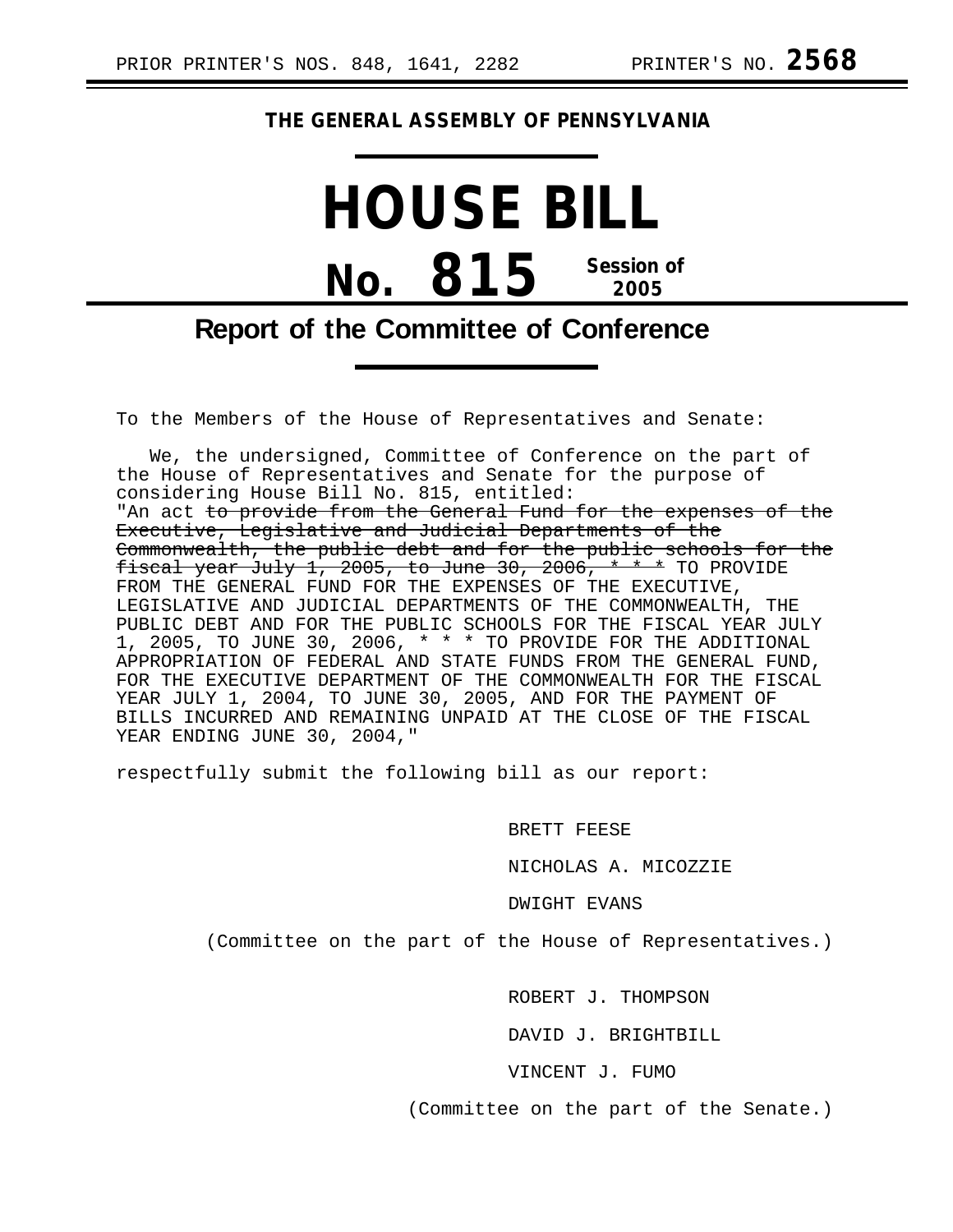\*\*\*This page intentionally left blank\*\*\*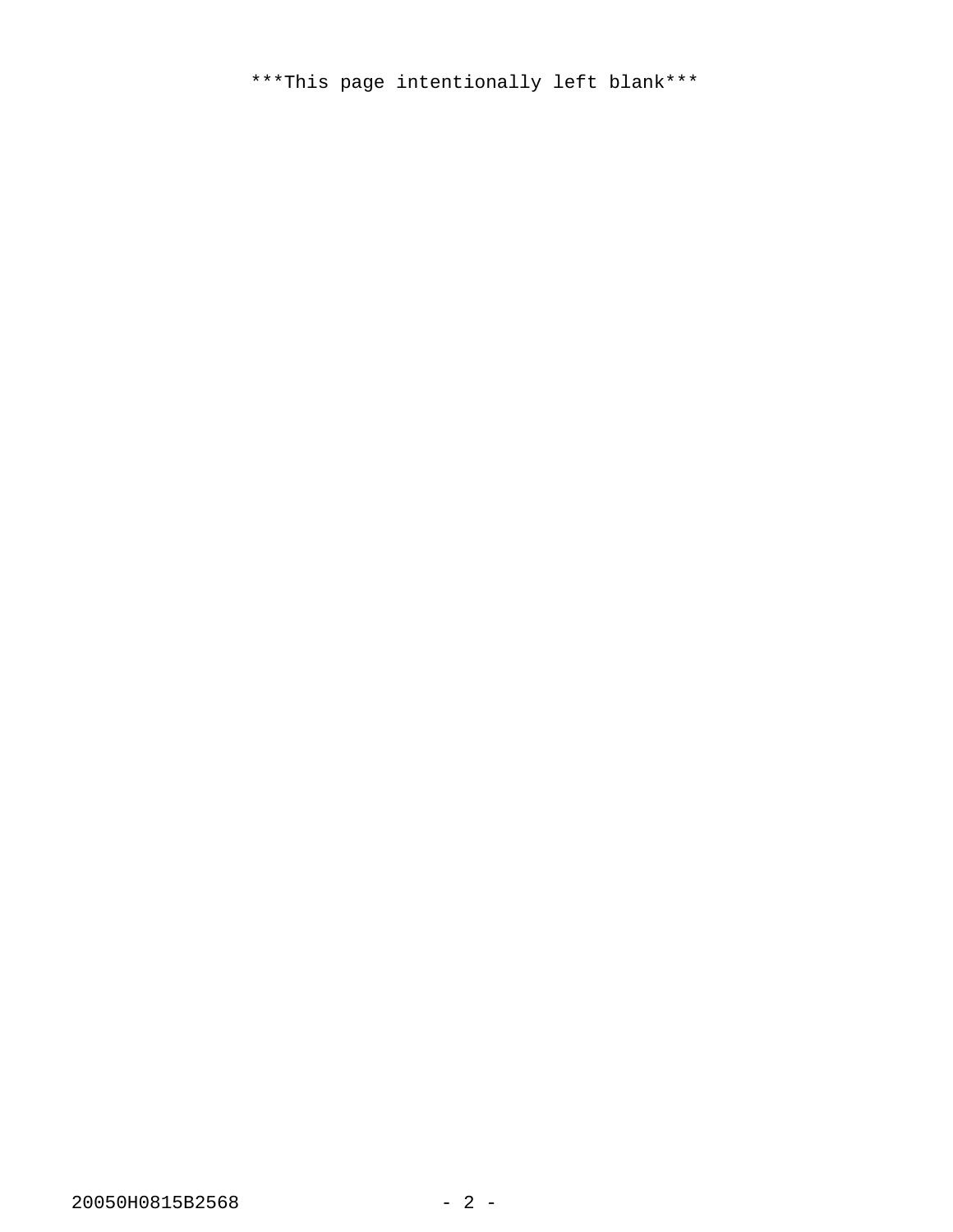1 To provide from the General Fund for the expenses of the 2 Executive, Legislative and Judicial Departments of the Commonwealth, the public debt and for the public schools for 4 the fiscal year July 1, 2005, to June 30, 2006, for certain 5 institutions and organizations, and for the payment of bills 6 incurred and remaining unpaid at the close of the fiscal year<br>7 ending June 30, 2005; to provide appropriations from the ending June 30, 2005; to provide appropriations from the 8 State Lottery Fund, the Energy Conservation and Assistance 9 Fund, the Hazardous Material Response Fund, The State Stores 10 Fund, the Milk Marketing Fund, the Home Investment Trust 11 Fund, the Emergency Medical Services Operating Fund, the<br>12 Tuition Payment Fund, the Banking Department Fund, the 12 Tuition Payment Fund, the Banking Department Fund, the Firearm Records Check Fund, the Ben Franklin Technology 14 Development Authority Fund, the Tobacco Settlement Fund, the 15 Health Care Provider Retention Account and the Community 16 Health Reinvestment Restricted Account to the Executive 17 Department; to provide appropriations from the Judicial<br>18 Oomputer System Augmentation Account to the Judicial 18 Computer System Augmentation Account to the Judicial 19 Department for the fiscal year July 1, 2005, to June 30, 20 2006; to provide appropriations from the Motor License Fund 21 for the fiscal year July 1, 2005, to June 30, 2006, for the<br>22 proper operation of the several departments of the 22 proper operation of the several departments of the 23 Commonwealth and the Pennsylvania State Police authorized to 24 spend Motor License Fund moneys; to provide for the appropriation of Federal funds to the Executive Department of 26 the Commonwealth and for the establishment of restricted 27 a receipt accounts for the fiscal year July 1, 2005, to June<br>28 30, 2006, and for the payment of bills remaining unpaid at 28 30, 2006, and for the payment of bills remaining unpaid at<br>29 the close of the fiscal year ending June 30, 2005; to prov the close of the fiscal year ending June 30, 2005; to provide 30 for the additional appropriation of Federal and State funds<br>31 from the General Fund and the Motor License Fund, for the from the General Fund and the Motor License Fund, for the 32 Executive and Legislative Departments of the Commonwealth for 33 the fiscal year July 1, 2004, to June 30, 2005, and for the<br>34 payment of bills incurred and remaining unpaid at the close payment of bills incurred and remaining unpaid at the close 35 of the fiscal year ending June 30, 2004.

| 36              | TABLE OF CONTENTS                                    |
|-----------------|------------------------------------------------------|
| 37              | PART I. GENERAL PROVISIONS                           |
| 38              | Section 101. Short title.                            |
|                 | 39 Section 102. Definitions.                         |
|                 | 40 Section 103. Abbreviations.                       |
|                 | 41 Section 104. State appropriations.                |
|                 | 42 Section 105. Federal augmentation appropriations. |
|                 | 43 Section 106. Block grants.                        |
| 44              | PART II. GENERAL FUND AND FEDERAL APPROPRIATIONS     |
| 45              | FOR 2005-2006                                        |
| 46              | SUBPART A. EXECUTIVE DEPARTMENT                      |
| 20050H0815B2568 | $-3 -$                                               |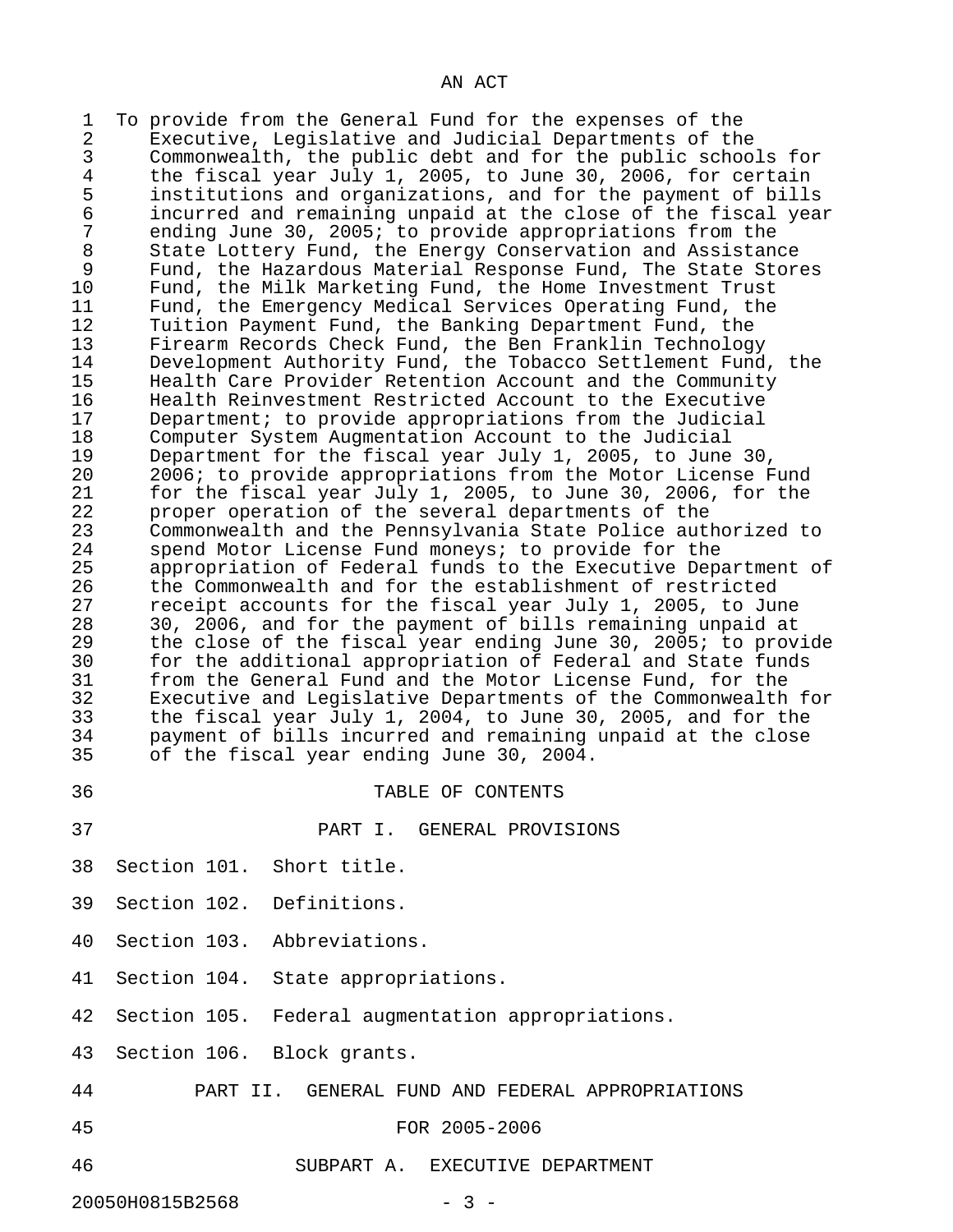- 1 Section 201. Governor.
- 2 Section 202. Executive Offices.
- 3 Section 203. Lieutenant Governor.
- 4 Section 204. Attorney General.
- 5 Section 205. Auditor General.
- 6 Section 206. Treasury Department.
- 7 Section 207. Department of Aging.
- 8 Section 208. Department of Agriculture.
- 9 Section 209. Department of Community and Economic Development.
- 10 Section 210. Department of Conservation and Natural Resources.
- 11 Section 211. Department of Corrections.
- 12 Section 212. Department of Education.
- 13 Section 213. Department of Environmental Protection.
- 14 Section 214. Department of General Services.
- 15 Section 215. Department of Health.
- 16 Section 216. Insurance Department.
- 17 Section 217. Department of Labor and Industry.
- 18 Section 218. Department of Military and Veterans Affairs.
- 19 Section 219. Department of Public Welfare.
- 20 Section 220. Department of Revenue.
- 21 Section 221. Department of State.
- 22 Section 222. Department of Transportation.
- 23 Section 223. Pennsylvania State Police.
- 24 Section 224. State Civil Service Commission.
- 25 Section 225. Pennsylvania Emergency Management Agency.
- 26 Section 226. Pennsylvania Fish and Boat Commission.
- 27 Section 227. State System of Higher Education.
- 28 Section 228. Pennsylvania Higher Education Assistance Agency.
- 29 Section 229. Pennsylvania Historical and Museum Commission.
- 30 Section 230. Pennsylvania Infrastructure Investment Authority.

20050H0815B2568 - 4 -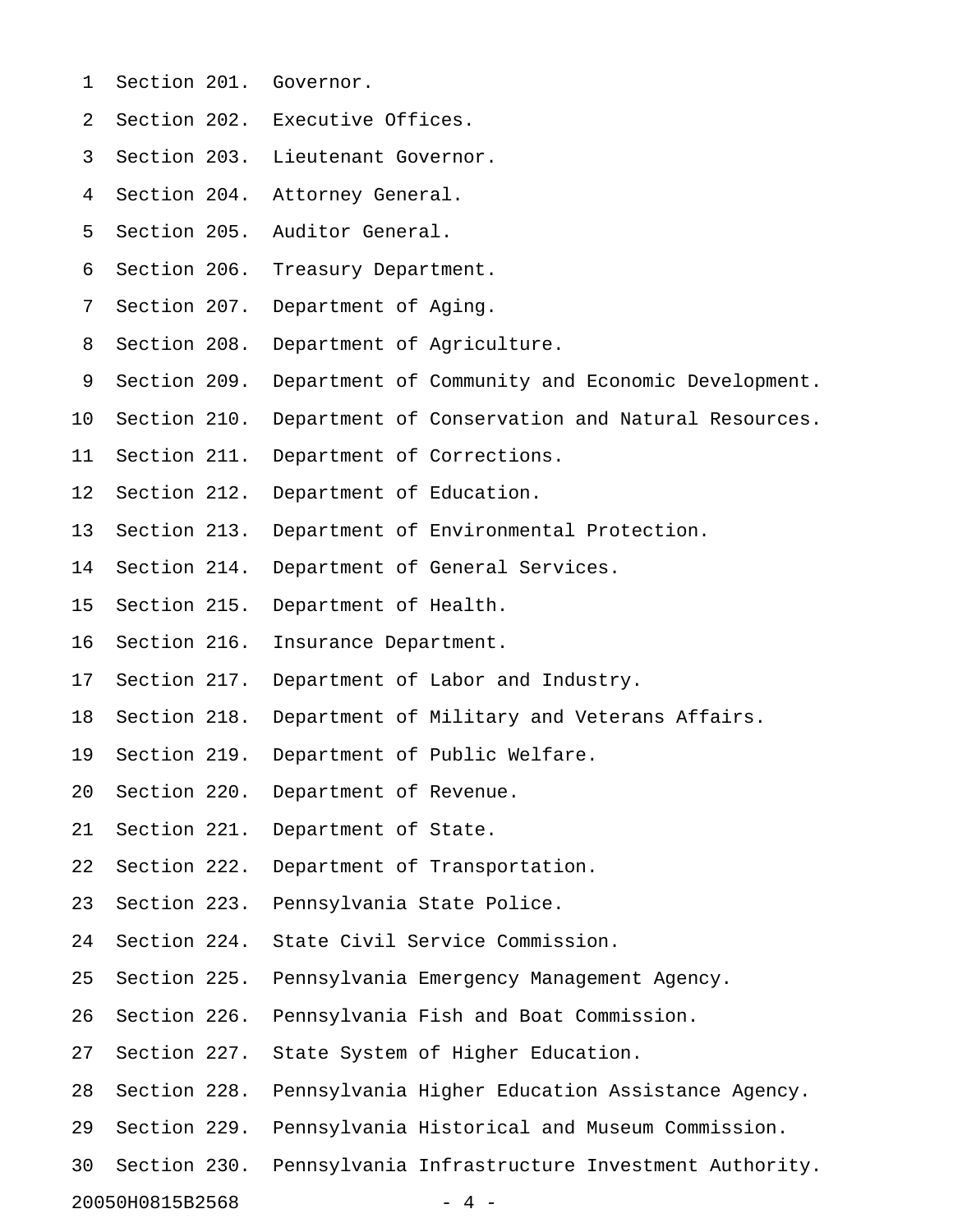| $\mathbf{1}$    |              | Section 231. Environmental Hearing Board.          |  |
|-----------------|--------------|----------------------------------------------------|--|
| 2               | Section 232. | Pennsylvania Board of Probation and Parole.        |  |
| 3               | Section 233. | Pennsylvania Public Television Network Commission. |  |
| $\overline{4}$  | Section 234. | Pennsylvania Securities Commission.                |  |
| 5               | Section 235. | State Tax Equalization Board.                      |  |
| 6               | Section 236. | Health Care Cost Containment Council.              |  |
| 7               |              | Section 237. State Ethics Commission.              |  |
| 8               | Section 238. | State Employees' Retirement System.                |  |
| 9               | Section 239. | Thaddeus Stevens College of Technology.            |  |
| 10              | Section 240. | Pennsylvania Housing Finance Agency.               |  |
| 11              |              | SUBPART B. LEGISLATIVE DEPARTMENT                  |  |
| 12              | Section 251. | Senate.                                            |  |
| 13              |              | Section 252. House of Representatives.             |  |
| 14              | Section 253. | Legislative Reference Bureau.                      |  |
| 15              | Section 254. | Legislative Budget and Finance Committee.          |  |
| 16              | Section 255. | Legislative Data Processing Committee.             |  |
| 17              | Section 256. | Joint State Government Commission.                 |  |
| 18              | Section 257. | Local Government Commission.                       |  |
| 19              | Section 258. | Joint Legislative Air and Water Pollution Control  |  |
| 20              |              | and Conservation Committee.                        |  |
| 21              | Section 259. | Legislative Audit Advisory Commission.             |  |
| 22              | Section 260. | Independent Regulatory Review Commission.          |  |
| 23              | Section 261. | Capitol Preservation Committee.                    |  |
| 24              | Section 262. | Pennsylvania Commission on Sentencing.             |  |
| 25              | Section 263. | Center for Rural Pennsylvania.                     |  |
| 26              | Section 264. | Commonwealth Mail Processing Center.               |  |
| 27              | Section 265. | Chief Clerks of Senate and House of                |  |
| 28              |              | Representatives.                                   |  |
| 29              |              | SUBPART C. JUDICIAL DEPARTMENT                     |  |
| 30              |              | Section 281. Supreme Court.                        |  |
| 20050H0815B2568 |              | $-5 -$                                             |  |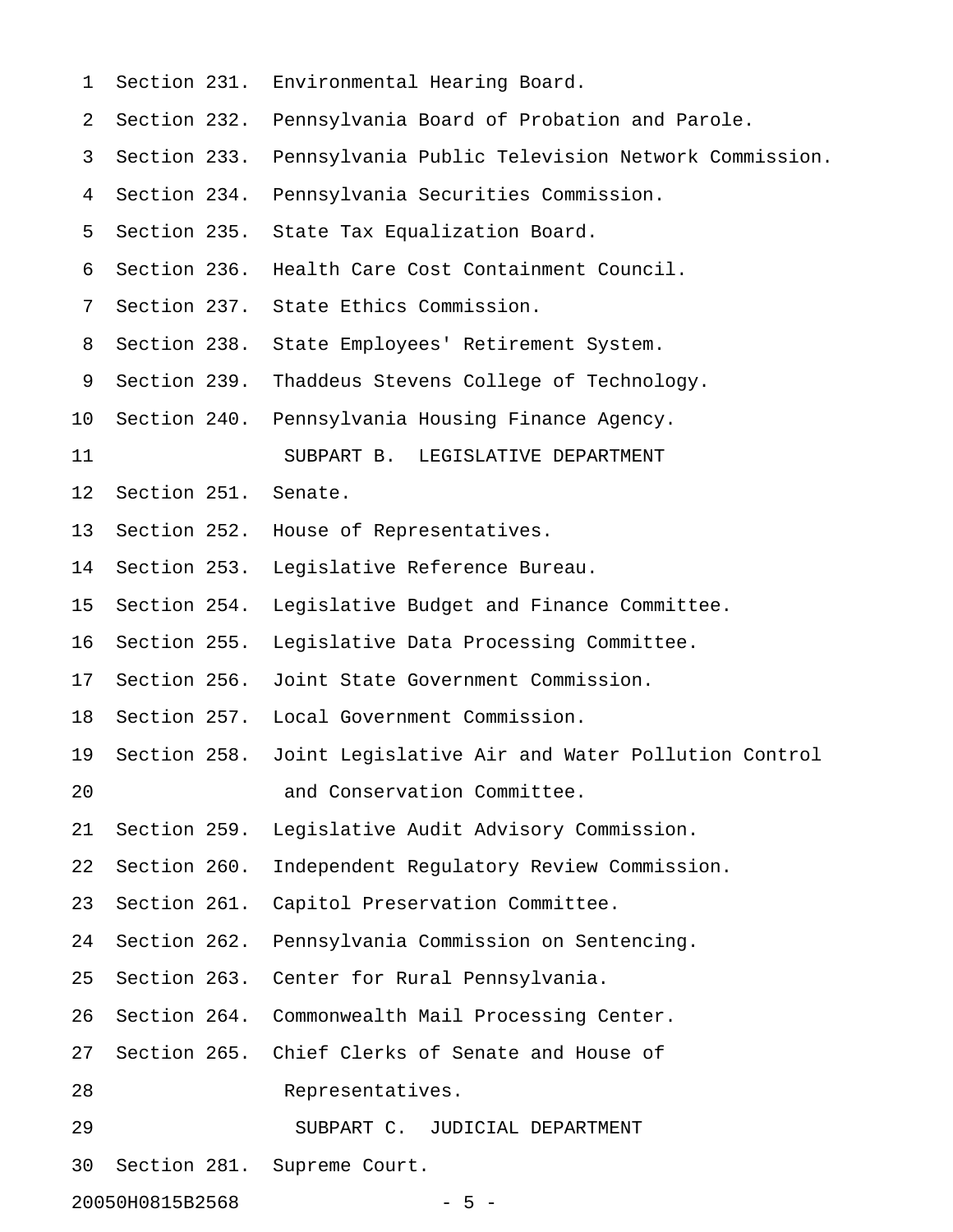1 Section 282. Superior Court. 2 Section 283. Commonwealth Court. 3 Section 284. Courts of common pleas. 4 Section 285. Community courts - magisterial district judges. 5 Section 286. Philadelphia Traffic Court. 6 Section 287. Philadelphia Municipal Court. 7 Section 288. Judicial Conduct Board. 8 Section 289. Court of Judicial Discipline. 9 Section 290. Juror cost reimbursement. 10 Section 291. County court reimbursement. 11 PART III. STATE LOTTERY FUND APPROPRIATIONS 12 Section 301. Department of Aging. 13 Section 302. Department of Transportation. 14 PART IV. ENERGY CONSERVATION AND ASSISTANCE 15 FUND APPROPRIATIONS 16 Section 401. Department of Environmental Protection. 17 Section 402. Department of Public Welfare. 18 PART V. JUDICIAL COMPUTER SYSTEM AUGMENTATION ACCOUNT 19 APPROPRIATIONS 20 Section 501. Supreme Court. 21 PART VI. EMERGENCY MEDICAL SERVICES OPERATING FUND 22 APPROPRIATIONS 23 Section 601. Department of Health. 24 PART VII. STATE STORES FUND APPROPRIATIONS 25 Section 701. Pennsylvania State Police. 26 PART VIII. MOTOR LICENSE FUND APPROPRIATIONS 27 FOR 2005-2006 28 SUBPART A. MOTOR LICENSE FUND 29 Section 801. Department of Transportation. 30 Section 802. Executive Offices. 20050H0815B2568 - 6 -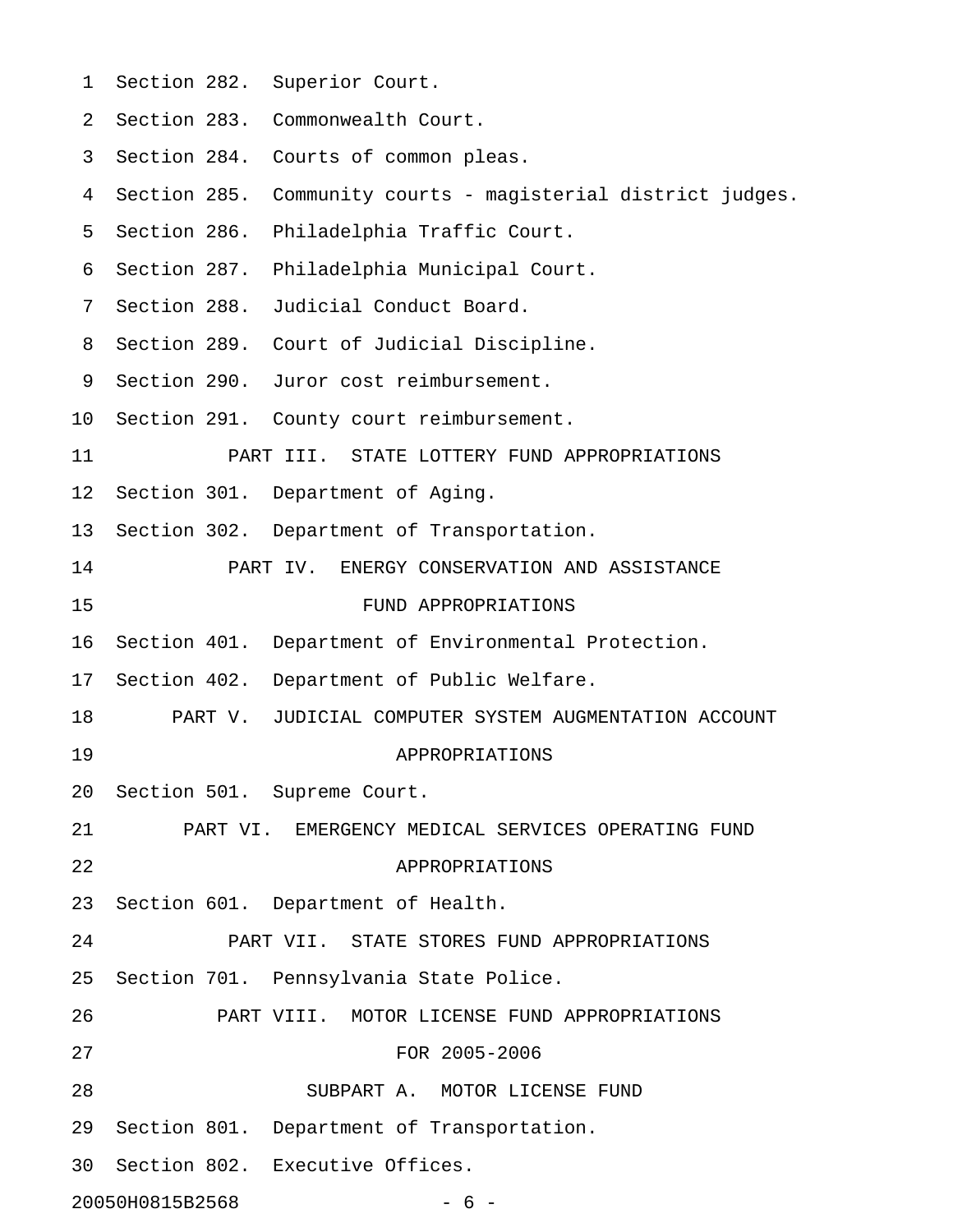1 Section 803. Treasury Department. 2 Section 804. Department of Conservation and Natural Resources. 3 Section 805. Department of Education. 4 Section 806. Department of Environmental Protection. 5 Section 807. Department of General Services. 6 Section 808. Department of Revenue. 7 Section 809. Pennsylvania State Police. 8 Section 810. Pennsylvania Emergency Management Agency. 9 SUBPART B. AVIATION RESTRICTED REVENUE ACCOUNT 10 Section 821. Department of Transportation. 11 PART IX. HAZARDOUS MATERIAL RESPONSE FUND 12 APPROPRIATIONS 13 Section 901. Pennsylvania Emergency Management Agency. 14 PART X. MILK MARKETING FUND APPROPRIATIONS 15 Section 1001. Milk Marketing Board. 16 PART XI. HOME INVESTMENT TRUST FUND APPROPRIATIONS 17 Section 1101. Department of Community and Economic Development. 18 PART XII. TUITION PAYMENT FUND APPROPRIATIONS 19 Section 1201. Treasury Department. 20 PART XIII. BANKING DEPARTMENT FUND APPROPRIATIONS 21 Section 1301. Department of Banking. 22 Section 1302. Department of General Services. 23 PART XIV. FIREARM RECORDS CHECK FUND APPROPRIATIONS 24 Section 1401. Pennsylvania State Police. 25 PART XV. BEN FRANKLIN TECHNOLOGY DEVELOPMENT 26 AUTHORITY FUND APPROPRIATIONS 27 Section 1501. Department of Community and Economic Development. 28 PART XVI. TOBACCO SETTLEMENT FUND 29 Section 1601. Tobacco Settlement Board. 30 Section 1602. Department of Public Welfare.

20050H0815B2568 - 7 -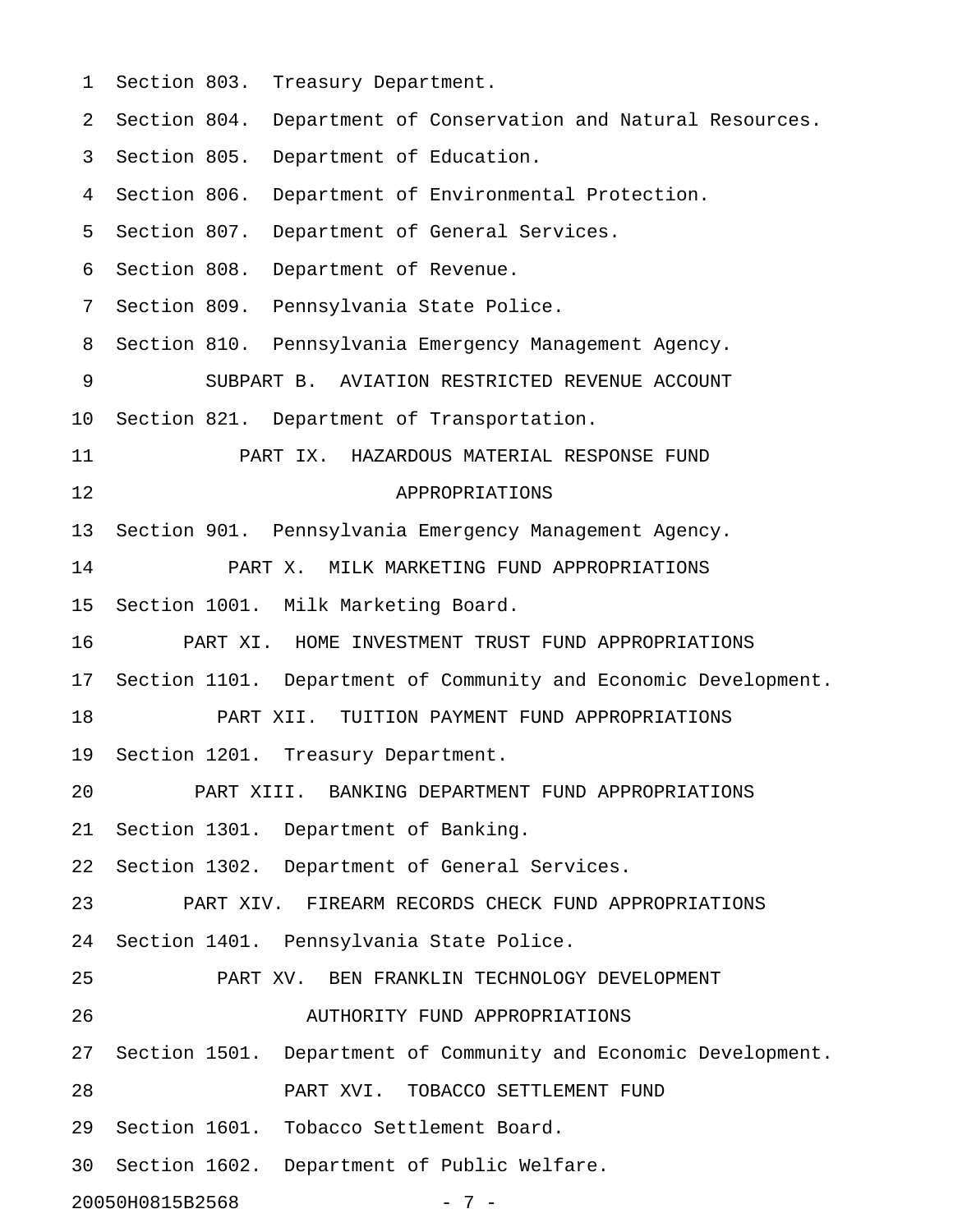1 PART XVI-A. HEALTH CARE PROVIDER RETENTION ACCOUNT 2 Section 1601-A. Department of Public Welfare. 3 PART XVII. RESTRICTED RECEIPT ACCOUNTS 4 Section 1701. General provisions. 5 Section 1702. Department of Community and Economic Development. 6 Section 1703. Department of Conservation and Natural 7 Resources. 8 Section 1704. Department of Education. 9 Section 1705. Department of Environmental Protection. 10 Section 1706. Department of Transportation. 11 Section 1707. Pennsylvania Emergency Management Agency. 12 Section 1708. Pennsylvania Historical and Museum Commission. 13 PART XVII-A 14 COMMUNITY HEALTH REINVESTMENT RESTRICTED ACCOUNT 15 Section 1701-A Community Health Reinvestment Restricted 16 Account. 17 PART XVIII. ADDITIONAL APPROPRIATIONS FOR 18 FISCAL YEAR 2004-2005 19 SUBPART A. GENERAL PROVISIONS 20 Section 1801. State appropriations. 21 Section 1802. Federal augmentation appropriations. 22 SUBPART B. EXECUTIVE DEPARTMENT 23 Section 1811. Executive Offices. 24 Section 1812. Department of Aging. 25 Section 1812.1. Department of Community and Economic 26 Development. 27 Section 1813. Department of Conservation and Natural Resources. 28 Section 1814. Department of Corrections. 29 Section 1815. Department of Education. 30 Section 1816. Department of Health.

20050H0815B2568 - 8 -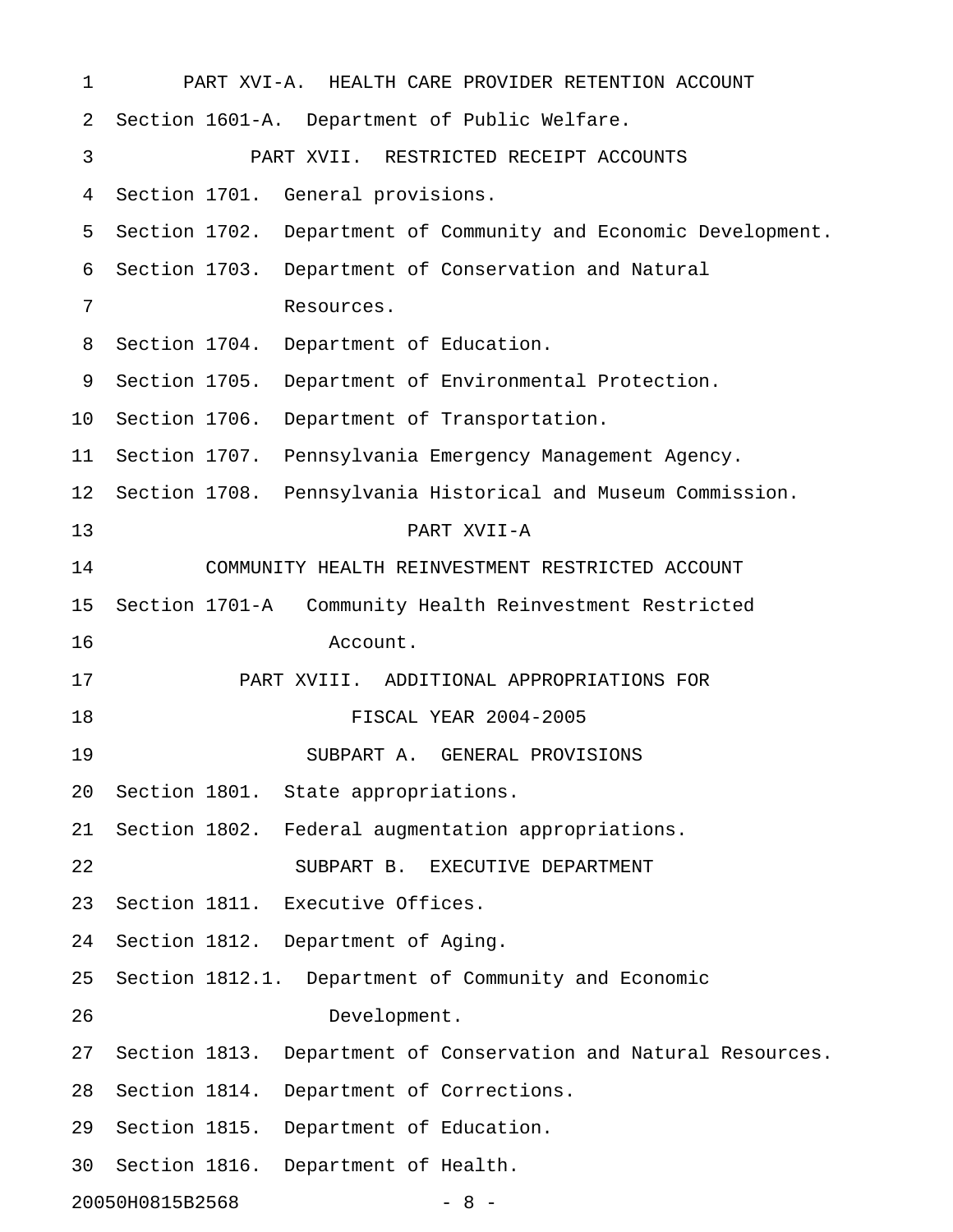| $\mathbf 1$              |               | Section 1817. Department of Military and Veterans Affairs.     |  |  |
|--------------------------|---------------|----------------------------------------------------------------|--|--|
| 2                        | Section 1818. | Department of Public Welfare.                                  |  |  |
| 3                        | Section 1819. | Pennsylvania State Police.                                     |  |  |
| 4                        | Section 1820. | Pennsylvania Emergency Management Agency.                      |  |  |
| 5                        | Section 1821. | Pennsylvania Historical and Museum Commission.                 |  |  |
| 6                        |               | Section 1822. Pennsylvania Board of Probation and Parole.      |  |  |
| 7                        |               | SUBPART C. LEGISLATIVE DEPARTMENT                              |  |  |
| 8                        | Section 1851. | Senate.                                                        |  |  |
| 9                        |               | Section 1852. House of Representatives.                        |  |  |
| 10                       |               | SUBPART D. JUDICIAL DEPARTMENT                                 |  |  |
| 11                       |               | Section 1861. County court reimbursement.                      |  |  |
| 12                       |               | SUBPART E                                                      |  |  |
| 13                       |               | MOTOR LICENSE FUND                                             |  |  |
| 14                       |               | EXECUTIVE DEPARTMENT                                           |  |  |
| 15                       |               | Section 1881. Treasury Department.                             |  |  |
| 16                       |               | SUBPART J. MISCELLANEOUS PROVISIONS FOR 2004-2005              |  |  |
| 17                       |               | Section 1891. Prior laws unaffected.                           |  |  |
| 18                       |               | Section 1892. Compliance with other law before funds           |  |  |
| 19                       |               | available.                                                     |  |  |
| 20                       |               | Section 1893. Contracts prerequisite to encumbering            |  |  |
| 21                       |               | or committing funds.                                           |  |  |
| 22                       |               | Section 1894. Minority business set-asides.                    |  |  |
| 23                       |               | Section 1895. Appropriation of funds from miscellaneous        |  |  |
| 24                       |               | sources.                                                       |  |  |
| 25                       |               | Section 1896. Lapsing of unused funds.                         |  |  |
| 26                       |               | Section 1897. Construction with prior appropriation acts.      |  |  |
| 27                       |               | Section 1898. Deduction of expended appropriations under prior |  |  |
| 28                       |               | law.                                                           |  |  |
| 29                       | PART XIX.     | SPECIAL PROVISIONS FOR FEDERAL FUNDS                           |  |  |
| 30                       |               | FOR 2005-2006                                                  |  |  |
| 20050H0815B2568<br>- 9 - |               |                                                                |  |  |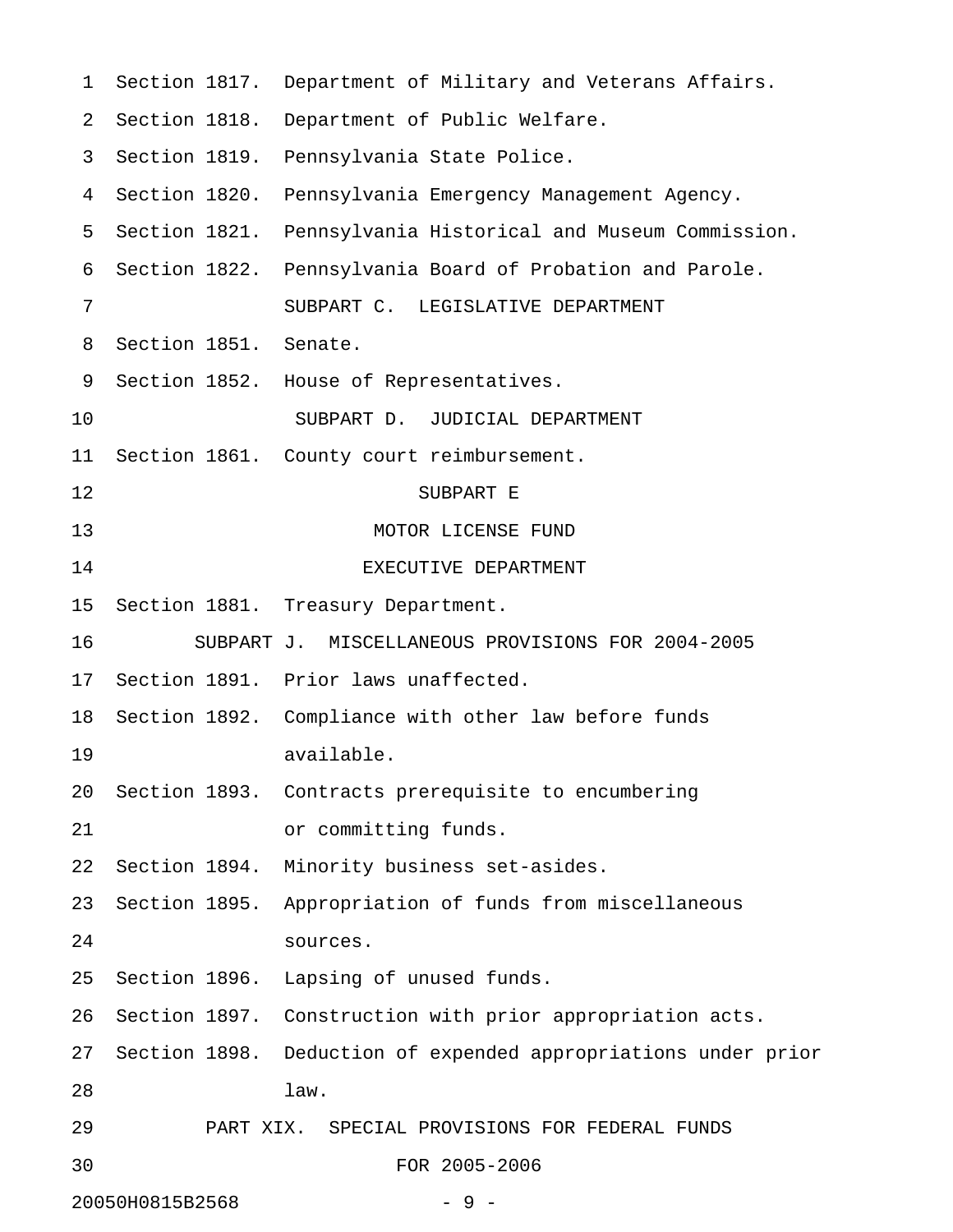1 Section 1901. General Fund repository for Federal funds. 2 Section 1902. Limitation on encumbering or spending Federal 3 funds. 4 Section 1903. Appropriation of prior unspent Federal funds. 5 Section 1904. Subgrants between Federal fund appropriations. 6 Section 1905. Utilization of emergency Federal funds. 7 Section 1906. Transfer of funds from TANFBG to CCDFBG and 8 SSBG. 9 Section 1907. Transfer of LIHEAP funds. 10 PART XX. MISCELLANEOUS PROVISIONS FOR 2005-2006 11 Section 2001. Prior laws unaffected. 12 Section 2002. Compliance with other law before funds available. 13 Section 2003. Contracts prerequisite to encumbering or 14 committing funds. 15 Section 2004. Minority business set-asides. 16 Section 2005. Appropriation of funds from miscellaneous 17 sources. 18 Section 2006. Lapsing of unused funds. 19 Section 2007. Appellate courts appropriation contingency. 20 Section 2008. Transfer of excess funds. 21 Section 2009. Transfer of funds by the Supreme Court. 22 Section 2010. Motor License Fund limitation. 23 PART XXI. EFFECTIVE DATE 24 Section 2101. Retroactivity. 25 Section 2102. Effective date. 26 The General Assembly of the Commonwealth of Pennsylvania 27 hereby enacts as follows: 28 PART I 29 GENERAL PROVISIONS 30 Section 101. Short title.--This act shall be known and may 20050H0815B2568 - 10 -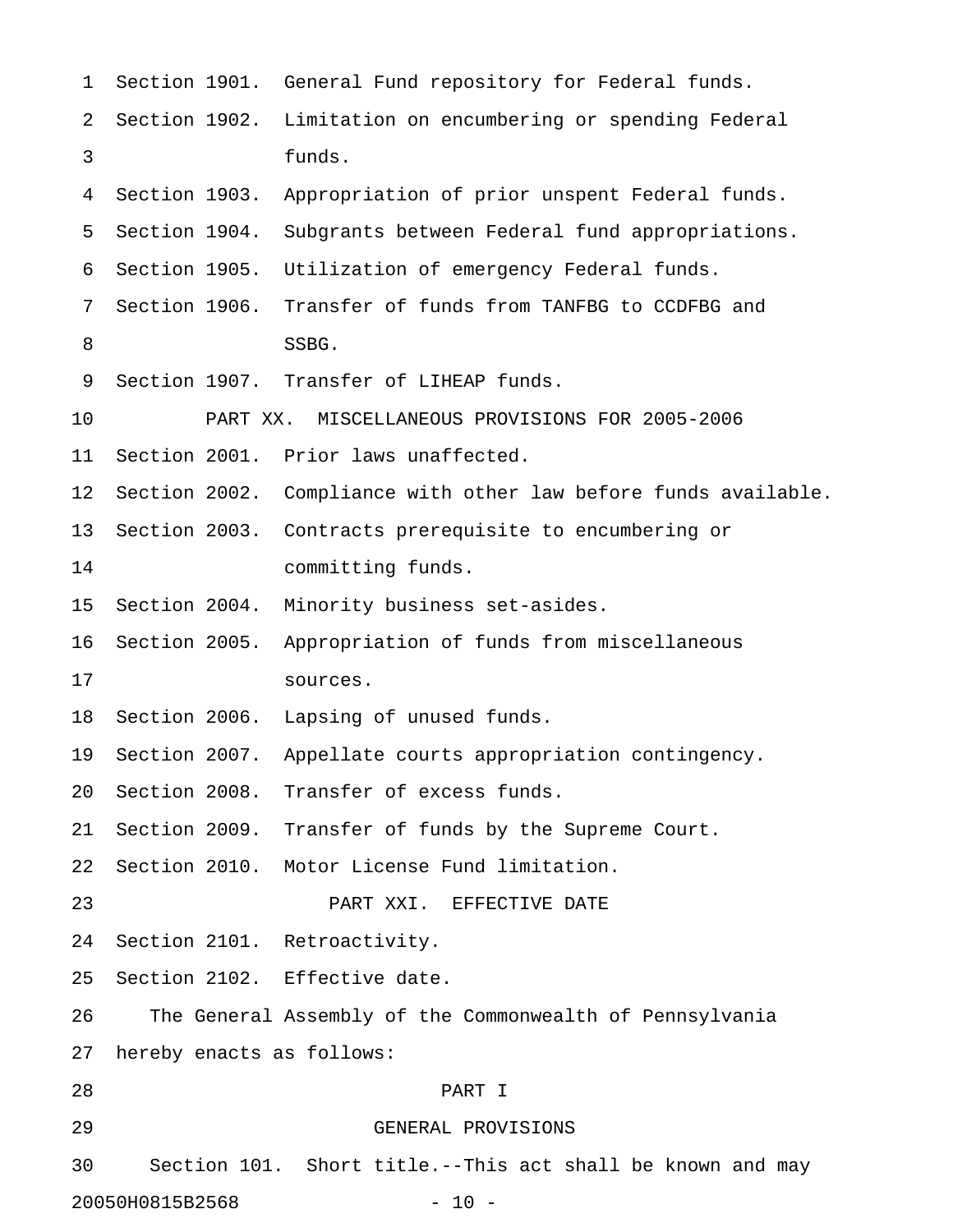1 be cited as the General Appropriation Act of 2005.

2 Section 102. Definitions.--The following words and phrases 3 when used in this act shall have the meanings given to them in 4 this section unless the context clearly indicates otherwise: 5 "Employees." Includes all directors, superintendents, bureau 6 or division chiefs, assistant directors, assistant 7 superintendents, assistant chiefs, experts, scientists, 8 engineers, surveyors, draftsmen, accountants, secretaries, 9 auditors, inspectors, examiners, analysts, statisticians, 10 marshals, clerks, stenographers, bookkeepers, messengers and 11 other assistants in any department, board or commission. 12 "Expenses" and "maintenance." Includes all printing, binding 13 and stationery, food and forage, materials and supplies, 14 traveling expenses, training, motor vehicle supplies and 15 repairs, freight, express and cartage, postage, telephones and 16 telegraph rentals and toll charges, newspaper advertising and 17 notices, public advertising by or through any medium, fuel, 18 light, heat, power and water, minor construction and renovation, 19 repairs or reconstruction of equipment, buildings and 20 facilities, rent of real estate and equipment, premiums on 21 workers' compensation, insurance premiums on policies of 22 liability insurance, insurance premiums on medical payment 23 insurance and surety bonds for volunteer workers, premiums on 24 employee group life insurance and employee and retired employee 25 group hospital and medical insurance, payment of Commonwealth 26 share of Social Security taxes and unemployment compensation 27 costs for State employees, the purchase of replacement or 28 additional equipment and machinery and all other incidental 29 costs and expenses, including payment to the Department of 30 General Services of mileage and other charges for the use of 20050H0815B2568 - 11 -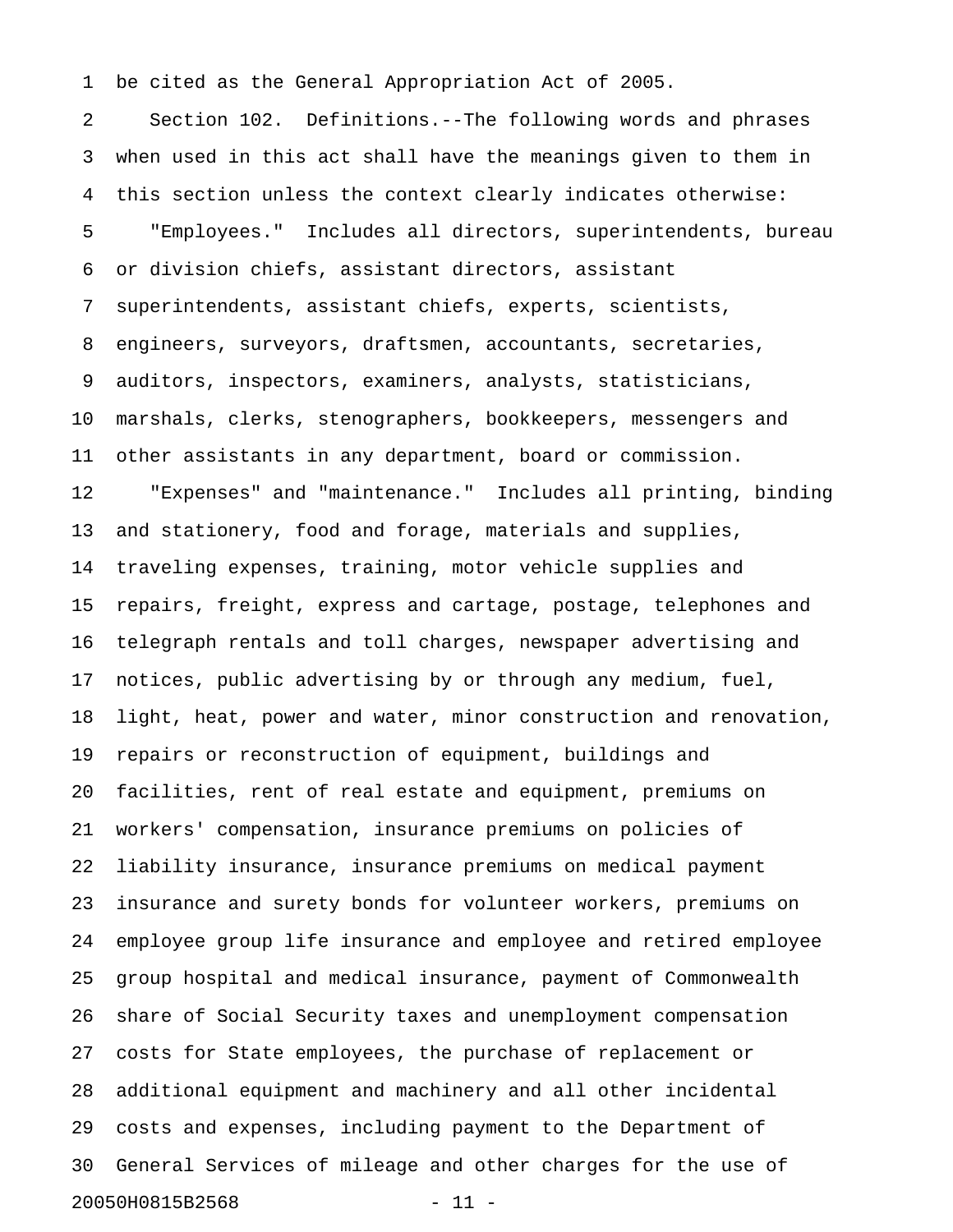1 automobiles and rental payments for permanently assigned 2 automobiles and of expenses or costs of services incurred 3 through the Purchasing Fund. The term "expenses" also shall 4 include the medical costs for the treatment of inmates of State 5 institutions when the inmate must be transferred to an outside 6 hospital: Provided, That in no case shall the State institution 7 pay more for patient care than that provided under the State 8 medical assistance program.

9 Section 103. Abbreviations.--The following abbreviations 10 when used in this act shall have the meanings given to them in 11 this section unless the context clearly indicates otherwise: 12 "ARC." Appalachian Regional Commission.

13 "BG." Block grant.

14 "CCDFBG." Child Care and Development Fund Block Grant.

15 "CSBG." Community Services Block Grant.

16 "DCSI." Drug Control and Systems Improvement Formula Grant 17 Program.

18 "DFSC." Drug Free Schools and Communities Act.

19 "DOE." Department of Energy.

20 "EEOC." Equal Employment Opportunity Commission.

21 "EPA." Environmental Protection Agency.

22 "ESEA." Elementary and Secondary Education Act.

23 "FEMA." Federal Emergency Management Agency.

24 "FTA." Federal Transit Administration.

25 "HUD." Department of Housing and Urban Development.

26 "LIHEABG." Low-Income Home Energy Assistance Block Grant.

27 "LSTA." Library Services and Technology Act.

28 "MCHSBG." Maternal and Child Health Services Block Grant.

29 "MHSBG." Mental Health Services Block Grant.

30 "MR." Mental Retardation.

20050H0815B2568 - 12 -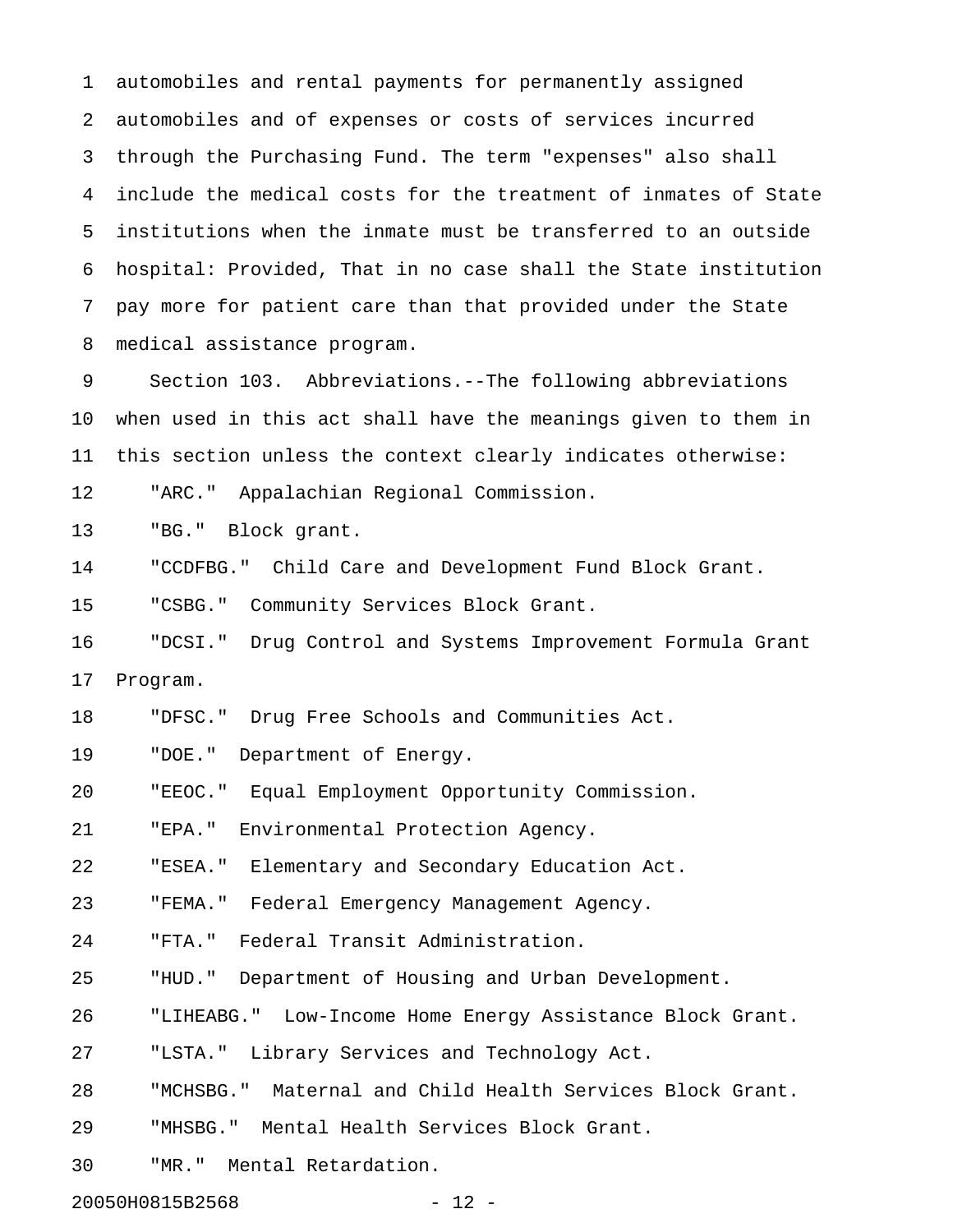1 "PHHSBG." Preventive Health and Health Services Block Grant.

2 "RSAT." Residential Substance Abuse Treatment.

3 "SABG." Substance Abuse Block Grant.

4 "SCDBG." Small Communities Development Block Grant.

5 "SDA." Service Delivery Area.

6 "SSBG." Social Services Block Grant.

7 "TANFBG." Temporary Assistance for Needy Families Block 8 Grant.

9 "VA." Veterans' Administration.

10 "WIA." Workforce Investment Act.

11 "WIC." Women, Infants and Children Program.

12 Section 104. State appropriations.--(a) General Fund.--The 13 following sums set forth in this act, or as much thereof as may 14 be necessary, are hereby specifically appropriated from the 15 General Fund to the several hereinafter named agencies of the 16 Executive, Legislative and Judicial Departments of the 17 Commonwealth for the payment of salaries, wages or other 18 compensation and travel expenses of the duly elected or 19 appointed officers and employees of the Commonwealth, for the 20 payment of fees for contractual services rendered, for the 21 purchase or rental of goods and services, printing, public 22 advertising by or through any medium, equipment, land and 23 buildings and for payment of any other expenses, as provided by 24 law or by this act, necessary for the proper conduct of the 25 duties, functions and activities and for the purposes 26 hereinafter set forth for the fiscal year beginning July 1, 27 2005, and for the payment of bills incurred and remaining unpaid 28 at the close of the fiscal year ending June 30, 2005. 29 (b) State Lottery Fund.--The following sums set forth in

20050H0815B2568 - 13 -

30 this act, or as much thereof as may be necessary, are hereby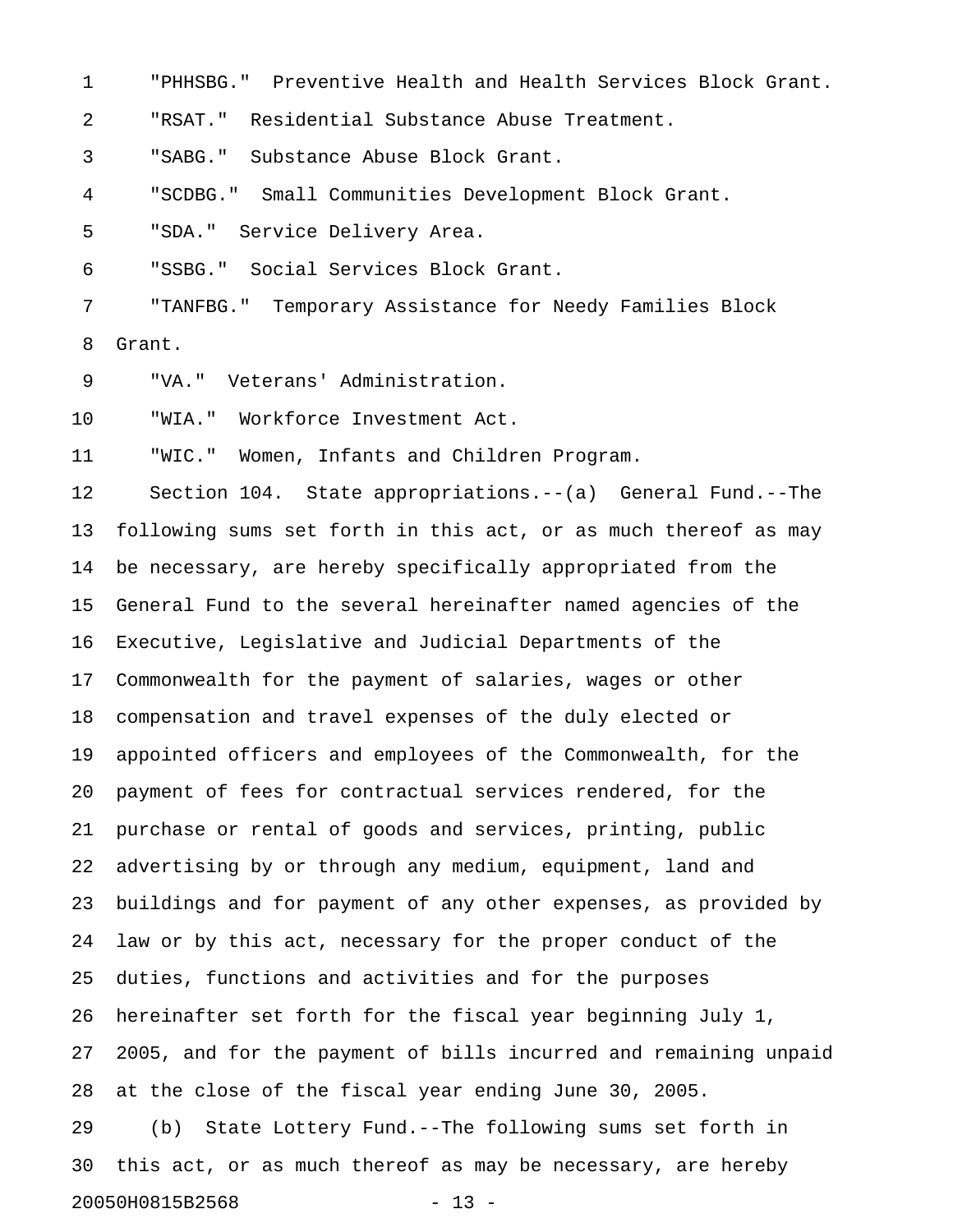1 specifically appropriated from the State Lottery Fund to the 2 several hereinafter named agencies of the Executive Department 3 of the Commonwealth for the payment of salaries, wages or other 4 compensation and travel expenses of the duly appointed officers 5 and employees of the Commonwealth, for the payment of fees for 6 contractual services rendered, for the purchase or rental of 7 goods and services and for payment of any other expenses, as 8 provided by law or by this act, necessary for the proper conduct 9 of the duties, functions and activities and for the purposes 10 hereinafter set forth for the fiscal year beginning July 1, 11 2005, and for the payment of bills incurred and remaining unpaid 12 at the close of the fiscal year ending June 30, 2005.

13 (c) Energy Conservation and Assistance Fund.--The following 14 sums set forth in this act, or as much thereof as may be 15 necessary, are hereby specifically appropriated from the Energy 16 Conservation and Assistance Fund to the several hereinafter 17 named agencies of the Executive Department of the Commonwealth 18 for the payment of fees for contractual services rendered, for 19 the purchase or rental of goods and services and for the payment 20 of any other expenses, as provided by law or by this act, 21 necessary for the proper conduct of the duties, functions and 22 activities and for the purposes hereinafter set forth for the 23 fiscal year beginning July 1, 2005, and for the payment of bills 24 incurred and remaining unpaid at the close of the fiscal year 25 ending June 30, 2005.

26 (d) Judicial Computer System Augmentation Account.--The 27 following sums set forth in this act, or as much thereof as may 28 be necessary, are hereby specifically appropriated from the 29 restricted receipt account established within the General Fund, 30 known as the Judicial Computer System Augmentation Account, to 20050H0815B2568 - 14 -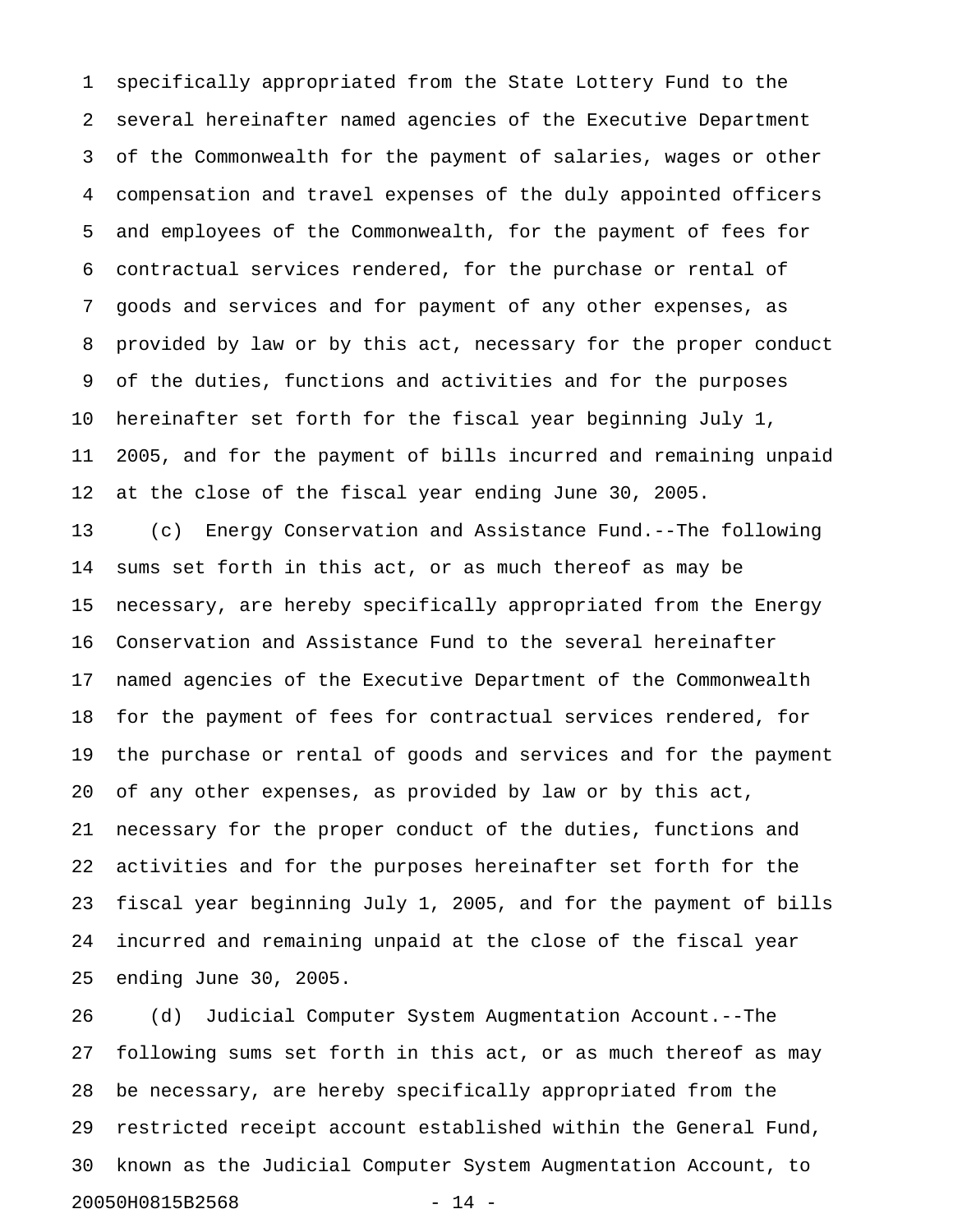1 the Judicial Department of the Commonwealth for the payment of 2 salaries, wages or other compensation and travel expenses, for 3 the payment of fees for contractual services rendered, for the 4 purchase or rental of goods and services and for the payment of 5 any other expenses, as provided by law or by this act, necessary 6 for the proper conduct of the duties, functions and activities 7 and for the purposes hereinafter set forth for the fiscal year 8 beginning July 1, 2005, and for the payment of bills incurred 9 and remaining unpaid at the close of the fiscal year ending June 10 30, 2005.

11 (e) Emergency Medical Services Operating Fund.--The 12 following sums set forth in this act, or as much thereof as may 13 be necessary, are hereby specifically appropriated from the 14 Emergency Medical Services Operating Fund to the several 15 hereinafter named agencies of the Executive Department of the 16 Commonwealth for the payment of fees for contractual services 17 rendered, for the purchase or rental of goods and services and 18 for the payment of any other expenses, as provided by law or by 19 this act, necessary for the proper conduct of the duties, 20 functions and activities and for the purposes hereinafter set 21 forth for the fiscal year beginning July 1, 2005, and for the 22 payment of bills incurred and remaining unpaid at the close of 23 the fiscal year ending June 30, 2005.

24 (f) The State Stores Fund.--The following sums set forth in 25 this act, or as much thereof as may be necessary, are hereby 26 specifically appropriated from The State Stores Fund to the 27 hereinafter named agency of the Executive Department of the 28 Commonwealth for the payment of salaries, wages or other 29 compensation and travel expenses of the duly appointed officers 30 and employees of the Commonwealth, for the payment of fees for 20050H0815B2568 - 15 -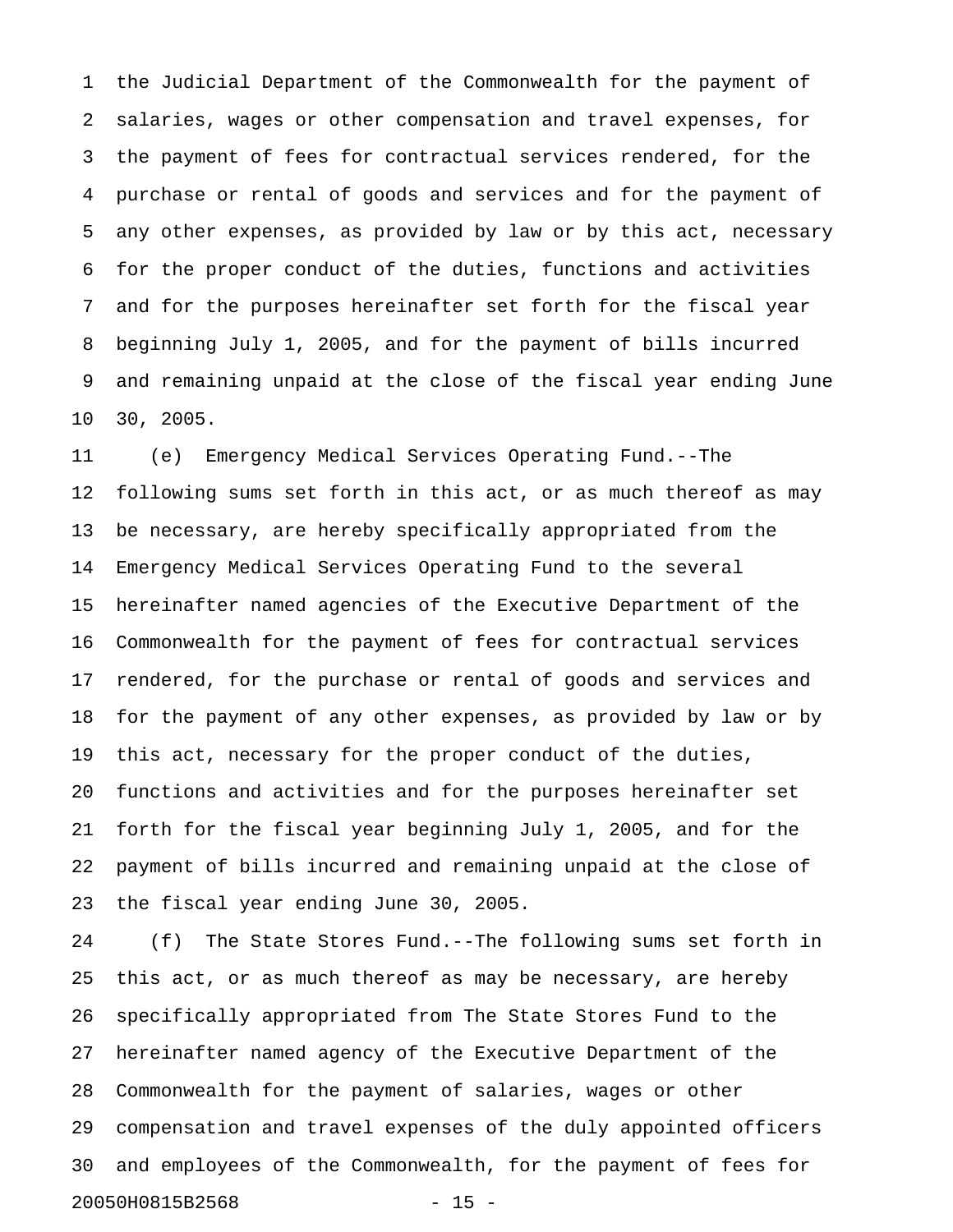1 contractual services rendered, for the purchase or rental of 2 goods and services and for the payment of any other expenses, as 3 provided by law or by this act, necessary for the proper conduct 4 of the duties, functions and activities and for the purposes 5 hereinafter set forth for the fiscal year beginning July 1, 6 2005, and for the payment of bills incurred and remaining unpaid 7 at the close of the fiscal year ending June 30, 2005.

8 (g) Motor License Fund.--The following sums, or as much 9 thereof as may be necessary, are hereby appropriated from the 10 Motor License Fund to the hereinafter named agencies of the 11 Executive Department for the payment of salaries, wages and 12 other compensation and travel expenses of the duly elected or 13 appointed officers and employees of the Commonwealth, for 14 contractual services and other expenses necessary for the proper 15 conduct of the duties, functions and activities for the purposes 16 hereinafter set forth for the fiscal year beginning July 1, 17 2005, and for the payment of bills incurred and remaining unpaid 18 at the close of the fiscal year ending June 30, 2005.

19 (h) Aviation Restricted Revenue Account.--The following 20 sums, or as much thereof as may be necessary, are hereby 21 appropriated from the Aviation Restricted Revenue Account in the 22 Motor License Fund to the hereinafter named agencies of the 23 Executive Department for the purposes set forth herein for the 24 fiscal year beginning July 1, 2005, and for the payment of bills 25 incurred and remaining unpaid at the close of the fiscal year 26 ending June 30, 2005.

27 (i) Hazardous Material Response Fund.--The following sums 28 set forth in this act, or as much thereof as may be necessary, 29 are hereby specifically appropriated from the Hazardous Material 30 Response Fund to the several hereinafter named agencies of the 20050H0815B2568 - 16 -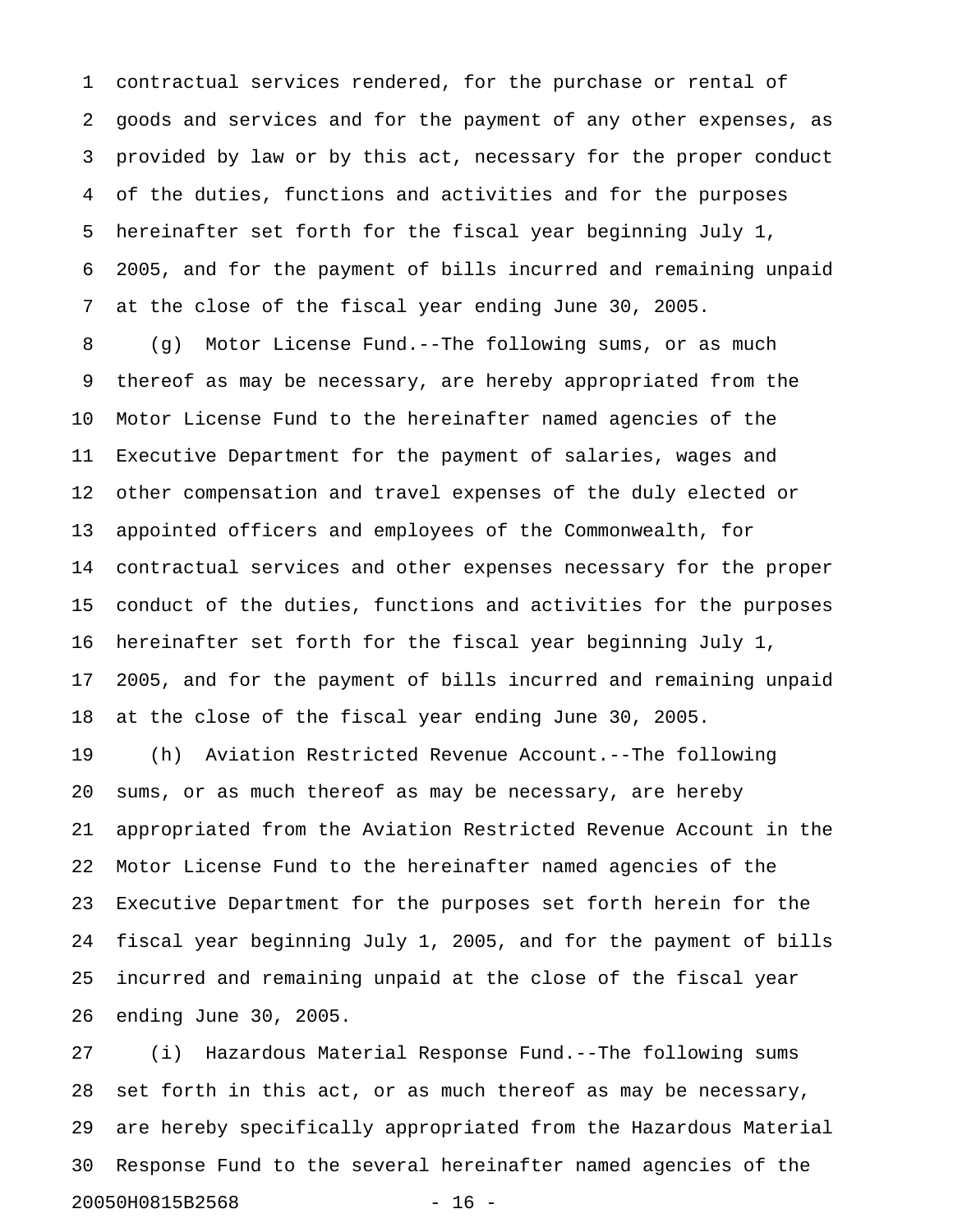1 Executive Department of the Commonwealth for the payment of fees 2 for contractual services rendered, for the purchase or rental of 3 goods and services and for the payment of any other expenses, as 4 provided by law or by this act, necessary for the proper conduct 5 of the duties, functions and activities and for the purposes 6 hereinafter set forth for the fiscal year beginning July 1, 7 2005, and for the payment of bills incurred and remaining unpaid 8 at the close of the fiscal year ending June 30, 2005.

9 (j) Milk Marketing Fund.--The following sums set forth in 10 this act, or as much thereof as may be necessary, are hereby 11 specifically appropriated from the Milk Marketing Fund to the 12 several hereinafter named agencies of the Executive Department 13 of the Commonwealth for the payment of salaries, wages or other 14 compensation and travel expenses of the duly appointed officers 15 and employees of the Commonwealth, for the payment of fees for 16 contractual services rendered, for the purchase or rental of 17 goods and services and for the payment of any other expenses, as 18 provided by law or by this act, necessary for the proper conduct 19 of the duties, functions and activities and for the purposes 20 hereinafter set forth for the fiscal year beginning July 1, 21 2005, and for the payment of bills incurred and remaining unpaid 22 at the close of the fiscal year ending June 30, 2005.

23 (k) Home Investment Trust Fund.--The following sums set 24 forth in this act, or as much thereof as may be necessary, are 25 hereby specifically appropriated from the Home Investment Trust 26 Fund to the hereinafter named agencies of the Executive 27 Department of the Commonwealth for the payment of salaries, 28 wages or other compensation and travel expenses of the duly 29 appointed officers and employees of the Commonwealth, for the 30 payment of fees for contractual services rendered, for the 20050H0815B2568 - 17 -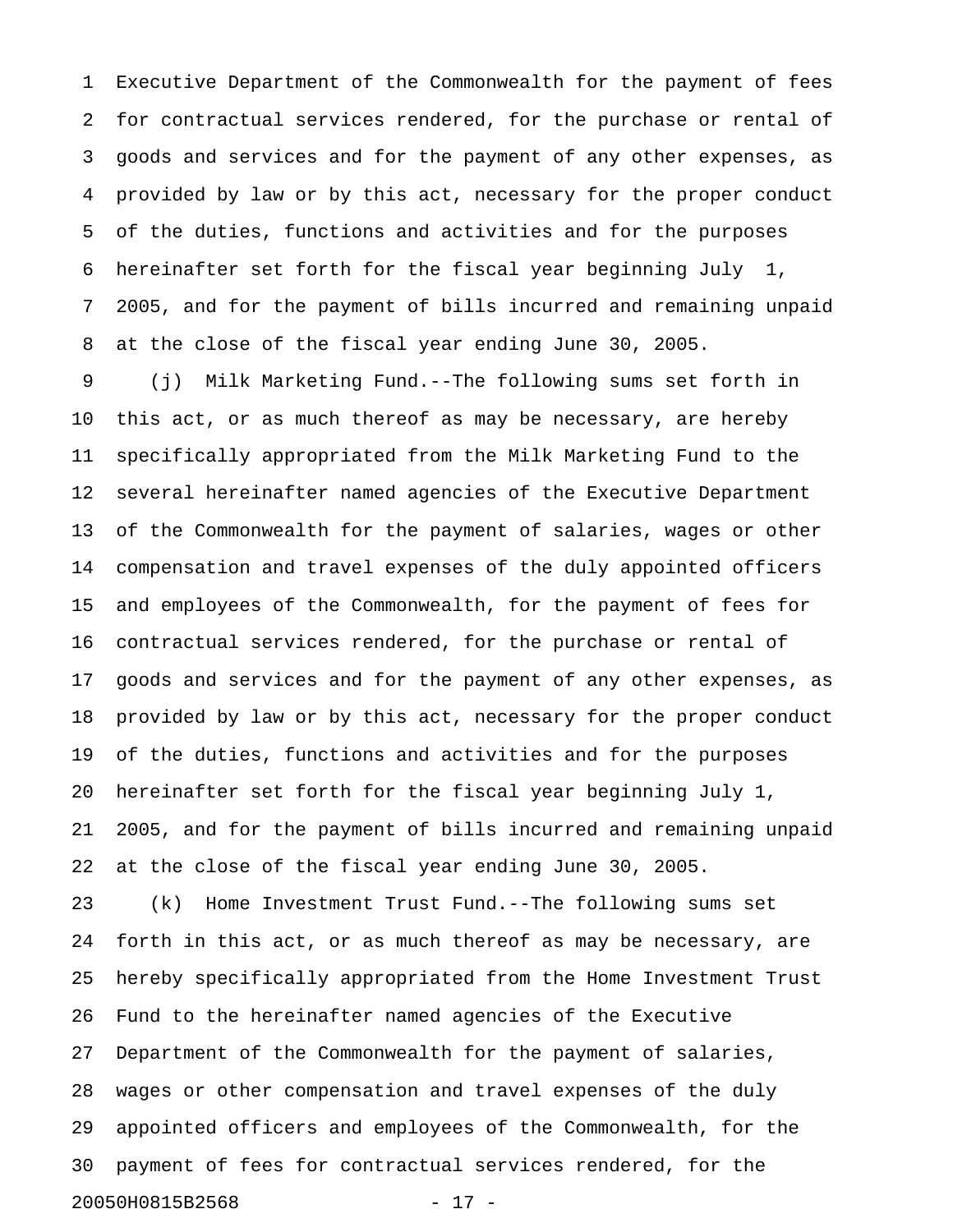1 purchase or rental of goods and services and for the payment of 2 any other expenses, as provided by law or by this act, necessary 3 for the proper conduct of the duties, functions and activities 4 and for the purposes hereinafter set forth for the fiscal year 5 beginning July 1, 2005, and for the payment of bills incurred 6 and remaining unpaid at the close of the fiscal year ending June 7 30, 2005.

8 (l) Tuition Payment Fund.--The following sums set forth in 9 this act, or as much thereof as may be necessary, are hereby 10 specifically appropriated from the Tuition Payment Fund to the 11 hereinafter named agencies of the Executive Department of the 12 Commonwealth for the payment of salaries, wages or other 13 compensation and travel expenses of the duly appointed officers 14 and employees of the Commonwealth, for the payment of fees for 15 contractual services rendered, for the purchase or rental of 16 goods and services and for the payment of any other expenses, as 17 provided by law or by this act, necessary for the proper conduct 18 of the duties, functions and activities and for the purposes 19 hereinafter set forth for the fiscal year beginning July 1, 20 2005, and for the payment of bills incurred and remaining unpaid 21 at the close of the fiscal year ending June 30, 2005.

22 (m) Banking Department Fund.--The following sums set forth 23 in this act, or as much thereof as may be necessary, are hereby 24 specifically appropriated from the Banking Department Fund to 25 the hereinafter named agencies of the Executive Department of 26 the Commonwealth for the payment of salaries, wages or other 27 compensation and travel expenses of the duly appointed officers 28 and employees of the Commonwealth, for the payment of fees for 29 contractual services rendered, for the purchase or rental of 30 goods and services and for the payment of any other expenses, as 20050H0815B2568 - 18 -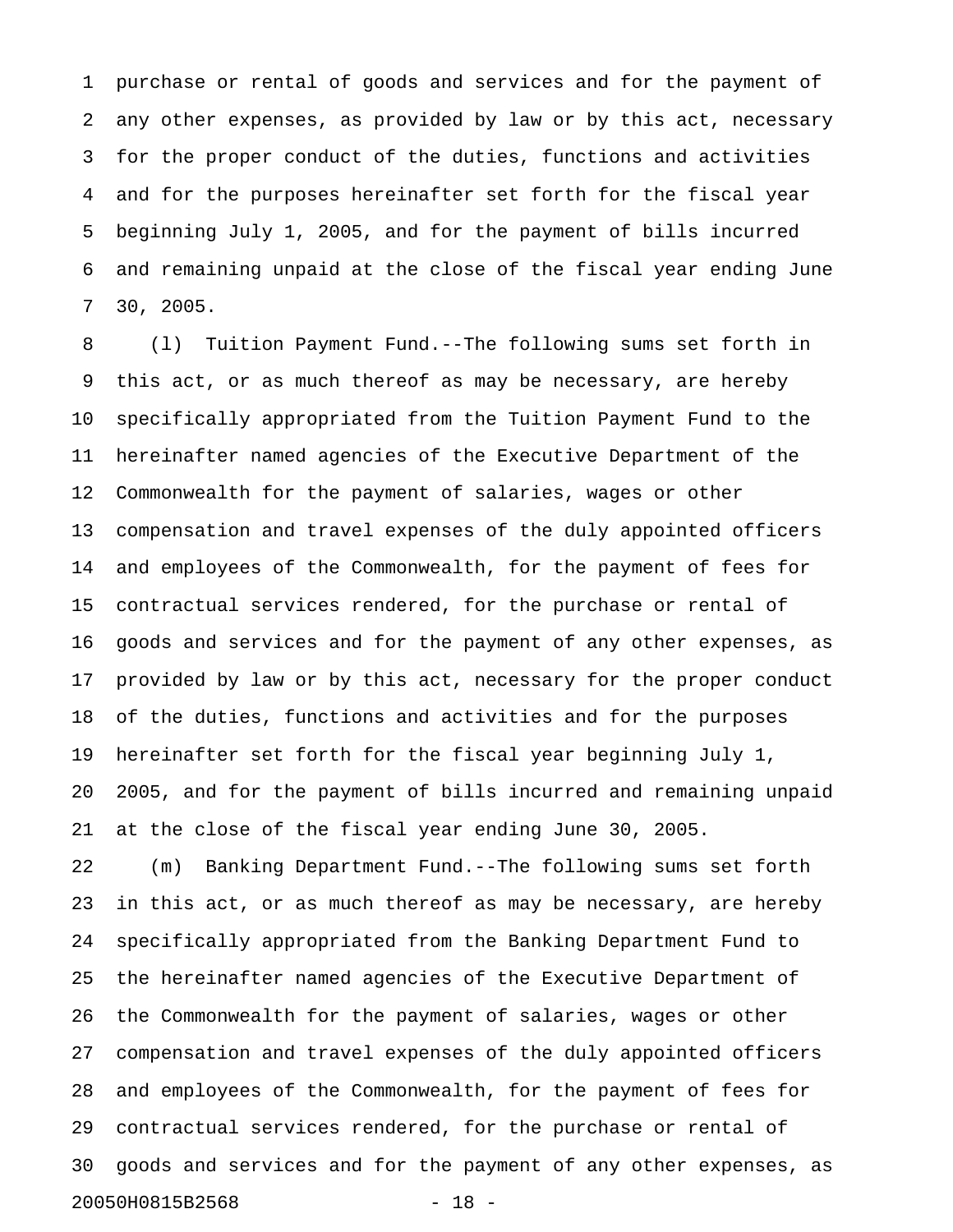1 provided by law or by this act, necessary for the proper conduct 2 of the duties, functions and activities and for the purposes 3 hereinafter set forth for the fiscal year beginning July 1, 4 2005, and for the payment of bills incurred and remaining unpaid 5 at the close of the fiscal year ending June 30, 2005.

6 (n) Firearm Records Check Fund.--The following sums set 7 forth in this act, or as much thereof as may be necessary, are 8 hereby specifically appropriated from the Firearm Records Check 9 Fund to the hereinafter named agencies of the Executive 10 Department of the Commonwealth for the payment of salaries, 11 wages or other compensation and travel expenses of the duly 12 appointed officers and employees of the Commonwealth, for the 13 payment of fees for contractual services rendered, for the 14 purchase or rental of goods and services and for the payment of 15 any other expenses, as provided by law or by this act, necessary 16 for the proper conduct of the duties, functions and activities 17 and for the purposes hereinafter set forth for the fiscal year 18 beginning July 1, 2005, and for the payment of bills incurred 19 and remaining unpaid at the close of the fiscal year ending June 20 30, 2005.

21 (o) Ben Franklin Technology Development Authority Fund.--The 22 following sums set forth in this act, or as much thereof as may 23 be necessary, are hereby specifically appropriated from the Ben 24 Franklin Technology Development Authority Fund to the 25 hereinafter named agencies of the Executive Department of the 26 Commonwealth for the payment of salaries, wages or other 27 compensation and travel expenses of the duly appointed officers 28 and employees of the Commonwealth, for the payment of fees for 29 contractual services rendered, for the purchase or rental of 30 goods and services and for the payment of any other expenses, as 20050H0815B2568 - 19 -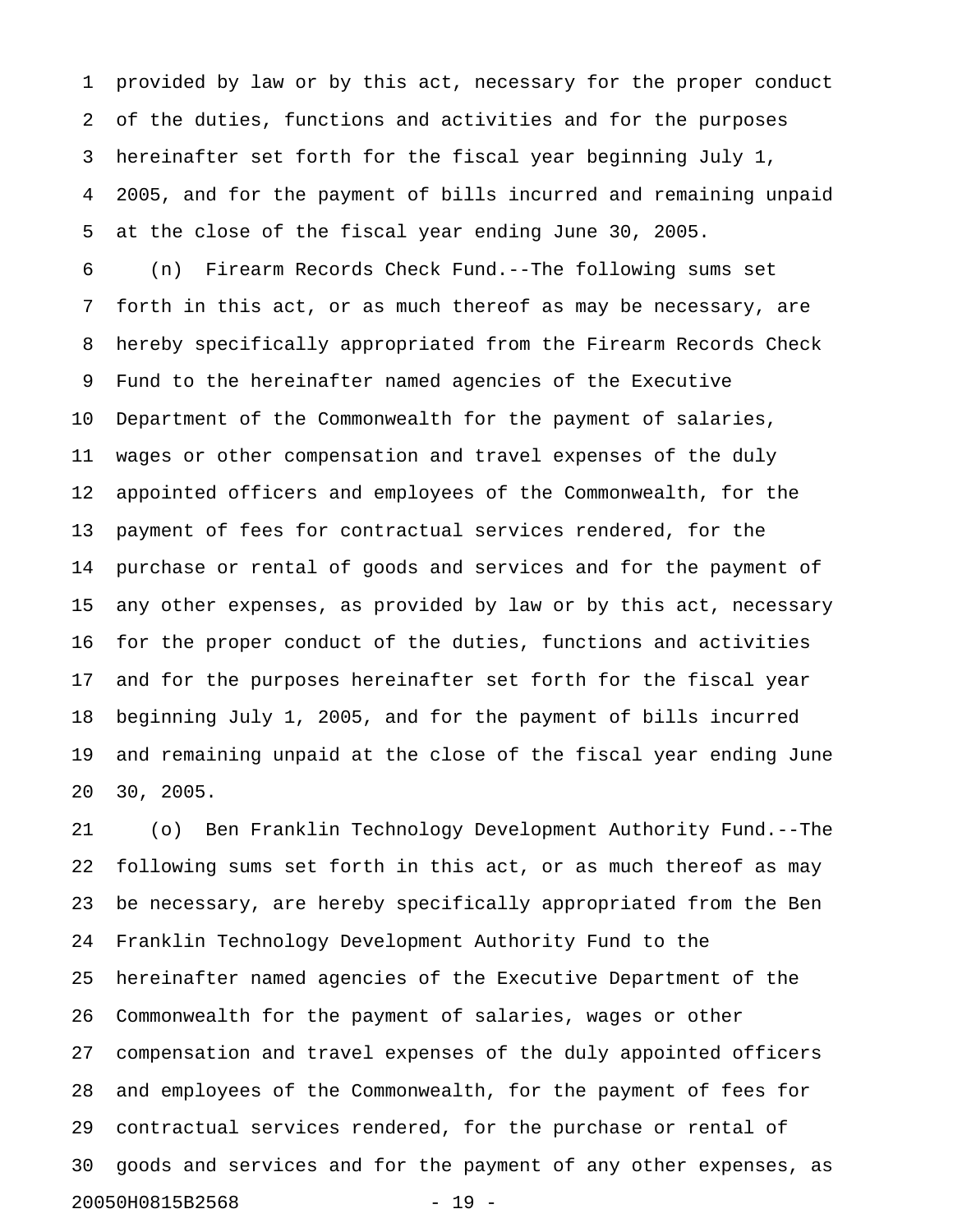1 provided by law or by this act, necessary for the proper conduct 2 of the duties, functions and activities and for the purposes 3 hereinafter set forth for the fiscal year beginning July 1, 4 2005, and for the payment of bills incurred and remaining unpaid 5 at the close of the fiscal year ending June 30, 2005.

6 (p) Tobacco Settlement Fund.--The following sums set forth 7 in this act, or as much thereof as may be necessary, are hereby 8 specifically appropriated from the Tobacco Settlement Fund to 9 the hereinafter named agencies of the Executive Department of 10 the Commonwealth for the payment of salaries, wages or other 11 compensation and travel expenses of the duly appointed officers 12 and employees of the Commonwealth, for the payment of fees for 13 contractual services rendered, for the purchase or rental of 14 goods and services and for payment of any other expenses, as 15 provided by law or by this act, necessary for the proper conduct 16 of the duties, functions and activities and for the purposes 17 hereinafter set forth for the fiscal year beginning July 1, 18 2005, and for the payment of bills incurred and remaining unpaid 19 at the close of the fiscal year ending June 30, 2005.

20 (q) Health Care Provider Retention Account.--The following 21 sums, or as much thereof as may be necessary, are hereby 22 appropriated from the Health Care Provider Retention Account in 23 the General Fund to the hereinafter named agencies of the 24 Executive Department for the purposes set forth herein for the 25 fiscal year beginning July 1, 2005, and for the payment of bills 26 incurred and remaining unpaid at the close of the fiscal year 27 ending June 30, 2005.

28 Section 105. Federal augmentation appropriations.--The 29 following Federal augmentation appropriations set forth in this 30 act, or as much thereof as may be necessary, are hereby 20050H0815B2568 - 20 -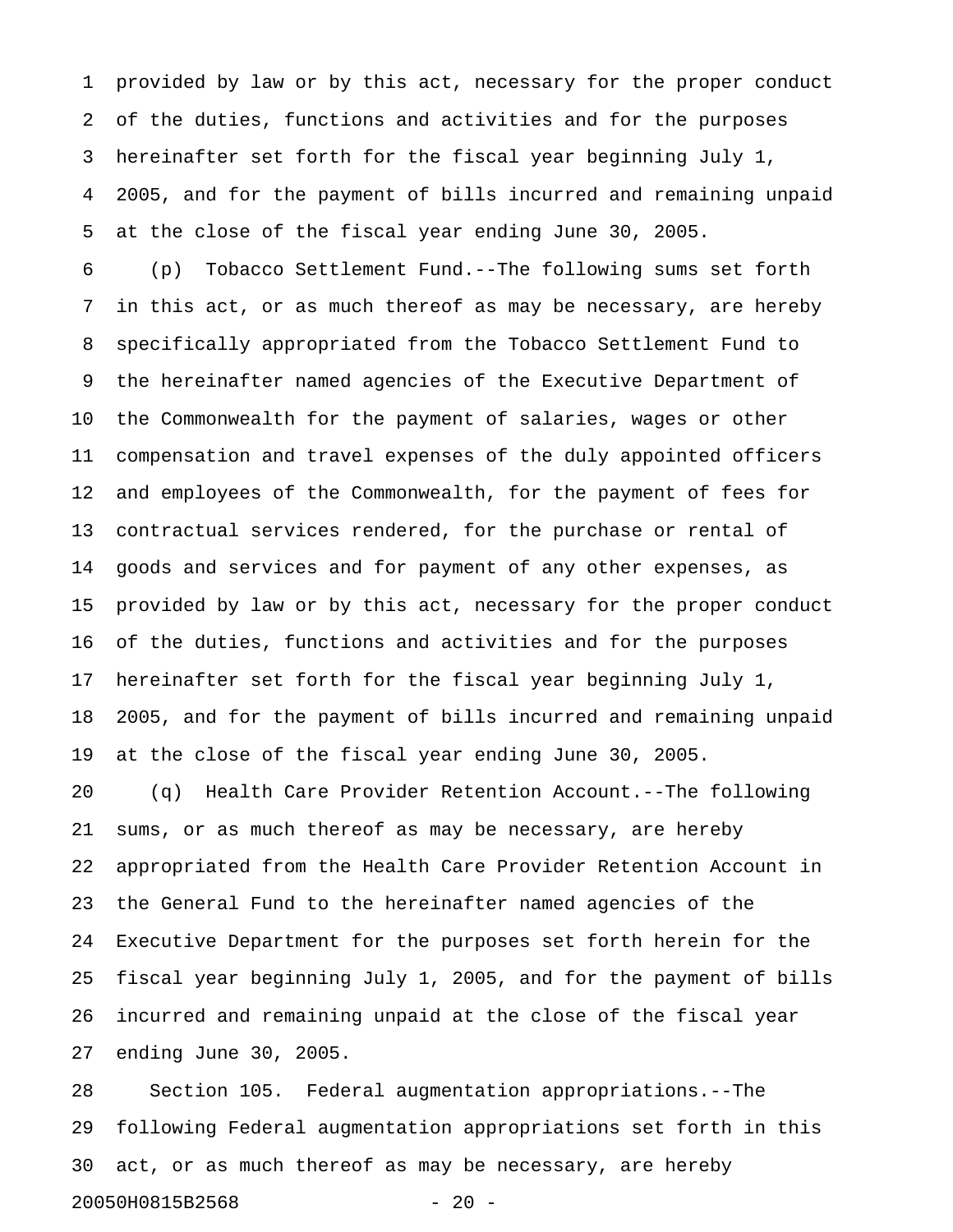1 specifically appropriated from the Federal augmentation funds to 2 the several hereinafter named agencies of the Executive 3 Department of the Commonwealth for the payment of the expenses 4 of implementing and carrying out the programs stated herein for 5 the fiscal year beginning July 1, 2005, and for the payment of 6 bills incurred and remaining unpaid at the close of the fiscal 7 year ending June 30, 2005. Unless otherwise stated, the 8 appropriations include any carryovers from the prior fiscal 9 year.

10 Section 106. Block grants.--(a) Appropriation.--The 11 following sums set forth in this act, or as much thereof as may 12 be necessary, are hereby specifically appropriated from the 13 block grant (BG) funds to the several hereinafter named agencies 14 of the Executive Department of the Commonwealth for the 15 purposes, and under the restrictions, for which the funds are 16 provided for the fiscal year beginning July 1, 2005.

17 (b) Small Communities Development Block Grant.--The Small 18 Communities Development Block Grant (SCDBG) is to assist small 19 cities and communities that have a high concentration of 20 impoverished citizens and substandard housing to expand their 21 low-income and moderate-income housing opportunities and to meet 22 community development needs.

23 (c) Community Services Block Grant.--The Community Services 24 Block Grant (CSBG) is to provide a range of services and 25 activities having a measurable and potentially major impact on 26 the causes of poverty in the community or those areas of the 27 community where poverty is a particularly acute problem. In 28 addition, new focus may be placed on the unemployed, both old 29 and new. Local agencies may lower their eligibility requirements 30 for recipients to three months to allow greater flexibility to 20050H0815B2568 - 21 -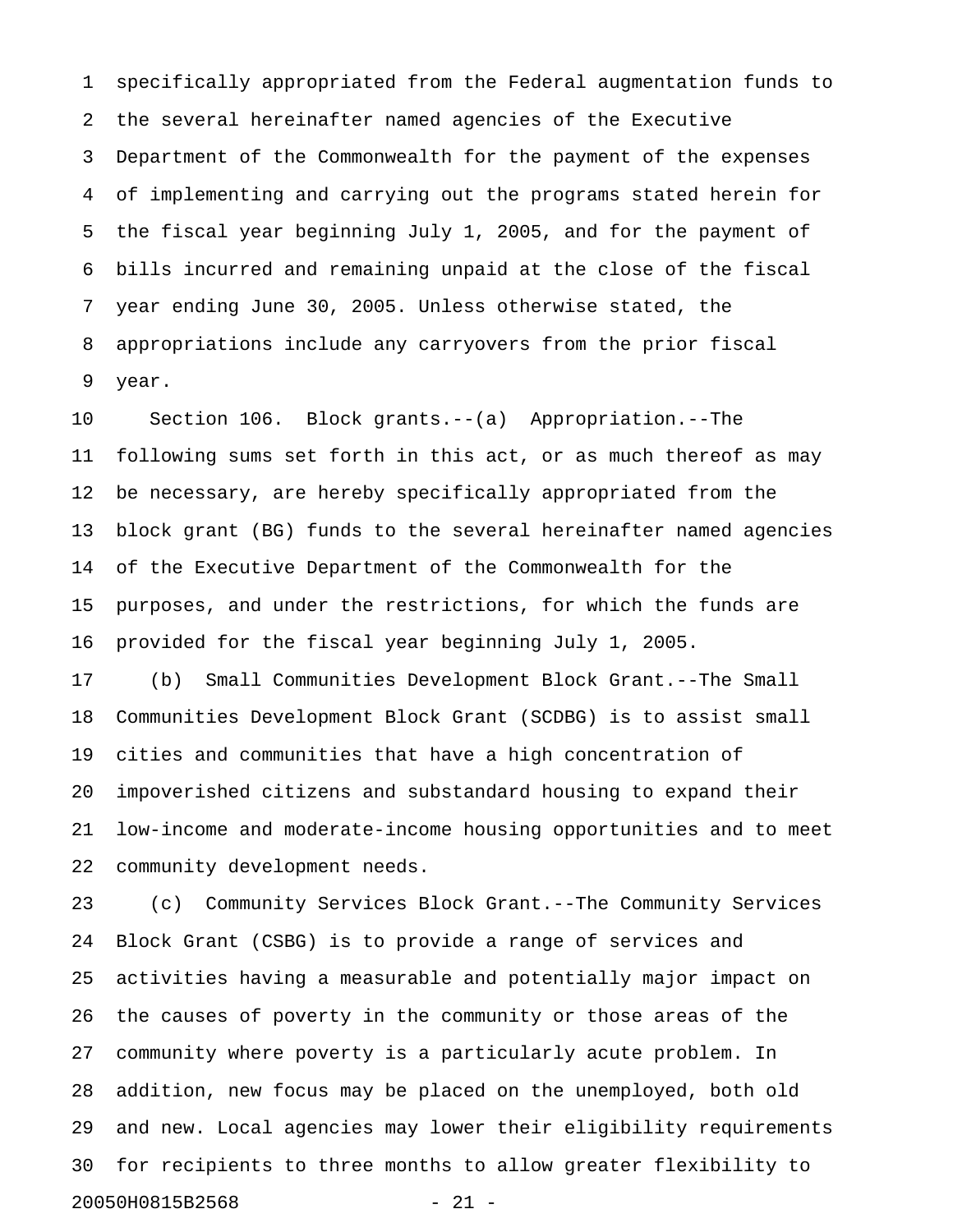1 assure proper consideration of each recipient.

2 (d) Preventive Health and Health Services Block Grant.--The 3 Preventive Health and Health Services Block Grant (PHHSBG) is 4 for the provision of preventive health and other health services 5 related to emergency medical systems, health initiative grants, 6 comprehensive public health, hypertension, fluoridation, health 7 education, risk reduction, home health, rape crisis and domestic 8 violence services.

9 (e) Maternal and Child Health Services Block Grant.--The 10 Maternal and Child Health Services Block Grant (MCHSBG) is to 11 enable states to maintain and strengthen their leadership in 12 planning, promoting, coordinating and evaluating health care for 13 pregnant women, mothers, infants and children, and children with 14 special health care needs, and in providing health services for 15 mothers and children who do not have access to adequate health 16 care.

17 (f) Low-Income Home Energy Assistance Block Grant.--The Low-18 Income Home Energy Assistance Block Grant (LIHEABG) is to help 19 lessen the impact of the high cost of energy on low-income 20 families and individuals, including energy efficiency grants for 21 low-income dwellings. No less than 15% of the LIHEABG funds 22 received shall be used for weatherization. LIHEABG funds 23 received pursuant to a Presidential release of contingency funds 24 shall be exempt from the 15% requirement. Unexpended 25 weatherization funds which would result in LIHEABG funds being 26 returned to the Federal Department of Health and Human Services 27 may be spent for assistance grants at the discretion of the 28 Secretary of the Budget. The Secretary of the Budget shall 29 notify the chairman and the minority chairman of the 30 Appropriations Committee of the Senate and the chairman and the 20050H0815B2568 - 22 -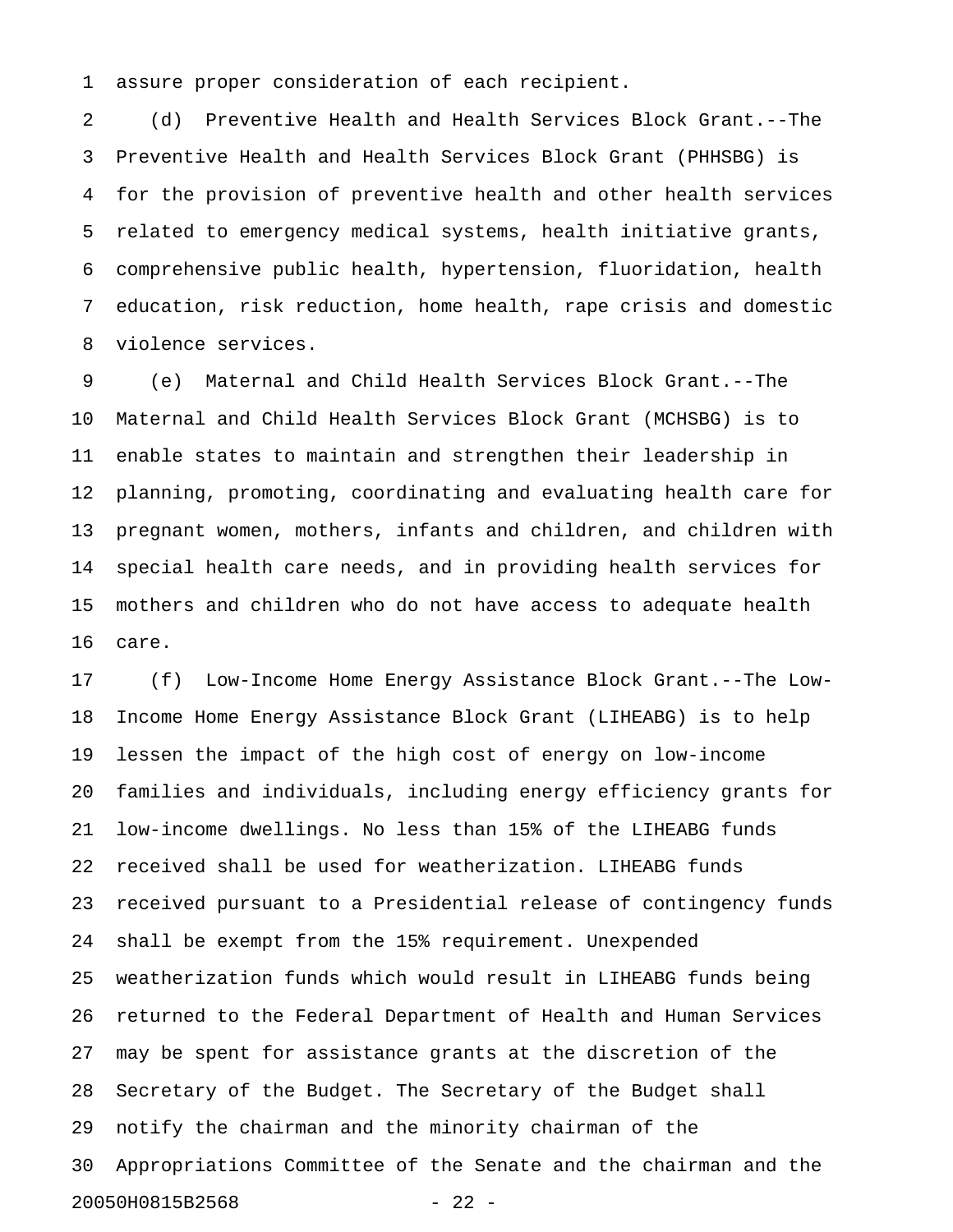1 minority chairman of the Appropriations Committee of the House 2 of Representatives of the intent to reallocate any such funds 3 ten days prior to any reallocation.

4 (g) Social Services Block Grant.--The Social Services Block 5 Grant (SSBG) is for the provision of social services to eligible 6 persons.

7 (h) Mental Health Services Block Grant.--The Mental Health 8 Services Block Grant (MHSBG) provides funds for the provision of 9 services to adults with serious mental illness or children with 10 serious emotional disturbance.

11 (i) Substance Abuse Block Grant.--The Substance Abuse Block 12 Grant (SABG) provides funds to establish and maintain programs 13 to combat alcohol and drug abuse.

14 (j) Child Care and Development Fund Block Grant.--The Child 15 Care and Development Fund Block Grant (CCDFBG) is for the 16 provision of direct child care or to increase the quality and 17 availability of child care for low-income families.

18 (k) Temporary Assistance for Needy Families Block Grant.-- 19 The Temporary Assistance for Needy Families Block Grant (TANFBG) 20 provides funds for the provision of cash grants, child care, 21 training and support services, child welfare and administration 22 for eligible families and individuals.

23 PART II 24 GENERAL FUND AND FEDERAL APPROPRIATIONS 25 FOR 2005-2006 26 SUBPART A 27 EXECUTIVE DEPARTMENT 28 Section 201. Governor.--The 29 following amounts are appropriated to 30 the Governor: The Governor State State State State State State State State State

20050H0815B2568 - 23 -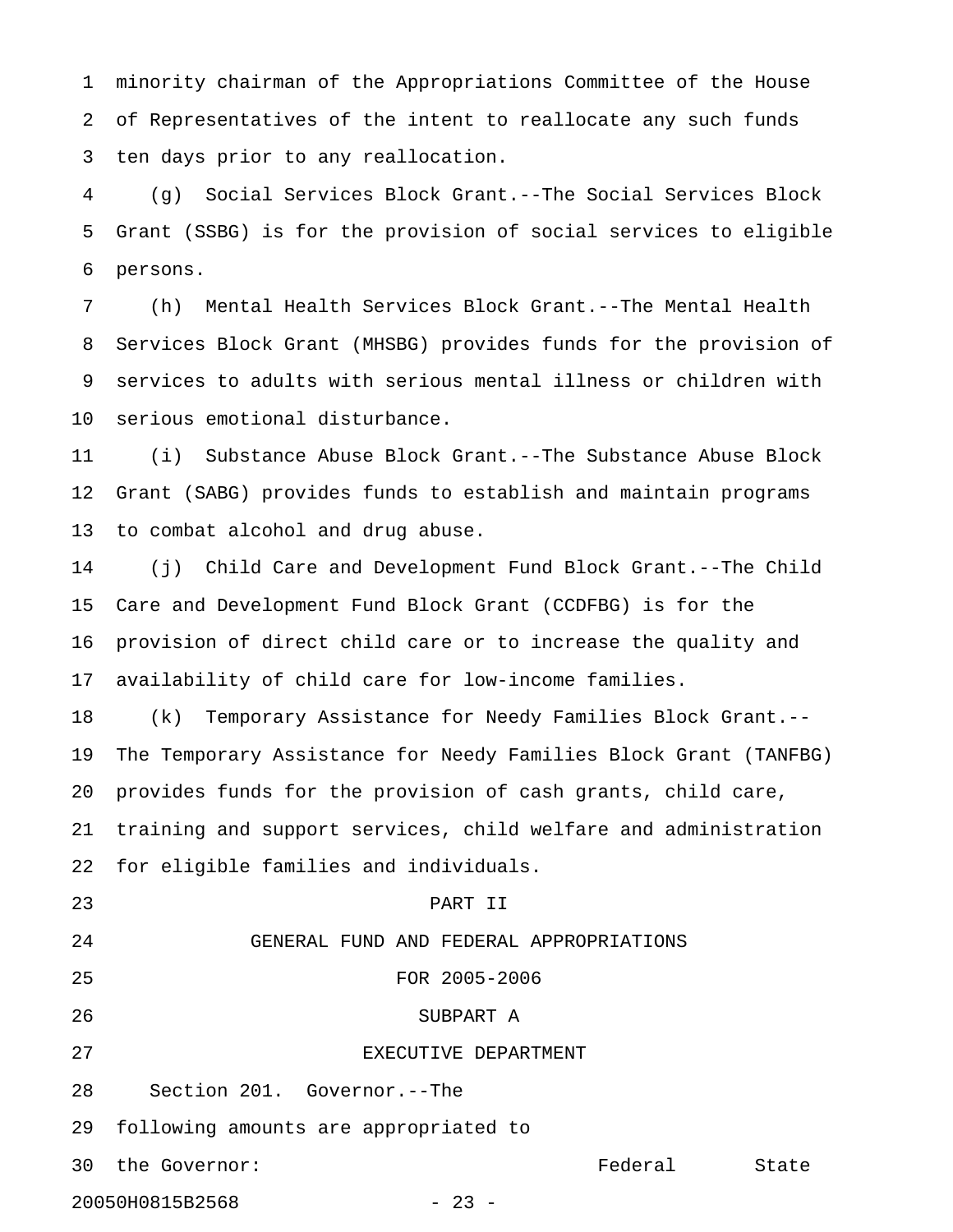1 For the Office of the Governor: 2 including the maintenance of the 3 Governor's Home, the expense of 4 entertainment of official guests and 5 members of the General Assembly and 6 the Judiciary, participation in the 7 Governor's Conference, the expenses of 8 the Executive Board and the payment of 9 traveling expenses of persons other 10 than employees of the Commonwealth 11 appointed by the Governor to represent 12 or otherwise serve the Commonwealth. 13 State appropriation........ 7,400,000 14 Section 202. Executive Offices.-- 15 The following amounts are appropriated 16 to the Executive Offices: The State State State State 17 For the Office of Administration. 18 State appropriation........ 8,516,000 19 The following Federal amounts are 20 appropriated to supplement the sum 21 appropriated for the Office of 22 Administration: 23 (1) "Medicaid Service Assurance 24 Initiative." 25 Federal appropriation...... 20,000 26 To the Office of Administration for 27 payment of Medicare Part B enrollment 28 penalties. 29 State appropriation........ 536,000 30 For Commonwealth Technology

20050H0815B2568 - 24 -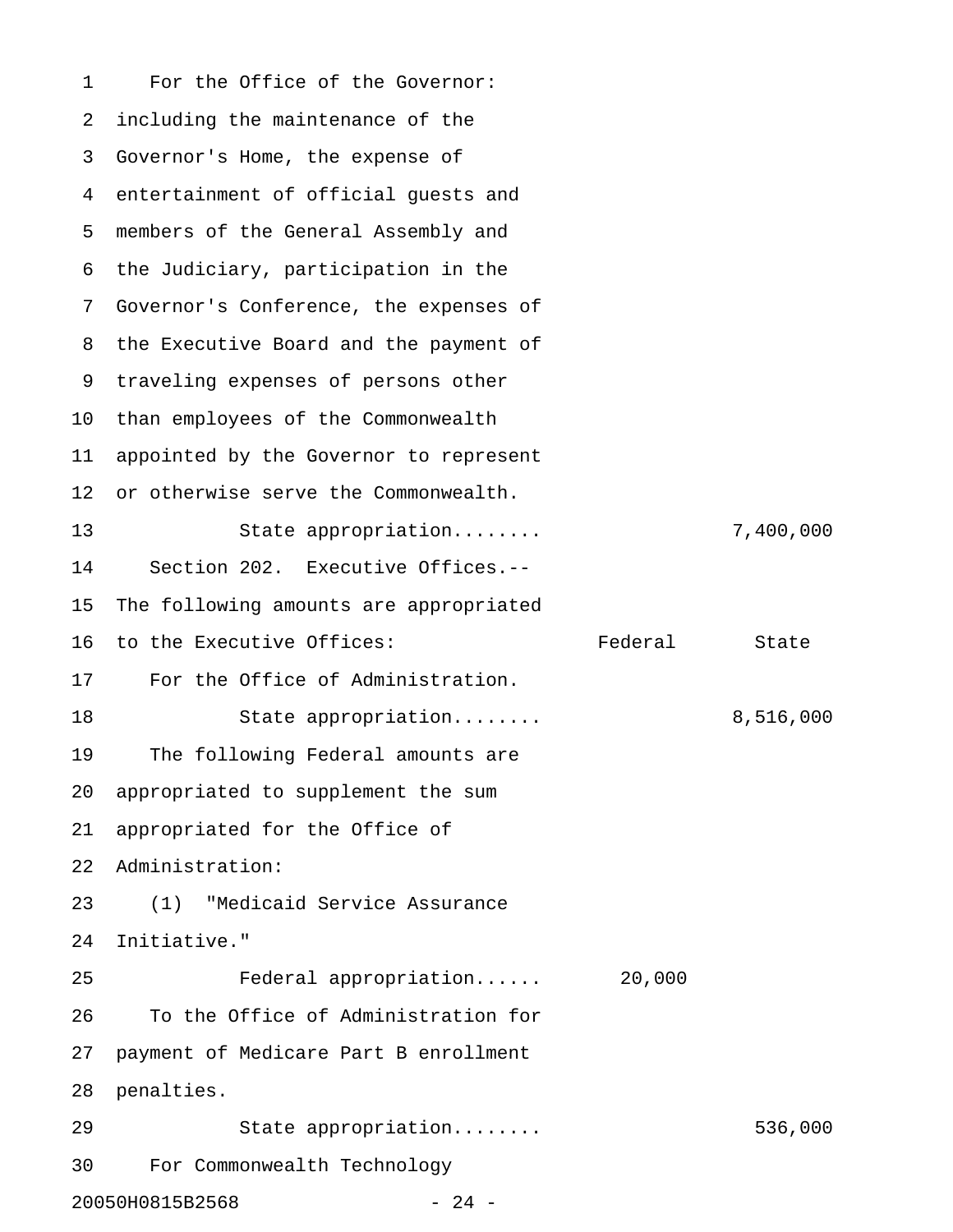1 Services.

2 State appropriation........ 60,144,000 3 For integrated management systems. 4 State appropriation........ 39,710,000 5 For the Inspector General. 6 State appropriation........ 3,339,000 7 For investigation of welfare fraud 8 activities. 9 State appropriation........ 13,100,000 10 The following Federal amounts are 11 appropriated to supplement the sum 12 appropriated for investigation of 13 welfare fraud activities: 14 (1) "TANFBG - Program 15 Accountability." 16 Federal appropriation...... 1,500,000 17 (2) "Food Stamps - Program 18 Accountability." 19 Federal appropriation...... 6,755,000 20 (3) "Medical Assistance - Program 21 Accountability." 22 Federal appropriation...... 4,000,000 23 (4) "CCDFBG Subsidized Day Care - 24 Fraud Investigation." 25 Federal appropriation...... 1,000,000 26 For the Office of the Budget. 27 State appropriation........ 30,544,000 28 The following Federal amounts are 29 appropriated to supplement the sum 30 appropriated for the Office of the 20050H0815B2568 - 25 -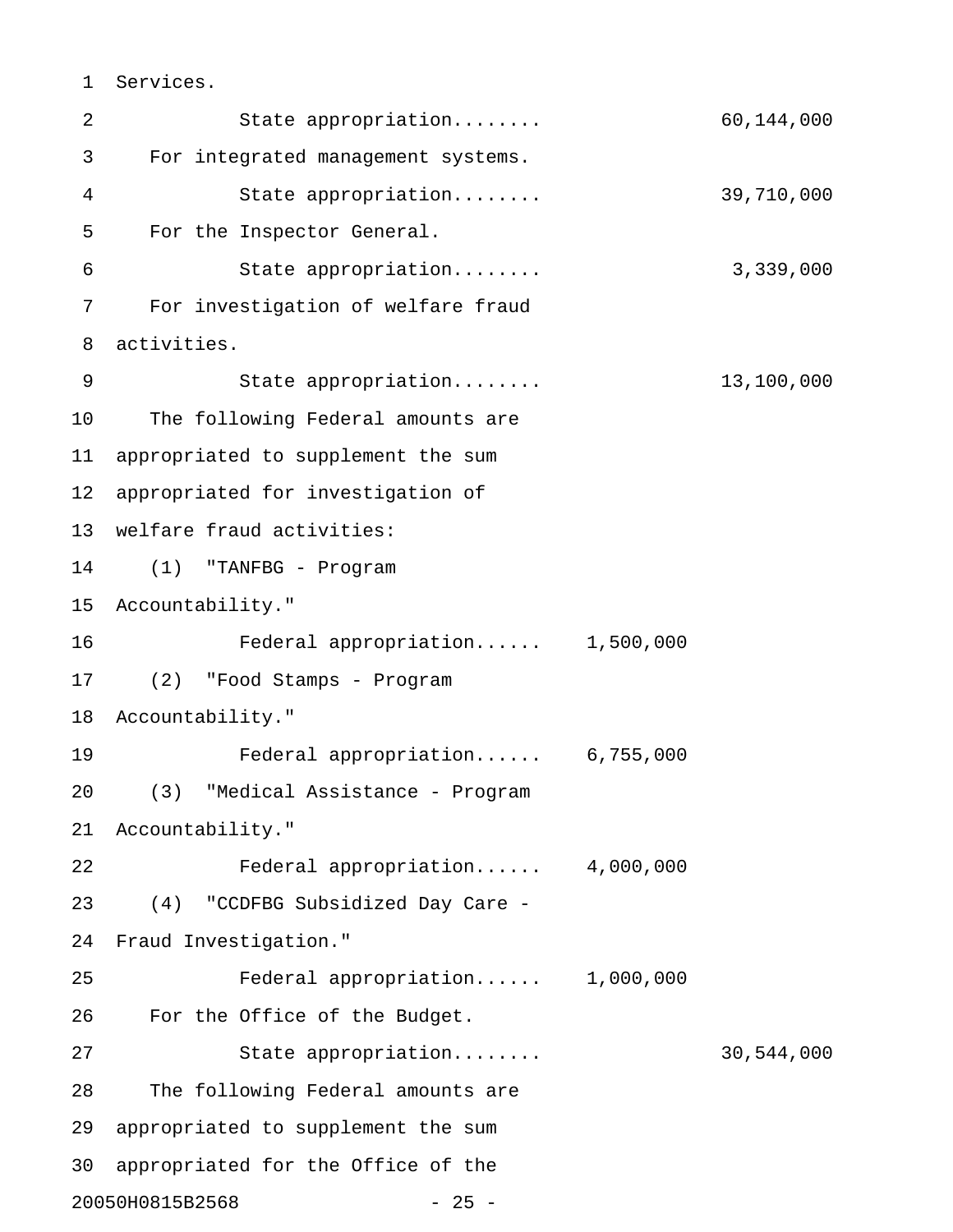| $\mathbf{1}$   | Budget:                            |         |           |  |  |  |  |  |
|----------------|------------------------------------|---------|-----------|--|--|--|--|--|
| 2              | $(1)$ "WIA - Program               |         |           |  |  |  |  |  |
| 3              | Accountability."                   |         |           |  |  |  |  |  |
| $\overline{4}$ | Federal appropriation 400,000      |         |           |  |  |  |  |  |
| 5              | (2) "Aging and Disability Resource |         |           |  |  |  |  |  |
| 6              | Center."                           |         |           |  |  |  |  |  |
| 7              | Federal appropriation 384,000      |         |           |  |  |  |  |  |
| 8              | (3) "Health Care Access."          |         |           |  |  |  |  |  |
| 9              | Federal appropriation              | 900,000 |           |  |  |  |  |  |
| $10 \,$        | (4) "Long-Term Care Initiative."   |         |           |  |  |  |  |  |
| 11             | Federal appropriation 391,000      |         |           |  |  |  |  |  |
| 12             | (5) "Quality Assurance             |         |           |  |  |  |  |  |
| 13             | Improvement."                      |         |           |  |  |  |  |  |
| 14             | Federal appropriation 303,000      |         |           |  |  |  |  |  |
| 15             | (6) "Real Choice - Housing         |         |           |  |  |  |  |  |
| 16             | Integration."                      |         |           |  |  |  |  |  |
| 17             | Federal appropriation 575,000      |         |           |  |  |  |  |  |
| 18             | (7) "Real Choice Systems Change."  |         |           |  |  |  |  |  |
| 19             | Federal appropriation              | 600,000 |           |  |  |  |  |  |
| 20             | (8) "Medical Assistance Disabled   |         |           |  |  |  |  |  |
| 21             | Access."                           |         |           |  |  |  |  |  |
| 22             | Federal appropriation              | 180,000 |           |  |  |  |  |  |
| 23             | (9) "Real Choice Systems           |         |           |  |  |  |  |  |
| 24             | Transformation."                   |         |           |  |  |  |  |  |
| 25             | Federal appropriation              | 700,000 |           |  |  |  |  |  |
| 26             | For an audit of the Auditor        |         |           |  |  |  |  |  |
| 27             | General.                           |         |           |  |  |  |  |  |
| 28             | State appropriation                |         | 100,000   |  |  |  |  |  |
| 29             | For the Office of General Counsel. |         |           |  |  |  |  |  |
| 30             | State appropriation                |         | 3,987,000 |  |  |  |  |  |
|                | $-26 -$<br>20050H0815B2568         |         |           |  |  |  |  |  |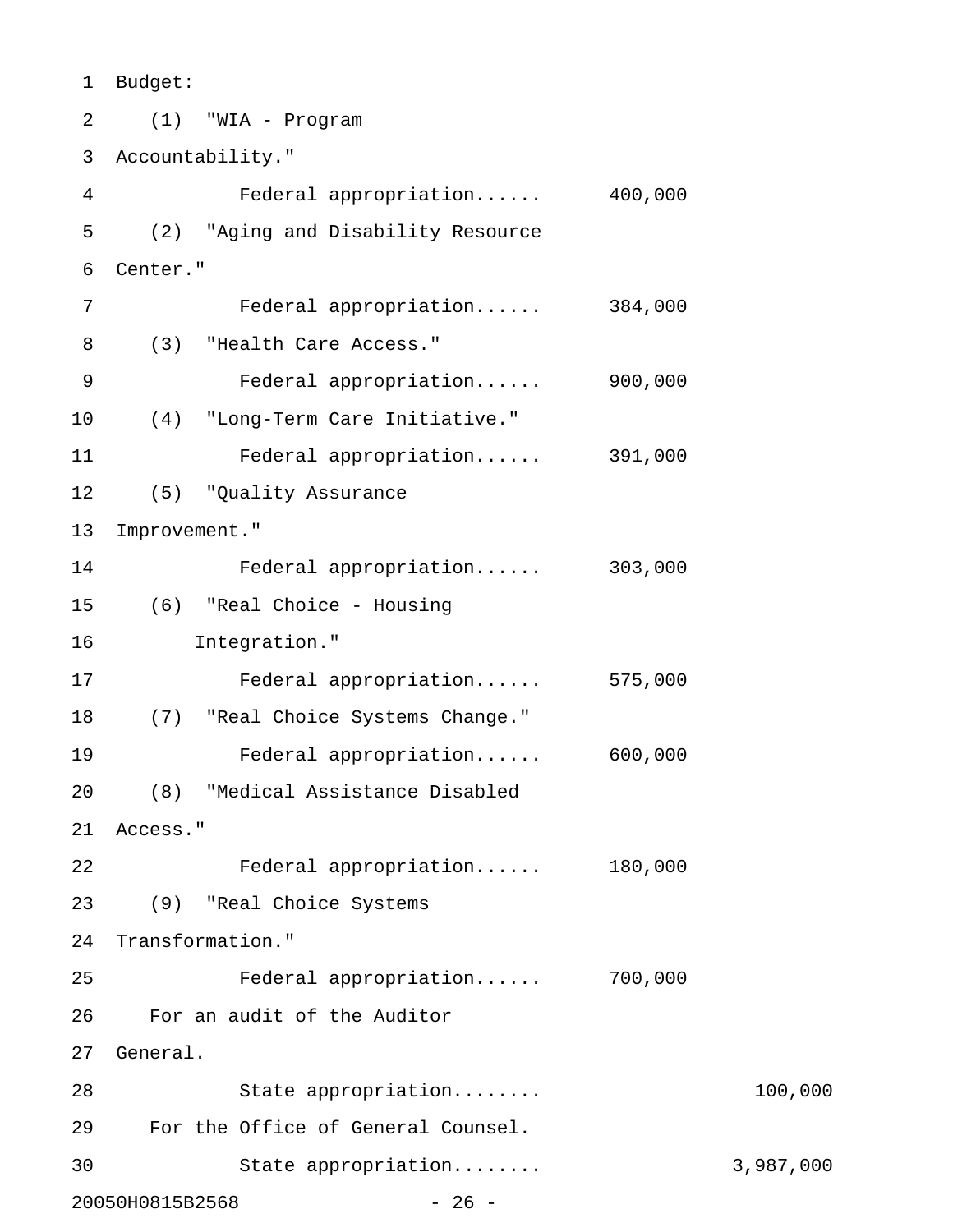1 For the Rural Development Council. 2 State appropriation........ 188,000 3 The following Federal amounts are 4 appropriated to supplement the sum 5 appropriated to the Rural Development 6 Council: 7 (1) "Rural Development." 8 Federal appropriation...... 80,000 9 For the Pennsylvania Human 10 Relations Commission. 11 State appropriation........ 10,323,000 12 The following Federal amounts are 13 appropriated to supplement the sum 14 appropriated for the Pennsylvania 15 Human Relations Commission: 16 (1) "EEOC - Special Project 17 Grant." 18 Federal appropriation...... 2,000,000 19 (2) "HUD - Special Project Grant." 20 Federal appropriation...... 3,500,000 21 For the Governor's Advisory 22 Commission on Latino Affairs. 23 State appropriation........ 212,000 24 For the African-American Affairs 25 Commission. 26 State appropriation........ 318,000 27 For the Asian-American Affairs 28 Commission. 29 State appropriation........ 139,000 30 For the Council on the Arts. 20050H0815B2568 - 27 -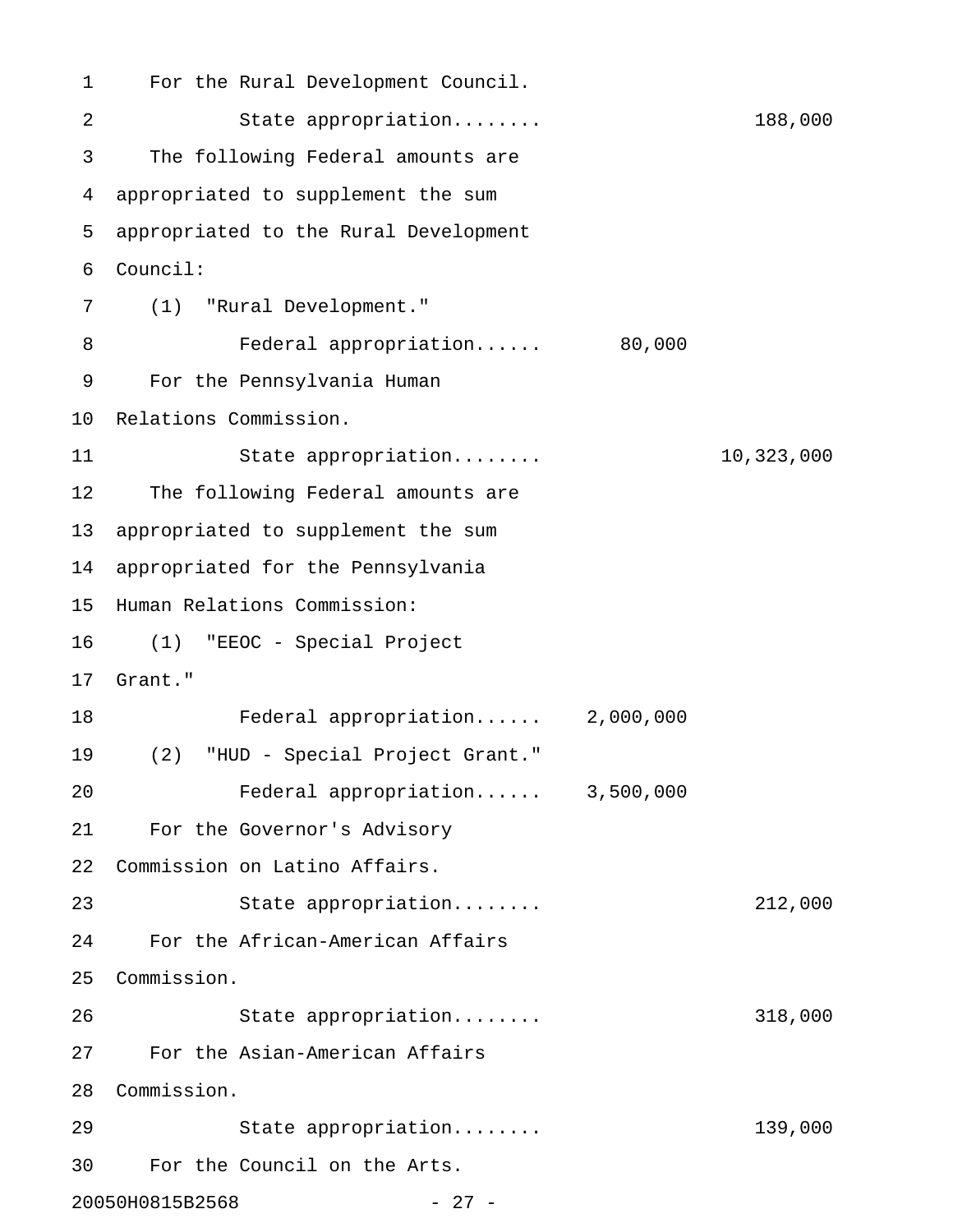1 State appropriation........ 1,138,000 2 The following Federal amounts are 3 appropriated to supplement the sum 4 appropriated for the Council on the 5 Arts: 6 (1) "National Endowment for the 7 Arts - Administration." 8 Federal appropriation...... 240,000 9 For the Pennsylvania Commission for 10 Women. 11 State appropriation........ 273,000 12 For the Juvenile Court Judges 13 Commission. 14 State appropriation........ 2,129,000 15 For the Public Employee Retirement 16 Commission. 17 State appropriation........ 721,000 18 For the Pennsylvania Commission on 19 Crime and Delinquency. 20 State appropriation........ 4,073,000 21 The following Federal amounts are 22 appropriated to supplement the sum 23 appropriated for the Pennsylvania 24 Commission on Crime and Delinquency: 25 (1) "Plan for Juvenile Justice." 26 Federal appropriation...... 350,000 27 (2) "DCSI - Administration." 28 Federal appropriation...... 1,883,000 29 (3) "DCSI - Program Grants." 30 Federal appropriation...... 30,000,000 20050H0815B2568 - 28 -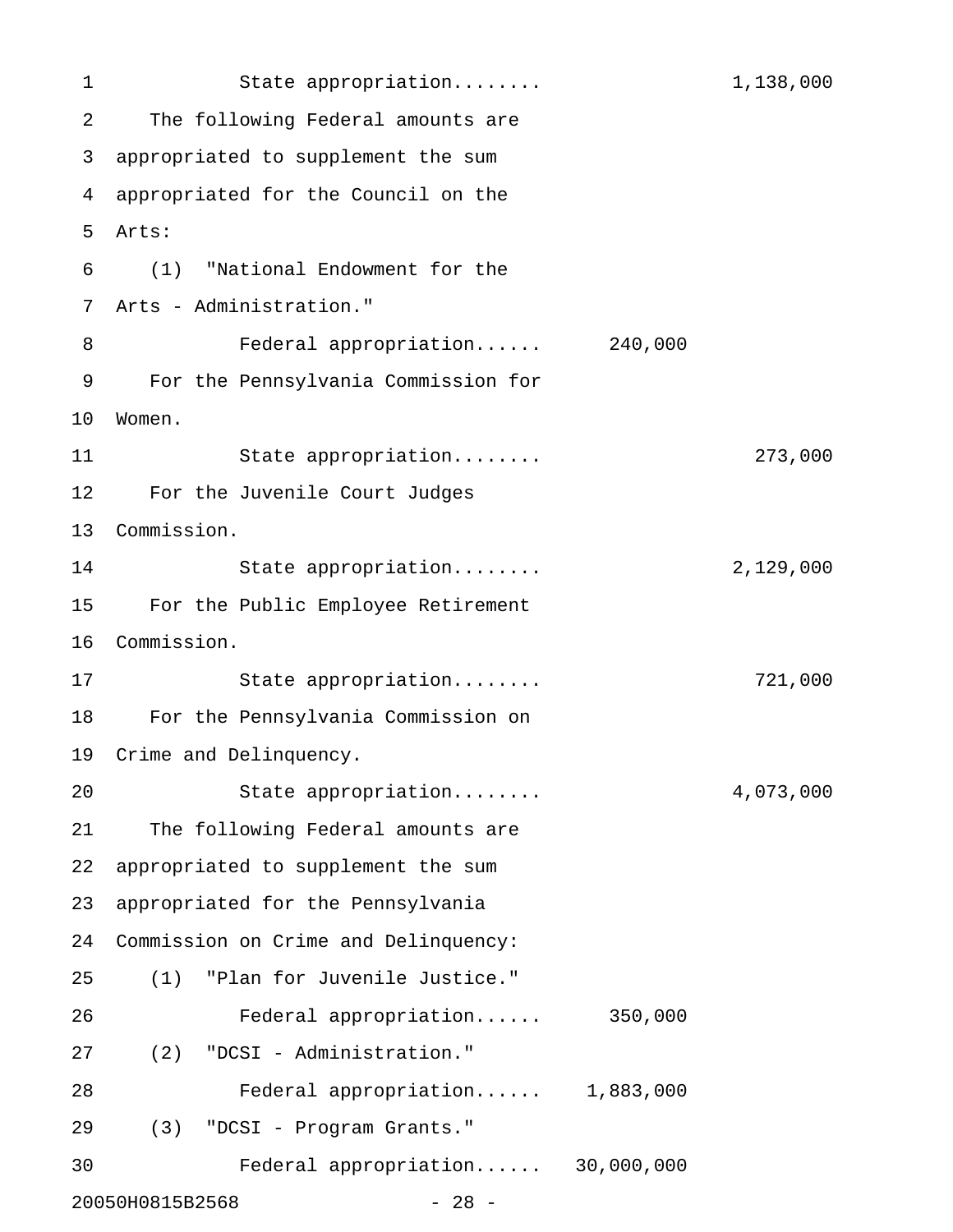1 (4) "DCSI - Criminal History 2 Records." 3 Federal appropriation...... 10,000 4 (5) "Juvenile Justice - Title V." 5 Federal appropriation...... 3,000,000 6 (6) "Juvenile Justice - Title V - 7 Administration." 8 Federal appropriation...... 28,000 9 (7) "Statistical Analysis Center." 10 Federal appropriation...... 150,000 11 (8) "Criminal Identification 12 Technology." 13 Federal appropriation...... 4,800,000 14 (9) "Crime Victims' Compensation 15 Services." 16 Federal appropriation...... 8,053,000 17 (10) "Crime Victim Assistance." 18 Federal appropriation...... 18,000,000 19 (11) "Violence Against Women 20 Formula Grant Program." 21 Federal appropriation...... 6,000,000 22 (12) "Violence Against Women 23 Formula Grant Program - 24 Administration." 25 Federal appropriation...... 250,000 26 (13) "Juvenile Justice State 27 Challenge Grants." 28 Federal appropriation...... 400,000 29 (14) "Local Law Enforcement Block 30 Grant." 20050H0815B2568 - 29 -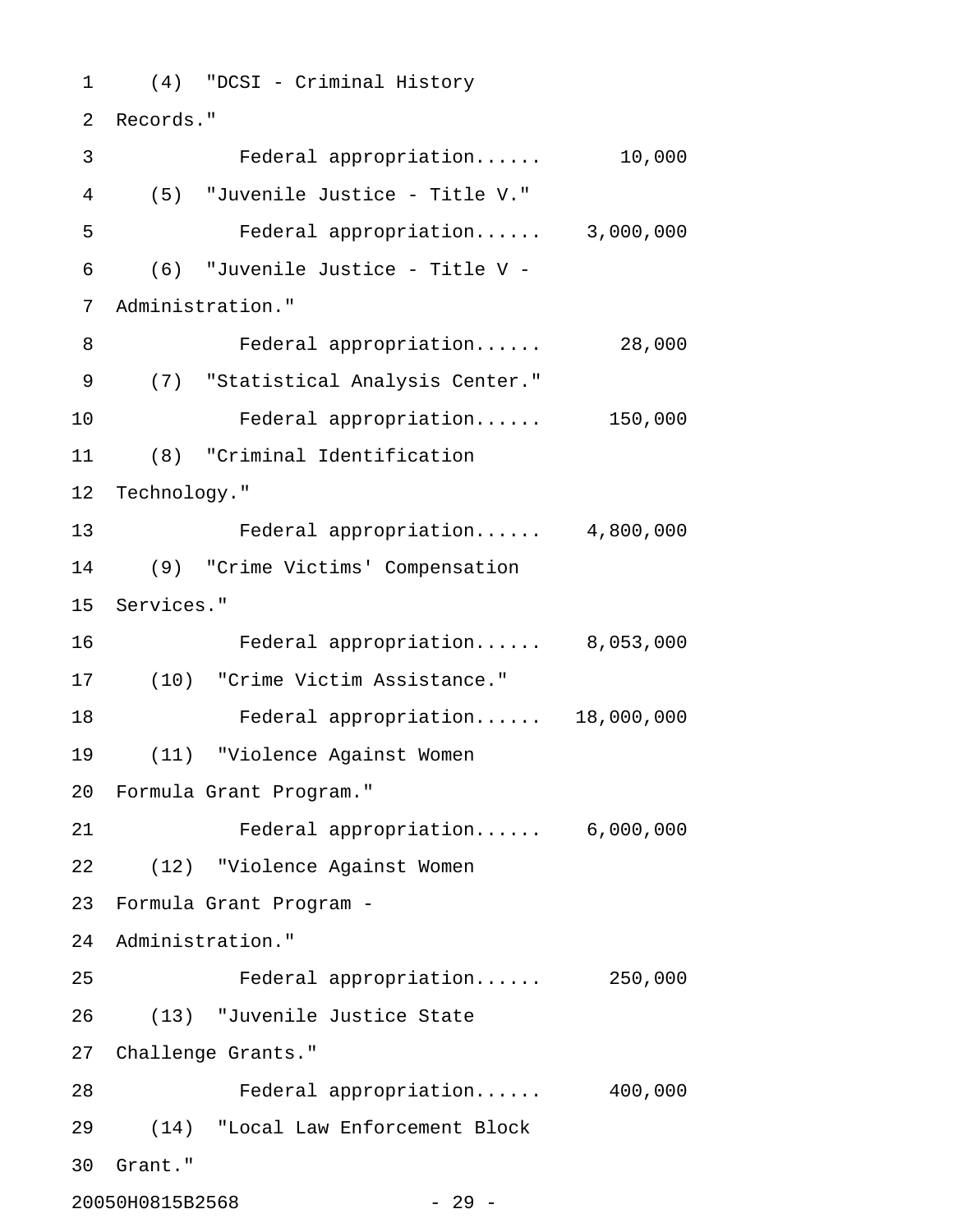1 Federal appropriation...... 4,000,000 2 (15) "Truth in Sentencing 3 Incentive Grants." 4 Federal appropriation...... 40,000,000 5 (16) "Residential Substance Abuse 6 Treatment Program." 7 Federal appropriation...... 3,000,000 8 (17) "DFSC - Special Program." 9 Federal appropriation...... 5,200,000 10 (18) "Crime Victims Assistance 11 (VOCA) - Administration/Operations." 12 Federal appropriation...... 1,148,000 13 (19) "Juvenile Accountability 14 Incentive Program." 15 Federal appropriation...... 10,000,000 16 (20) "Juvenile Accountability 17 Incentive Program - Administration." 18 Federal appropriation...... 240,000 19 (21) "Combat Underage Drinking 20 Program." 21 Federal appropriation...... 550,000 22 (22) "Pennsylvanians Against 23 Underage Drinking." 24 Federal appropriation...... 500,000 25 (23) "Juvenile Justice and 26 Delinquency Prevention." 27 Federal appropriation...... 4,500,000 28 (24) "Safe Neighborhoods." 29 Federal appropriation...... 1,600,000 30 (25) "Forensic Science Program." 20050H0815B2568 - 30 -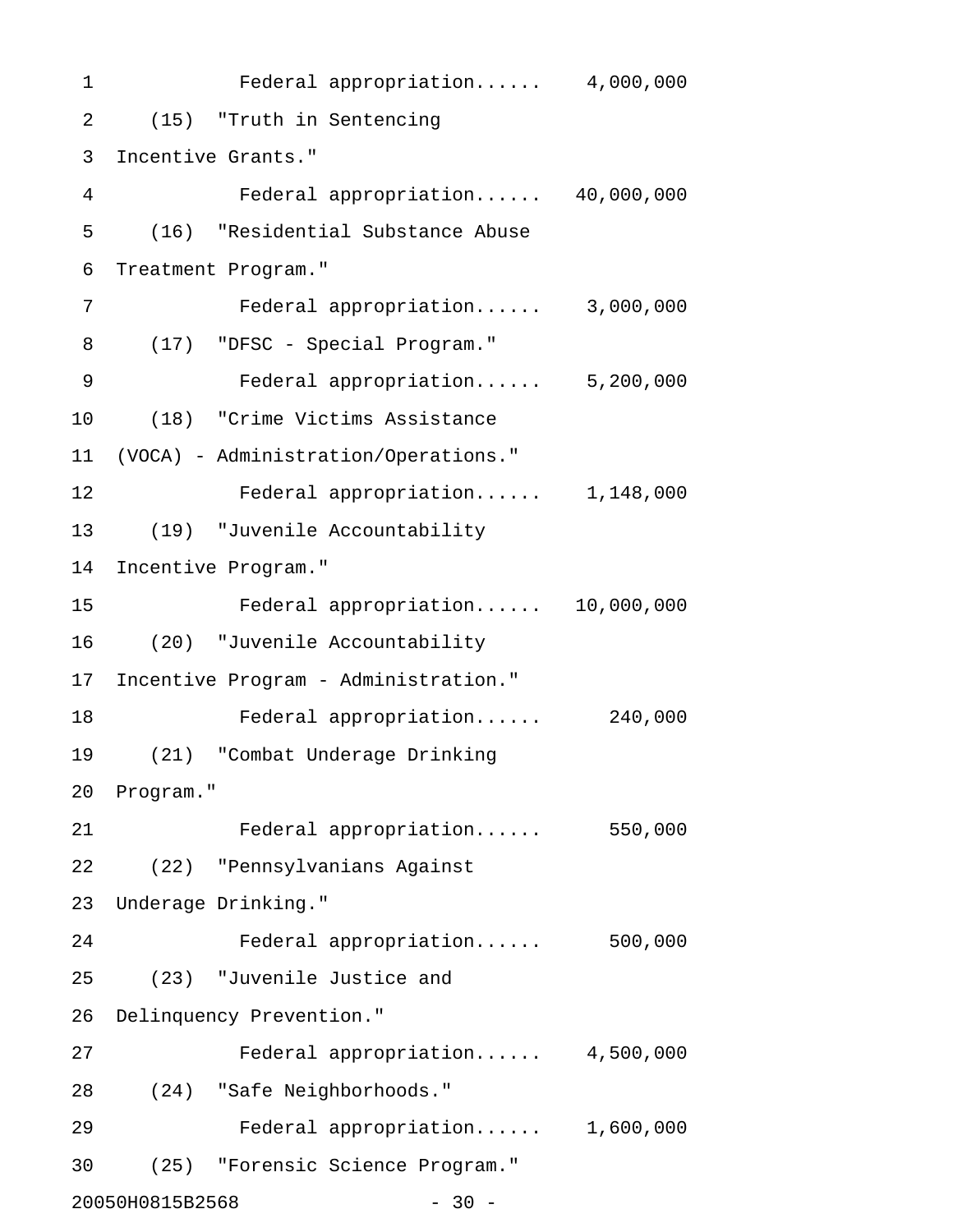1 Federal appropriation...... 400,000 2 (26) "Drug Court Coordination." 3 Federal appropriation...... 200,000 4 (27) "Integrated Justice Data 5 Hubs." 6 Federal appropriation...... 500,000 7 (28) "Services for Human 8 Trafficking Victims." 9 Federal appropriation...... 295,000 10 (29) "Victims' Rights Compliance 11 Project." 12 Federal appropriation...... 75,000 13 For the Partnership for Safe 14 Children Program. 15 State appropriation........ 5,675,000 16 For Victims of Juvenile Crime. 17 State appropriation........ 3,450,000 18 For the Weed and Seed program. No 19 less than \$250,000 shall be for a 20 federally recognized Weed and Seed 21 community that was designated by the 22 United States Department of Justice in 23 2004. 24 State appropriation........ 3,423,000 25 For payments for grants-in-aid to 26 counties for providing intermediate 27 punishment programs, including at 28 least \$250,000 to be used for 29 implementation of an intermediate 30 punishment program in the Forty-fifth 20050H0815B2568 - 31 -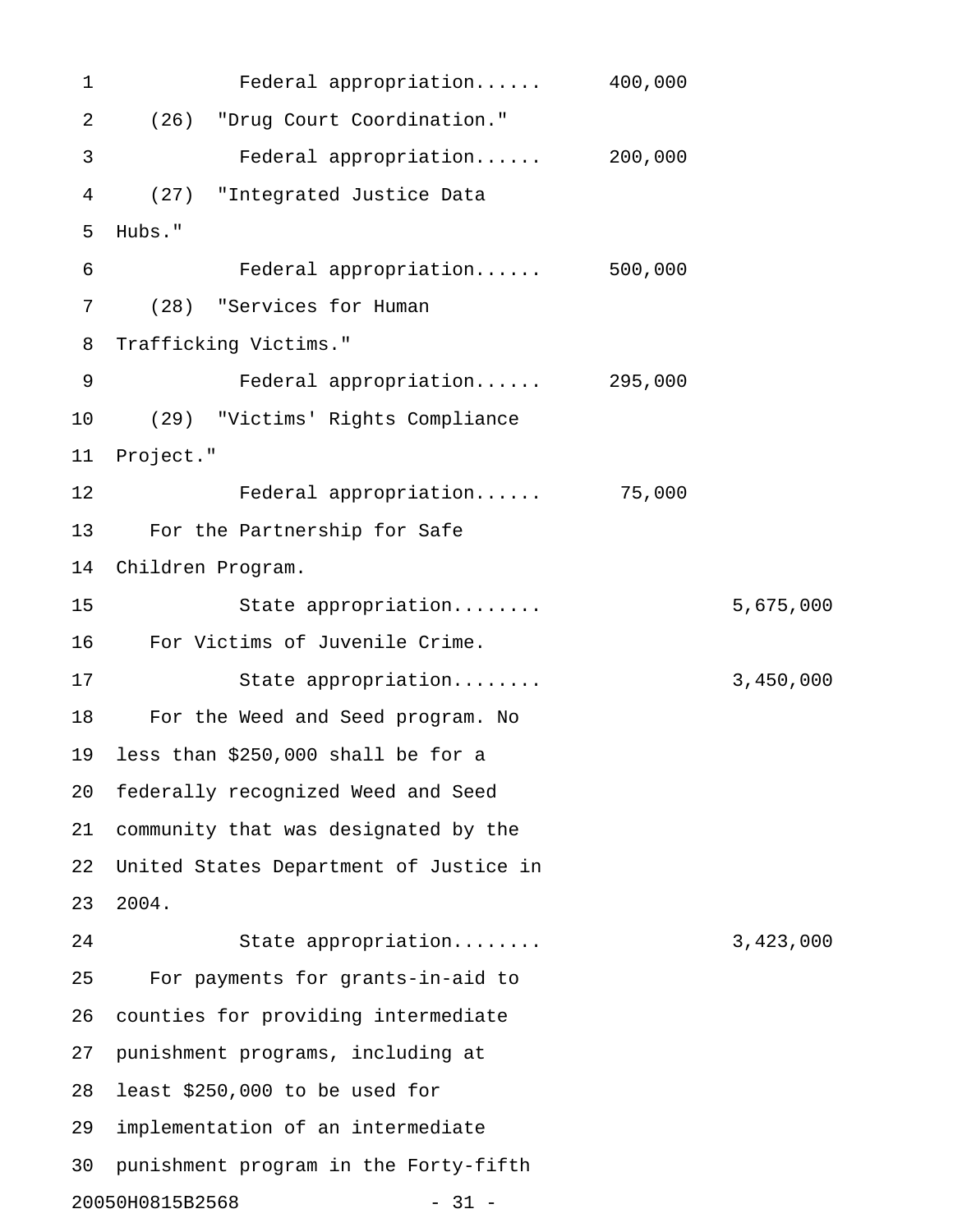1 Judicial District. The remainder of 2 these funds shall be distributed to 3 the various counties based on the 4 following formula: 50% shall be based 5 on the proportion of offenders 6 diverted from the county prison system 7 to county intermediate punishment 8 programs and 50% shall be based on the 9 proportion of offenders diverted from 10 the State correctional system to the 11 county prison system. 12 State appropriation........ 3,430,000 13 For intermediate punishment grants 14 for drug and alcohol treatment. 15 State appropriation........ 15,825,000 16 For Drug Education and Law 17 Enforcement. 18 State appropriation........ 2,791,000 19 For Research-Based Violence 20 Prevention Programs. 21 State appropriation........ 5,965,000 22 For payments of grants to political 23 subdivisions to assist in the 24 improvement of juvenile probation 25 services. 26 State appropriation........ 5,918,000 27 For specialized probation services, 28 including school-based, community-29 based, intensive supervision and 30 aftercare services pursuant to

20050H0815B2568 - 32 -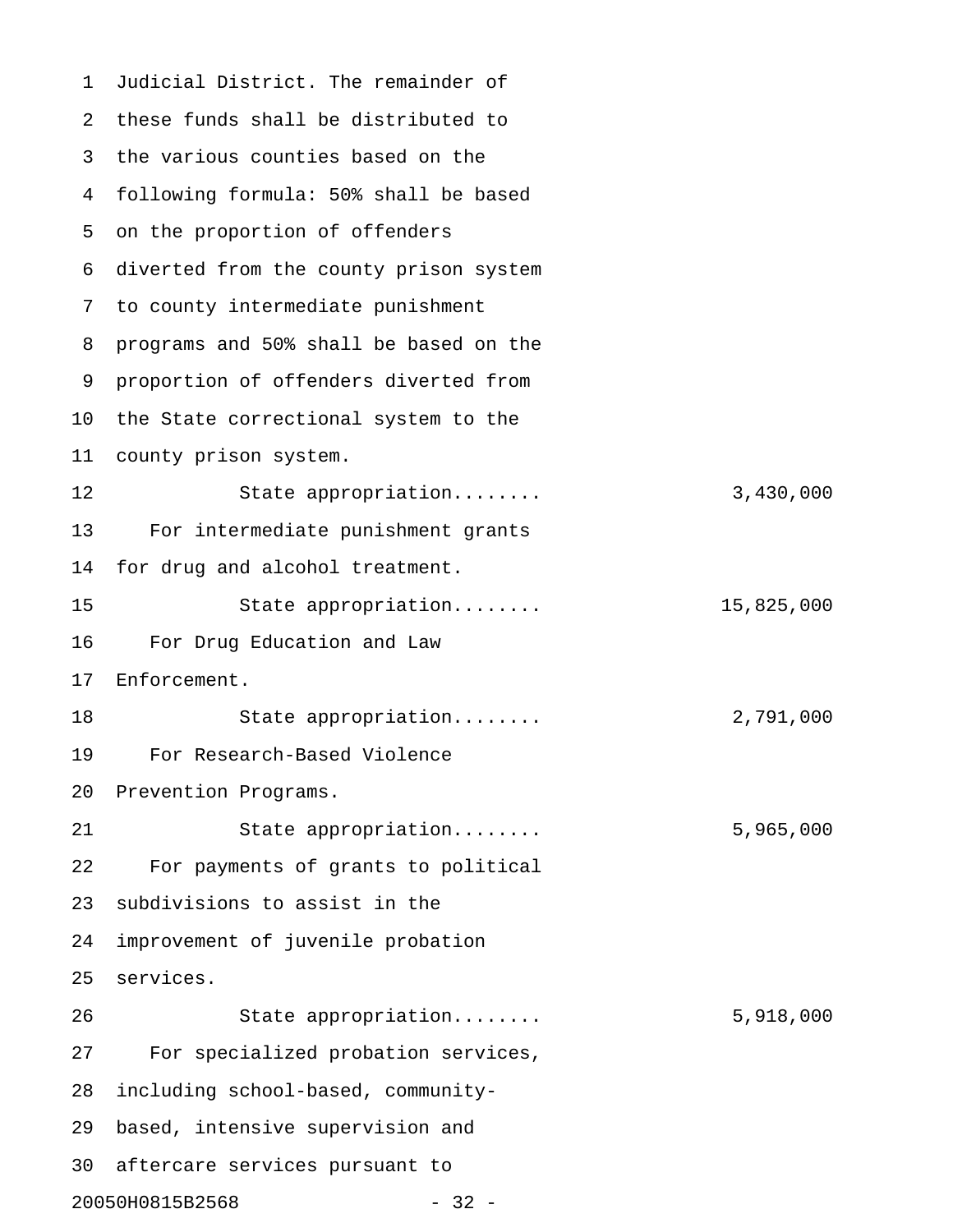1 standards adopted by the Juvenile 2 Court Judges' Commission. 3 State appropriation........ 13,793,000 4 For law enforcement and other 5 related activities in counties of the 6 second class. 7 State appropriation....... 7,500,000 8 For grants and other initiatives to 9 reduce violence and secure safer 10 neighborhoods in cities of the first 11 class. 12 State appropriation........ 6,825,000 13 For grants and other initiatives to 14 reduce violence. 15 State appropriation........ 1,150,000 16 For grants to the arts. 17 State appropriation........ 14,500,000 18 The following Federal amounts are 19 appropriated to supplement the sum 20 appropriated for grants to the arts: 21 (1) "National Endowment for the 22 Arts - Basic State Grant." 23 Federal appropriation...... 623,000 24 For cultural activities. 25 State appropriation........ 5,260,000 26 Section 203. Lieutenant 27 Governor.--The following amounts are 28 appropriated to the Lieutenant 29 Governor: Federal State 30 For the Office of the Lieutenant 20050H0815B2568 - 33 -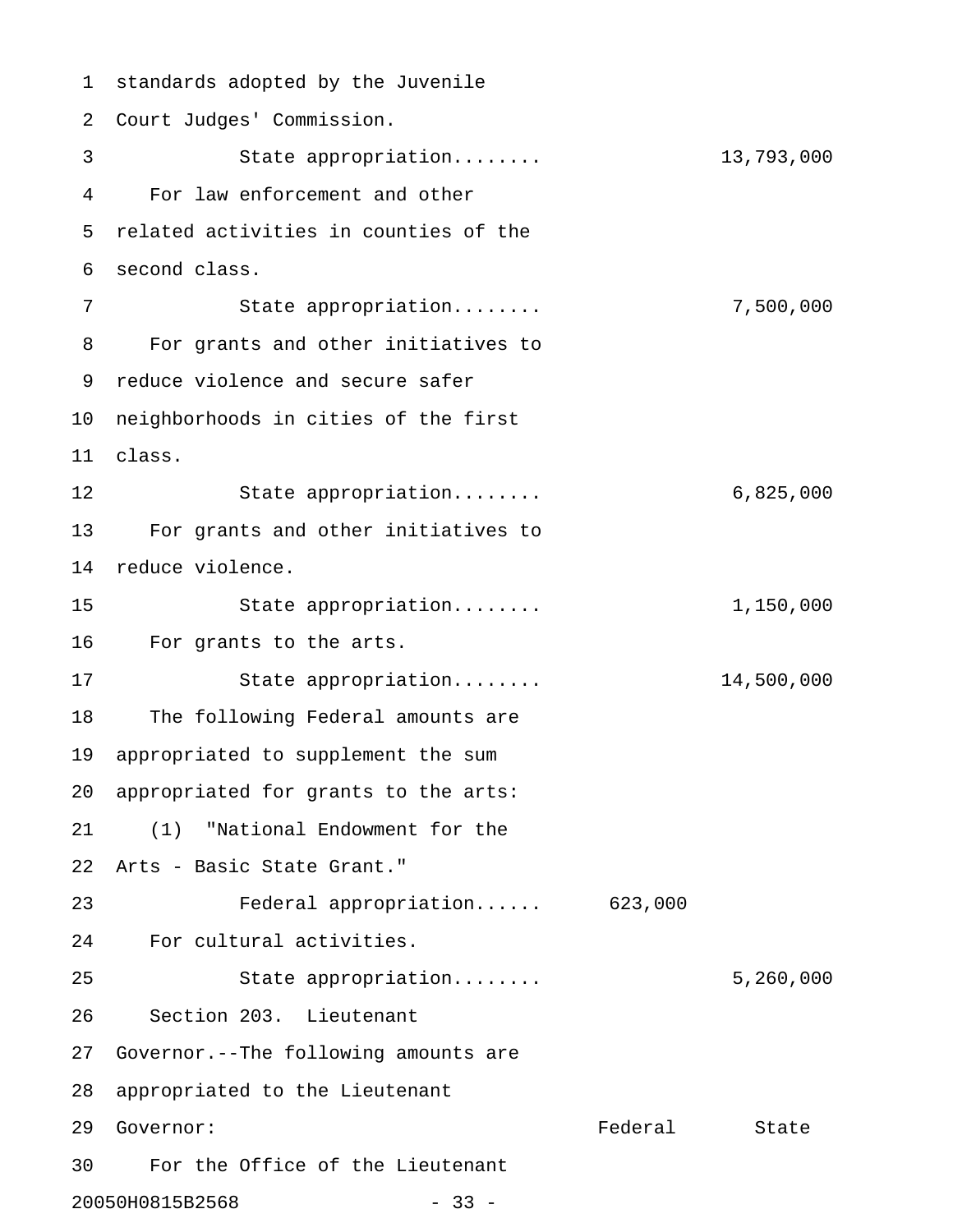1 Governor, including payment of 2 expenses of the residence at the 3 Edward Martin Military Reservation. 4 State appropriation........ 979,000 5 For the Board of Pardons. 6 State appropriation........ 384,000 7 Section 204. Attorney General.-- 8 The following amounts are appropriated 9 to the Attorney General: The State State State State 10 For general government operations 11 of the Office of Attorney General. 12 State appropriation........ 40,796,000 13 The following Federal amounts are 14 appropriated to supplement the sum 15 appropriated for general government 16 operations: 17 (1) "State Medicaid Fraud Control 18 Units." 19 Federal appropriation...... 3,831,000 20 (2) "Middle Atlantic - Great Lakes 21 Organized Crime Law Enforcement 22 Network." 23 Federal appropriation...... 6,933,000 24 For computer enhancements. 25 State appropriation........ 1,000,000 26 For drug law enforcement. 27 State appropriation........ 24,221,000 28 The following Federal amounts are 29 appropriated to supplement the sum 30 appropriated for drug law enforcement: 20050H0815B2568 - 34 -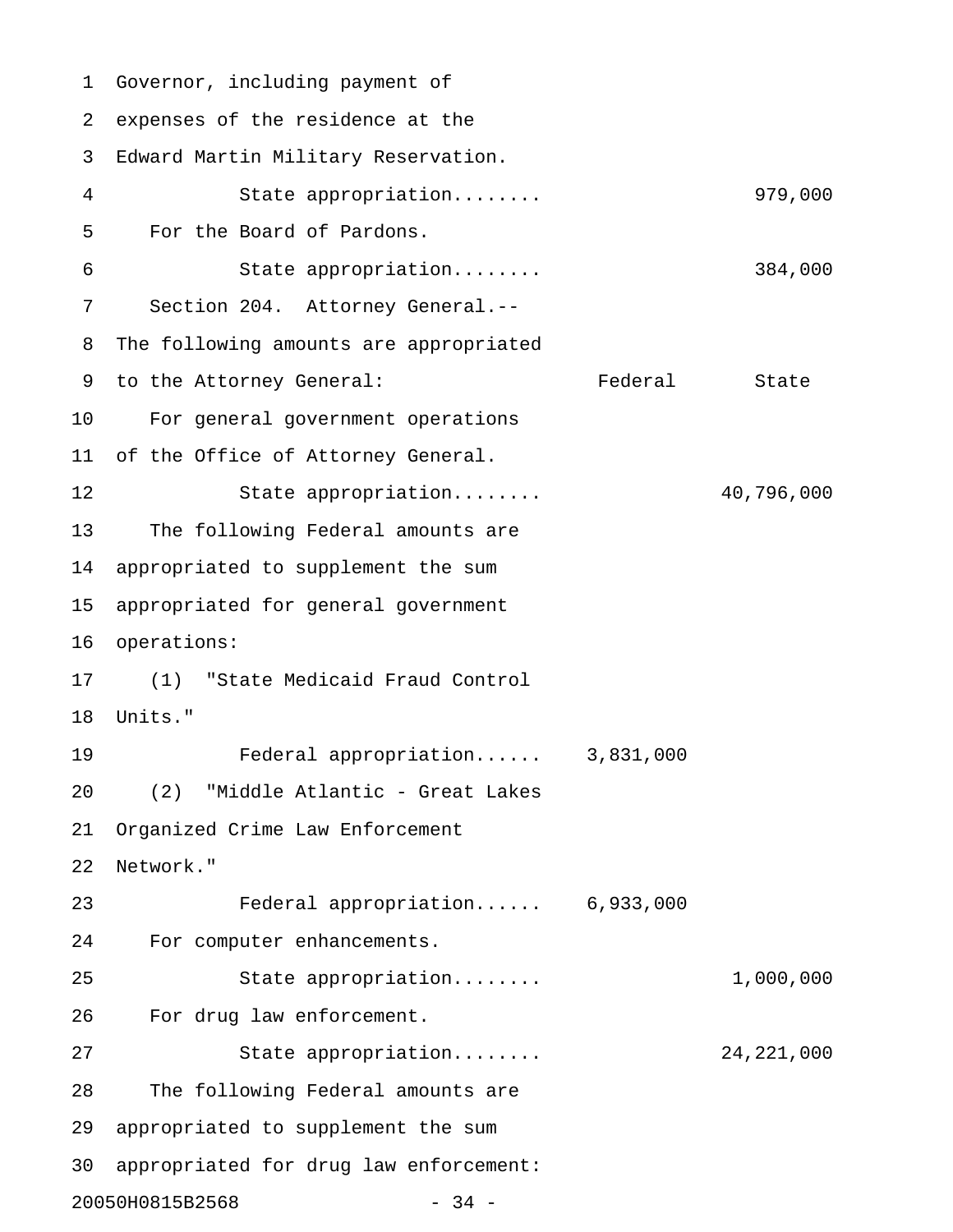1 (1) "High Intensity Drug 2 Trafficking Areas." 3 Federal appropriation...... 3,226,000 4 (2) "Prescription Drug 5 Monitoring." 6 Federal appropriation...... 163,000 7 For local drug task forces. 8 State appropriation........ 9,308,000 9 For a drug strike task force. 10 State appropriation....... 1,804,000 11 For witness relocation programs. 12 State appropriation........ 437,000 13 For violence reduction witness 14 relocation program. 15 State appropriation........ 563,000 16 For Child Predator Interception 17 Unit. 18 State appropriation........ 680,000 19 For a capital appeals case unit. 20 State appropriation........ 612,000 21 For charitable nonprofit 22 conversions. 23 State appropriation........ 949,000 24 For tobacco law enforcement. 25 State appropriation........ 680,000 26 For trials resulting from 27 indictments by multicounty grand 28 juries. 29 State appropriation........ 150,000 30 Section 205. Auditor General.--The 20050H0815B2568 - 35 -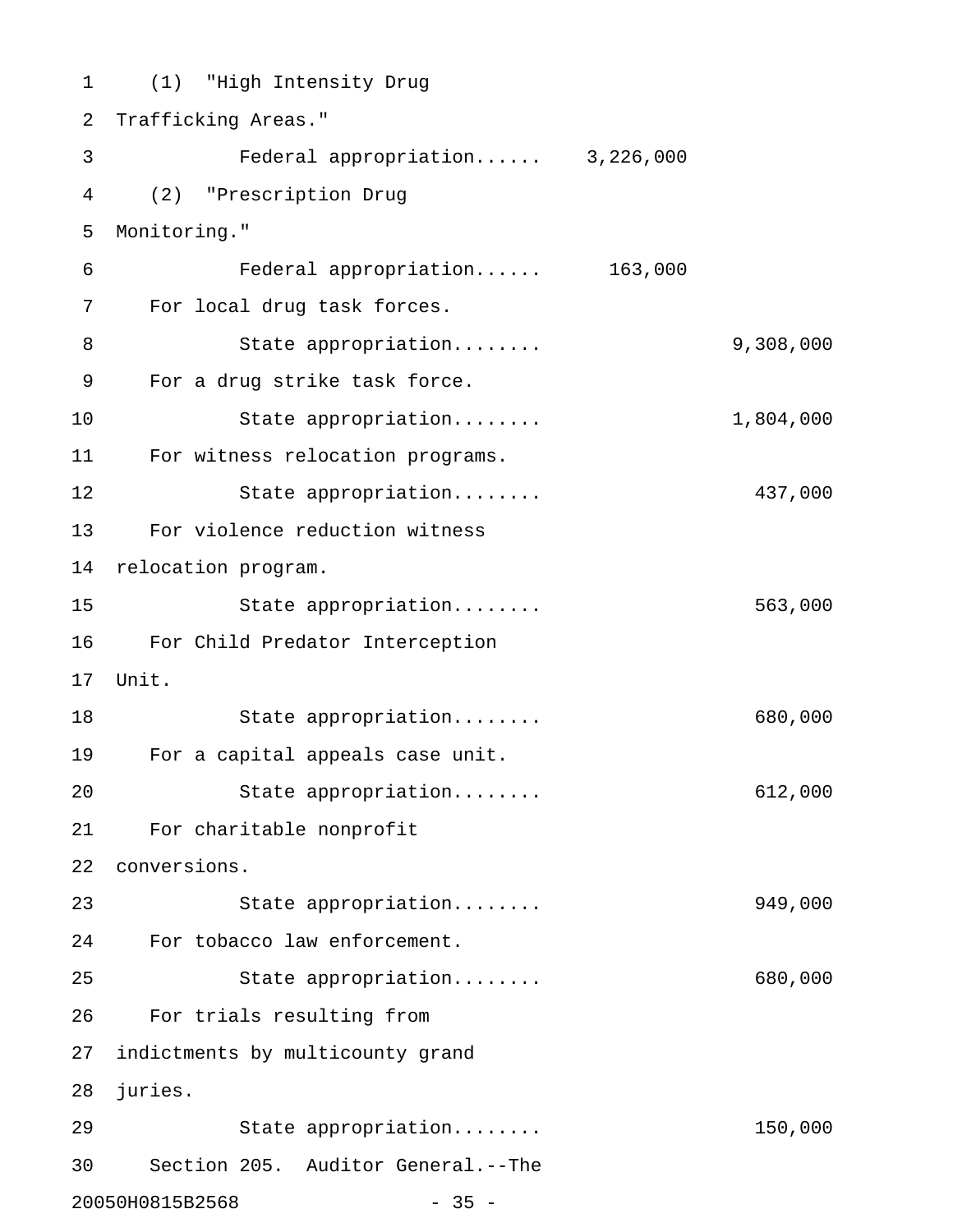1 following amounts are appropriated to

2 the Auditor General: The State State State State State State 3 For the Department of the Auditor 4 General for postauditing, annually, 5 periodically or specially, the affairs 6 of any department, board or commission 7 which is supported out of the General 8 Fund, district justices, other fining 9 offices, Volunteer Firemen's Relief 10 Association Funds and the offices of 11 Statewide elected officials and for 12 the proper auditing of appropriations 13 for or relating to public assistance, 14 including any Federal sums 15 supplementing such appropriations. 16 Funds provided to the Department of 17 the Auditor General shall be for the 18 purpose of performing postaudits in 19 accordance with generally accepted 20 government auditing standards. 21 State appropriation........ 48,059,000 22 For the Board of Claims. 23 State appropriation........ 1,920,000 24 For computer enhancements. 25 State appropriation........ 1,000,000 26 Section 206. Treasury 27 Department.--The following amounts are 28 appropriated to the Treasury 29 Department: The state of the State State State State State State State 30 For general government operations 20050H0815B2568 - 36 -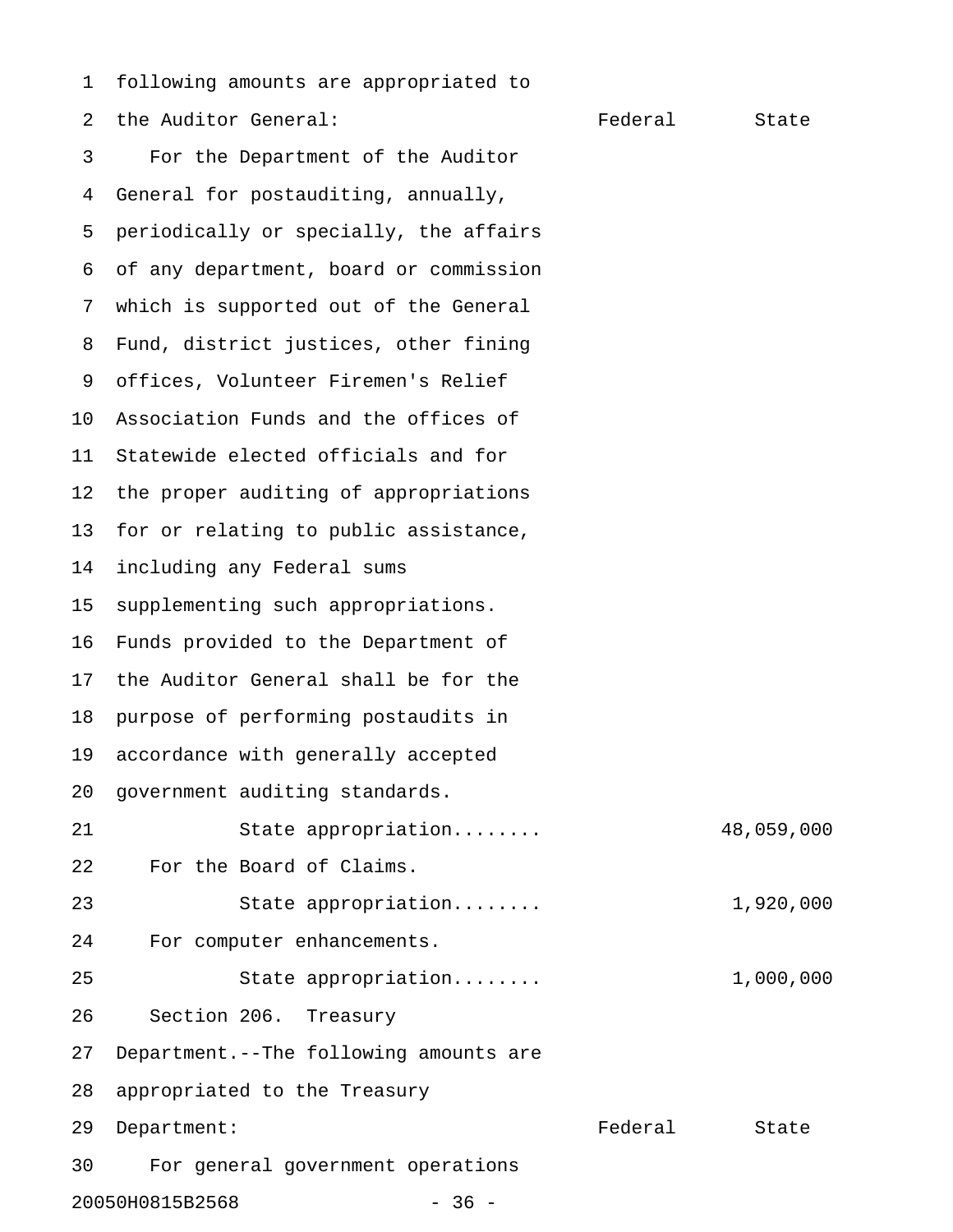1 of the Treasury Department.

2 State appropriation........ 24,976,000 3 For administration of Article 4 XIII.1 of the act of April 9, 1929 5 (P.L.343, No.176), known as The Fiscal 6 Code. 7 State appropriation....... 14,620,000 8 For computer integration programs. 9 State appropriation........ 1,835,000 10 For the Board of Finance and 11 Revenue. 12 State appropriation........ 2,309,000 13 For advertising and promotional 14 activities related to the tuition 15 account program. 16 State appropriation........ 1,000,000 17 For the payment of the 18 Commonwealth's portion of the expenses 19 of various councils, commissions, 20 conferences, boards, associations, 21 coalitions and institutes which are 22 multistate organizations of which the 23 Commonwealth has been a member for at 24 least one year and which membership 25 enables the Commonwealth government to 26 represent the citizens of 27 Pennsylvania, such organizations being 28 designed to promote or protect the 29 member states' interests, or which 30 promote governmental financial 20050H0815B2568 - 37 -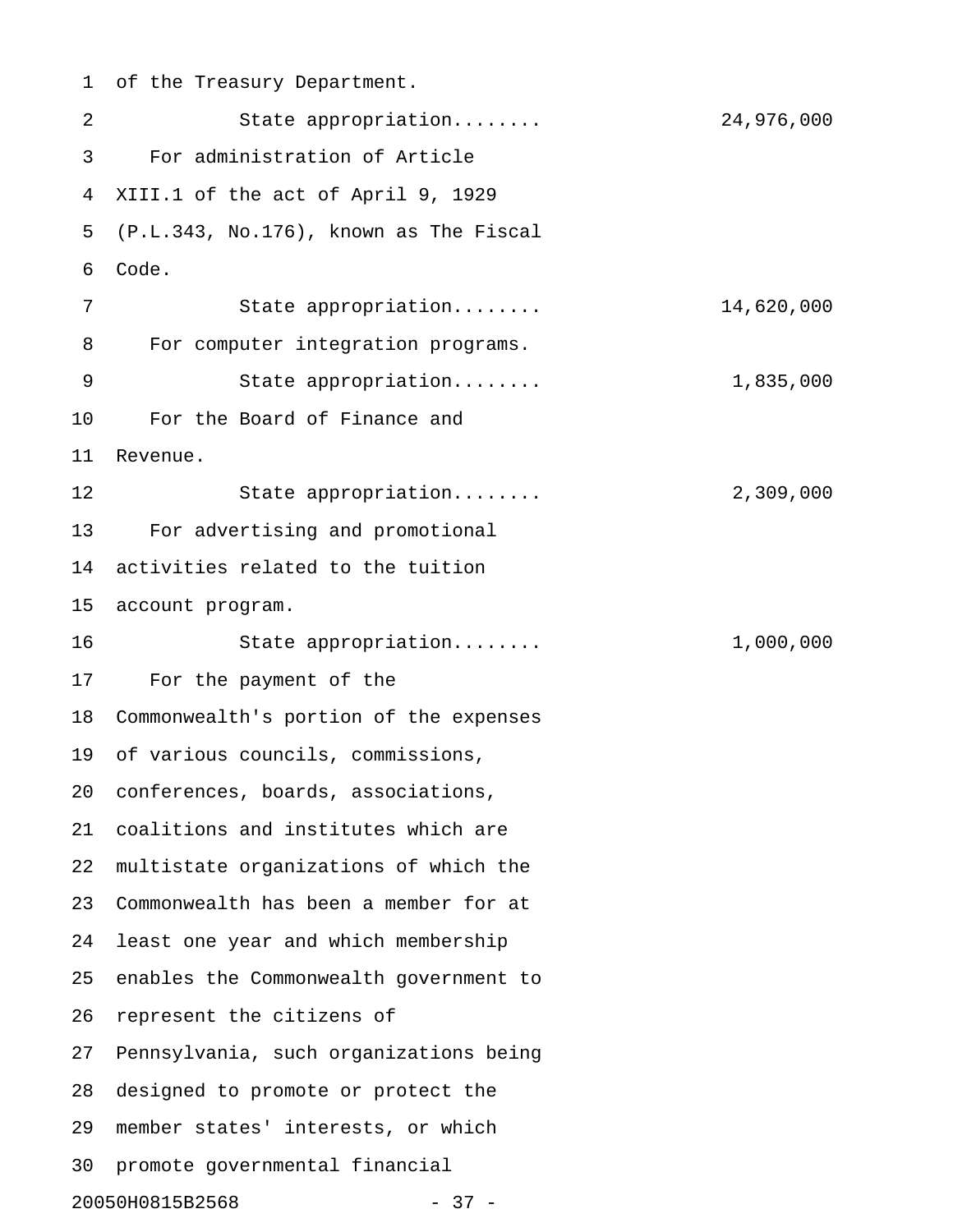| 1  | excellence or accountability. This      |           |
|----|-----------------------------------------|-----------|
| 2  | appropriation includes \$75,000 for the |           |
| 3  | Council of State Governments ERC        |           |
| 4  | Eastern Leadership Development and      |           |
| 5  | Issues Academy. Any such payment shall  |           |
| 6  | be made on requisition of the Governor  |           |
| 7  | on behalf of the organization which     |           |
| 8  | shall file an accounting of expenses    |           |
| 9  | with the Auditor General.               |           |
| 10 | State appropriation                     | 1,011,000 |
| 11 | For publishing statements of the        |           |
| 12 | General Fund and other funds of the     |           |
| 13 | Commonwealth.                           |           |
| 14 | State appropriation                     | 25,000    |
| 15 | For payment of law enforcement          |           |
| 16 | officers' and emergency response        |           |
| 17 | personnel death benefits.               |           |
| 18 | State appropriation                     | 775,000   |
| 19 | For compensation of the                 |           |
| 20 | Commonwealth's Loan and Transfer Agent  |           |
| 21 | for services and expenses in            |           |
| 22 | connection with the registration,       |           |
| 23 | transfer and payment of interest on     |           |
| 24 | bonds of the Commonwealth and other     |           |
| 25 | services required to be performed by    |           |
| 26 | the Loan and Transfer Agent.            |           |
| 27 | State appropriation                     | 75,000    |
| 28 | For general obligation debt service     |           |
| 29 | or to pay all arbitrage rebates to the  |           |
| 30 | Federal Government required under       |           |
|    | 20050H0815B2568<br>$-38 -$              |           |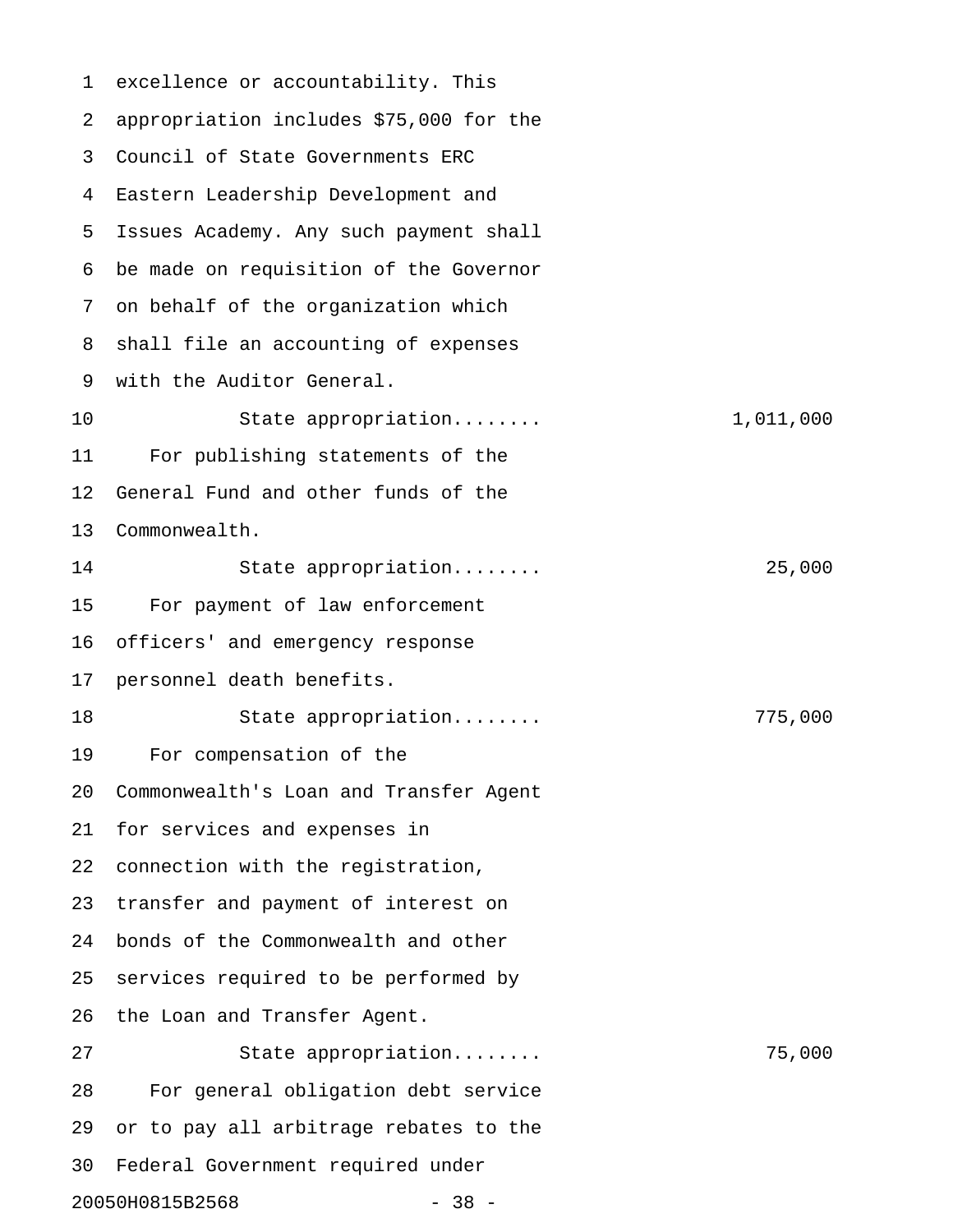1 section 148 of the Internal Revenue 2 Code of 1986 (Public Law 99-514, 26 3 U.S.C. § 148). 4 State appropriation........ 712,373,000 5 Section 207. Department of 6 Aging.--The following amounts are 7 appropriated to the Department of 8 Aging: State State State State State State State State State State State State 9 For general government operations 10 of the Department of Aging. 11 State appropriation........ 7,912,000 12 The following Federal amounts are 13 appropriated to supplement the sum 14 appropriated for general government 15 operations: 16 (1) "Programs for the Aging - 17 Title III - Administration." 18 Federal appropriation...... 1,817,000 19 (2) "Programs for the Aging - 20 Title V - Administration." 21 Federal appropriation...... 173,000 22 (3) "Medical Assistance - 23 Administration." 24 Federal appropriation...... 1,042,000 25 (4) "Pharmacy Education." 26 Federal appropriation...... 12,084,000 27 For family caregiver support. 28 State appropriation........ 11,461,000 29 The following Federal amounts are 30 appropriated to supplement the sum 20050H0815B2568 - 39 -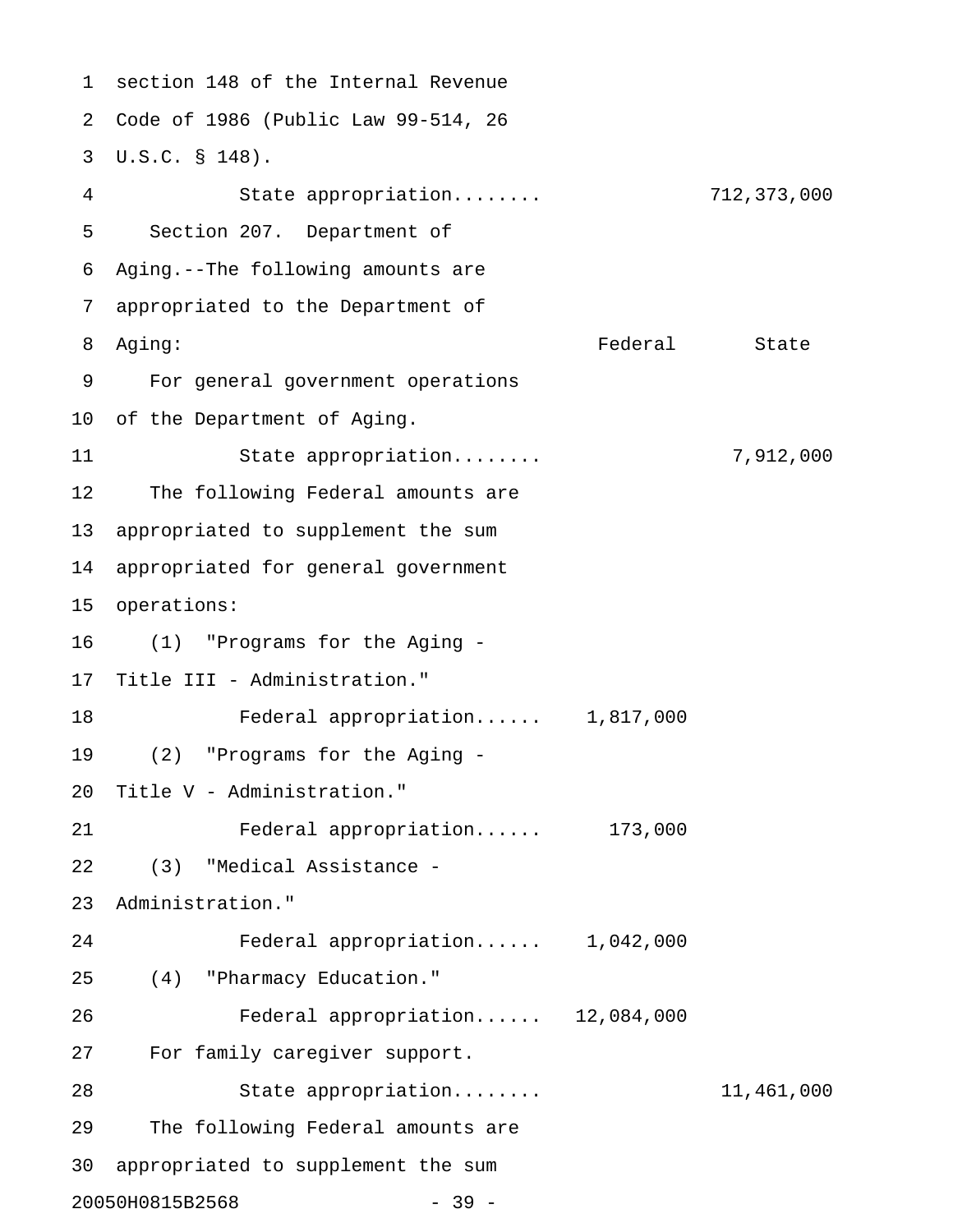1 appropriated for family caregiver 2 support: 3 (1) "Programs for the Aging - 4 Title III - Family Caregiver." 5 Federal appropriation...... 10,000,000 6 For legal advocacy for older 7 Pennsylvanians. 8 State appropriation........ 600,000 9 For Alzheimer's outreach. 10 State appropriation........ 250,000 11 The following Federal amounts are 12 appropriated to supplement the sum 13 appropriated for Alzheimer's outreach: 14 (1) "Memory Loss Screening." 15 Federal appropriation...... 400,000 16 Section 208. Department of 17 Agriculture.--The following amounts 18 are appropriated to the Department of 19 Agriculture: Federal State 20 For general government operations 21 of the Department of Agriculture. 22 State appropriation........ 29,451,000 23 The following Federal amounts are 24 appropriated to supplement the sum 25 appropriated for general government 26 operations: 27 (1) "Pennsylvania Plant Pest 28 Detection System." 29 Federal appropriation...... 1,200,000 30 (2) "Poultry Grading Service." 20050H0815B2568 - 40 -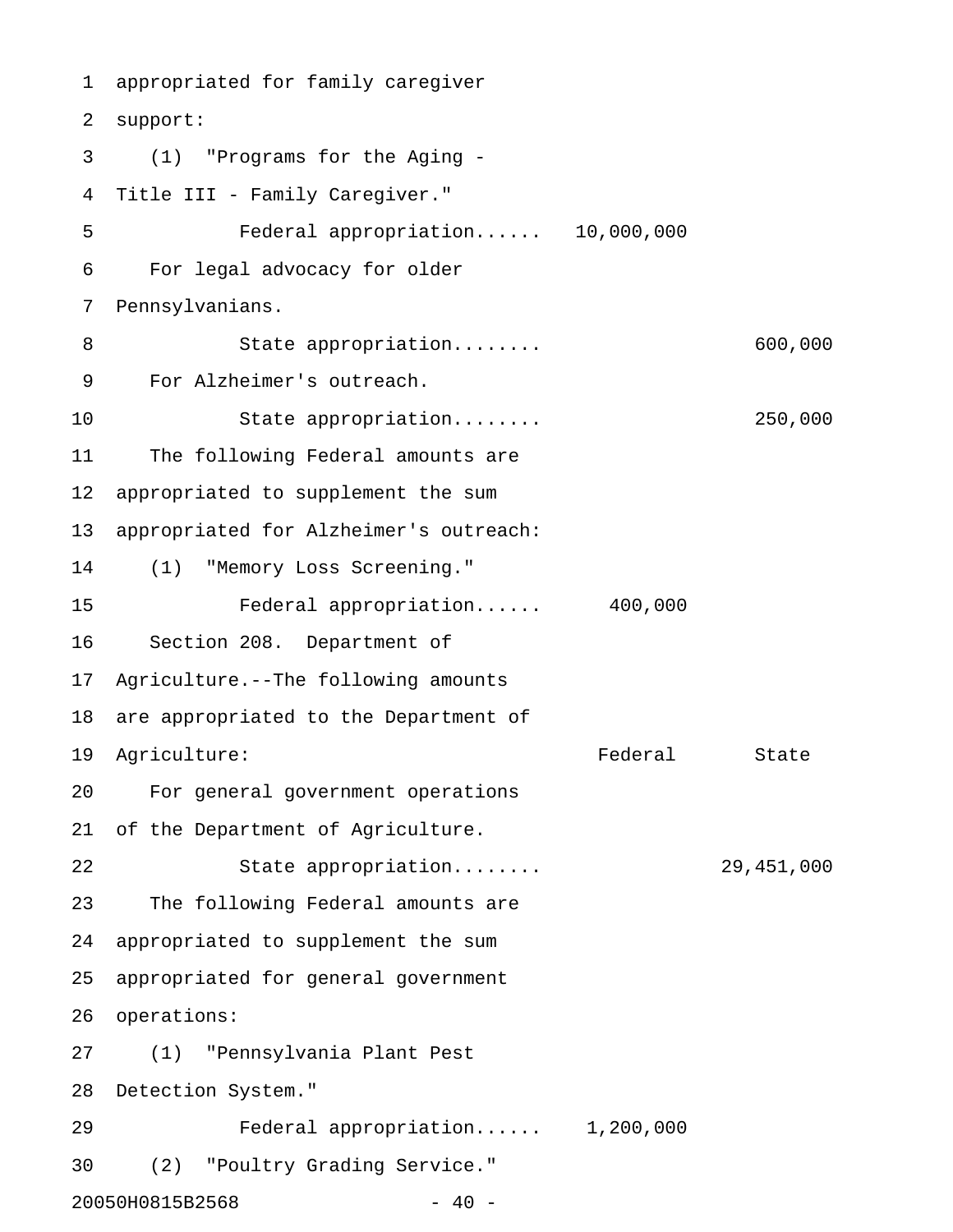1 Federal appropriation...... 59,000 2 (3) "Medicated Feed Mill 3 Inspection." 4 Federal appropriation...... 30,000 5 (4) "National School Lunch 6 Administration." 7 Federal appropriation...... 350,000 8 (5) "Emergency Food Assistance." 9 Federal appropriation...... 3,200,000 10 In addition to the specific amounts 11 appropriated herein, all other moneys 12 received from the Federal Government 13 for emergency food assistance are 14 hereby appropriated to such program. 15 (6) "Pesticide Enforcement, 16 Certification, Training and Control 17 Program." 18 Federal appropriation...... 1,000,000 19 (7) "Agricultural Risk 20 Protection." 21 Federal appropriation...... 2,000,000 22 (8) "Commodity Supplemental Food." 23 Federal appropriation...... 1,500,000 24 In addition to the specific amounts 25 appropriated herein, all other moneys 26 received from the Federal Government 27 for commodity supplemental food are 28 hereby appropriated to such program. 29 (9) "Organic Cost Distribution." 30 Federal appropriation...... 180,000 20050H0815B2568 - 41 -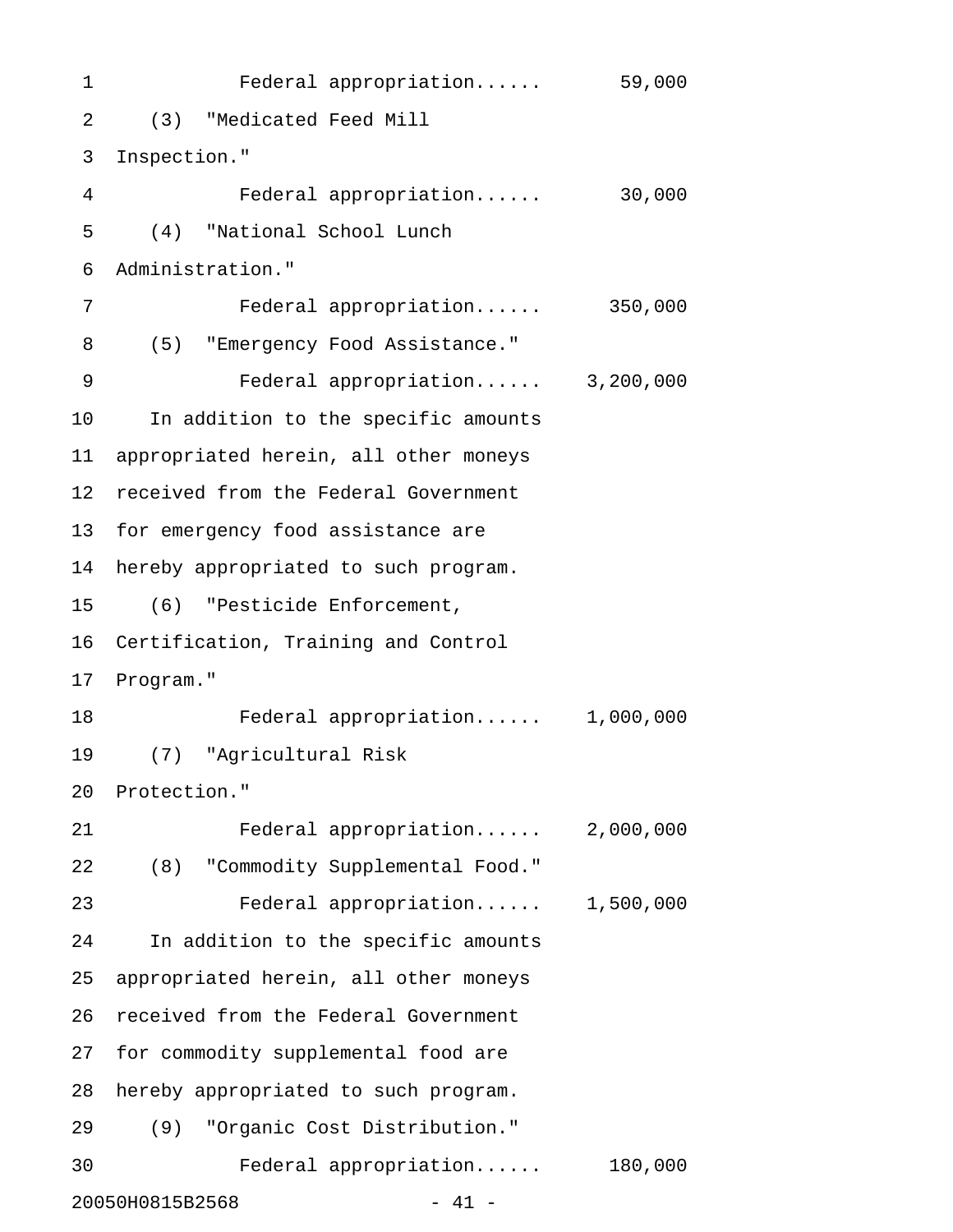1 (10) "Animal Disease Control." 2 Federal appropriation...... 2,000,000 3 (11) "Food Establishment 4 Inspections." 5 Federal appropriation...... 300,000 6 (12) "Integrated Pest Management." 7 Federal appropriation...... 150,000 8 (13) "Johne's Disease Herd 9 Project." 10 Federal appropriation...... 1,800,000 11 (14) "Avian Influenza 12 Surveillance." 13 Federal appropriation...... 1,000,000 14 (15) "Oral Rabies Vaccine." 15 Federal appropriation...... 100,000 16 (16) "Exotic Newcastle Disease 17 Control." 18 Federal appropriation...... 300,000 19 (17) "Scrapie Disease Control." 20 Federal appropriation...... 60,000 21 (18) "Monitoring Foot and Mouth 22 Disease." 23 Federal appropriation...... 100,000 24 (19) "Wildlife Services." 25 Federal appropriation...... 800,000 26 (20) "Animal Identification." 27 Federal appropriation...... 2,000,000 28 (21) "Dairy Development." 29 Federal appropriation...... 500,000 30 For Farmers' Market Food Coupons, 20050H0815B2568 - 42 -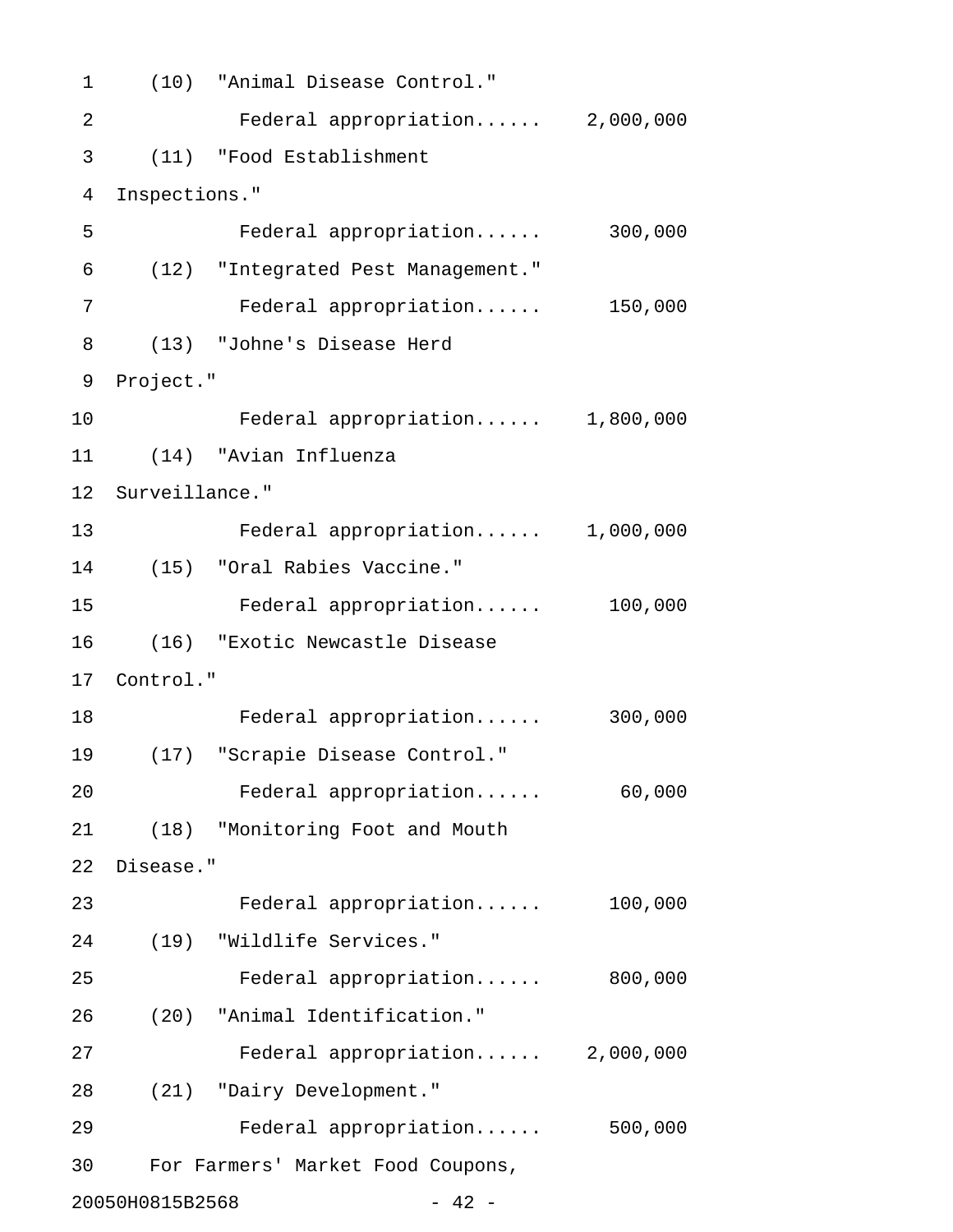1 including no less than \$750,000 for a

2 senior citizens program.

3 State appropriation........ 2,000,000 4 The following Federal amounts are 5 appropriated to supplement the sum 6 appropriated for Farmers' Market Food 7 Coupons: 8 (1) "Farmers' Market Food 9 Coupons." 10 Federal appropriation...... 4,300,000 11 (2) "Senior Farmers' Market 12 Nutrition." 13 Federal appropriation...... 3,000,000 14 In addition to the specific amounts 15 appropriated herein, all other moneys 16 received from the Federal Government 17 for farmers' market food coupons and 18 senior farmers' market nutrition are 19 hereby appropriated to such program. 20 For the administration of the 21 Agricultural Conservation Easement 22 Program. 23 State appropriation........ 520,000 24 The following Federal amounts are 25 appropriated to supplement the sum 26 appropriated for administration of the 27 Agricultural Conservation Easement 28 Program: 29 (1) "Farmland Protection." 30 Federal appropriation...... 4,000,000 20050H0815B2568 - 43 -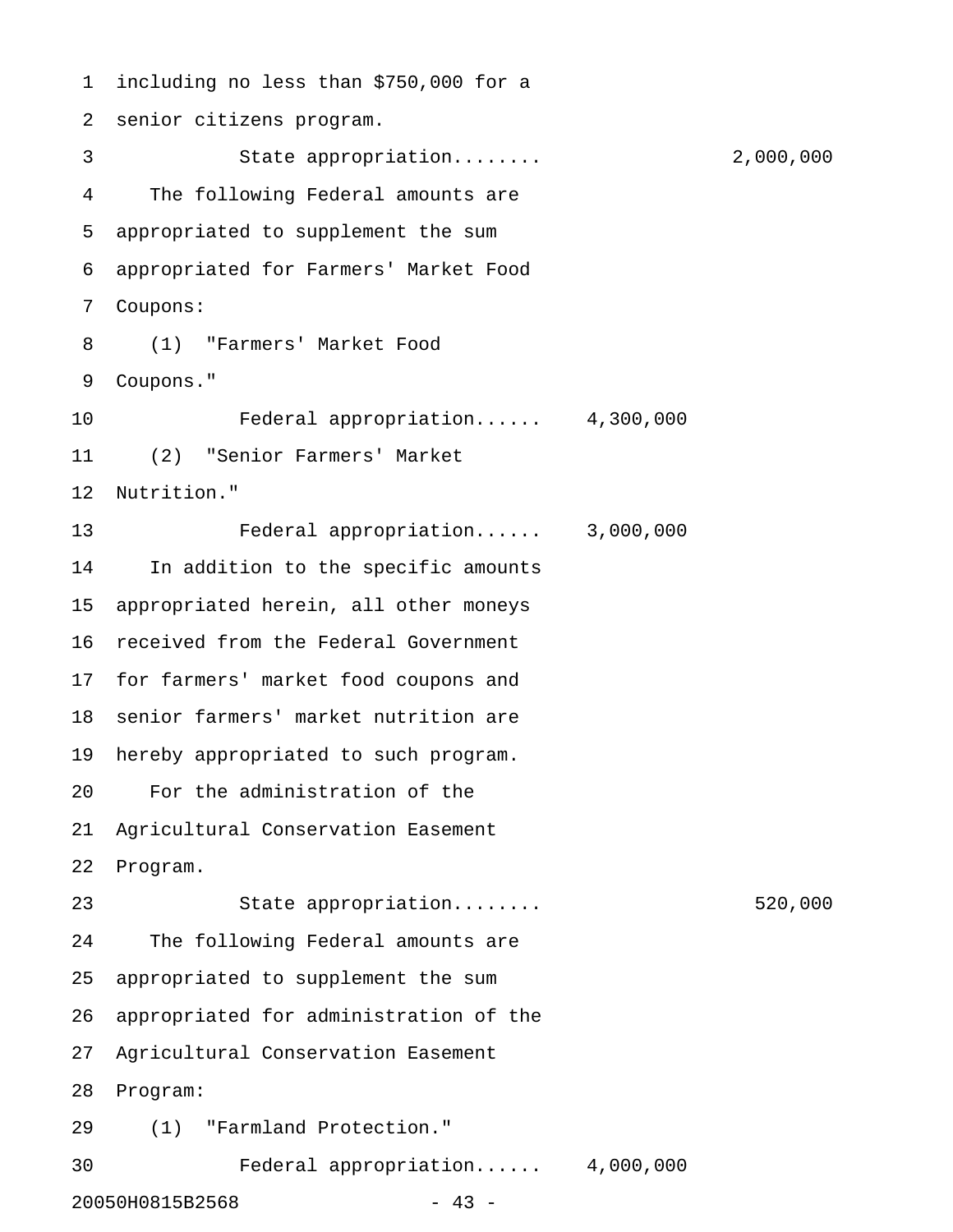1 For agricultural research, 2 including no less than \$300,000 for 3 ornamental conifer research, 4 production and promotion. 5 State appropriation........ 3,000,000 6 For agricultural promotion, 7 education and exports. This 8 appropriation includes at least 9 \$100,000 for the promotion of 10 Pennsylvania wines and wine grapes. 11 State appropriation....... 1,286,000 12 For hardwoods research and 13 promotion. 14 State appropriation........ 780,000 15 For a farm safety program. 16 State appropriation........ 111,000 17 For the administration of the 18 Nutrient Management Program. 19 State appropriation........ 320,000 20 For the Animal Health Commission. 21 This appropriation includes at least 22 \$1,000,000 for State diagnostic 23 laboratories administered by the 24 Department of Agriculture. 25 State appropriation........ 5,250,000 26 For animal indemnities payments to 27 farmers for animals destroyed in 28 disease eradication programs. 29 State appropriation........ 20,000 30 For payment into the State Farm 20050H0815B2568 - 44 -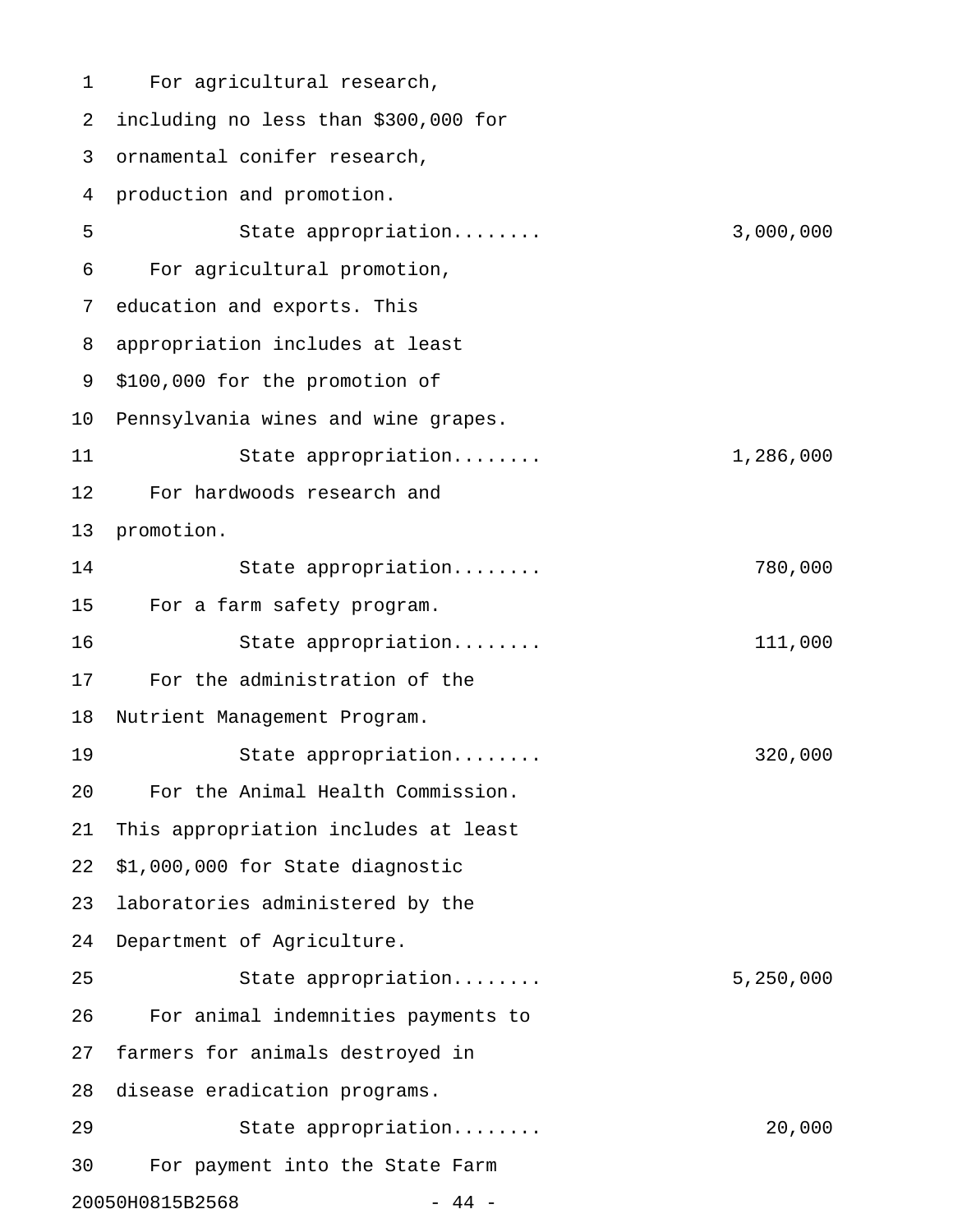1 Products Show Fund. As a condition for 2 the use of these funds, no 3 expenditures may be made from this 4 appropriation or from the State Farm 5 Products Show Fund for any activities 6 associated with the Pennsylvania 7 Agricultural Foods Exposition (PAFE) 8 unless such activities take place on 9 the premises of the Farm Show Complex, 10 Harrisburg, Pennsylvania. 11 State appropriation........ 3,000,000 12 For payments to county fairs. This 13 appropriation includes at least 14 \$400,000 for an equine arena. 15 State appropriation........ 4,400,000 16 For development and operation of an 17 open livestock show, including cattle, 18 swine, sheep and horses. 19 State appropriation........ 225,000 20 For planning and staging of an open 21 dairy show. 22 State appropriation........ 225,000 23 For promotion and holding of annual 24 local, regional and State 4-H Clubs 25 and Future Farmers of America dairy 26 shows. 27 State appropriation........ 50,000 28 The department may make allocations 29 of the above three appropriations, as 30 it deems appropriate, to an 20050H0815B2568 - 45 -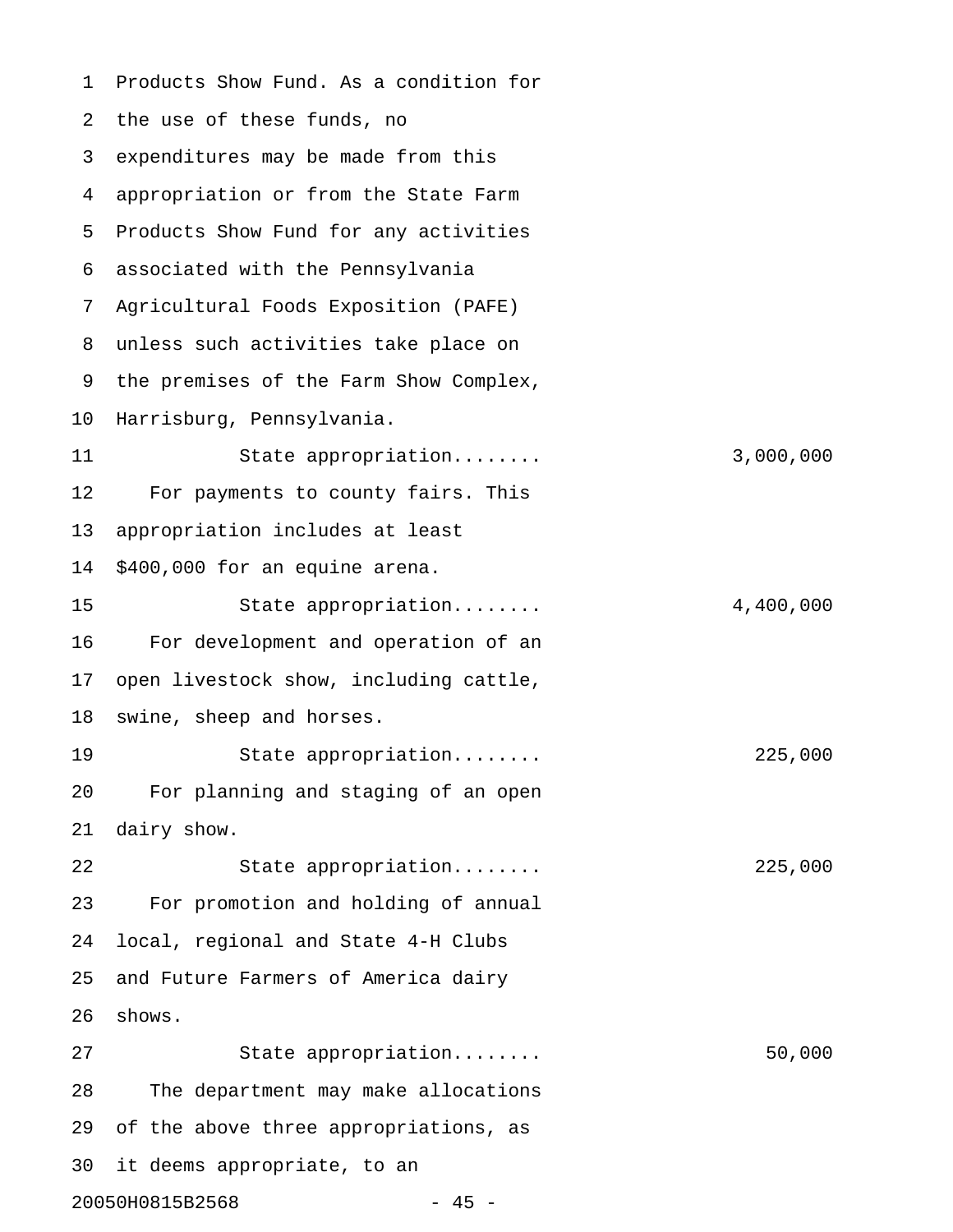1 association whose purposes are in 2 accord with the purposes and intent of 3 the appropriations, the funds so 4 allocated to be used for the 5 development and operation of 6 Livestock, Dairy and Junior Dairy 7 Shows in the Pennsylvania Farm Show 8 Complex: Provided, That the funds 9 allocated by the department shall only 10 be used for the specific items 11 approved by the department in advance. 12 For planning and staging ten annual 13 4-H Club horse and pony shows and one 14 Statewide show to be held in the fall 15 as preliminary to the Keystone 16 International Livestock Show. 17 State appropriation........ 55,000 18 For grants to counties for the 19 purchase of food to be provided to 20 needy persons in this Commonwealth. 21 This amount includes up to \$1,000,000 22 for the emergency food assistance 23 development program and up to 24 \$2,000,000 for the cost of 25 distributing bonus TEFAP commodities 26 to counties. 27 State appropriation........ 18,000,000 28 For food marketing and research. 29 State appropriation........ 3,000,000 30 For product promotion and

20050H0815B2568 - 46 -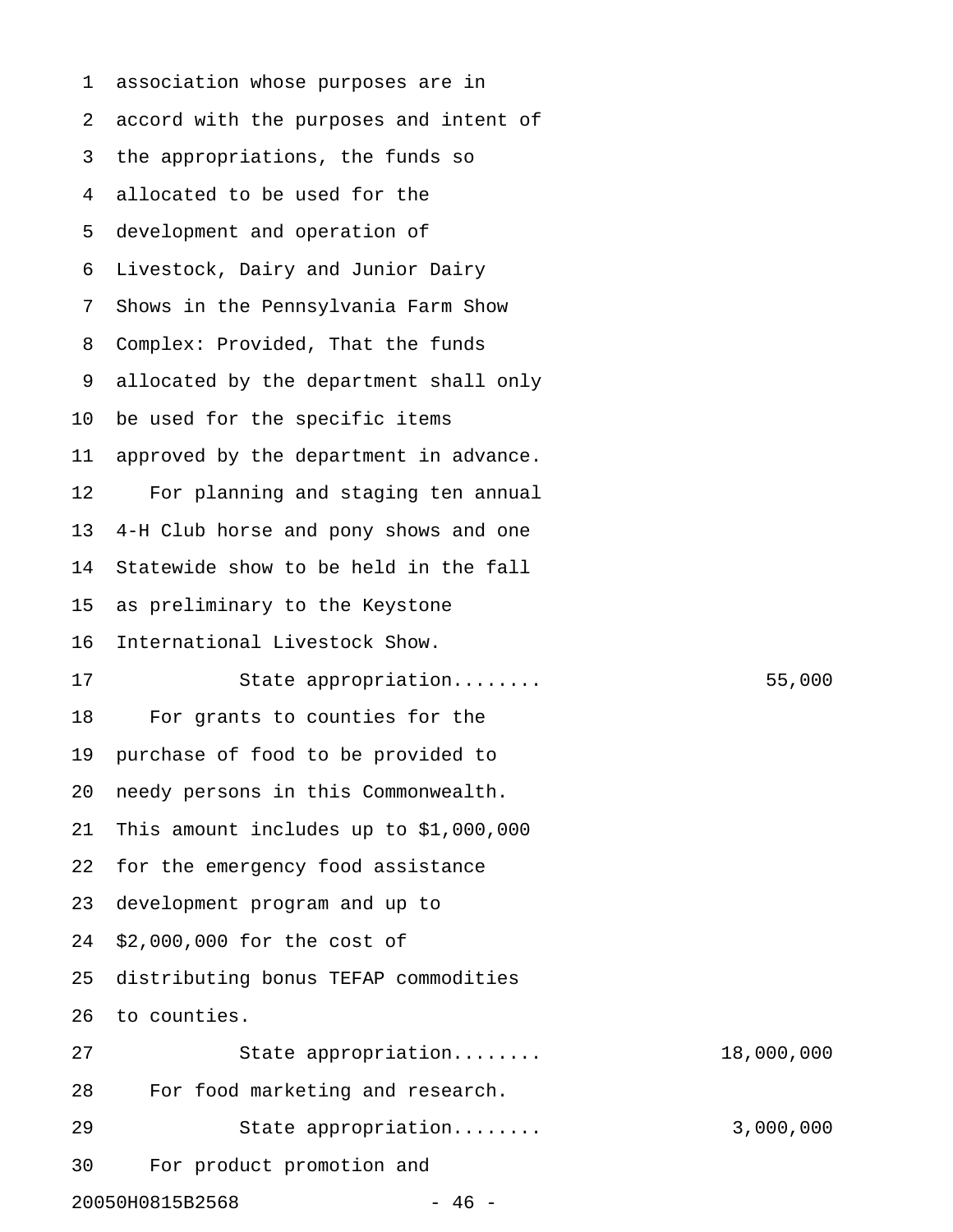1 marketing.

2 State appropriation........ 850,000 3 The following Federal amounts are 4 appropriated to supplement the sum 5 appropriated for product promotion and 6 marketing: 7 (1) "Market Improvement." 8 Federal appropriation...... 150,000 9 (2) "Keystone Agricultural 10 Innovation Center." 11 Federal appropriation...... 1,000,000 12 For programs to encourage 13 development of future farmers. 14 State appropriation........ 104,000 15 For agriculture and rural youth 16 programs. 17 State appropriation........ 110,000 18 For payment into the Nutrient 19 Management Fund. 20 State appropriation........ 3,280,000 21 For payment to conservation 22 districts. 23 State appropriation........ 1,660,000 24 For a crop insurance program to be 25 administered consistent with the 26 provisions of the act of December 13, 27 1999 (P.L.905, No.57), known as the 28 Drought, Orchard and Nursery Indemnity 29 and Flood Relief Act. 30 State appropriation........ 1,000,000 20050H0815B2568 - 47 -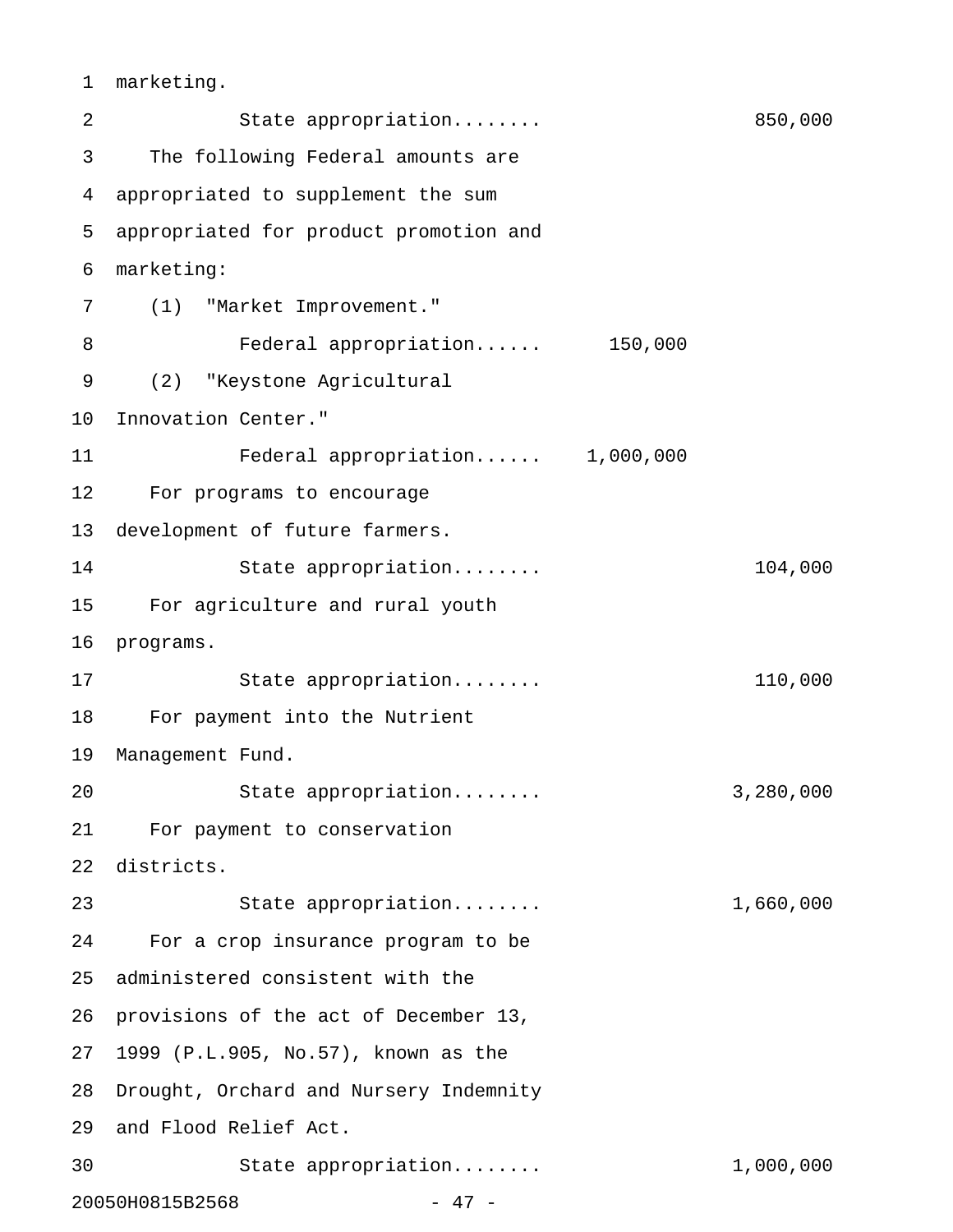1 The following Federal amounts are 2 appropriated to supplement the sum 3 appropriated for crop insurance: 4 (1) "Crop Insurance." 5 Federal appropriation...... 2,000,000 6 For fruit tree indemnity payments 7 relating to Plum Pox Virus and costs 8 related to disease eradication and 9 other prevention and control measures. 10 State appropriation....... 500,000 11 Section 209. Department of 12 Community and Economic Development.-- 13 The following amounts are appropriated 14 to the Department of Community and 15 Economic Development: Federal State 16 For general government operations 17 of the Department of Community and 18 Economic Development. 19 State appropriation........ 17,990,000 20 The following Federal amounts are 21 appropriated to supplement the sum 22 appropriated for general government 23 operations: 24 (1) "ARC - State Technical 25 Assistance." 26 Federal appropriation...... 275,000 27 (2) "DOE Weatherization - 28 Administration." 29 Federal appropriation...... 535,000 30 (3) "SCDBG - Administration."

20050H0815B2568 - 48 -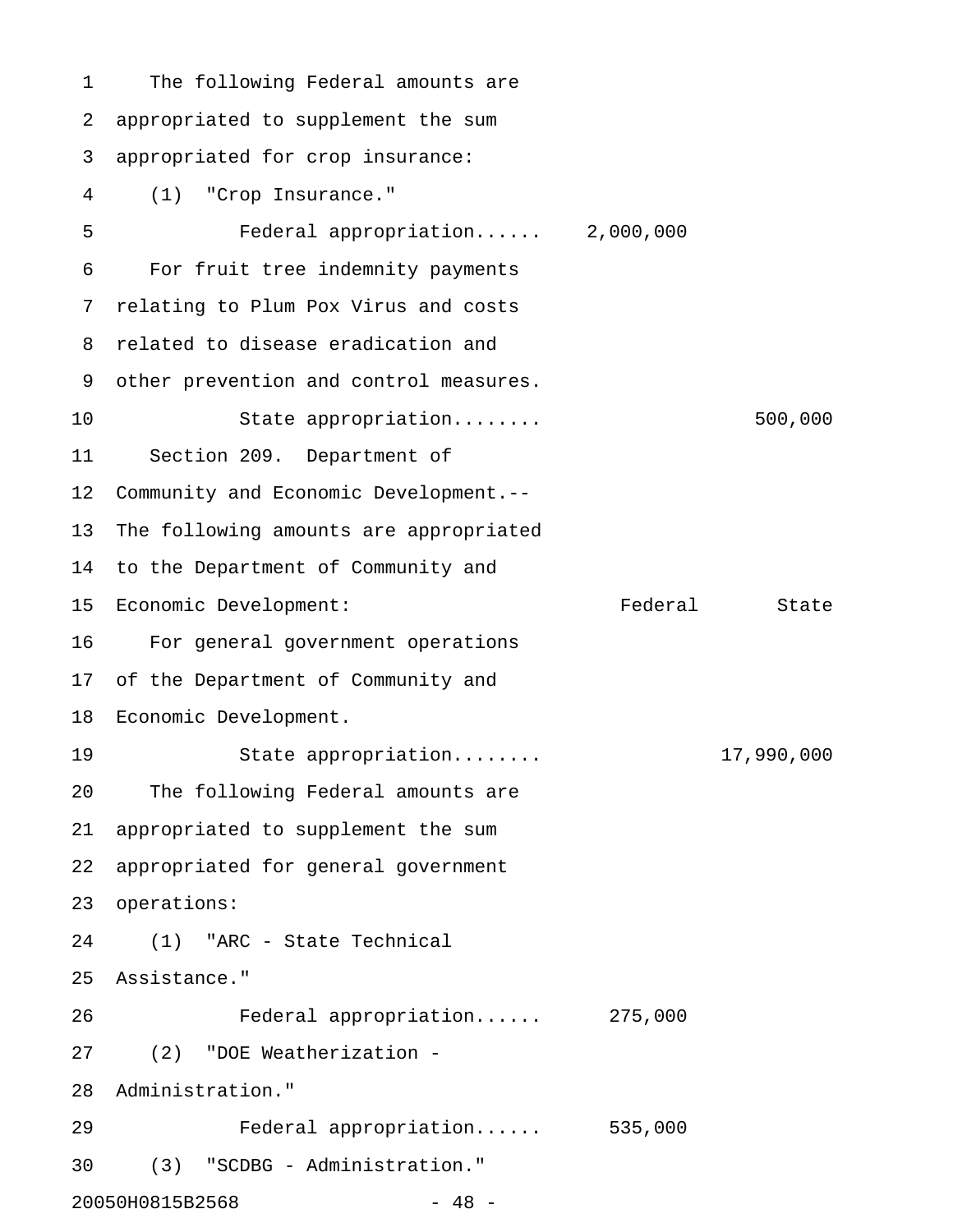| 1  | Federal appropriation 1,720,000        |            |
|----|----------------------------------------|------------|
| 2  | "CSBG - Administration."<br>(4)        |            |
| 3  | Federal appropriation $1,402,000$      |            |
| 4  | "LIHEABG - Administration."<br>(5)     |            |
| 5  | Federal appropriation 535,000          |            |
| 6  | "Communications<br>(6)                 |            |
| 7  | Infrastructure."                       |            |
| 8  | Federal appropriation 830,000          |            |
| 9  | For the purpose of increasing          |            |
| 10 | international trade.                   |            |
| 11 | State appropriation                    | 5,734,000  |
| 12 | For international marketing.           |            |
| 13 | State appropriation                    | 1,700,000  |
| 14 | For interactive marketing.             |            |
| 15 | State appropriation                    | 2,040,000  |
| 16 | For the purpose of marketing to        |            |
| 17 | attract tourists to this Commonwealth. |            |
| 18 | State appropriation                    | 15,100,000 |
| 19 | For the purpose of marketing to        |            |
| 20 | attract business to this Commonwealth. |            |
| 21 | State appropriation                    | 3,985,000  |
| 22 | For cultural expositions and           |            |
| 23 | exhibitions.                           |            |
| 24 | State appropriation                    | 4,930,000  |
| 25 | For regional marketing                 |            |
| 26 | partnerships.                          |            |
| 27 | State appropriation                    | 4,500,000  |
| 28 | For the purpose of marketing to        |            |
| 29 | attract film business to this          |            |
| 30 | Commonwealth.                          |            |
|    | 20050H0815B2568<br>49 –                |            |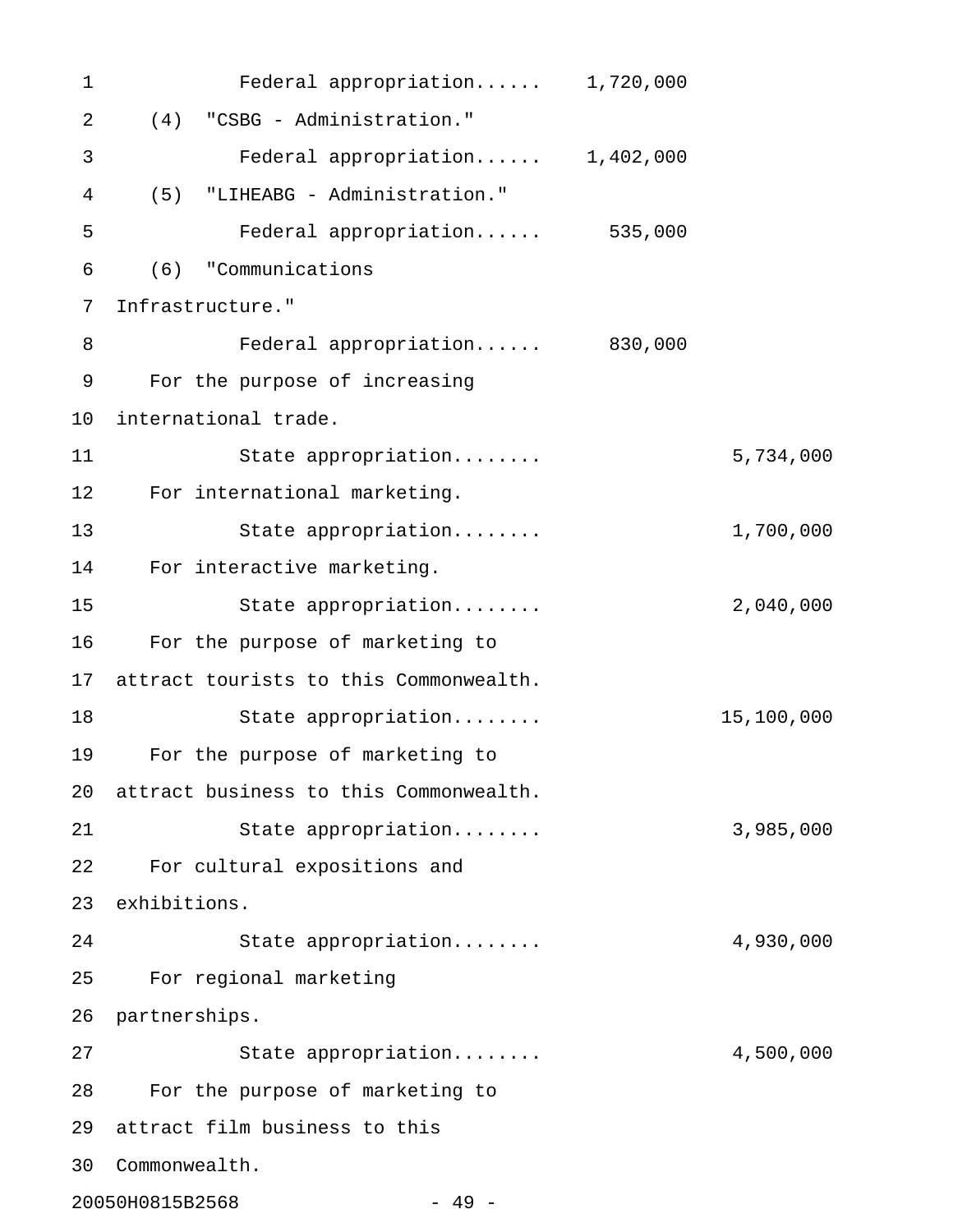1 State appropriation........ 600,000 2 For a housing research center. 3 State appropriation........ 250,000 4 For business retention and 5 expansion. 6 State appropriation........ 12,276,000 7 For Pennports. The sum of 8 \$18,880,000 shall be allocated as 9 follows: \$330,000 for Pennports 10 operations; \$1,000,000 for the Port of 11 Pittsburgh; \$2,500,000 for the Port of 12 Erie; \$1,500,000 for the Delaware 13 River Maritime Enterprise Council; and 14 \$13,550,000 to the Philadelphia 15 Regional Port Authority to be 16 distributed as follows: \$6,000,000 for 17 operating and administrative expenses, 18 \$4,975,000 for debt service, 19 \$1,500,000 for Piers 38, 40, 78, 80 20 and 80 Annex, \$75,000 for a piers 21 database, \$400,000 for a navigational 22 system, \$100,000 for a competitiveness 23 study and \$500,000 for an intermodal 24 incentive study. 25 State appropriation........ 18,880,000 26 For land use planning, including at 27 least \$500,000 for a transit 28 revitalization investment district 29 planning study. 30 State appropriation........ 3,321,000 20050H0815B2568 - 50 -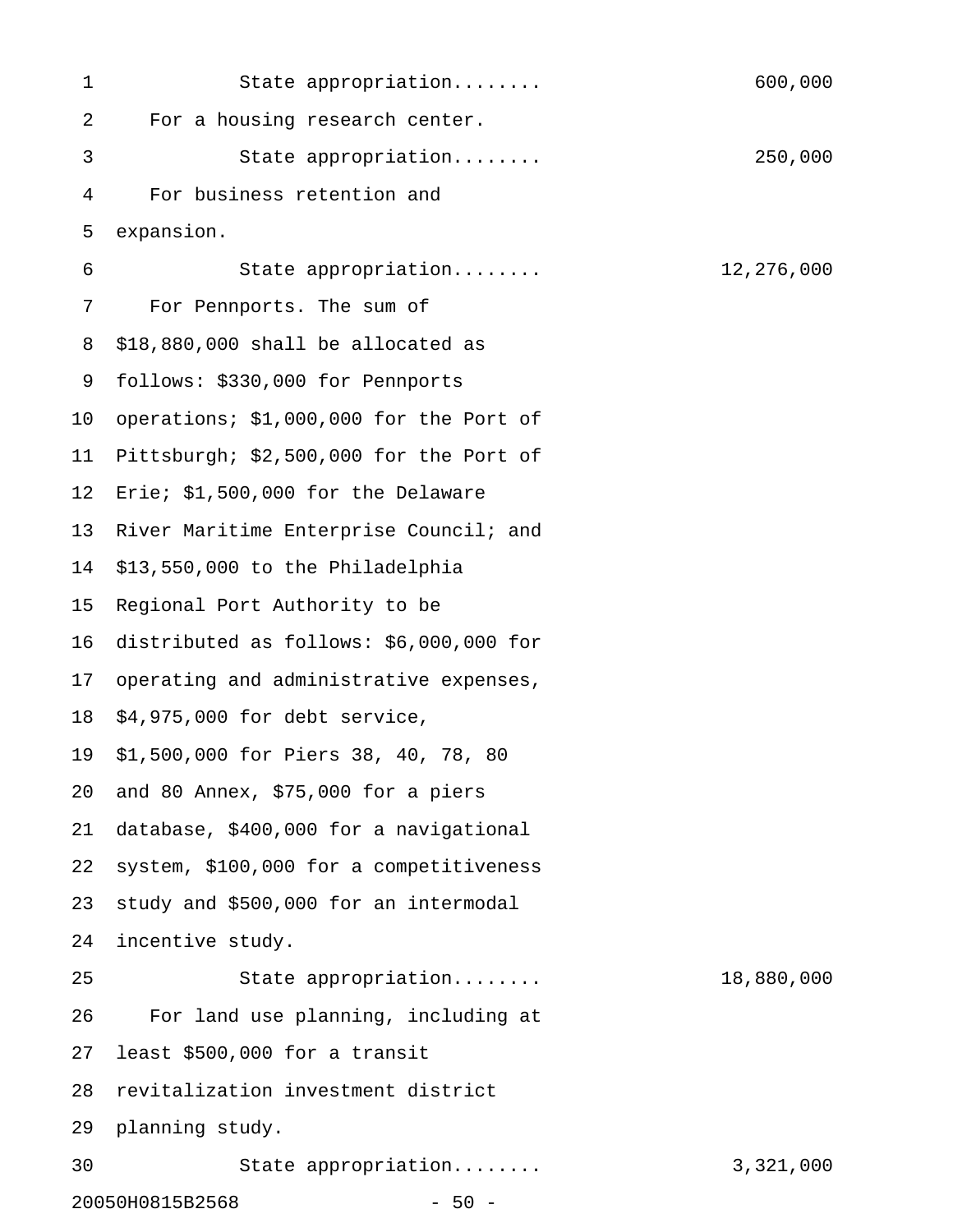1 For the prevention of military base 2 realignment and closure. 3 State appropriation........ 450,000 4 For transfer to the Municipalities 5 Financial Recovery Revolving Fund. 6 State appropriation........ 1,500,000 7 For transfer to the Industrial 8 Sites Environmental Assessment Fund. 9 State appropriation........ 500,000 10 For transfer to the Ben Franklin 11 Technology Development Authority Fund. 12 State appropriation........ 50,200,000 13 For transfer to the Commonwealth 14 Financing Authority. 15 State appropriation........ 8,294,000 16 For intergovernmental cooperation 17 authorities for cities of the second 18 class. Funds must be disbursed to the 19 authority within 60 days of the 20 effective date of this section. 21 State appropriation........ 963,000 22 For the Opportunity Grant Program. 23 State appropriation........ 49,000,000 24 For Keystone Innovation Zones. 25 State appropriation........ 2,000,000 26 For customized job training 27 programs. 28 State appropriation........ 30,000,000 29 For workforce leadership grants. 30 State appropriation........ 4,050,000

20050H0815B2568 - 51 -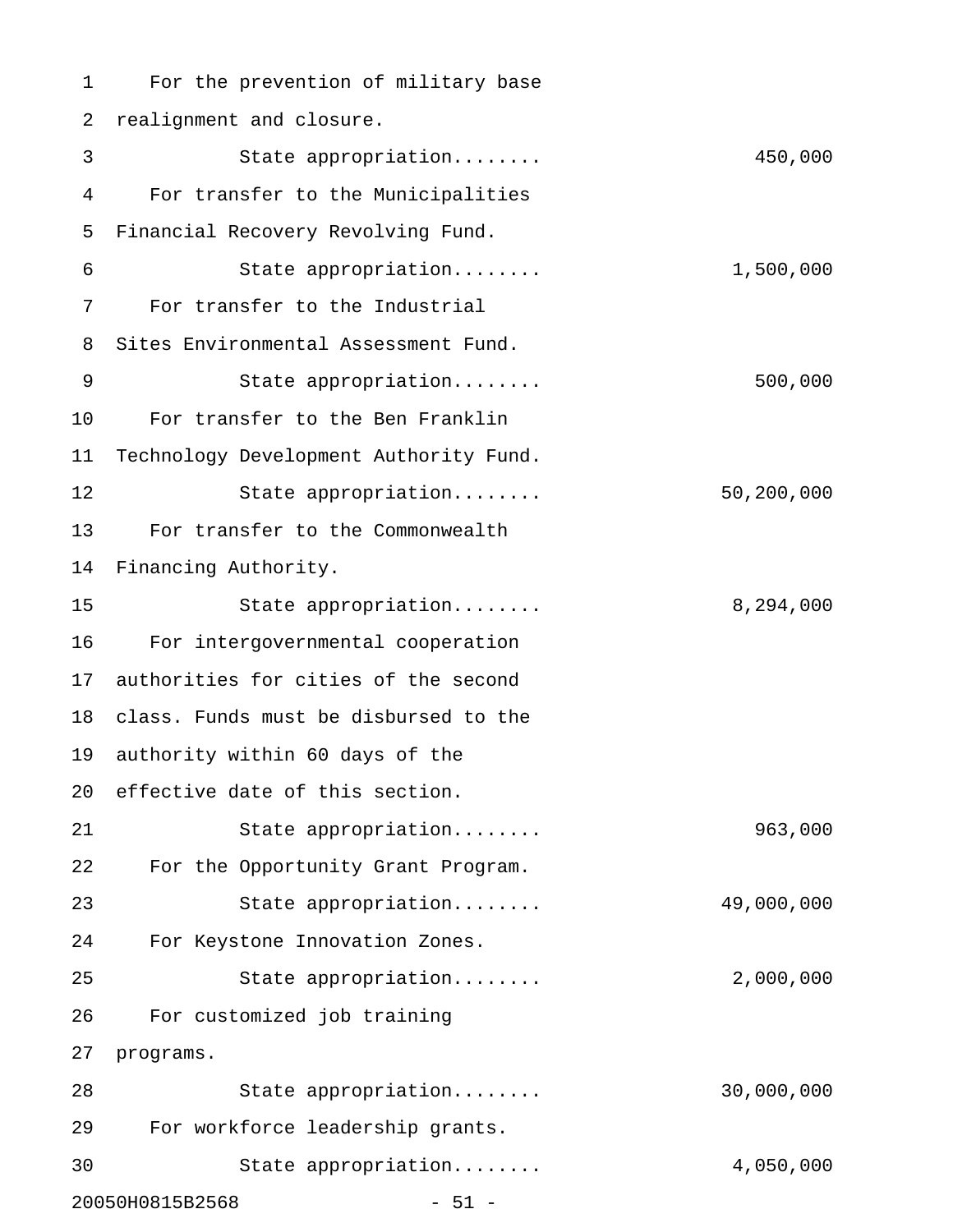1 For emergency responders' resources 2 and training. 3 State appropriation........ 6,000,000 4 For infrastructure development. 5 State appropriation........ 22,500,000 6 For grants for housing and 7 redevelopment assistance as authorized 8 by the act of May 20, 1949 (P.L.1633, 9 No.493), known as the Housing and 10 Redevelopment Assistance Law. No more 11 than 20% of the amount herein 12 appropriated shall be allocated or 13 granted to any one political 14 subdivision. 15 State appropriation........ 30,000,000 16 The following Federal amounts are 17 appropriated to supplement the sum 18 appropriated for housing and 19 redevelopment: 20 (1) "DOE Weatherization." 21 Federal appropriation...... 18,000,000 22 (2) "Emergency Shelter for the 23 Homeless." 24 Federal appropriation...... 75,000 25 (3) "LIHEABG - Weatherization 26 Program." 27 Federal appropriation...... 24,000,000 28 (4) "SCDBG - HUD Disaster 29 Recovery." 30 Federal appropriation...... 4,529,000

20050H0815B2568 - 52 -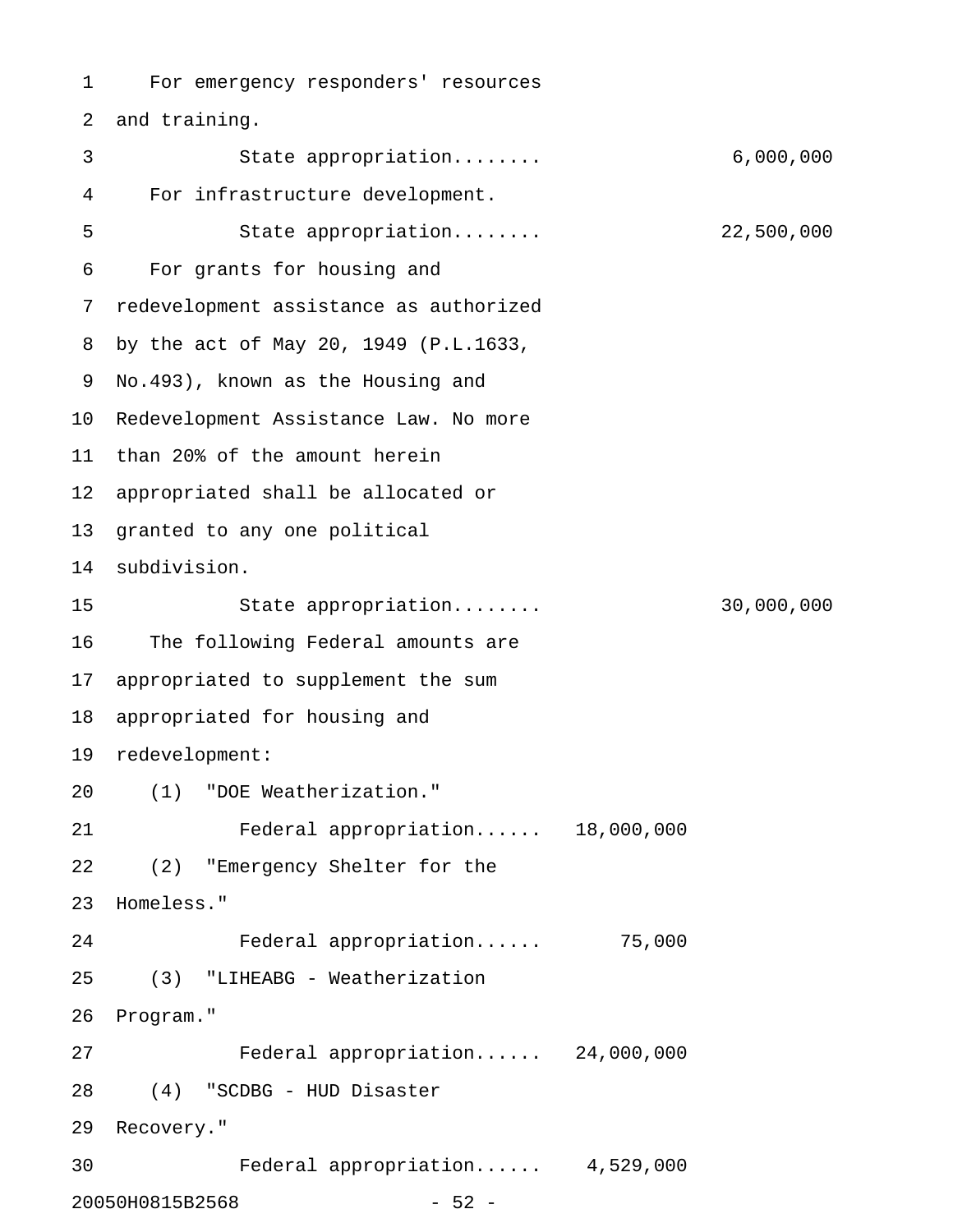1 For family savings accounts. 2 State appropriation........ 1,000,000 3 The following Federal amounts are 4 appropriated to supplement the sum 5 appropriated for family savings banks: 6 (1) "Assets for Independence." 7 Federal appropriation...... 1,000,000 8 For shared municipal services. 9 State appropriation........ 1,400,000 10 For local government and municipal 11 resources and development. 12 State appropriation........ 31,000,000 13 For the New Communities Program. 14 State appropriation........ 18,000,000 15 The following Federal amounts are 16 appropriated to supplement the sum 17 appropriated for the New Communities 18 Program. 19 (1) "Enterprise Communities - 20 SSBG." 21 Federal appropriation...... 28,000,000 22 For the payment of the 23 Commonwealth's share of the costs of 24 the operation of the Appalachian 25 Regional Commission and the Office of 26 the Appalachian States' regional 27 representative. 28 State appropriation........ 1,000,000 29 For payment of grants to recognized 30 industrial development agencies to

20050H0815B2568 - 53 -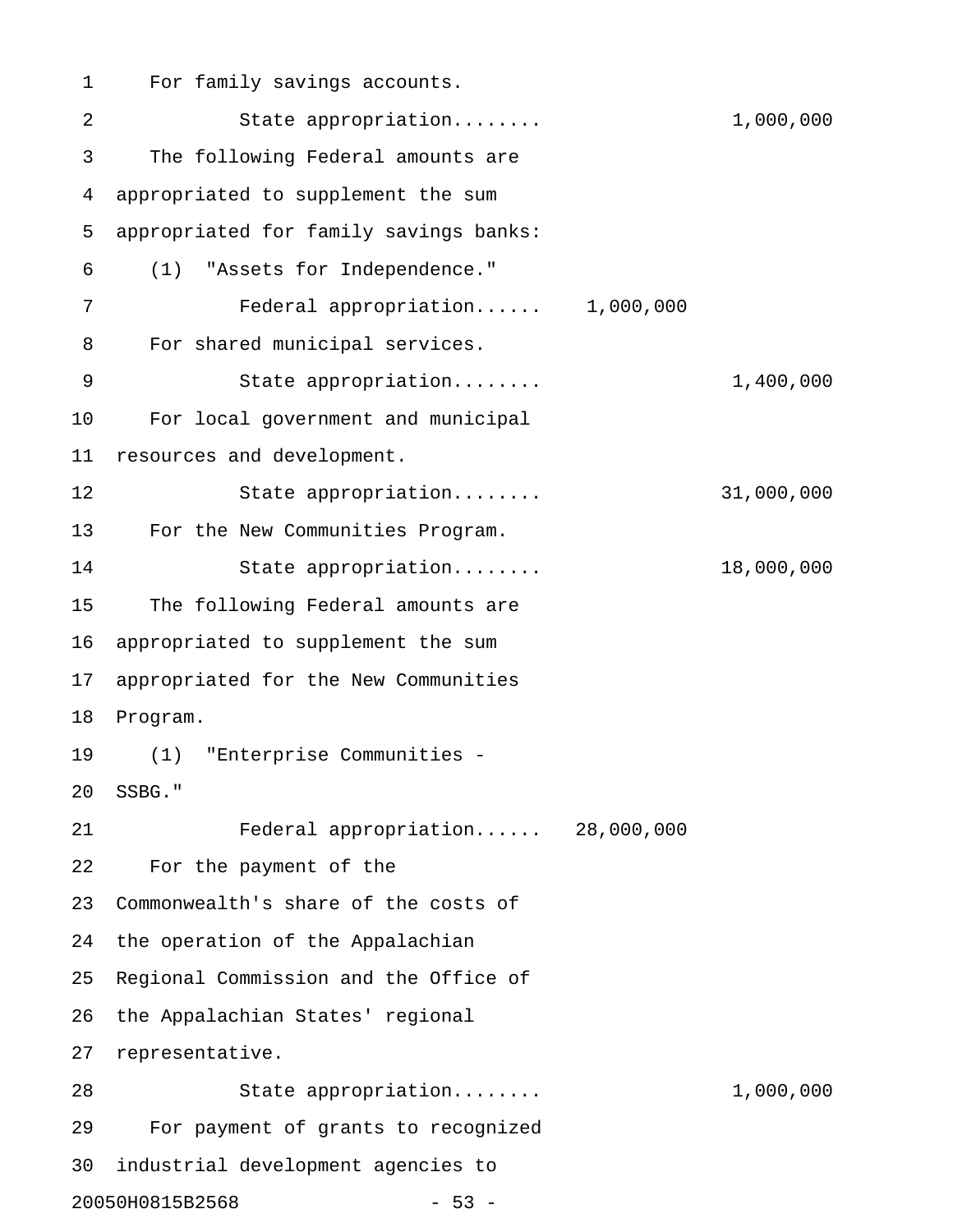1 assist such agencies in the financing 2 of their operational costs for the 3 purposes of making studies, surveys 4 and investigations, the compilation of 5 data and statistics and in the 6 carrying out of planning and 7 promotional programs. This 8 appropriation includes at least 9 \$1,000,000 for local economic 10 development agencies. 11 State appropriation........ 4,150,000 12 For payment of grants to 13 Appalachian local development 14 districts. This appropriation includes 15 at least \$500,000 for the northwest 16 incubators. 17 State appropriation........ 5,050,000 18 For small business development 19 centers. 20 State appropriation........ 6,750,000 21 For tourist promotion assistance. 22 State appropriation........ 11,000,000 23 For tourist promotion relating to 24 accredited zoos. 25 State appropriation........ 2,000,000 26 For community revitalization and 27 assistance. For grants for community 28 revitalization and improvement 29 projects which in the judgment of the 30 department will improve the stability 20050H0815B2568 - 54 -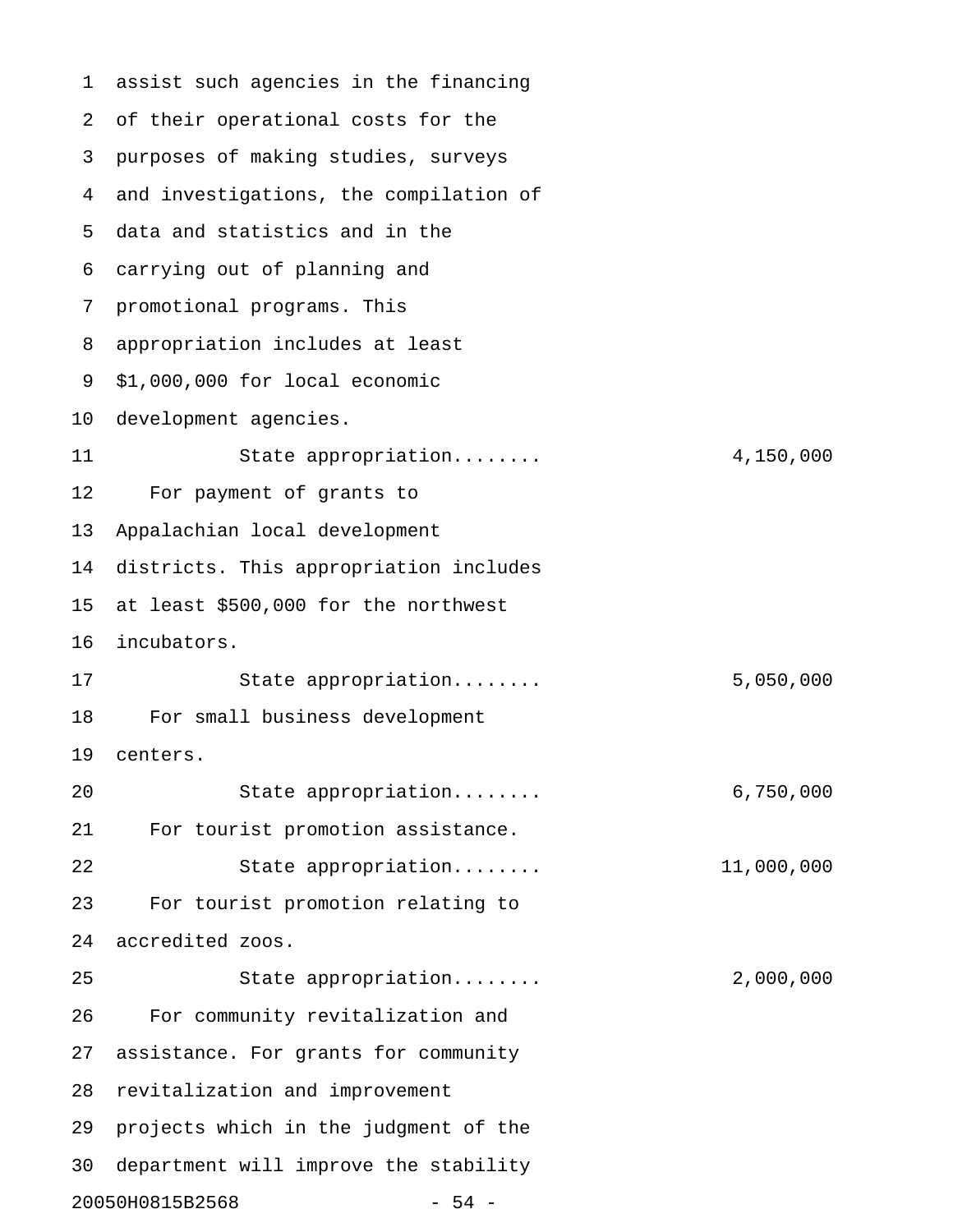| $\mathbf 1$ | of the community; promote economic     |            |
|-------------|----------------------------------------|------------|
| 2           | development; improve existing and      |            |
| 3           | develop new civic, cultural,           |            |
| 4           | recreational, industrial and other     |            |
| 5           | facilities; assist in business         |            |
| 6           | retention, expansion, stimulation and  |            |
| 7           | attraction; promote the creation of    |            |
| 8           | jobs and employment opportunities; or  |            |
| 9           | enhance the health, welfare and        |            |
| 10          | quality of life of Pennsylvania        |            |
| 11          | citizens. Grants shall be awarded only |            |
| 12          | after program guidelines, schedules    |            |
| 13          | and application procedures are         |            |
| 14          | established by the department and      |            |
| 15          | published in the Pennsylvania          |            |
| 16          | Bulletin.                              |            |
| 17          | State appropriation                    | 48,300,000 |
| 18          | For urban development programs.        |            |
| 19          | State appropriation                    | 7,000,000  |
| 20          | For community and business             |            |
| 21          | assistance.                            |            |
| 22          | State appropriation                    | 2,500,000  |
| 23          | For economic growth and development    |            |
| 24          | assistance.                            |            |
| 25          | State appropriation                    | 1,000,000  |
| 26          | For community and municipal            |            |
| 27          | facilities assistance.                 |            |
| 28          | State appropriation                    | 2,500,000  |
| 29          | For market development.                |            |
| 30          | State appropriation                    | 10,000,000 |
|             | $-55 -$<br>20050H0815B2568             |            |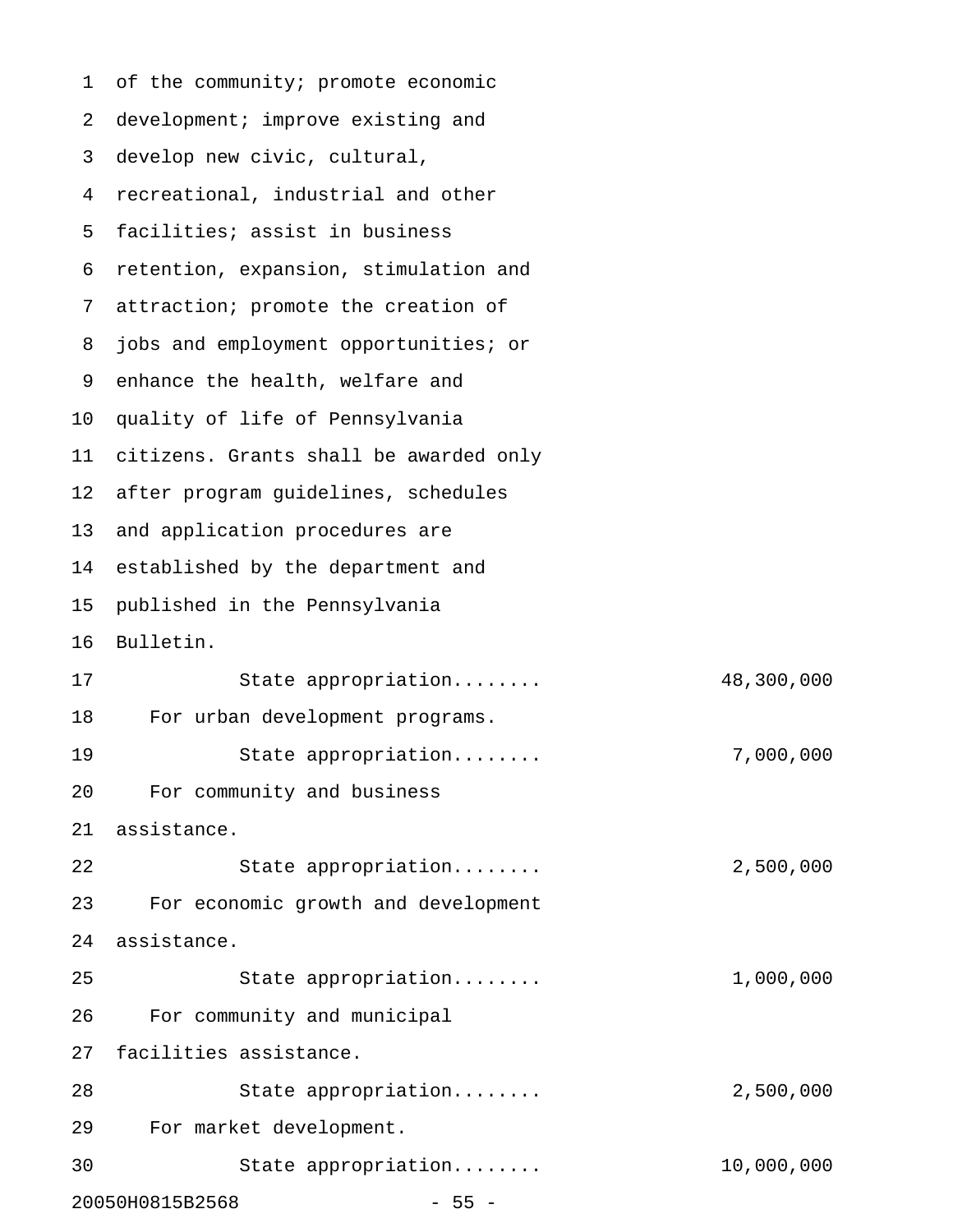1 For rural leadership training 2 program. 3 State appropriation........ 210,000 4 For flood plain management. 5 State appropriation........ 60,000 6 The following Federal amounts are 7 appropriated to supplement the sum 8 appropriated for flood plain 9 management: 10 (1) "FEMA Technical Assistance." 11 Federal appropriation...... 150,000 12 (2) "FEMA - Mapping." 13 Federal appropriation...... 120,000 14 For community conservation and 15 employment. 16 State appropriation........ 15,000,000 17 The following Federal amounts are 18 appropriated to supplement the sum 19 appropriated for community 20 conservation and employment: 21 (1) "CSBG - Program." In addition, 22 new focus may be placed on the 23 unemployed, both old and new. Local 24 agencies may lower their eligibility 25 requirements for recipients to three 26 months to allow greater flexibility to 27 assure proper consideration of each 28 recipient. 29 Federal appropriation...... 28,000,000 30 For a super computer center.

```
20050H0815B2568 - 56 -
```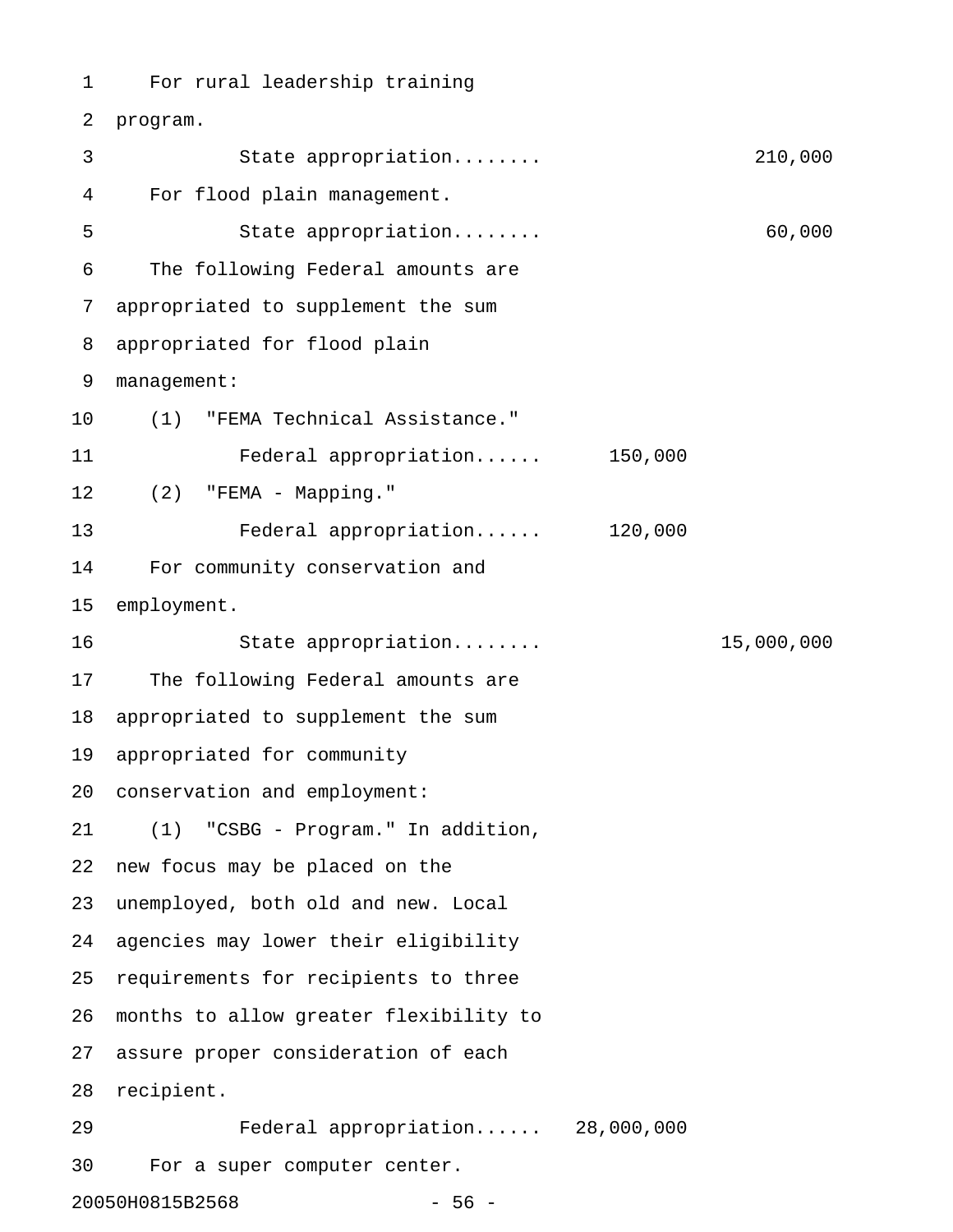| 1              | State appropriation                 | 1,500,000  |
|----------------|-------------------------------------|------------|
| 2              | For the Pennsylvania Infrastructure |            |
| 3              | Technology Assistance Program.      |            |
| $\overline{4}$ | State appropriation                 | 5,000,000  |
| 5              | For minority business development.  |            |
| 6              | State appropriation                 | 2,000,000  |
| 7              | For Fay-Penn economic development.  |            |
| 8              | State appropriation                 | 600,000    |
| 9              | For tourist product development.    |            |
| 10             | State appropriation                 | 2,000,000  |
| 11             | For industrial resource centers.    |            |
| 12             | State appropriation                 | 15,200,000 |
| 13             | For early intervention for          |            |
| 14             | distressed municipalities.          |            |
| 15             | State appropriation                 | 750,000    |
| 16             | For manufacturing and business      |            |
| 17             | assistance.                         |            |
| 18             | State appropriation                 | 2,500,000  |
| 19             | For Penn-Tap.                       |            |
| 20             | State appropriation                 | 300,000    |
| 21             | For agile manufacturing.            |            |
| 22             | State appropriation                 | 750,000    |
| 23             | For powdered metals.                |            |
| 24             | State appropriation                 | 100,000    |
| 25             | For regional development            |            |
| 26             | initiatives.                        |            |
| 27             | State appropriation                 | 900,000    |
| 28             | For grants to issuing authorities   |            |
| 29             | under the Infrastructure and        |            |
| 30             | Facilities Improvement Program.     |            |
|                | 20050H0815B2568<br>$-57 -$          |            |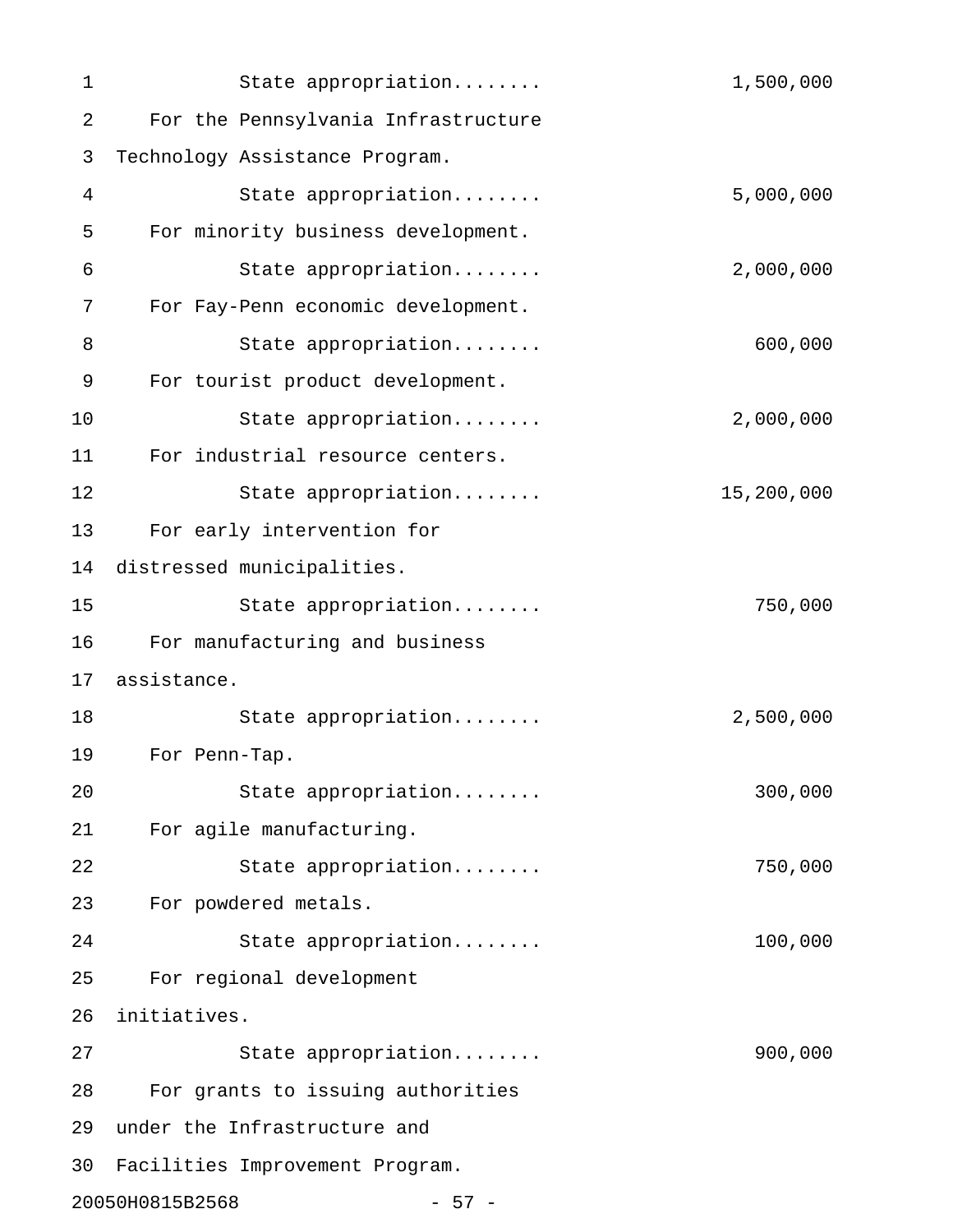| 1               | State appropriation                    |         | 5,000,000  |
|-----------------|----------------------------------------|---------|------------|
| 2               | For technical assistance and           |         |            |
| 3               | training to municipal code officials,  |         |            |
| 4               | individuals and persons employed by    |         |            |
| 5               | third-party agencies under contract to |         |            |
| 6               | a municipality as prescribed by the    |         |            |
| 7               | act of November 10, 1999 (P.L.491,     |         |            |
| 8               | No.45), known as the Pennsylvania      |         |            |
| 9               | Construction Code Act.                 |         |            |
| 10              | State appropriation                    |         | 250,000    |
| 11              | For grants to community development    |         |            |
| 12 <sub>1</sub> | financial institutions as authorized   |         |            |
| 13              | by section 2506 of the act of June 29, |         |            |
| 14              | 1996 (P.L.434, No.67), known as the    |         |            |
| 15              | Job Enhancement Act.                   |         |            |
| 16              | State appropriation                    |         | 2,000,000  |
| 17              | For digital and robotic technology.    |         |            |
| 18              | State appropriation                    |         | 1,500,000  |
| 19              | Section 210. Department of             |         |            |
| 20              | Conservation and Natural Resources.--  |         |            |
| 21              | The following amounts are appropriated |         |            |
| 22              | to the Department of Conservation and  |         |            |
| 23              | Natural Resources:                     | Federal | State      |
| 24              | For general government operations      |         |            |
| 25              | of the Department of Conservation and  |         |            |
| 26              | Natural Resources.                     |         |            |
| 27              | State appropriation                    |         | 17,862,000 |
| 28              | The following Federal amounts are      |         |            |
| 29              | appropriated to supplement the sum     |         |            |
| 30              | appropriated for general government    |         |            |
|                 | 20050H0815B2568<br>$-58 -$             |         |            |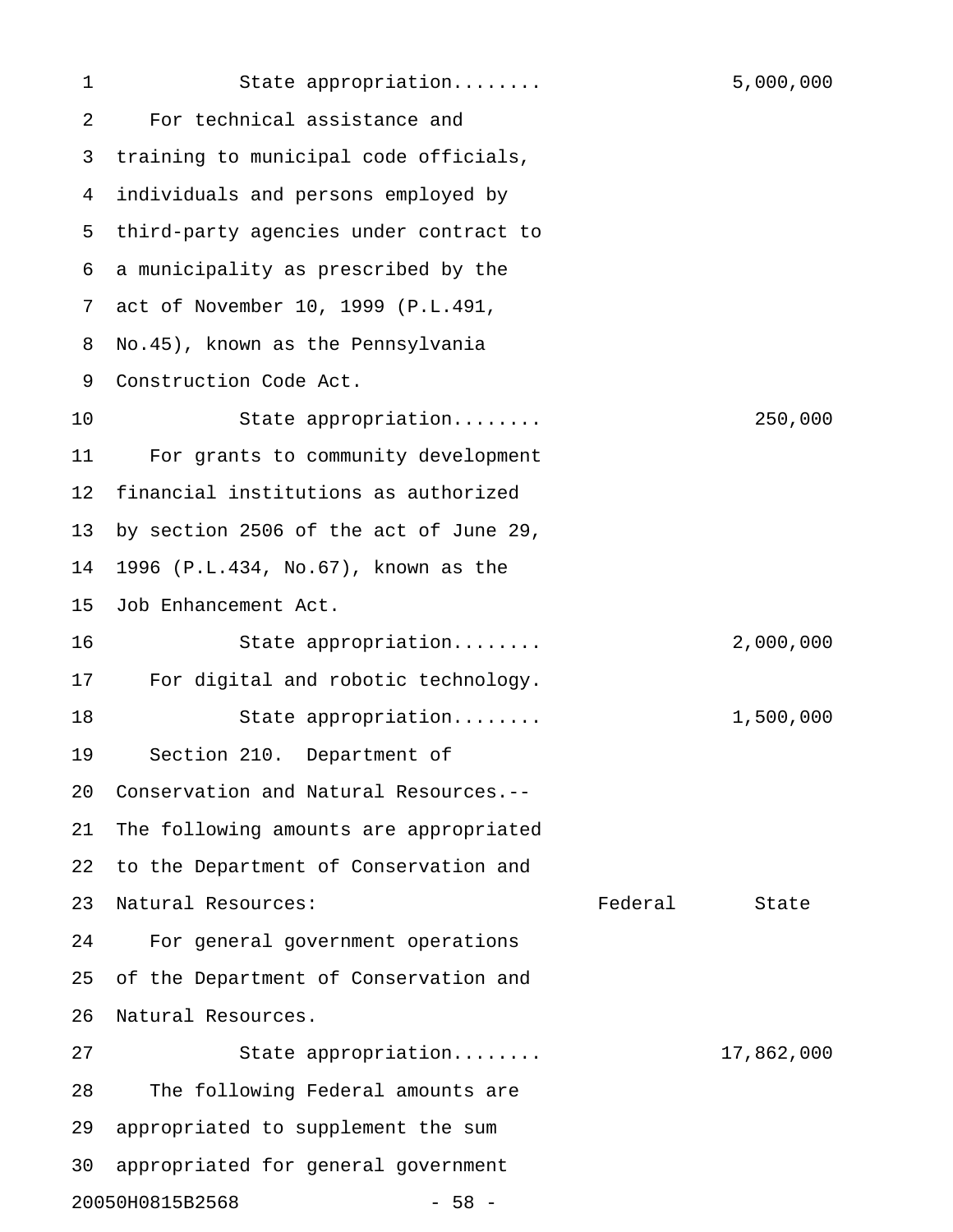1 operations: 2 (1) "Surface Mining Control and 3 Reclamation." 4 Federal appropriation...... 180,000 5 (2) "Topographic and Geologic 6 Survey Grants." 7 Federal appropriation...... 175,000 8 (3) "Bituminous Coal Resources." 9 Federal appropriation...... 150,000 10 (4) "Intermodal Surface 11 Transportation Act." 12 Federal appropriation...... 5,000,000 13 (5) "Land and Water Conservation 14 Fund." In addition to these funds, any 15 contingency funds made available to 16 the Commonwealth under the Federal 17 Land and Water Conservation Act are 18 hereby appropriated. 19 Federal appropriation...... 12,000,000 20 (6) "Economic Action Program." 21 Federal appropriation...... 100,000 22 For State parks operations. 23 State appropriation........ 55,170,000 24 The following Federal amounts are 25 appropriated to supplement the sum 26 appropriated for State Parks: 27 (1) "Recreational Trails." 28 Federal appropriation...... 3,500,000 29 For State forests operations. 30 State appropriation........ 14,616,000 20050H0815B2568 - 59 -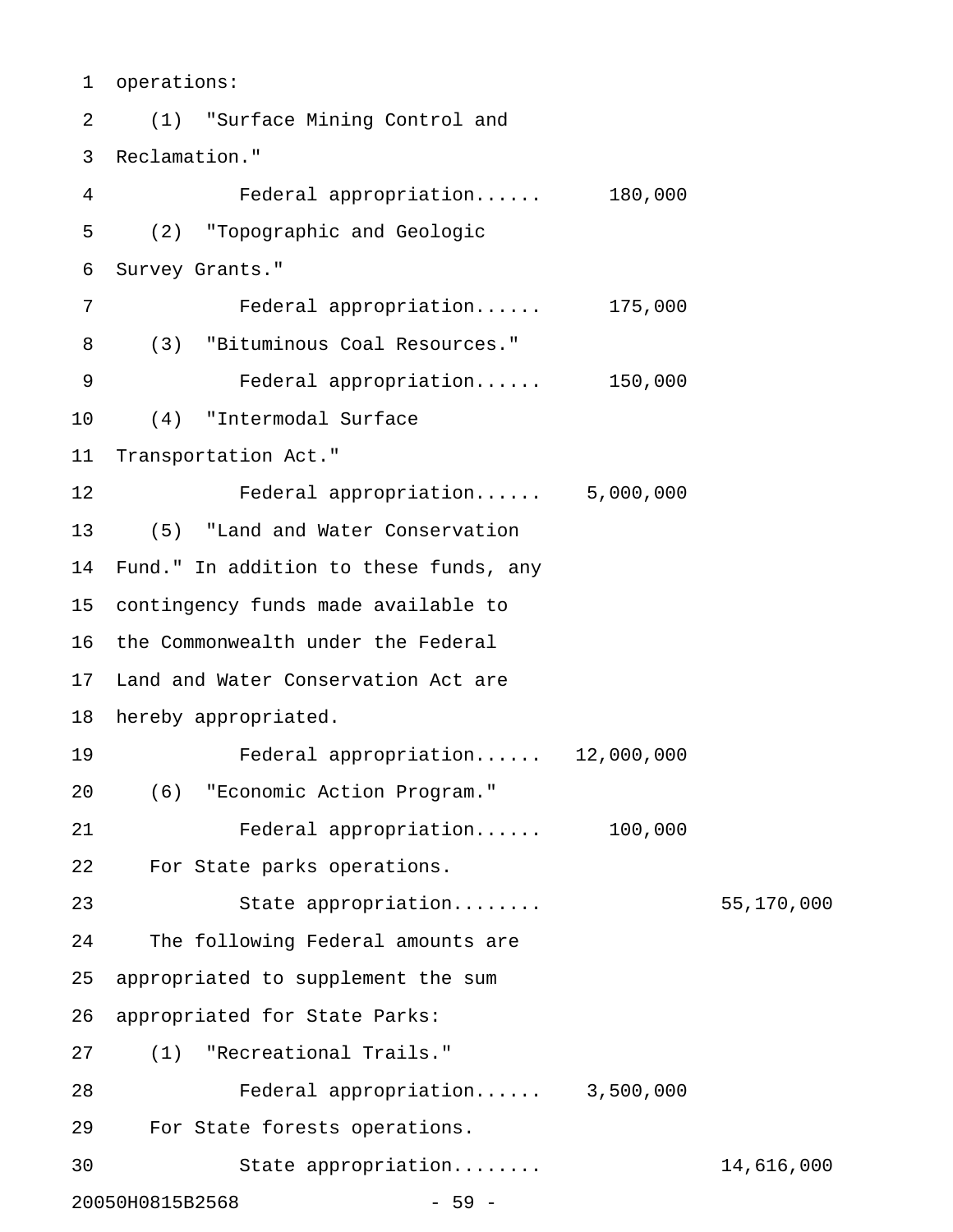1 The following Federal amounts are 2 appropriated to supplement the sum 3 appropriated for State Forests: 4 (1) "Forest Fire Protection and 5 Control." 6 Federal appropriation...... 1,000,000 7 (2) "Forestry Incentives and 8 Agricultural Conservation." 9 Federal appropriation...... 50,000 10 (3) "Forest Management and 11 Processing." 12 Federal appropriation...... 850,000 13 (4) "Cooperative Forest Insect and 14 Disease Control." 15 Federal appropriation...... 250,000 16 (5) "Aid to Volunteer Fire 17 Companies." 18 Federal appropriation...... 550,000 19 (6) "Wetland Protection Fund." 20 Federal appropriation...... 200,000 21 For forest pest management. 22 State appropriation........ 2,111,000 23 The following Federal amounts are 24 appropriated to supplement the sum 25 appropriated for forest pest 26 management: 27 (1) "Forest Insect and Disease 28 Control." 29 Federal appropriation...... 2,000,000 30 For Heritage and other parks. 20050H0815B2568 - 60 -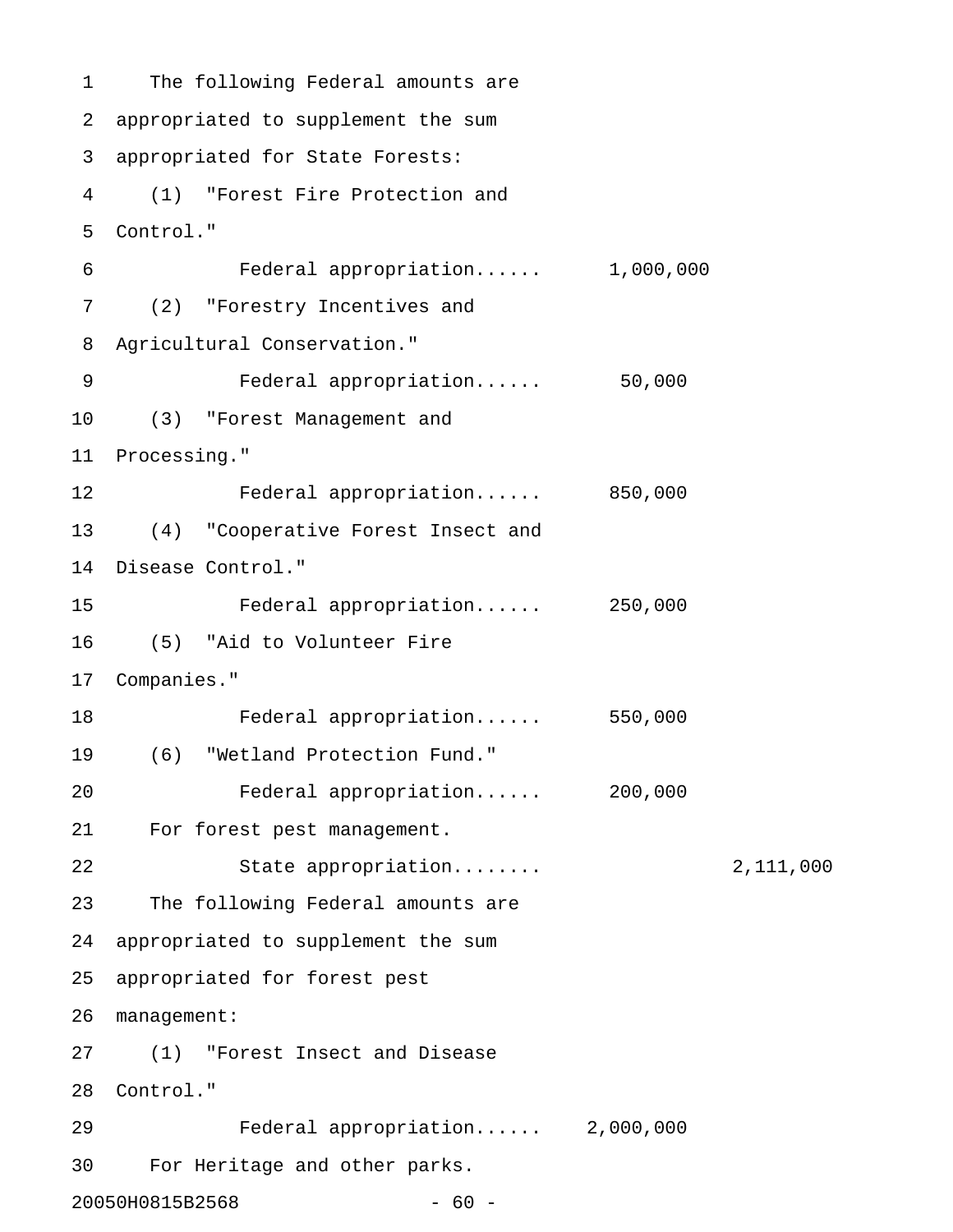1 State appropriation........ 5,350,000 2 For payment of annual fixed charges 3 in lieu of taxes to counties and 4 townships on land acquired for Water 5 Conservation and Flood Control. 6 State appropriation........ 55,000 7 For payment of annual fixed charges 8 in lieu of taxes to political 9 subdivisions for school districts on 10 lands acquired by the Commonwealth for 11 Project 70. 12 State appropriation........ 35,000 13 For payment of annual fixed charges 14 in lieu of taxes to counties, school 15 districts and townships on forest 16 lands. 17 State appropriation........ 2,480,000 18 For payment of annual fixed charges 19 in lieu of taxes to counties, school 20 districts and local municipalities on 21 State park lands. 22 State appropriation........ 300,000 23 Section 211. Department of 24 Corrections.--The following amounts 25 are appropriated to the Department of 26 Corrections: Federal State 27 For general government operations 28 of the Department of Corrections. 29 State appropriation........ 31,494,000 30 For inmate medical care. 20050H0815B2568 - 61 -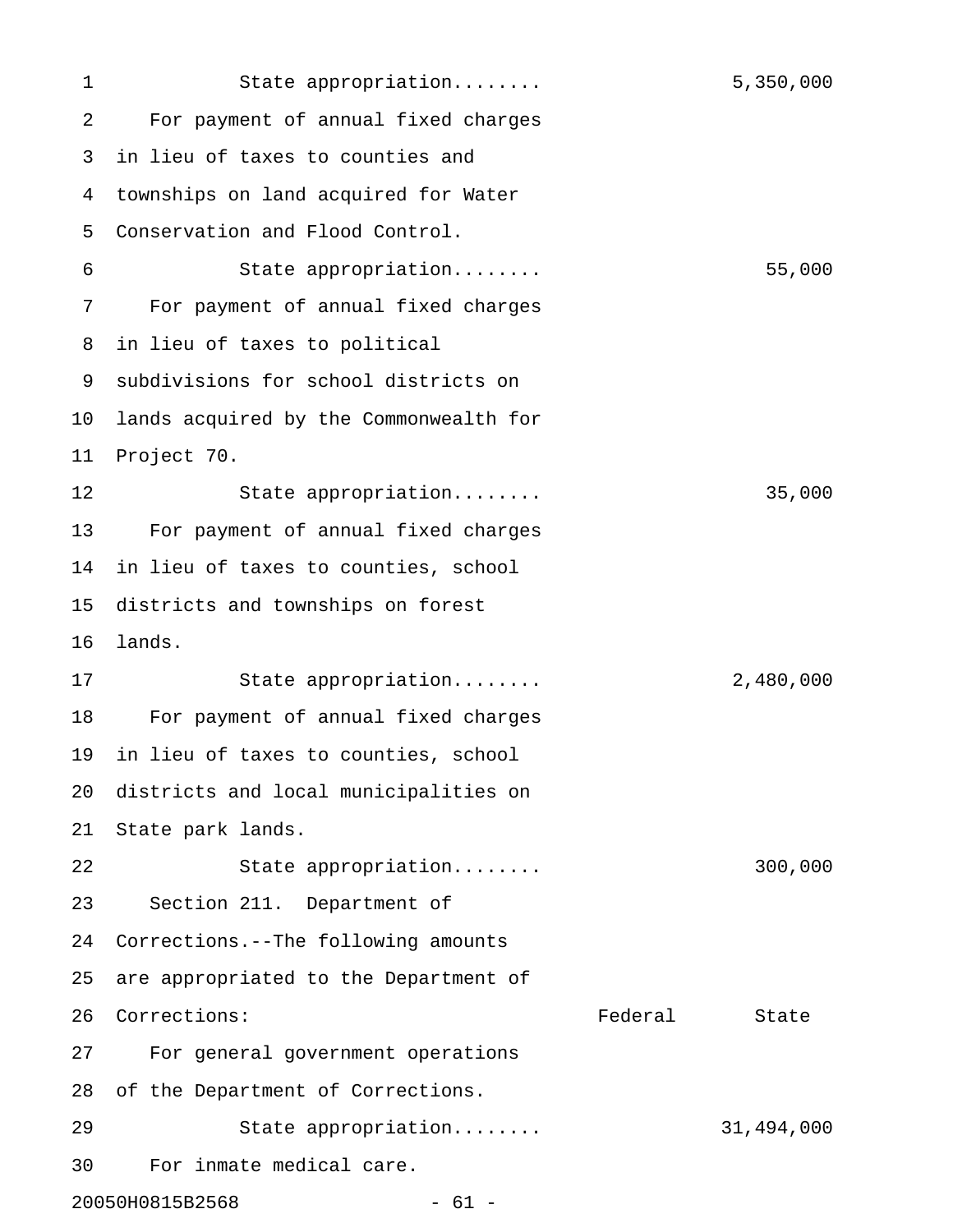1 State appropriation........ 182,270,000 2 For inmate education and training. 3 State appropriation........ 42,445,000 4 The following Federal amounts are 5 appropriated to supplement the sum 6 appropriated for inmate education and 7 training: 8 (1) "Youth Offenders Education." 9 Federal appropriation...... 565,000 10 (2) "Correctional Education." 11 Federal appropriation...... 1,420,000 12 For the State correctional 13 institutions. Consideration shall be 14 given to minimum relief factor values 15 calculated when determining staffing 16 levels for corrections officers and 17 food service instructors at each State 18 correctional institution. 19 State appropriation........ 1,089,381,000 20 The following Federal amounts are 21 appropriated to supplement the sum 22 appropriated for the State 23 correctional institutions: 24 (1) "SABG - Drug and Alcohol 25 Programs." 26 Federal appropriation...... 2,100,000 27 (2) "Reimbursement for Alien 28 Inmates." 29 Federal appropriation...... 1,157,000 30 (3) "Volunteer Support." 20050H0815B2568 - 62 -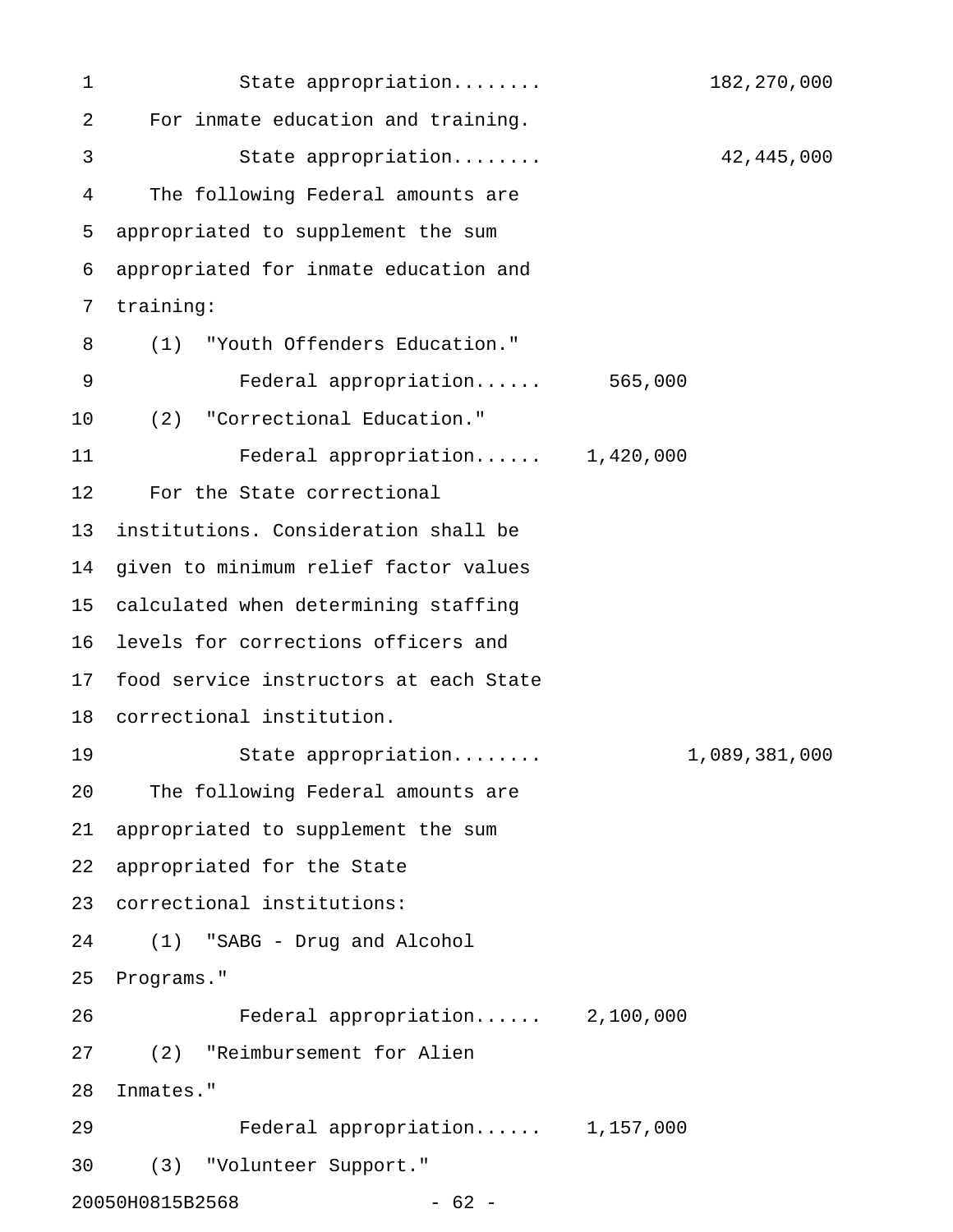| 1  | Federal appropriation                 | 20,000  |              |
|----|---------------------------------------|---------|--------------|
| 2  | (4)<br>"Truth in Sentencing."         |         |              |
| 3  | Federal appropriation $25,614,000$    |         |              |
| 4  | (5)<br>"RSAT - Drug Treatment."       |         |              |
| 5  | Federal appropriation 550,000         |         |              |
| 6  | "Inmate Re-entry Program."<br>(6)     |         |              |
| 7  | Federal appropriation $1,250,000$     |         |              |
| 8  | "Prison Rape Elimination."<br>(7)     |         |              |
| 9  | Federal appropriation                 | 81,000  |              |
| 10 | "Corrections Technology -<br>(8)      |         |              |
| 11 | Biometrics."                          |         |              |
| 12 | $Federal$ appropriation               | 485,000 |              |
| 13 | Section 212. Department of            |         |              |
| 14 | Education.--The following amounts are |         |              |
| 15 | appropriated to the Department of     |         |              |
| 16 | Education:                            | Federal | State        |
| 17 | For general government operations     |         |              |
| 18 | of the Department of Education.       |         |              |
| 19 | State appropriation                   |         | 24, 474, 000 |
| 20 | The following Federal amounts are     |         |              |
| 21 | appropriated to supplement the sum    |         |              |
| 22 | appropriated for general government   |         |              |
| 23 | operations:                           |         |              |
| 24 | (1) "Adult Basic Education -          |         |              |
| 25 | Administration."                      |         |              |
| 26 | Federal appropriation $1,800,000$     |         |              |
| 27 | (2) "Education of Exceptional         |         |              |
| 28 | Children - Administration."           |         |              |
| 29 | Federal appropriation 10,000,000      |         |              |
| 30 | (3) "Special Education                |         |              |
|    | 20050H0815B2568<br>$-63 -$            |         |              |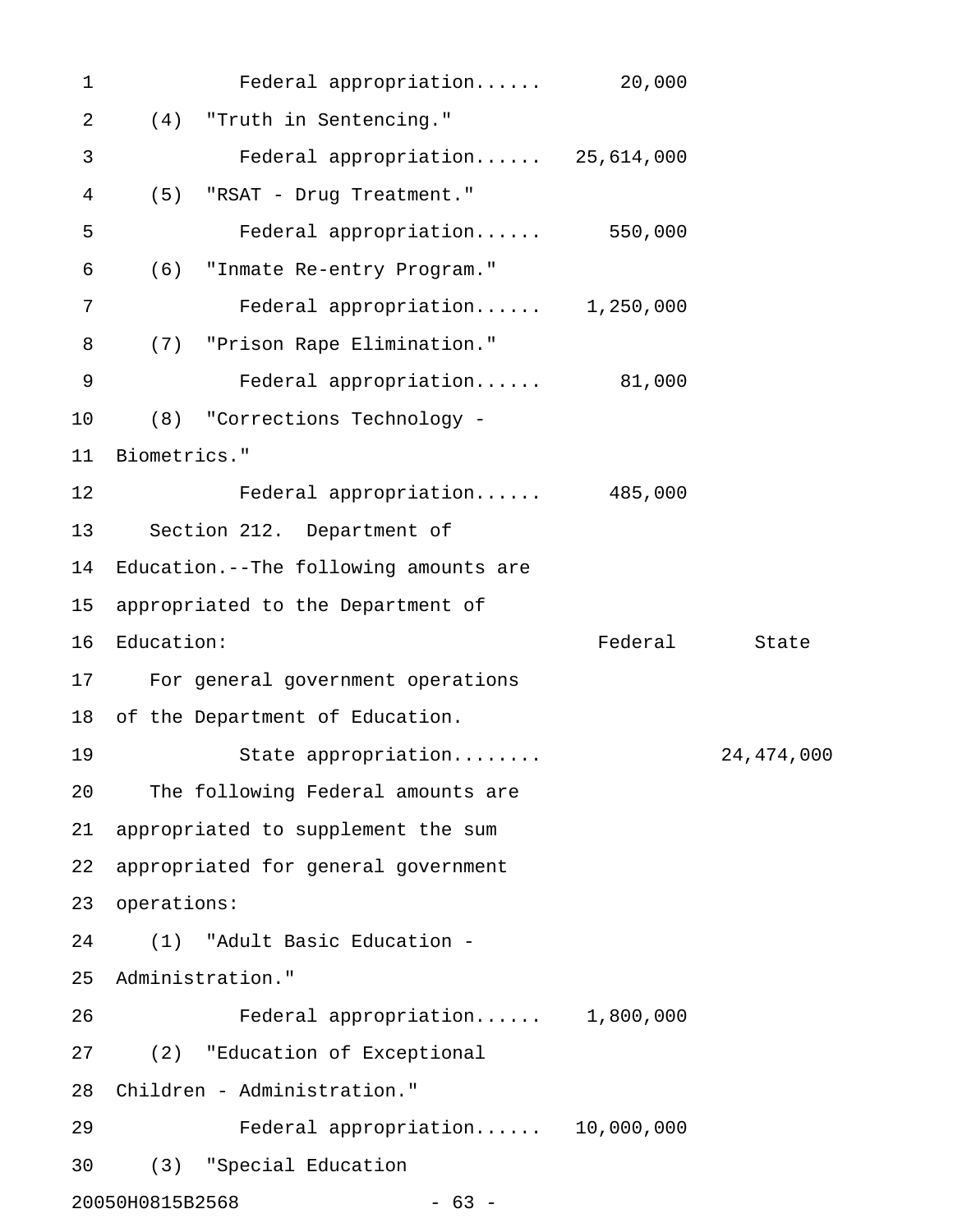1 Improvement." 2 Federal appropriation...... 2,100,000 3 (4) "ESEA - Title I - 4 Administration." 5 Federal appropriation...... 8,500,000 6 (5) "State Approving Agency (VA)." 7 Federal appropriation...... 1,250,000 8 (6) "Food and Nutrition Service - 9 Administration." 10 Federal appropriation...... 4,750,000 11 (7) "Migrant Education - 12 Administration." 13 Federal appropriation...... 505,000 14 (8) "Vocational Education - 15 Administration." 16 Federal appropriation...... 3,910,000 17 (9) "Title II - Improving Teacher 18 Quality - Administration/State." 19 Federal appropriation...... 8,000,000 20 (10) "Byrd Scholarships." 21 Federal appropriation...... 1,656,000 22 (11) "ESEA - Title V - 23 Administration/State." 24 Federal appropriation...... 2,820,000 25 (12) "Homeless Assistance." 26 Federal appropriation...... 2,120,000 27 (13) "Preschool Grant - 28 Administration." 29 Federal appropriation...... 1,000,000 30 (14) "DFSC - Administration." 20050H0815B2568 - 64 -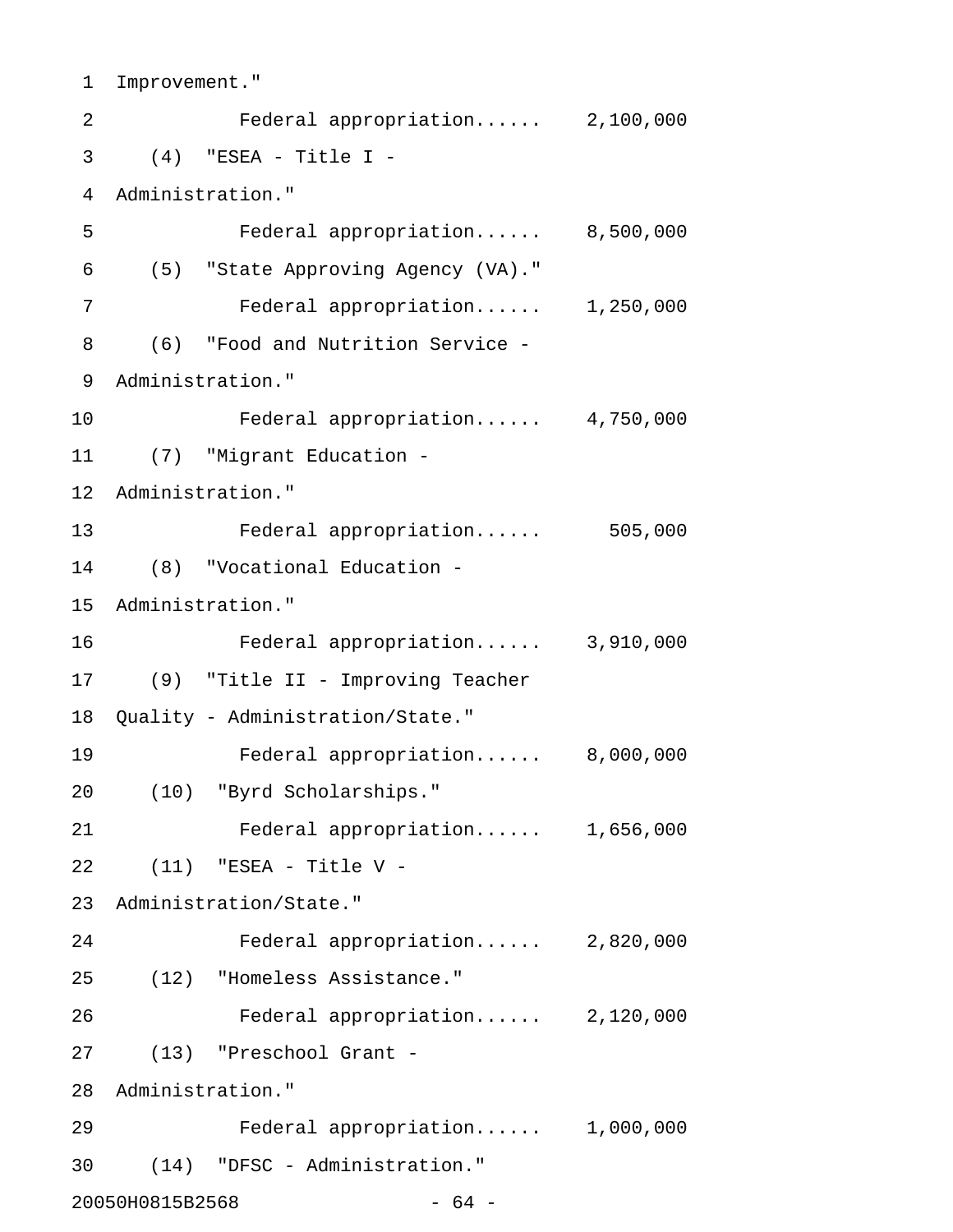1 Federal appropriation...... 1,092,000 2 (15) "State Literacy Resource 3 Centers." 4 Federal appropriation...... 125,000 5 (16) "School Health Education 6 Programs." 7 Federal appropriation...... 400,000 8 (17) "Learn and Serve America - 9 School-Based." 10 Federal appropriation...... 882,000 11 (18) "Environmental Education 12 Workshops." 13 Federal appropriation...... 500,000 14 (19) "Charter Schools 15 Initiatives." 16 Federal appropriation...... 6,000,000 17 (20) "Education Technology - 18 Administration." 19 Federal appropriation...... 1,500,000 20 (21) "Comprehensive School Reform 21 - Administration." 22 Federal appropriation...... 800,000 23 (22) "Advanced Placement Testing." 24 Federal appropriation...... 400,000 25 (23) "ESEA - Title X - Education 26 Partnerships." 27 Federal appropriation...... 700,000 28 (24) "Refugee Children Education." 29 Federal appropriation...... 2,054,000 30 (25) "Medical Assistance - Nurses 20050H0815B2568 - 65 -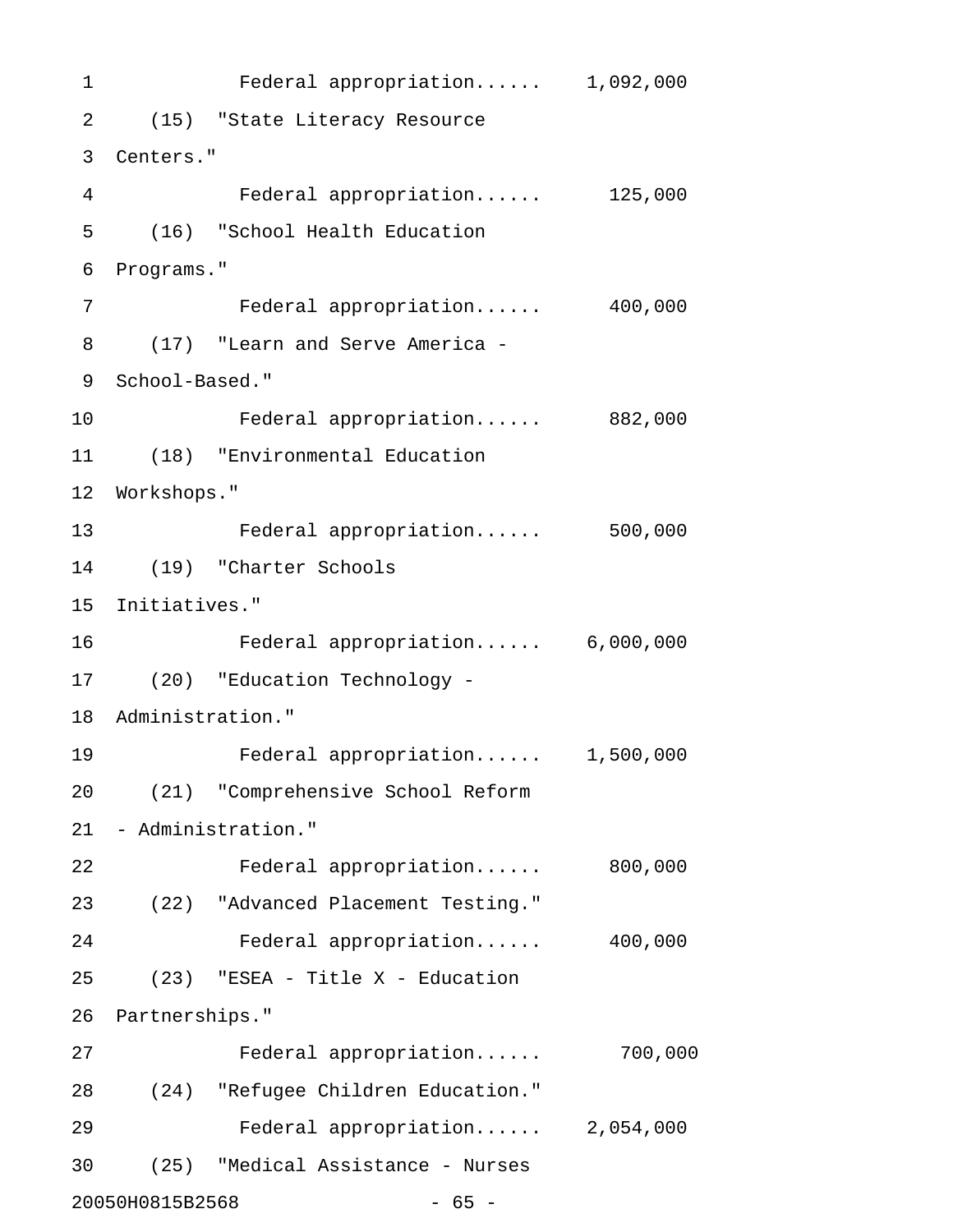1 Aide Training."

2 Federal appropriation...... 300,000 3 (26) "State and Community Highway 4 Safety." 5 Federal appropriation...... 1,100,000 6 (27) "Reading First Initiative - 7 Administration." 8 Federal appropriation...... 10,000,000 9 (28) "Title IV - 21st Century 10 Community Learning Centers - 11 Administration." 12 Federal appropriation...... 1,834,000 13 (29) "National Assessment of 14 Educational Progress (NAEP)". 15 Federal appropriation...... 137,000 16 (30) "Evaluation of Student and 17 Parent Access." 18 Federal appropriation...... 630,000 19 (31) "Youth Offenders." 20 Federal appropriation...... 1,000,000 21 (32) "Drug and Violence Prevention 22 Data." 23 Federal appropriation...... 1,193,000 24 (33) "Foreign Language 25 Assistance." 26 Federal appropriation...... 150,000 27 (34) "Gifted and Talented Student 28 Education." 29 Federal appropriation...... 400,000 30 (35) "Striving Readers." 20050H0815B2568 - 66 -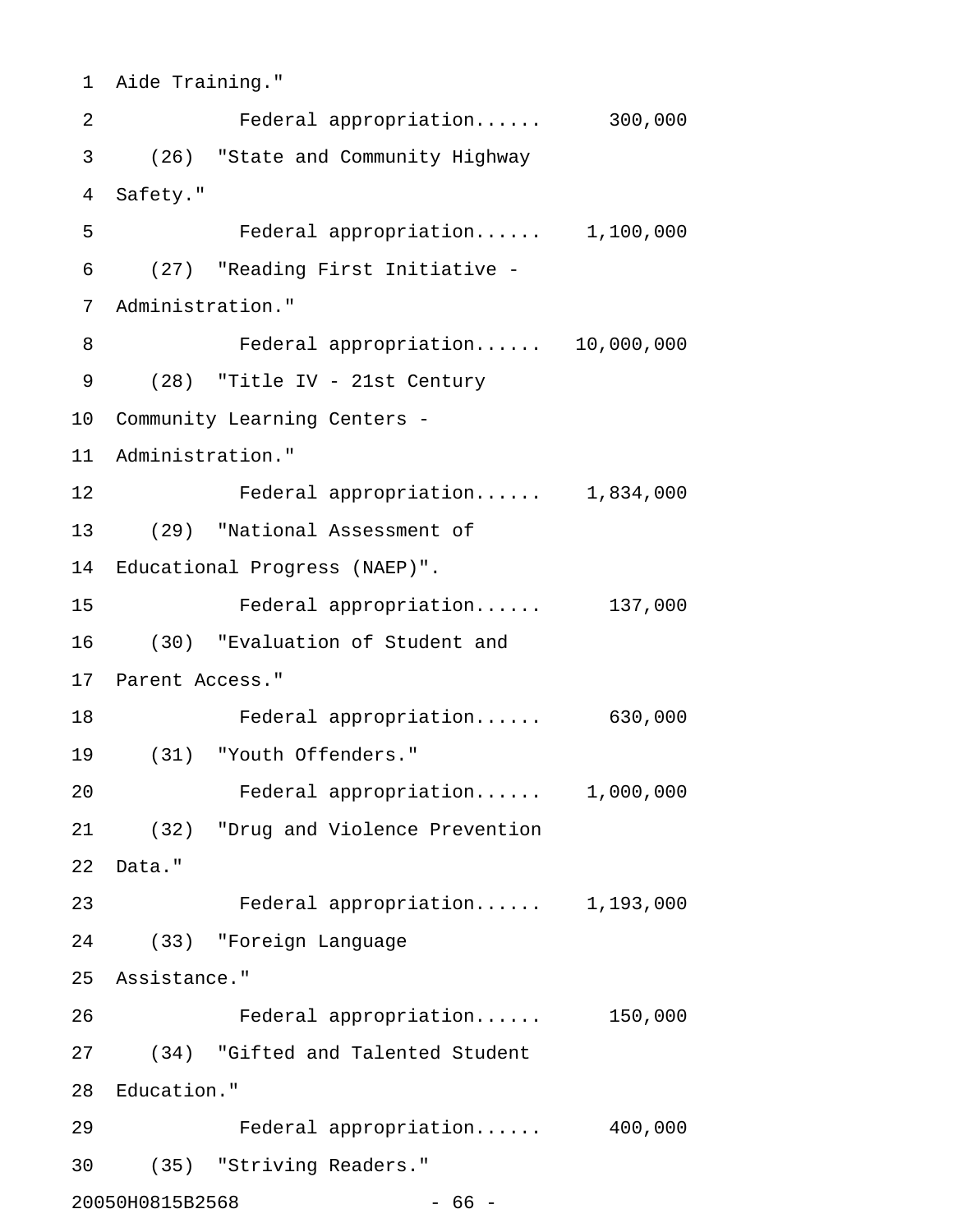1 Federal appropriation...... 3,505,000 2 (36) "Statewide Data Systems." 3 Federal appropriation...... 1,051,000 4 (37) "WIA Incentive Grant." 5 Federal appropriation...... 1,076,000 6 (38) "Advanced Placement 7 Initiative." 8 Federal appropriation...... 1,444,000 9 (39) "Ready to Teach." 10 Federal appropriation...... 109,000 11 (40) "Statewide Longitudinal Data 12 System." 13 Federal appropriation...... 2,200,000 14 (41) "School Based Mental Health 15 Services." 16 Federal appropriation...... 348,000 17 For the Office of Safe Schools 18 Advocate. It is the intent of the 19 General Assembly that at least 80% of 20 this appropriation be expended by June 21 30, 2006, and the remaining balance of 22 this appropriation be committed or 23 encumbered by June 30, 2006. 24 State appropriation........ 1,000,000 25 For information and technology 26 improvement. 27 State appropriation........ 5,144,000 28 For PA assessment. 29 State appropriation........ 20,356,000 30 The following Federal amounts are 20050H0815B2568 - 67 -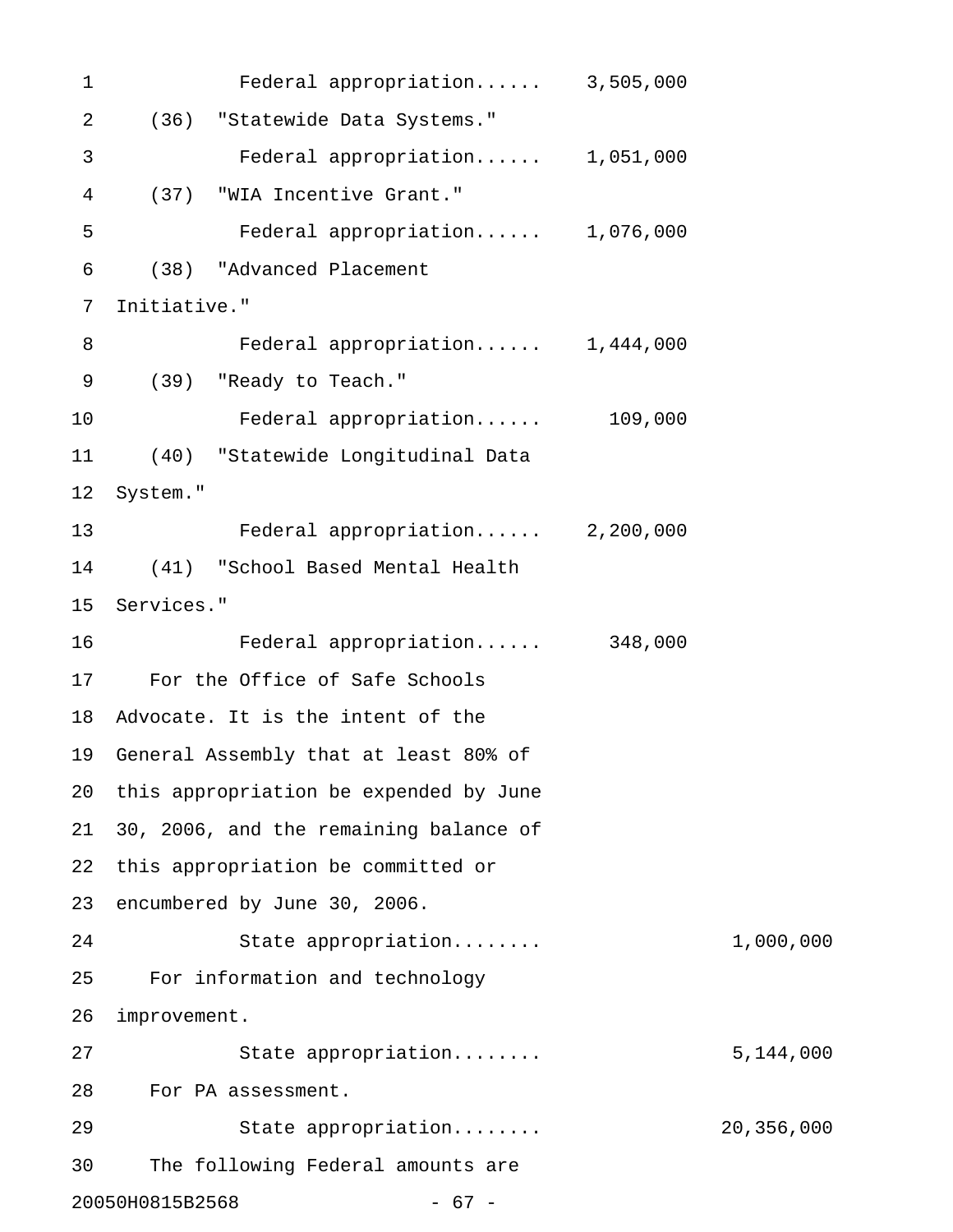1 appropriated to supplement the sum 2 appropriated for PA assessment: 3 (1) "Title VI - Part A State 4 Assessment." 5 Federal appropriation...... 22,000,000 6 For the State Library, providing 7 reference services and administering 8 aid to public libraries. 9 State appropriation........ 4,336,000 10 The following Federal amounts are 11 appropriated to supplement the sum 12 appropriated for the State Library: 13 (1) "LSTA - Library Development." 14 Federal appropriation...... 1,650,000 15 For programs of education and 16 training at youth development centers 17 and the monitoring of programs of 18 education and training provided to 19 incarcerated juveniles. 20 State appropriation........ 11,900,000 21 For the Scranton State School for 22 the Deaf. 23 State appropriation........ 6,565,000 24 The following Federal amounts are 25 appropriated to supplement the sum 26 appropriated for the Scranton State 27 School for the Deaf: 28 (1) "Individuals with Disabilities 29 - Scranton." 30 Federal appropriation...... 85,000 20050H0815B2568 - 68 -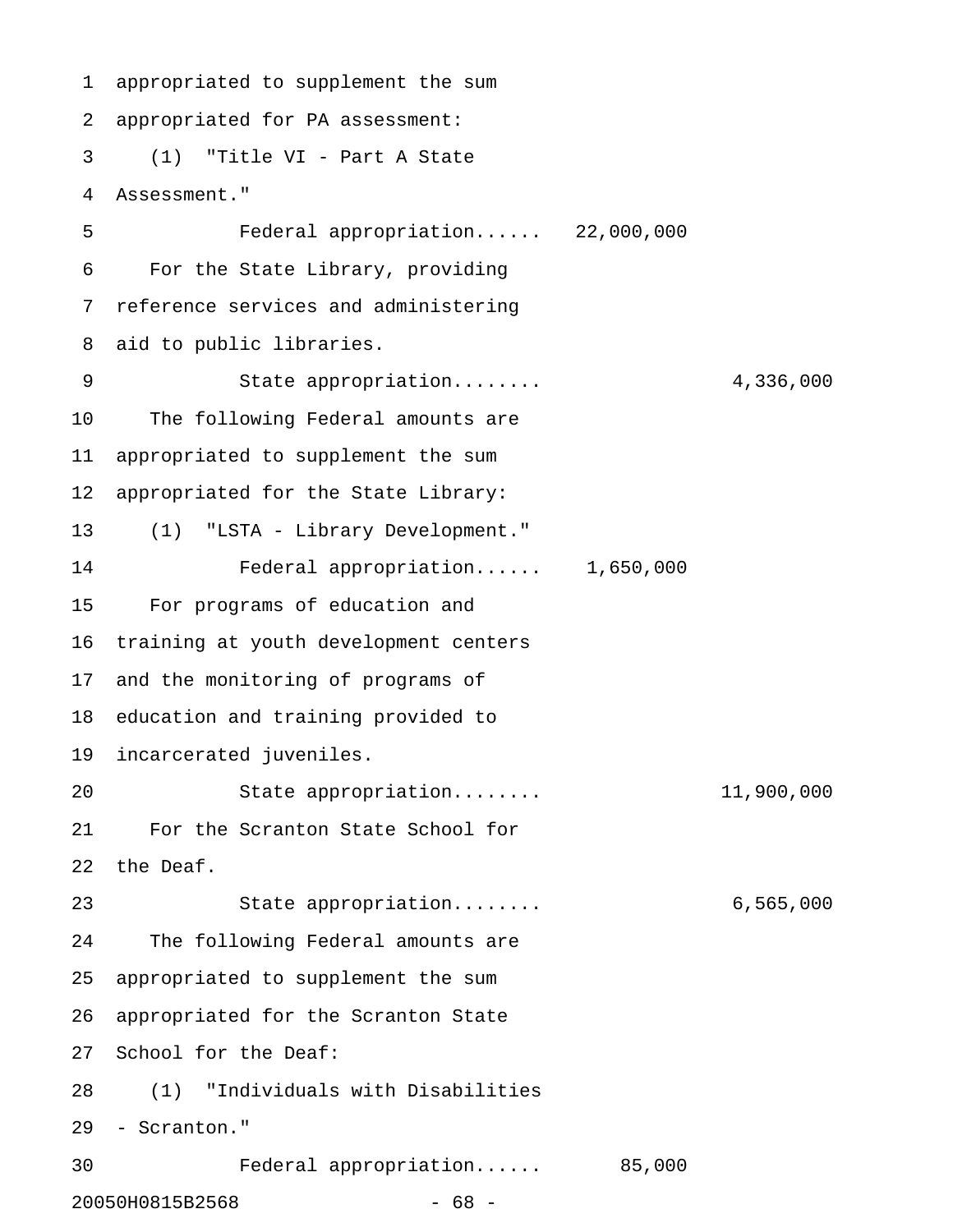1 (2) "National School Milk Lunch 2 Program - Scranton." 3 Federal appropriation...... 50,000 4 (3) "ESEA - Scranton." 5 Federal appropriation...... 452,000 6 (4) "Life-Long Learning - 7 Scranton." 8 Federal appropriation...... 11,000 9 (5) "Adult Basic Education - 10 Disabled Adults." 11 Federal appropriation...... 10,000 12 For payment of basic education 13 funding to school districts: Provided, 14 That the Secretary of Education, with 15 the approval of the Governor, may make 16 payments from this appropriation in 17 advance of the due date prescribed by 18 law to school districts which are 19 financially handicapped, whenever the 20 Secretary of Education shall deem it 21 necessary to make such advance 22 payments to enable the school 23 districts to keep their public schools 24 open. 25 State appropriation........ 4,492,184,000 26 For dual enrollment grants to 27 school districts. 28 State appropriation........ 5,000,000 29 For payment to any school district 30 of the first class which has been 20050H0815B2568 - 69 -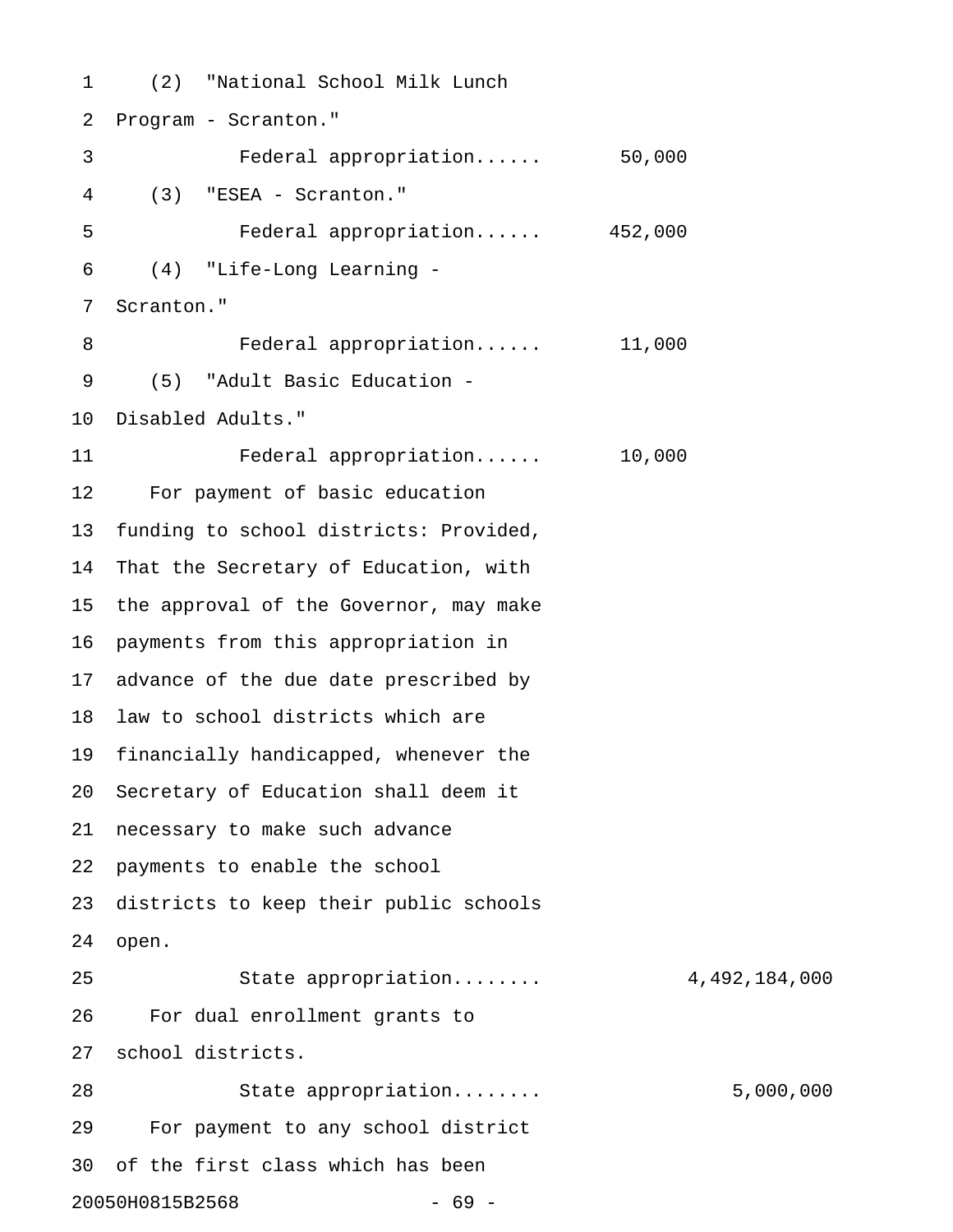1 declared distressed under section 2 691(c) of the act of March 10, 1949 3 (P.L.30, No.14), known as the Public 4 School Code of 1949. 5 State appropriation........ 25,000,000 6 For school improvement grants. 7 State appropriation....... 21,073,000 8 For education support services. 9 State appropriation........ 4,000,000 10 For the Pennsylvania Accountability 11 Grants. 12 State appropriation........ 200,000,000 13 For the Education Assistance 14 Program. 15 State appropriation........ 66,000,000 16 For a technology initiative. 17 State appropriation........ 1,290,000 18 For Head Start Supplemental 19 Assistance. 20 State appropriation........ 30,000,000 21 For support of Science and Math 22 Education programs. 23 State appropriation........ 2,175,000 24 For teacher professional 25 development. 26 State appropriation........ 13,867,000 27 The following Federal amounts are 28 appropriated for teacher professional 29 development: 30 (1) "Teacher Recruitment." 20050H0815B2568 - 70 -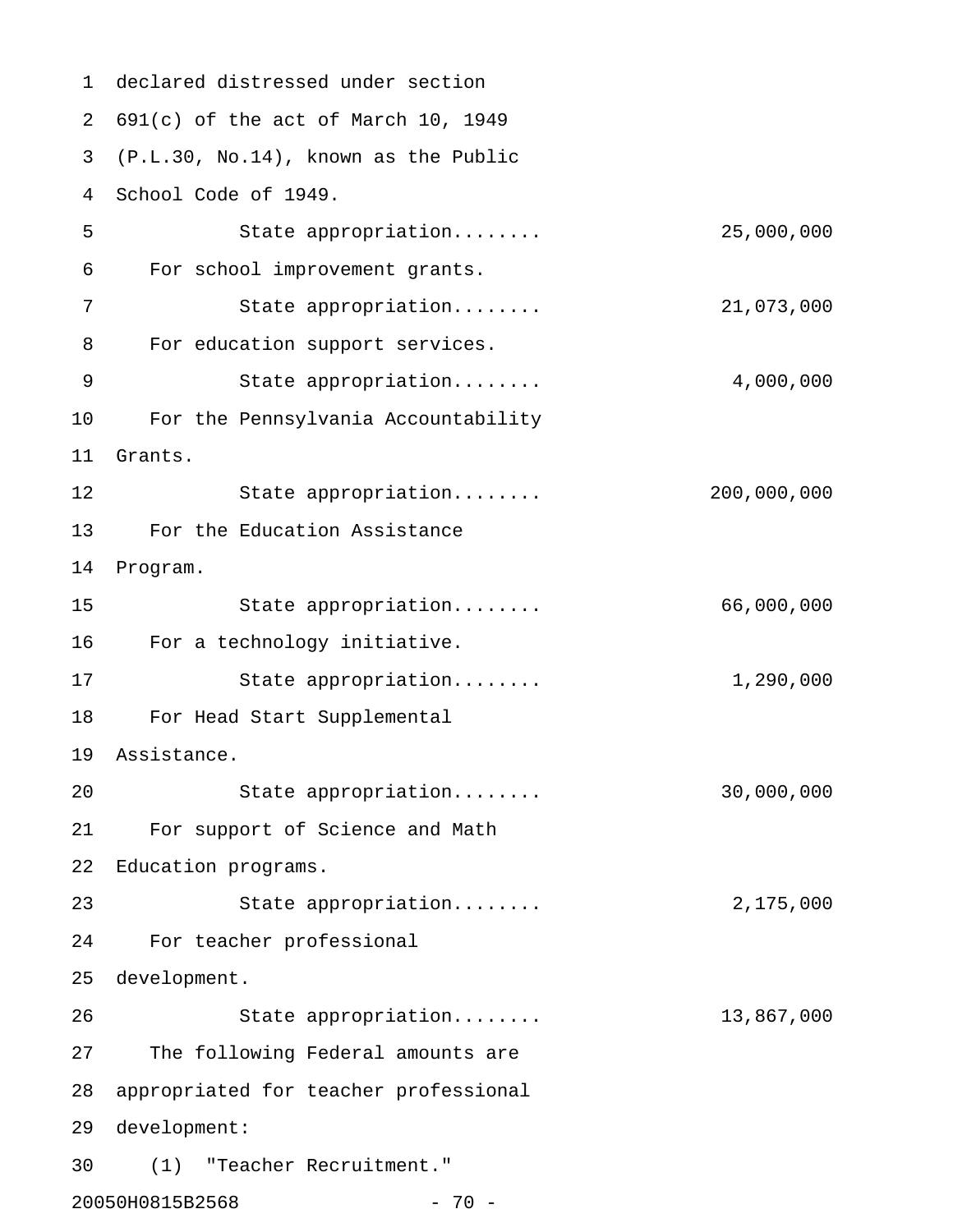1 Federal appropriation...... 505,000 2 (2) "Teacher Quality Enhancement." 3 Federal appropriation...... 4,000,000 4 For adult and family literacy 5 programs, summer reading programs and 6 the adult high school diplomas 7 program. 8 State appropriation........ 18,534,000 9 The following Federal amounts are 10 appropriated to supplement the sum 11 appropriated for adult and family 12 literacy programs: 13 (1) "Adult Basic Education - 14 Local." 15 Federal appropriation...... 20,000,000 16 For career and technical education. 17 State appropriation........ 59,636,000 18 The following Federal amounts are 19 appropriated to supplement the sum 20 appropriated for career and technical 21 education: 22 (1) "Vocational Education - 23 Local." 24 Federal appropriation...... 53,000,000 25 For New Choices/New Options. 26 State appropriation........ 2,500,000 27 For payments on account of annual 28 rental or sinking fund charges on 29 school buildings, including charter 30 schools. 20050H0815B2568 - 71 -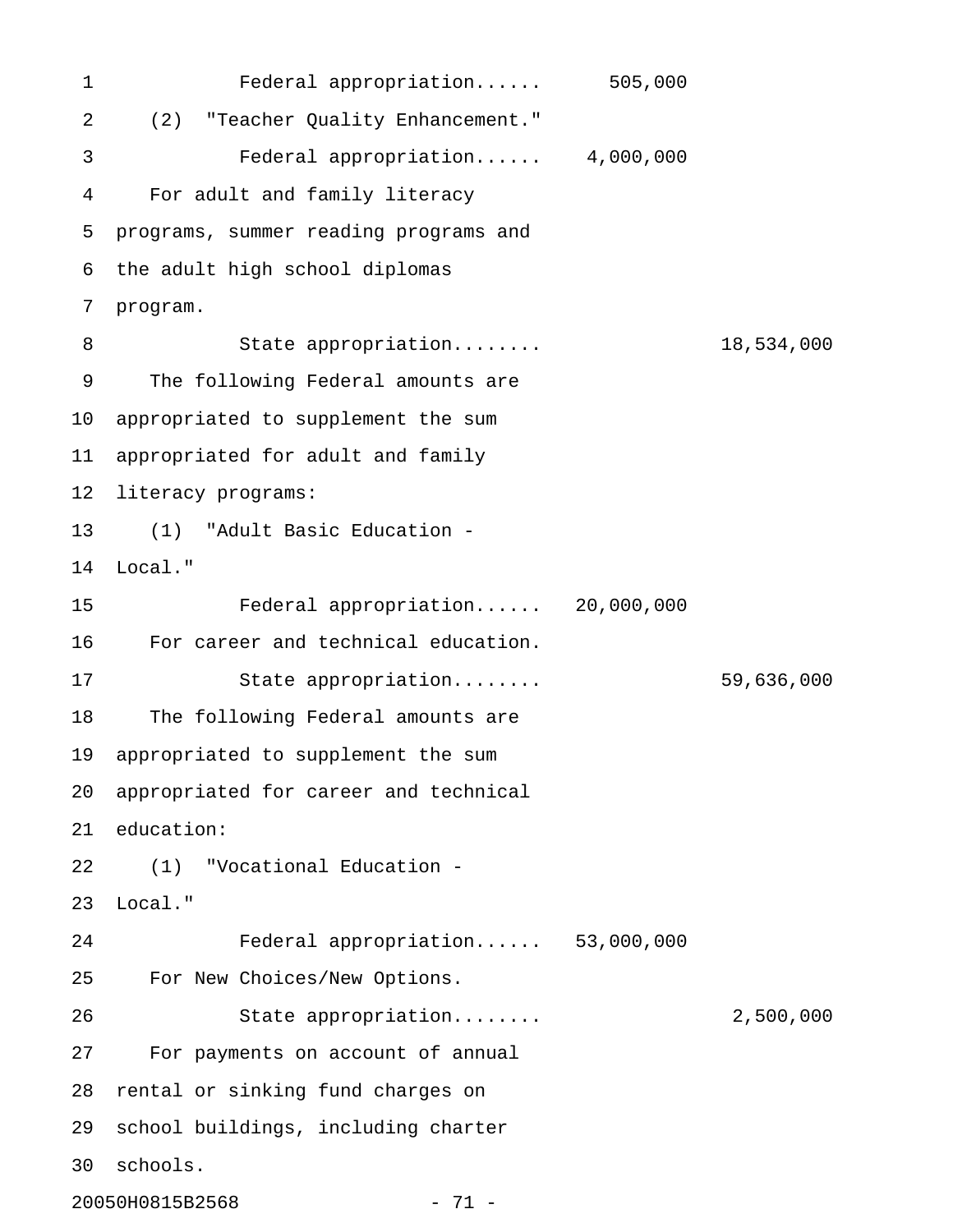1 State appropriation........ 296,483,000 2 For payments on account of pupil 3 transportation. 4 State appropriation........ 495,761,000 5 For payments on account of 6 nonpublic and charter school pupil 7 transportation. 8 State appropriation........ 74,037,000 9 For payments on account of special 10 education of exceptional children. 11 This amount includes \$563,000 for 12 community support services which is 13 not to be included in the base 14 calculations of the special education 15 program components. 16 State appropriation........ 953,064,000 17 The following Federal amounts are 18 appropriated to supplement the sum 19 appropriated for special education: 20 (1) "Individuals with Disabilities 21 Education - Local." 22 Federal appropriation...... 434,800,000 23 For payments for Early Intervention 24 Services. 25 State appropriation........ 123,487,000 26 For payment on account of homebound 27 instruction. 28 State appropriation........ 705,000 29 For payment for tuition to school 30 districts providing education to 20050H0815B2568 - 72 -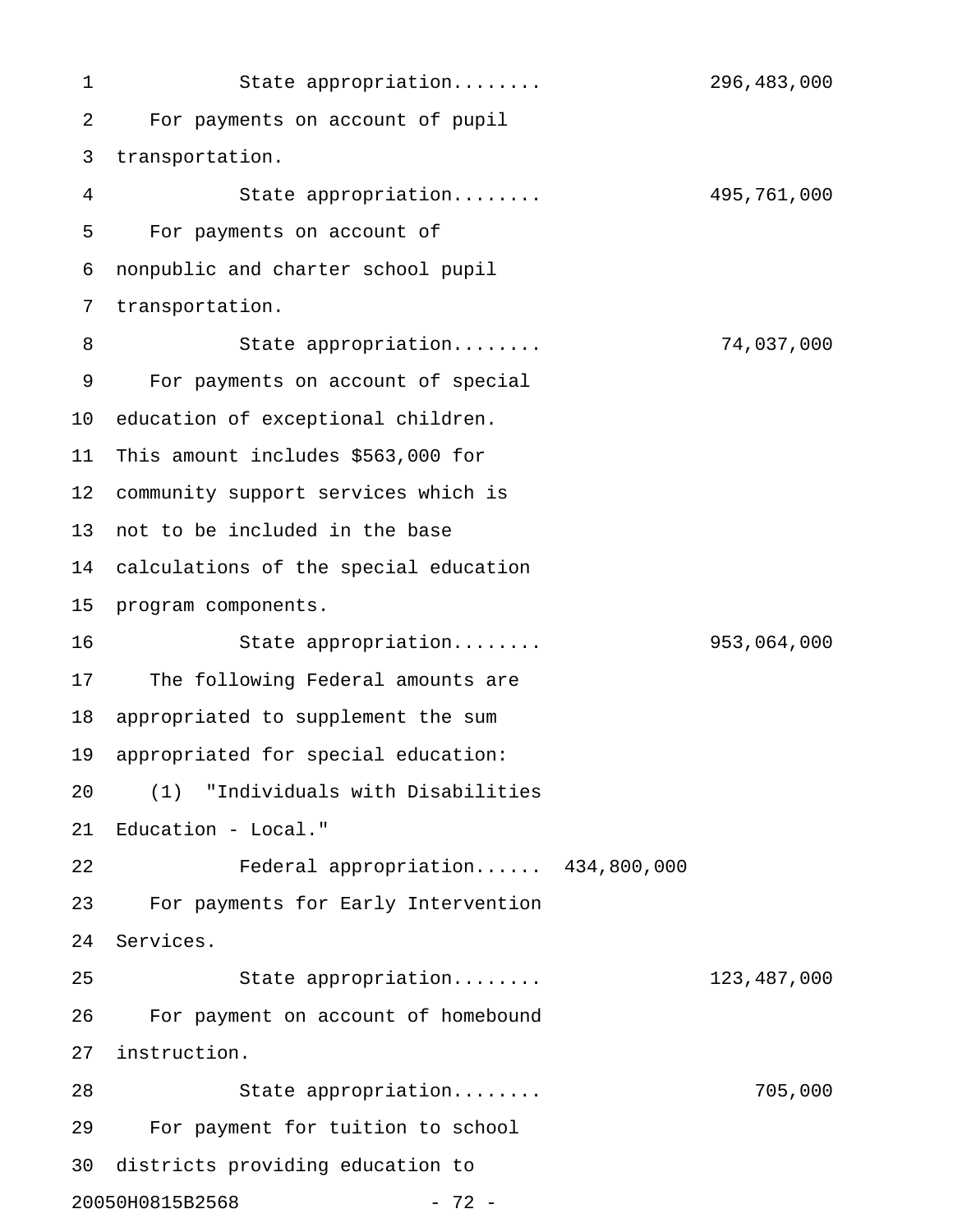1 nonresident orphaned children placed 2 in private homes by the court and 3 nonresident inmates of children's 4 institutions. 5 State appropriation........ 50,005,000 6 For payments of annual fixed 7 charges to school districts in lieu of 8 taxes for land acquired by the 9 Commonwealth for water conservation or 10 flood prevention. 11 State appropriation........ 241,000 12 For payment for maintenance of 13 summer schools for school-age children 14 of migrant laborers, including child-15 care services. 16 State appropriation........ 839,000 17 For payments to Pennsylvania 18 Charter Schools for the Deaf and 19 Blind. 20 State appropriation........ 31,919,000 21 For special education - approved 22 private schools. 23 State appropriation........ 82,442,000 24 For approved private schools and 25 the Pennsylvania Charter Schools for 26 the Deaf and Blind for prior years' 27 audit resolutions. 28 State appropriation........ 3,000,000 29 For payment of the Commonwealth's 30 share of the approved operating costs 20050H0815B2568 - 73 -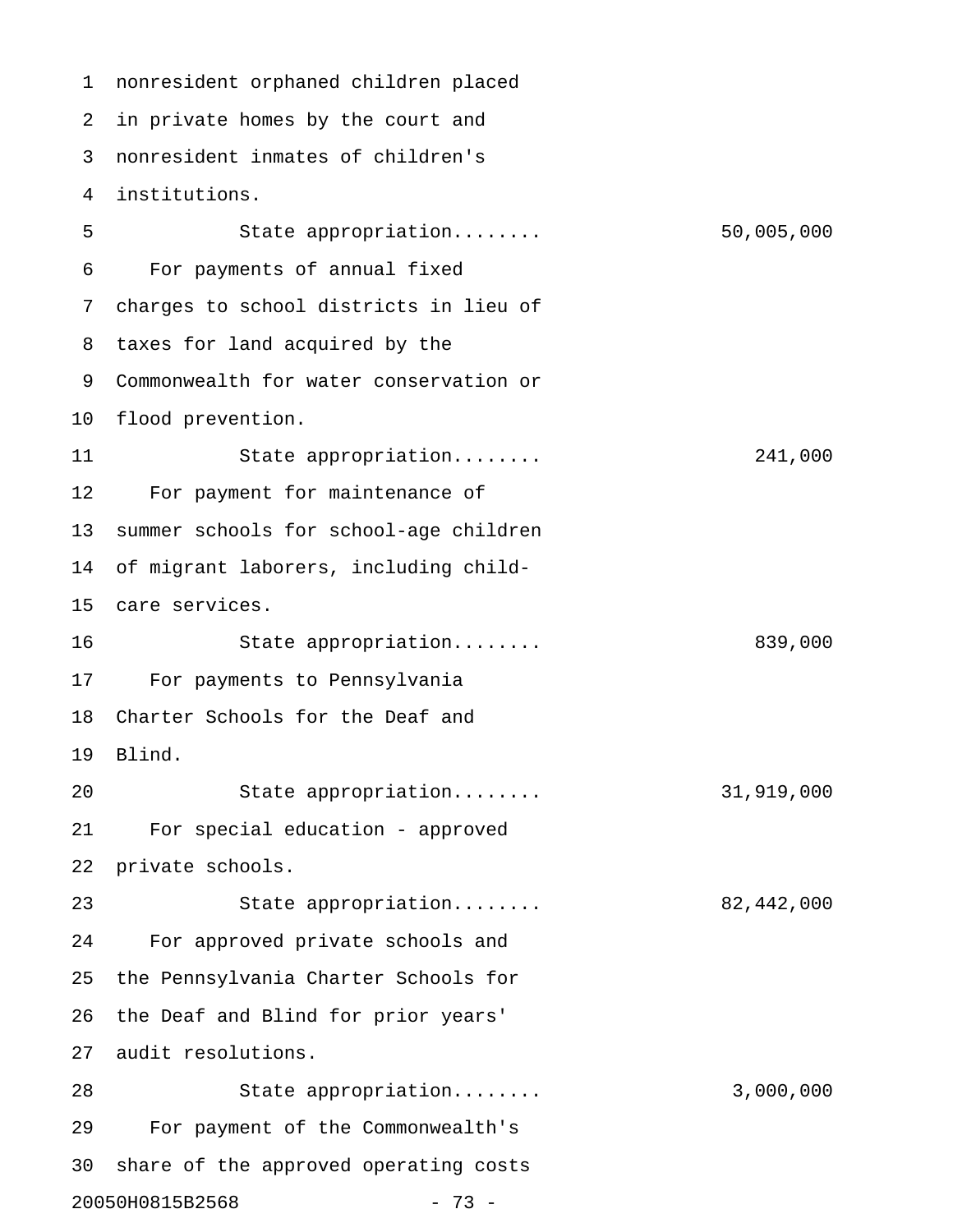1 and lease payments of intermediate

2 units.

3 State appropriation........ 6,311,000 4 For grants to school districts to 5 assist in meeting Federal matching 6 requirements for grants received under 7 the Federal Child Nutrition Act and to 8 aid in providing a food program for 9 needy children. 10 State appropriation........ 27,532,000 11 The following Federal amounts are 12 appropriated to supplement the sum 13 appropriated for school food services: 14 (1) "Food and Nutrition - Local." 15 Federal appropriation...... 346,881,000 16 For payment of the Commonwealth's 17 share of Federal Social Security taxes 18 for public school employees. 19 State appropriation........ 456,377,000 20 For payment of required 21 contribution for public school 22 employees' retirement. 23 State appropriation........ 254,495,000 24 For school entity demonstration 25 grants. 26 State appropriation........ 6,000,000 27 For education of indigent children 28 at charitable hospitals. 29 State appropriation........ 35,000 30 For high school reform. 20050H0815B2568 - 74 -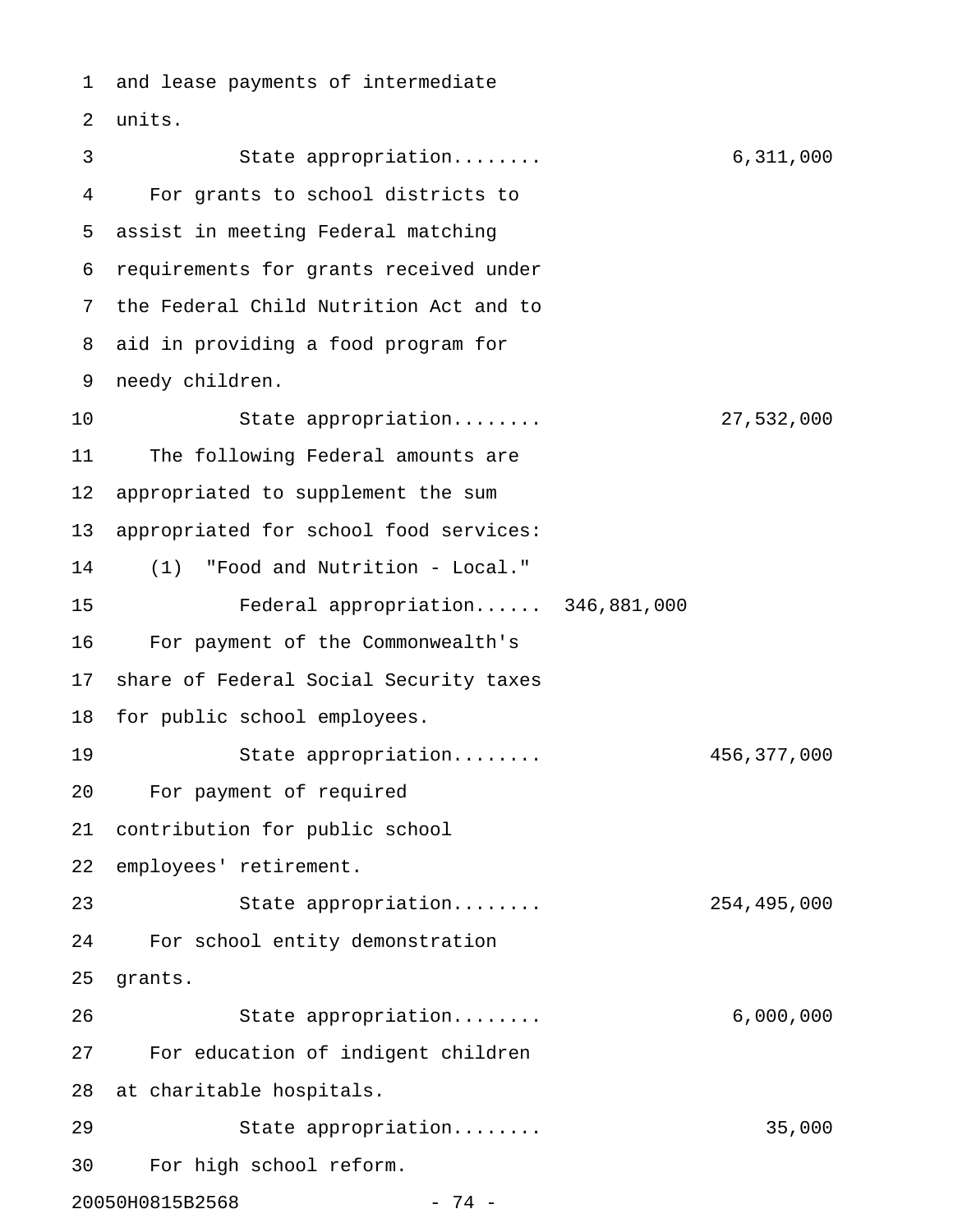1 State appropriation........ 4,700,000 2 The following Federal amounts are 3 appropriated for basic education: 4 (1) "ESEA - Title V - School 5 Districts." 6 Federal appropriation...... 9,575,000 7 (2) "ESEA - Title I - Local." 8 Federal appropriation...... 495,000,000 9 (3) "DFSC - School Districts." 10 Federal appropriation...... 14,000,000 11 (4) "Title II - Improving Teacher 12 Quality - Local." 13 Federal appropriation...... 132,500,000 14 (5) "Educational Technology - 15 Local." 16 Federal appropriation...... 23,388,000 17 (6) "Comprehensive School Reform - 18 Local." 19 Federal appropriation...... 15,776,000 20 (7) "Reading First Initiative - 21 Local." 22 Federal appropriation...... 32,044,000 23 (8) "Title V - Empowerment 24 Schools." 25 Federal appropriation...... 25,000,000 26 (9) "Title IV - 21st Century 27 Community Learning Centers - Local." 28 Federal appropriation...... 53,660,000 29 (10) "Title III - Language 30 Instruction for LEP and Immigrant 20050H0815B2568 - 75 -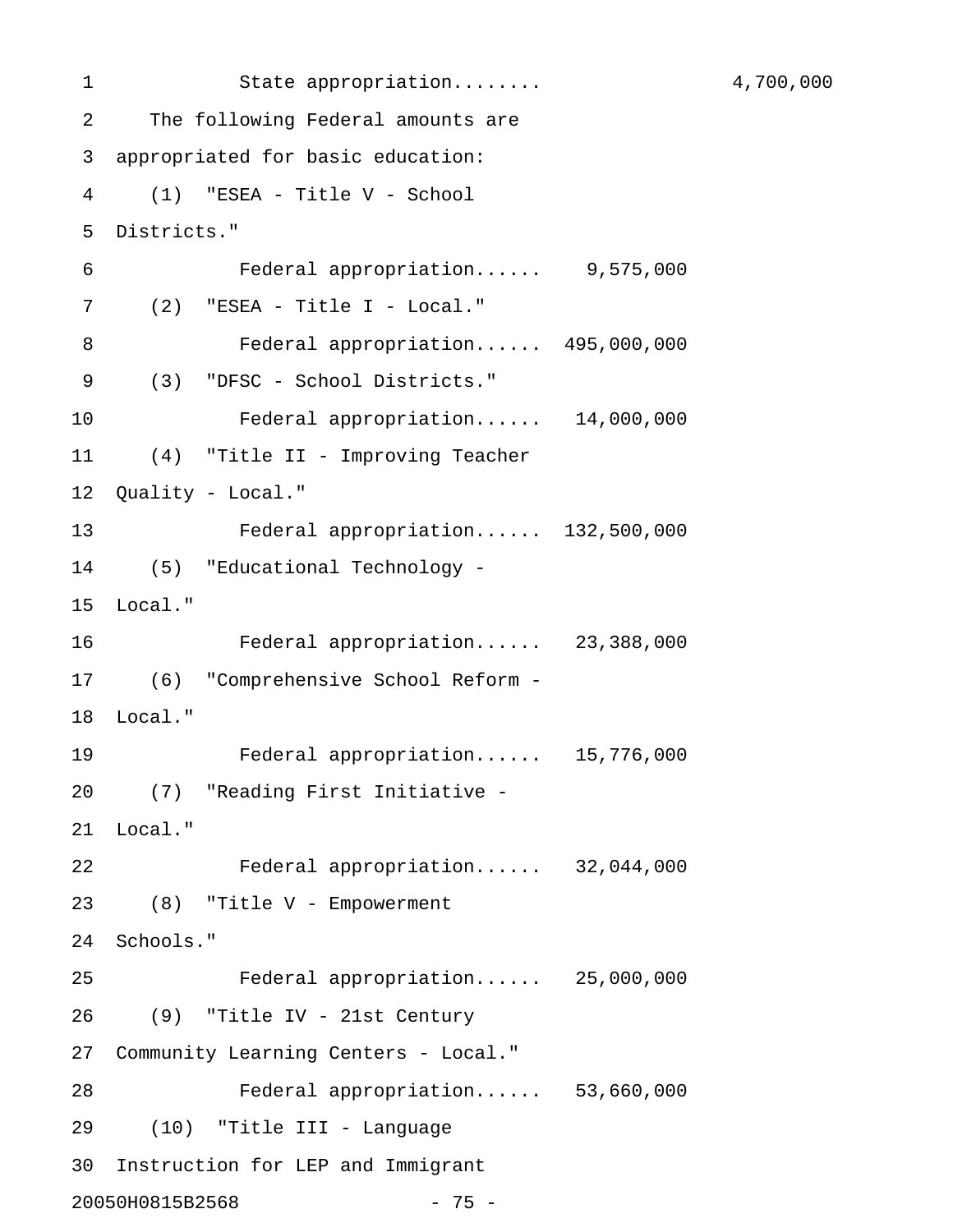1 Students." 2 Federal appropriation...... 13,000,000 3 (11) "Title VI - Rural and Low 4 Income Schools - Local." 5 Federal appropriation...... 513,000 6 For education mentoring, including 7 dropout prevention programs. 8 State appropriation........ 7,339,000 9 For services to nonpublic schools. 10 State appropriation........ 79,004,000 11 For textbooks, instructional 12 material and instructional equipment 13 for nonpublic schools. 14 State appropriation........ 24,161,000 15 For programs to meet the needs of 16 pregnant and parenting teenagers. 17 State appropriation........ 1,725,000 18 The following Federal amounts are 19 appropriated to supplement the sum 20 appropriated for pregnant and 21 parenting teenagers: 22 (1) "Teenage Parenting Education - 23 TANF." 24 Federal appropriation...... 12,255,000 25 (2) "Teen Parenting - Food 26 Stamps." 27 Federal appropriation...... 863,000 28 For a subsidy to public libraries. 29 State appropriation........ 61,362,000 30 To provide aid to the Free Library

20050H0815B2568 - 76 -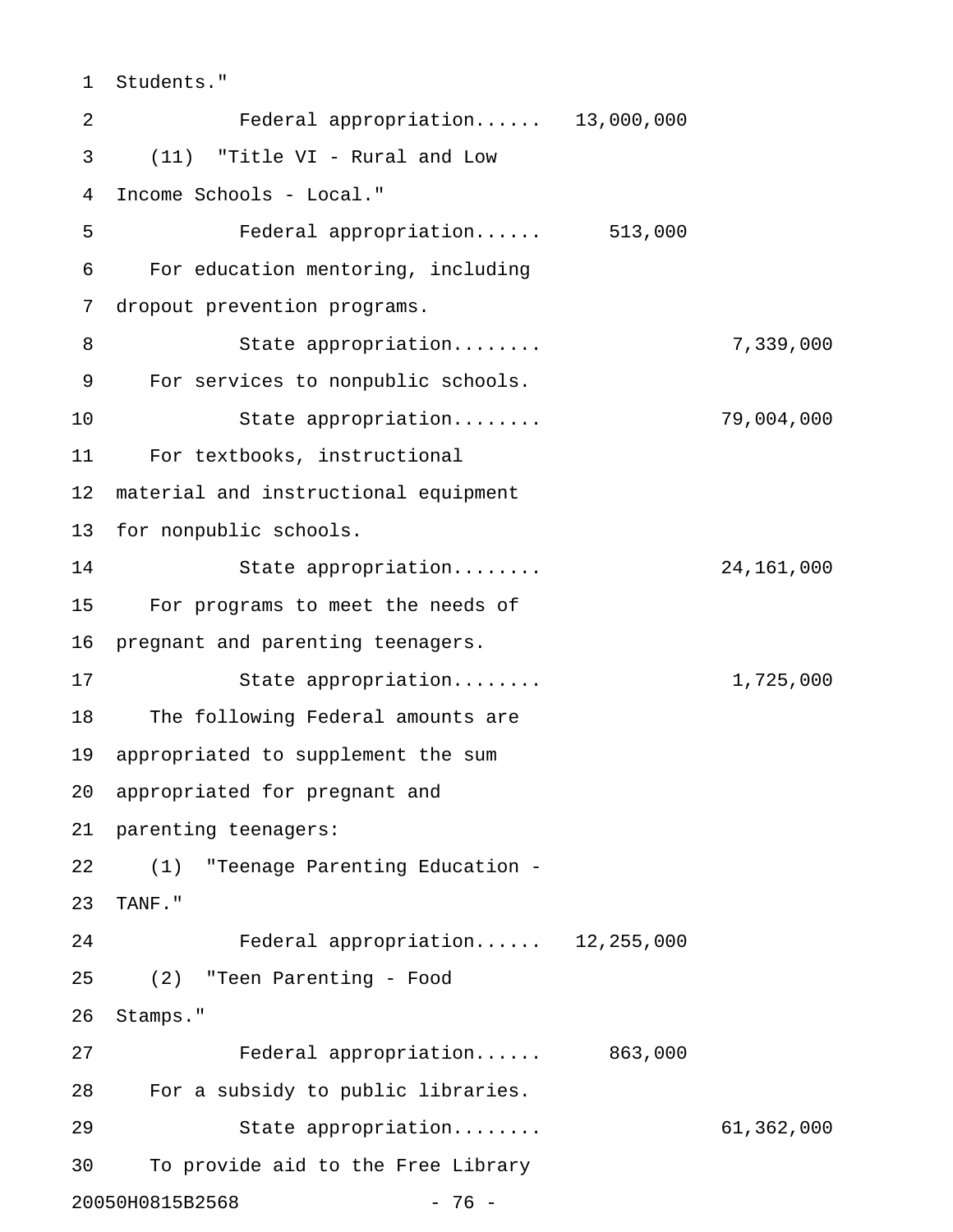1 of Philadelphia and the Carnegie 2 Library of Pittsburgh to meet the 3 costs incurred in serving as regional 4 libraries in the distribution of 5 braille reading materials, talking 6 book machines and other reading 7 materials to persons who are blind or 8 otherwise disabled. 9 State appropriation....... 2,965,000 10 For recorded and computerized books 11 at all academic levels for disabled 12 people who cannot read standard print 13 because of visual, perceptual or other 14 physical disability. 15 State appropriation........ 70,000 16 For library access. 17 State appropriation........ 7,386,000 18 For the electronic library catalog. 19 State appropriation........ 3,842,000 20 For ethnic heritage studies. 21 State appropriation........ 165,000 22 For the Governor's Schools of 23 Excellence. 24 State appropriation........ 2,742,000 25 For job training programs. 26 State appropriation........ 5,300,000 27 For reimbursements to school 28 districts for their charter school 29 payments. 30 State appropriation........ 92,602,000

20050H0815B2568 - 77 -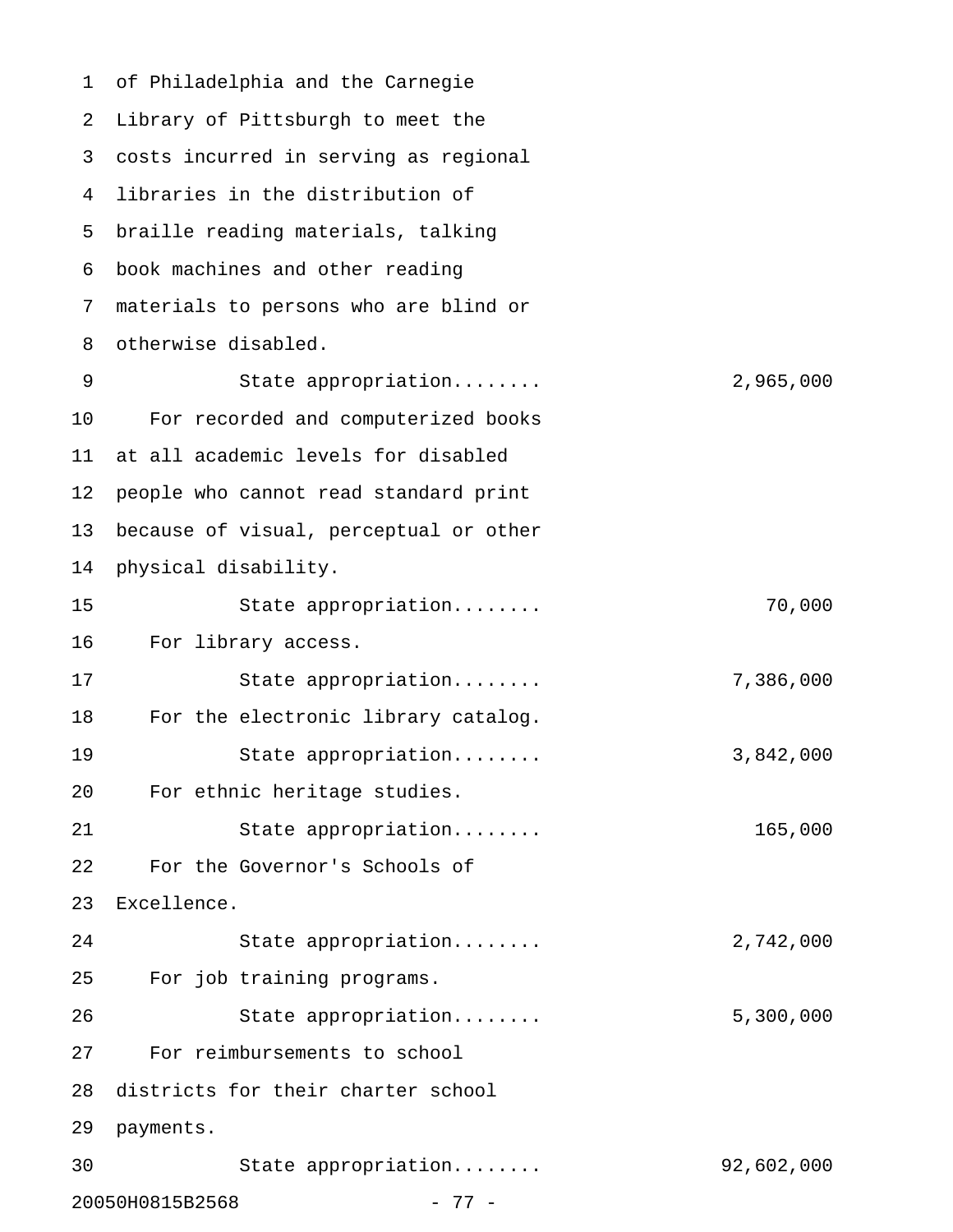1 For safe and alternative schools. 2 For a school district of the first 3 class, funds from this appropriation 4 shall be used to pay costs to provide 5 school bus transportation services for 6 students being educated in alternative 7 education programs operated either by 8 the district itself or under terms of 9 any contract between the district and 10 a private alternative education 11 institution as defined pursuant to 12 Article XIX-E of the act of March 10, 13 1949 (P.L.30, No.14), known as the 14 Public School Code of 1949, before it 15 may be used for other alternative 16 education programs or services. 17 State appropriation........ 23,326,000 18 For alternative education 19 demonstration grants. 20 State appropriation........ 26,300,000 21 For parent involvement programs to 22 enhance safety and the educational 23 environment in cities of the first 24 class. 25 State appropriation........ 1,700,000 26 For payment of approved operating 27 expenses of community colleges. An 28 independent audit report for the 29 preceding fiscal year, which is 30 consistent with the generally accepted 20050H0815B2568 - 78 -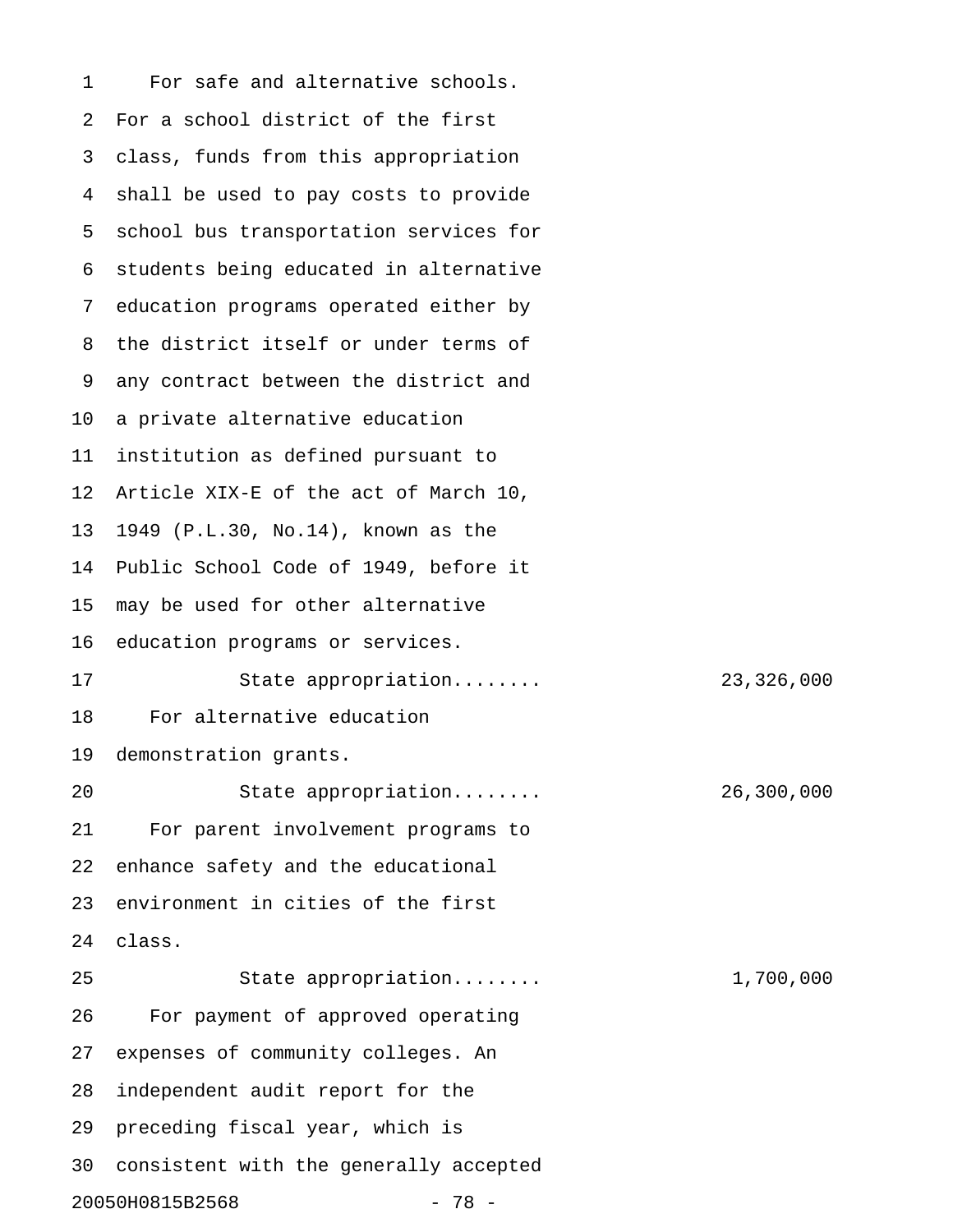1 accounting principles as prescribed by 2 the National Association of College 3 and University Business Officers, the 4 American Institute of Certified Public 5 Accountants, or by their successors, 6 or by any other recognized 7 authoritative body, and the financial 8 reporting policies and standards 9 promulgated by the Commonwealth and by 10 the Federal Government that apply to 11 community colleges, shall be submitted 12 by each community college to the 13 Department of Education not later than 14 120 days after the close of the 15 preceding fiscal year. The Department 16 of Education may withhold whatever 17 funds appropriated herein it feels 18 necessary to ensure that such audit 19 reports are submitted in the 20 prescribed fashion. 21 State appropriation........ 214,217,000 22 For transfer to the Community 23 College Capital Fund. 24 State appropriation........ 37,864,000 25 For regional community college 26 services. 27 State appropriation........ 750,000 28 For higher education equal 29 opportunity program grants. 30 State appropriation........ 9,320,000 20050H0815B2568 - 79 -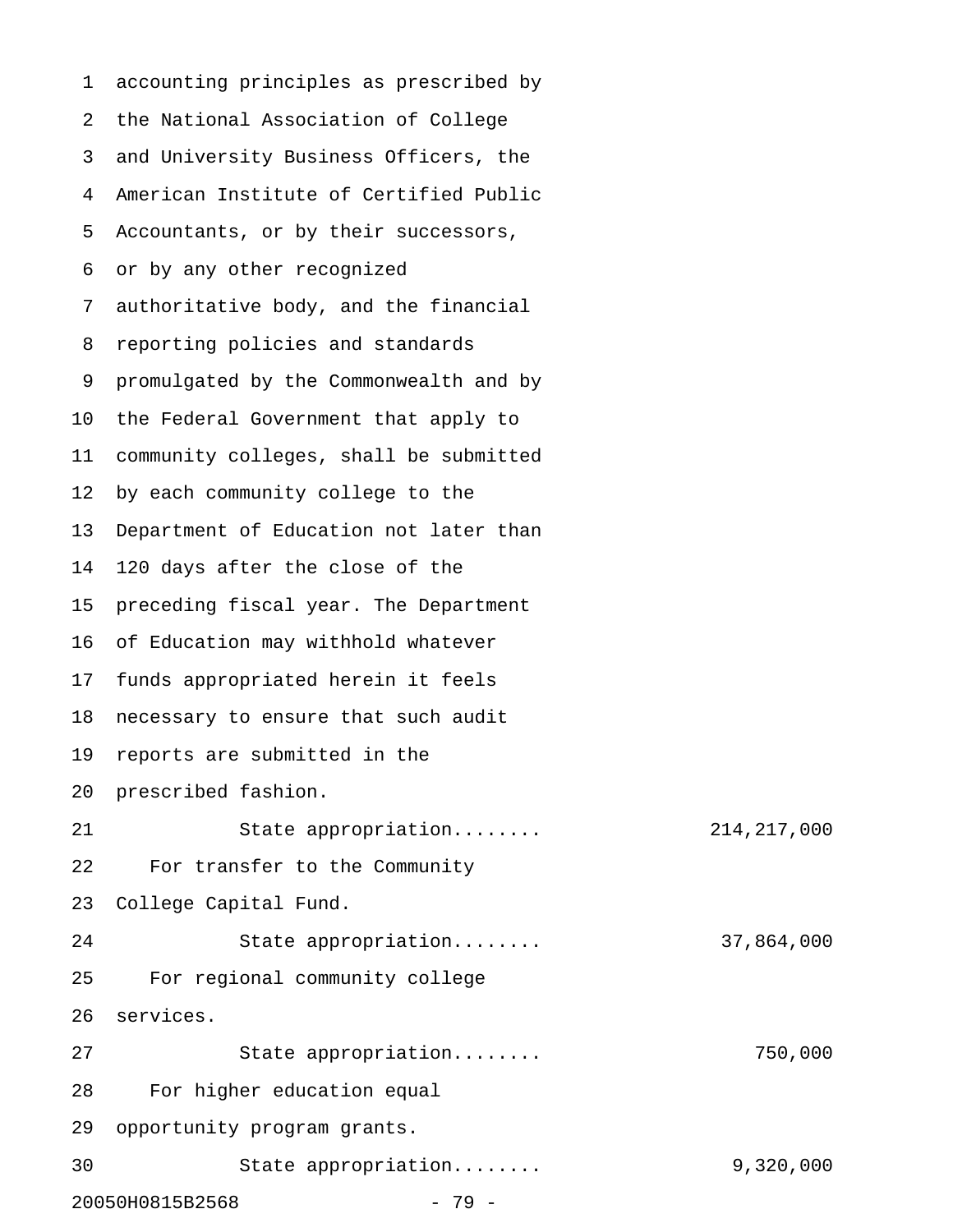1 For annual payments, not to exceed 2 \$500 per student, to institutions of 3 higher learning for defraying the 4 expenses of deaf or blind students. 5 State appropriation........ 54,000 6 For higher education assistance. 7 State appropriation........ 6,675,000 8 For grants to engineering schools 9 approved by the Accreditation Board of 10 Engineering and Technology prorated 11 based upon full-time equivalent 12 student enrollment. At least \$2 of 13 private funds shall be required for 14 each \$1 of grant funds. Grants may 15 only be used for acquisition or 16 upgrading of engineering instructional 17 equipment. 18 State appropriation........ 1,000,000 19 For transfer to the Pennsylvania 20 Higher Education Facilities Authority 21 for interest subsidies, when due, for 22 bonds issued for dormitory sprinklers. 23 State appropriation........ 500,000 24 For community education councils. 25 Payment of grants to community 26 education councils shall be paid in 27 the same amount and manner as payments 28 in fiscal year 2004-2005. 29 State appropriation........ 1,968,000 30 Section 213. Department of 20050H0815B2568 - 80 -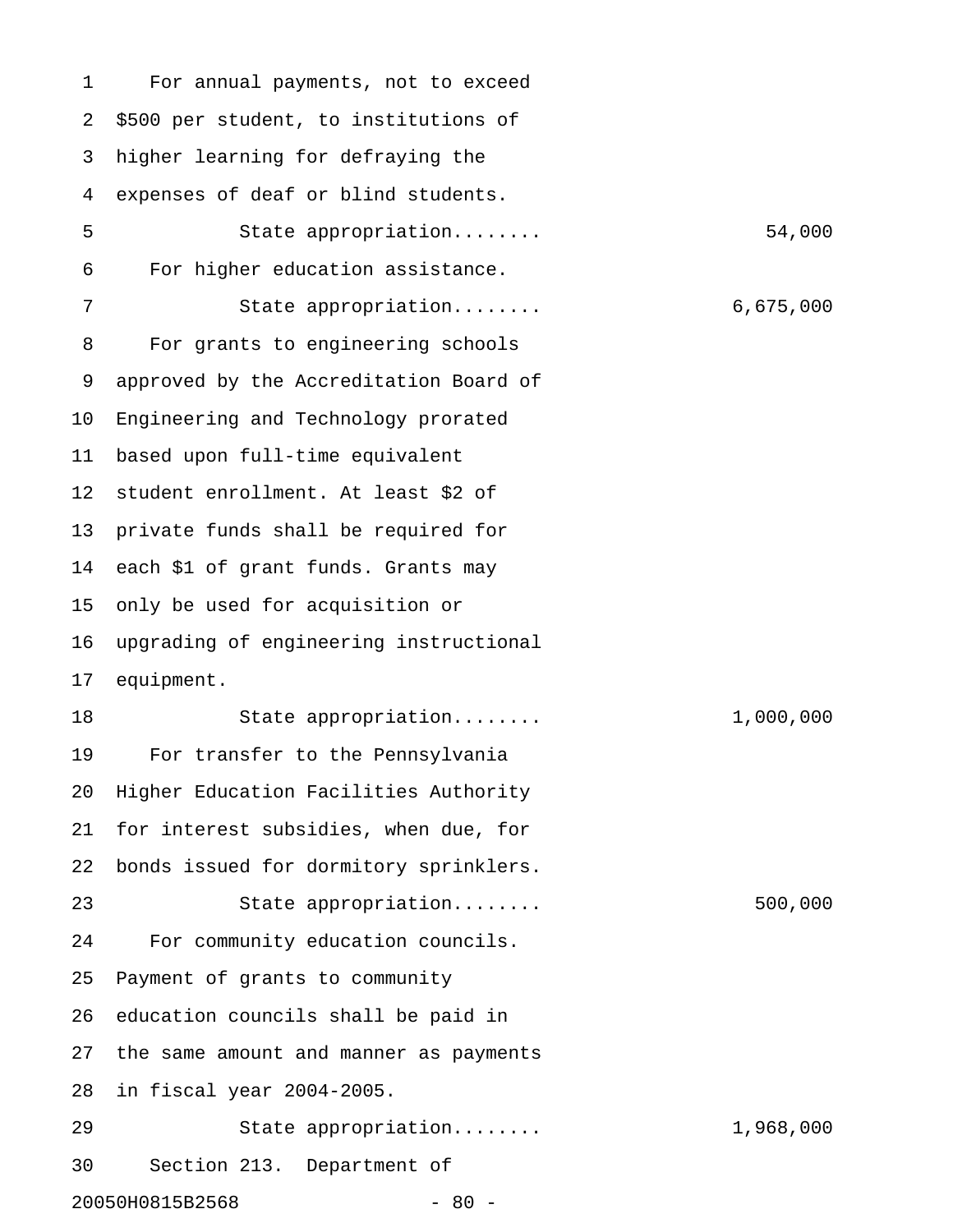1 Environmental Protection.--The 2 following amounts are appropriated to 3 the Department of Environmental 4 Protection: The State State State State State State State State State State State 5 For general government operations 6 of the Department of Environmental 7 Protection. This appropriation 8 includes at least \$300,000 for the 9 senior environmental corps. 10 State appropriation........ 18,262,000 11 The following Federal amounts are 12 appropriated to supplement the sum 13 appropriated for general government 14 operations: 15 (1) "Surface Mine Conservation." 16 Federal appropriation...... 413,000 17 For payment of grants to assist in 18 the cleanup of scrap tires and other 19 local environmental mitigation. 20 State appropriation........ 2,750,000 21 For Environmental Program 22 Management. 23 State appropriation........ 37,049,000 24 The following Federal amounts are 25 appropriated to supplement the sum 26 appropriated for Environmental Program 27 Management: 28 (1) "Coastal Zone Management." 29 Federal appropriation...... 4,700,000 30 (2) "Construction Management

20050H0815B2568 - 81 -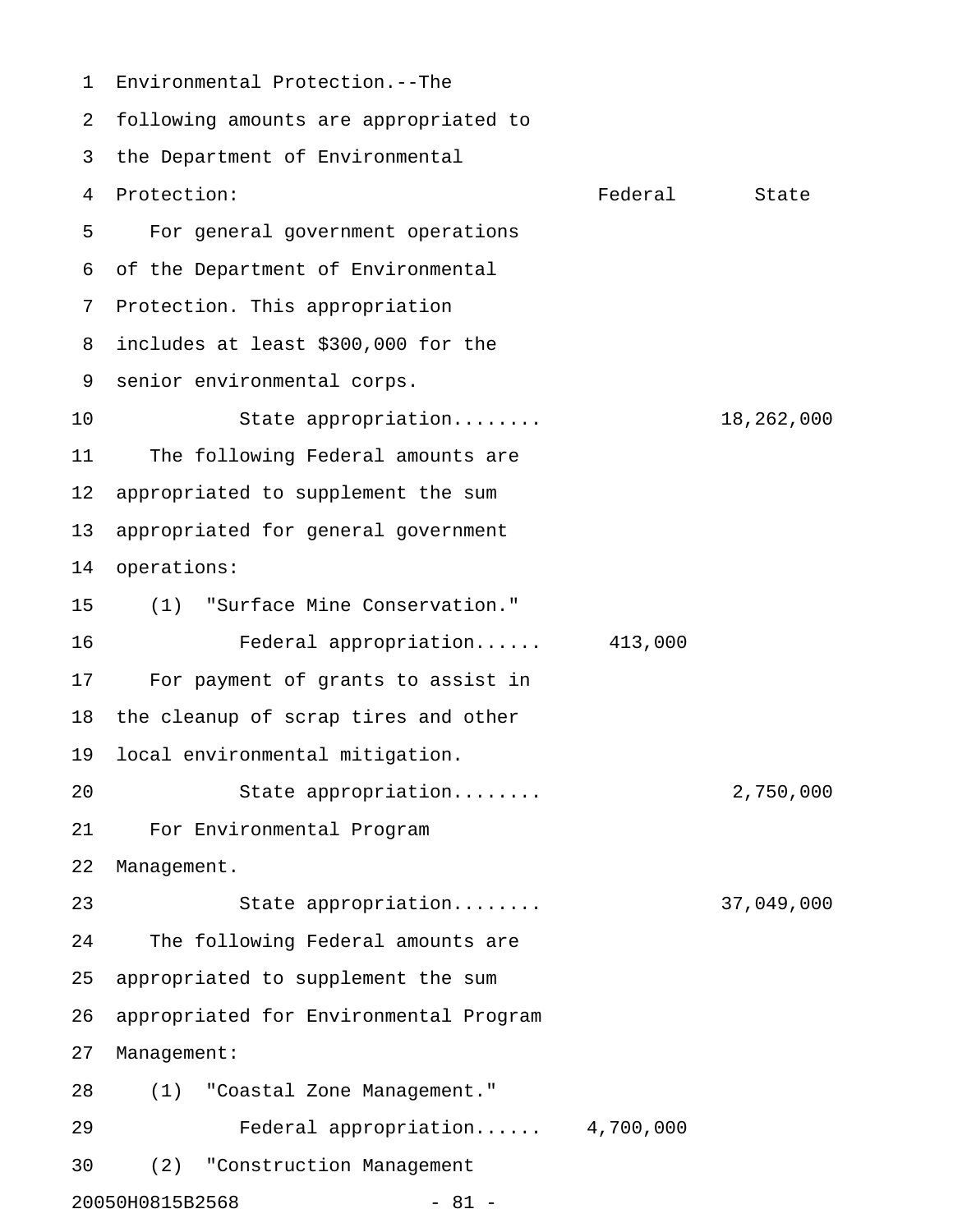1 Assistance Grants - Administration." 2 Federal appropriation...... 1,400,000 3 (3) "Storm Water Permitting 4 Initiative." 5 Federal appropriation...... 2,300,000 6 (4) "Safe Drinking Water Act - 7 Management." 8 Federal appropriation...... 5,500,000 9 (5) "Water Pollution Control 10 Grants - Management." 11 Federal appropriation...... 3,500,000 12 (6) "Air Pollution Control Grants 13 - Management." 14 Federal appropriation...... 2,400,000 15 (7) "Surface Mine Conservation." 16 Federal appropriation...... 6,500,000 17 (8) "Wetland Protection Fund." 18 Federal appropriation...... 240,000 19 (9) "Diagnostic X-ray Equipment 20 Testing." 21 Federal appropriation...... 340,000 22 (10) "Water Quality Outreach 23 Operator Training." 24 Federal appropriation...... 200,000 25 (11) "Water Quality Management 26 Planning Grants." 27 Federal appropriation...... 1,150,000 28 (12) "Small Operator's 29 Assistance." 30 Federal appropriation...... 2,000,000

```
20050H0815B2568 - 82 -
```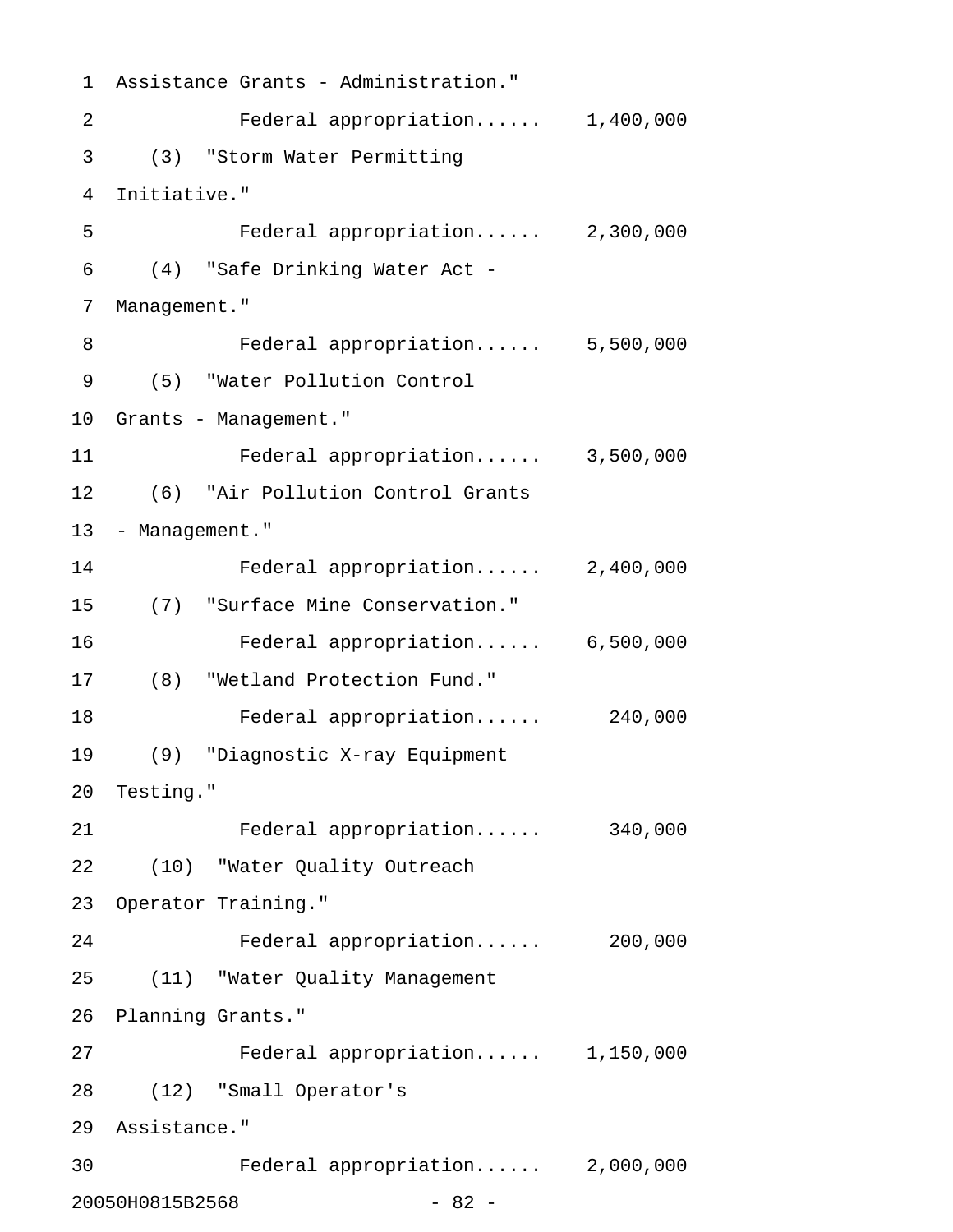| 1                          |  | (13) "Wellhead Protection Fund."   |         |
|----------------------------|--|------------------------------------|---------|
| 2                          |  | Federal appropriation 250,000      |         |
| 3                          |  | (14) "Indoor Radon Abatement."     |         |
| 4                          |  | Federal appropriation 500,000      |         |
| 5                          |  | (15) "Non-Point Source             |         |
| 6                          |  | Implementation 319(h)."            |         |
| 7                          |  | Federal appropriation $12,800,000$ |         |
| 8                          |  | (16) "Hydroelectric Power          |         |
| 9                          |  | Conservation Fund."                |         |
| 10                         |  | Federal appropriation 51,000       |         |
| 11                         |  | (17) "Survey Studies."             |         |
| 12                         |  | Federal appropriation $3,000,000$  |         |
| 13                         |  | (18) "National Dam Safety."        |         |
| 14                         |  | Federal appropriation 150,000      |         |
| 15                         |  | (19) "Great Lakes Restoration."    |         |
| 16                         |  | Federal appropriation $1,700,000$  |         |
| 17                         |  | (20) "Training Reimbursement       |         |
| 18                         |  | Program for Small Systems."        |         |
| 19                         |  | Federal appropriation 3,500,000    |         |
| 20                         |  | (21) "State Energy Program (SEP)." |         |
| 21                         |  | Federal appropriation $4,951,000$  |         |
| 22                         |  | (22) "Pollution Prevention."       |         |
| 23                         |  | Federal appropriation              | 600,000 |
| 24                         |  | (23) "Heavy Duty Vehicle Program." |         |
| 25                         |  | Federal appropriation              | 200,000 |
| 26                         |  | (24) "Alternative Fuels."          |         |
| 27                         |  | Federal appropriation              | 175,000 |
| 28                         |  | (25) "National Industrial          |         |
| 29                         |  | Competitiveness."                  |         |
| 30                         |  | Federal appropriation              | 933,000 |
| 20050H0815B2568<br>$-83 -$ |  |                                    |         |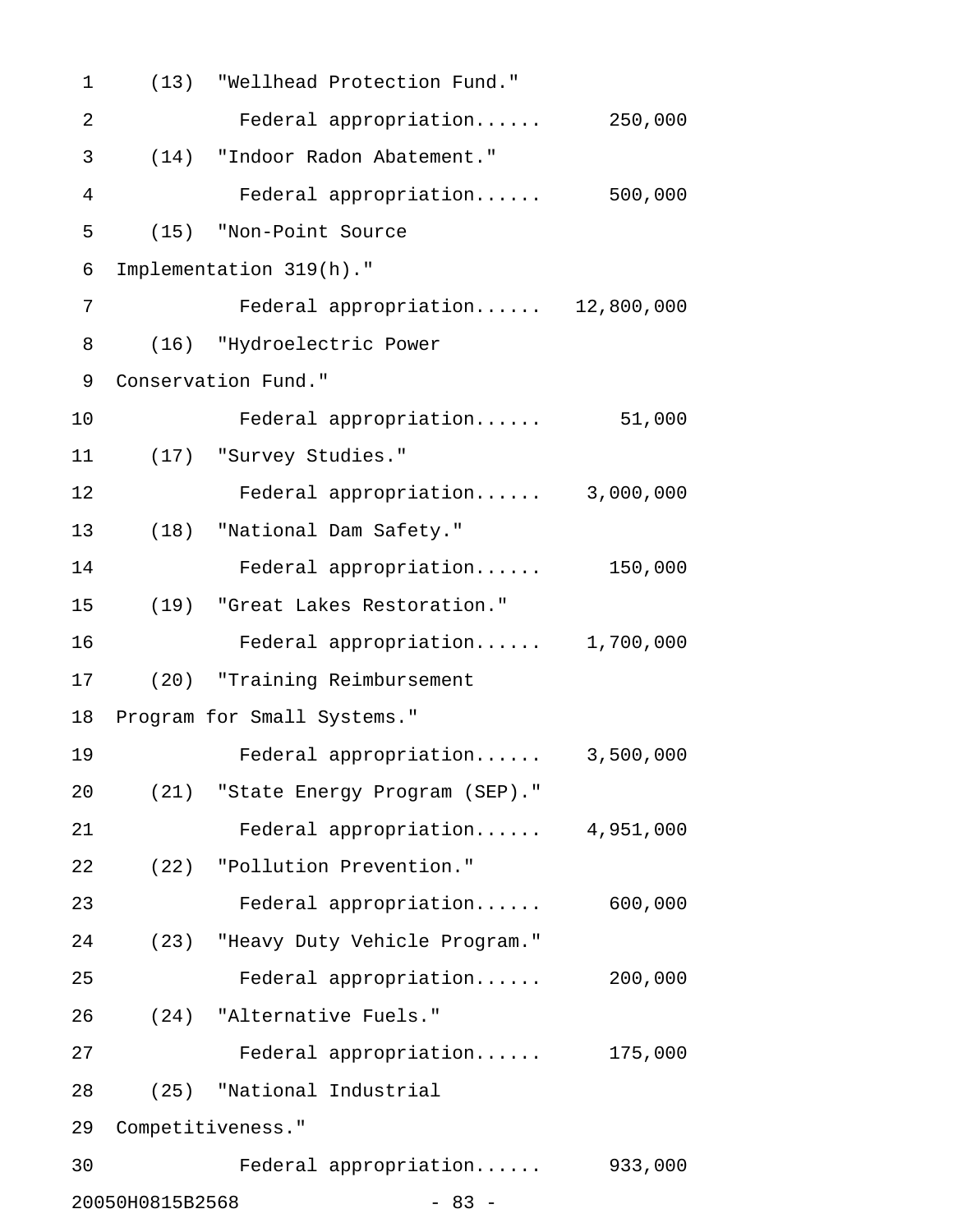1 (26) "Energy and Environmental 2 Opportunities." 3 Federal appropriation...... 1,200,000 4 For the Chesapeake Bay Pollution 5 Abatement Program. 6 State appropriation........ 3,271,000 7 The following Federal amounts are 8 appropriated to supplement the sum 9 appropriated for the Chesapeake Bay 10 Pollution Abatement Program: 11 (1) "Chesapeake Bay Pollution 12 Abatement." 13 Federal appropriation...... 6,200,000 14 For Environmental Protection 15 Operations. 16 State appropriation........ 87,897,000 17 The following Federal amounts are 18 appropriated to supplement the sum 19 appropriated for Environmental 20 Protection Operations: 21 (1) "EPA - Planning Grant - 22 Administration." 23 Federal appropriation...... 7,800,000 24 (2) "Water Pollution Control 25 Grants." 26 Federal appropriation...... 4,800,000 27 (3) "Air Pollution Control 28 Grants." 29 Federal appropriation...... 2,900,000 30 (4) "Surface Mine Control and

20050H0815B2568 - 84 -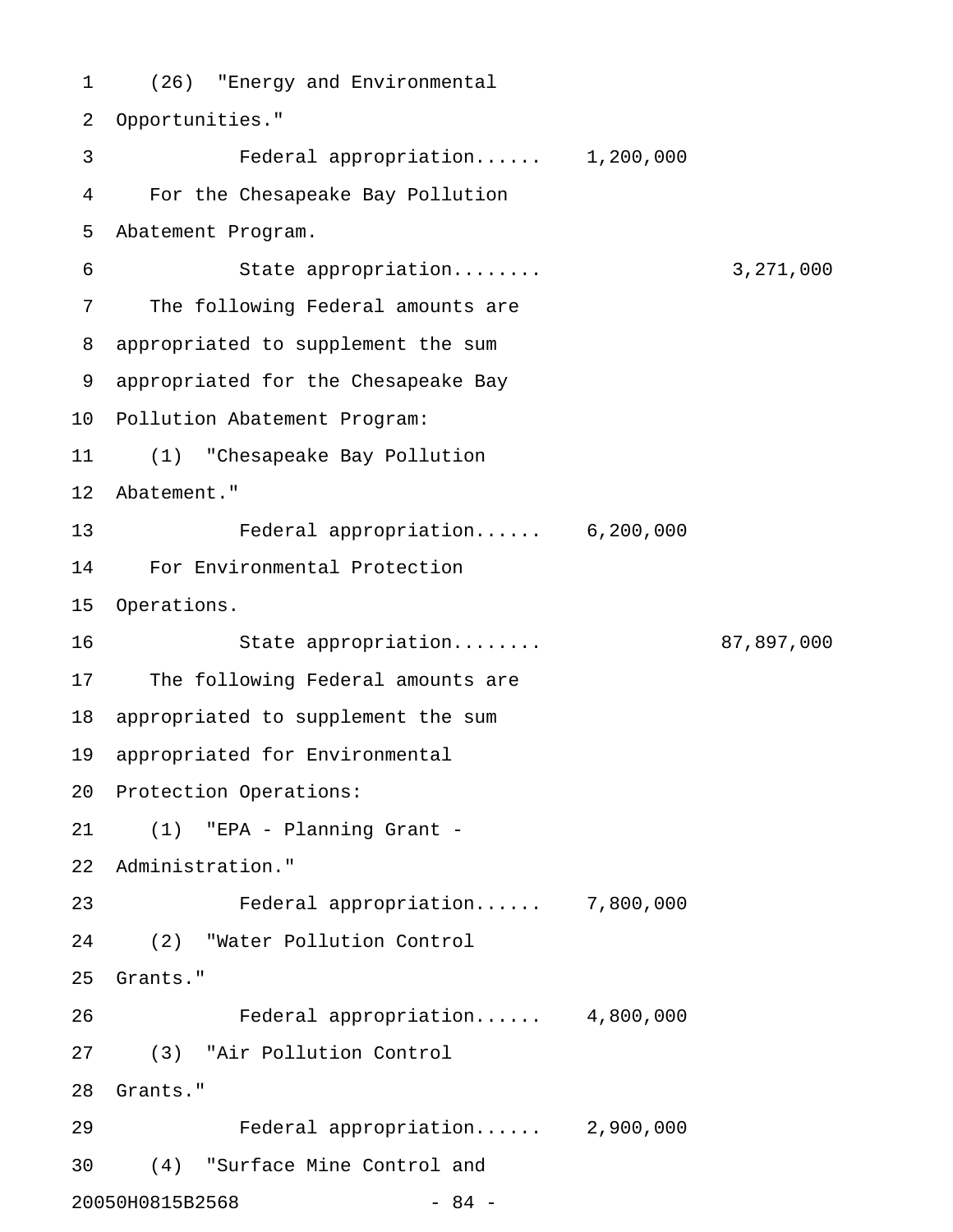1 Reclamation."

| 2  | Federal appropriation 7,583,000    |           |
|----|------------------------------------|-----------|
| 3  | (5) "Training and Education of     |           |
| 4  | Underground Coal Miners."          |           |
| 5  | Federal appropriation 1,700,000    |           |
| 6  | (6) "Construction Management       |           |
| 7  | Assistance Grants."                |           |
| 8  | Federal appropriation 350,000      |           |
| 9  | (7) "Safe Drinking Water."         |           |
| 10 | Federal appropriation 2,700,000    |           |
| 11 | (8) "Oil Pollution Spills          |           |
| 12 | Removal."                          |           |
| 13 | Federal appropriation $1,000,000$  |           |
| 14 | For safe water projects.           |           |
| 15 | State appropriation                | 8,500,000 |
| 16 | For storm water management         |           |
| 17 | demonstration projects.            |           |
| 18 | State appropriation                | 2,000,000 |
| 19 | For the black fly control project. |           |
| 20 | State appropriation                | 4,415,000 |
| 21 | For West Nile virus control.       |           |
| 22 | State appropriation                | 7,473,000 |
| 23 | For flood control projects.        |           |
| 24 | State appropriation                | 2,793,000 |
| 25 | For storm water management grants. |           |
| 26 | State appropriation                | 1,200,000 |
| 27 | For sewage facilities planning     |           |
| 28 | grants.                            |           |
| 29 | State appropriation                | 1,950,000 |
| 30 | For sewage facilities enforcement  |           |
|    | 20050H0815B2568<br>$-85 -$         |           |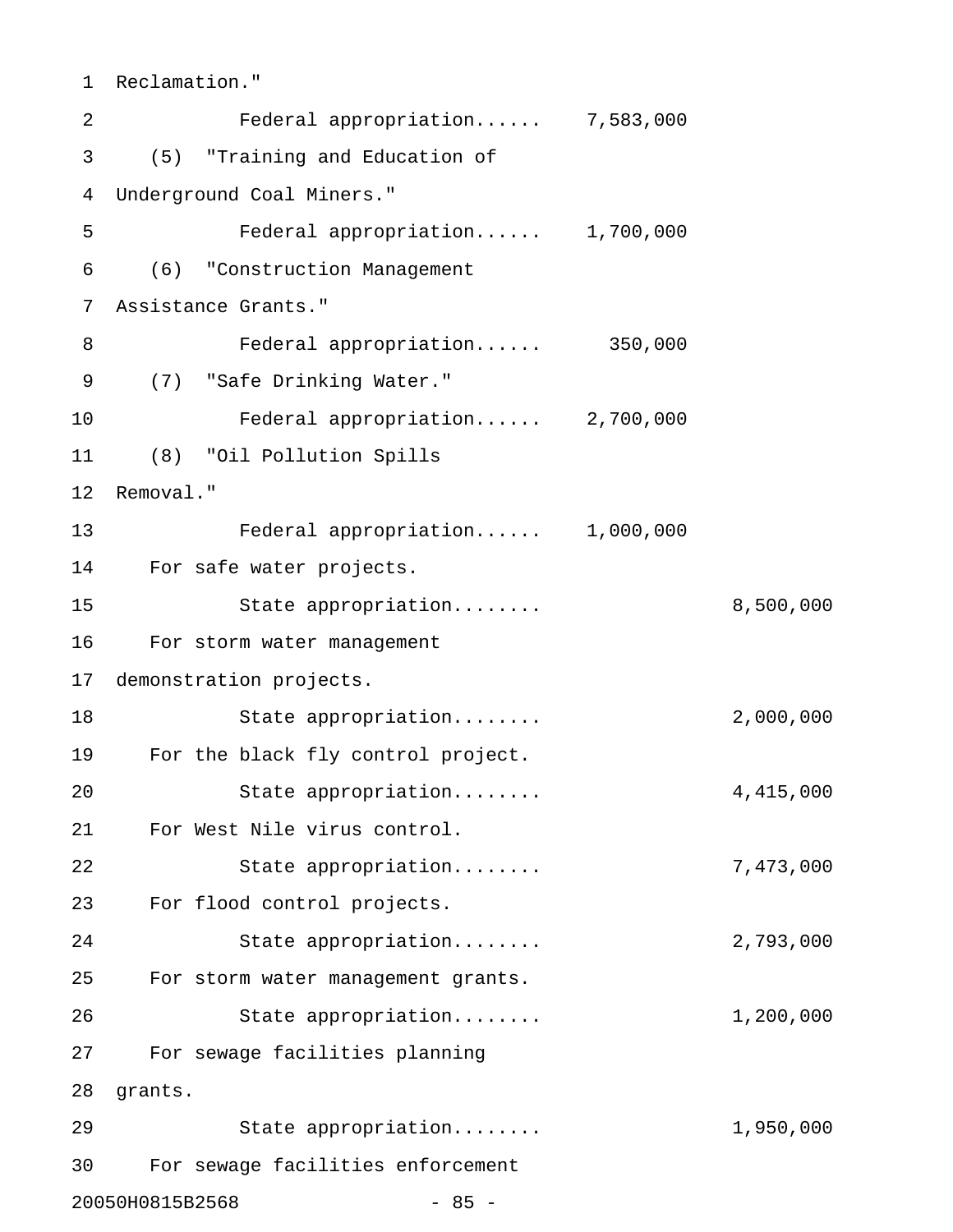1 grants.

| 2  | State appropriation                    | 5,000,000 |
|----|----------------------------------------|-----------|
| 3  | For water contamination remediation    |           |
| 4  | grants.                                |           |
| 5  | State appropriation                    | 550,000   |
| 6  | For payment of Pennsylvania's share    |           |
| 7  | of the expenses of the River Master    |           |
| 8  | for the Delaware River.                |           |
| 9  | State appropriation                    | 94,000    |
| 10 | For support of the Ohio River Basin    |           |
| 11 | Commission.                            |           |
| 12 | State appropriation                    | 14,000    |
| 13 | For support of the Susquehanna         |           |
| 14 | River Basin Commission.                |           |
| 15 | State appropriation                    | 1,232,000 |
| 16 | For support of the Interstate          |           |
| 17 | Commission on the Potomac River Basin. |           |
| 18 | State appropriation                    | 48,000    |
| 19 | For conduct of the Delaware River      |           |
| 20 | Basin Commission.                      |           |
| 21 | State appropriation                    | 1,382,000 |
| 22 | For support of the Ohio River          |           |
| 23 | Valley Water Sanitation Commission.    |           |
| 24 | State appropriation                    | 164,000   |
| 25 | For support of the Chesapeake Bay      |           |
| 26 | Commission.                            |           |
| 27 | State appropriation                    | 265,000   |
| 28 | For the Chesapeake Bay Commission      |           |
| 29 | Education program.                     |           |
| 30 | State appropriation                    | 300,000   |
|    | 20050H0815B2568<br>$-86 -$             |           |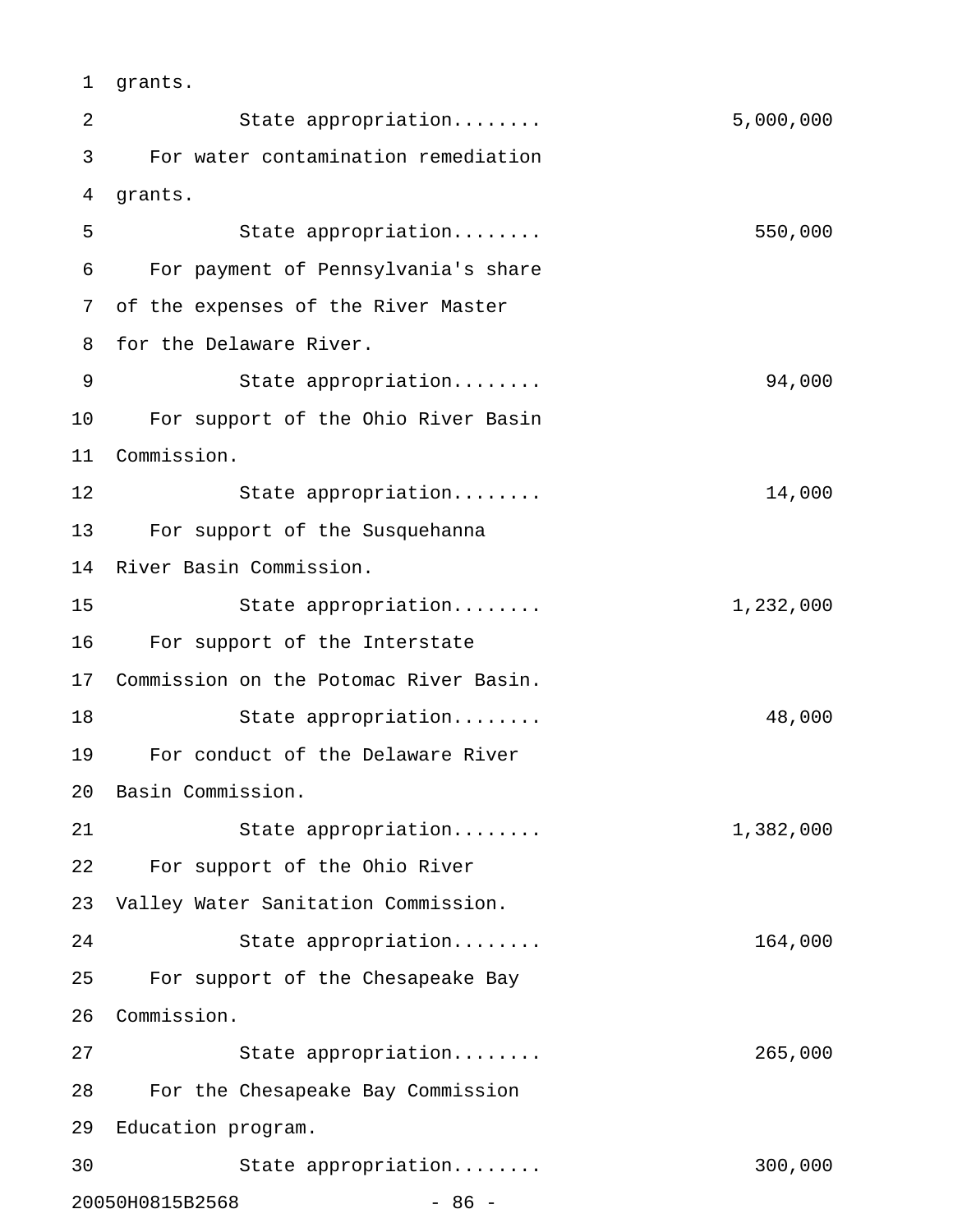1 For payments to conservation

2 districts.

3 State appropriation........ 3,550,000 4 For payment of Pennsylvania's share 5 of the costs of the Interstate Mining 6 Commission. 7 State appropriation....... 38,000 8 For the Sea Grants Program. 9 State appropriation........ 200,000 10 Section 214. Department of General 11 Services.--The following amounts are 12 appropriated to the Department of 13 General Services. The State of the State State State State 14 For general government operations 15 of the Department of General Services, 16 including the administration and 17 operation of the Capitol Police. 18 State appropriation........ 70,948,000 19 For Harristown rental charges. 20 State appropriation........ 6,674,000 21 For utility costs, including 22 implementation of third-party shared 23 savings programs. 24 State appropriation........ 16,984,000 25 For Harristown utility and 26 municipal charges, including 27 implementation of third-party shared 28 savings programs. 29 State appropriation........ 11,351,000 30 For asbestos and hazardous 20050H0815B2568 - 87 -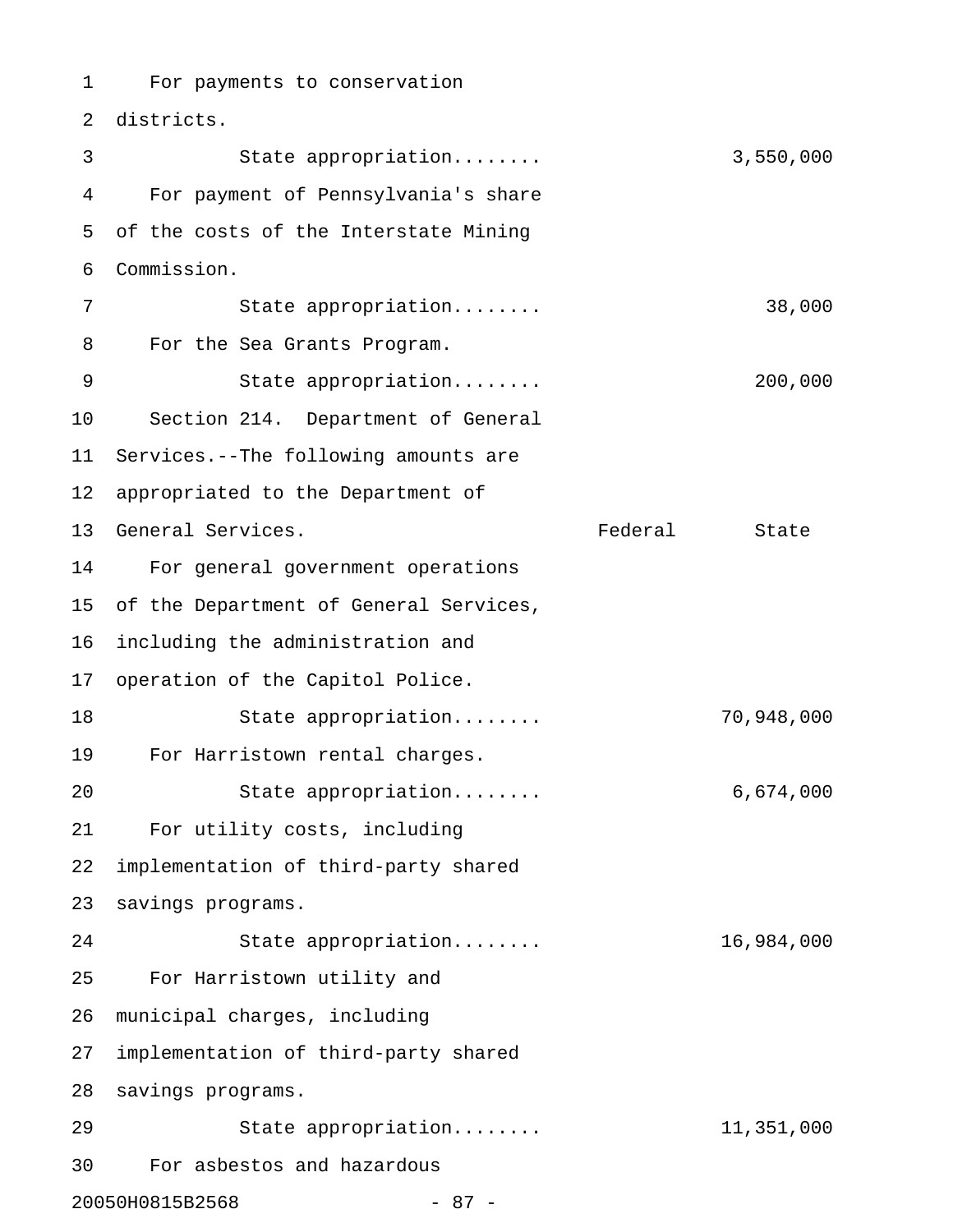1 materials needs.

2 State appropriation........ 150,000 3 For excess insurance coverage. 4 State appropriation........ 1,296,000 5 For fire protection services for 6 the Capitol Complex in Harrisburg. 7 State appropriation....... 1,020,000 8 Section 215. Department of 9 Health.--The following amounts are 10 appropriated to the Department of 11 Health: Federal State 12 For general government operations 13 of the Department of Health. 14 State appropriation........ 26,134,000 15 The following Federal amounts are 16 appropriated to supplement the sum 17 appropriated for general government 18 operations: 19 (1) "WIC - Administration and 20 Operation." 21 Federal appropriation...... 13,000,000 22 (2) "Health Assessment." 23 Federal appropriation...... 455,000 24 (3) "PHHSBG - Administration and 25 Operation." 26 Federal appropriation...... 3,167,000 27 (4) "SABG - Administration and 28 Operation." 29 Federal appropriation...... 6,712,000 30 (5) "MCHSBG - Administration and 20050H0815B2568 - 88 -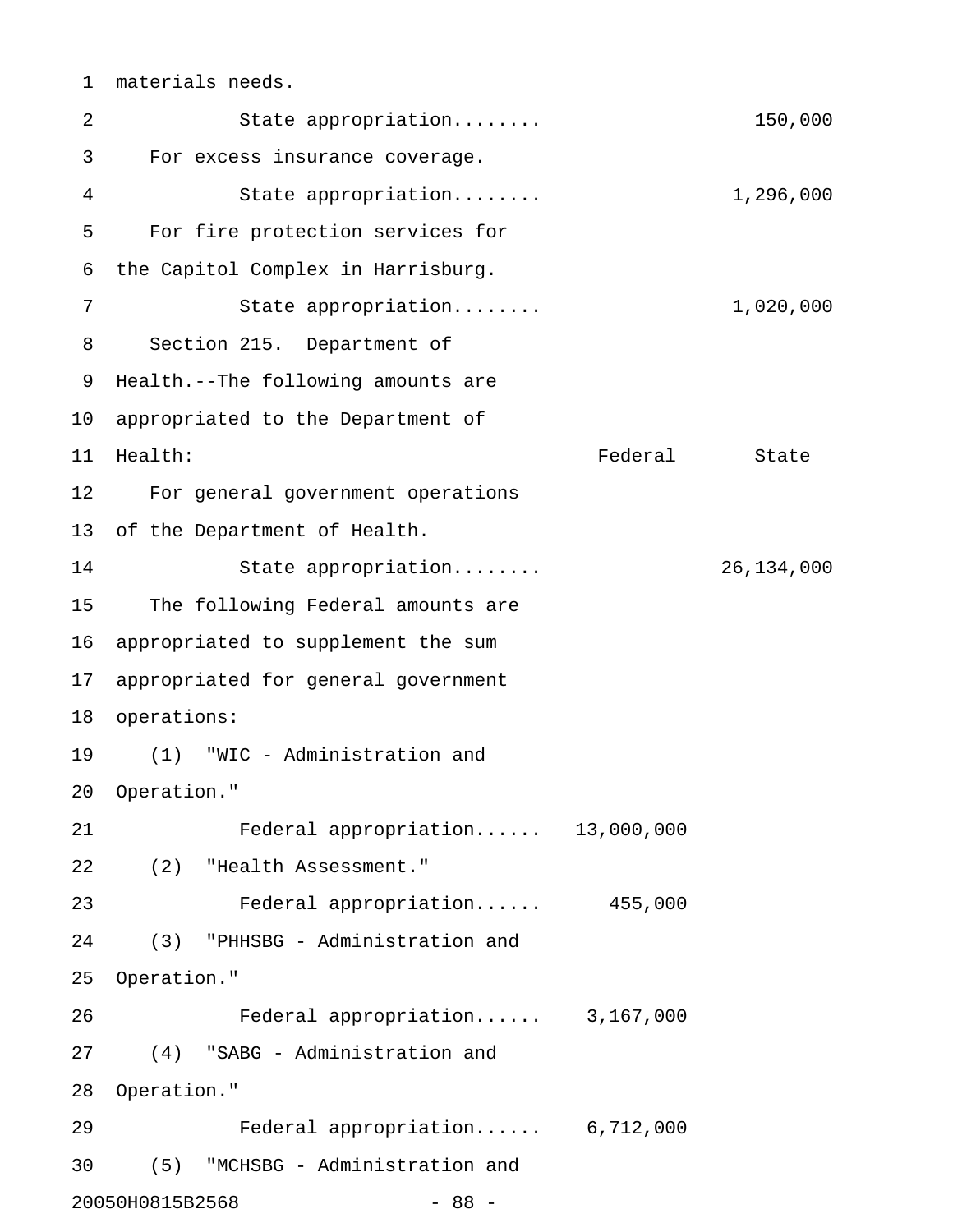```
1 Operation."
2 Federal appropriation...... 18,371,000
3 (6) "Adult Blood Lead
4 Epidemiology."
5 Federal appropriation...... 43,000
6 (7) "EMS for Children."
7 Federal appropriation...... 166,000
8 (8) "TB - Administration and
9 Operation."
10 Federal appropriation...... 770,000
11 (9) "Trauma Planning."
12 Federal appropriation...... 60,000
13 (10) "Lead - Administration and
14 Operation."
15 Federal appropriation...... 800,000
16 (11) "AIDS Health Education
17 Administration and Operation."
18 Federal appropriation...... 3,830,000
19 (12) "Primary Care Cooperative
20 Agreements."
21 Federal appropriation...... 343,000
22 (13) "HIV/AIDS Surveillance."
23 Federal appropriation...... 1,419,000
24 (14) "HIV Care Administration and
25 Operation."
26 Federal appropriation...... 1,350,000
27 (15) "Crash Outcomes Data
28 Evaluation."
29 Federal appropriation...... 54,000
30 (16) "State Incentive Grant -
20050H0815B2568 - 89 -
```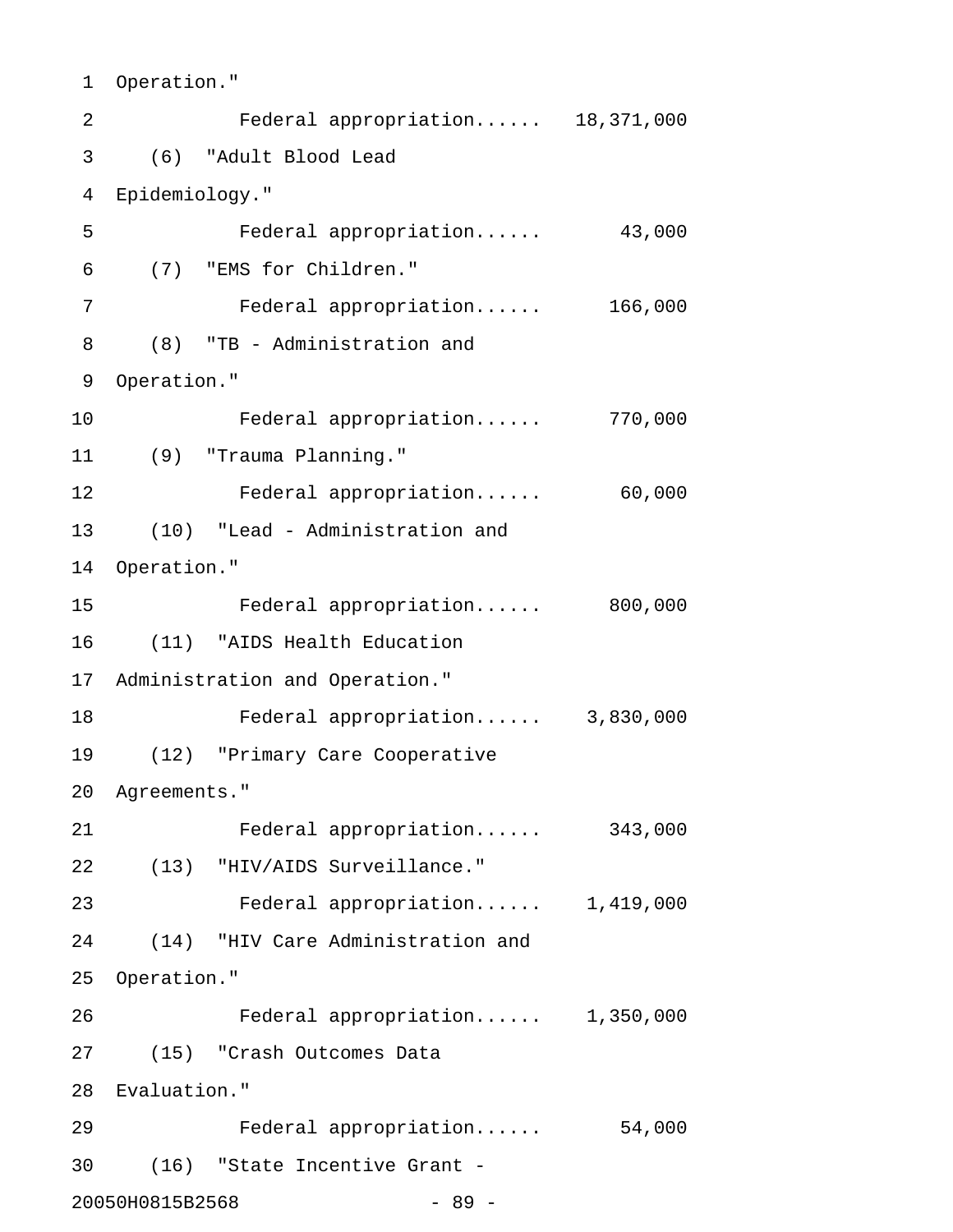1 Administration and Operation." 2 Federal appropriation...... 2,967,000 3 (17) "Rural Access to Emergency 4 Devices." 5 Federal appropriation...... 200,000 6 (18) "Cancer Prevention and 7 Control." 8 Federal appropriation...... 5,200,000 9 (19) "Environmental Public Health 10 Tracking." 11 Federal appropriation...... 712,000 12 For the establishment, 13 administration and operation of the 14 Pennsylvania Injury and Reporting 15 Intervention System. 16 State appropriation........ 1,300,000 17 For the Organ Donation Awareness 18 Program. 19 State appropriation........ 109,000 20 For Diabetes Programs. 21 State appropriation........ 426,000 22 The following Federal amounts are 23 appropriated to supplement the sum 24 appropriated for diabetes programs: 25 (1) "Diabetes Control." 26 Federal appropriation...... 624,000 27 For Quality Assurance. A portion of 28 this appropriation shall be used for 29 the negotiation of criteria for 30 renewal or permanent approval of the 20050H0815B2568 - 90 -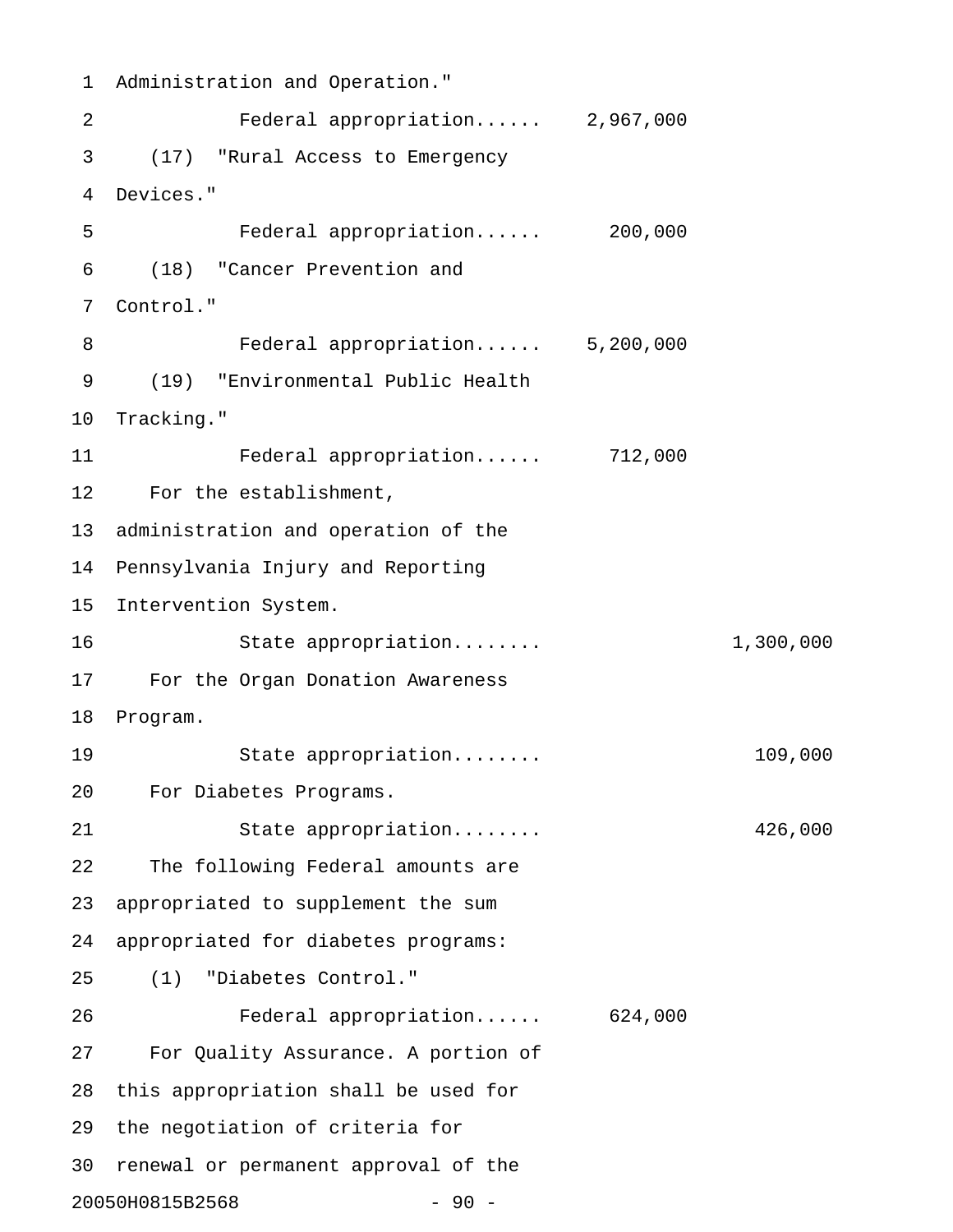1 services provided under the 2 angioplasty demonstration project and 3 no change in the criteria as initially 4 approved under the demonstration shall 5 occur absent regulations or agreement 6 by the hospitals participating in the 7 demonstration project. 8 State appropriation........ 16,057,000 9 The following Federal amounts are 10 appropriated to supplement the sum 11 appropriated for the Quality Assurance 12 Program: 13 (1) "Medicare - Health Service 14 Agency Certification." 15 Federal appropriation...... 11,675,000 16 (2) "Medicaid Certification." 17 Federal appropriation...... 6,487,000 18 For Vital Statistics. 19 State appropriation........ 6,677,000 20 The following Federal amounts are 21 appropriated to supplement the sum 22 appropriated for vital statistics: 23 (1) "Cooperative Health 24 Statistics." 25 Federal appropriation...... 1,229,000 26 (2) "Health Statistics." 27 Federal appropriation...... 56,000 28 (3) "Traumatic Brain Injury." 29 Federal appropriation...... 400,000 30 For the State Laboratory.

20050H0815B2568 - 91 -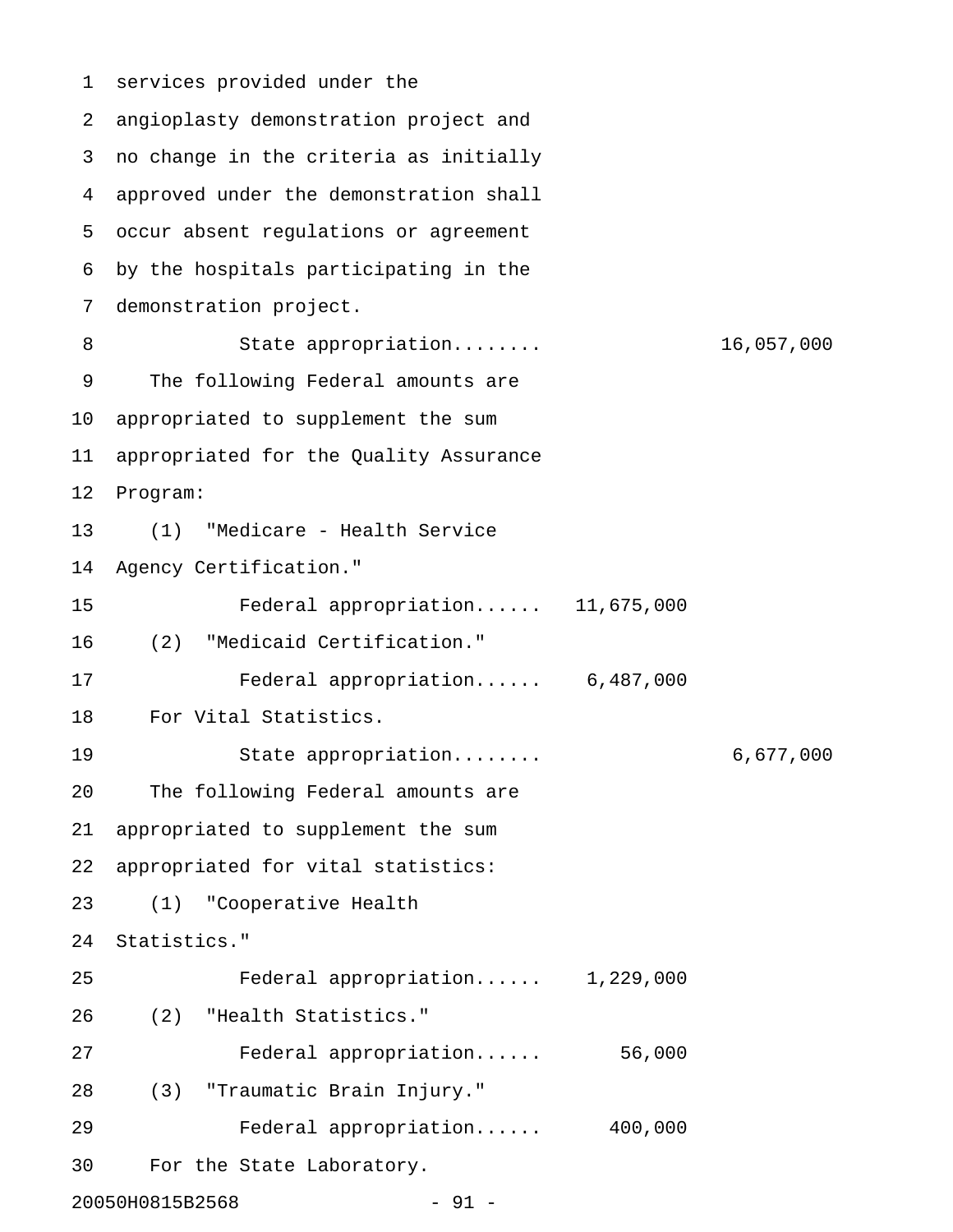1 State appropriation........ 4,072,000 2 The following Federal amounts are 3 appropriated to supplement the sum 4 appropriated for the State Laboratory: 5 (1) "Clinical Laboratory 6 Improvement." 7 Federal appropriation...... 636,000 8 (2) "Epidemiology and Laboratory 9 Surveillance and Response." 10 Federal appropriation...... 1,358,000 11 For the State health care centers. 12 State appropriation........ 22,383,000 13 The following Federal amounts are 14 appropriated to supplement the sum 15 appropriated for the State health care 16 centers: 17 (1) "Disease Control Immunization 18 Program - Project Grants." 19 Federal appropriation...... 10,203,000 20 (2) "PHHSBG - Block Program 21 Services." 22 Federal appropriation...... 3,679,000 23 (3) "Preventive Health Special 24 Projects." 25 Federal appropriation...... 3,690,000 26 (4) "Lake Erie Beach Monitoring." 27 Federal appropriation...... 460,000 28 (5) "Steps to a Healthier U.S." 29 Federal appropriation...... 2,000,000 30 For sexually transmitted disease 20050H0815B2568 - 92 -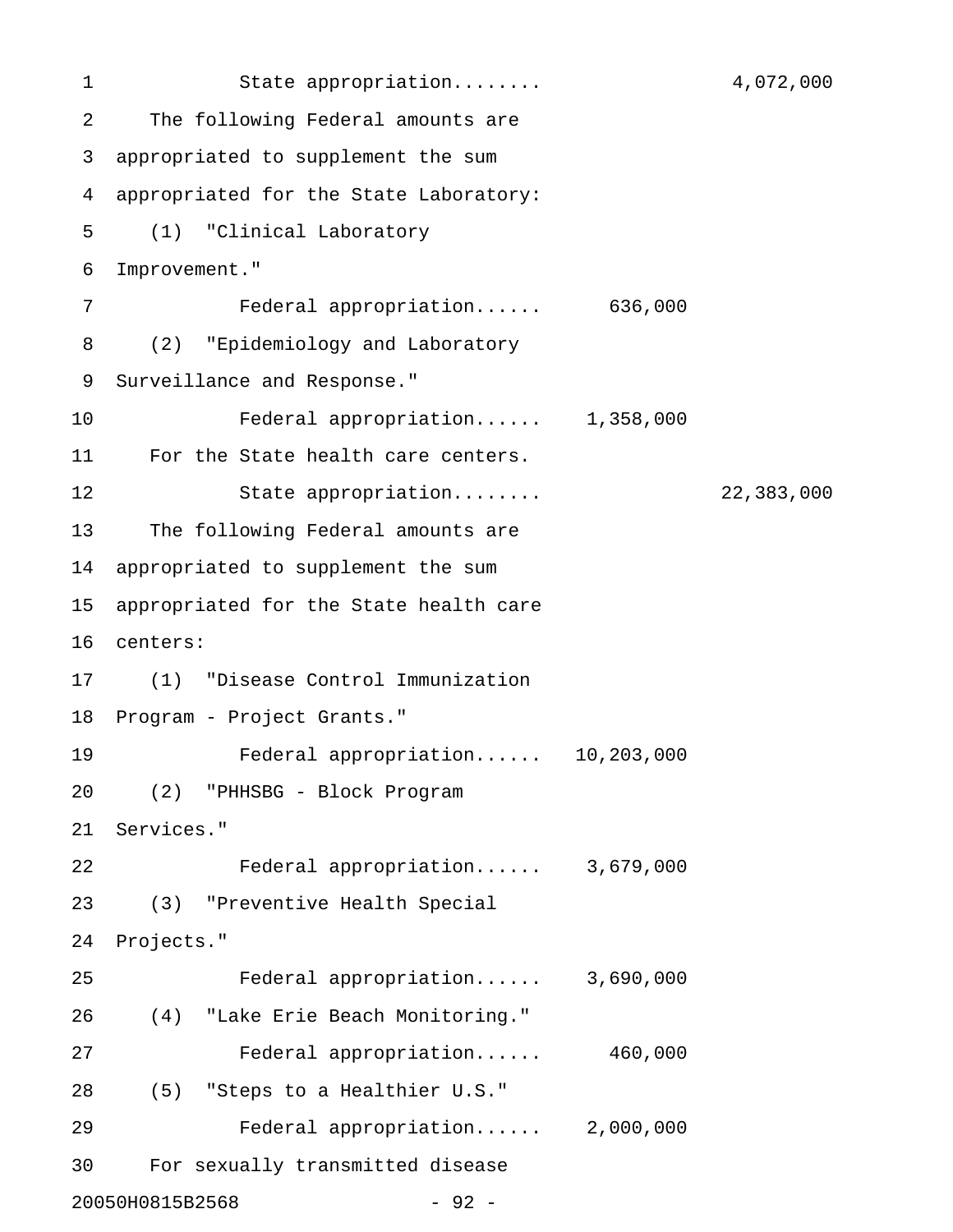1 screening and treatment.

2 State appropriation........ 2,195,000 3 The following Federal amounts are 4 appropriated to supplement the sum 5 appropriated for sexually transmitted 6 disease screening and testing: 7 (1) "Survey and Follow-up - 8 Sexually Transmitted Diseases." 9 Federal appropriation...... 3,257,000 10 For screening of newborns. 11 State appropriation....... 4,000,000 12 For the primary health care 13 practitioner program. 14 State appropriation........ 4,630,000 15 The following Federal amounts are 16 appropriated to supplement the sum 17 appropriated for the primary health 18 care practitioner program: 19 (1) "Loan Repayment Program." 20 Federal appropriation...... 312,000 21 (2) "Rural Hospital Flexibility 22 Program." 23 Federal appropriation...... 558,000 24 (3) "Medical Assistance - Primary 25 Health Care." 26 Federal appropriation...... 800,000 27 For cancer control programs. 28 State appropriation........ 2,085,000 29 For AIDS Programs. At least 30 \$1,000,000 of this appropriation shall 20050H0815B2568 - 93 -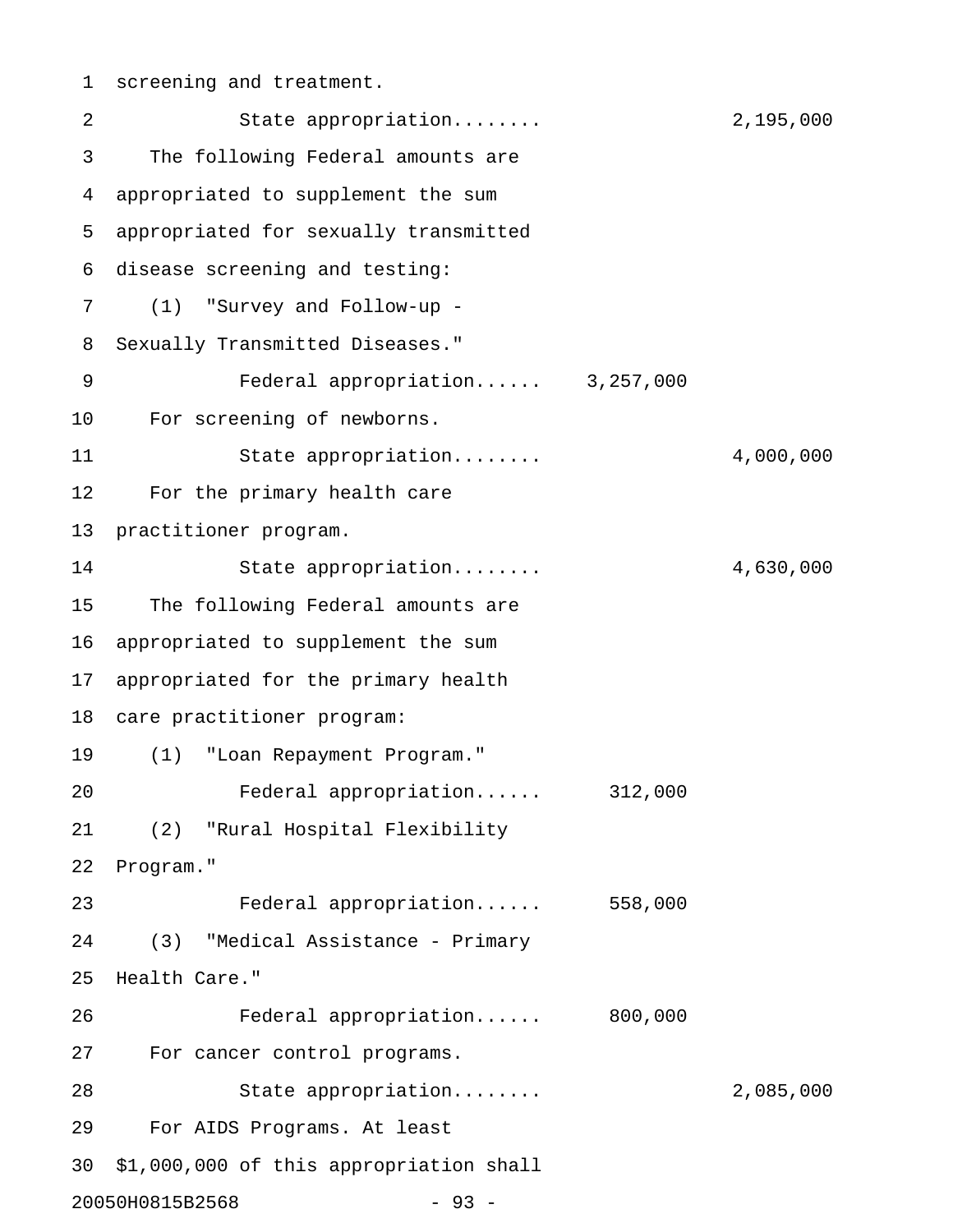1 be used for minority AIDS awareness 2 programs and for minority AIDS 3 prevention programs. 4 State appropriation........ 7,801,000 5 The following Federal amounts are 6 appropriated to supplement the sum 7 appropriated for AIDS programs: 8 (1) "AIDS Health Education." 9 Federal appropriation...... 1,793,000 10 (2) "HIV Care." 11 Federal appropriation...... 12,400,000 12 (3) "Housing Opportunities for 13 People with AIDS." 14 Federal appropriation...... 1,771,000 15 For regional cancer institutes. 16 State appropriation........ 2,400,000 17 For rural cancer outreach. 18 State appropriation........ 200,000 19 For reimbursement to school 20 districts on account of health 21 services. 22 State appropriation........ 38,842,000 23 For maintenance of local health 24 departments. 25 State appropriation........ 27,607,000 26 For local health departments for 27 environmental health services. 28 State appropriation........ 7,474,000 29 For maternal and child health 30 services.

20050H0815B2568 - 94 -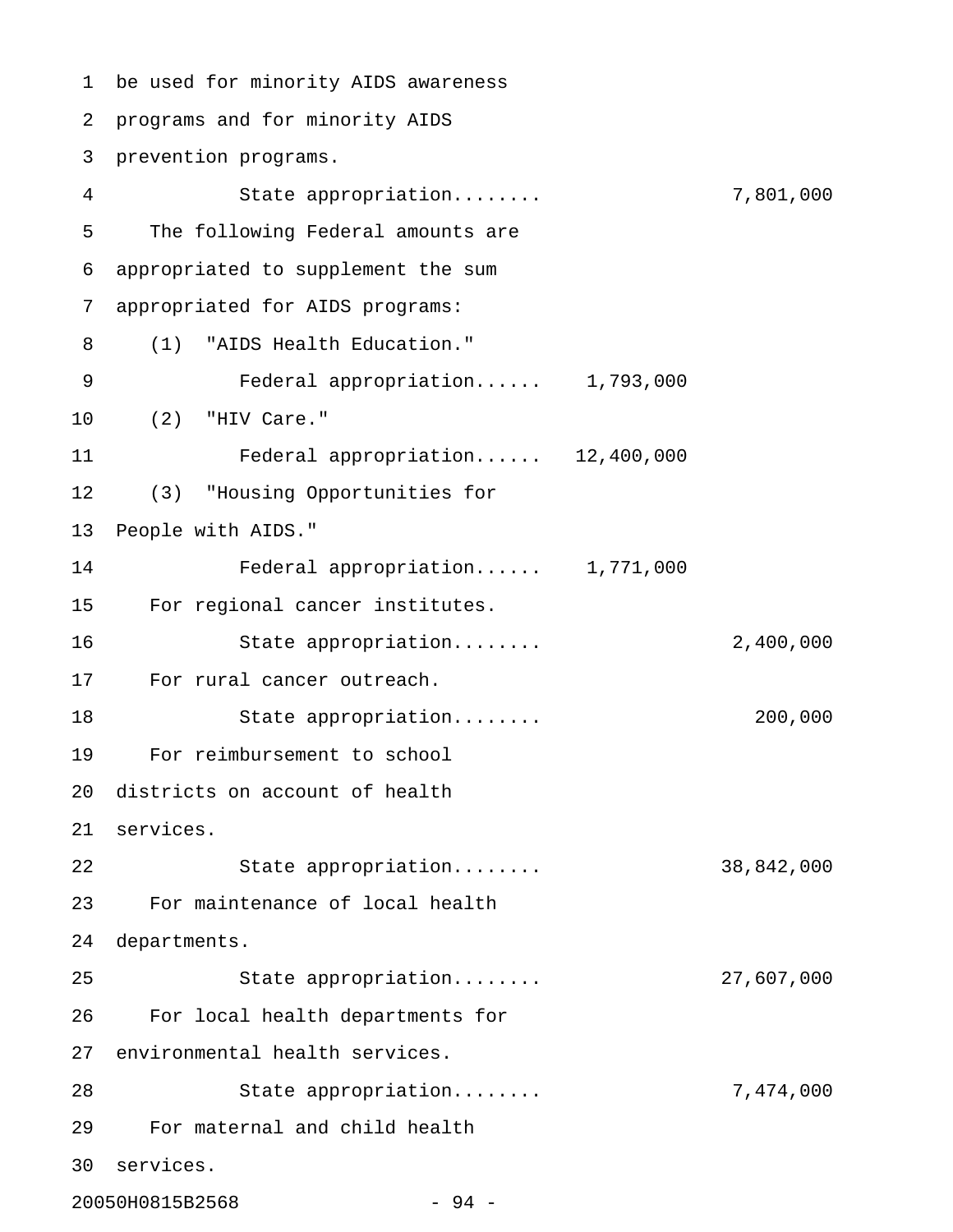1 State appropriation........ 2,090,000 2 The following Federal amounts are 3 appropriated to supplement the sum 4 appropriated for maternal and child 5 health: 6 (1) "MCH Lead Poisoning Prevention 7 and Abatement." 8 Federal appropriation...... 2,000,000 9 (2) "MCHSBG - Program Services," 10 including \$150,000 for epilepsy 11 services. 12 Federal appropriation...... 19,109,000 13 (3) "Special Supplemental Food 14 Service Program for Women, Infants and 15 Children (WIC)." 16 Federal appropriation...... 162,000,000 17 In addition to the specific amounts 18 appropriated herein, all other moneys 19 received from the Federal Government 20 for the Special Supplemental Food 21 Service Program for Women, Infants and 22 Children are hereby appropriated to 23 such program. 24 (4) "Environmental Assessment - 25 Child Lead Poisoning." 26 Federal appropriation...... 234,000 27 (5) "Family Health Special 28 Projects." 29 Federal appropriation...... 245,000 30 (6) "Screening Newborns." 20050H0815B2568 - 95 -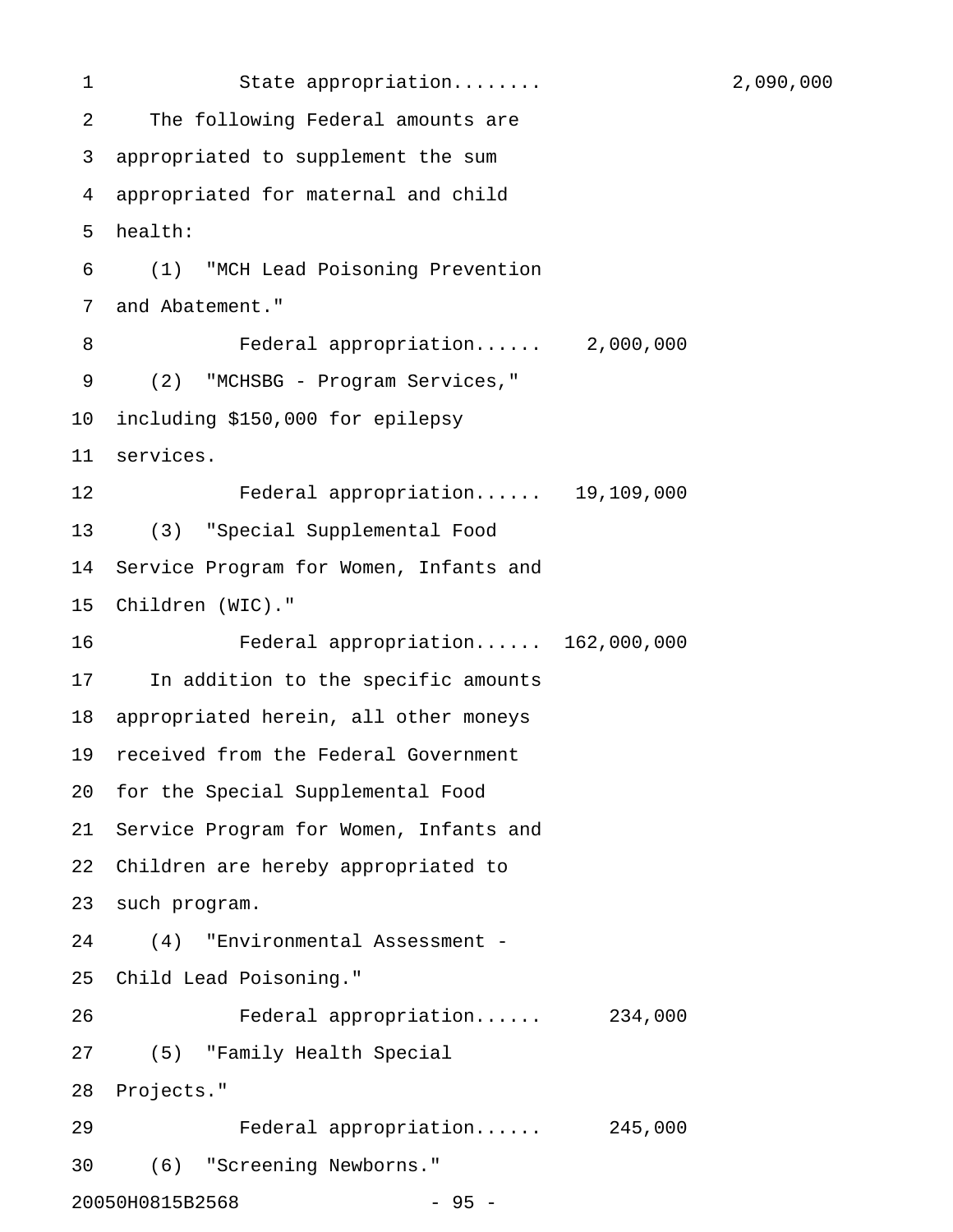1 Federal appropriation...... 219,000 2 (7) "Newborn Hearing Screening and 3 Intervention." 4 Federal appropriation...... 422,000 5 For grants to counties and private 6 facilities to finance drug and alcohol 7 abuse treatment and prevention 8 programs. 9 State appropriation....... 38,646,000 10 The following Federal amounts are 11 appropriated to supplement the sum 12 appropriated for alcohol and drug 13 grant programs: 14 (1) "SABG - Drug and Alcohol 15 Services." 16 Federal appropriation...... 58,328,000 17 (2) "Substance Abuse Special 18 Project Grants." 19 Federal appropriation...... 13,167,000 20 (3) "Access to Recovery." 21 Federal appropriation...... 15,000,000 22 For tuberculosis screening and 23 treatment. 24 State appropriation........ 1,009,000 25 The following Federal amounts are 26 appropriated to supplement the sum 27 appropriated for tuberculosis 28 screening and treatment: 29 (1) "Tuberculosis Control 30 Program."

20050H0815B2568 - 96 -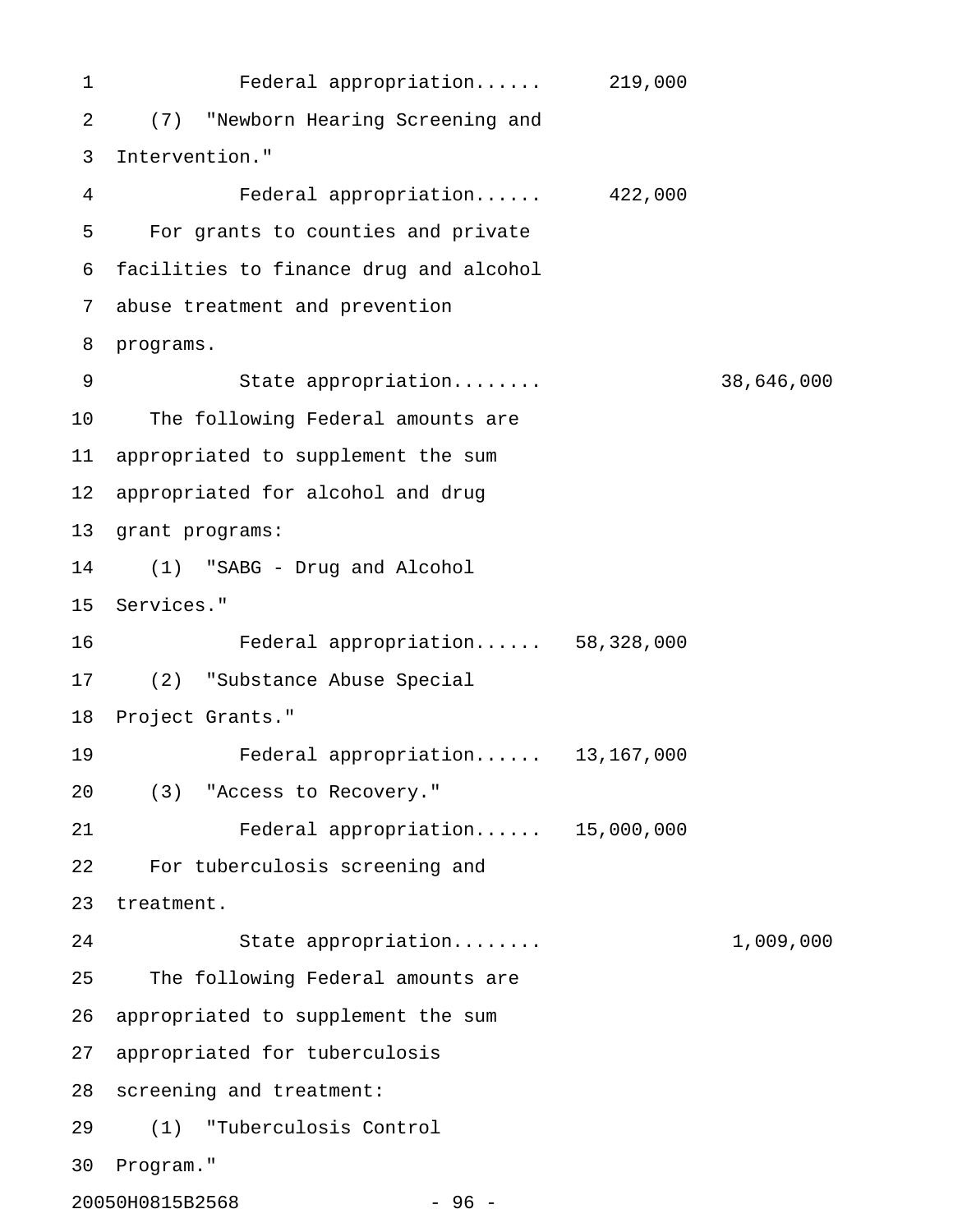| 1  | Federal appropriation                   | 165,000 |           |
|----|-----------------------------------------|---------|-----------|
| 2  | For renal dialysis services.            |         |           |
| 3  | State appropriation                     |         | 8,895,000 |
| 4  | For services to children with           |         |           |
| 5  | special needs. This appropriation       |         |           |
| 6  | includes funding for spina bifida       |         |           |
| 7  | services, \$944,000 for the Ventilator- |         |           |
| 8  | Assisted Children's Home Program        |         |           |
| 9  | including case management and respite   |         |           |
| 10 | care services.                          |         |           |
| 11 | State appropriation                     |         | 1,645,000 |
| 12 | For adult cystic fibrosis.              |         |           |
| 13 | State appropriation                     |         | 685,000   |
| 14 | For diagnosis and treatment for         |         |           |
| 15 | Cooley's anemia.                        |         |           |
| 16 | State appropriation                     |         | 165,000   |
| 17 | For arthritis outreach and              |         |           |
| 18 | education. There shall be an equitable  |         |           |
| 19 | distribution of this appropriation      |         |           |
| 20 | between the central, western and        |         |           |
| 21 | eastern regions of this Commonwealth    |         |           |
| 22 | based on the ratio of population        |         |           |
| 23 | served in each region to the total      |         |           |
| 24 | population served in this               |         |           |
| 25 | Commonwealth.                           |         |           |
| 26 | State appropriation                     |         | 412,000   |
| 27 | For hemophilia services.                |         |           |
| 28 | State appropriation                     |         | 1,428,000 |
| 29 | For lupus programs.                     |         |           |
| 30 | State appropriation                     |         | 275,000   |
|    | 20050H0815B2568<br>- 97 -               |         |           |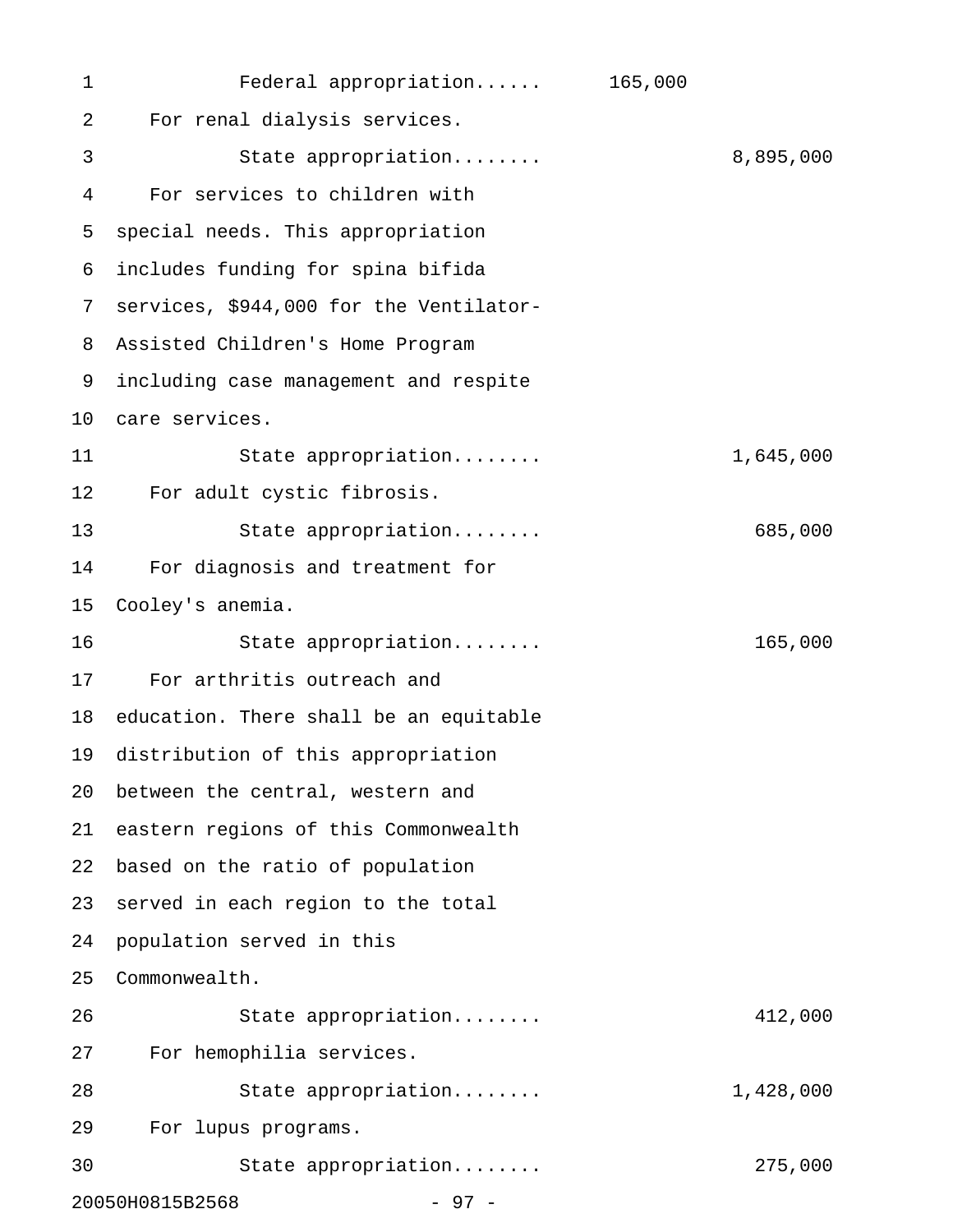| 1  | For sickle-cell anemia services,  |           |
|----|-----------------------------------|-----------|
| 2  | including camps for children with |           |
| 3  | sickle cell anemia.               |           |
| 4  | State appropriation               | 2,003,000 |
| 5  | For regional poison control       |           |
| 6  | centers.                          |           |
| 7  | State appropriation               | 1,250,000 |
| 8  | For trauma prevention program     |           |
| 9  | coordination.                     |           |
| 10 | State appropriation               | 350,000   |
| 11 | For trauma center certification.  |           |
| 12 | State appropriation               | 100,000   |
| 13 | For rural trauma preparedness and |           |
| 14 | outreach.                         |           |
| 15 | State appropriation               | 200,000   |
| 16 | For epilepsy support services.    |           |
| 17 | State appropriation               | 600,000   |
| 18 | For the Keystone Games.           |           |
| 19 | State appropriation               | 220,000   |
| 20 | For bio-technology research.      |           |
| 21 | State appropriation               | 5,000,000 |
| 22 | For Tourette's Syndrome.          |           |
| 23 | State appropriation               | 100,000   |
| 24 | For emergency care research.      |           |
| 25 | State appropriation               | 1,500,000 |
| 26 | For newborn hearing screening     |           |
| 27 | projects.                         |           |
| 28 | State appropriation               | 500,000   |
| 29 | For osteoporosis prevention and   |           |
| 30 | education programs.               |           |
|    | 20050H0815B2568<br>$-98 -$        |           |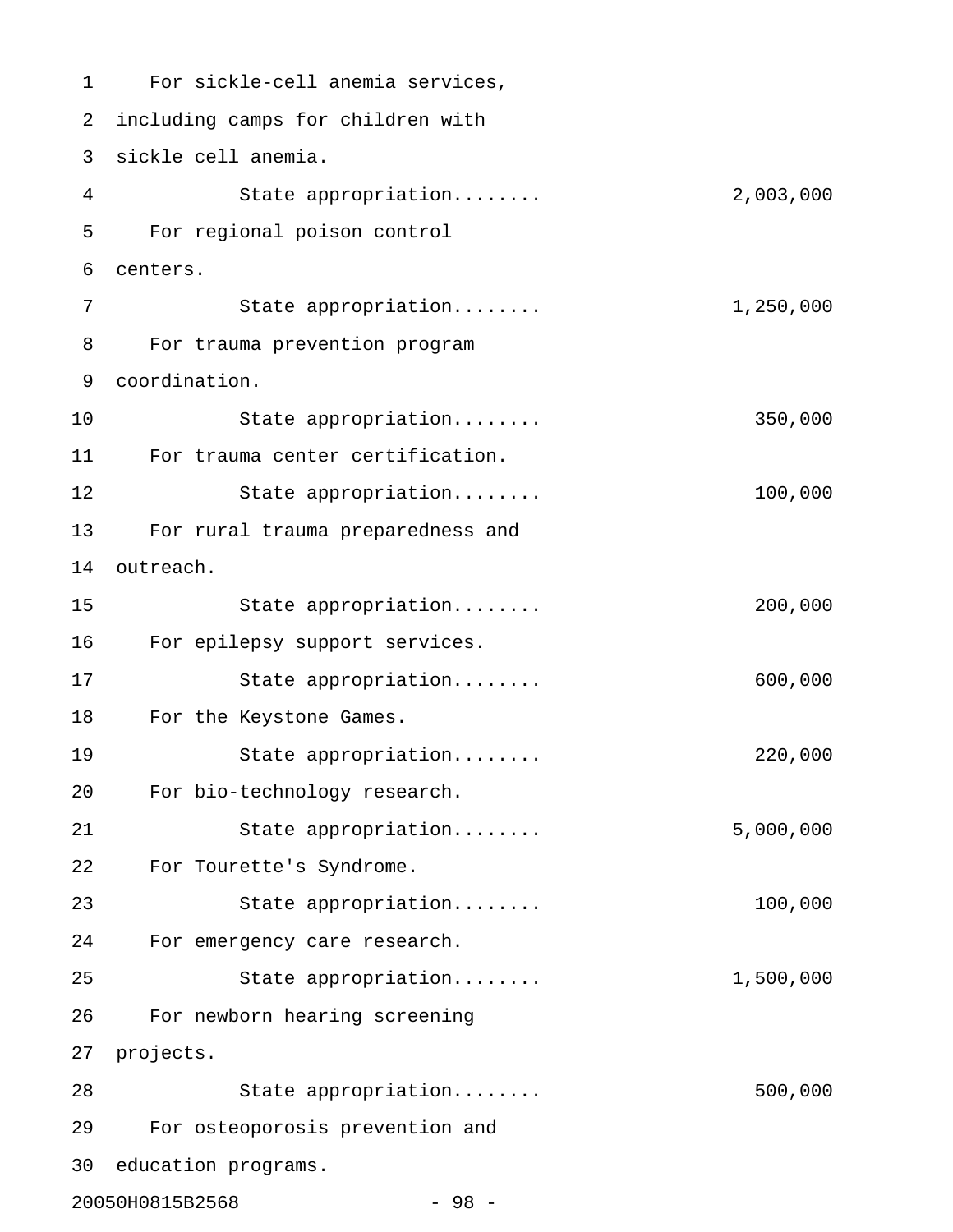1 State appropriation........ 95,000 2 For health research and services. 3 State appropriation........ 14,131,000 4 For the Charcot-Marie-Tooth 5 Syndrome Awareness Program. 6 State appropriation........ 250,000 7 Section 216. Insurance 8 Department.--The following amounts are 9 appropriated to the Insurance 10 Department: Federal State 11 For general government operations 12 of the Insurance Department. 13 State appropriation........ 23,042,000 14 For Children's Health Insurance 15 Administration. 16 State appropriation........ 1,944,000 17 The following Federal amounts are 18 appropriated to supplement the sum 19 appropriated for children's health 20 insurance administration. 21 (1) "Children's Health Insurance 22 Administration." 23 Federal appropriation...... 4,932,000 24 For administration of the Adult 25 Basic Coverage Insurance Program. 26 State appropriation........ 2,677,000 27 For children's health insurance. 28 State appropriation........ 45,423,000 29 The following Federal amounts are 30 appropriated to supplement the sum 20050H0815B2568 - 99 -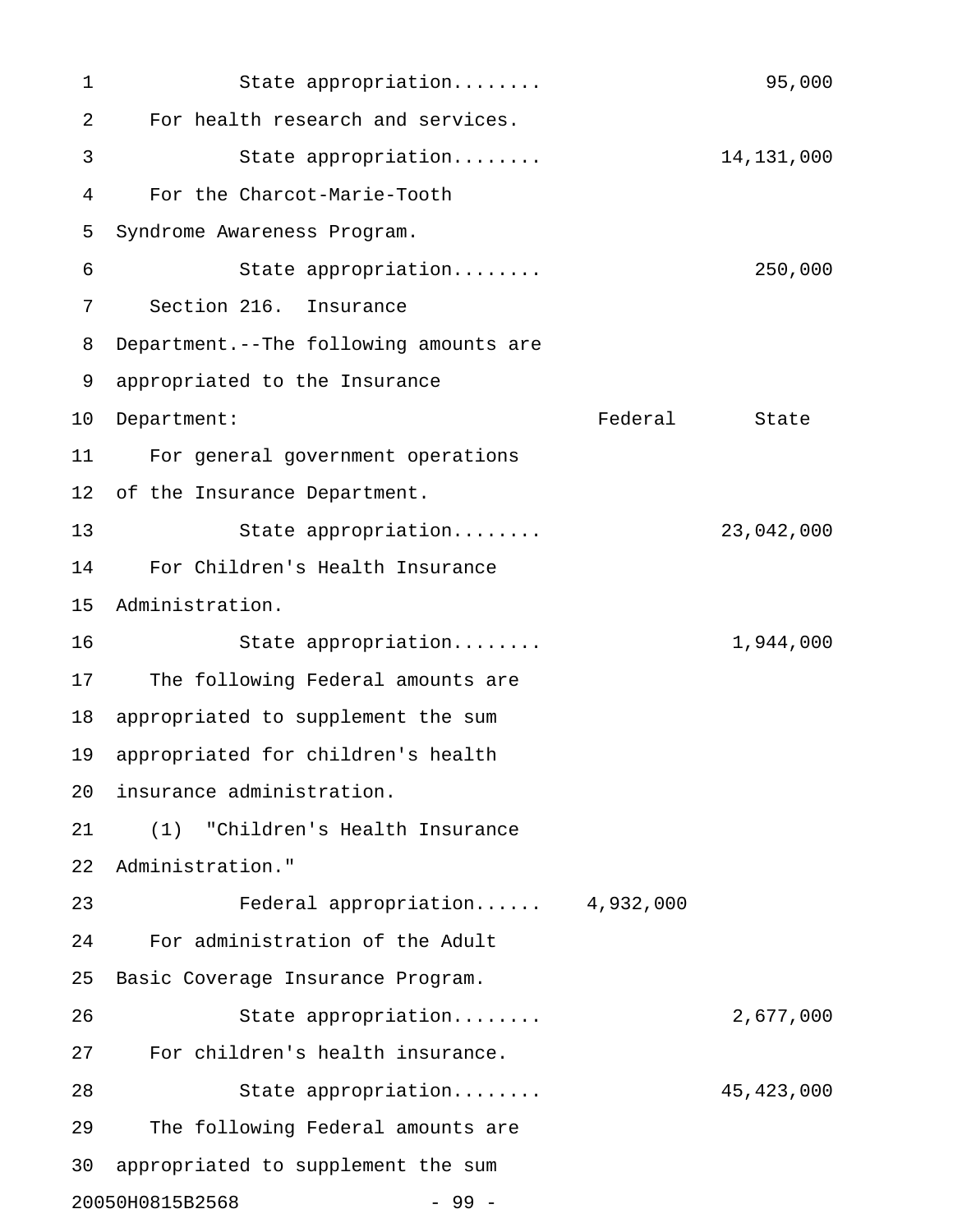1 appropriated for children's health 2 insurance: 3 (1) "Children's Health Insurance 4 Program." 5 Federal appropriation...... 153,171,000 6 For repayment of the loan from the 7 Underground Storage Tank 8 Indemnification Fund. 9 State appropriation........ 7,500,000 10 Section 217. Department of Labor 11 and Industry.--The following amounts 12 are appropriated to the Department of 13 Labor and Industry: The State State State State 14 For general government operations 15 of the Department of Labor and 16 Industry. 17 State appropriation........ 14,612,000 18 The following Federal amounts are 19 appropriated to supplement the sum 20 appropriated for general government 21 operations: 22 (1) "Workforce Investment Act - 23 Administration." 24 Federal appropriation...... 8,500,000 25 (2) "Career Resources Network." 26 Federal appropriation...... 150,000 27 (3) "Community Service and Corps." 28 Federal appropriation...... 10,067,000 29 (4) "Disability Determination." 30 Federal appropriation...... 91,881,000 20050H0815B2568 - 100 -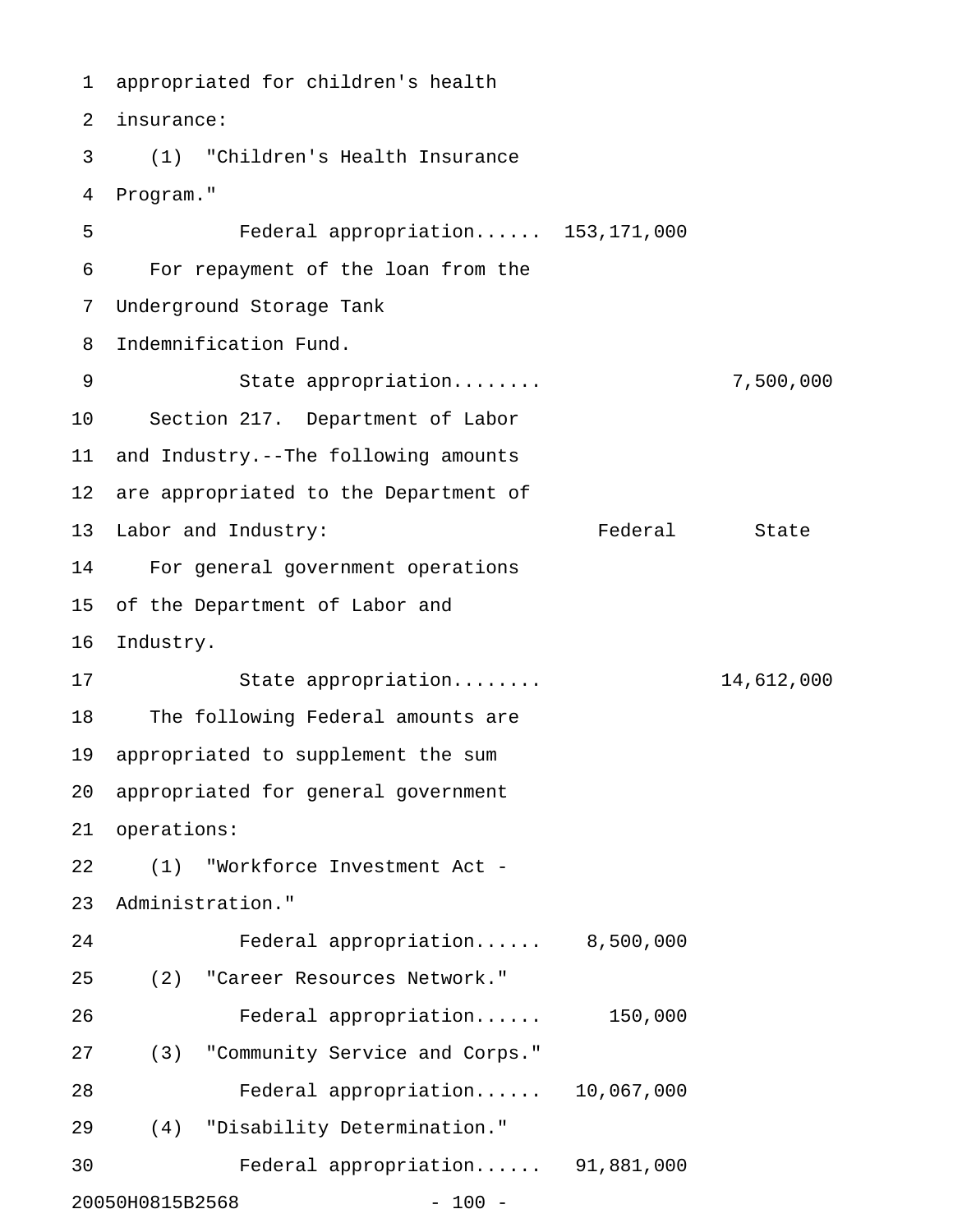1 (5) "New Hires." 2 Federal appropriation...... 1,738,000 3 For occupational and industrial 4 safety. 5 State appropriation........ 11,626,000 6 For PENNSAFE. 7 State appropriation....... 1,258,000 8 The following Federal amounts are 9 appropriated to supplement the sum 10 appropriated for PENNSAFE: 11 (1) "Underground Utility Line 12 Protection." 13 Federal appropriation...... 500,000 14 For the Pennsylvania Conservation 15 Corps, which includes up to \$200,000 16 for matching funds for the National 17 and Community Service Trust Act. 18 State appropriation........ 5,472,000 19 For occupational disease payments. 20 State appropriation........ 1,529,000 21 For a separate State-funded 22 vocational rehabilitation program to 23 provide vocational rehabilitation 24 services leading to competitive 25 employment for OVR eligible persons 26 with disabilities unable to receive 27 services through the Federal 28 Vocational Rehabilitation Program. 29 State appropriation........ 3,600,000 30 For entrepreneurial assistance 20050H0815B2568 - 101 -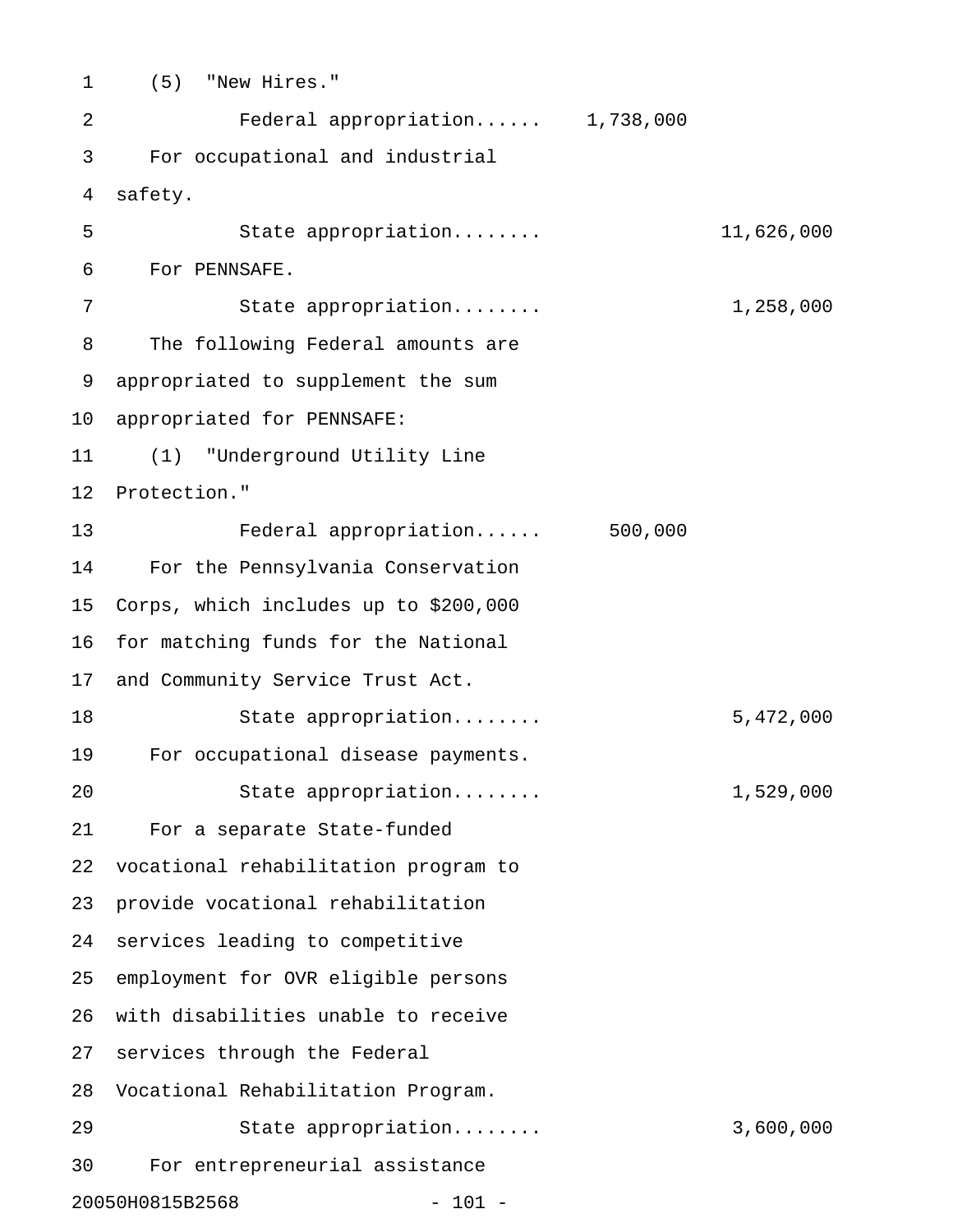1 including the Independence Capital 2 Access Network (ICAN) Program to 3 provide grants and outreach to 4 businesses to purchase specialized or 5 adaptive equipment. 6 State appropriation........ 955,000 7 For the payment to the Vocational 8 Rehabilitation Fund for work of the 9 State Board of Vocational 10 Rehabilitation. This appropriation 11 contains \$2,583,394 for a Statewide 12 professional service provider 13 association for the blind to provide 14 specialized services and prevention of 15 blindness services. 16 State appropriation........ 38,083,000 17 For supported employment. 18 State appropriation........ 1,039,000 19 For centers for independent living, 20 including independent living services 21 purchased by Office of Vocational 22 Rehabilitation District Offices. 23 State appropriation........ 2,250,000 24 To carry out the provisions of 25 section 306(h) of the act of June 2, 26 1915 (P.L.736, No.338), known as the 27 Workers' Compensation Act. 28 State appropriation........ 155,000 29 For training activities. 30 State appropriation........ 17,025,000 20050H0815B2568 - 102 -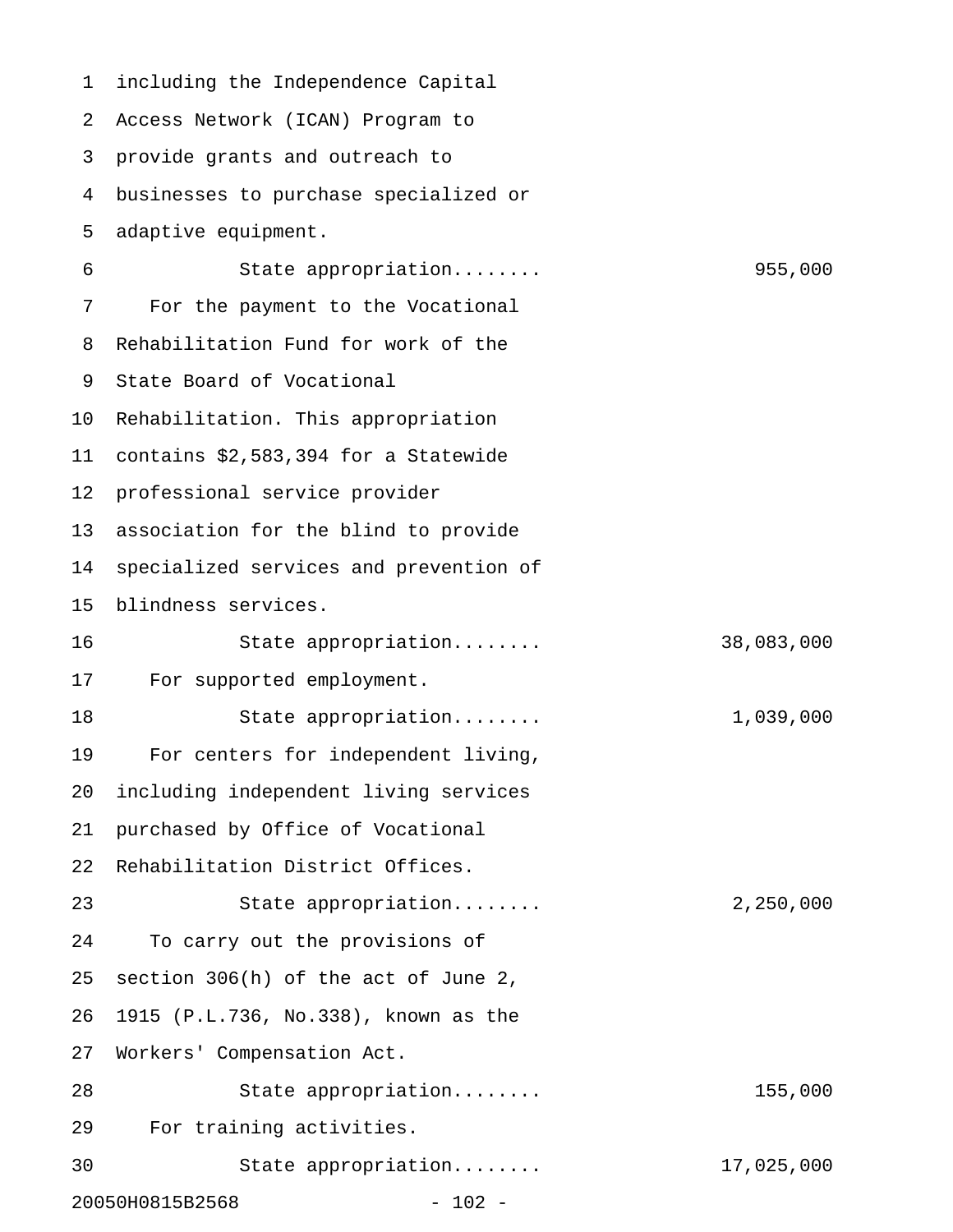1 For an assistive technology program 2 to benefit persons with disabilities 3 and older Pennsylvanians. 4 State appropriation........ 801,000 5 For self-employment assistance. 6 State appropriation........ 2,500,000 7 For employment services. 8 State appropriation........ 9,200,000 9 The following Federal amounts are 10 appropriated for employment services: 11 (1) "Reed Act - Unemployment 12 Insurance." For administrative 13 expenses of the unemployment insurance 14 program. The amount obligated shall 15 not exceed at any time the amount by 16 which the aggregate of the amounts 17 transferred to the unemployment 18 compensation account of the 19 Commonwealth by the Federal Government 20 in October of 1999, 2000 and 2001 21 pursuant to section 903 of the Social 22 Security Act exceeds the aggregate of 23 the amounts obligated for 24 administration and paid out for 25 benefits from the account and that are 26 made available to the Commonwealth 27 through a distribution by the Federal 28 Government in October of 1999, 2000 29 and 2001. 30 Federal appropriation...... 12,000,000

20050H0815B2568 - 103 -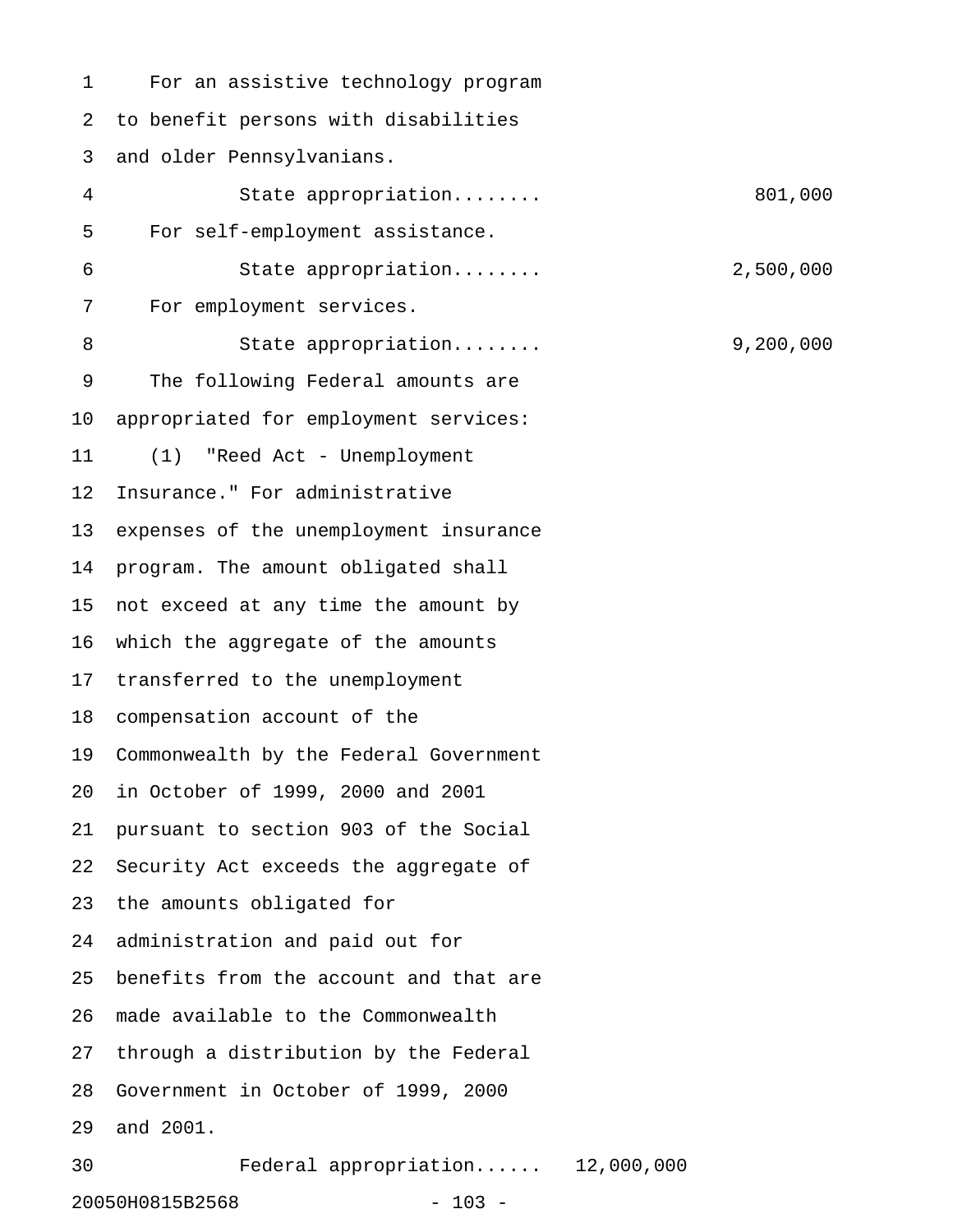1 (2) "Reed Act - Employment 2 Services and Unemployment Insurance." 3 (a) For administrative expenses of 4 the public employment offices and 5 unemployment insurance program, 6 including staff and related costs to 7 provide reemployment services to 8 unemployment claimants to enhance the 9 public employment service and PA 10 CareerLink service delivery systems 11 and to train and give technical 12 assistance and professional 13 development to staff who deliver 14 employment and workforce services. The 15 amount obligated shall not exceed at 16 any time the amount by which the 17 aggregate of the amounts transferred 18 to the unemployment compensation 19 account of the Commonwealth pursuant 20 to section 903(d) of the Social 21 Security Act (49 Stat. 620, 42 U.S.C. 22 § 301 et seq.) exceeds the aggregate 23 of the amounts obligated for 24 administration and paid out for 25 benefits from the account and that are 26 made available to the Commonwealth 27 under section 903(d) of the Social 28 Security Act. 29 (b) For administrative expenses of 30 unemployment insurance program,

20050H0815B2568 - 104 -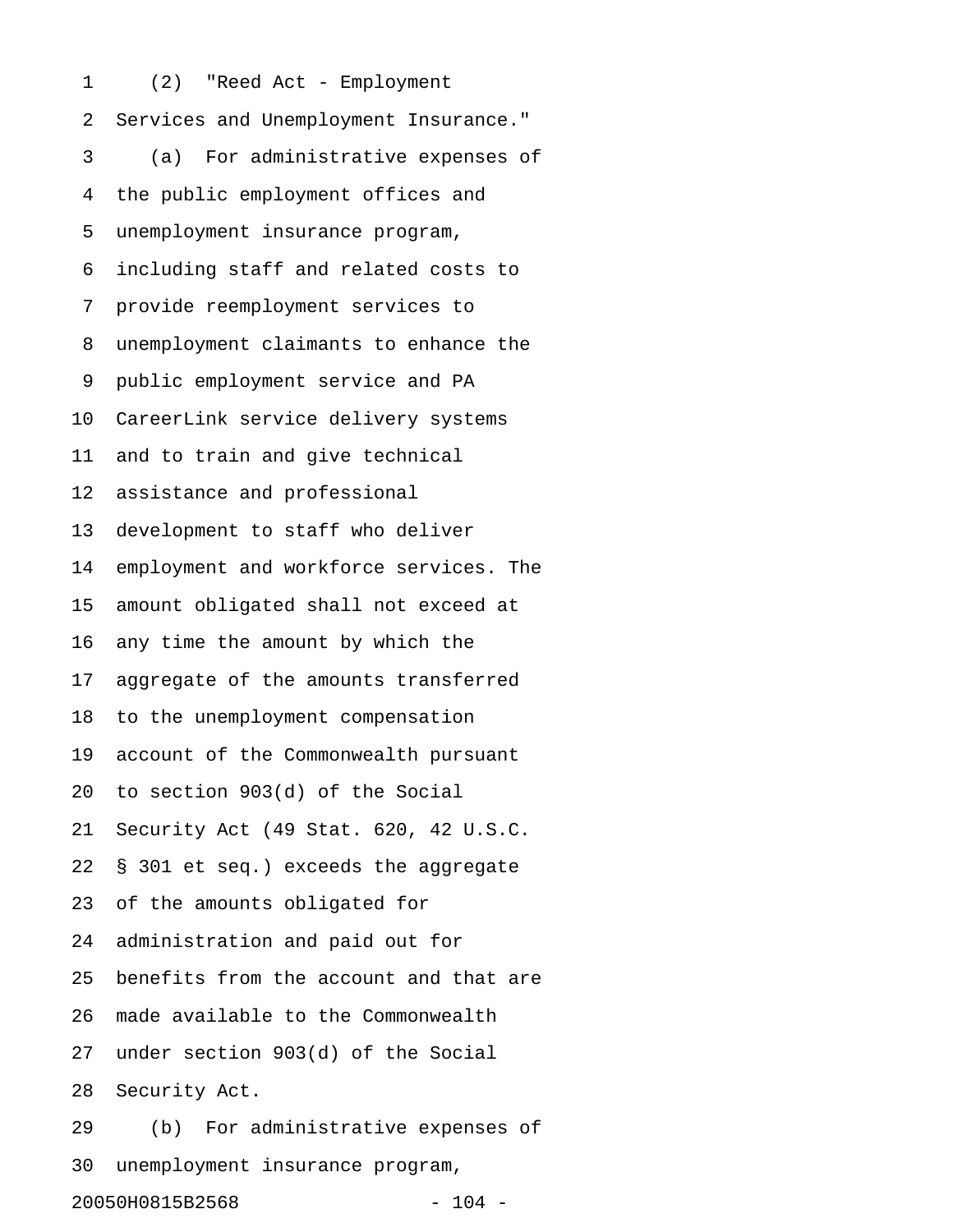1 including: improvements to the 2 unemployment insurance program's 3 information processing and 4 telecommunications systems and 5 applications; staffing; service 6 contracts, and technology to address 7 the unemployment compensation program 8 appeals workload; and interest 9 payments on loans. The amount 10 obligated shall not exceed at any time 11 the amount by which the aggregate of 12 the amounts transferred to the 13 unemployment compensation account of 14 the Commonwealth pursuant to section 15 903(d) of the Social Security Act 16 exceeds the aggregate of the amounts 17 obligated for administration and paid 18 out for benefits from the account and 19 that are made available to the 20 Commonwealth under section 903(d) of 21 the Social Security Act. 22 Federal appropriation...... 315,935,000 23 (3) "WIA - Adult Employment and 24 Training." 25 Federal appropriation...... 60,000,000 26 (4) "WIA - Youth Employment and 27 Training." 28 Federal appropriation...... 52,000,000 29 (5) "WIA - Statewide Activities." 30 Federal appropriation...... 23,000,000 20050H0815B2568 - 105 -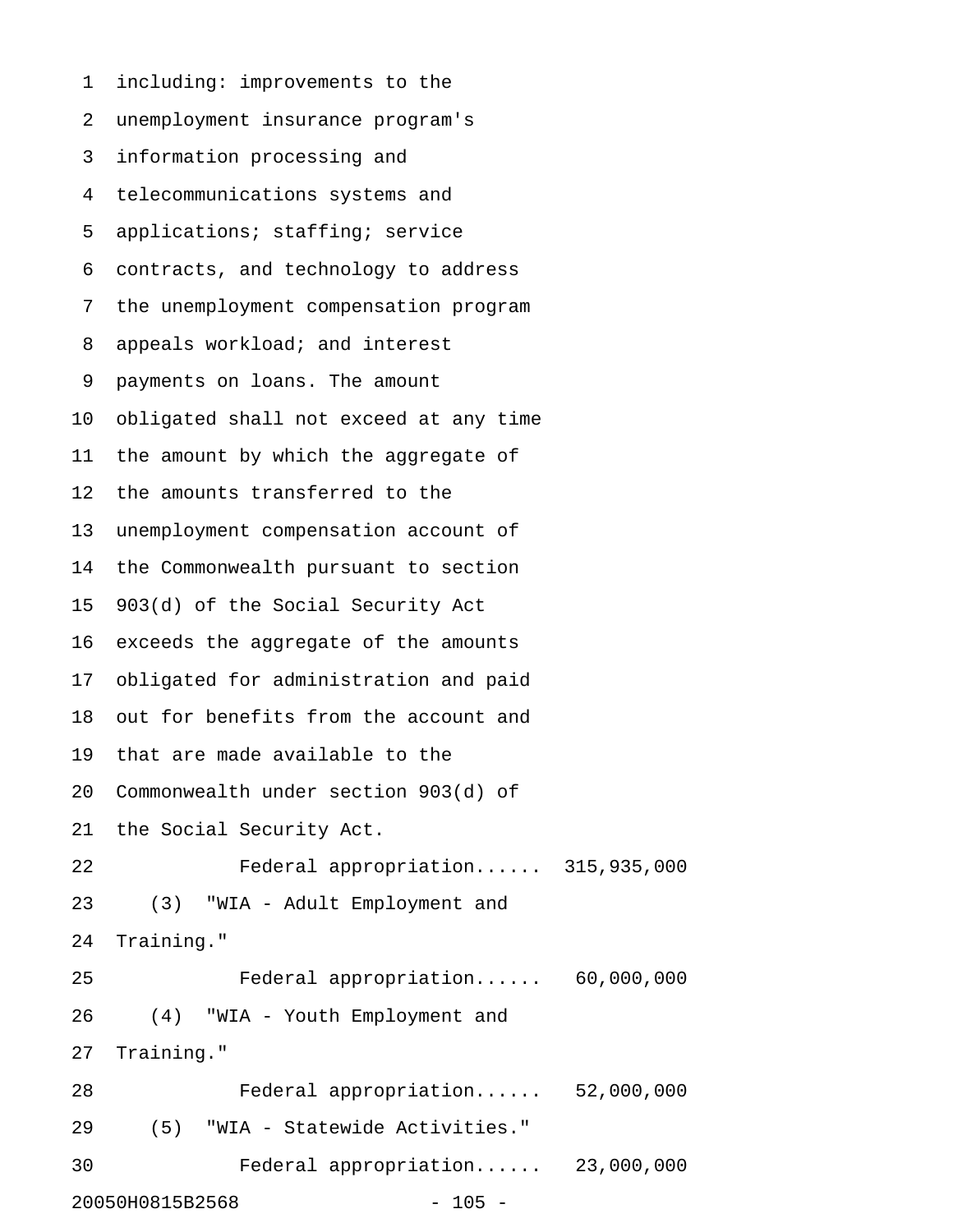1 (6) "WIA - Dislocated Workers." 2 Federal appropriation...... 109,000,000 3 (7) "WIA - Veterans Employment and 4 Training." 5 Federal appropriation...... 900,000 6 (8) "TANFBG - Youth Employment and 7 Training." 8 Federal appropriation...... 15,000,000 9 For industry partnerships. 10 State appropriation........ 5,000,000 11 Section 218. Department of 12 Military and Veterans Affairs.--The 13 following sums are appropriated to the 14 Department of Military and Veterans 15 Affairs: Entry State State State State State State State State State State 16 For general government operations 17 of the Department of Military and 18 Veterans Affairs. 19 State appropriation........ 18,333,000 20 The following Federal amounts are 21 appropriated to supplement the sum 22 appropriated for general government 23 operations: 24 (1) "Facilities Maintenance." 25 Federal appropriation...... 46,537,000 26 (2) "Federal Construction Grants." 27 Federal appropriation...... 50,000,000 28 For honor guards for burials of 29 veterans. 30 State appropriation........ 36,000 20050H0815B2568 - 106 -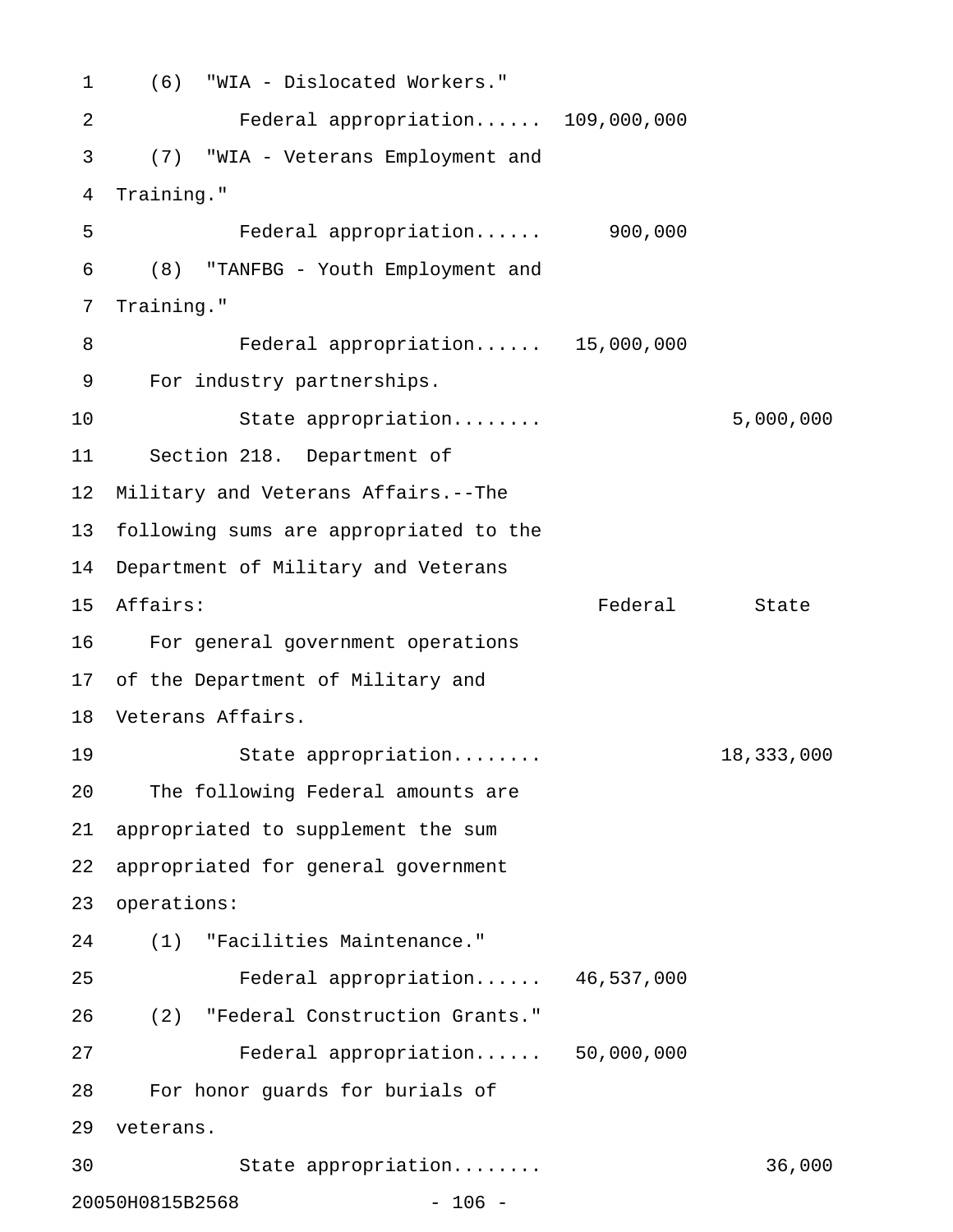1 For maintenance of monuments to 2 Pennsylvania servicemen who died on 3 foreign soil. 4 State appropriation........ 10,000 5 For armory maintenance and repair. 6 State appropriation........ 1,379,000 7 For special State duty costs for 8 missions which are performed to 9 alleviate disasters or emergencies. 10 State appropriation........ 36,000 11 For the operation and maintenance 12 of the veterans' homes. 13 State appropriation........ 79,584,000 14 The following Federal amounts are 15 appropriated to supplement the sum 16 appropriated for the veterans' homes: 17 (1) "Operations and Maintenance." 18 Federal appropriation...... 26,810,000 19 (2) "Medicare Services." 20 Federal appropriation...... 636,000 21 For the Scotland School for 22 Veterans' Children. 23 State appropriation........ 9,223,000 24 The following Federal amounts are 25 appropriated to supplement the sum 26 appropriated for the Scotland School 27 for Veterans' Children: 28 (1) "ESEA Education Program." 29 Federal appropriation...... 210,000 30 (2) "School Milk Program."

20050H0815B2568 - 107 -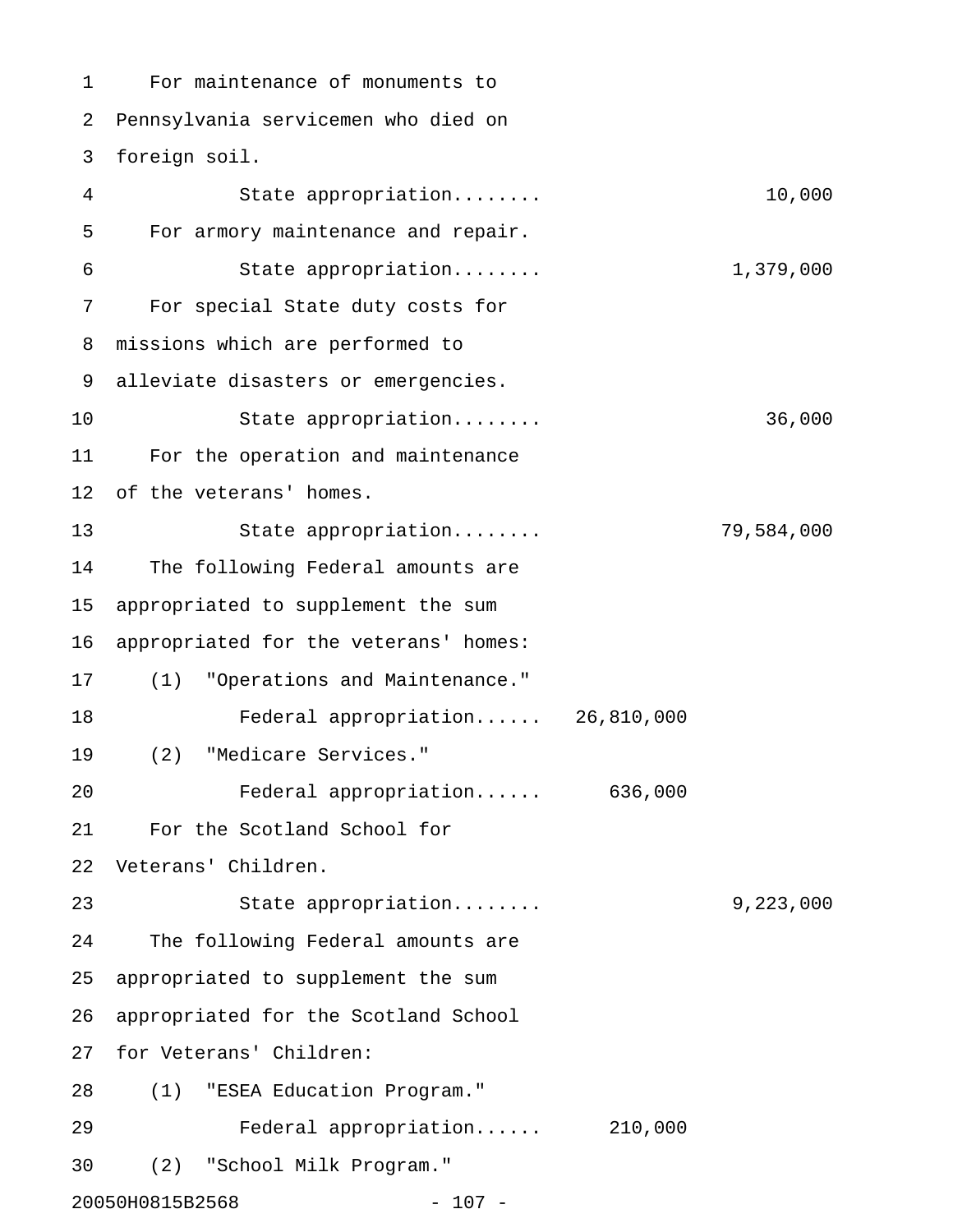1 Federal appropriation...... 280,000 2 (3) "Drug Free Schools." 3 Federal appropriation...... 1,000 4 (4) "Education Enhancement." 5 Federal appropriation...... 20,000 6 For payment of gratuities for the 7 education of children of certain 8 veterans. 9 State appropriation........ 190,000 10 For transfer to the Educational 11 Assistance Program Fund. 12 State appropriation........ 10,000,000 13 For assistance to veterans who are 14 ill or disabled and without means of 15 support. 16 State appropriation........ 1,230,000 17 For pensions for veterans blinded 18 through service-connected injuries or 19 disease. 20 State appropriation........ 306,000 21 To provide for pensions for 22 paralyzed veterans as required by 51 23 Pa.C.S. § 7702 (relating to paralyzed 24 veterans' pension). 25 State appropriation........ 527,000 26 For payment of pensions to 27 dependents of soldiers of the 28 Pennsylvania National Guard killed in 29 the line of duty. 30 State appropriation........ 5,000 20050H0815B2568 - 108 -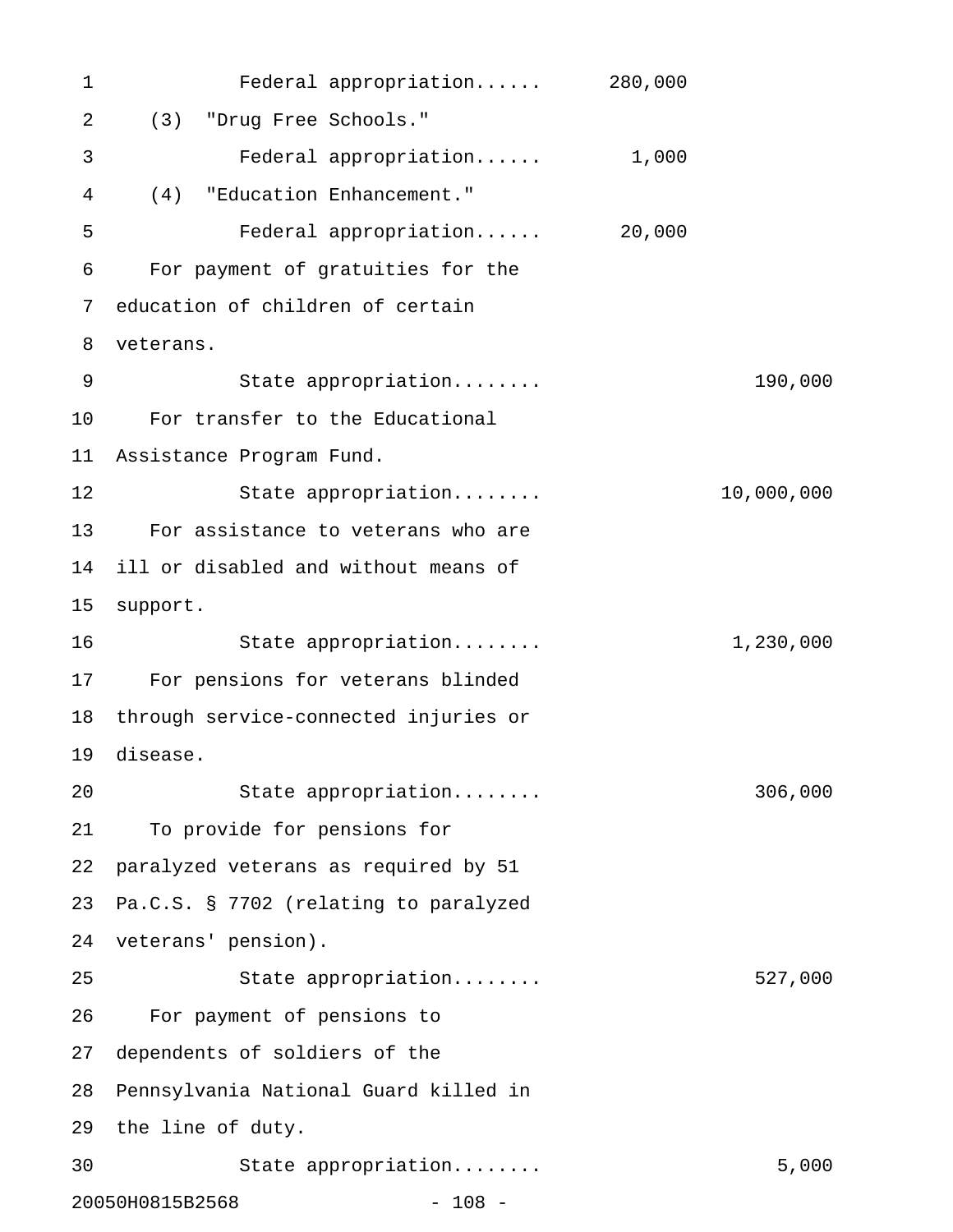1 For the Civil Air Patrol. 2 State appropriation........ 450,000 3 For Disabled American Veterans' 4 Transportation. 5 State appropriation........ 250,000 6 Section 219. Department of Public 7 Welfare.--The following sums are 8 appropriated to the Department of 9 Public Welfare: Federal State 10 For general government operations 11 of the Department of Public Welfare. 12 State appropriation........ 58,629,000 13 The following Federal amounts are 14 appropriated to supplement the sum 15 appropriated for general government 16 operations: 17 (1) "Child Welfare Services - 18 Administration." 19 Federal appropriation...... 2,054,000 20 (2) "Child Welfare - Title IV-E - 21 Administration." 22 Federal appropriation...... 5,353,000 23 (3) "CCDFBG - Administration." 24 Federal appropriation...... 13,480,000 25 (4) "Medical Assistance - 26 Administration." 27 Federal appropriation...... 23,694,000 28 (5) "TANFBG - Administration." 29 Federal appropriation...... 5,180,000 30 (6) "Food Stamps -

20050H0815B2568 - 109 -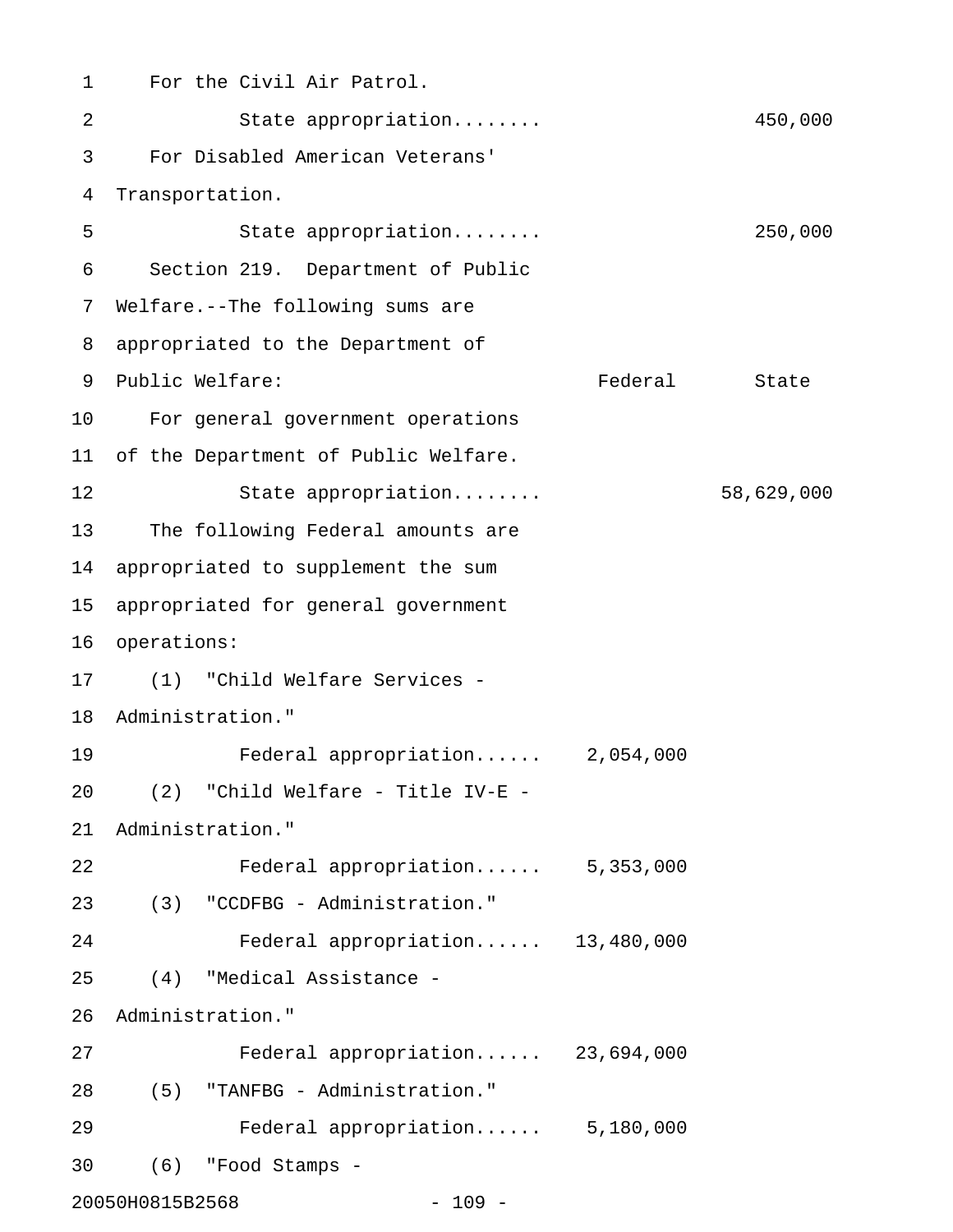1 Administration." 2 Federal appropriation...... 4,560,000 3 (7) "Developmental Disabilities - 4 Basic Support." 5 Federal appropriation...... 4,090,000 6 (8) "Refugees and Persons Seeking 7 Asylum - Administration." 8 Federal appropriation...... 1,588,000 9 (9) "Disabled Education - 10 Administration." 11 Federal appropriation...... 1,522,000 12 (10) "MHSBG - Administration." 13 Federal appropriation...... 169,000 14 (11) "SSBG - Administration." 15 Federal appropriation...... 3,691,000 16 (12) "Training - Lead-Based Paint 17 Abatement." 18 Federal appropriation...... 137,000 19 (13) "Community-Based Family 20 Resource and Support Administration." 21 Federal appropriation...... 689,000 22 (14) "Real Choice Systems Change." 23 Federal appropriation...... 1,000,000 24 (15) "Medical Assistance 25 Infrastructure." 26 Federal appropriation...... 825,000 27 (16) "Locally Organized Systems of 28 Child Care." 29 Federal appropriation...... 500,000 30 For information systems.

20050H0815B2568 - 110 -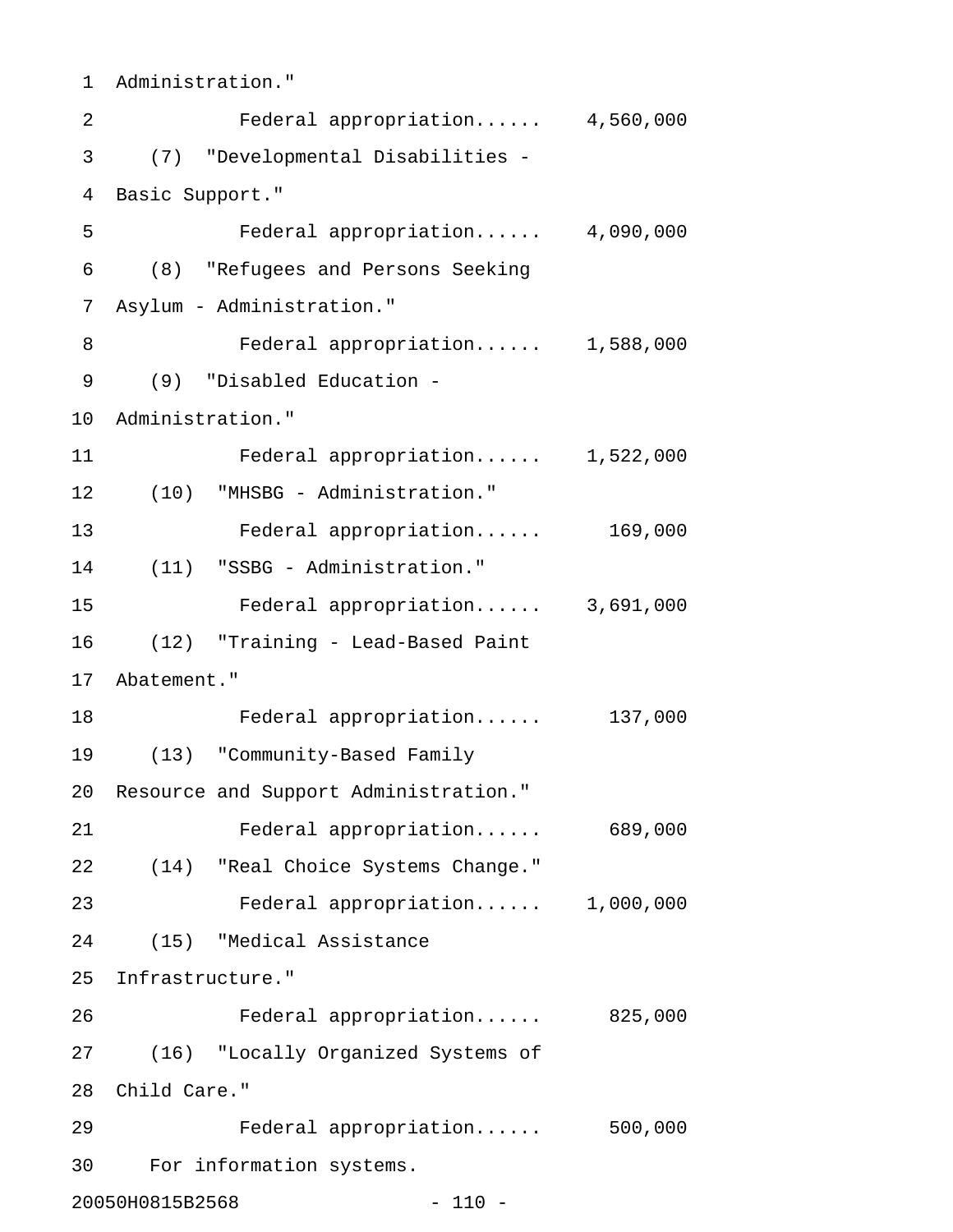1 State appropriation........ 49,895,000 2 The following Federal amounts are 3 appropriated to supplement the sum 4 appropriated for information systems: 5 (1) "Medical Assistance - 6 Information Systems." 7 Federal appropriation...... 35,123,000 8 (2) "Child Welfare - Title IV-E - 9 Information Systems." 10 Federal appropriation...... 878,000 11 (3) "TANFBG - Information 12 Systems." 13 Federal appropriation...... 9,556,000 14 (4) "Food Stamps - Information 15 Systems." 16 Federal appropriation...... 10,283,000 17 (5) "Child Support Enforcement - 18 Information Systems." 19 Federal appropriation...... 7,740,000 20 For Statewide operations related to 21 county administration of the public 22 assistance and medical assistance 23 programs. 24 State appropriation........ 41,588,000 25 The following Federal amounts are 26 appropriated to supplement the sum 27 appropriated for Statewide operations 28 relating to county administration: 29 (1) "TANFBG - Statewide." 30 Federal appropriation...... 3,518,000 20050H0815B2568 - 111 -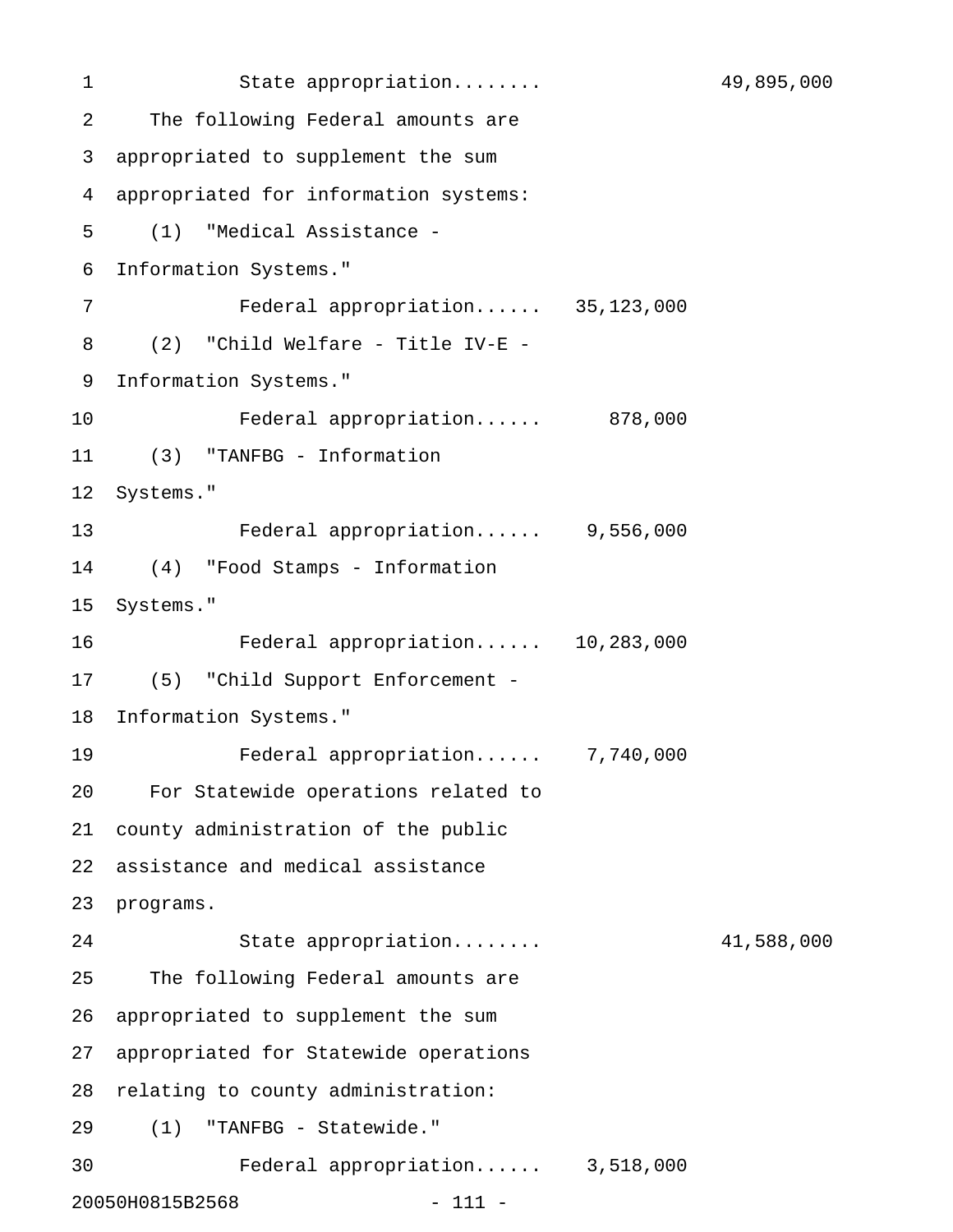1 (2) "Medical Assistance -

2 Statewide." 3 Federal appropriation...... 44,219,000 4 (3) "Food Stamps - Statewide." 5 Federal appropriation...... 25,206,000 6 (4) "Ryan White - Statewide." 7 Federal appropriation...... 141,000 8 For county assistance office 9 operations related to administration 10 of the public assistance and medical 11 assistance programs. 12 State appropriation........ 254,304,000 13 The following Federal amounts are 14 appropriated to supplement the sum 15 appropriated for county assistance 16 offices: 17 (1) "TANFBG - County Assistance 18 Offices." 19 Federal appropriation...... 44,190,000 20 (2) "Medical Assistance - County 21 Assistance Offices." 22 Federal appropriation...... 81,232,000 23 (3) "Food Stamps - County 24 Assistance Offices." 25 Federal appropriation...... 78,685,000 26 (4) "SSBG - County Assistance 27 Offices." 28 Federal appropriation...... 6,262,000 29 (5) "LIHEABG - Administration and 30 Audit Costs." In addition to the 20050H0815B2568 - 112 -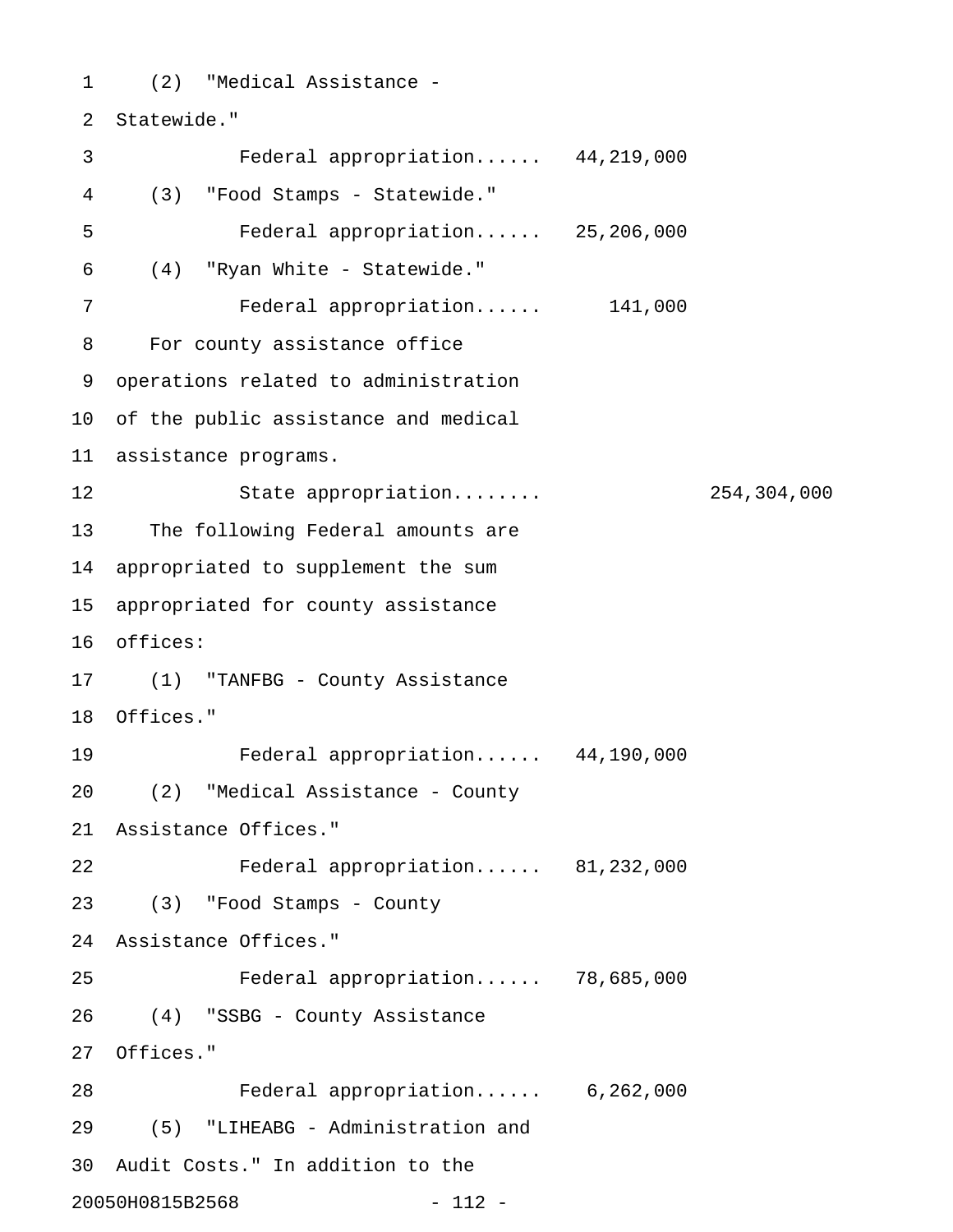1 specific amounts appropriated herein, 2 all other moneys received from the 3 Federal Government for the 4 administration of the LIHEAP program 5 are hereby appropriated to this 6 program. 7 Federal appropriation...... 12,164,000 8 For child support enforcement. 9 State appropriation........ 9,594,000 10 The following Federal amounts are 11 appropriated to supplement the sum 12 appropriated for child support 13 enforcement: 14 (1) "Child Support Enforcement 15 Program - Title IV-D." 16 Federal appropriation...... 127,386,000 17 For New Directions. 18 State appropriation........ 60,943,000 19 The following Federal amounts are 20 appropriated to supplement the sum 21 appropriated for New Directions: 22 (1) "TANFBG - New Directions." 23 This appropriation includes \$1,985,000 24 for job training and life skills 25 programs in cities of the first class 26 and \$825,000 for job training program 27 for dislocated mine workers in 28 southwestern Pennsylvania. 29 Federal appropriation...... 163,286,000 30 (2) "Medical Assistance - New 20050H0815B2568 - 113 -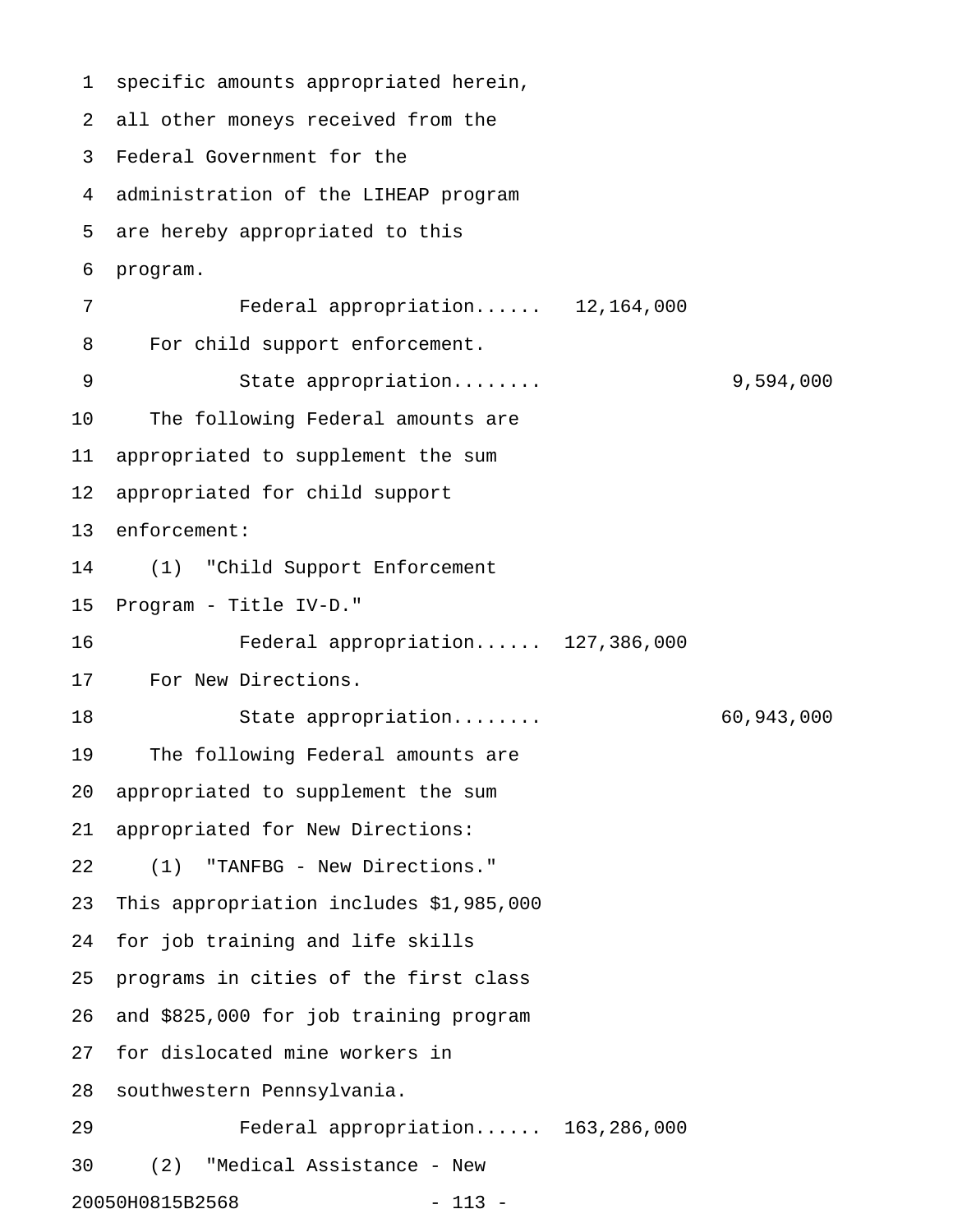1 Directions." 2 Federal appropriation...... 4,325,000 3 (3) "Food Stamps - New 4 Directions." 5 Federal appropriation...... 9,508,000 6 For youth development institutions 7 and forestry camps. 8 State appropriation........ 64,896,000 9 The following Federal amounts are 10 appropriated to supplement the sum 11 appropriated for youth development 12 institutions: 13 (1) "SSBG - Basic Institutional 14 Programs." 15 Federal appropriation...... 10,000,000 16 (2) "Food Nutrition Services." 17 Federal appropriation...... 1,015,000 18 (3) "DFSC - Special Program - 19 Juvenile Aftercare." 20 Federal appropriation...... 1,225,000 21 For mental health services, 22 including grants to counties exclusive 23 of capital improvements. This 24 appropriation includes \$100,000 for a 25 study of the Allegheny County Mental 26 Health Court system. This 27 appropriation includes sufficient 28 funds for a 2% cost-of-living increase 29 for community programs for direct care 30 staff.

20050H0815B2568 - 114 -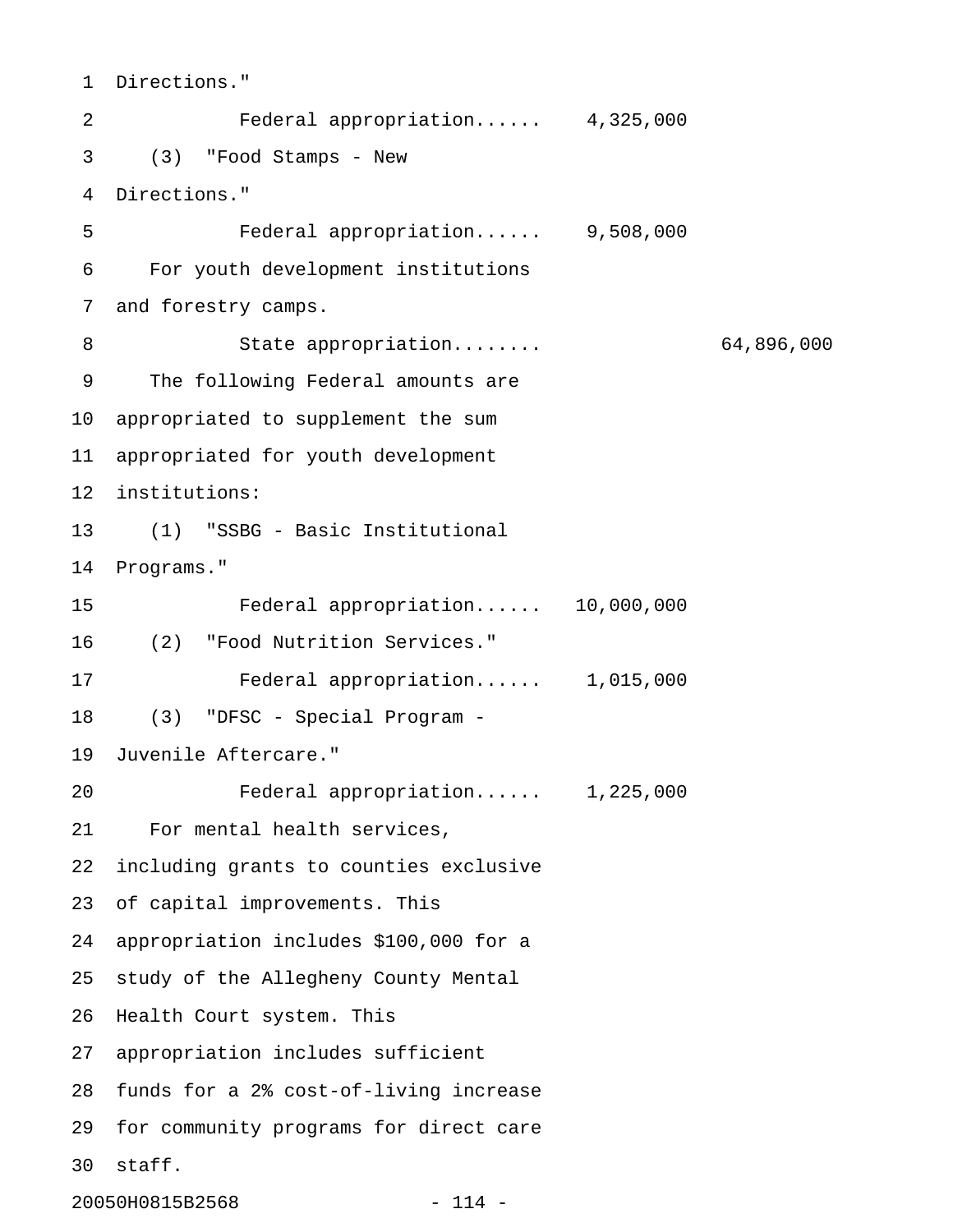1 State appropriation........ 678,281,000 2 The following Federal amounts are 3 appropriated to supplement the sum 4 appropriated for mental health 5 services: 6 (1) "Medical Assistance - Mental 7 Health." 8 Federal appropriation...... 223,482,000 9 (2) "Medicare Services - State 10 Mental Hospitals." 11 Federal appropriation...... 8,000,000 12 (3) "Homeless Mentally Ill." 13 Federal appropriation...... 2,059,000 14 (4) "MHSBG - Community Mental 15 Health Services." 16 Federal appropriation...... 15,590,000 17 (5) "SSBG - Community Mental 18 Health Services." 19 Federal appropriation...... 14,808,000 20 (6) "Emergency Response Capacity." 21 Federal appropriation...... 102,000 22 (7) "Co-occurring Behavioral 23 Disorder Treatment." 24 Federal appropriation...... 1,100,000 25 (8) "RTF Restraint Elimination." 26 Federal appropriation...... 237,000 27 (9) "Mental Health System 28 Transformation." 29 Federal appropriation...... 100,000 30 (10) "Mental Health Housing 20050H0815B2568 - 115 -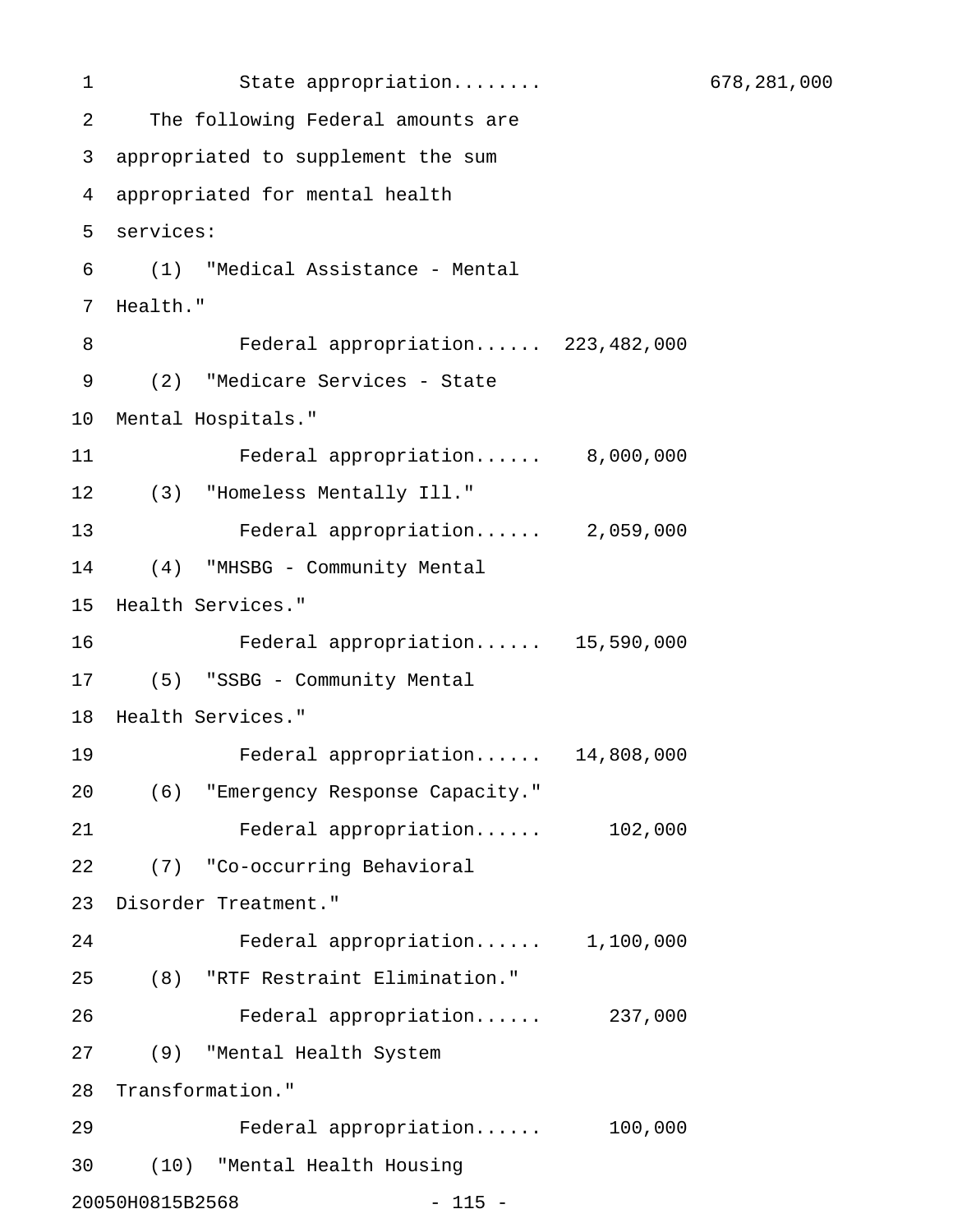1 Support." 2 Federal appropriation...... 334,000 3 (11) "Targeted Capacity Expansion 4 for Jail Diversion." 5 Federal appropriation...... 400,000 6 (12) "Suicide Prevention." 7 Federal appropriation...... 400,000 8 (13) "Mental Health Transformation 9 Incentive." 10 Federal appropriation...... 3,000,000 11 (14) "Mental Health Data 12 Infrastructure." 13 Federal appropriation...... 169,000 14 For State centers for the mentally 15 retarded. 16 State appropriation........ 104,407,000 17 The following Federal amounts are 18 appropriated to supplement the sum 19 appropriated for the State centers for 20 the mentally retarded: 21 (1) "Medical Assistance - State 22 Centers." 23 Federal appropriation...... 150,925,000 24 (2) "Medicare Services - State 25 Centers." 26 Federal appropriation...... 704,000 27 For cash assistance grants 28 including employment and training and 29 child care services for cash 30 assistance recipients and child care

20050H0815B2568 - 116 -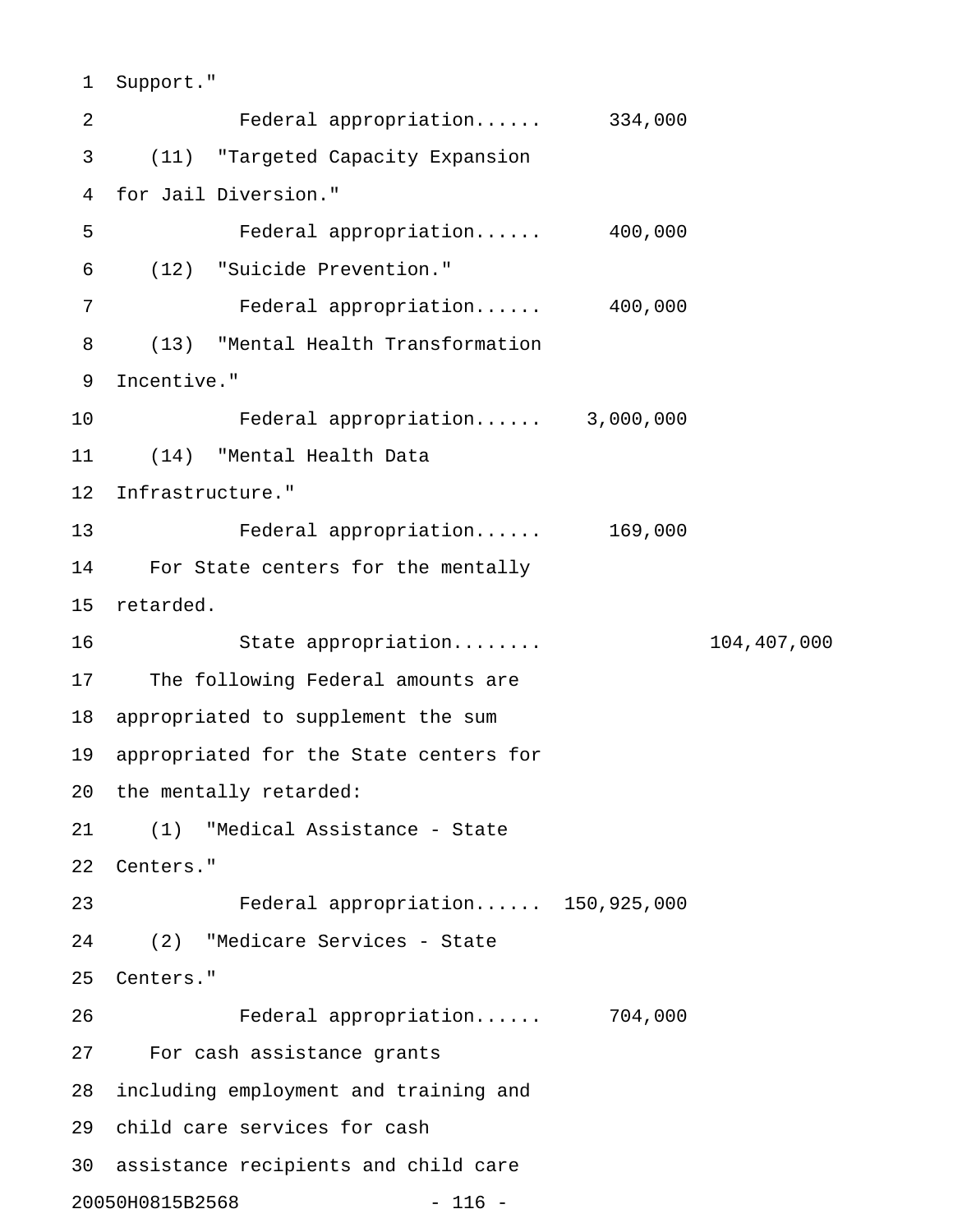1 services for former cash assistance

2 recipients.

3 State appropriation........ 377,331,000 4 The following Federal amounts are 5 appropriated to supplement the sum 6 appropriated for cash assistance: 7 (1) "TANFBG - Cash Grants." The 8 department, upon approval of the 9 Secretary of the Budget, may transfer 10 funds from this appropriation to the 11 CCDFBG-Child Care Services 12 appropriation to provide child care 13 services to additional low-income 14 families provided that such transfer 15 of funds will not result in a deficit 16 in this appropriation. The Secretary 17 of the Budget shall provide, ten days 18 prior to any transfer, notice of any 19 such transfer to the chairman and 20 minority chairman of the 21 Appropriations Committee of the Senate 22 and the chairman and minority chairman 23 of the Appropriations Committee of the 24 House of Representatives. 25 Federal appropriation...... 253,110,000 26 (2) "CCDFBG - Cash Grants." The 27 department, upon approval of the 28 Secretary of the Budget, may transfer 29 funds from this appropriation to the 30 CCDFBG-Child Care Services 20050H0815B2568 - 117 -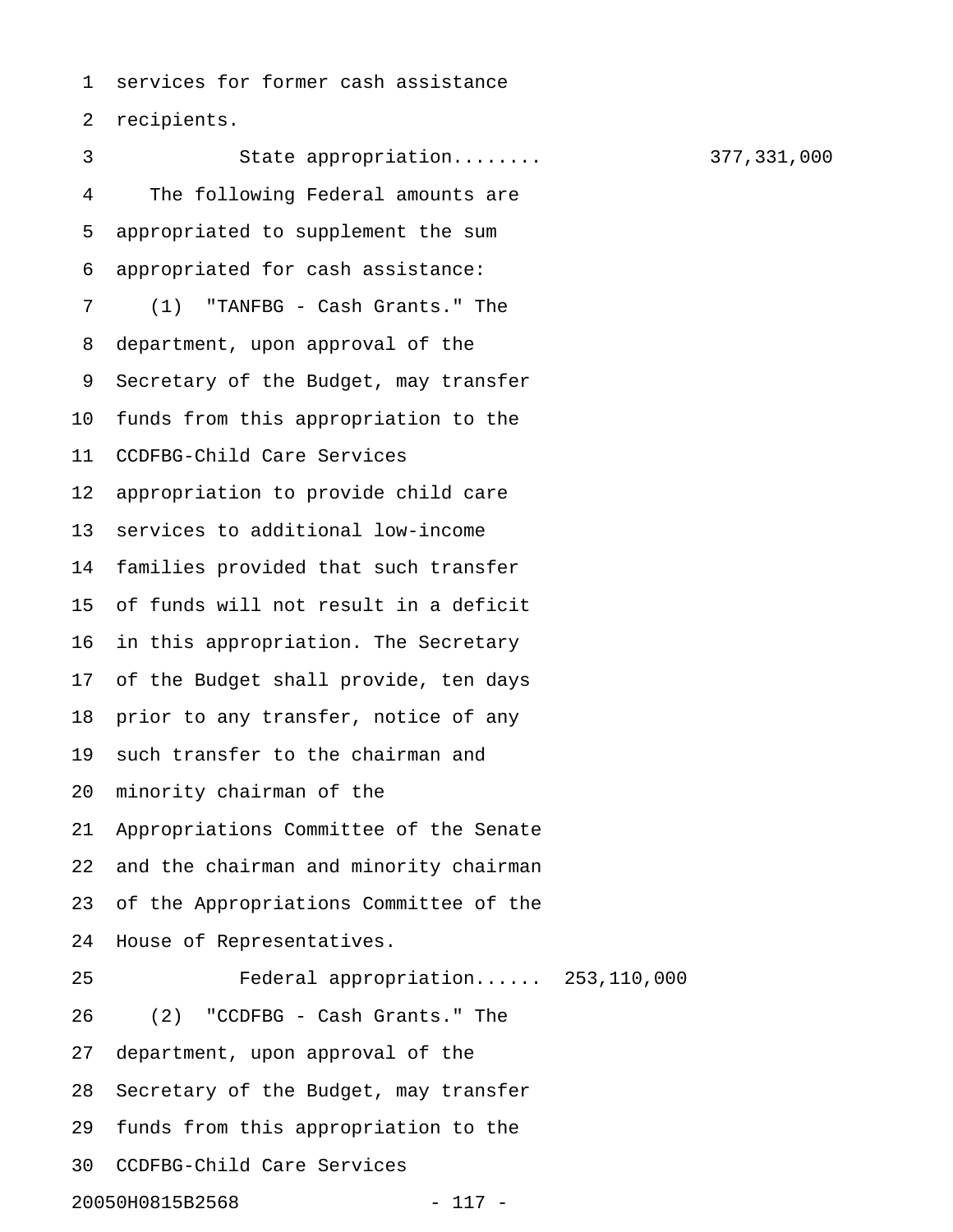1 appropriation to provide child care 2 services to additional low-income 3 families provided that such transfer 4 of funds will not result in a deficit 5 in this appropriation. The Secretary 6 of the Budget shall provide, ten days 7 prior to any transfer, notice of any 8 such transfer to the chairman and 9 minority chairman of the 10 Appropriations Committee of the Senate 11 and the chairman and minority chairman 12 of the Appropriations Committee of the 13 House of Representatives. 14 Federal appropriation...... 146,303,000 15 (3) "Other Federal Support - Cash 16 Grants." 17 Federal appropriation...... 33,238,000 18 (4) "LIHEABG - Program." 19 Federal appropriation...... 152,684,000 20 In addition to the specific amounts 21 appropriated herein, all other moneys 22 received from the Federal Government 23 for the LIHEAP program, either through 24 an increase in the regular program or 25 pursuant to a Presidential release of 26 contingency funds, are hereby 27 appropriated to this program. 28 For Supplemental Grants to the 29 Aged, Blind and Disabled. 30 State appropriation........ 127,602,000 20050H0815B2568 - 118 -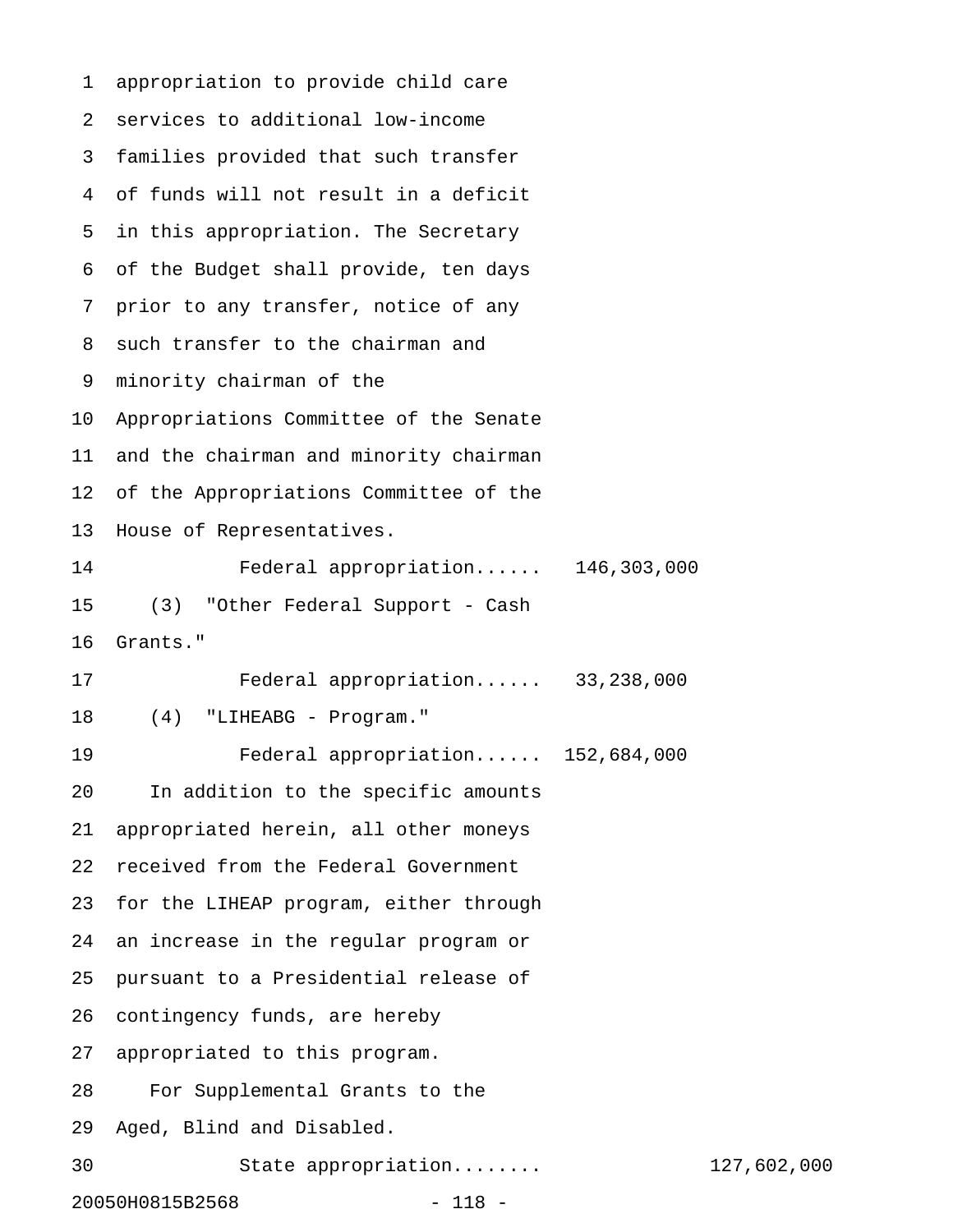1 For medical assistance payments - 2 outpatient services, exclusive of 3 outpatient services provided through 4 capitation plans. The Department of 5 Public Welfare shall not require a 6 recipient to obtain a physician 7 referral in order to receive 8 chiropractic services. The Department 9 of Public Welfare shall not expend or 10 authorize the expenditure of any funds 11 for family planning services in excess 12 of the amounts expended for such 13 services in the 2004-2005 fiscal year 14 and any such funds which are expended 15 shall be subject to the same 16 restrictions contained in the 17 appropriation for grants for women's 18 medical services. 19 State appropriation........ 921,080,000 20 The following Federal amounts are 21 appropriated to supplement the sum 22 appropriated for medical assistance - 23 outpatient: 24 (1) "Medical Assistance - 25 Outpatient." The Department of Public 26 Welfare shall not require a recipient 27 to obtain a physician referral in 28 order to receive chiropractic 29 services. The Department of Public 30 Welfare shall not expend or authorize 20050H0815B2568 - 119 -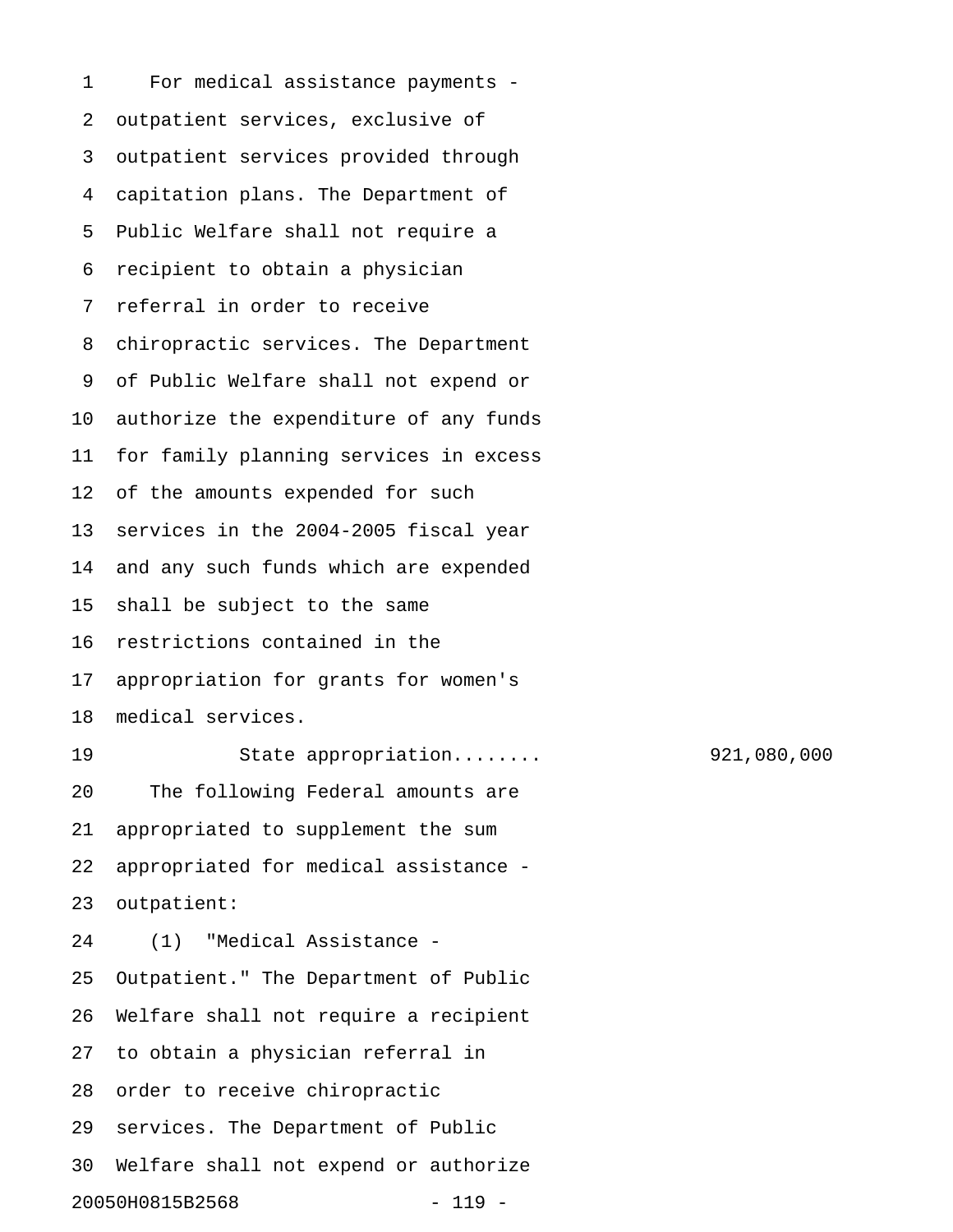1 the expenditure of any funds for 2 family planning services in excess of 3 the amounts expended for such services 4 in the 2004-2005 fiscal year and any 5 such funds which are expended shall be 6 subject to the same restrictions 7 contained in the appropriation for 8 grants for women's medical services. 9 Federal appropriation......1,288,555,000 10 For medical assistance payments - 11 inpatient, exclusive of inpatient 12 services provided through capitation 13 plans. 14 State appropriation........ 432,693,000 15 The following Federal amounts are 16 appropriated to supplement the sum 17 appropriated for medical assistance - 18 inpatient services: 19 (1) "Medical Assistance - 20 Inpatient." 21 Federal appropriation...... 599,401,000 22 For medical assistance payments - 23 capitation plans. For provision of 24 outpatient services and inpatient 25 hospital services to eligible persons 26 enrolled in an approved capitation 27 plan. No part of this appropriation 28 shall be used to pay any provider who 29 has not supplied information in such 30 form as required by the department in 20050H0815B2568 - 120 -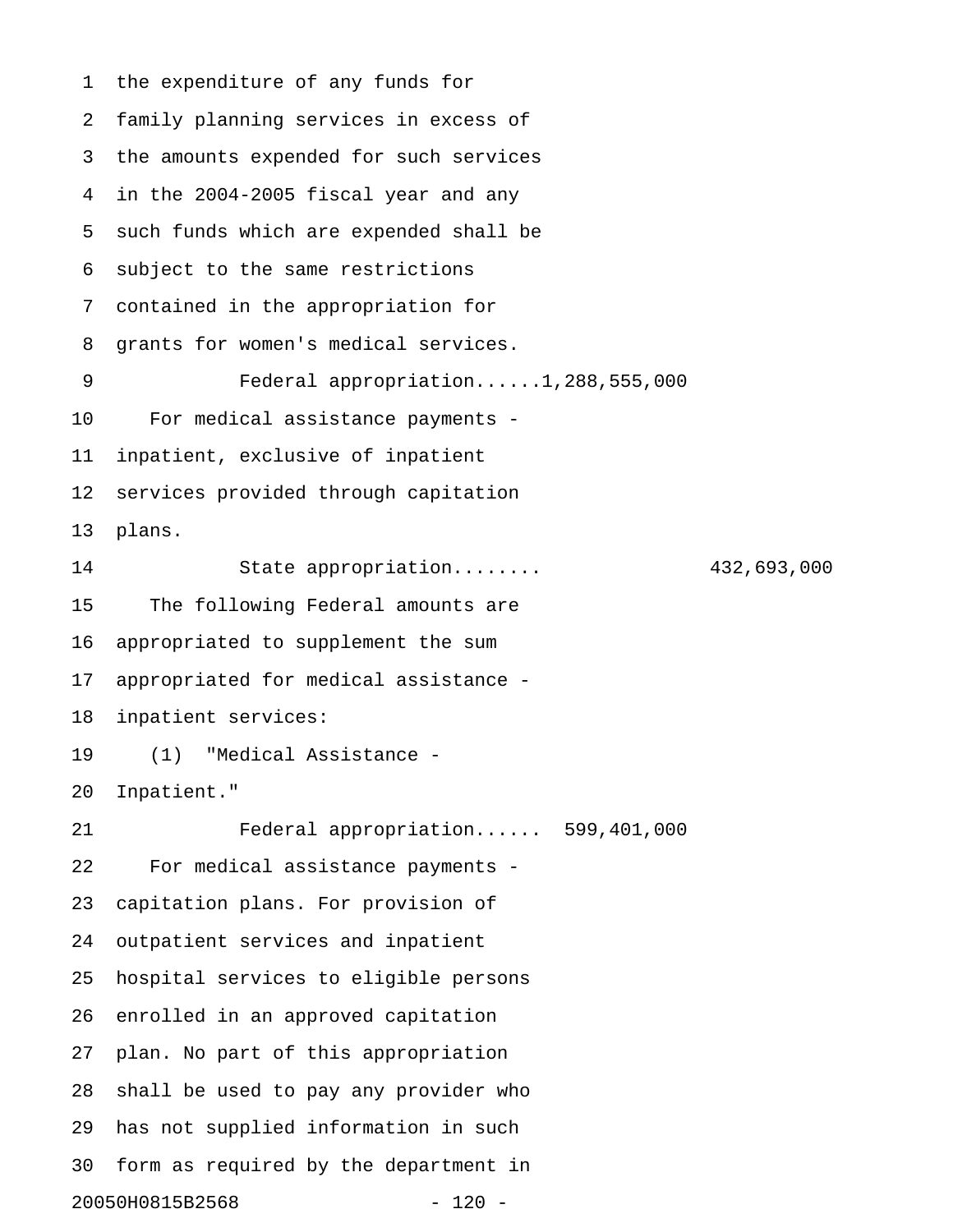1 order to facilitate claims for Federal 2 financial participation for services 3 rendered to general assistance 4 clients. The Department of Public 5 Welfare shall not require a recipient 6 to obtain a physician referral in 7 order to receive chiropractic 8 services. 9 State appropriation........ 2,509,763,000 10 The following Federal amounts are 11 appropriated to supplement the sum 12 appropriated for medical assistance - 13 capitation plans: 14 (1) "Medical Assistance - 15 Capitation." The Department of Public 16 Welfare shall not require a recipient 17 to obtain a physician referral in 18 order to receive chiropractic 19 services. 20 Federal appropriation......3,447,788,000 21 For medical assistance - long-term 22 care. 23 State appropriation........ 627,962,000 24 The following Federal amounts are 25 appropriated to supplement the sum 26 appropriated for long-term care: 27 (1) "Medical Assistance - Long-28 Term Care." 29 Federal appropriation......2,135,321,000 30 No funds from any medical

20050H0815B2568 - 121 -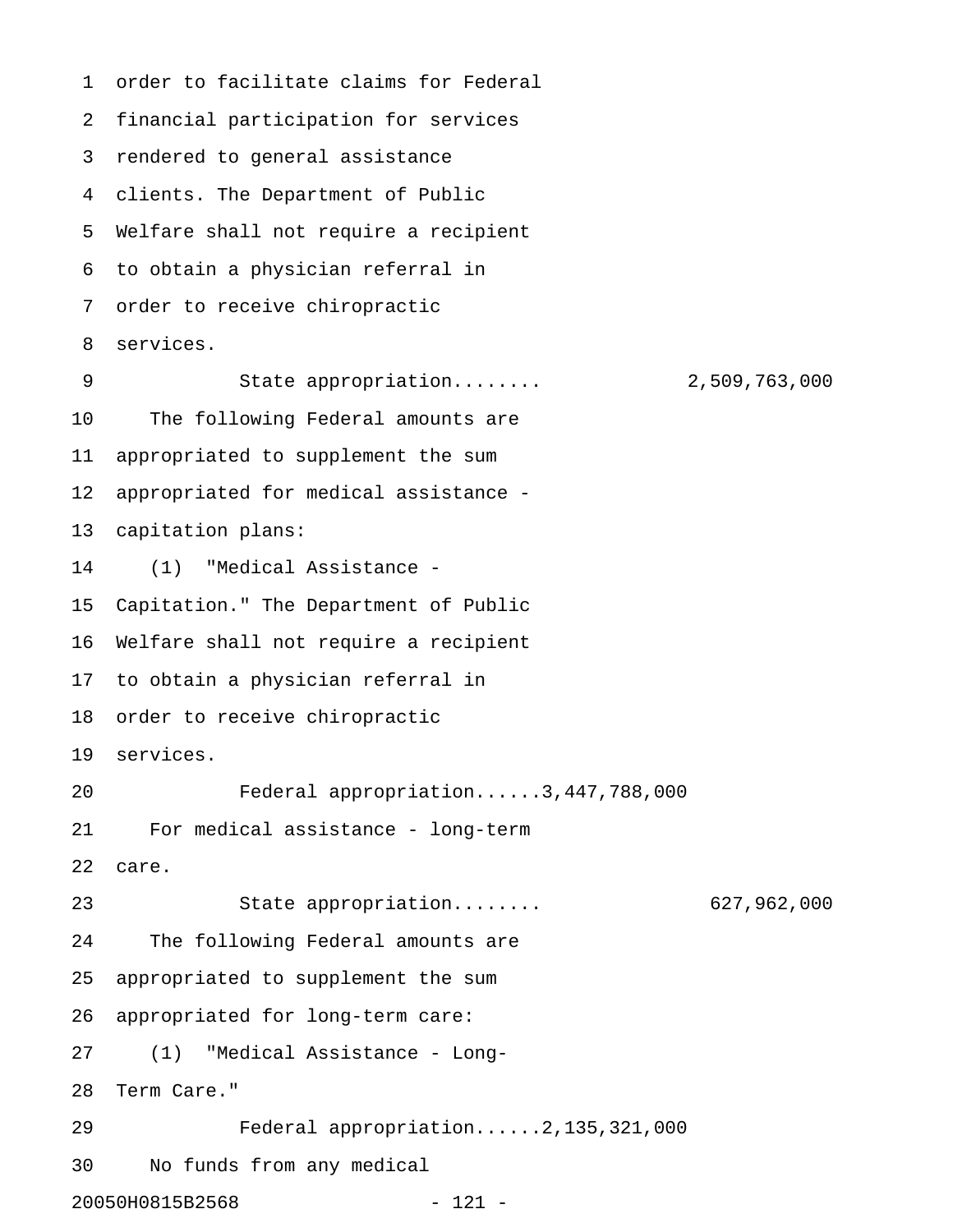1 assistance appropriation shall be used 2 to pay for services under medical 3 assistance for any child under 21 4 years of age who has a Supplemental 5 Security Income (SSI) level of 6 disability and whose parental income 7 is not currently considered in the 8 eligibility determination process, 9 unless the custodial parent or legally 10 responsible adult has provided to the 11 Department of Public Welfare, at 12 application or redetermination, 13 information as required by the 14 department for inclusion in an annual 15 report. The department shall submit to 16 the Public Health and Welfare 17 Committee of the Senate and the Health 18 and Human Services Committee of the 19 House of Representatives an annual 20 report including, but not limited to, 21 the following data: family size, 22 household income, county of residence, 23 length of residence in Pennsylvania, 24 third-party insurance information, 25 diagnosis and the type and cost of 26 services paid for by the medical 27 assistance program on behalf of each 28 eligible and enrolled child that has 29 an SSI level of disability and where 30 parental income is not currently 20050H0815B2568 - 122 -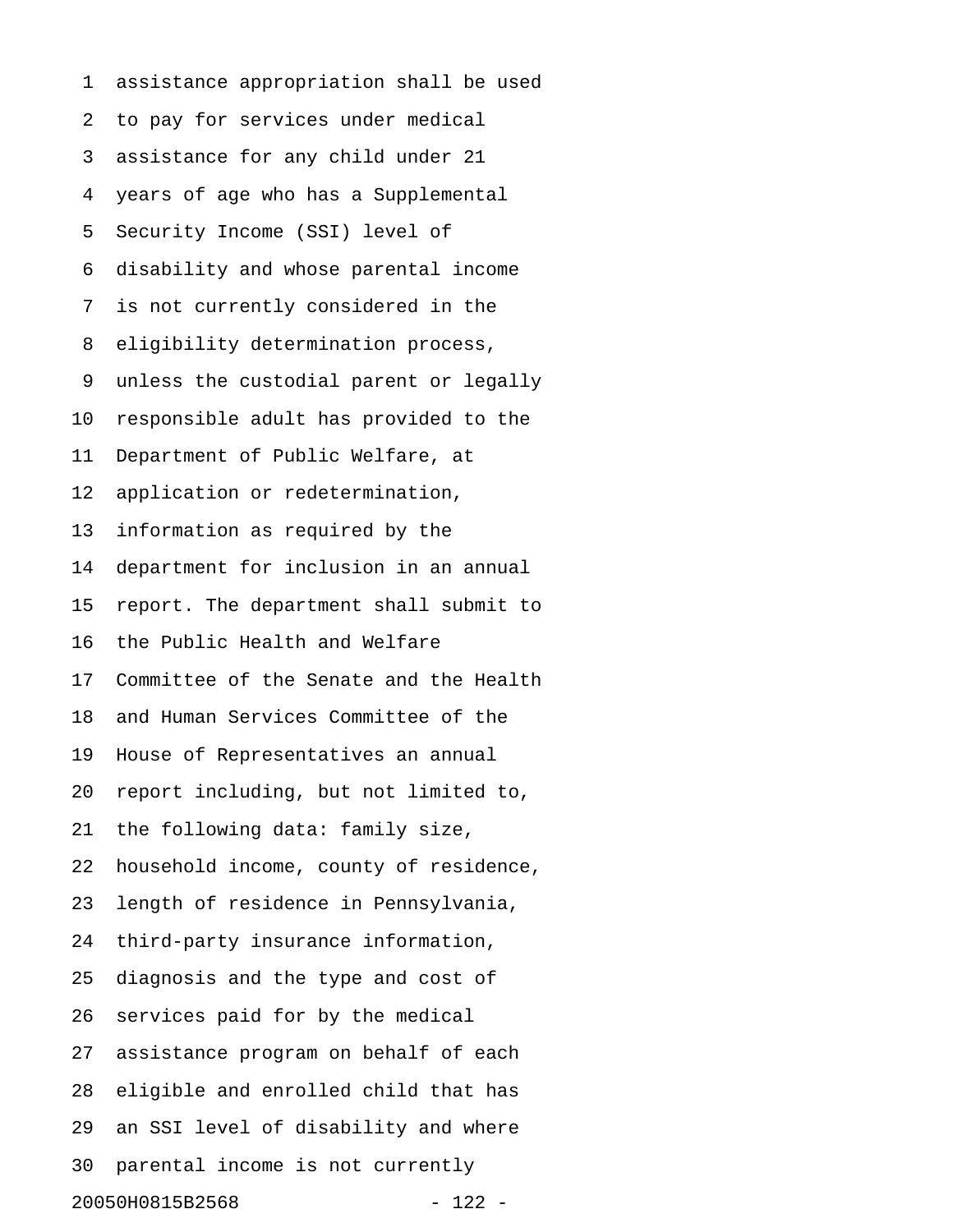1 considered in the eligibility

2 determination process.

3 Any rule, regulation or policy for 4 the State or Federal appropriations 5 for the cash assistance, outpatient, 6 inpatient, capitation, long-term care, 7 services to persons with disabilities, 8 supplemental grants to the aged, blind 9 and disabled, child care and attendant 10 care programs adopted by the Secretary 11 of Public Welfare during the fiscal 12 period 2005-2006 which add to the cost 13 of any public assistance program shall 14 be effective only from and after the 15 date upon which it is approved as to 16 the availability of funds by the 17 Governor. 18 For trauma centers. 19 State appropriation........ 12,500,000 20 The following Federal amounts are 21 appropriated to supplement the sum 22 appropriated for medical assistance - 23 trauma centers. 24 (1) "Medical Assistance - Trauma 25 Centers." 26 Federal appropriation...... 15,309,000 27 For medical assistance payments to 28 qualifying State-related academic 29 medical centers under criteria 30 established by the department. It is 20050H0815B2568 - 123 -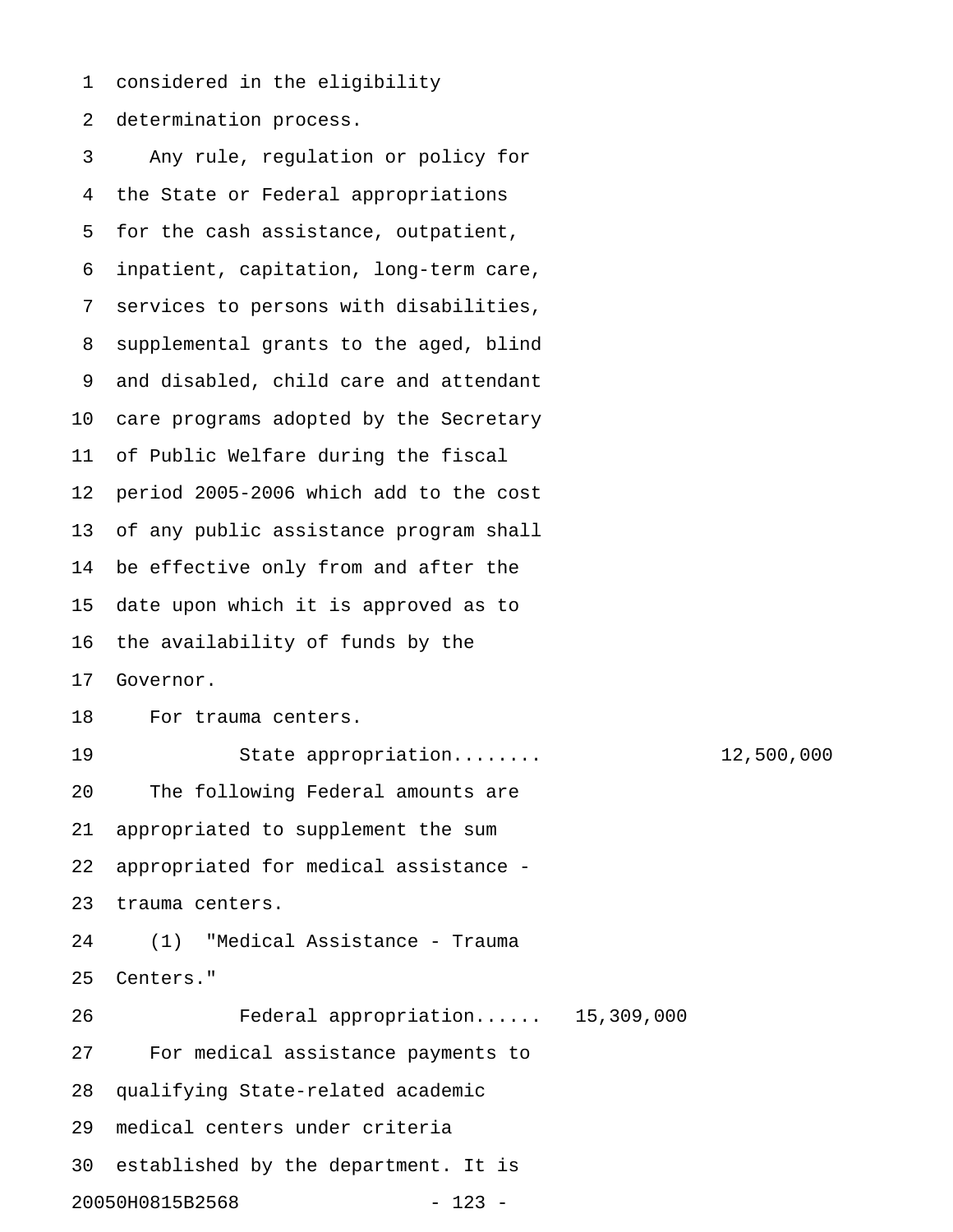1 the intent of the General Assembly 2 that the qualifying academic medical 3 centers shall not receive any less 4 funding than received for the fiscal 5 year 2004-2005 State appropriation 6 level if Federal funding for academic 7 medical centers is not made available 8 to those academic medical centers 9 during fiscal year 2005-2006. 10 State appropriation........ 20,591,000 11 The following Federal amounts are 12 appropriated to supplement the sum 13 appropriated for State-related 14 academic medical centers: 15 (1) "Medical Assistance - State-16 related academic medical centers." It 17 is the intent of the General Assembly 18 that the qualifying academic medical 19 centers shall not receive any less 20 funding than received for the fiscal 21 year 2004-2005 State appropriation 22 level if Federal funding for academic 23 medical centers is not made available 24 to those academic medical centers 25 during fiscal year 2005-2006. 26 Federal appropriation...... 24,911,000 27 For medical assistance - 28 transportation. 29 State appropriation........ 50,904,000 30 The following Federal amounts are 20050H0815B2568 - 124 -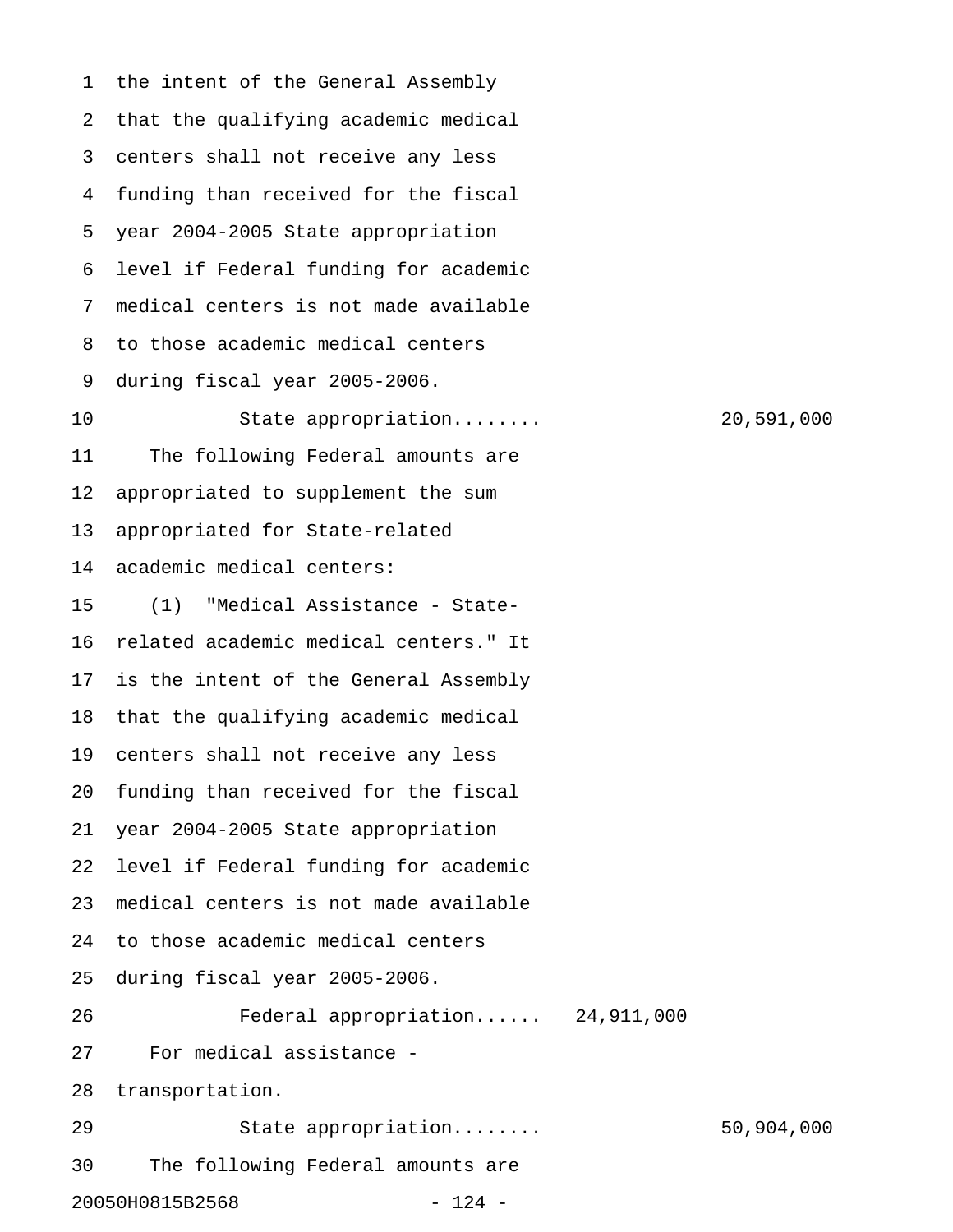1 appropriated to supplement the sum 2 appropriated for medical assistance - 3 transportation: 4 (1) "Medical Assistance - 5 Transportation." 6 Federal appropriation...... 43,362,000 7 It is the intent of the General 8 Assembly that these funds shall be 9 utilized as payment of last resort for 10 transportation services for eligible 11 medical assistance recipients. 12 For women's service programs. 13 \$4,430,000 shall be used for grants to 14 nonprofit agencies whose primary 15 function is to assist pregnant women 16 seeking alternatives to abortion. Such 17 funds shall be expended to provide 18 services to such women until 19 childbirth and for up to 12 months 20 thereafter, including, but not limited 21 to, food, shelter, clothing, health 22 care, counseling, adoption services, 23 parenting classes, assistance for 24 postdelivery stress and other 25 supportive programs and services and 26 for related outreach programs. Such 27 agencies may subcontract with other 28 nonprofit entities which operate 29 projects designed specifically to 30 provide all or a portion of the 20050H0815B2568 - 125 -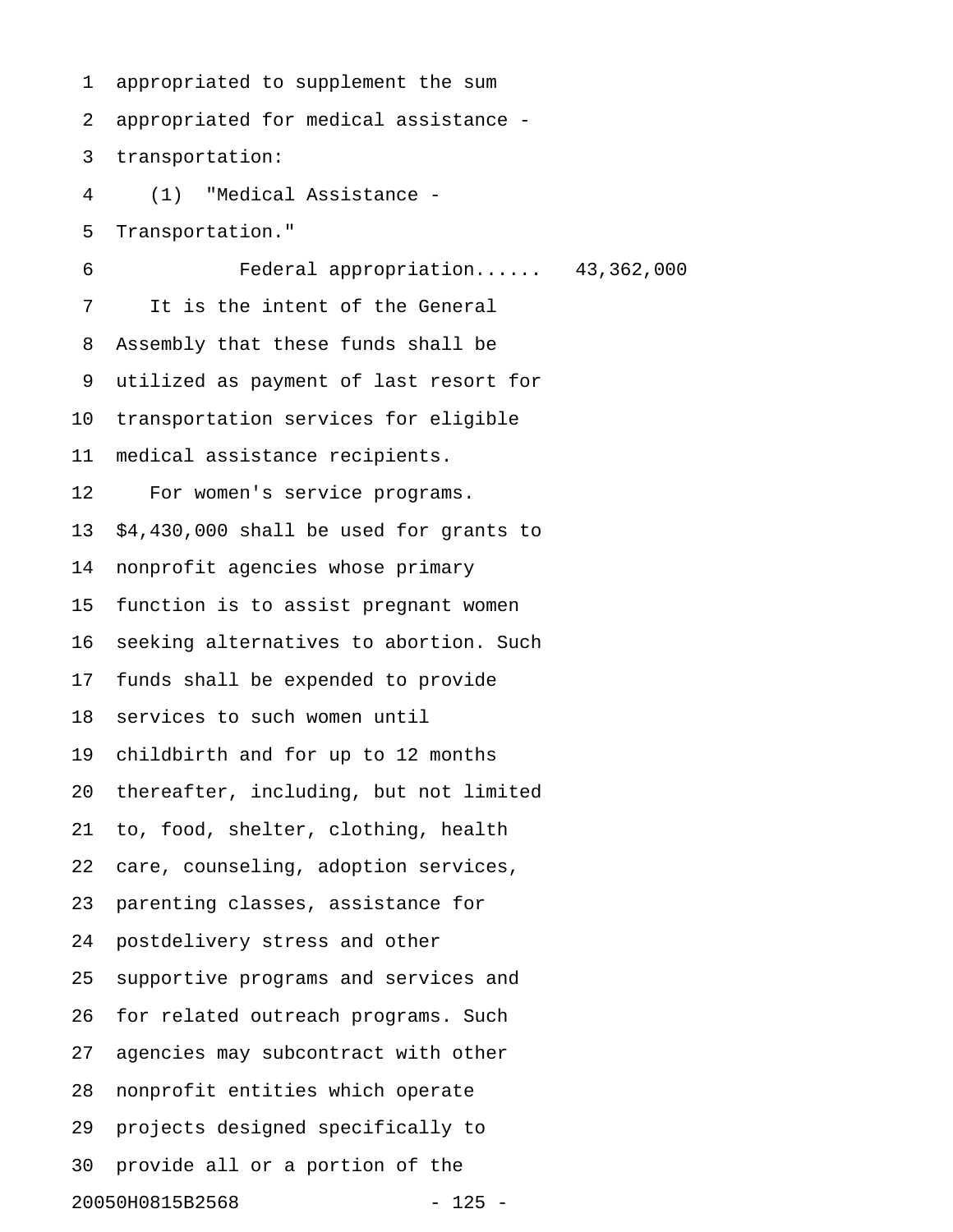1 foregoing services. Projects receiving 2 such funds shall not promote or refer 3 for or perform abortions or engage in 4 any counseling which is inconsistent 5 with this appropriation and shall be 6 physically and financially separate 7 from any component of any legal entity 8 engaging in such activities. 9 \$4,430,000 shall be used for grants 10 for women's medical services, 11 including noninvasive contraception 12 supplies. These funds shall not be 13 used to promote, perform or refer for 14 abortions or engage in abortion 15 counseling and projects supported by 16 these funds shall be physically and 17 financially separate from any such 18 abortion or abortion-related 19 activities. This separation shall be 20 verified by an annual independent 21 audit obtained by the entity providing 22 the services and submitted to the 23 Department of Public Welfare. Further 24 evidence of such physical and 25 financial separation shall be supplied 26 through such documentation as the 27 Department of Public Welfare shall 28 request. No later than March 30 of 29 each year, the Department of Public 30 Welfare shall submit a report to the 20050H0815B2568 - 126 -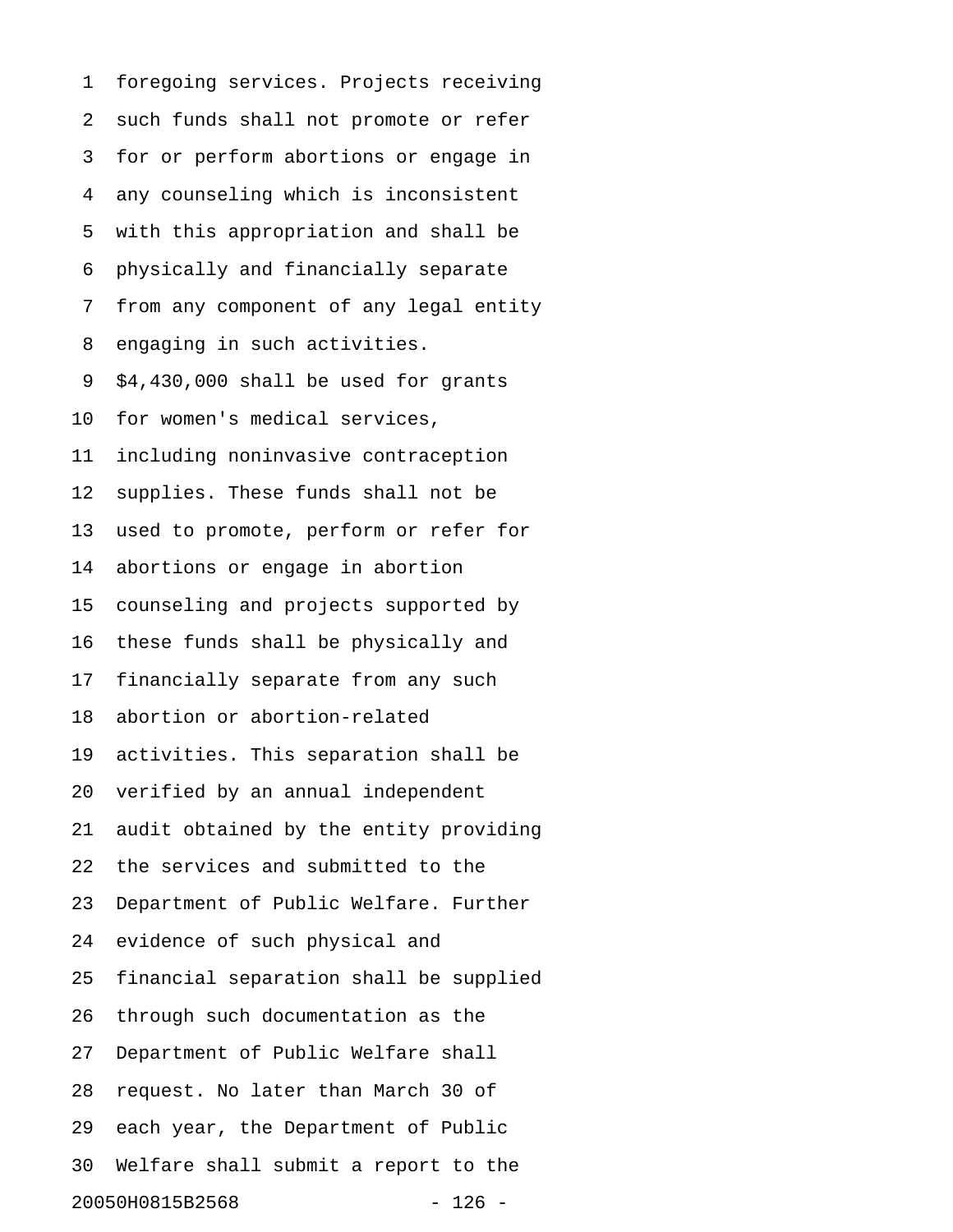1 chairman and minority chairman of the 2 Appropriations Committee of the Senate 3 and the chairman and minority chairman 4 of the Appropriations Committee of the 5 House of Representatives and to the 6 chairman and minority chairman of the 7 Public Health and Welfare Committee of 8 the Senate and the chairman and 9 minority chairman of the Health and 10 Human Services Committee of the House 11 of Representatives regarding the 12 number of audits filed, the adequacy 13 of the documentation submitted and any 14 recommendations to revise the 15 verification process. The physical and 16 financial separation requirement shall 17 not apply to a hospital or to a 18 project which receives Federal funds 19 pursuant to Title X of the Public 20 Health Service Act (58 Stat. 682, 42 21 U.S.C. § 201 et seq.) and which 22 performs only those nondirective 23 abortion counseling and referral 24 services required under that act if 25 failure to perform those services will 26 result in the withholding of Federal 27 funds. The physical and financial 28 separation requirement shall not apply 29 to any abortion or to any abortion 30 referral or any abortion counseling in 20050H0815B2568 - 127 -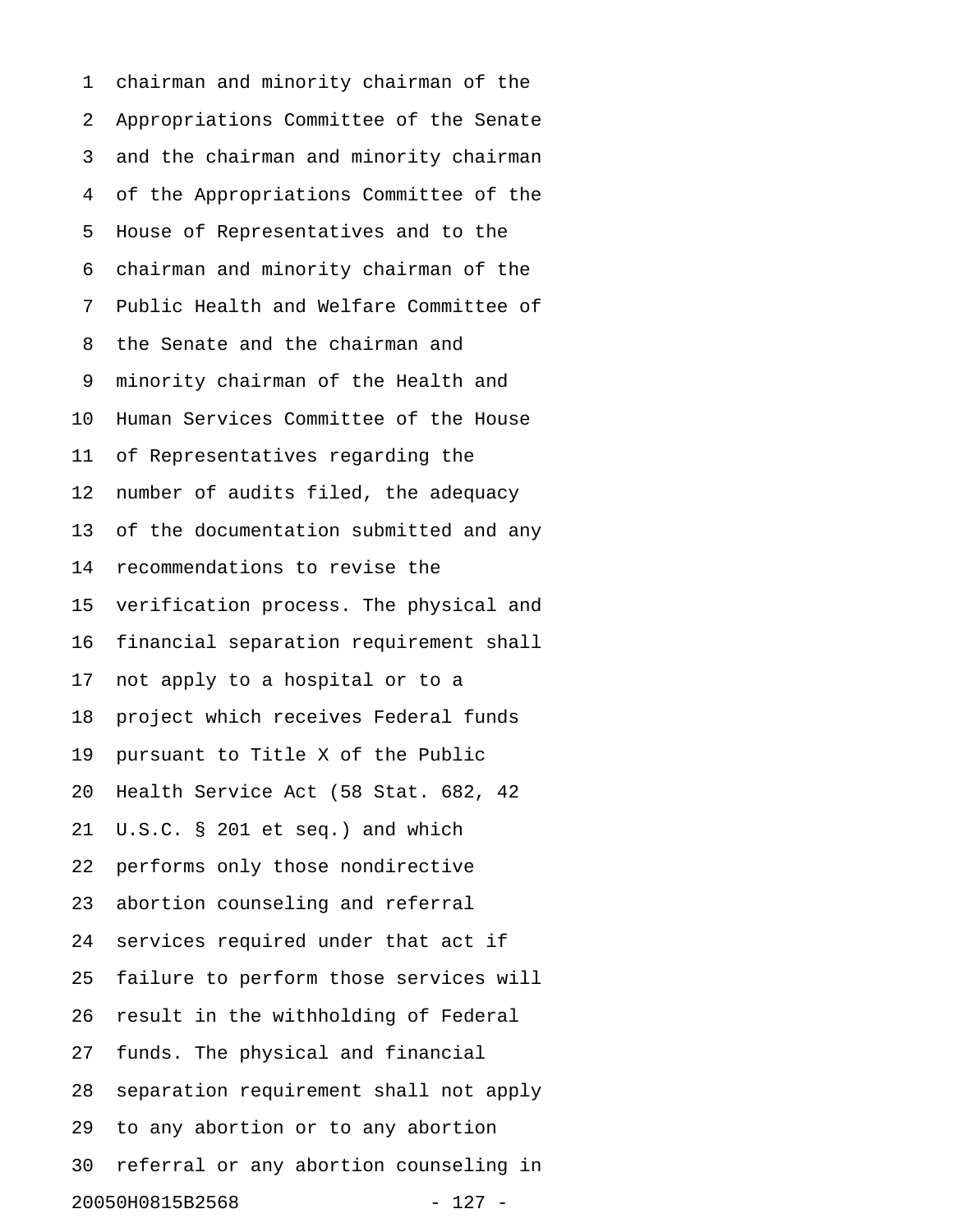1 connection therewith, which: 2 (1) on the basis of the 3 physician's good faith clinical 4 judgment, is necessary to prevent the 5 death of the mother or to prevent the 6 serious risk of substantial and 7 irreversible impairment of a major 8 bodily function; or 9 (2) is performed in the case of a 10 pregnancy caused by rape or incest. 11 State appropriation........ 8,860,000 12 The following Federal amount is 13 appropriated to supplement the sum 14 appropriated for women's service 15 programs: 16 (1) "TANFBG - Alternatives to 17 Abortion." For grants to nonprofit 18 agencies whose primary function is to 19 assist pregnant women seeking 20 alternatives to abortion and who meet 21 the criteria for such grants. The 22 funds are dedicated for services to 23 women whose gross family income is 24 below 185% of the Federal Poverty 25 Guidelines. 26 Federal appropriation...... 1,000,000 27 For special pharmaceutical services 28 for AIDS-related services. 29 State appropriation........ 13,448,000 30 The following Federal amounts are

20050H0815B2568 - 128 -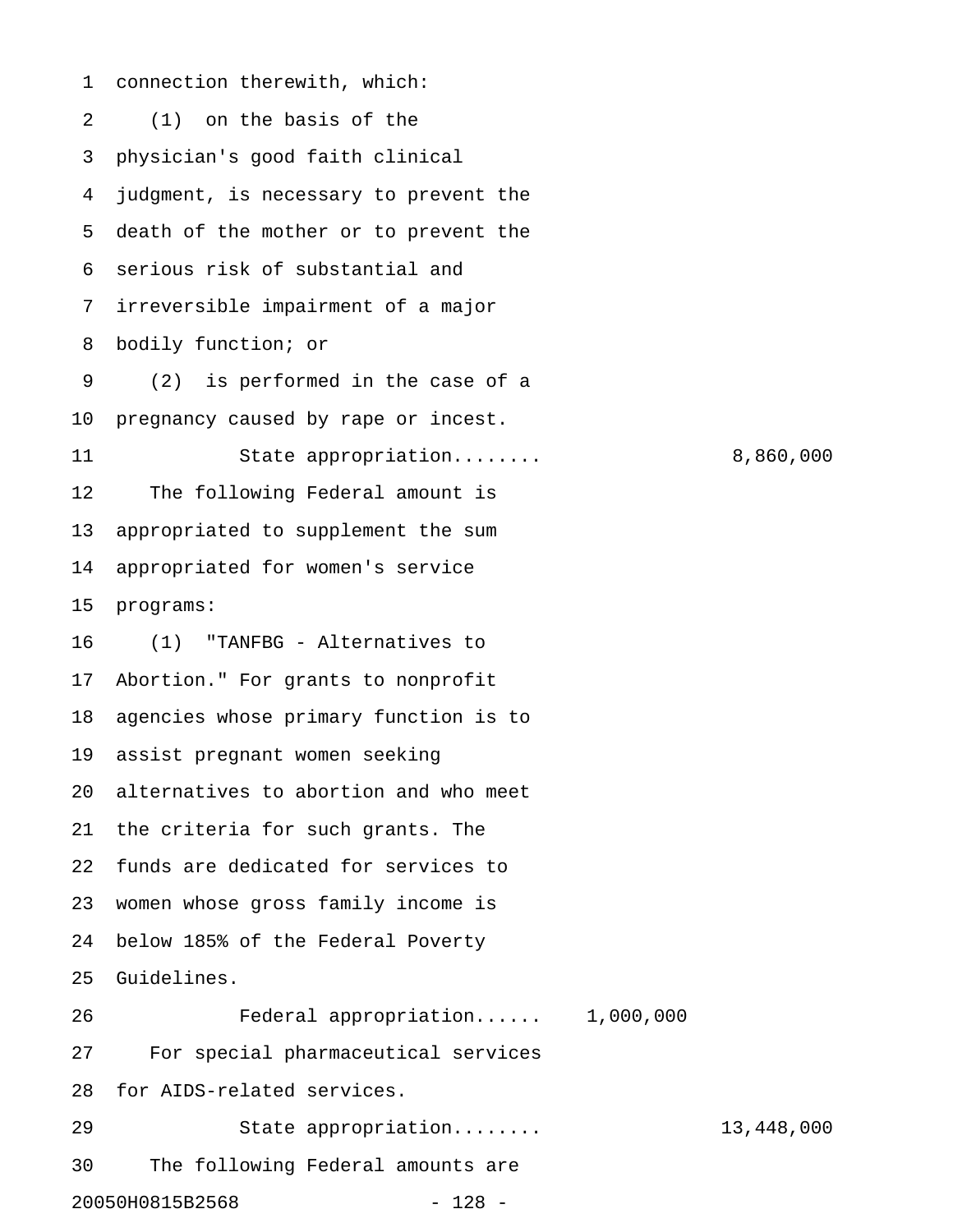1 appropriated to supplement the sum 2 appropriated for special 3 pharmaceutical services for AIDS-4 related services: 5 (1) "AIDS - Ryan White." 6 Federal appropriation...... 26,654,000 7 For special pharmaceutical services 8 for atypical antipsychotic drug 9 therapy for persons residing in the 10 community who suffer from 11 schizophrenia. 12 State appropriation........ 5,886,000 13 For behavioral health services. It 14 is the intent of the General Assembly 15 that all available intergovernmental 16 transfer funds, including prior year 17 carryover, augmenting this 18 appropriation shall be spent prior to 19 State funds from this appropriation. 20 State appropriation........ 43,981,000 21 For psychiatric services in eastern 22 Pennsylvania. 23 State appropriation........ 3,500,000 24 For intermediate care 25 facilities/MR. 26 State appropriation........ 123,058,000 27 The following Federal amounts are 28 appropriated to supplement the sum 29 appropriated for intermediate care 30 facilities/MR: 20050H0815B2568 - 129 -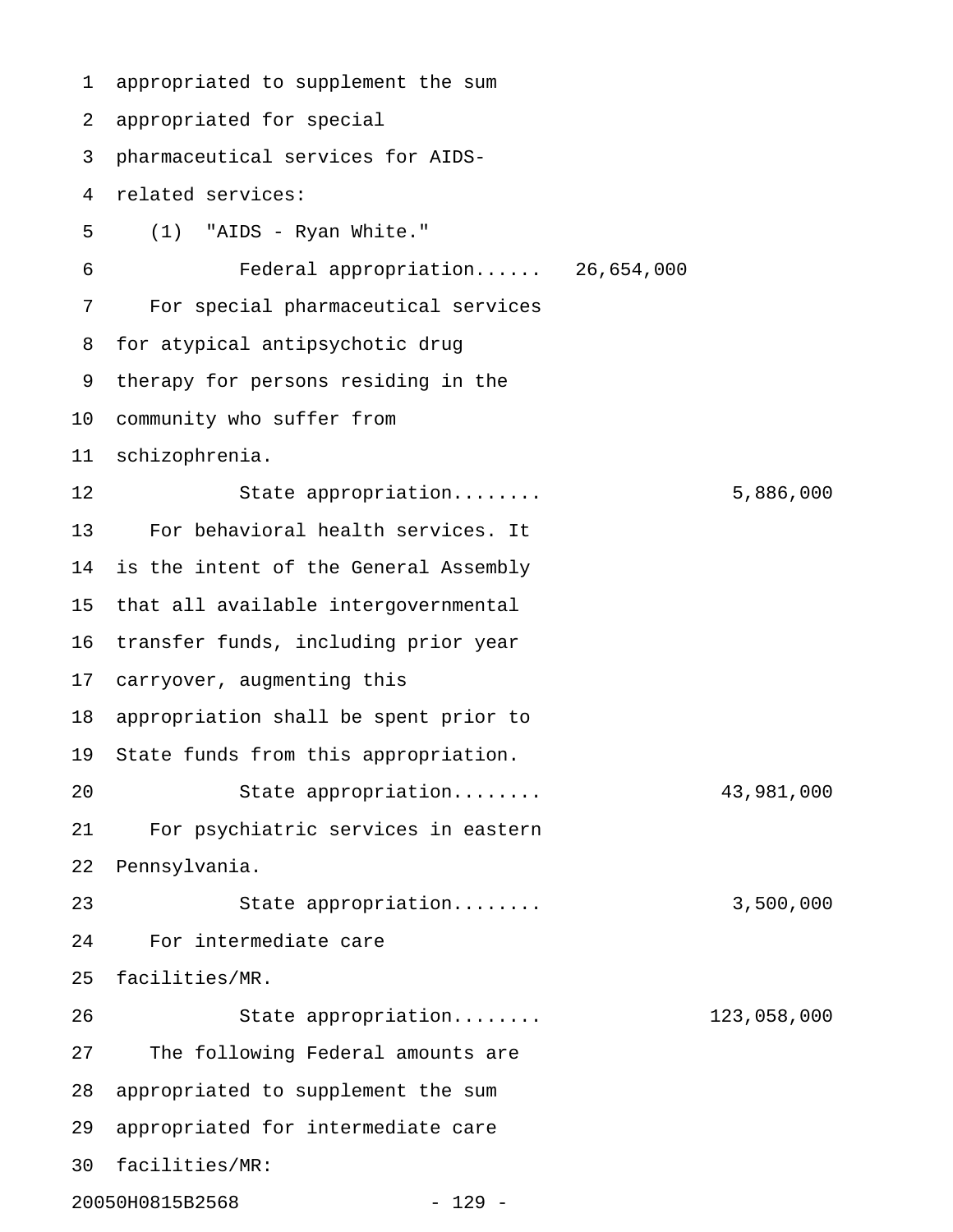1 (1) "Medical Assistance - 2 Intermediate Care Facilities - 3 Mentally Retarded." 4 Federal appropriation...... 167,078,000 5 For community mental retardation 6 services, exclusive of capital 7 improvements, which shall include 8 grants to counties for 9 noninstitutional programs. This 10 appropriation includes sufficient 11 funds for a 2% cost-of-living increase 12 for direct care staff. 13 State appropriation........ 729,633,000 14 The following Federal amounts are 15 appropriated to supplement the sum 16 appropriated for community services 17 for the mentally retarded: 18 (1) "Medical Assistance - 19 Community MR Services." 20 Federal appropriation...... 701,193,000 21 (2) "SSBG - Community MR 22 Services." 23 Federal appropriation...... 13,984,000 24 For early intervention services. 25 This appropriation includes sufficient 26 funds for a 2% cost-of-living increase 27 for direct care staff. 28 State appropriation........ 89,535,000 29 The following Federal amounts are 30 appropriated to supplement the sum 20050H0815B2568 - 130 -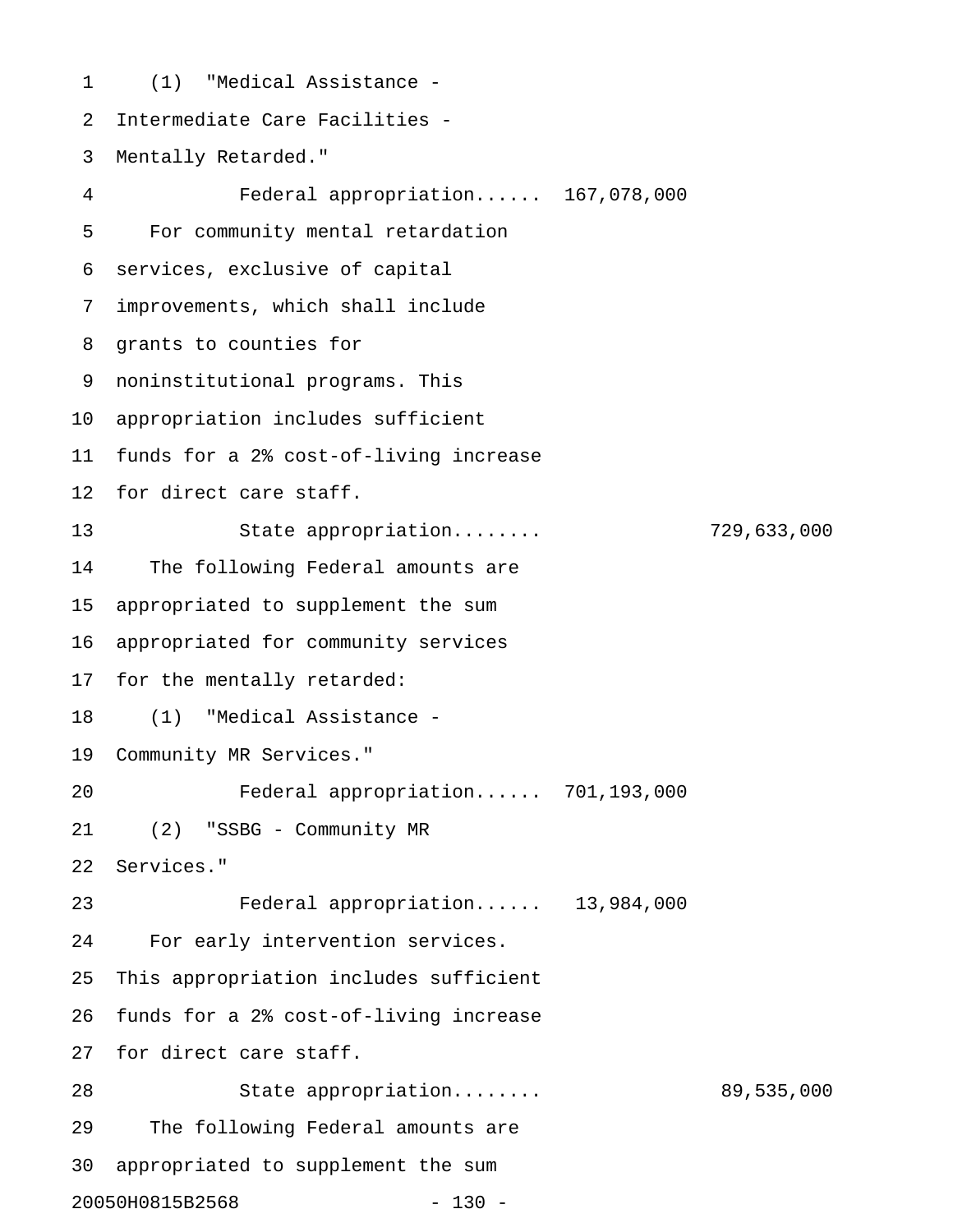1 appropriated for early intervention 2 services: 3 (1) "SSBG - Early Intervention." 4 Federal appropriation...... 2,195,000 5 (2) "Medical Assistance - Early 6 Intervention." 7 Federal appropriation...... 18,838,000 8 (3) "Education for Children with 9 Disabilities - Early Intervention." 10 Federal appropriation...... 12,988,000 11 For the establishment of centers 12 for the diagnosis and treatment of 13 autism spectrum disorders, including 14 provider training programs. 15 State appropriation........ 3,000,000 16 For extraordinary costs to counties 17 other than counties of the first class 18 resulting from the closure of 19 Pennhurst State Center. This 20 appropriation includes sufficient 21 funds for a 2% cost-of-living increase 22 for direct care staff. 23 State appropriation........ 3,058,000 24 For residential services for the 25 mentally retarded in the Lansdowne 26 area. This appropriation includes 27 sufficient funds for a 2% cost-of-28 living increase for direct care staff. 29 State appropriation........ 1,223,000 30 For payments and services to 20050H0815B2568 - 131 -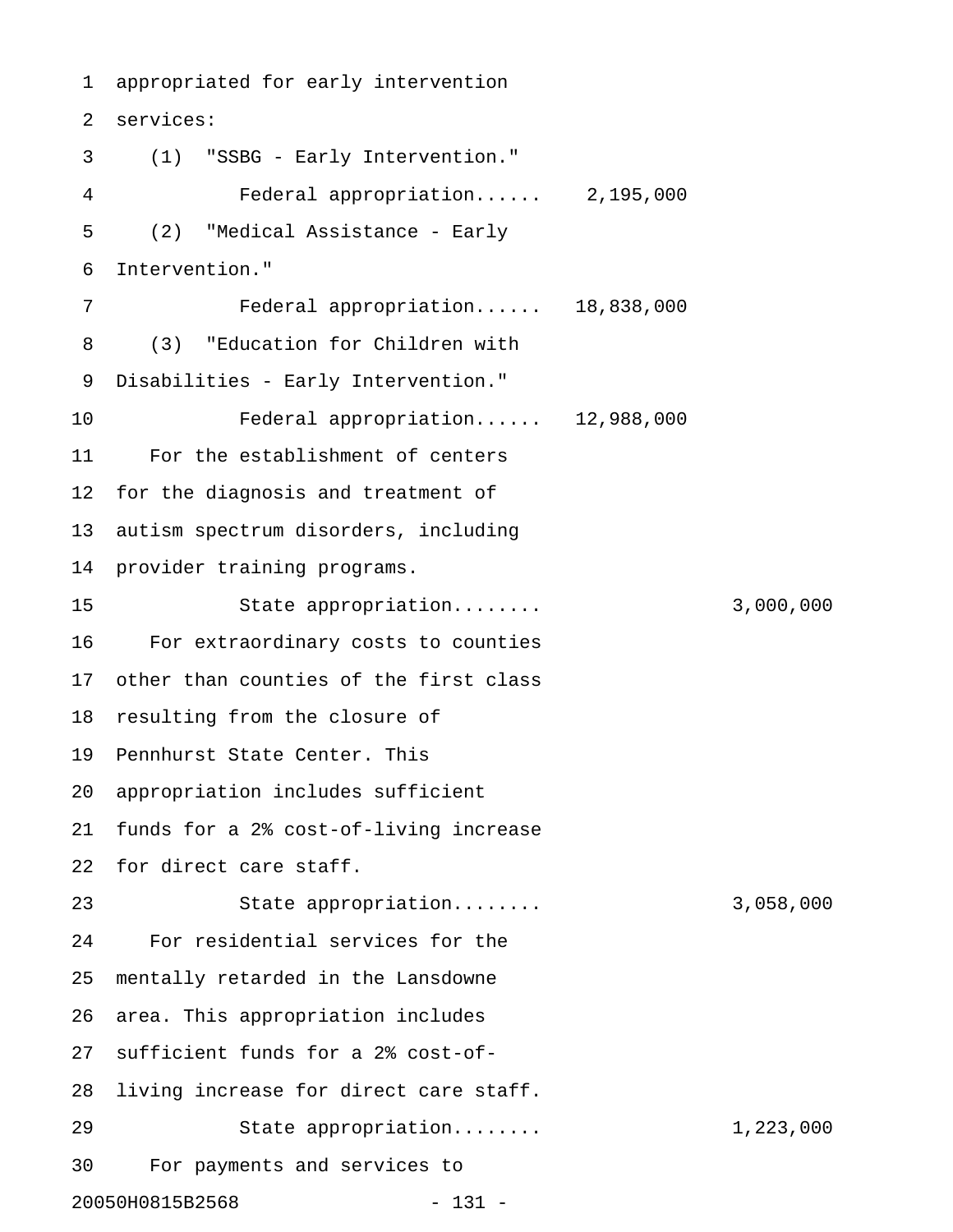1 counties for children and youth 2 programs and for the care of 3 delinquent and dependent children, 4 provided that, for fiscal year 2005- 5 2006, not more than 50% of the funds 6 allocated from this appropriation to 7 each county and herein appropriated 8 shall be expended until such time as 9 each county submits to the Department 10 of Public Welfare data for the 11 previous State fiscal year, and 12 updated on a quarterly basis, on the 13 unduplicated caseloads, unduplicated 14 services and number of caseworkers by 15 county program. This data is to be 16 provided in a form acceptable to the 17 Department of Public Welfare. A copy 18 of the data shall be sent to the 19 chairman and minority chairman of the 20 Appropriations Committee of the Senate 21 and to the chairman and the minority 22 chairman of the Appropriations 23 Committee of the House of 24 Representatives. The department may 25 use up to \$9,535,000 of this 26 appropriation to fund contracts for 27 adoption services. The department may 28 also use funds from this appropriation 29 for assistance to counties in meeting 30 Federal reimbursement documentation 20050H0815B2568 - 132 -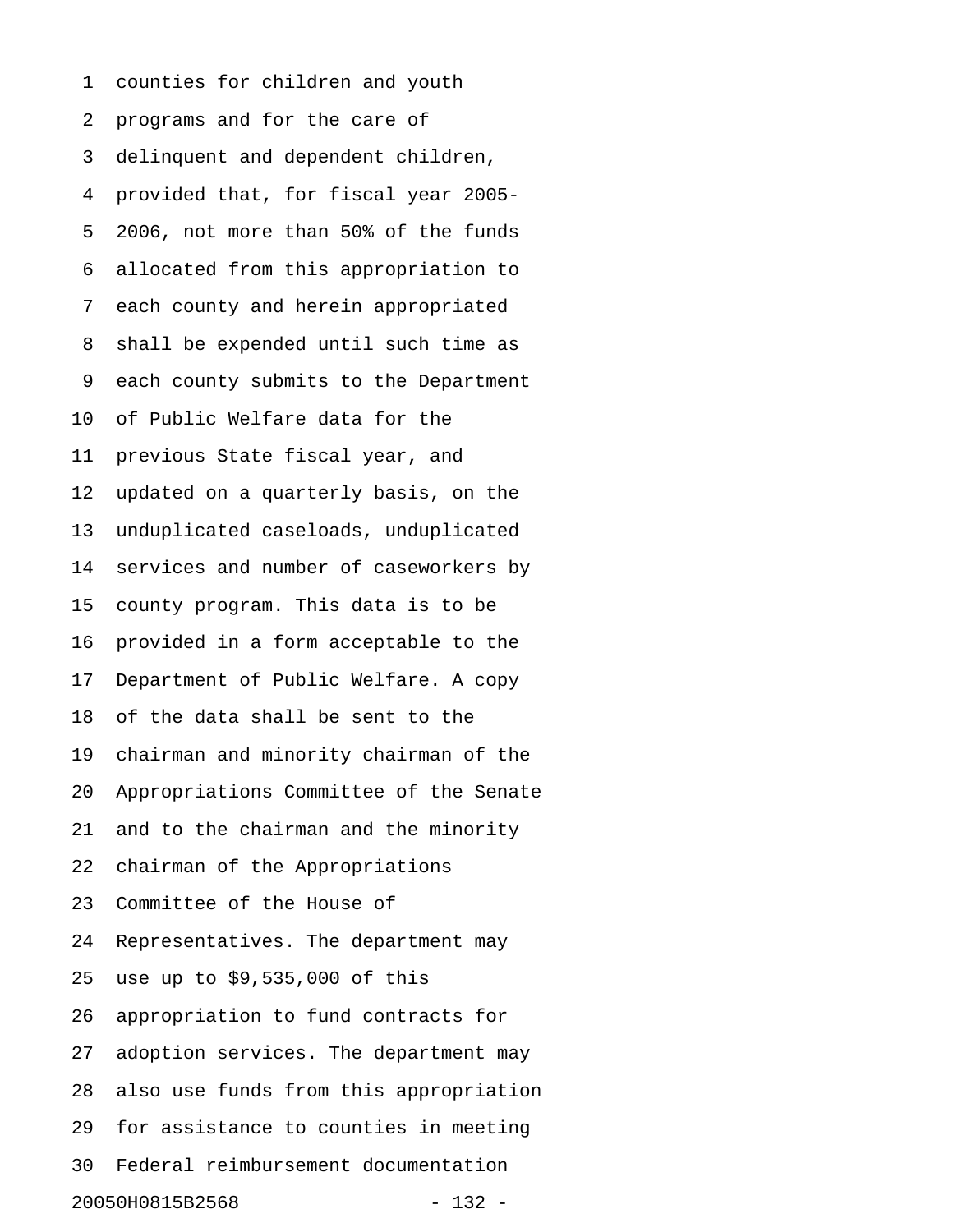1 requirements. Reimbursement for 2 children and youth services made 3 pursuant to section 704.1 of the act 4 of June 13, 1967 (P.L.31, No.21), 5 known as the Public Welfare Code, 6 shall not exceed the amount of State 7 funds appropriated. This appropriation 8 includes sufficient funds for a 2% 9 cost-of-living adjustment for services 10 purchased by counties. It is the 11 intent of the General Assembly that 12 counties do not experience any adverse 13 fiscal impact due to the department's 14 Federal revenue maximization efforts. 15 State appropriation........ 838,526,000 16 The following Federal amounts are 17 appropriated to supplement the sum 18 appropriated for payments and services 19 to counties for children and youth 20 programs and child abuse and neglect 21 prevention: 22 (1) "Child Welfare Services." 23 Federal appropriation...... 21,957,000 24 (2) "Child Welfare - Title IV-E." 25 Federal appropriation...... 462,419,000 26 (3) "Medical Assistance - Child 27 Welfare." 28 Federal appropriation...... 4,912,000 29 (4) "TANFBG - Child Welfare." 30 Federal appropriation...... 67,884,000 20050H0815B2568 - 133 -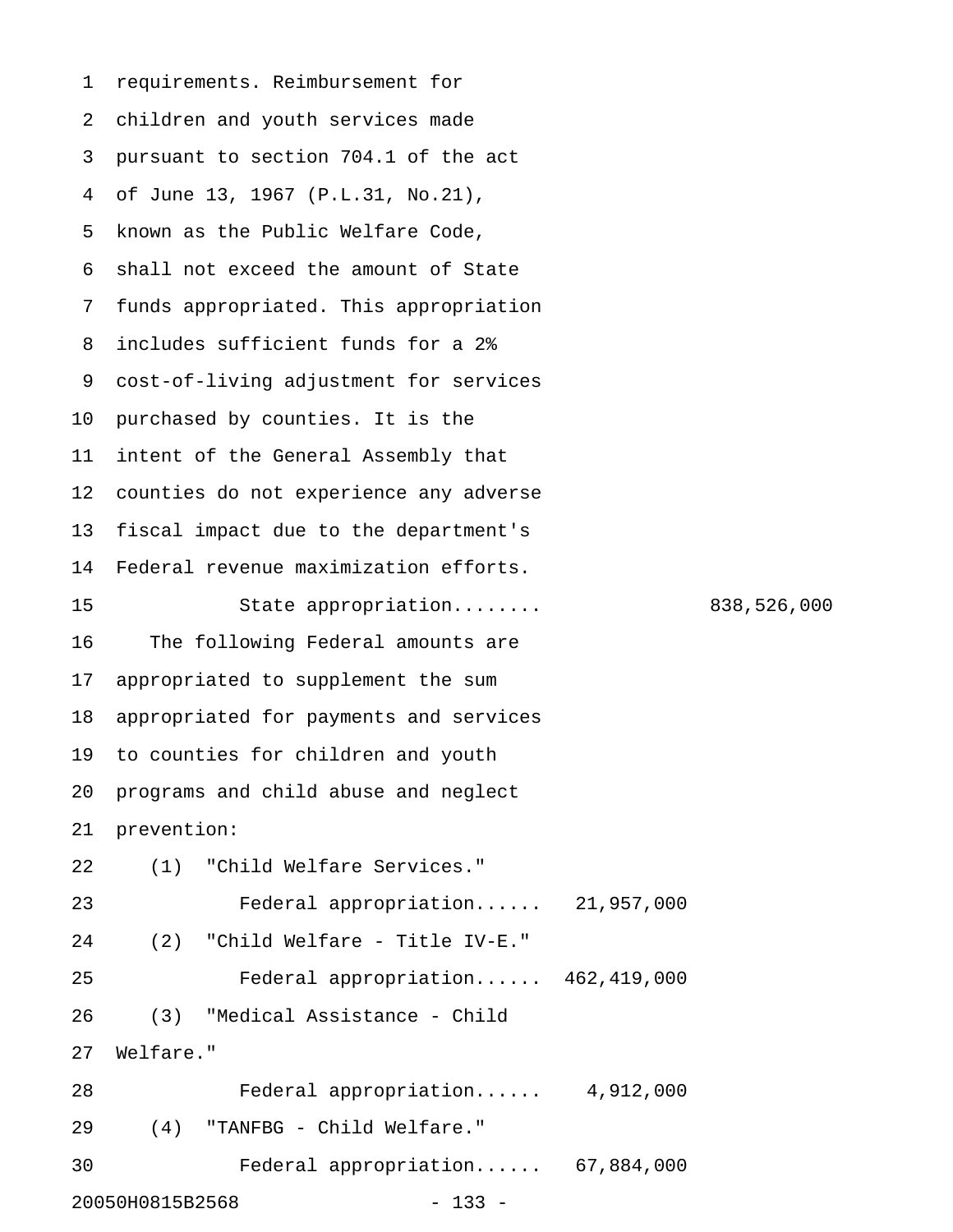1 (5) "SSBG - Child Welfare." 2 Federal appropriation...... 12,021,000 3 (6) "Child Welfare Training and 4 Certification." 5 Federal appropriation...... 14,598,000 6 (7) "Community-based Family 7 Resource and Support." 8 Federal appropriation...... 134,000 9 For child welfare - TANF 10 transition. Pursuant to section 205 of 11 the act of June 13, 1967 (P.L.31, 12 No.21), known as the Public Welfare 13 Code, the department may disburse one-14 time TANF Transition grants from this 15 appropriation to county children and 16 youth agencies in fiscal year 2005- 17 2006. The department shall adopt 18 guidelines, after consultation with 19 the County Commissioners Association, 20 governing eligibility for a grant and 21 the nature and extent of otherwise 22 unfunded child welfare expenditures 23 for which grants may be used. The 24 maximum one-time TANF Transition grant 25 to any county may be less than but in 26 no event shall exceed the amount 27 specified in a county's "State TANF 28 Transition Funds" revenue line as 29 reflected in the fiscal year 2005-2006 30 tentative county child welfare 20050H0815B2568 - 134 -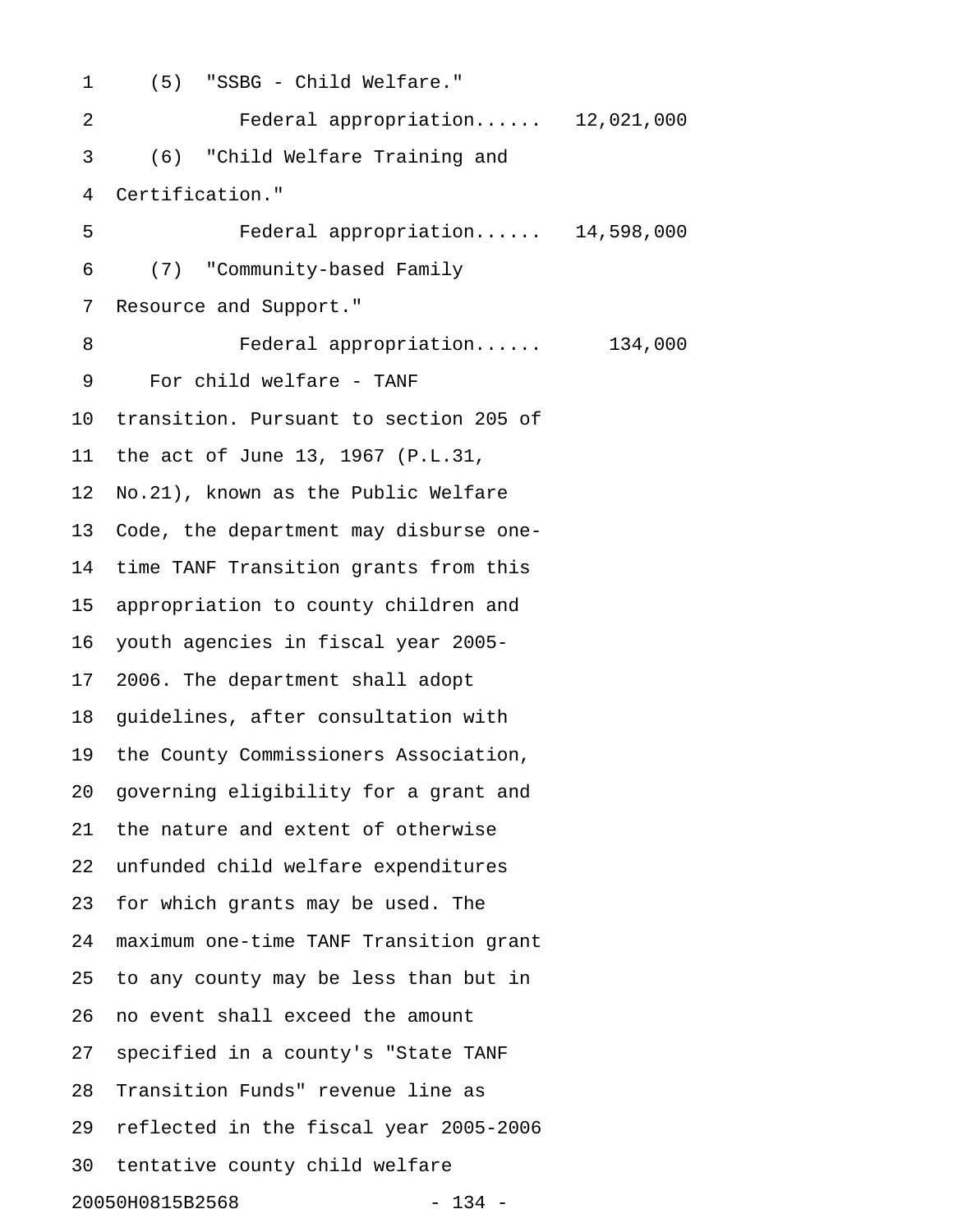1 allocation dated March 17, 2005.

2 State appropriation........ 45,000,000 3 For community-based family centers. 4 No funds from this appropriation shall 5 be considered as part of the base for 6 calculation of the county child 7 welfare needs-based budget for any 8 fiscal year. 9 State appropriation........ 3,148,000 10 The following Federal amounts are 11 appropriated to supplement the sum 12 appropriated for community-based 13 family centers: 14 (1) "Family Preservation - Family 15 Centers." 16 Federal appropriation...... 6,463,000 17 (2) "Family Resource and Support - 18 Family Centers." 19 Federal appropriation...... 480,000 20 (3) "CCDFBG - Family Centers." 21 Federal appropriation...... 461,000 22 (4) "Title IV-B - Family Centers." 23 Federal appropriation...... 2,605,000 24 For child care services. 25 State appropriation........ 80,209,000 26 The following Federal amounts are 27 appropriated to supplement the sum 28 appropriated for child care services: 29 (1) "CCDFBG - Child Care 30 Services." This appropriation includes 20050H0815B2568 - 135 -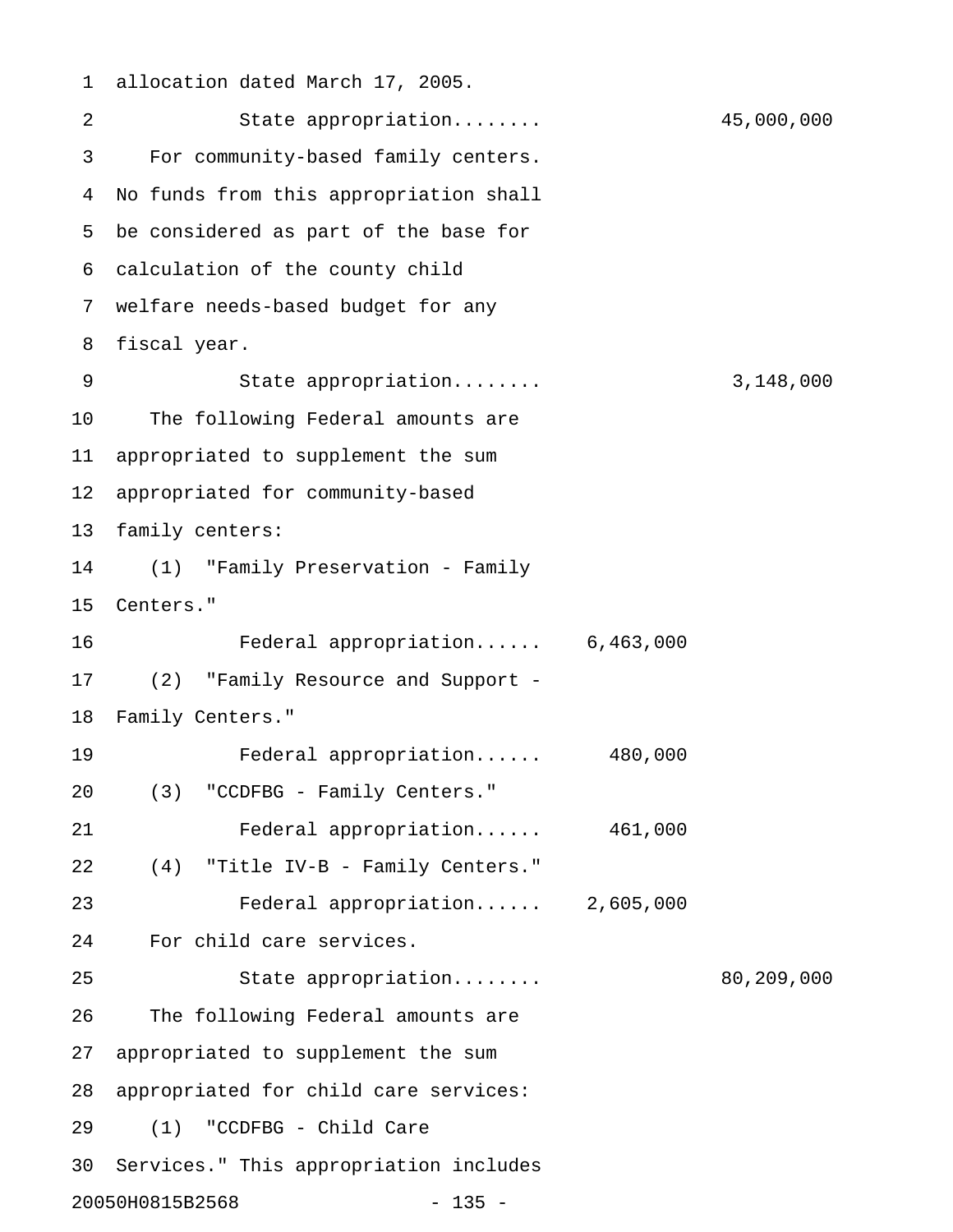```
1 $456,000 for child care support
2 services in cities of the first class.
3 Federal appropriation...... 189,114,000
4 (2) "CCDFBG - School Age."
5 Federal appropriation...... 1,260,000
6 (3) "SSBG - Child Care Services."
7 Federal appropriation...... 30,977,000
8 (4) "Head Start Collaboration
9 Project."
10 Federal appropriation...... 450,000
11 (5) "TANFBG - Child Care
12 Services."
13 Federal appropriation...... 2,000,000
14 (6) "TANF - Nurse Family
15 Partnership."
16 Federal appropriation...... 1,222,000
17 (7) "CCDFBG - Nurse Family
18 Partnership."
19 Federal appropriation...... 2,605,000
20 For domestic violence programs.
21 State appropriation........ 11,542,000
22 The following Federal amounts are
23 appropriated to supplement the sum
24 appropriated for domestic violence
25 programs:
26 (1) "Family Violence Prevention
27 Services."
28 Federal appropriation...... 3,000,000
29 (2) "SSBG - Domestic Violence
30 Programs."
```
20050H0815B2568 - 136 -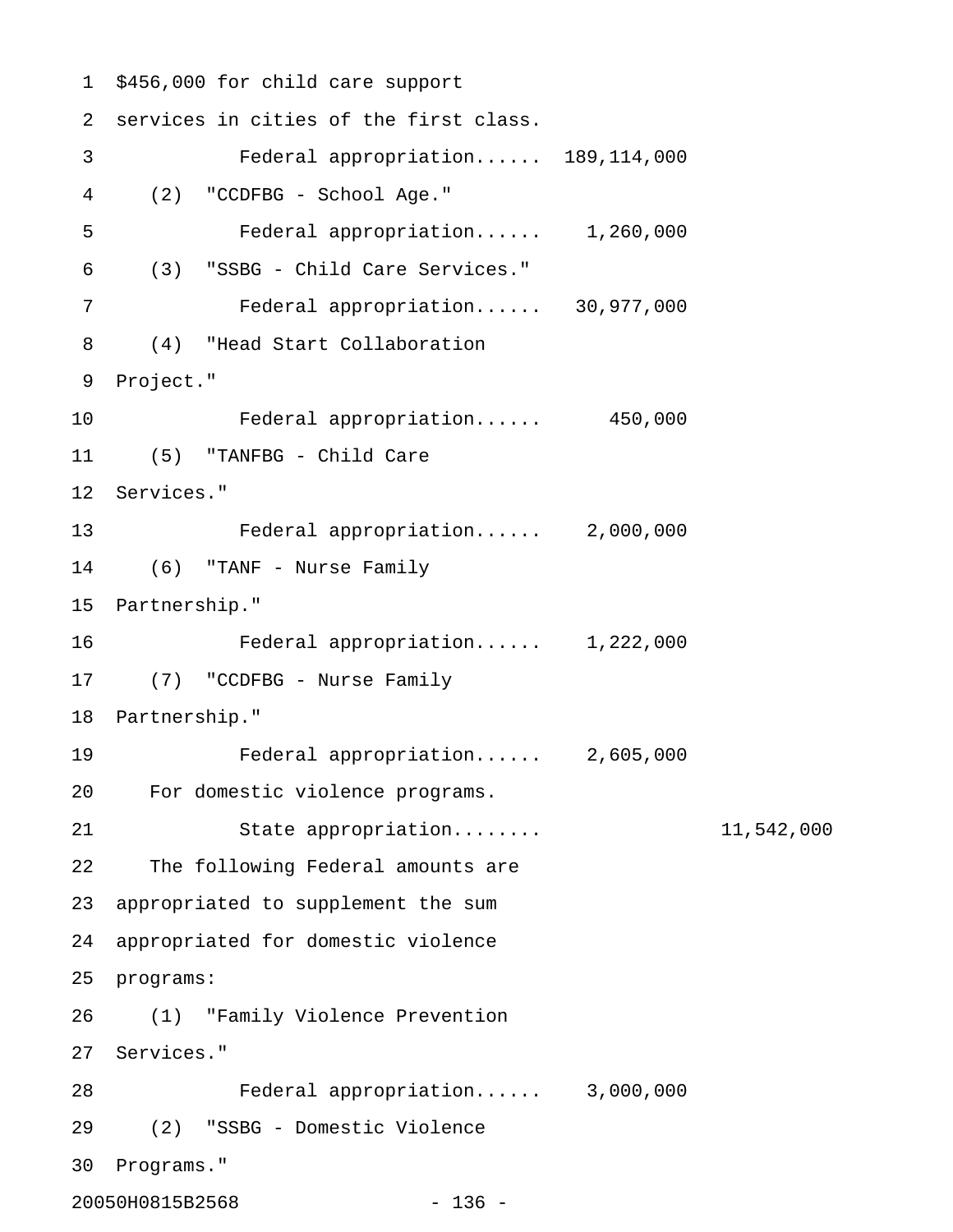1 Federal appropriation...... 5,705,000 2 (3) "PHHSBG - Domestic Violence." 3 Federal appropriation...... 150,000 4 (4) "DFSC - Domestic Violence." 5 Federal appropriation...... 425,000 6 For rape crisis programs. 7 State appropriation........ 5,879,000 8 The following Federal amounts are 9 appropriated to supplement the sum 10 appropriated for rape crisis programs: 11 (1) "PHHSBG - Rape Crisis." 12 Federal appropriation...... 301,000 13 (2) "SSBG - Rape Crisis." 14 Federal appropriation...... 2,721,000 15 (3) "Rape Prevention and 16 Education." 17 Federal appropriation...... 1,900,000 18 (4) "DFSC - Special Programs for 19 Rape Crisis." 20 Federal appropriation...... 142,000 21 For breast cancer screening. 22 State appropriation........ 1,526,000 23 The following Federal amounts are 24 appropriated to supplement the sum 25 appropriated for breast cancer 26 screening: 27 (1) "SSBG - Family Planning." 28 Federal appropriation...... 3,845,000 29 For the Human Services Development 30 Fund. 20050H0815B2568 - 137 -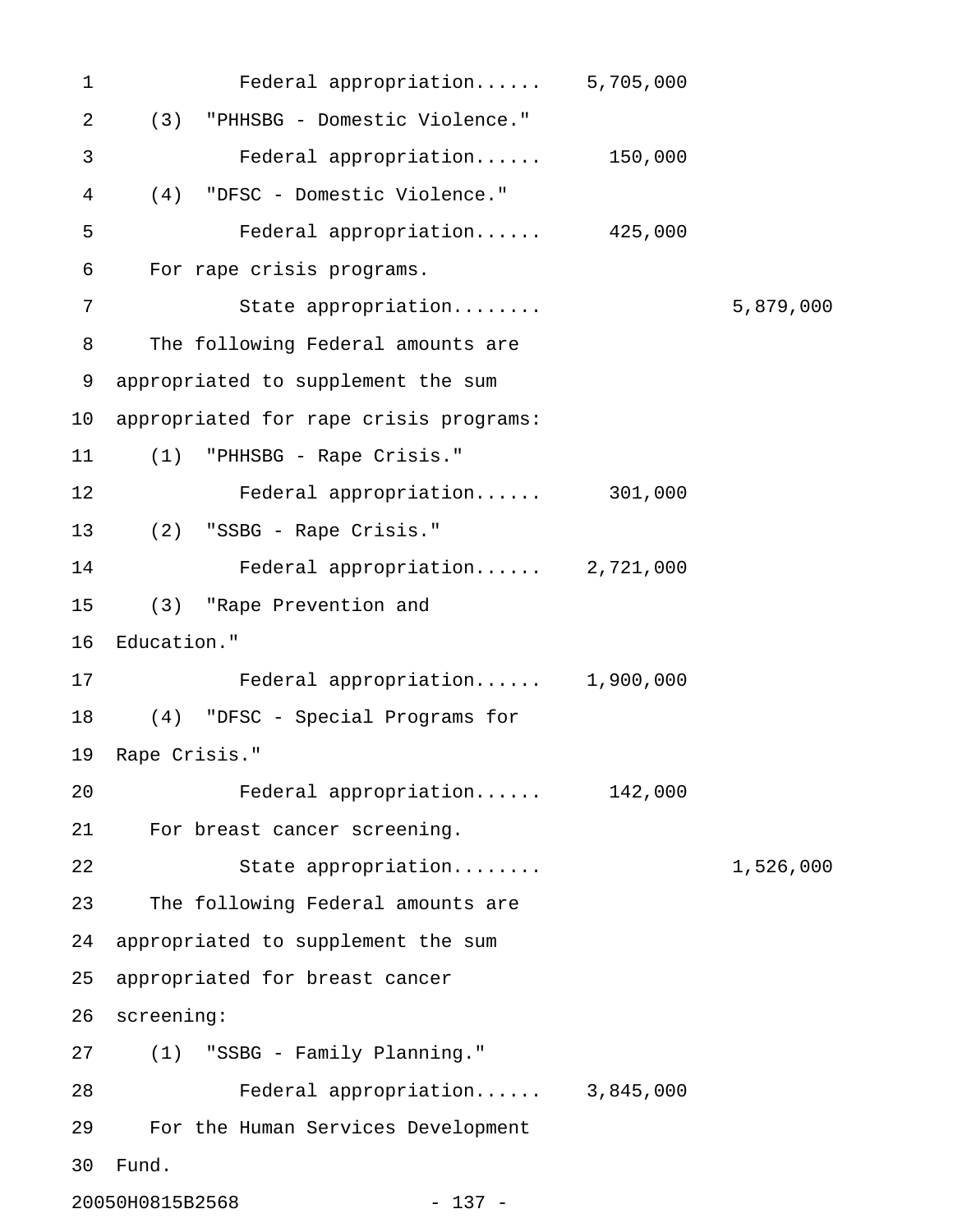1 State appropriation........ 33,785,000 2 The following Federal amounts are 3 appropriated to supplement the sum 4 appropriated for the Human Services 5 Development Fund: 6 (1) "Refugees and Persons Seeking 7 Asylum - Social Services." 8 Federal appropriation...... 6,785,000 9 For legal services. 10 State appropriation....... 2,519,000 11 The following Federal amounts are 12 appropriated to supplement the sum 13 appropriated for legal services: 14 (1) "SSBG - Legal Services." 15 Federal appropriation...... 5,049,000 16 For provision of services to the 17 homeless. 18 State appropriation........ 25,536,000 19 The following Federal amounts are 20 appropriated to supplement the sum 21 appropriated for services to the 22 homeless: 23 (1) "SSBG - Homeless Services." 24 Federal appropriation...... 4,183,000 25 (2) "SABG - Homeless Services." 26 Federal appropriation...... 1,983,000 27 For services provided to persons 28 with disabilities. This appropriation 29 includes sufficient funds for a 2% 30 cost-of-living increase for direct 20050H0815B2568 - 138 -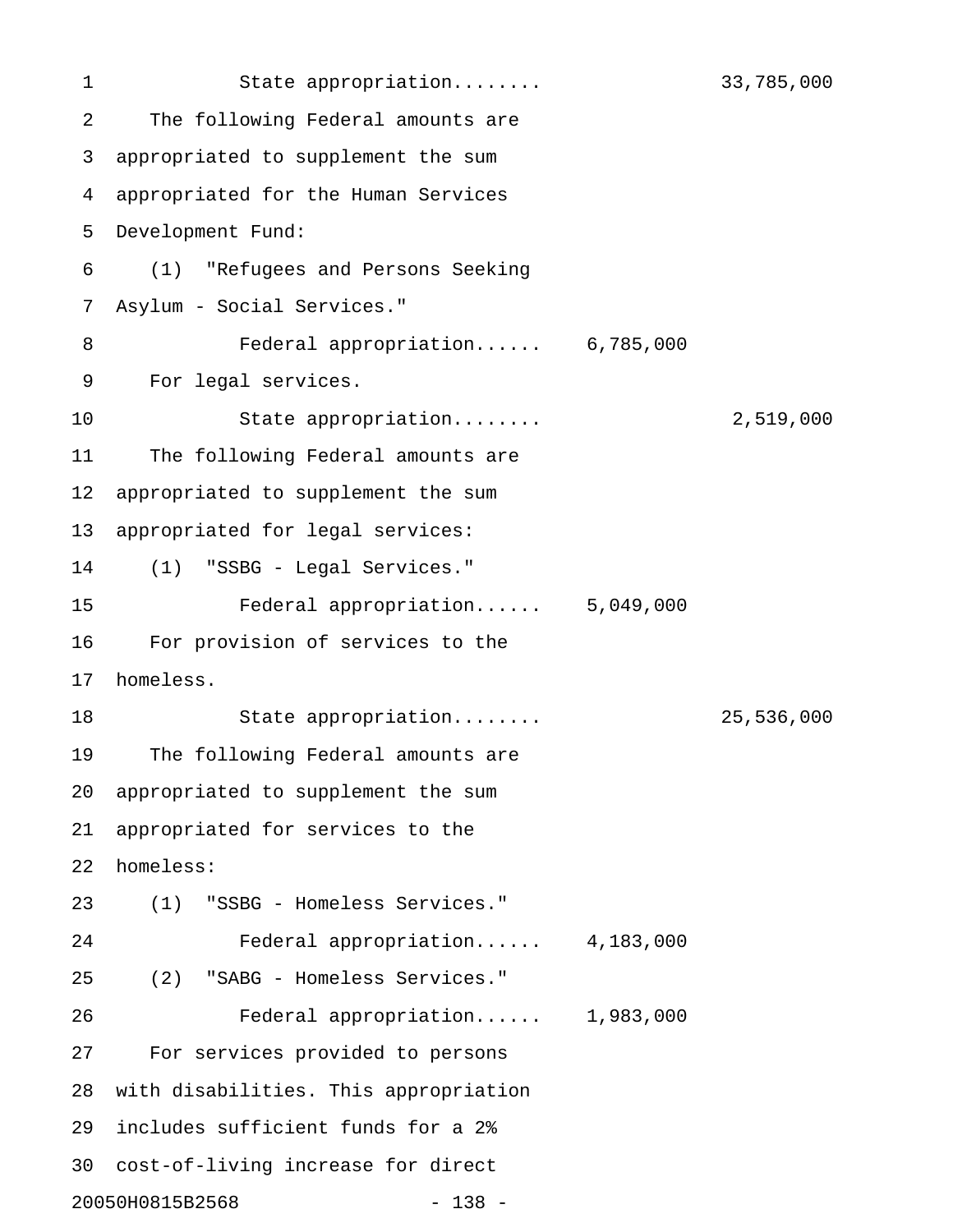1 care staff.

2 State appropriation........ 45,874,000 3 The following Federal amounts are 4 appropriated to supplement the sum 5 appropriated for services to persons 6 with disabilities: 7 (1) "SSBG - Services to Persons 8 with Disabilities." 9 Federal appropriation...... 120,000 10 (2) "Medical Assistance - Services 11 to Persons with Disabilities." 12 Federal appropriation...... 60,207,000 13 For attendant care services for 14 physically disabled adults. This 15 appropriation includes sufficient 16 funds for a 2% cost-of-living increase 17 for direct care staff. 18 State appropriation........ 60,751,000 19 The following Federal amounts are 20 appropriated to supplement the sum 21 appropriated for attendant care 22 services: 23 (1) "SSBG - Attendant Care." 24 Federal appropriation...... 1,866,000 25 (2) "Medical Assistance - 26 Attendant Care." 27 Federal appropriation...... 45,978,000 28 For acute care hospitals. 29 State appropriation........ 11,800,000 30 For a family and children's center 20050H0815B2568 - 139 -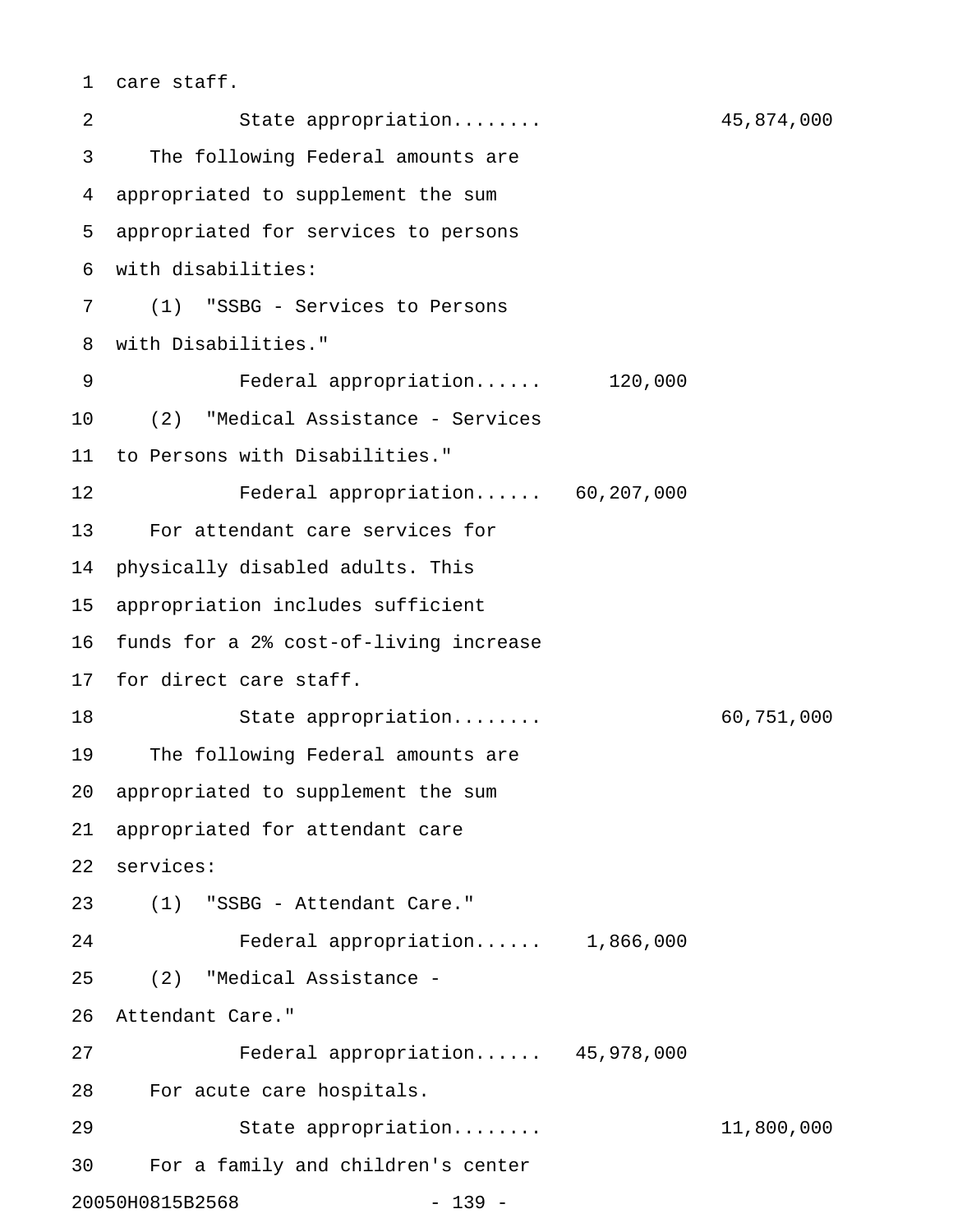1 in counties of the second class.

2 State appropriation........ 143,000 3 The Federal appropriations to the 4 Department of Public Welfare include 5 any prior earnings that may be 6 received during fiscal year 2005-2006. 7 In addition to the amounts 8 specifically appropriated herein to 9 the Department of Public Welfare, all 10 moneys appropriated from the Federal 11 Government during any previous fiscal 12 year which are expected to be received 13 as reimbursements may be carried 14 forward until June 30, 2006, to the 15 extent that contracted obligations are 16 carried forward. In addition, any 17 reimbursements actually received to 18 support such obligations may also be 19 carried forward. 20 Section 220. Department of 21 Revenue.--The following amounts are 22 appropriated to the Department of 23 Revenue: Federal State 24 For general government operations 25 of the Department of Revenue. 26 State appropriation........ 136,424,000 27 For the distribution of Public 28 Utility Realty Tax. 29 State appropriation........ 33,316,000 30 Section 221. Department of 20050H0815B2568 - 140 -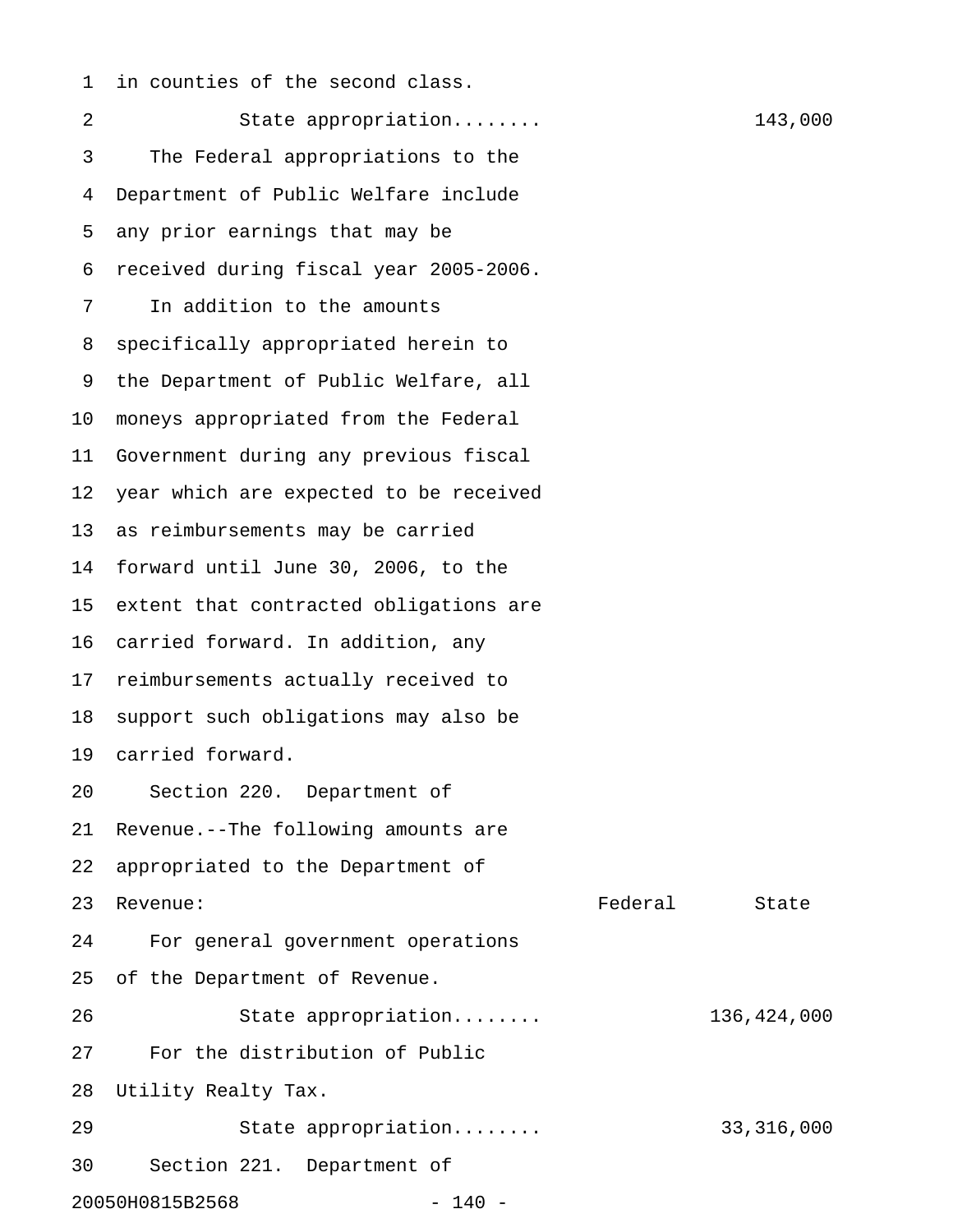1 State.--The following amounts are 2 appropriated to the Department of 3 State: Federal State 4 For general government operations 5 of the Department of State. 6 State appropriation........ 4,451,000 7 The following Federal amounts are 8 appropriated to supplement the sum 9 appropriated for general government 10 operations: 11 (1) "Federal Election Reform." 12 Federal appropriation...... 150,306,000 13 For voter registration programs. 14 State appropriation........ 543,000 15 The following Federal amounts are 16 appropriated to supplement the sum 17 appropriated for voter registration 18 programs: 19 (1) "Elections Assistance - Grants 20 to Counties." 21 Federal appropriation...... 1,247,000 22 For costs related to absentee 23 voting by persons in military 24 services. 25 State appropriation........ 40,000 26 Section 222. Department of 27 Transportation.--The following amounts 28 are appropriated to the Department of 29 Transportation: The Federal State State 30 For general government operations 20050H0815B2568 - 141 -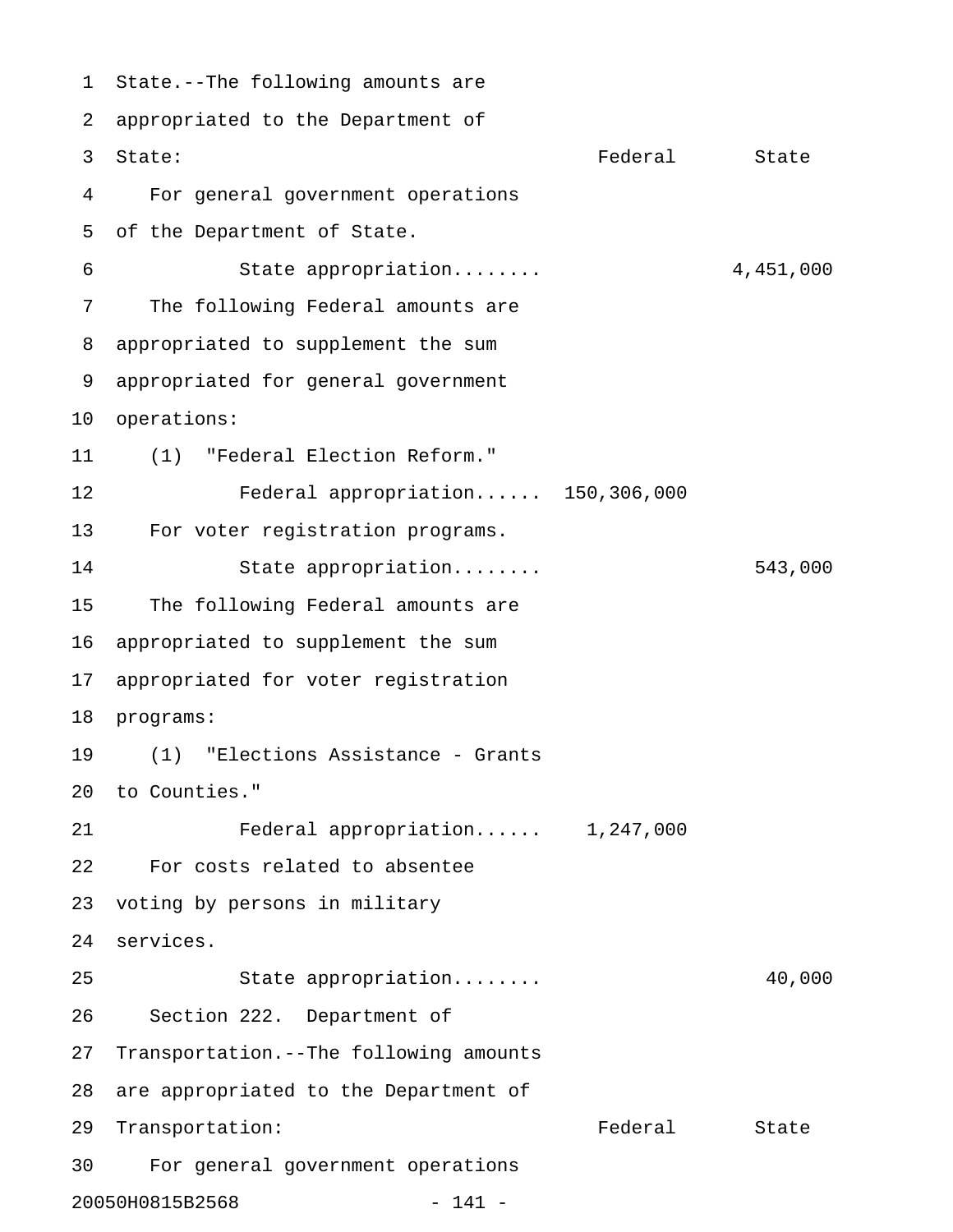1 of the Department of Transportation. 2 State appropriation........ 1,752,000 3 The following Federal amounts are 4 appropriated to supplement the sum 5 appropriated for general government 6 operations: 7 (1) "Federal Transit 8 Administration - Technical Studies 9 Grants." 10 Federal appropriation...... 3,915,000 11 (2) "Capital Assistance - Elderly 12 and Disabled Program - 13 Administration." 14 Federal appropriation...... 153,000 15 (3) "Surface Transportation 16 Assistance - Program Operations and 17 Planning - Administration." 18 Federal appropriation...... 920,000 19 (4) "Federal Transit 20 Administration Capital Improvement 21 Grants." 22 Federal appropriation...... 4,300,000 23 (5) "Title IV Rail Assistance - 24 Program Operations and Planning." 25 Federal appropriation...... 36,000 26 (6) "MAGLEV." 27 Federal appropriation...... 5,000,000 28 For the rail safety inspection 29 program. 30 State appropriation........ 434,000 20050H0815B2568 - 142 -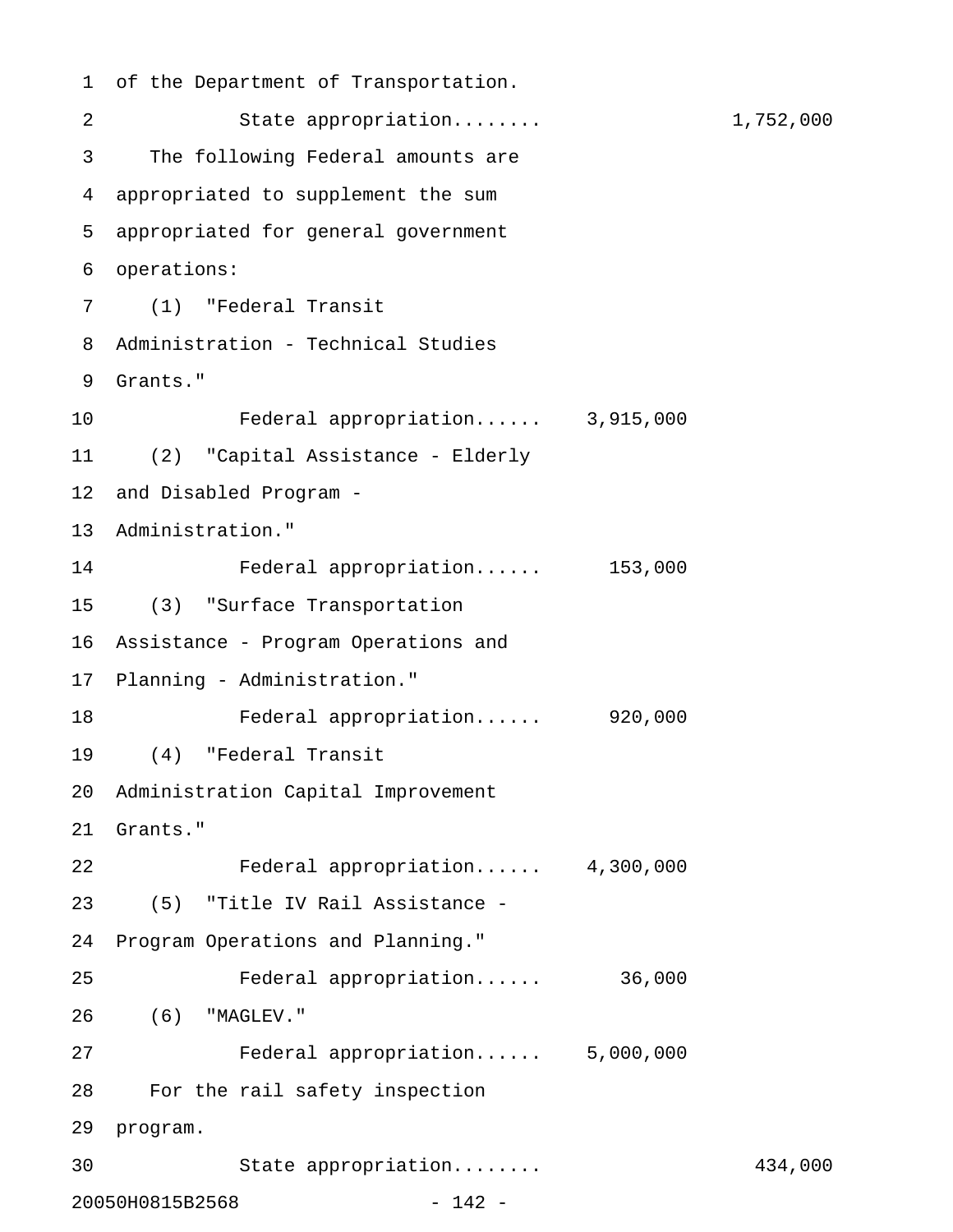1 For transfer to the Motor License 2 Fund for collection of vehicle sales 3 tax. 4 State appropriation........ 1,498,000 5 For costs related to voter 6 registration with driver licensing. 7 State appropriation....... 410,000 8 For mass transportation assistance 9 for grants to local transportation 10 organizations. 11 State appropriation........ 293,571,000 12 For supplemental grants to Class 3 13 and Class 4 transit entities and to 14 support access to jobs transportation 15 demonstration activities.

16 State appropriation........ 1,000,000 17 To augment State Lottery funds for 18 payments to transportation providers 19 for fixed-route transportation 20 services and related improvements and 21 for other transportation activities. 22 State appropriation........ 10,754,000 23 For intercity transportation: for 24 intercity bus, rail passenger and 25 other operating subsidies and related 26 improvements. 27 State appropriation........ 7,413,000 28 The following Federal amounts are 29 appropriated to supplement the sum 30 appropriated for intercity rail and 20050H0815B2568 - 143 -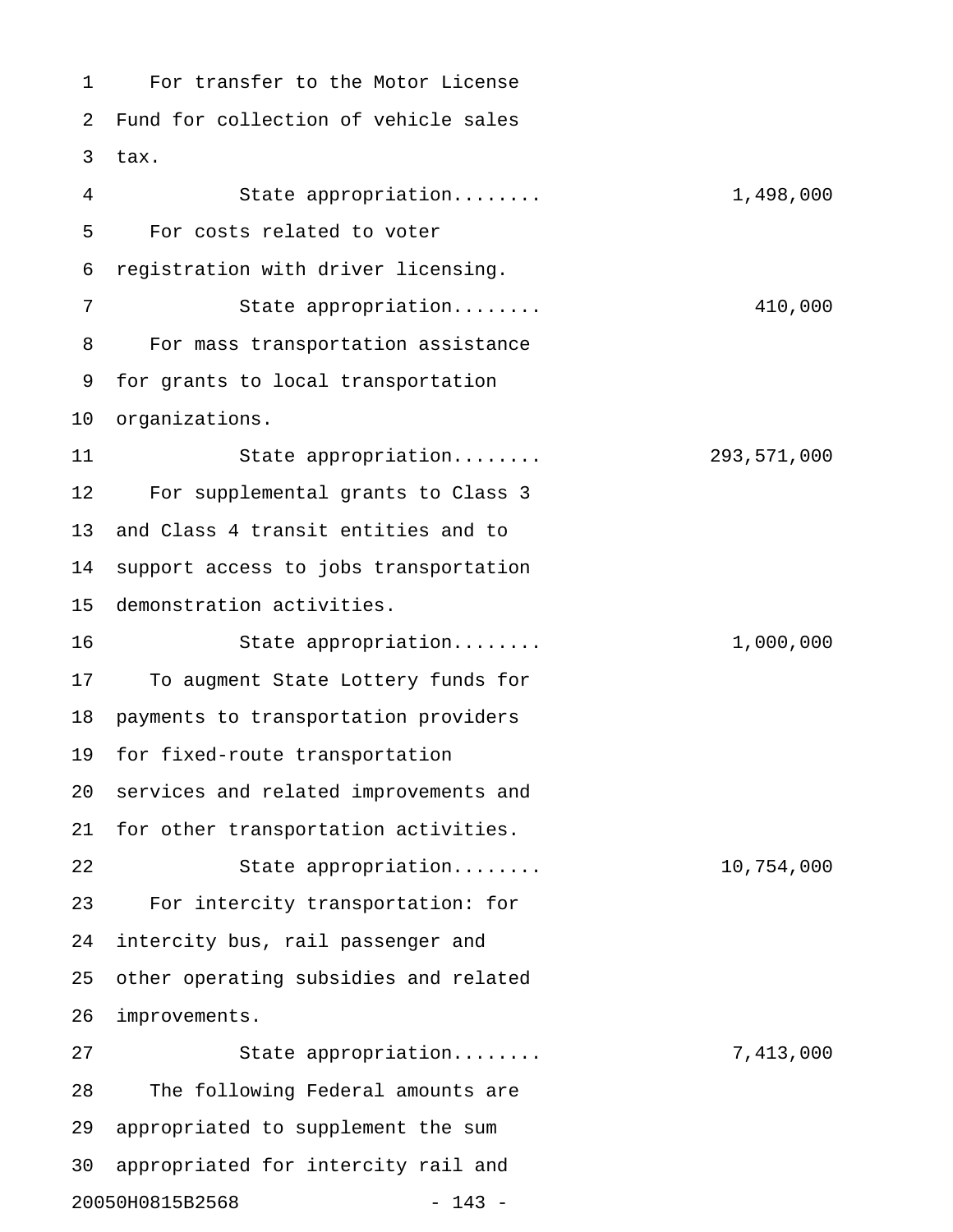```
1 bus transportation:
 2 (1) "Surface Transportation
 3 Operating."
 4 Federal appropriation...... 14,100,000
 5 (2) "Surface Transportation
 6 Assistance - Capital."
7 Federal appropriation...... 4,000,000
8 (3) "FTA - Capital Improvements."
9 Federal appropriation...... 25,000,000
10 (4) "FTA - Intelligent Vehicles -
11 Public Transit."
12 Federal appropriation...... 4,635,000
13 (5) "FTA - Intelligent Transit
14 System Deployment."
15 Federal appropriation...... 14,214,000
16 For operating subsidies, lease
17 payments and maintenance projects and
18 a loan program for rail freight lines.
19 State appropriation........ 8,500,000
20 Section 223. Pennsylvania State
21 Police.--The following amounts are
22 appropriated to the Pennsylvania State
23 Police: State State State State State State State State State State State
24 For general government operations
25 of the Pennsylvania State Police. No
26 less than $350,000 of this
27 appropriation shall be for the
28 continuation and expansion of
29 comprehensive and proactive programs
30 coordinating with Federal, State and
```

```
20050H0815B2568 - 144 -
```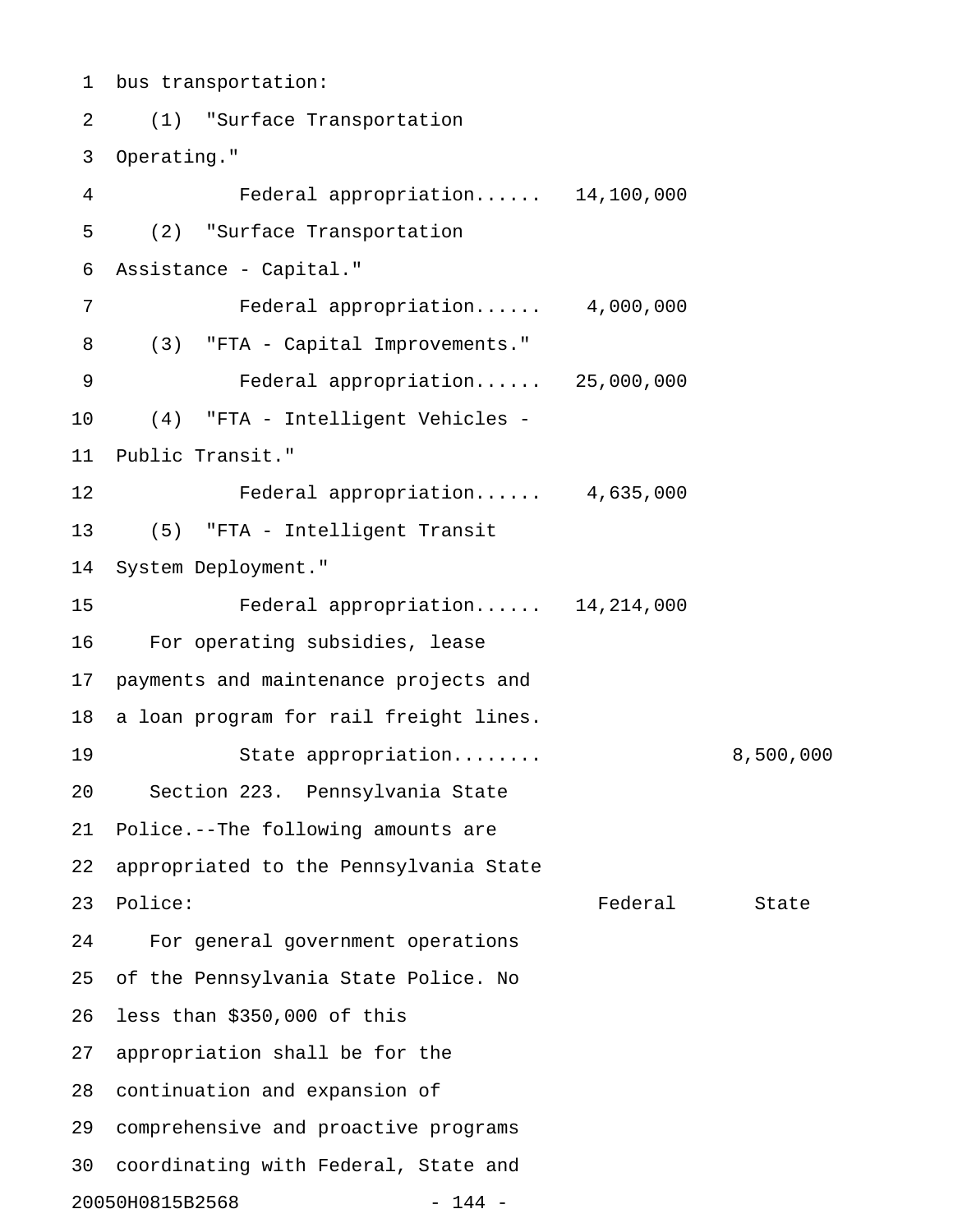| 1  |                                        | local law enforcement to remove       |         |             |  |
|----|----------------------------------------|---------------------------------------|---------|-------------|--|
| 2  |                                        | violent felons, illegal narcotics,    |         |             |  |
| 3  | illegal weapons and nuisance bars from |                                       |         |             |  |
| 4  | crime-ridden communities. No           |                                       |         |             |  |
| 5  |                                        | Pennsylvania State Police barracks    |         |             |  |
| 6  | shall be closed until such time as the |                                       |         |             |  |
| 7  | Pennsylvania State Police conduct a    |                                       |         |             |  |
| 8  | public hearing and provide 30 days'    |                                       |         |             |  |
| 9  | notice which shall be published in the |                                       |         |             |  |
| 10 |                                        | Pennsylvania Bulletin and in at least |         |             |  |
| 11 |                                        | two local newspapers.                 |         |             |  |
| 12 |                                        | State appropriation                   |         | 137,393,000 |  |
| 13 |                                        | The following Federal amounts are     |         |             |  |
| 14 | appropriated to supplement the sum     |                                       |         |             |  |
| 15 |                                        | appropriated for general government   |         |             |  |
| 16 | operations:                            |                                       |         |             |  |
| 17 | (1)                                    | "Drug Enforcement."                   |         |             |  |
| 18 |                                        | Federal appropriation                 | 400,000 |             |  |
| 19 | (2)                                    | "Bulletproof Vests."                  |         |             |  |
| 20 |                                        | Federal appropriation 1,473,000       |         |             |  |
| 21 |                                        | (3) "Marijuana Eradication."          |         |             |  |
| 22 |                                        | Federal appropriation                 | 100,000 |             |  |
| 23 | (4)                                    | "Motor Carrier Safety."               |         |             |  |
| 24 |                                        | Federal appropriation 11,002,000      |         |             |  |
| 25 | (5)                                    | "Computer Crime Prevention."          |         |             |  |
| 26 |                                        | Federal appropriation                 | 500,000 |             |  |
| 27 | (6)                                    | "Speed Timing Equipment."             |         |             |  |
| 28 |                                        | Federal appropriation                 | 500,000 |             |  |
| 29 |                                        | (7) "Intelligent Transportation       |         |             |  |
| 30 | System."                               |                                       |         |             |  |
|    |                                        |                                       |         |             |  |

20050H0815B2568 - 145 -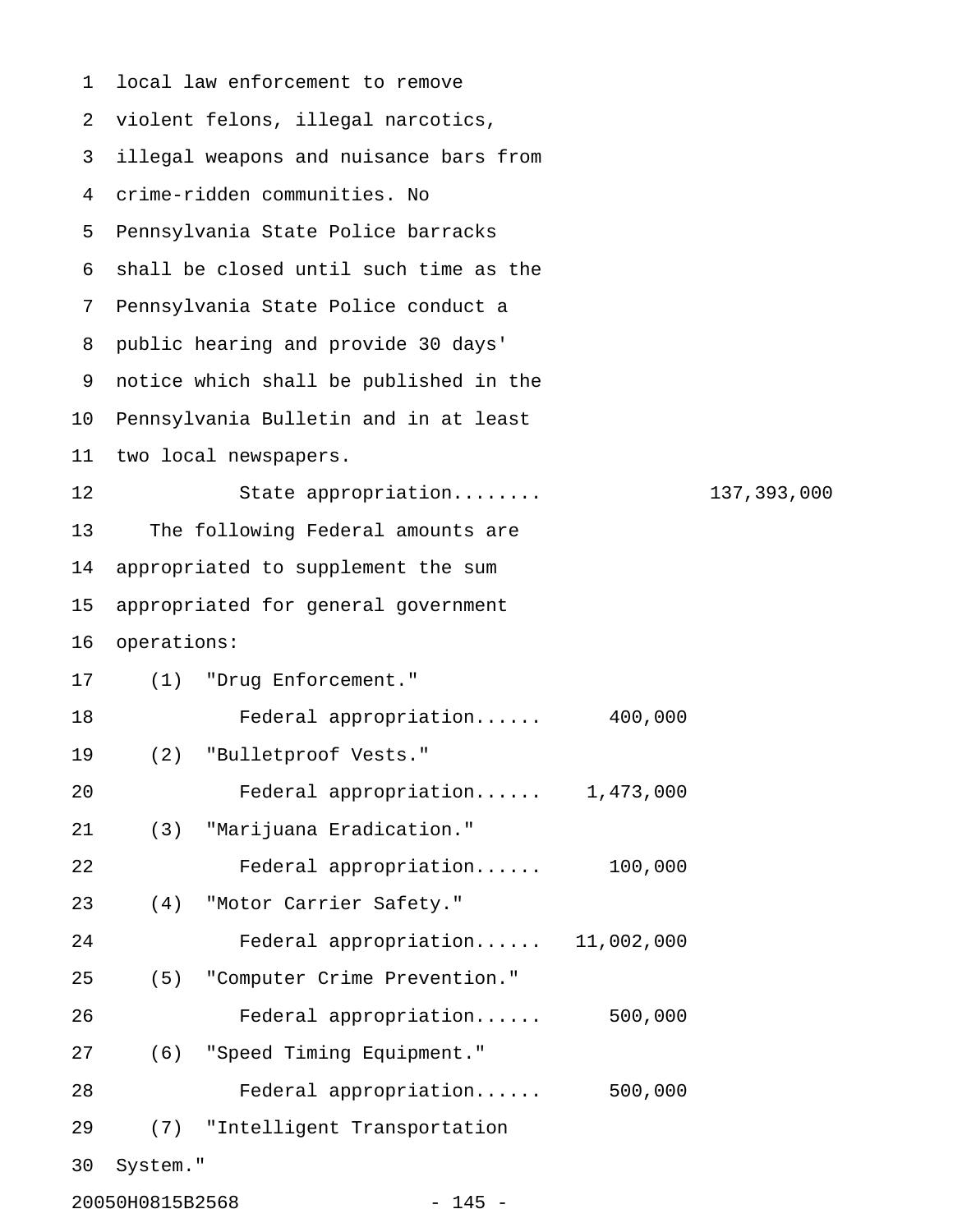| 1  |                 | Federal appropriation              | 250,000   |
|----|-----------------|------------------------------------|-----------|
| 2  |                 | (8) "Drug Recognition Expert       |           |
| 3  | Program."       |                                    |           |
| 4  |                 | Federal appropriation              | 10,000    |
| 5  |                 | (9) "Domestic Terrorism Training." |           |
| 6  |                 | Federal appropriation              | 380,000   |
| 7  |                 | (10) "Homeland Security Grant."    |           |
| 8  |                 | Federal appropriation              | 1,000,000 |
| 9  |                 | (11) "Terrorism Prevention         |           |
| 10 | Program."       |                                    |           |
| 11 |                 | Federal appropriation              | 500,000   |
| 12 |                 | (12) "Protect Safe Neighborhoods." |           |
| 13 |                 | Federal appropriation              | 30,000    |
| 14 |                 | (13) "Cold Case DNA."              |           |
| 15 |                 | Federal appropriation              | 733,000   |
| 16 |                 | (14) "DNA Personnel."              |           |
| 17 |                 | Federal appropriation              | 70,000    |
| 18 |                 | (15) "Radiation Emergency Response |           |
| 19 | Fund."          |                                    |           |
| 20 |                 | Federal appropriation              | 10,000    |
| 21 |                 | (16) "Megan's Law Improvement."    |           |
| 22 |                 | Federal appropriation              | 40,000    |
| 23 |                 | (17) "DNA Backlog Reduction."      |           |
| 24 |                 | Federal appropriation              | 224,000   |
| 25 |                 | (18) "Innovative Occupant          |           |
| 26 | Protection."    |                                    |           |
| 27 |                 | Federal appropriation              | 300,000   |
| 28 |                 | (19) "Child Passenger Fitting      |           |
| 29 | Station."       |                                    |           |
| 30 |                 | Federal appropriation              | 570,000   |
|    | 20050H0815B2568 | $-146 -$                           |           |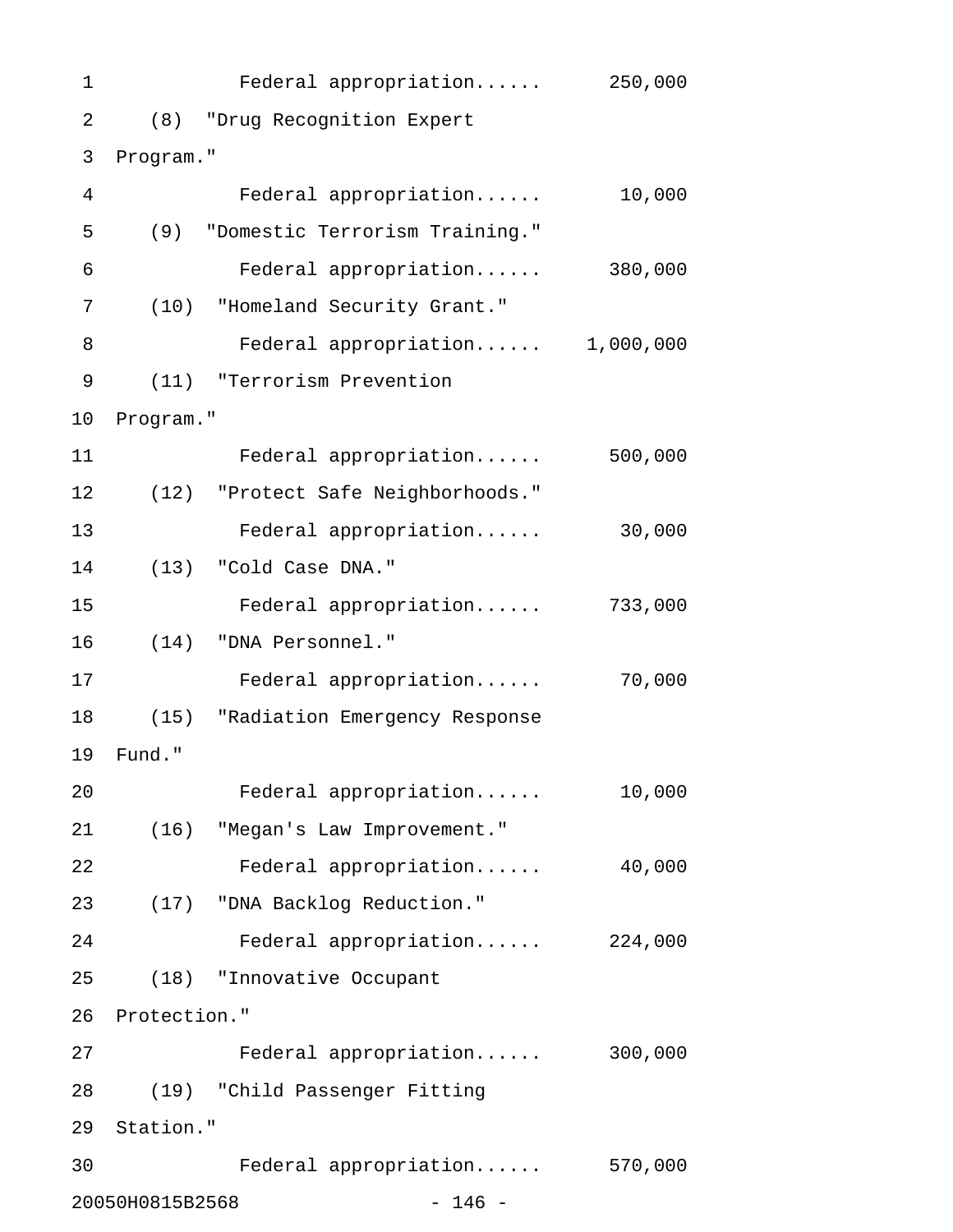1 (20) "DNA Capacity Enhancement." 2 Federal appropriation...... 600,000 3 (21) "Human Trafficking." 4 Federal appropriation...... 450,000 5 For the General Fund share for the 6 recruitment, training and deployment 7 of 120 new troopers during the 2005- 8 2006 fiscal year and for the 9 redeployment to patrol duty of at 10 least 60 enlisted personnel through 11 the hiring of civilian personnel to 12 fill their non-police duties totaling 13 180 additional troopers available for 14 patrol, including a number sufficient 15 to patrol interstate highways in 16 cities of the first class. No funds 17 from this appropriation shall be used 18 for any other purpose and one-half of 19 these funds shall be placed in 20 budgetary reserve until adoption of a 21 civilianization plan agreement. 22 State appropriation........ 3,066,000 23 For Law Enforcement Information 24 Technology. 25 State appropriation........ 11,885,000 26 For the Municipal Police Officers' 27 Education and Training Commission, 28 including in-service training. 29 State appropriation........ 3,846,000 30 For an Automated Fingerprint 20050H0815B2568 - 147 -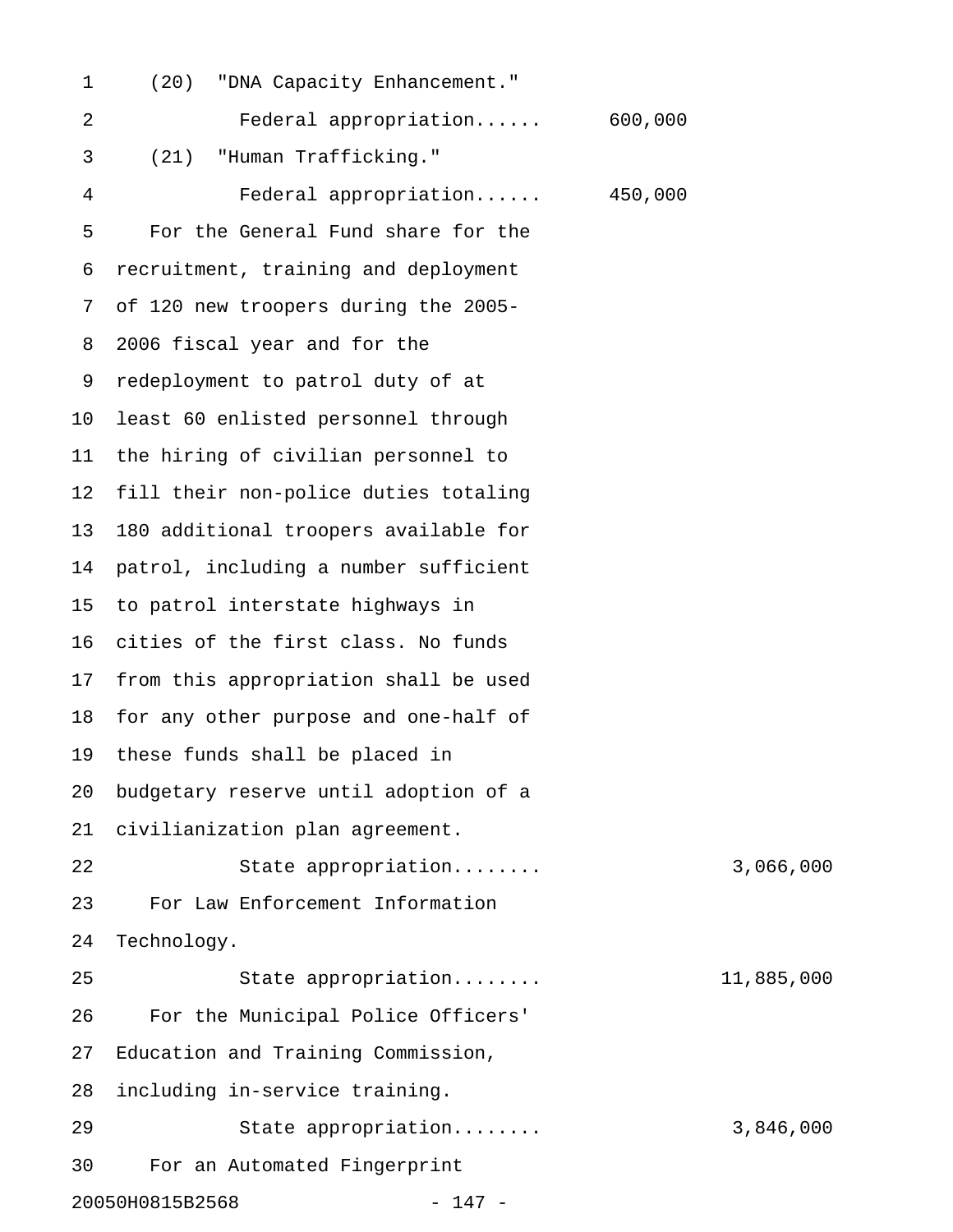1 Identification System (AFIS).

2 State appropriation........ 1,226,000 3 Section 224. State Civil Service 4 Commission.--The following amounts are 5 appropriated to the State Civil 6 Service Commission: Federal State 7 For the general government 8 operations of the Civil Service 9 Commission, including administration 10 of the merit system for employees 11 under provisions of the Civil Service 12 Act: Provided, That, in addition to 13 the amount hereby appropriated, any 14 money collected by the commission by 15 way of reimbursement under the Civil 16 Service Act shall be paid into the 17 General Fund through the Department of 18 Revenue and shall be credited to this 19 appropriation. 20 State appropriation........ 1,000 21 Section 225. Pennsylvania 22 Emergency Management Agency.--The 23 following amounts are appropriated to 24 the Pennsylvania Emergency Management 25 Agency: The State State State State State State State State State State State 26 For general government operations 27 of the Pennsylvania Emergency 28 Management Agency. 29 State appropriation........ 5,838,000 30 The following Federal amounts are 20050H0815B2568 - 148 -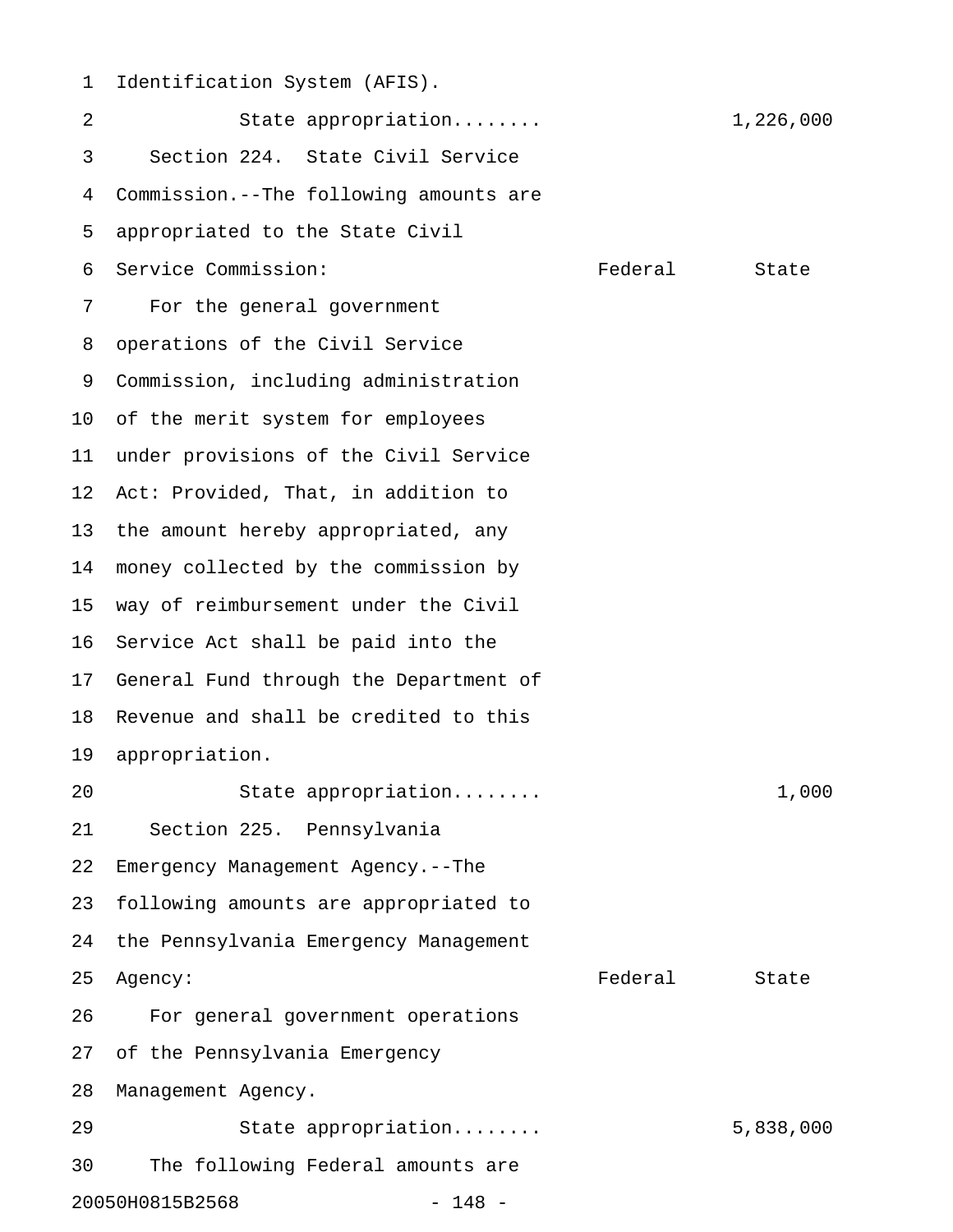1 appropriated to supplement the sum 2 appropriated for general government 3 operations: 4 (1) "Civil Preparedness." 5 Federal appropriation...... 9,570,000 6 (2) "Flash Flood Project - Warning 7 System." 8 Federal appropriation...... 95,000 9 (3) "Hazardous Materials Planning 10 and Training." 11 Federal appropriation...... 408,000 12 (4) "Domestic Preparedness - First 13 Responders." This appropriation 14 includes \$750,000 for the Smart States 15 Initiative to develop and implement 16 hand held molecular sensing technology 17 to protect port workers from nuclear, 18 biological, chemical and poisonous 19 contamination in the handling of 20 containers and container contents. 21 Federal appropriation...... 150,000,000 22 In addition to the specific amounts 23 appropriated herein, all other moneys 24 received from the Federal Government 25 for the Domestic Preparedness - First 26 Responders are hereby appropriated to 27 such program. 28 For information systems management. 29 State appropriation........ 1,151,000 30 For the office of the State Fire 20050H0815B2568 - 149 -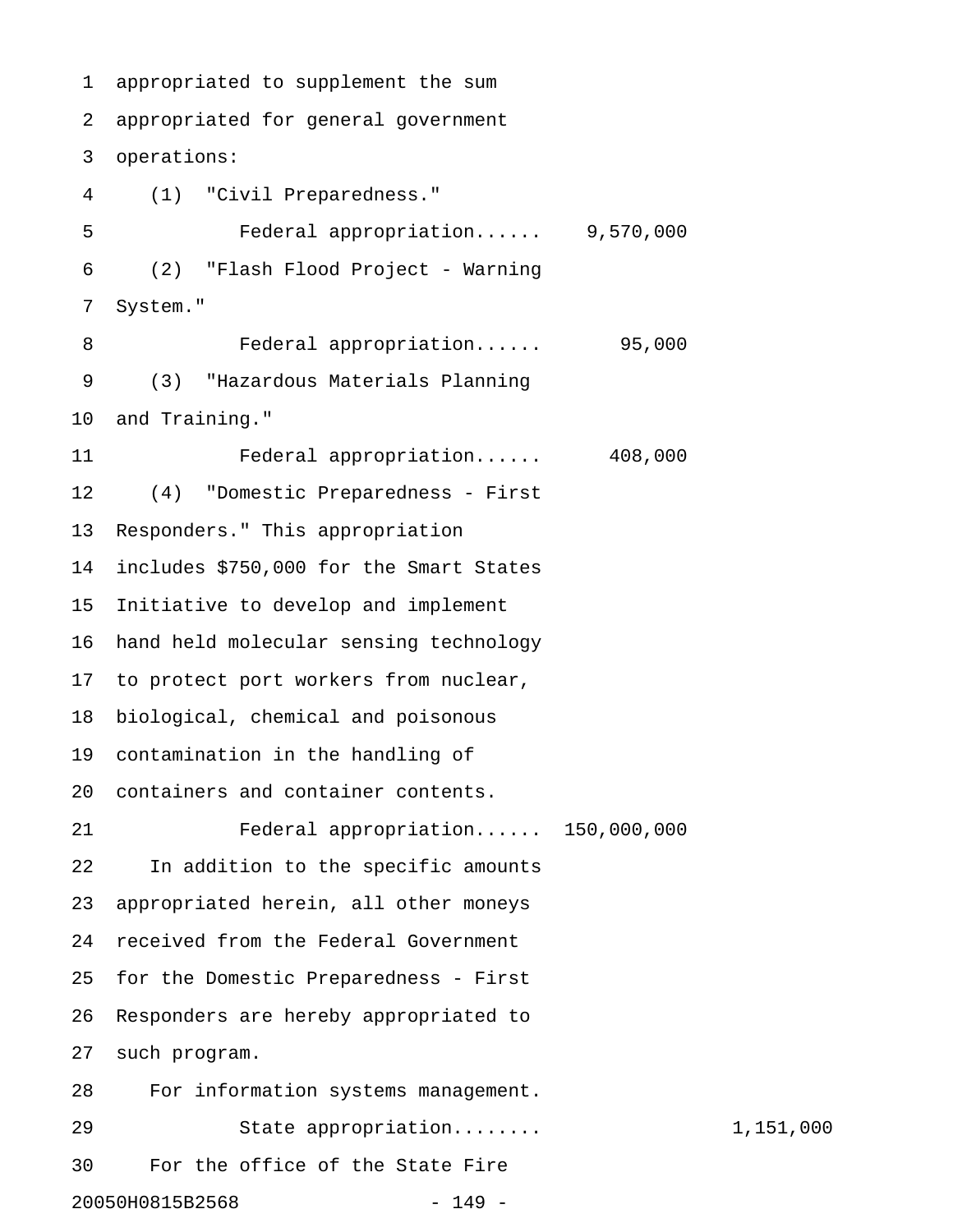1 Commissioner.

| 2  | State appropriation                |        | 2,026,000 |  |  |
|----|------------------------------------|--------|-----------|--|--|
| 3  | The following Federal amounts are  |        |           |  |  |
| 4  | appropriated to supplement the sum |        |           |  |  |
| 5  | appropriated for the Office of the |        |           |  |  |
| 6  | State Fire Commissioner:           |        |           |  |  |
| 7  | "Fire Prevention."<br>(1)          |        |           |  |  |
| 8  | Federal appropriation              | 66,000 |           |  |  |
| 9  | "Assistance to Firefighters<br>(2) |        |           |  |  |
| 10 | Grant Program."                    |        |           |  |  |
| 11 | Federal appropriation              | 38,000 |           |  |  |
| 12 | For security and emergency         |        |           |  |  |
| 13 | preparedness activities.           |        |           |  |  |
| 14 | State appropriation                |        | 1,132,000 |  |  |
| 15 | For August 2004 Storm Relief.      |        |           |  |  |
| 16 | State appropriation                |        | 100,000   |  |  |
| 17 | For August 2004 Storm Disaster -   |        |           |  |  |
| 18 | Public Assistance.                 |        |           |  |  |
| 19 | State appropriation                |        | 100,000   |  |  |
| 20 | For September 2004 Storm Relief.   |        |           |  |  |
| 21 | State appropriation                |        | 100,000   |  |  |
| 22 | For Hazard Mitigation.             |        |           |  |  |
| 23 | State appropriation                |        | 4,035,000 |  |  |
| 24 | For September 2004 Tropical Storm  |        |           |  |  |
| 25 | Ivan - Public Assistance - State   |        |           |  |  |
| 26 | Match.                             |        |           |  |  |
| 27 | State appropriation                |        | 5,000,000 |  |  |
| 28 | For April 2005 Flooding - Public   |        |           |  |  |
| 29 | Assistance.                        |        |           |  |  |
| 30 | State appropriation                |        | 2,530,000 |  |  |
|    | 20050H0815B2568<br>$-150 -$        |        |           |  |  |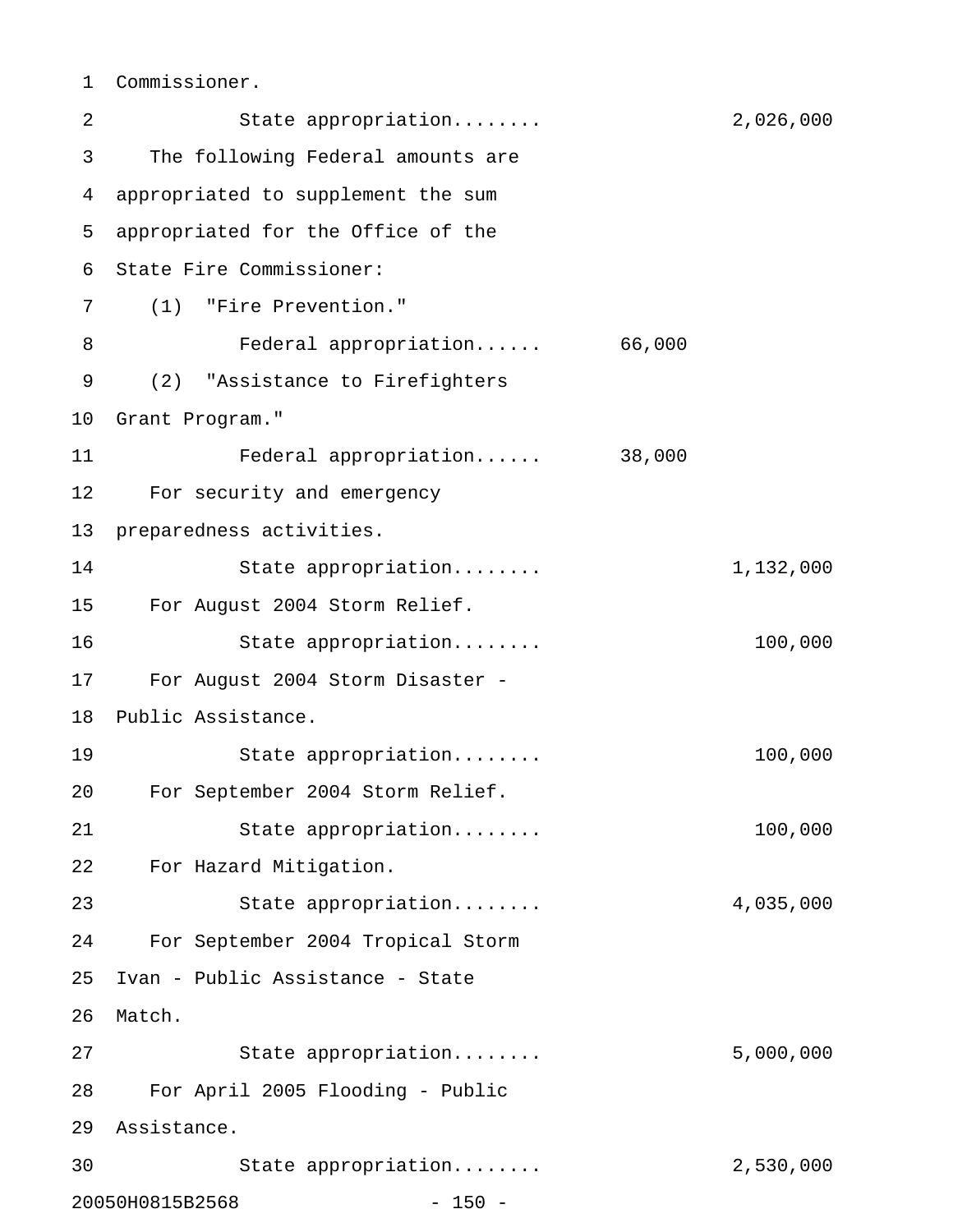| 1  | For firefighters' memorial flags.      |         |         |  |
|----|----------------------------------------|---------|---------|--|
| 2  | State appropriation                    |         | 10,000  |  |
| 3  | For the American Red Cross Extended    |         |         |  |
| 4  | Care Program.                          |         |         |  |
| 5  | State appropriation                    |         | 500,000 |  |
| 6  | Section 226. Pennsylvania Fish and     |         |         |  |
| 7  | Boat Commission.--The following        |         |         |  |
| 8  | amounts are appropriated to the        |         |         |  |
| 9  | Pennsylvania Fish and Boat             |         |         |  |
| 10 | Commission:                            | Federal | State   |  |
| 11 | For the support of the Atlantic        |         |         |  |
| 12 | States Marine Fisheries Commission.    |         |         |  |
| 13 | State appropriation                    |         | 14,000  |  |
| 14 | Section 227. State System of           |         |         |  |
| 15 | Higher Education.--The following       |         |         |  |
| 16 | amounts are appropriated to the State  |         |         |  |
| 17 | System of Higher Education:            | Federal | State   |  |
| 18 | For the State System of Higher         |         |         |  |
| 19 | Education, including the Chancellor's  |         |         |  |
| 20 | Office. The State System of Higher     |         |         |  |
| 21 | Education shall report its financial   |         |         |  |
| 22 | statements in accordance with          |         |         |  |
| 23 | generally accepted accounting          |         |         |  |
| 24 | principles as prescribed by the        |         |         |  |
| 25 | National Association of College and    |         |         |  |
| 26 | University Business Officers, the      |         |         |  |
| 27 | American Institute of Certified Public |         |         |  |
| 28 | Accountants or any other recognized    |         |         |  |
| 29 | authoritative body, as well as         |         |         |  |
| 30 | applicable policy and standards        |         |         |  |
|    | 20050H0815B2568<br>$-151 -$            |         |         |  |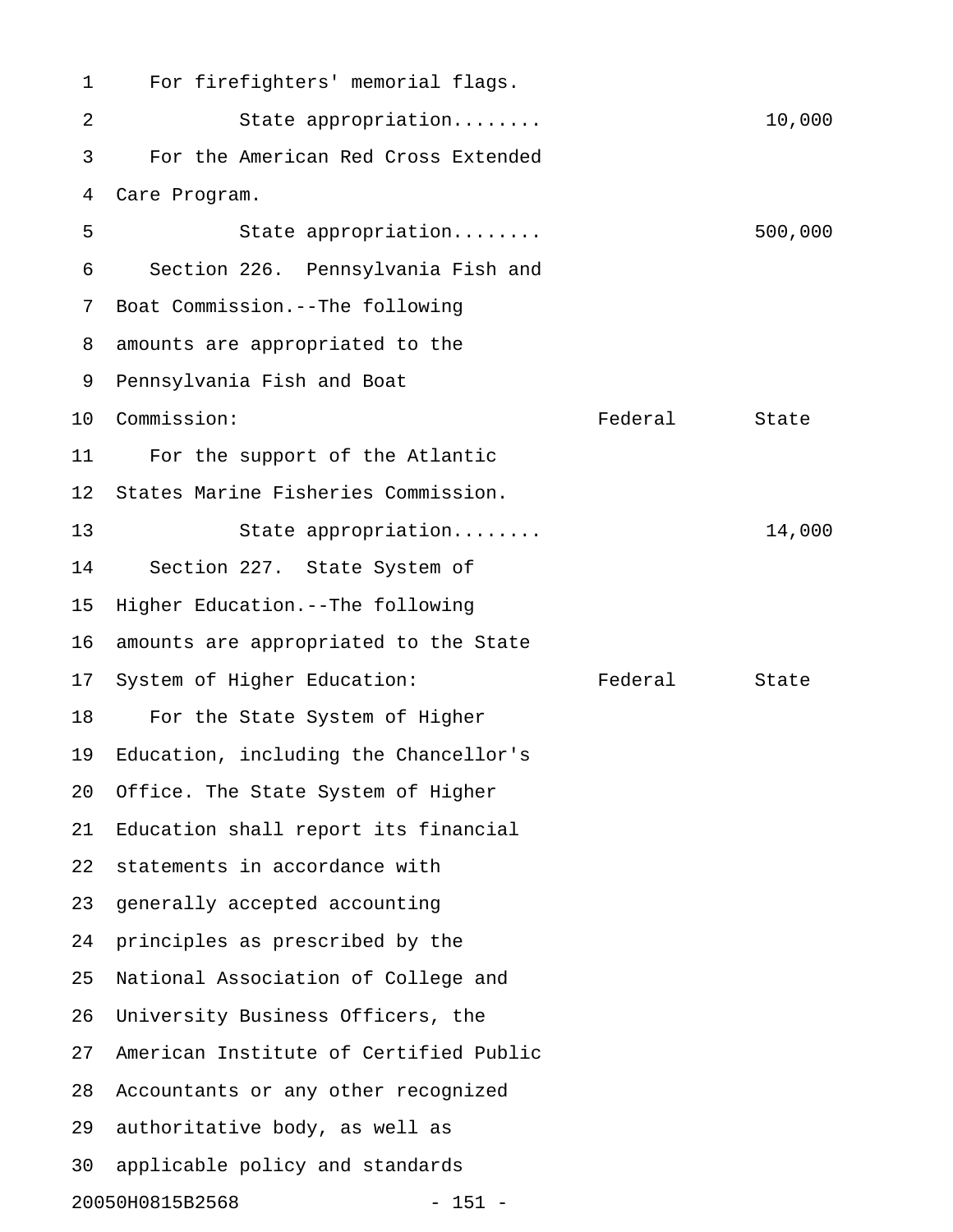1 promulgated by the Commonwealth and 2 the Federal Government. 3 State appropriation........ 445,354,000 4 To enhance the recruitment and 5 retention of minority students and 6 faculty. 7 State appropriation....... 430,000 8 For the Pennsylvania Center for 9 Environmental Education. 10 State appropriation........ 350,000 11 For McKeever Environmental Learning 12 Center. 13 State appropriation........ 206,000 14 For an affirmative action program. 15 State appropriation........ 1,111,000 16 For State System of Higher 17 Education program initiatives, 18 including performance measurement and 19 system-wide technology initiatives. 20 Payment of this appropriation is 21 contingent upon the State System 22 making all articulation agreements 23 with other higher education 24 institutions available on the 25 Internet. 26 State appropriation........ 16,046,000 27 For employee benefits assessment. 28 State appropriation........ 1,700,000 29 Section 228. Pennsylvania Higher 30 Education Assistance Agency.--The 20050H0815B2568 - 152 -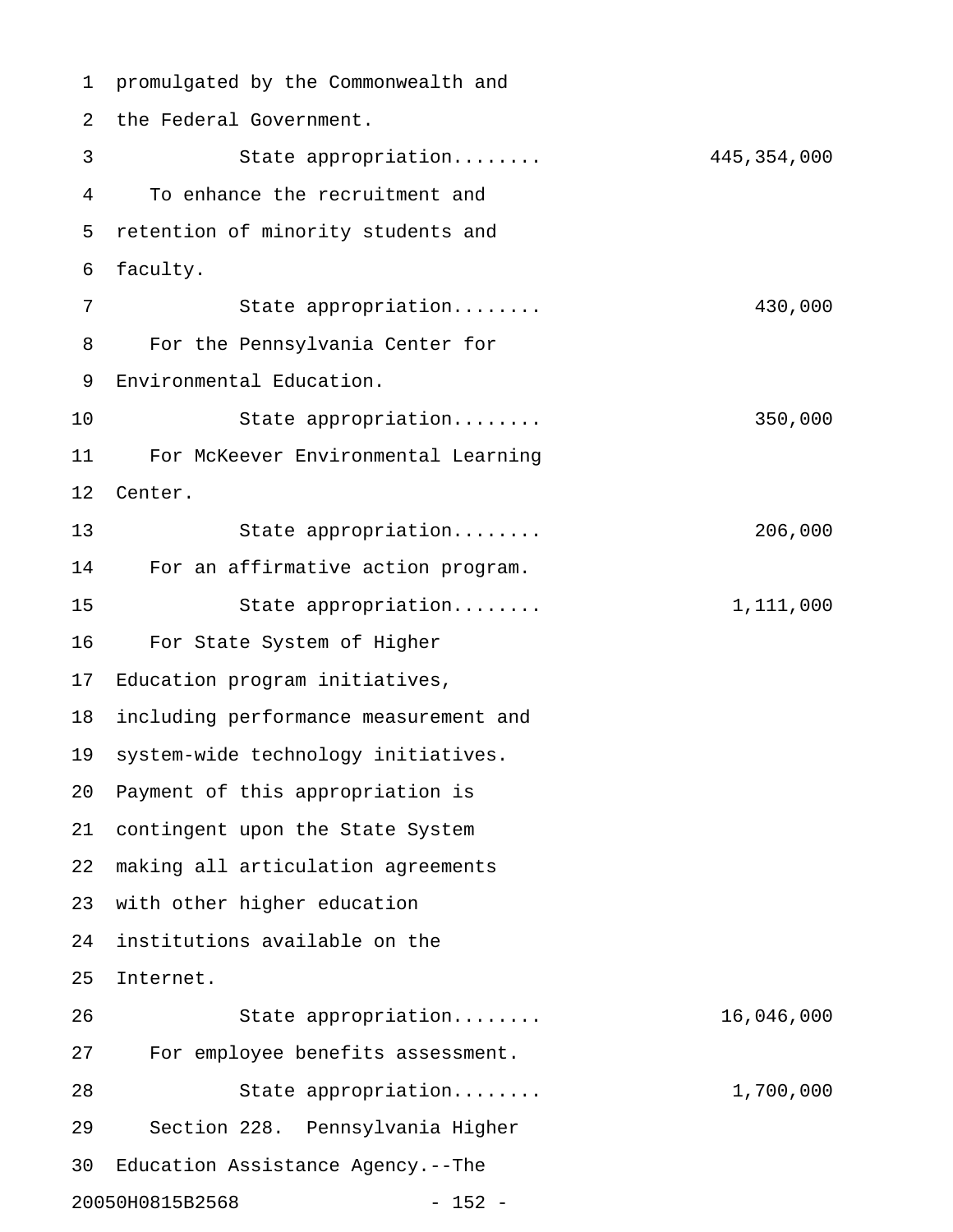1 following amounts are appropriated to 2 the Pennsylvania Higher Education 3 Assistance Agency: The State State State State State State 4 For payment of education assistance 5 grants. 6 State appropriation........ 368,198,000 7 For Pennsylvania internship program 8 grants. 9 State appropriation........ 300,000 10 For matching payments for student 11 aid funds. It is the intent of the 12 General Assembly that these funds 13 should be used to maximize the receipt 14 of Federal funds to the fullest extent 15 possible. 16 State appropriation........ 14,122,000 17 For institutional assistance grants 18 to be allotted by the Pennsylvania 19 Higher Education Assistance Agency. No 20 college, university or institution 21 receiving a direct appropriation from 22 the Commonwealth shall be eligible to 23 participate in the institutional 24 assistance grants program. 25 State appropriation........ 40,186,000 26 For the Horace Mann Bond-Leslie 27 Pinckney Hill Scholarship, and for 28 outreach and recruitment activities at 29 Lincoln and Cheyney Universities 30 related to the scholarship. This 20050H0815B2568 - 153 -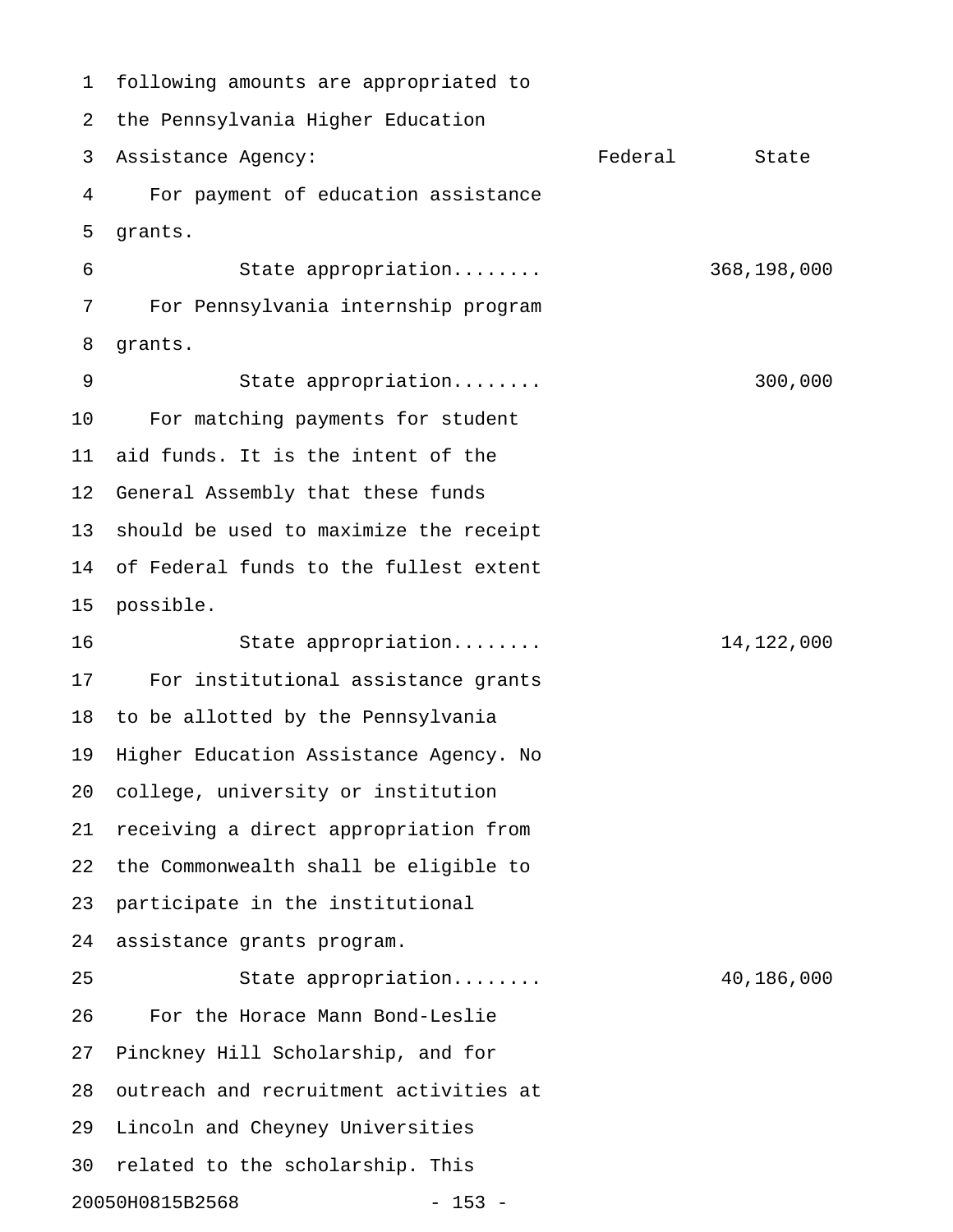1 appropriation also contains funds for 2 the continuation of support to 3 students currently receiving equal 4 opportunity professional education 5 awards. 6 State appropriation........ 750,000 7 For agricultural loan forgiveness. 8 Preference shall be given to renewal 9 applicants. 10 State appropriation........ 85,000 11 For SciTech and Technology 12 Scholarships. 13 State appropriation........ 3,100,000 14 For the Cheyney University Keystone 15 Academy. 16 State appropriation........ 2,000,000 17 Section 229. Pennsylvania 18 Historical and Museum Commission.--The 19 following amounts are appropriated to 20 the Pennsylvania Historical and Museum 21 Commission: Federal State 22 To the Pennsylvania Historical and 23 Museum Commission for general 24 government operations of the 25 Pennsylvania Historical and Museum 26 Commission. 27 State appropriation........ 21,948,000 28 The following Federal amounts are 29 appropriated to supplement the sum 30 appropriated for general government 20050H0815B2568 - 154 -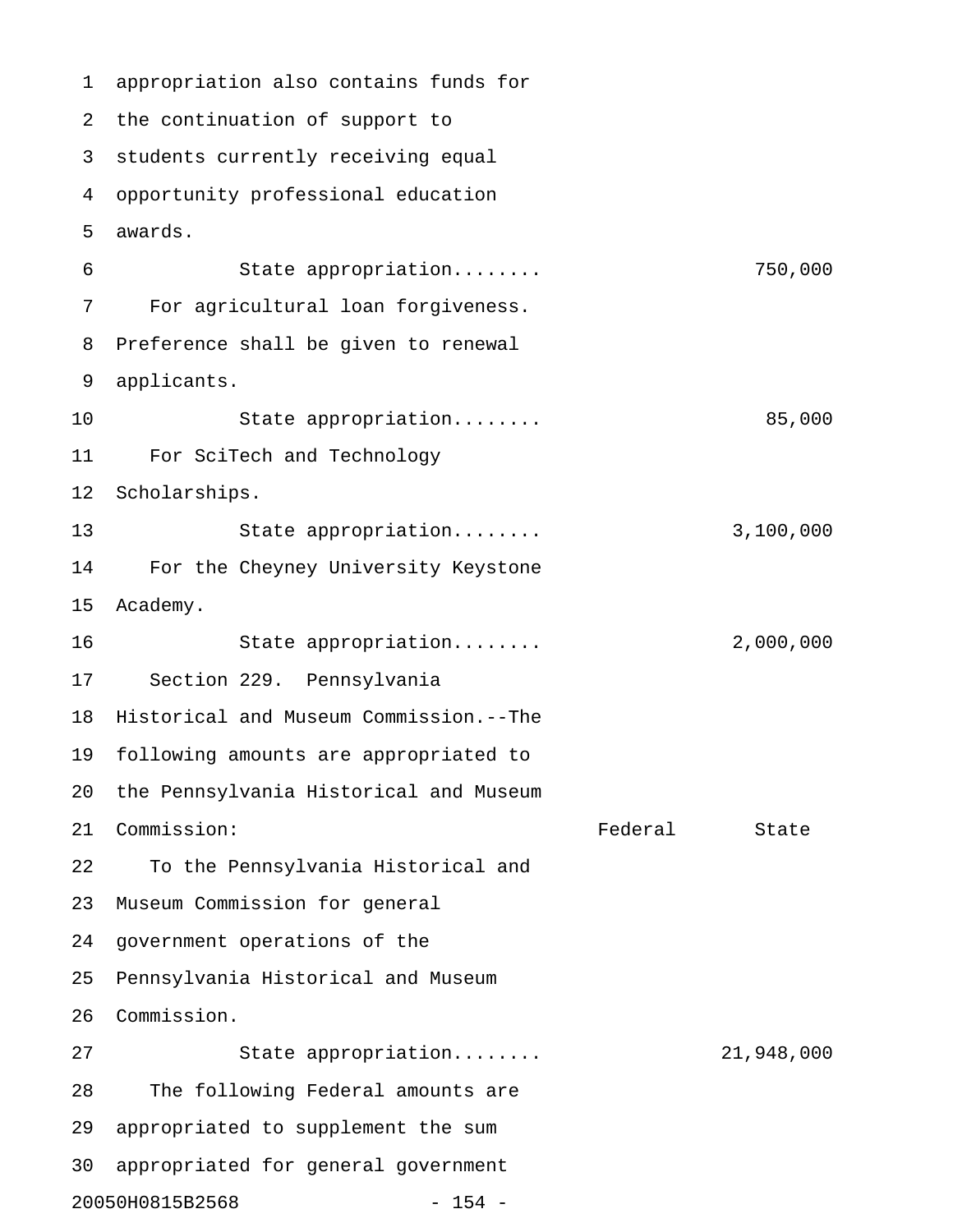1 operations:

2 (1) "Division of Historic 3 Preservation." 4 Federal appropriation...... 1,000,000 5 (2) "Surface Mining Review." 6 Federal appropriation...... 200,000 7 (3) "Environmental Review." 8 Federal appropriation...... 150,000 9 (4) "Save Our Treasures." 10 Federal appropriation...... 350,000 11 To undertake maintenance, security 12 and repair needs at historic sites and 13 museums administered by the 14 Pennsylvania Historical and Museum 15 Commission. 16 State appropriation........ 1,000,000 17 For museum assistance grants. 18 State appropriation........ 5,135,000 19 For historical education and museum 20 support. 21 State appropriation........ 2,225,000 22 For regional history centers. 23 State appropriation........ 550,000 24 Section 230. Pennsylvania 25 Infrastructure Investment Authority.-- 26 The following amounts are appropriated 27 to the Pennsylvania Infrastructure 28 Investment Authority: The Federal State 29 The following Federal amounts are 30 appropriated for the Pennsylvania 20050H0815B2568 - 155 -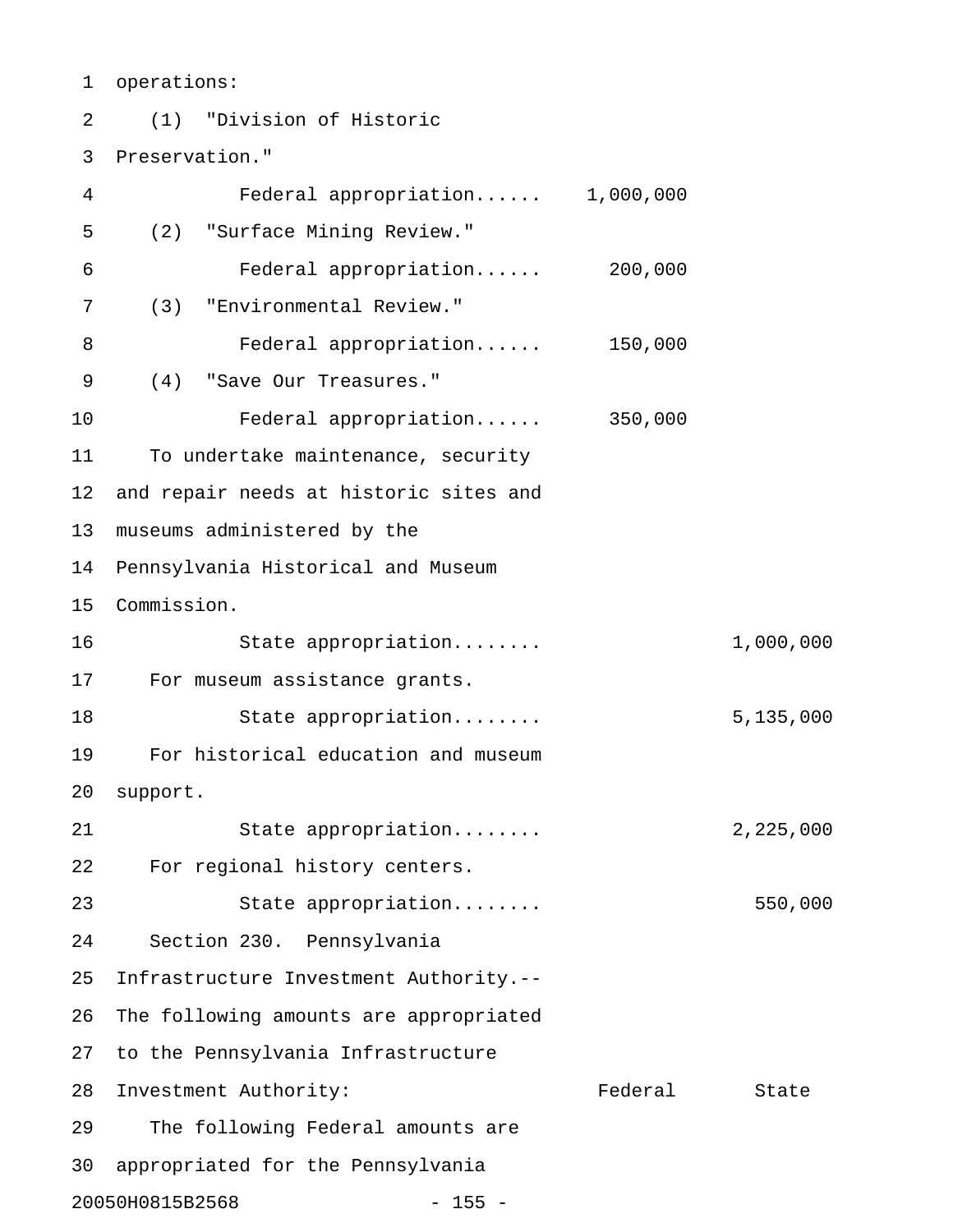1 Infrastructure Investment Authority: 2 (1) "Sewage Projects Revolving 3 Loan Fund." 4 Federal appropriation...... 102,069,000 5 (2) "Drinking Water Projects 6 Revolving Loan Fund." 7 Federal appropriation...... 40,976,000 8 Section 231. Environmental Hearing 9 Board.--The following amounts are 10 appropriated to the Environmental 11 Hearing Board: Federal State 12 For the Environmental Hearing 13 Board. 14 State appropriation........ 1,771,000 15 Section 232. Pennsylvania Board of 16 Probation and Parole.--The following 17 amounts are appropriated to the 18 Pennsylvania Board of Probation and 19 Parole: Entertainment of the State State State State State State State State State State State State State 20 For general government operations 21 of the Board of Probation and Parole. 22 State appropriation........ 77,251,000 23 The following Federal amounts are 24 appropriated to supplement the sum 25 appropriated for general government 26 operations: 27 (1) "Evaluating Parole 28 Violations." 29 Federal appropriation...... 128,000 30 For the Sexual Offenders Assessment 20050H0815B2568 - 156 -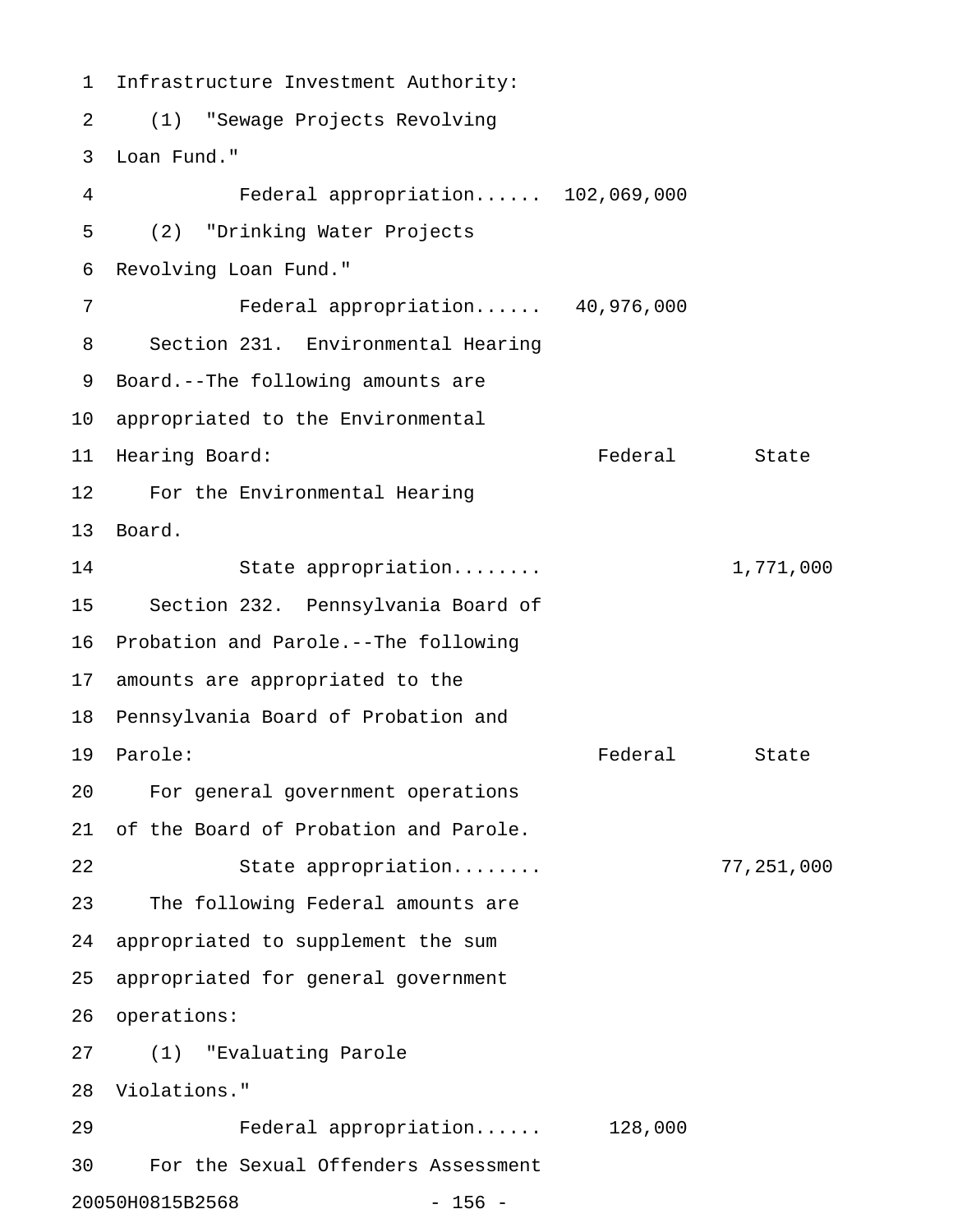1 Board.

2 State appropriation........ 3,202,000 3 The following Federal amounts are 4 appropriated to supplement the sum 5 appropriated for the Sexual Offenders 6 Assessment Board: 7 (1) "Sex Offender Management." 8 Federal appropriation...... 241,000 9 For a drug offenders work program. 10 Such work shall in no case replace 11 jobs protected by a collective 12 bargaining unit. 13 State appropriation........ 222,000 14 For payments for grants-in-aid to 15 counties for providing improved adult 16 probation services. 17 State appropriation........ 19,279,000 18 Section 233. Pennsylvania Public 19 Television Network Commission.--The 20 following amounts are appropriated to 21 the Pennsylvania Public Television 22 Network Commission: Federal State 23 For general government operations 24 of the Pennsylvania Public Television 25 Network Commission. 26 State appropriation........ 3,429,000 27 For public television station 28 grants. 29 State appropriation........ 8,721,000 30 Section 234. Pennsylvania 20050H0815B2568 - 157 -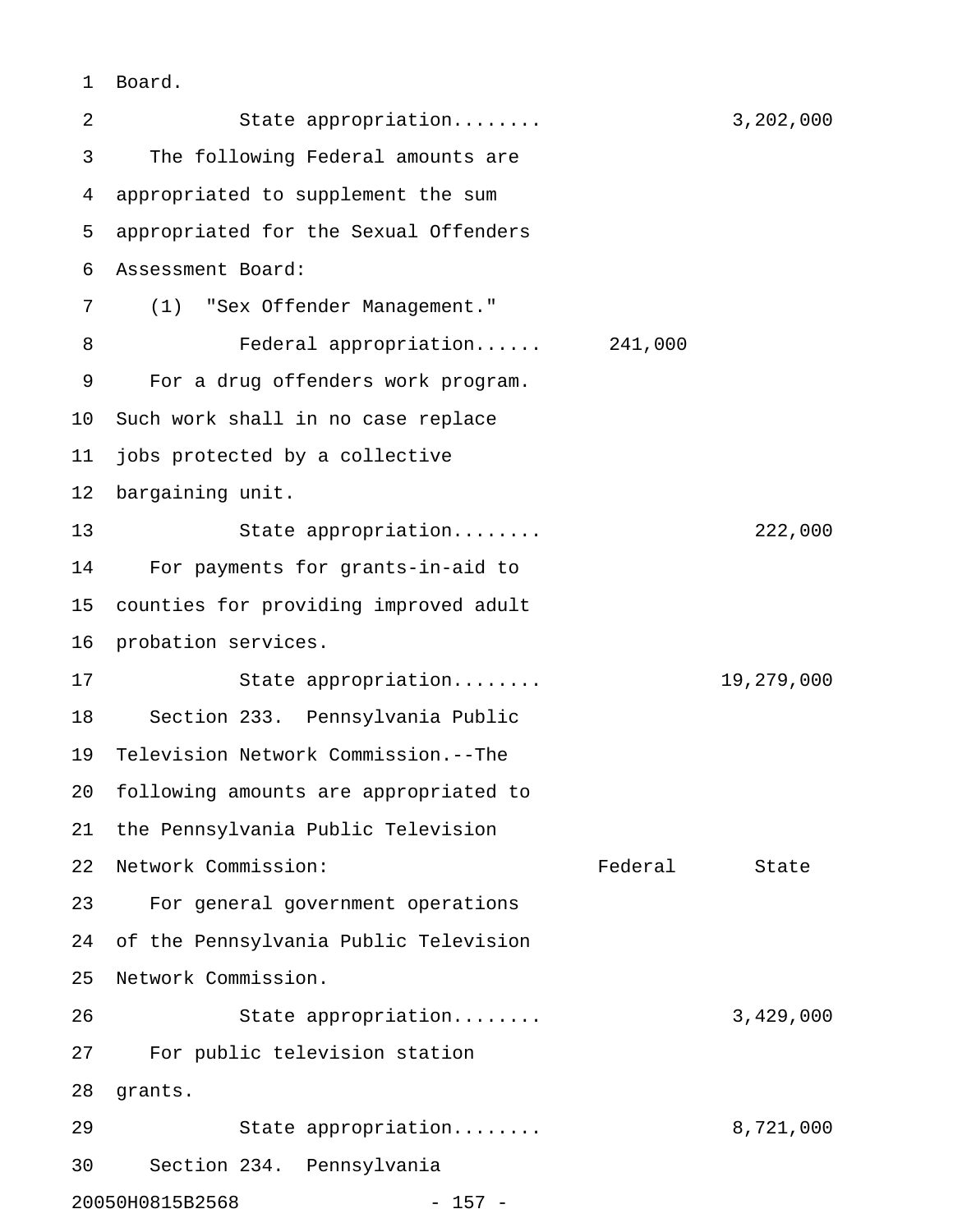1 Securities Commission.--The following 2 amounts are appropriated to the 3 Pennsylvania Securities Commission: Federal State 4 For general government operations 5 of the Pennsylvania Securities 6 Commission. 7 State appropriation....... 2,300,000 8 Section 235. State Tax 9 Equalization Board.--The following 10 amounts are appropriated to the State 11 Tax Equalization Board: The Rederal State 12 For general government operations 13 of the State Tax Equalization Board. 14 State appropriation........ 1,330,000 15 Section 236. Health Care Cost 16 Containment Council.--The following 17 amounts are appropriated to the Health 18 Care Cost Containment Council: Federal State 19 For the Health Care Cost 20 Containment Council. 21 State appropriation........ 4,019,000 22 Section 237. State Ethics 23 Commission.--The following amounts are 24 appropriated to the State Ethics 25 Commission: Federal State 26 For the general government 27 operations of the State Ethics 28 Commission. 29 State appropriation........ 1,805,000 30 Section 238. State Employees' 20050H0815B2568 - 158 -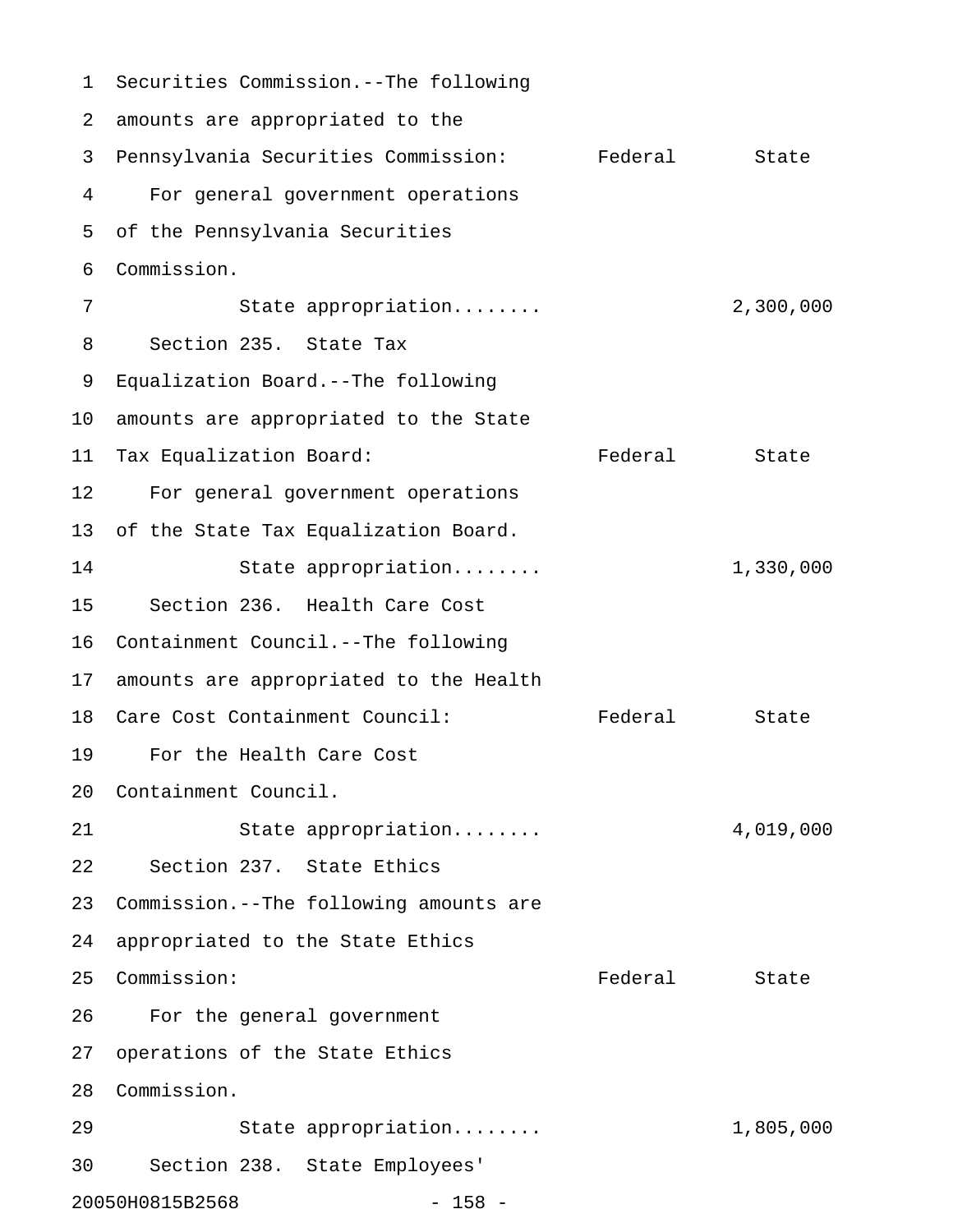1 Retirement System.--The following 2 amounts are appropriated to the State 3 Employees' Retirement System: Federal State 4 For National Guard employer 5 contributions. 6 State appropriation........ 4,000 7 Section 239. Thaddeus Stevens 8 College of Technology.--The following 9 amounts are appropriated to the 10 Thaddeus Stevens College of 11 Technology: The State State State State State State State State State State State 12 For the Thaddeus Stevens College of 13 Technology. 14 State appropriation........ 10,108,000 15 Section 240. Pennsylvania Housing 16 Finance Agency.--The following amounts 17 are appropriated to the Pennsylvania 18 Housing Finance Agency: The State State State State 19 For transfer to the Pennsylvania 20 Housing Finance Agency for the 21 Homeowner's Emergency Mortgage 22 Assistance Program. 23 State appropriation........ 5,000,000 24 SUBPART B 25 LEGISLATIVE DEPARTMENT 26 Section 251. Senate.--The 27 following amounts are appropriated to 28 the Senate: The School of the State State State State State State State 29 For the salaries, wages and all 30 necessary expenses for the following 20050H0815B2568 - 159 -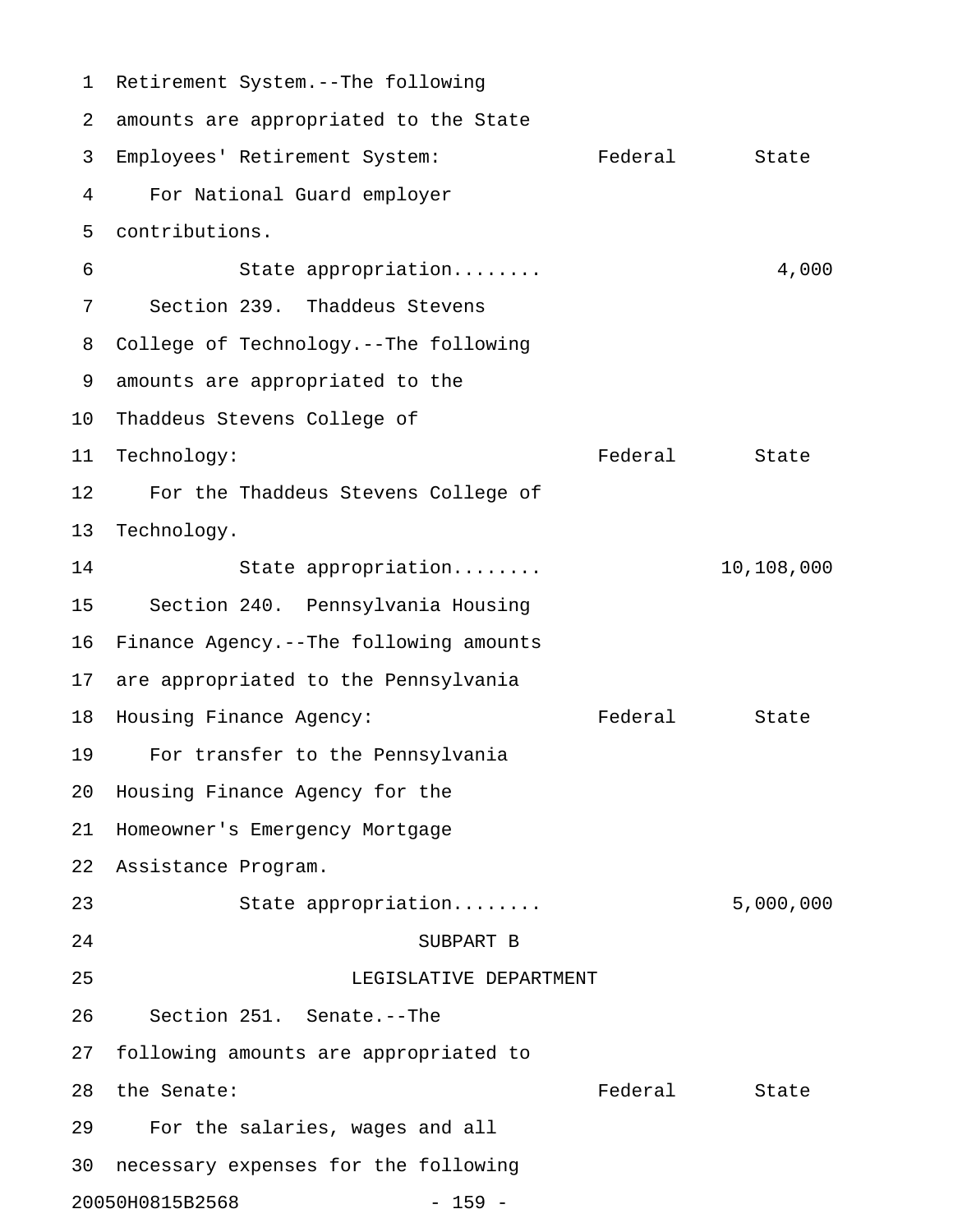```
1 purposes:
```
2 Salaries of Senators. 3 State appropriation........ 6,700,000 4 Salaries, wages and all necessary 5 expenses of the President of the 6 Senate. 7 State appropriation........ 315,000 8 Salaries and wages of employees of 9 the Chief Clerk and all necessary 10 expenditures to be allocated and 11 disbursed at the direction of the 12 President pro tempore. 13 State appropriation........ 6,000,000 14 Salaries, wages and expenses of 15 employees of the Senate and expenses 16 of the office of the President pro 17 tempore, including member lodging 18 rental, to be disbursed at the 19 direction of the President pro 20 tempore. 21 State appropriation........ 9,000,000 22 Incidental expenses for payment of 23 maintenance and other expenses of the 24 Senate. 25 State appropriation........ 3,226,000 26 For payment of postage. 27 State appropriation........ 1,465,000 28 The above appropriations for 29 postage and for incidental expenses 30 shall be paid prior to the payment of 20050H0815B2568 - 160 -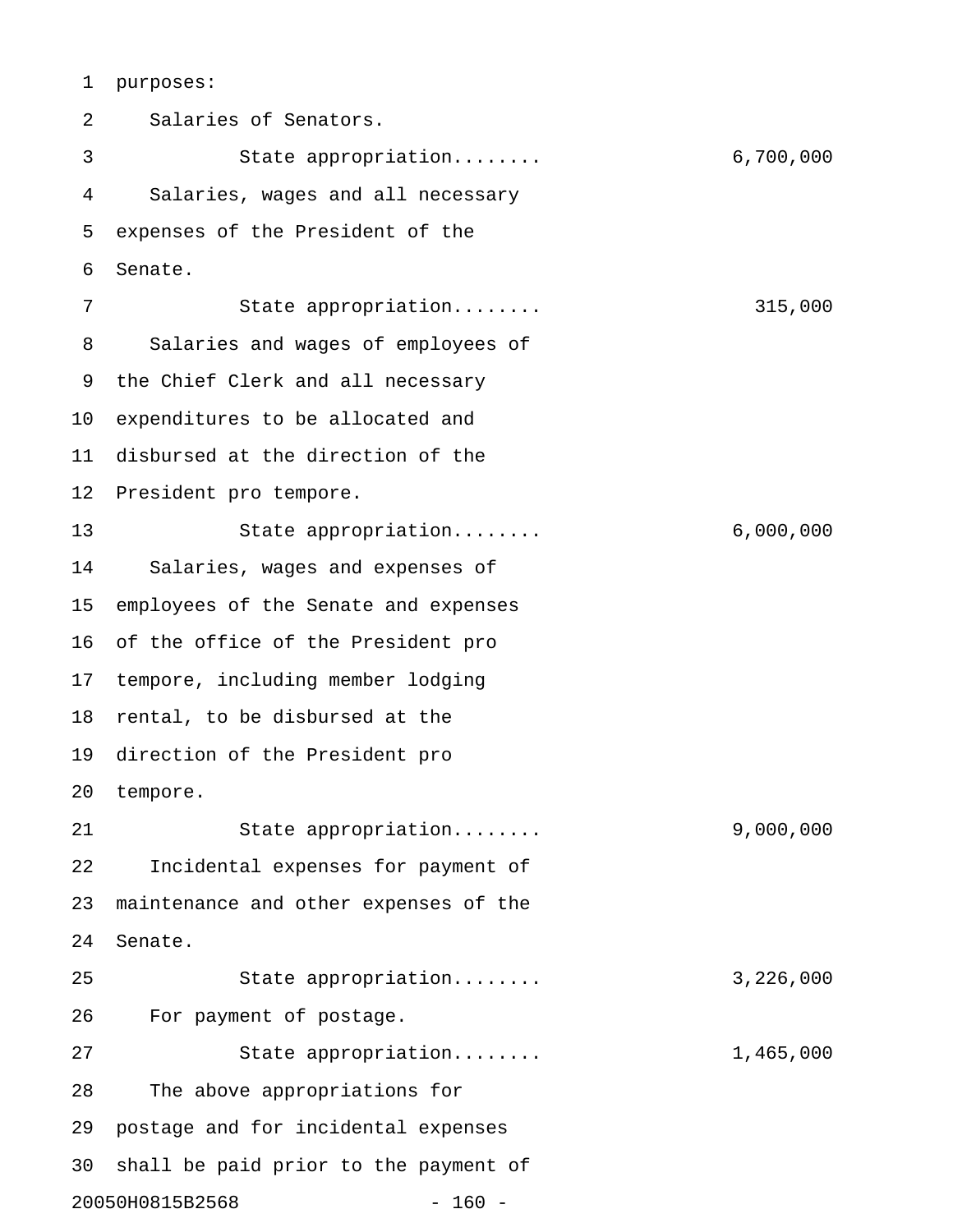1 such expenses on warrant of the State 2 Treasurer in favor of the Chief Clerk 3 upon the presentation of requisitions 4 for the same: Provided, That the total 5 amount of requisitions for 6 advancements, less the total amount of 7 expenditures made as certified by such 8 officer to the State Treasurer, shall 9 not exceed the amount of the bond of 10 the officer having control of the 11 disbursement from the funds advanced. 12 For contingent expenses for the 13 President and President pro tempore. 14 The sum appropriated shall be 15 allocated to the officers in the same 16 manner and proportion as the 17 appropriations for contingent expenses 18 contained in section 251 of the act of 19 June 29, 2002 (P.L.2106, No.7A), known 20 as the General Appropriation Act of 21 2002.

22 State appropriation........ 25,000 23 Upon presentation of requisitions 24 for contingent expenses, such shall be 25 paid on warrant of the State Treasurer 26 directly to and in favor of the 27 persons designated in such requisition 28 as entitled to receive such 29 compensation or expenses. 30 Miscellaneous expenses: 20050H0815B2568 - 161 -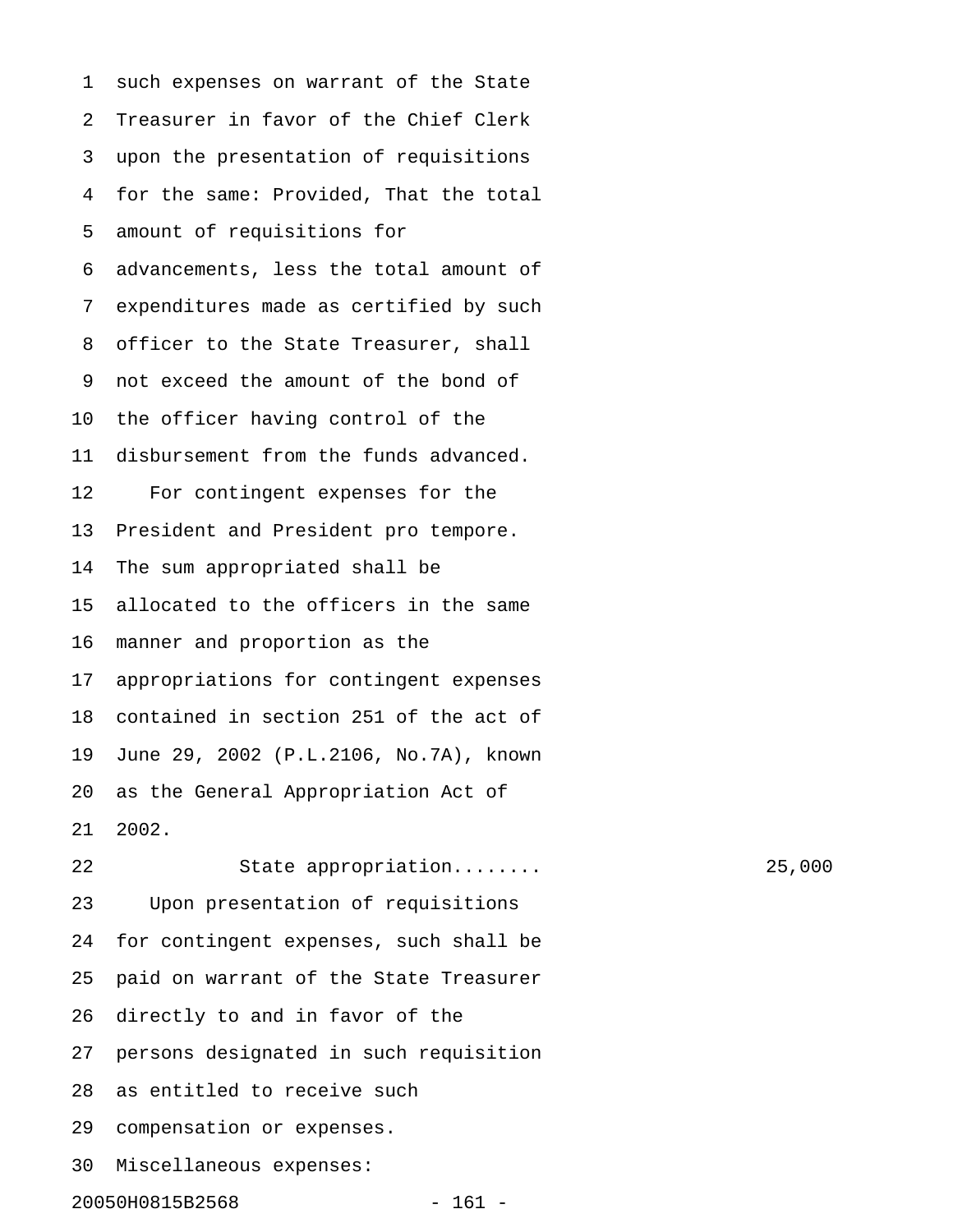1 Mileage and expenses, Senators: In 2 addition to the annual allocation for 3 expenses authorized by law for each 4 member of the Senate, each member 5 shall receive an annual allocation in 6 an amount established by the Senate 7 Committee on Management Operations for 8 actual expenses incurred for lodging 9 and meals while away from home on 10 official legislative business, 11 official postage and all other 12 expenses incidental to legislative 13 duties. 14 State appropriation........ 1,329,000 15 Legislative printing and expenses, 16 furniture, technology improvements, 17 restorations, security enhancements, 18 North Office Building modernization, 19 equipment, renovations and other 20 expenses. 21 State appropriation........ 18,592,000 22 Upon presentation of requisitions 23 by the Chief Clerk against the 24 appropriations for legislative 25 printing and expenses for expenses, 26 such shall be paid on warrant of the 27 State Treasurer directly to and in 28 favor of the persons designated in 29 such requisitions as entitled to 30 receive such expenses. 20050H0815B2568 - 162 -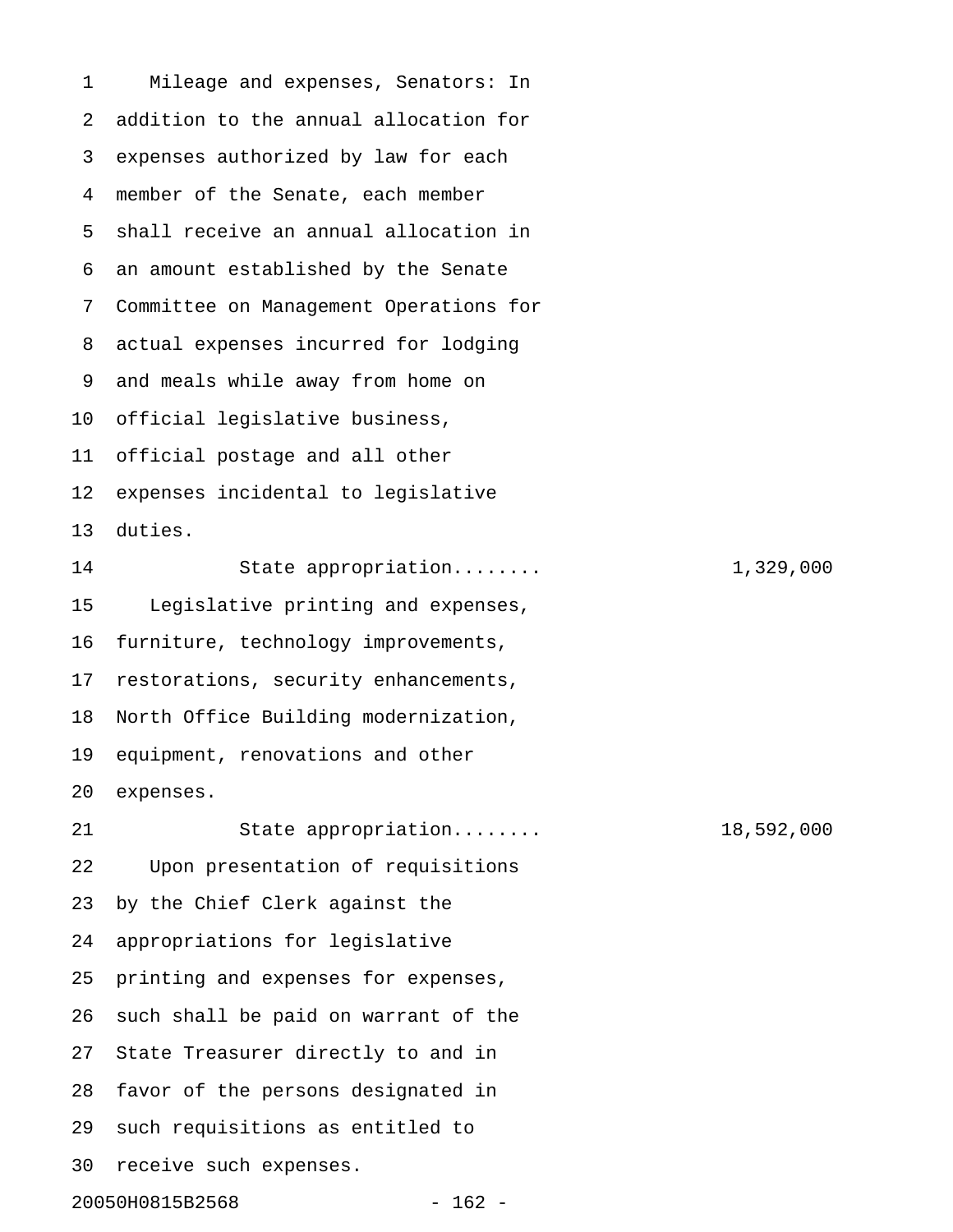1 For the Computer Services Account 2 (R) and the Computer Services Account 3 (D), including the payment of 4 salaries, wages, operating costs, 5 contracts, equipment, software and 6 other incidental materials and 7 expenses. Such equipment, software and 8 incidental materials may be ordered 9 directly by the supervising member of 10 the caucus computer services office, 11 to the extent each item is less than 12 \$1,000, a copy of the order is 13 forwarded to the Chief Clerk, and all 14 other provisions of the Financial 15 Operating Rules of the Senate, 16 including pricing and services are 17 followed. The sum appropriated shall 18 be divided equally by the State 19 Treasurer and shall be deposited into 20 the Computer Services Account (R) and 21 the Computer Services Account (D). 22 State appropriation........ 10,700,000 23 For the payment of the expenses of 24 the Committee on Appropriations (R) 25 and the Committee on Appropriations 26 (D) for investigating schools, 27 colleges, universities, correctional 28 institutions, mental hospitals, 29 medical and surgical hospitals, homes 30 and other institutions and agencies 20050H0815B2568 - 163 -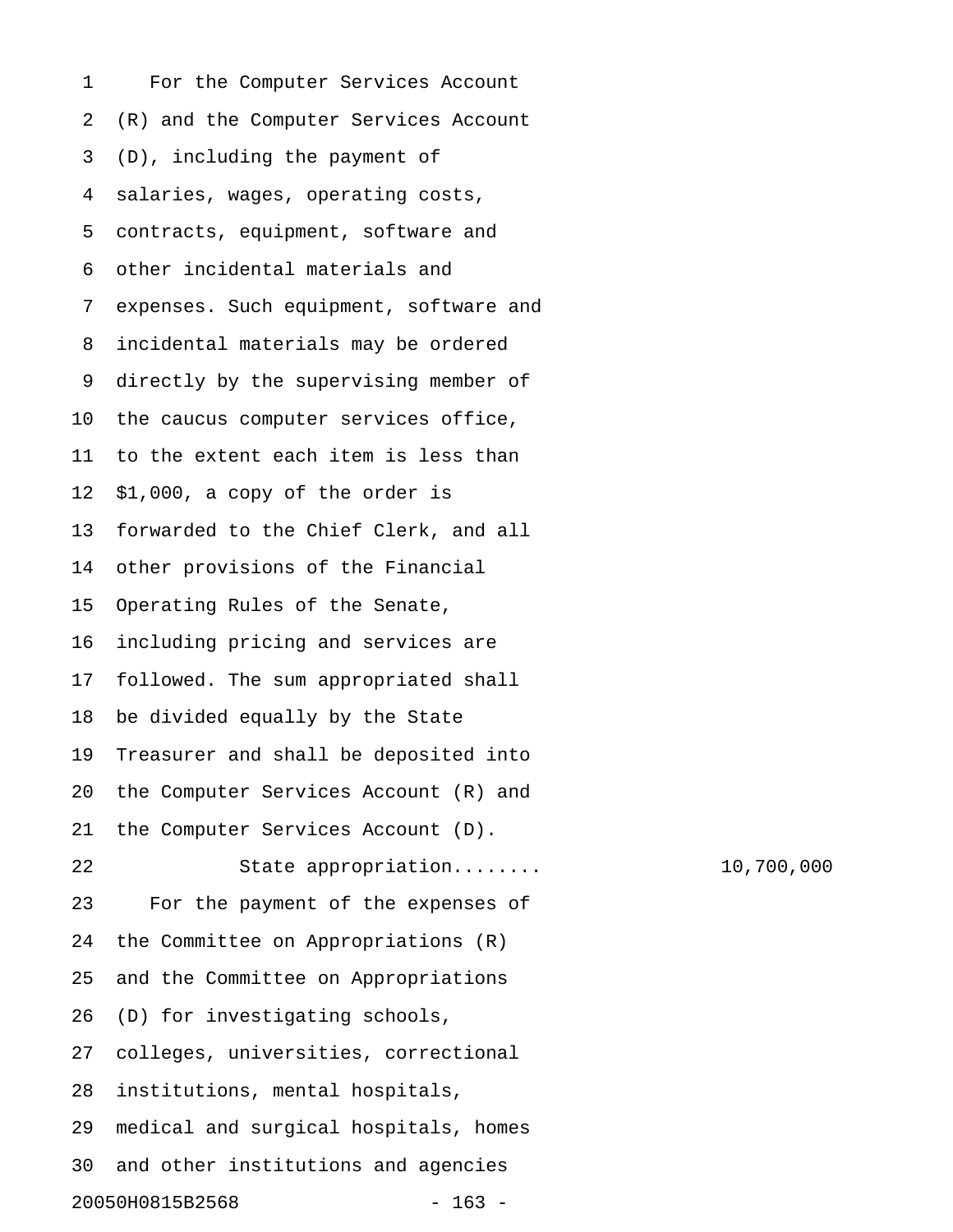1 supported, in whole or in part, by 2 appropriations from the State Treasury 3 in analyzing reports, expenditures and 4 the general operation and 5 administration of the institutions and 6 agencies, in examining and analyzing 7 requests of the same and of the 8 various departments, boards and 9 commissions of the Commonwealth, and 10 for the collection of data from other 11 states, attending seminars and 12 conferences, and in cooperating and 13 exchanging information with 14 legislative budget and financial 15 committees of other states, and for 16 the necessary clerical assistance and 17 other assistance, travel expenses, 18 member lodging rental and all other 19 expenses deemed necessary by the 20 chairman (R) or the chairman (D), as 21 appropriate, in compiling data and 22 information connected with the work of 23 the Senate in compiling comparative 24 costs and other fiscal data and 25 information for the use of the 26 committee and the Senate during 27 legislative sessions and during the 28 interim between legislative sessions 29 to the discharge of such duties. The 30 committee, upon authorization of the 20050H0815B2568 - 164 -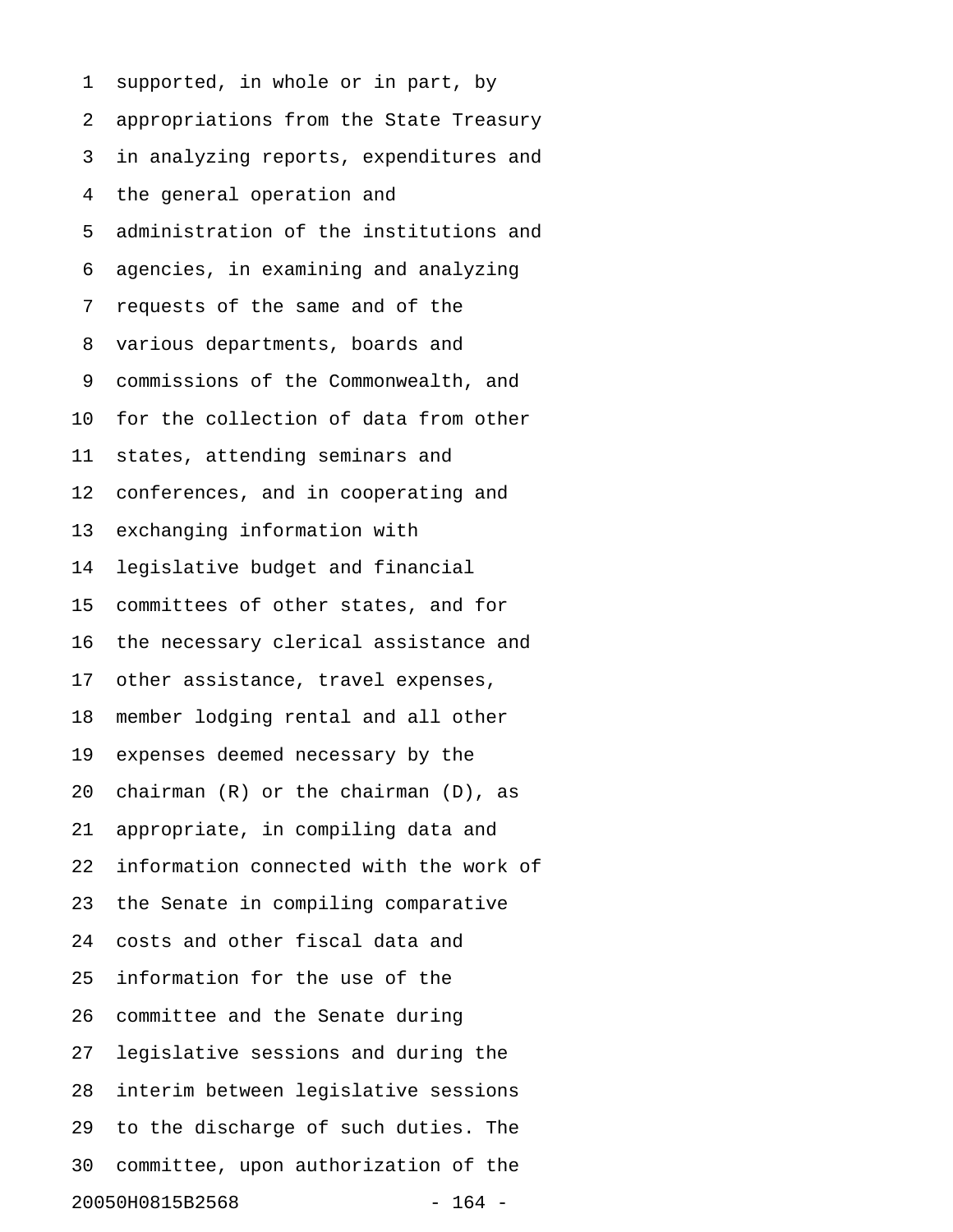1 chairman (R), shall have the authority 2 to examine and inspect all properties, 3 equipment, facilities, files, records 4 and accounts of any State office, 5 department, institution, board, 6 committee, commission or agency or any 7 institution or agency supported, in 8 whole or in part, by appropriation 9 from the State Treasury and to 10 administer oaths. The Committee on 11 Appropriations may issue subpoenas 12 under the hand and seal of the 13 chairman (R) to compel the attendance 14 of witnesses and the production of any 15 papers, books, accounts, documents and 16 testimony touching matters properly 17 being inquired into by the committee 18 and to cause the deposition of 19 witnesses either residing within or 20 without the State to be taken in the 21 manner prescribed by law for taking 22 depositions in civil actions. Upon 23 presentation of requisitions by the 24 Chief Clerk for such compensation or 25 expenses, such shall be paid on 26 warrant of the State Treasurer 27 directly to and in favor of the 28 persons designated in such requisition 29 as entitled to receive such 30 compensation or expenses. The sum 20050H0815B2568 - 165 -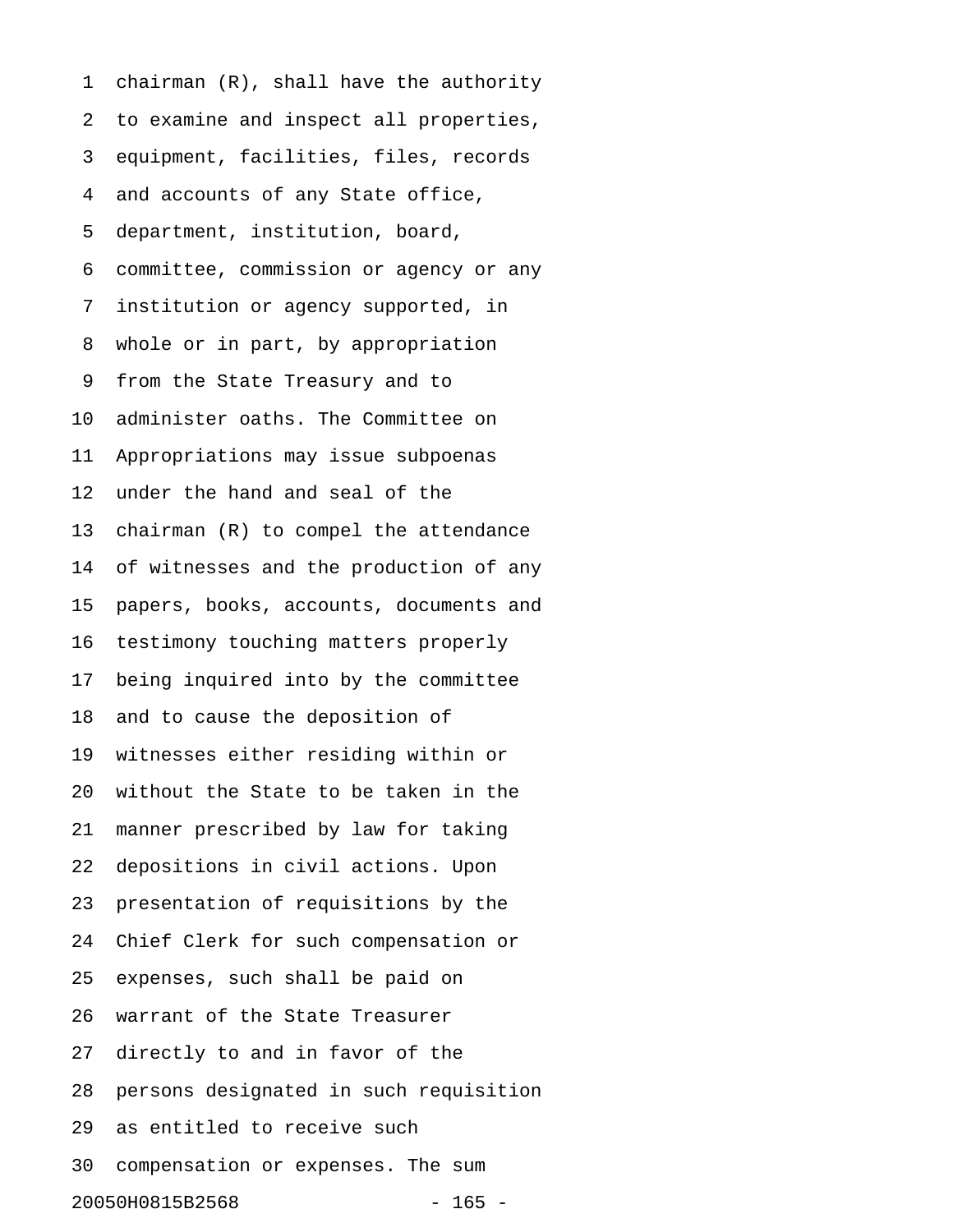1 appropriated shall be divided equally 2 by the State Treasurer and shall be 3 deposited in separate accounts for the 4 Committee on Appropriations (R) and 5 the Committee on Appropriations (D). 6 State appropriation........ 9,800,000 7 For the Caucus Operations Account 8 (R) and the Caucus Operations Account 9 (D) for payment of salaries, wages and 10 all other incidental expenses incurred 11 in hiring personnel and staff for 12 services which, in the opinion of the 13 Floor Leader (R) or the Floor Leader 14 (D) as may be appropriate, may be 15 required or arise during legislative 16 sessions and during the interim 17 between legislative sessions and for 18 the payment of all other expenses, 19 including member lodging rental, 20 related to the performance of Senate 21 duties and responsibilities. Upon 22 presentation of requisitions by the 23 Chief Clerk for such compensation or 24 expenses, such shall be paid on 25 warrant of the State Treasurer 26 directly to and in favor of the 27 persons designated in such requisition 28 as entitled to receive such 29 compensation or expenses. The sum 30 appropriated shall be divided equally 20050H0815B2568 - 166 -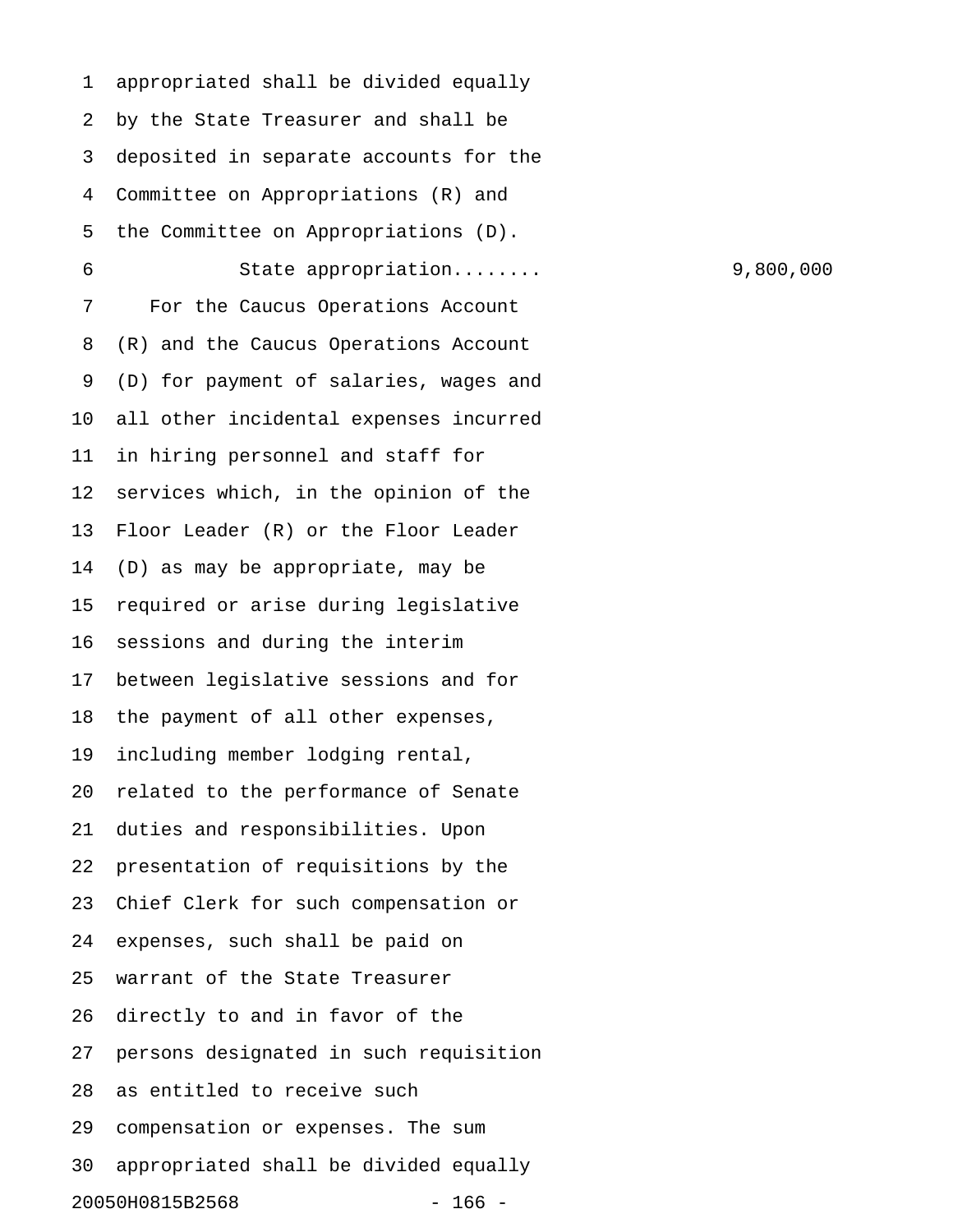1 by the State Treasurer and shall be 2 deposited into the Caucus Operations 3 Account (R) and the Caucus Operations 4 Account (D).

5 State appropriation........ 38,500,000 6 For Committee and Contingent 7 Expenses which in the opinion of the 8 Floor Leader (R) or the Floor Leader 9 (D) may be appropriate, including 10 allocations for contingent expenses in 11 the same amounts as the appropriations 12 for Contingent Expenses contained in 13 section 251 of the Act of June 29, 14 2002 (P.L.2106, No.7A) known as the 15 General Appropriation Act of 2002 16 other than contingent expenses for the 17 President and President pro tempore. 18 Upon presentation of requisitions by 19 the Chief Clerk for such expenses, 20 such shall be paid on warrant of the 21 State Treasurer directly to and in 22 favor of the persons designated in 23 such requisition as entitled to 24 receive such expenses. The sum 25 appropriated shall be divided equally 26 by the State Treasurer and shall be 27 deposited in separate accounts for the 28 Committee and contingent Expense 29 Account (R) and the Committee and 30 Contingent Expense Account (D). 20050H0815B2568 - 167 -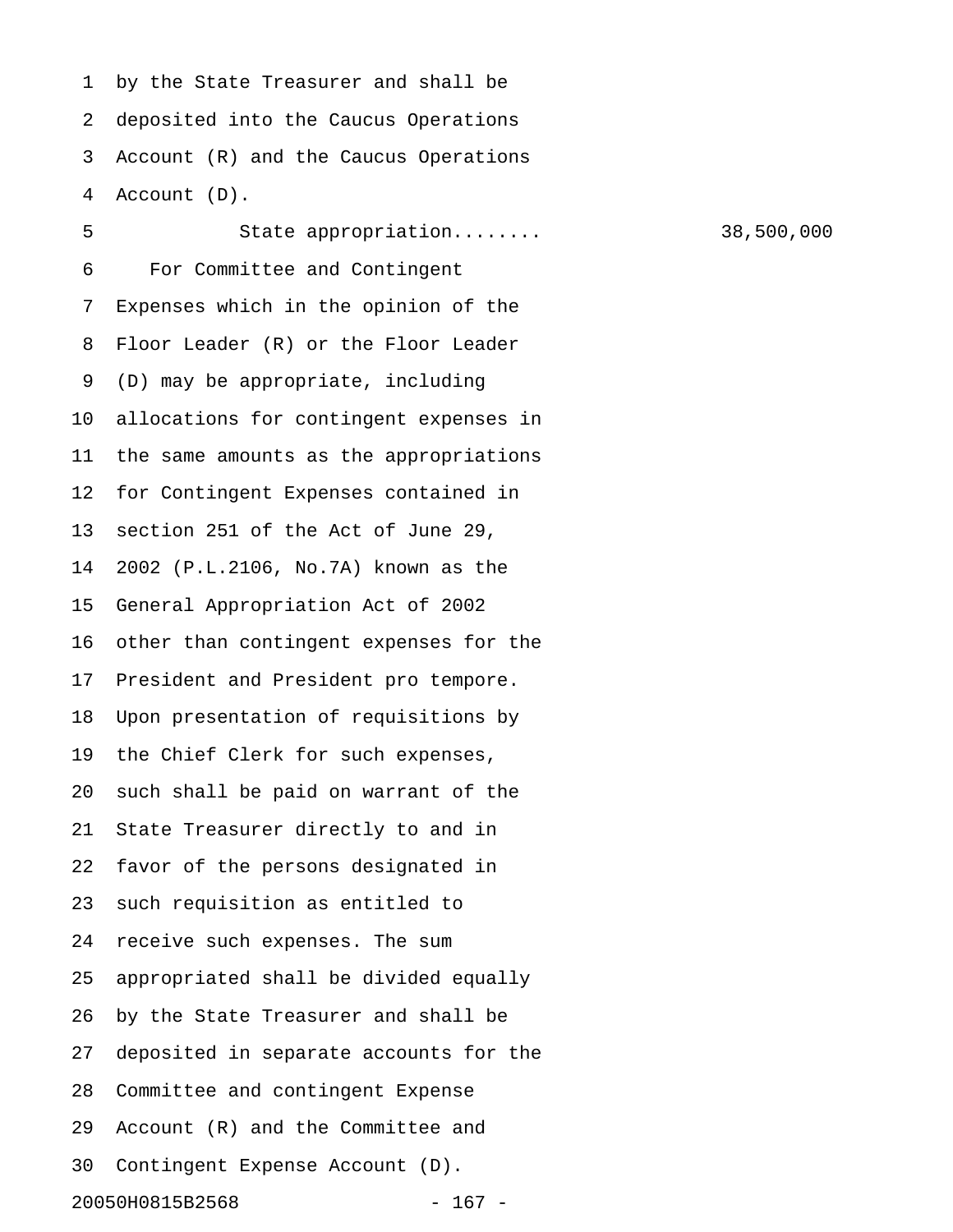1 State appropriation........ 658,000 2 All appropriations made in this act 3 or in any other fiscal year to any 4 account of the Senate remaining 5 unexpended and unencumbered on the 6 effective date of this part, may be 7 transferred by the Committee on 8 Management Operations, by a vote of 9 two-thirds of its members, in its 10 discretion, to such Senate accounts as 11 the committee deems necessary. Such 12 power to transfer appropriations shall 13 be limited to the 2005-2006 fiscal 14 year. 15 For the Chief Clerk of the Senate 16 for the purchase of Pennsylvania and 17 National flags to be sent to residents 18 of Pennsylvania. 19 State appropriation........ 24,000 20 Section 252. House of 21 Representatives.--The following 22 amounts are appropriated to the House 23 of Representatives: The State State State State State 24 For the salaries, wages and all 25 necessary expenses for the following 26 purposes: 27 Salaries of Representatives and 28 extra compensation to the Speaker of 29 the House of Representatives. 30 State appropriation........ 19,222,000 20050H0815B2568 - 168 -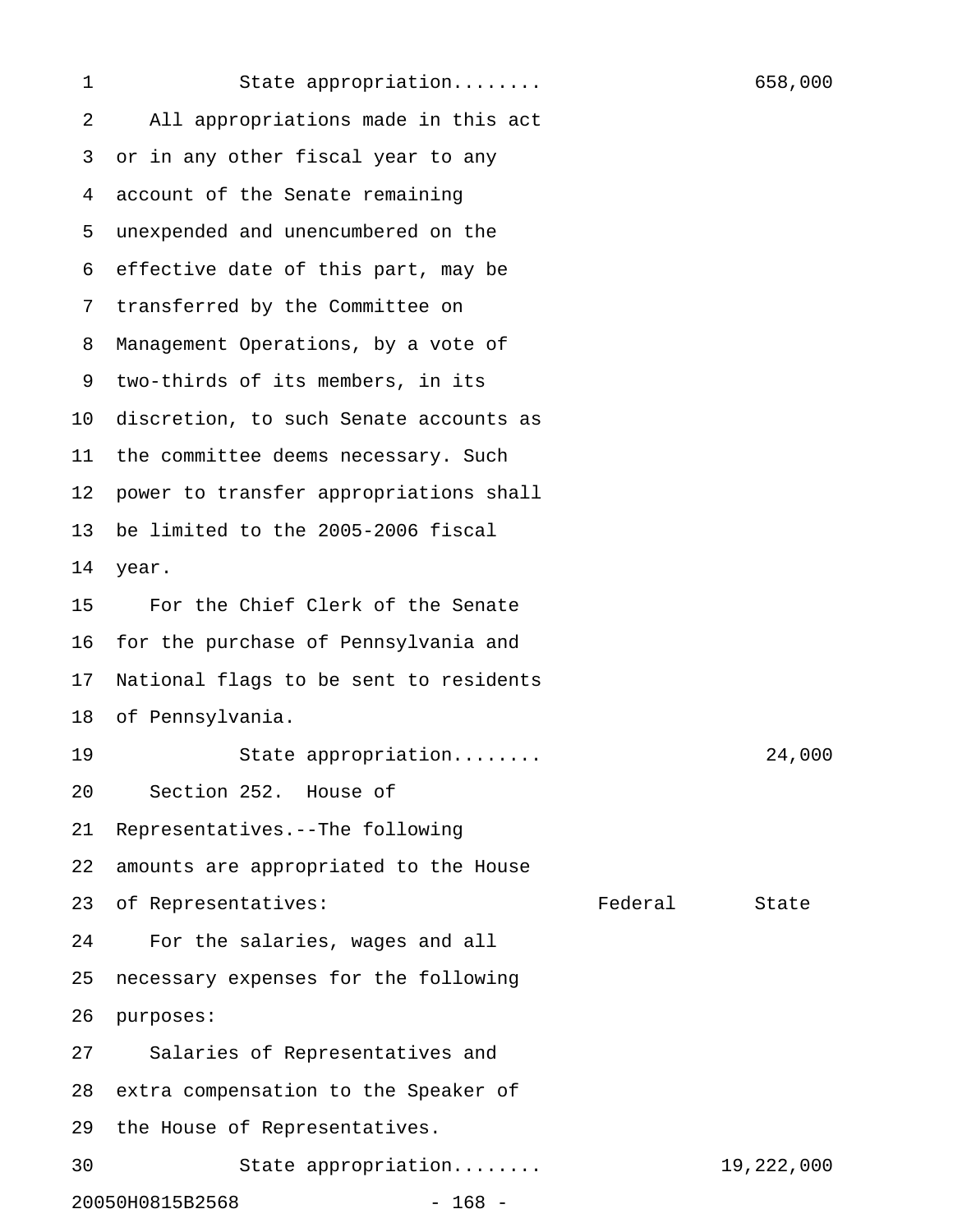1 Salaries:

2 For the salaries of House employees 3 (R) and House employees (D). The sum 4 appropriated shall be divided equally 5 by the State Treasurer and shall be 6 deposited into separate accounts for 7 the House employees (R) and House 8 employees (D). 9 State appropriation........ 40,450,000 10 For the operation of the Speaker's 11 Office. 12 State appropriation........ 897,000 13 Bipartisan Management Committee, 14 Chief Clerk, Comptroller and the 15 Commonwealth Emergency Medical System. 16 State appropriation........ 12,814,000 17 Mileage: 18 Representatives, officers and 19 employees. 20 State appropriation........ 400,000 21 Postage: 22 Chief Clerk and Legislative 23 Journal. 24 State appropriation........ 3,000,000 25 For contingent expenses (R) and 26 (D). The sum appropriated shall be 27 allocated to the officers and members 28 in the same manner and proportion as 29 appropriations for contingent expenses 30 contained in section 252 of the act of 20050H0815B2568 - 169 -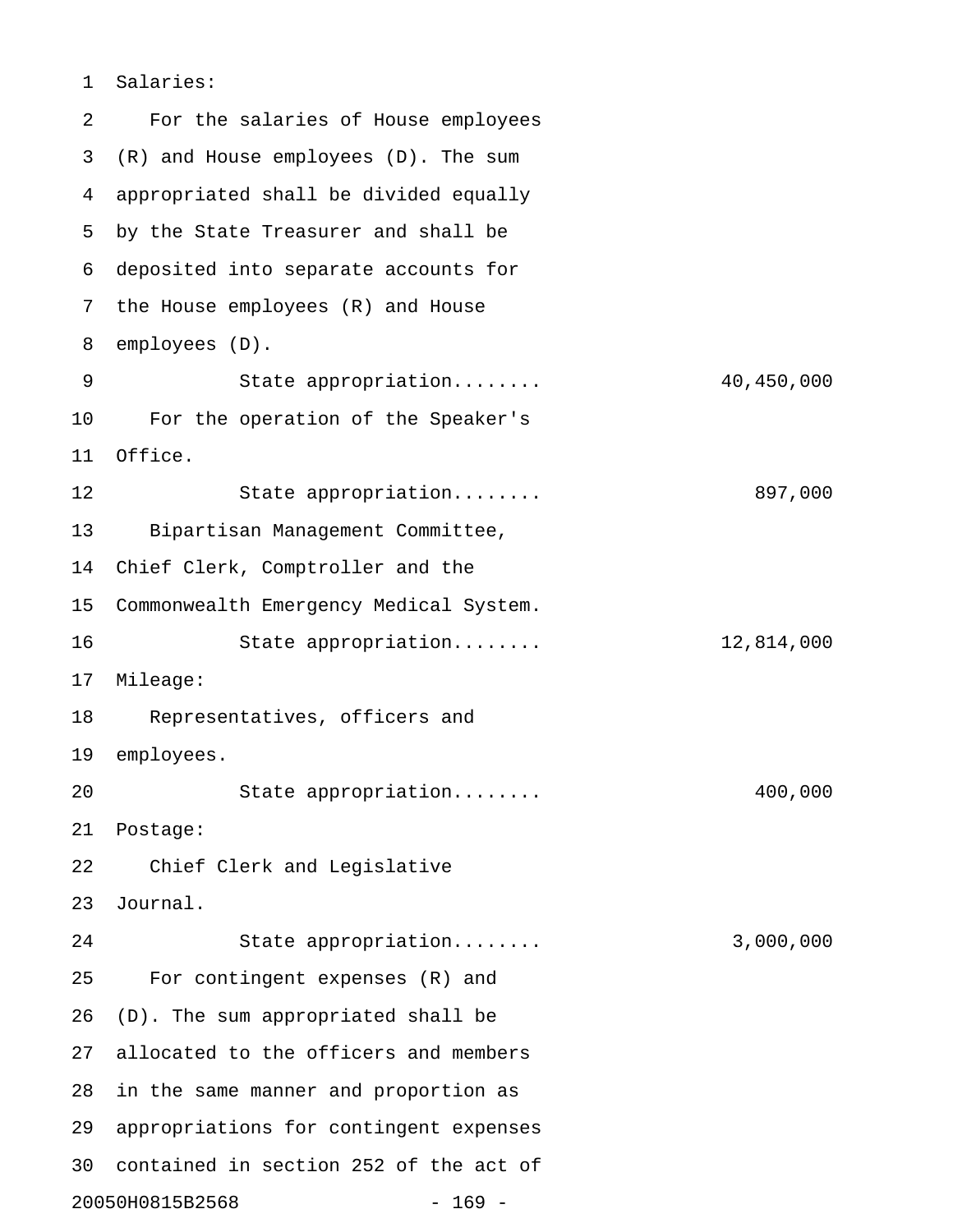1 July 4, 2004 (P.L. , No.7A), known 2 as the General Appropriation Act of 3 2004.

4 State appropriation........ 761,000 5 The above appropriations for 6 postage and for contingent expenses 7 shall be paid prior to the payment of 8 such expenses on warrant of the State 9 Treasurer in favor of the officers 10 above named upon the presentation of 11 their requisitions for the same: 12 Provided, That the total amount of 13 requisitions for advancements, less 14 the total amount of expenditures made 15 as certified by such officers to the 16 State Treasurer, shall not exceed the 17 amount of the bond of the officer 18 having control of the disbursement 19 from the funds advanced. 20 Miscellaneous expenses: 21 Legislative Office for Research 22 Liaison. 23 State appropriation........ 756,000 24 Incidental expenses. 25 State appropriation........ 8,845,000 26 Expenses - Representatives: In 27 addition to annual reimbursement for 28 expenses heretofore authorized by law 29 for each member of the House of 30 Representatives, each member shall be 20050H0815B2568 - 170 -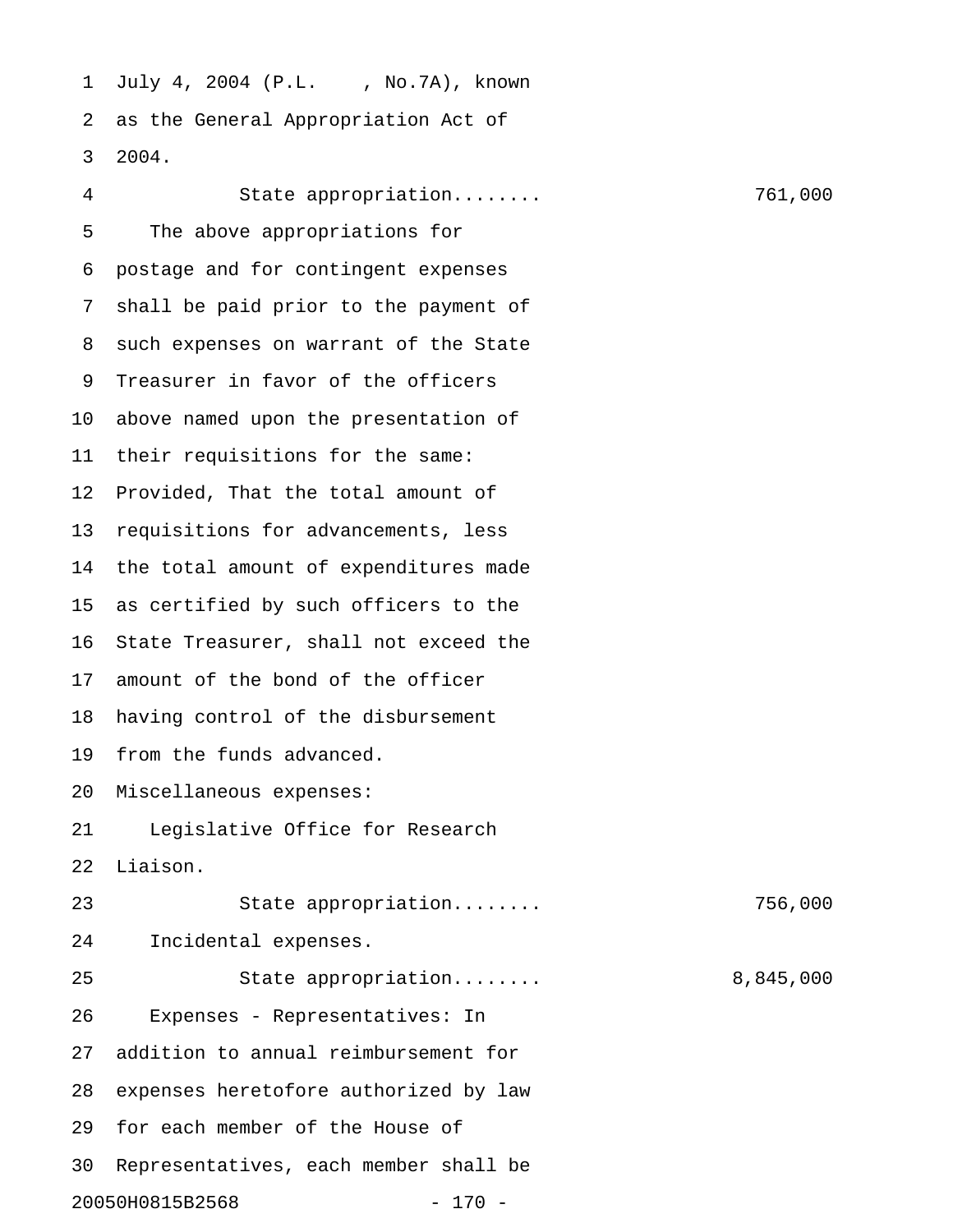1 entitled to reimbursement for actual 2 expenses, not exceeding the sum of 3 \$12,500 annually, incurred for lodging 4 and meals while away from home on 5 official legislative business, home 6 office expenses, official postage, 7 staff and all other expenses 8 incidental to legislative duties. 9 State appropriation........ 5,133,000 10 Legislative printing and expenses. 11 State appropriation........ 18,000,000 12 Attending National Legislative 13 Conference - expenses. 14 State appropriation........ 527,000 15 The above appropriation for 16 attending National Legislative 17 Conference meetings and for attending 18 meetings of the Council of State 19 Governments shall be paid to the Chief 20 Clerk of the House in the same manner 21 and under the same conditions as the 22 appropriations for postage and 23 contingent expenses above. 24 For the payment of the expenses of 25 the Committee on Appropriations (R) 26 and the Committee on Appropriations 27 (D) of the House of Representatives in 28 investigating schools, colleges, 29 universities, correctional 30 institutions, mental hospitals, 20050H0815B2568 - 171 -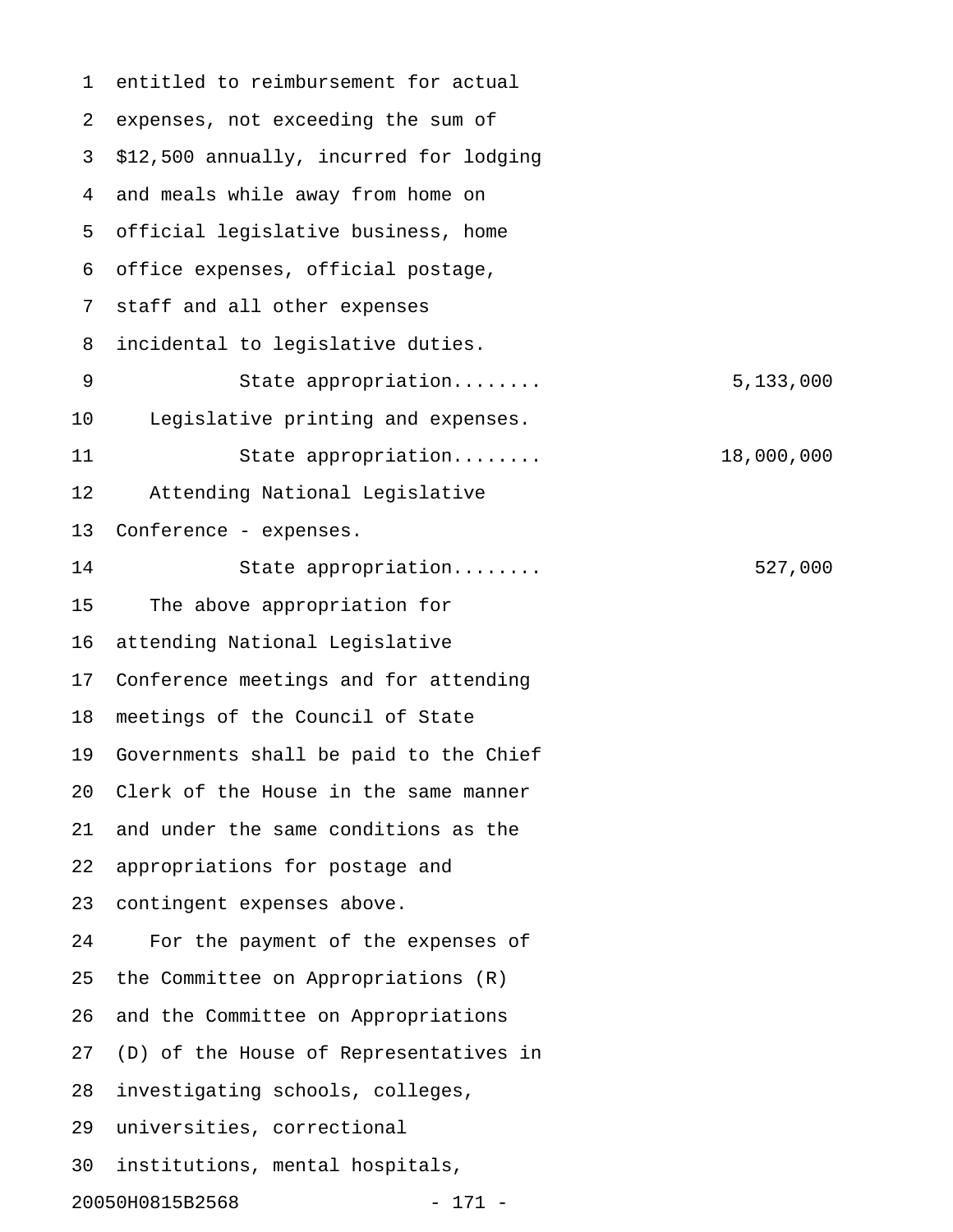1 medical and surgical hospitals, homes 2 and other institutions and agencies 3 supported, in whole or in part, by 4 appropriations from the State Treasury 5 in analyzing reports, expenditures and 6 the general operation and 7 administration of the institutions and 8 agencies in examining and analyzing 9 requests of the same and of the 10 various departments, boards and 11 commissions of the Commonwealth, and 12 for the collection of data from other 13 states, attending seminars and 14 conferences, and in cooperating and 15 exchanging information with 16 legislative budget and financial 17 committees of other states, and any 18 office expenses necessary to serve the 19 committee and its chairman (R) and 20 chairman (D), as appropriate, and for 21 the necessary clerical assistance and 22 other assistance, travel expenses and 23 all other expenses deemed necessary by 24 the chairman (R) or chairman (D), as 25 appropriate, in compiling data and 26 information connected with the work of 27 the committee in compiling comparative 28 cost and other fiscal data and 29 information for the use of the 30 committee and the House of 20050H0815B2568 - 172 -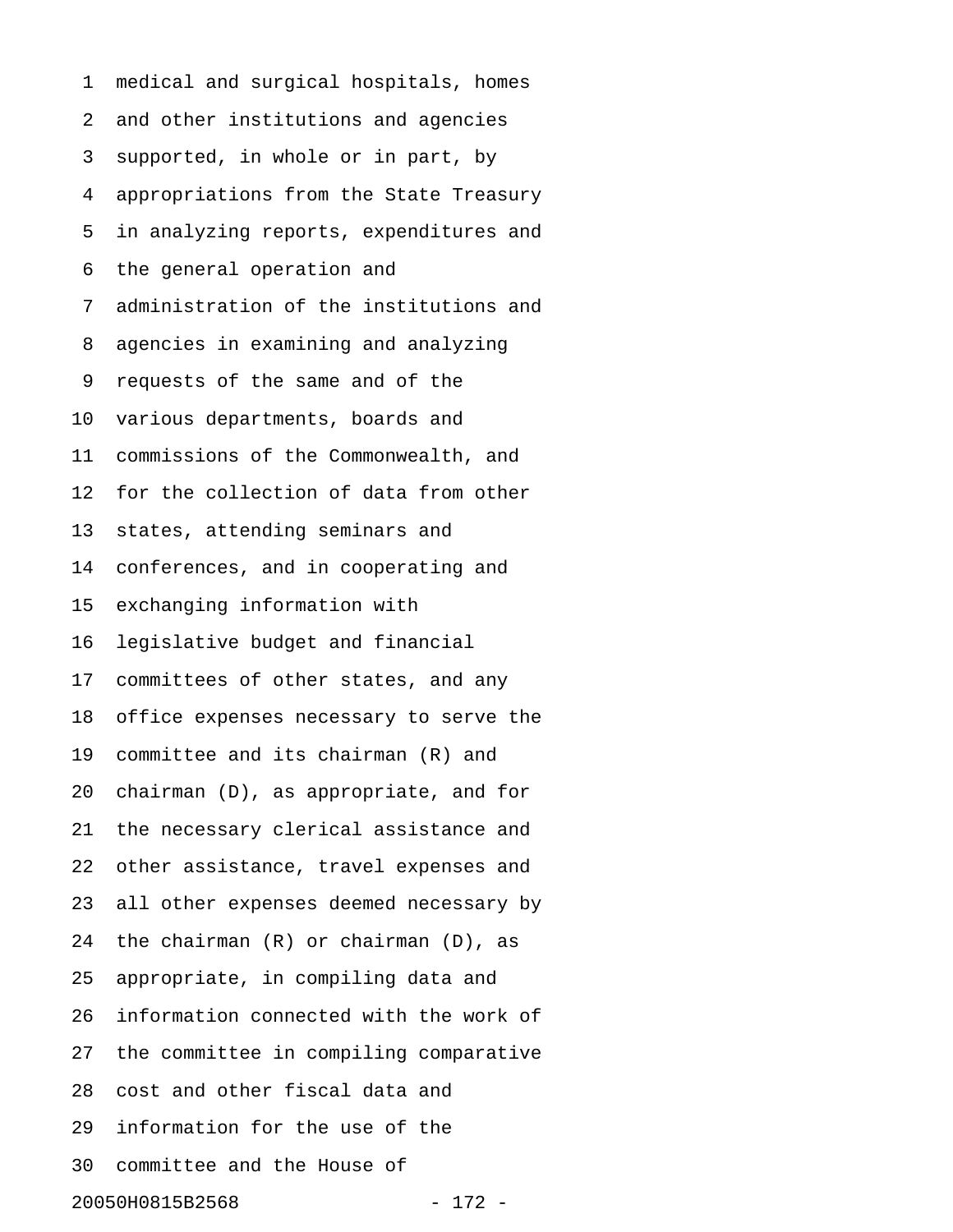1 Representatives during legislative 2 sessions and during the interim 3 between legislative sessions to the 4 discharge of such duties. The standing 5 committee shall have the authority to 6 examine and inspect all properties, 7 equipment, facilities, files, records 8 and accounts of any State office, 9 department, institution, board, 10 committee, commission or agency or any 11 institution or agency supported, in 12 whole or in part, by appropriation 13 from the State Treasury and to 14 administer oaths. The portion 15 designated below of the sum 16 appropriated shall be paid on warrant 17 of the State Treasurer in favor of the 18 majority chairman of the committee and 19 the member designated by a majority 20 vote of the House of Representatives 21 Caucus (D), respectively, on the 22 presentation of his requisition for 23 the same. The Majority Chairman of the 24 Committee on Appropriations and the 25 member designated by a majority vote 26 of the House of Representatives Caucus 27 (D), respectively, shall, not later 28 than 30 days after the termination of 29 his term of office or until his 30 successor is elected and also within 20050H0815B2568 - 173 -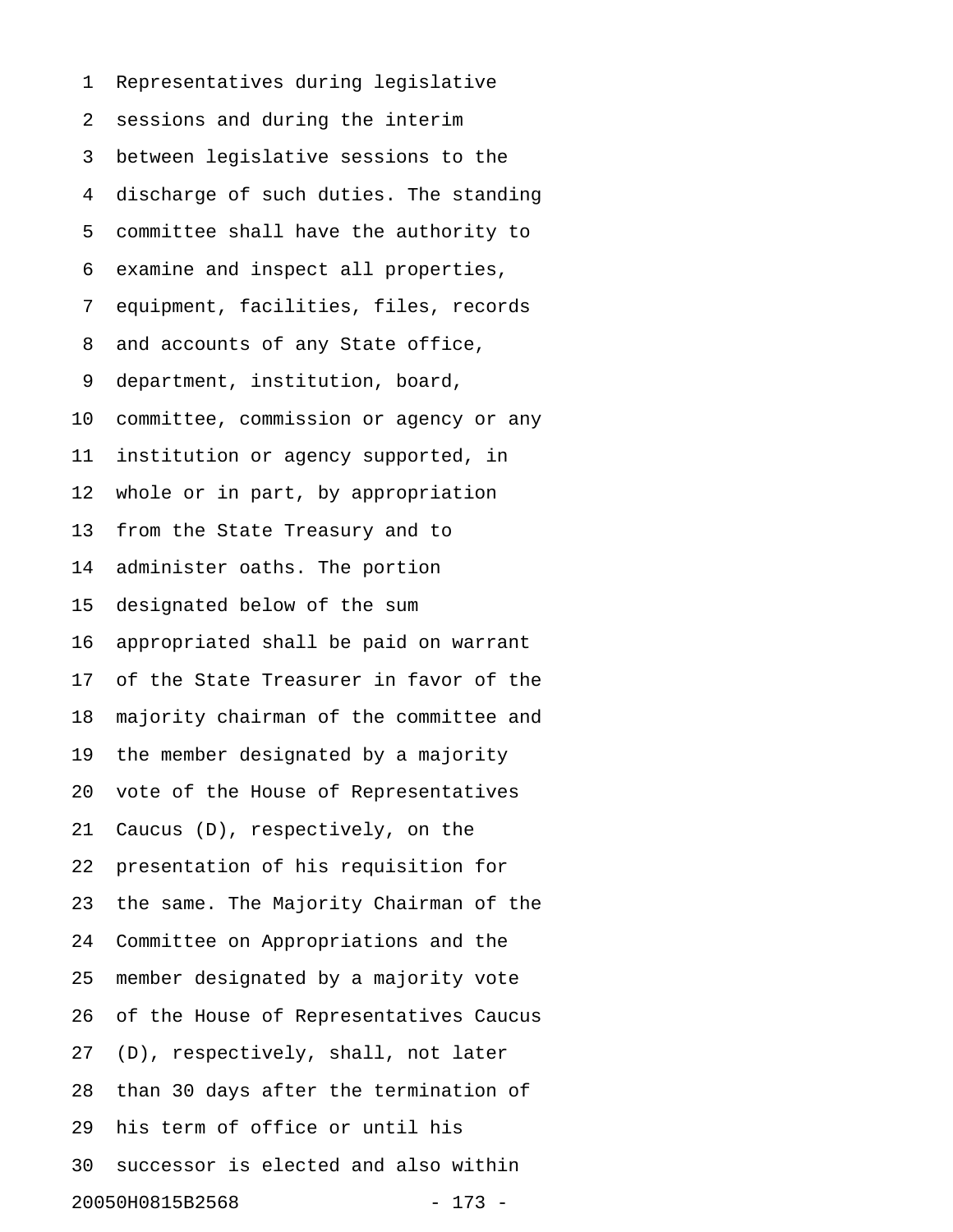1 30 days after the adjournment of any 2 regular or special session, file an 3 account, together with supporting 4 documents whenever possible, in the 5 appropriate majority or minority 6 caucus office of the Committee on 7 Appropriations, of the committee's 8 expenses since the filing of the prior 9 account. The sum appropriated shall be 10 divided equally by the State Treasurer 11 and shall be deposited into separate 12 accounts for the Committee on 13 Appropriations (R) and the Committee 14 on Appropriations (D). 15 State appropriation........ 11,460,000 16 The Committee on Appropriations may 17 issue subpoenas under the hand and 18 seal of the Majority Chairman to 19 compel the attendance of witnesses and 20 the production of any papers, books, 21 accounts, documents and testimony 22 touching matters properly being 23 inquired into by the committee and to 24 cause the deposition of witnesses 25 either residing within or without the 26 State to be taken in the manner 27 prescribed by law for taking 28 depositions in civil actions. 29 For the payment to the Special 30 Leadership Account (R) and the Special 20050H0815B2568 - 174 -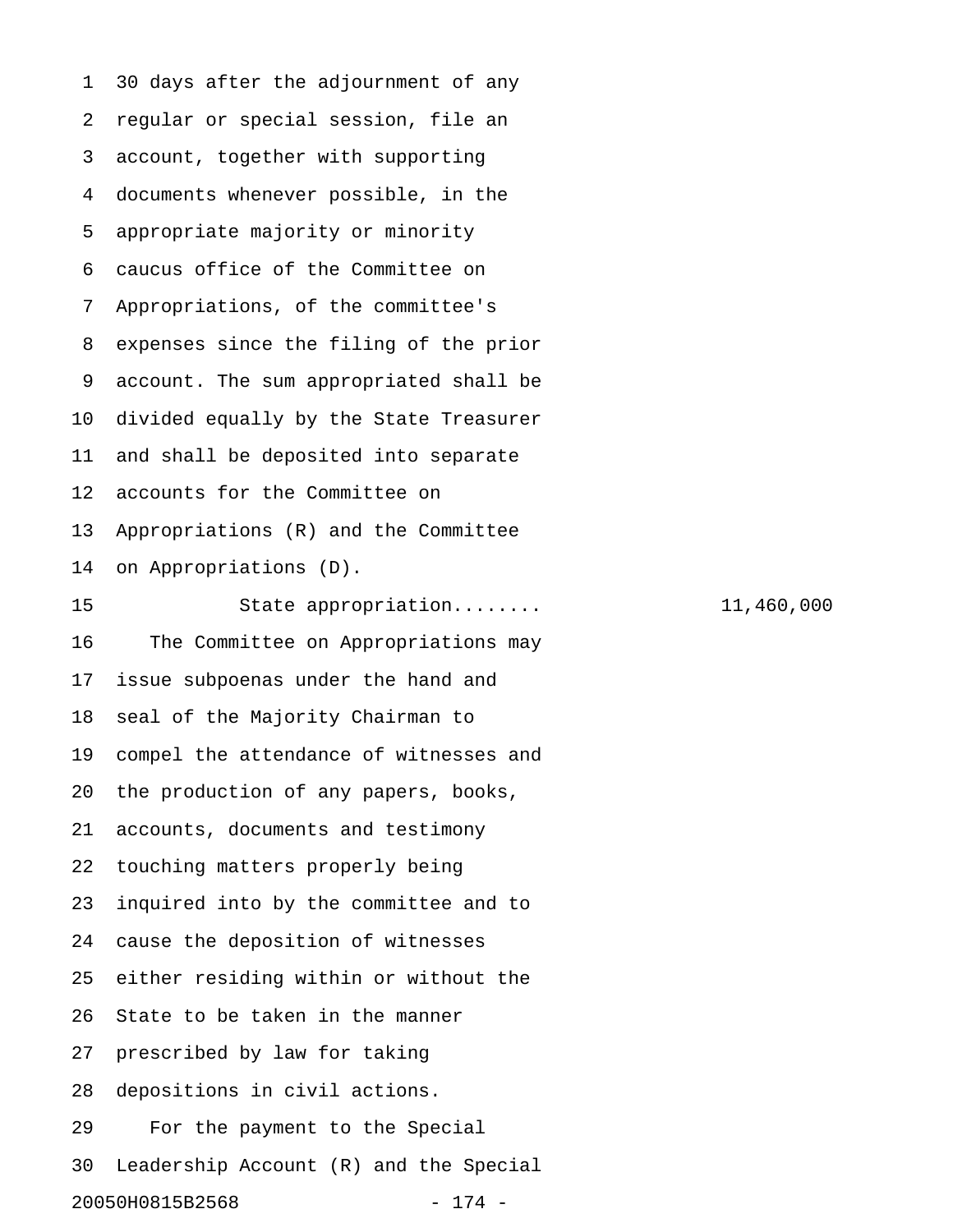1 Leadership Account (D) for payment of 2 salaries, wages and all other 3 incidental expenses incurred in hiring 4 personnel and staff or for services, 5 which, in the opinion of the Majority 6 Leader or Minority Leader 7 respectively, may be required or arise 8 during legislative sessions and during 9 the interim between legislative 10 sessions and for the payment of all 11 other expenses related to the 12 performance of his duties and 13 responsibilities. The portion 14 designated below of the sum 15 appropriated shall be paid on warrant 16 of the State Treasurer in favor of the 17 Majority Leader and the Minority 18 Leader, respectively, on the 19 presentation of his requisition for 20 the same. The Majority Leader and the 21 Minority Leader, respectively, shall, 22 not later than 30 days after the 23 termination of his term of office or 24 until his successor is elected and 25 also within 30 days after the 26 adjournment of any regular or special 27 session, file an account, together 28 with supporting documents whenever 29 possible, in the office of the 30 Majority Leader or the Minority 20050H0815B2568 - 175 -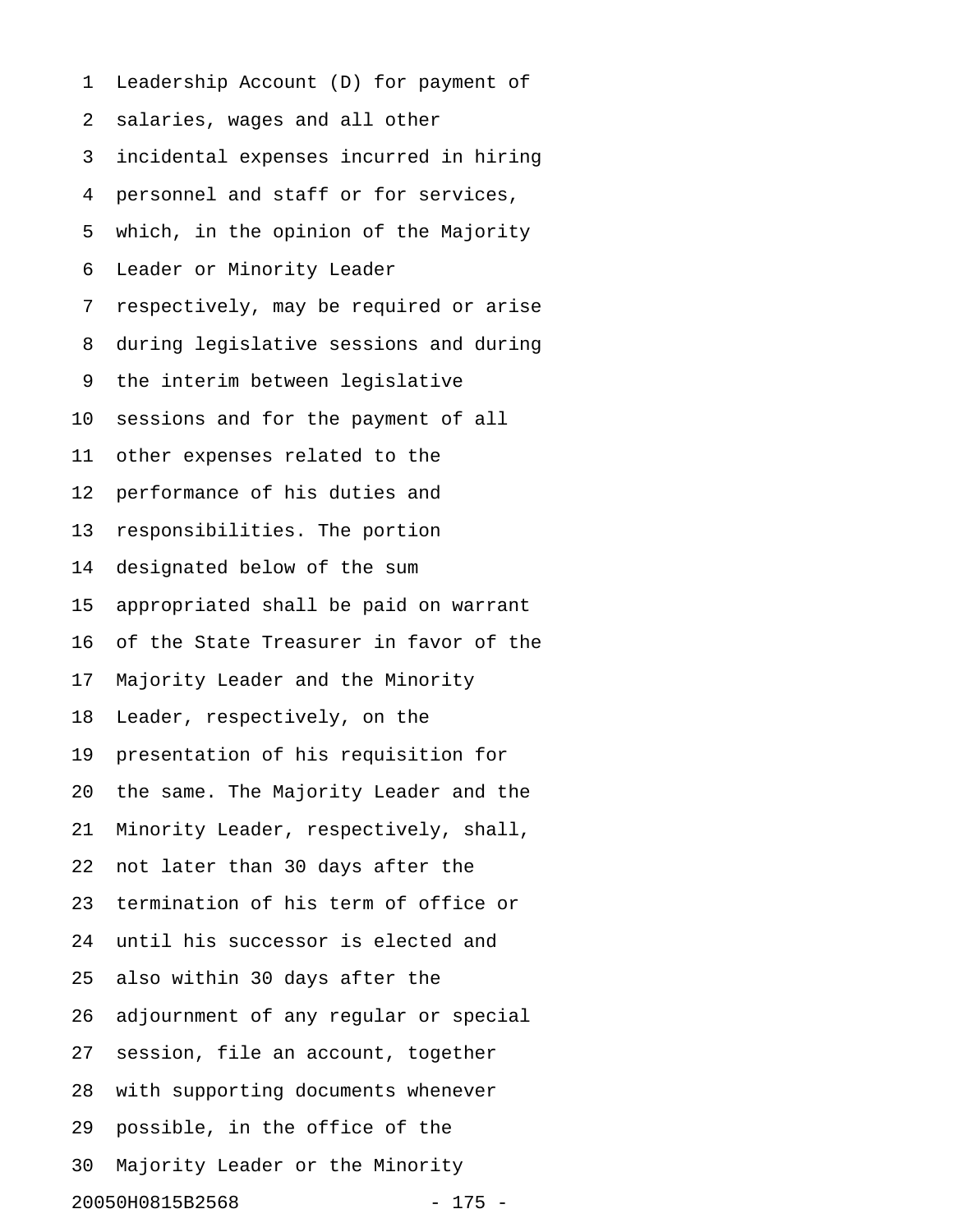1 Leader, respectively, of such expenses 2 since the filing of the prior account. 3 The sum appropriated shall be divided 4 equally by the State Treasurer and 5 shall be deposited into the Special 6 Leadership Account (R) and the Special 7 Leadership Account (D). 8 State appropriation........ 26,658,000 9 For allocation in such amounts as 10 may be designated by the Legislative 11 Management Committee (R) or the 12 Legislative Management Committee (D), 13 as appropriate, to the several 14 standing committees (other than the 15 Committee on Appropriations) of the 16 House for payment of compensation of 17 counsel, research assistants and other 18 staff personnel hired and assigned to 19 work on behalf of the chairman and the 20 majority members of such standing 21 committees and on behalf of the 22 minority members of such standing 23 committees of the House and for other 24 necessary expenses incurred. Upon 25 presentation of requisitions by the 26 Chief Clerk of the House for such 27 compensation or expenses, such shall 28 be paid on warrant of the State 29 Treasurer directly to and in favor of 30 the persons designated in such 20050H0815B2568 - 176 -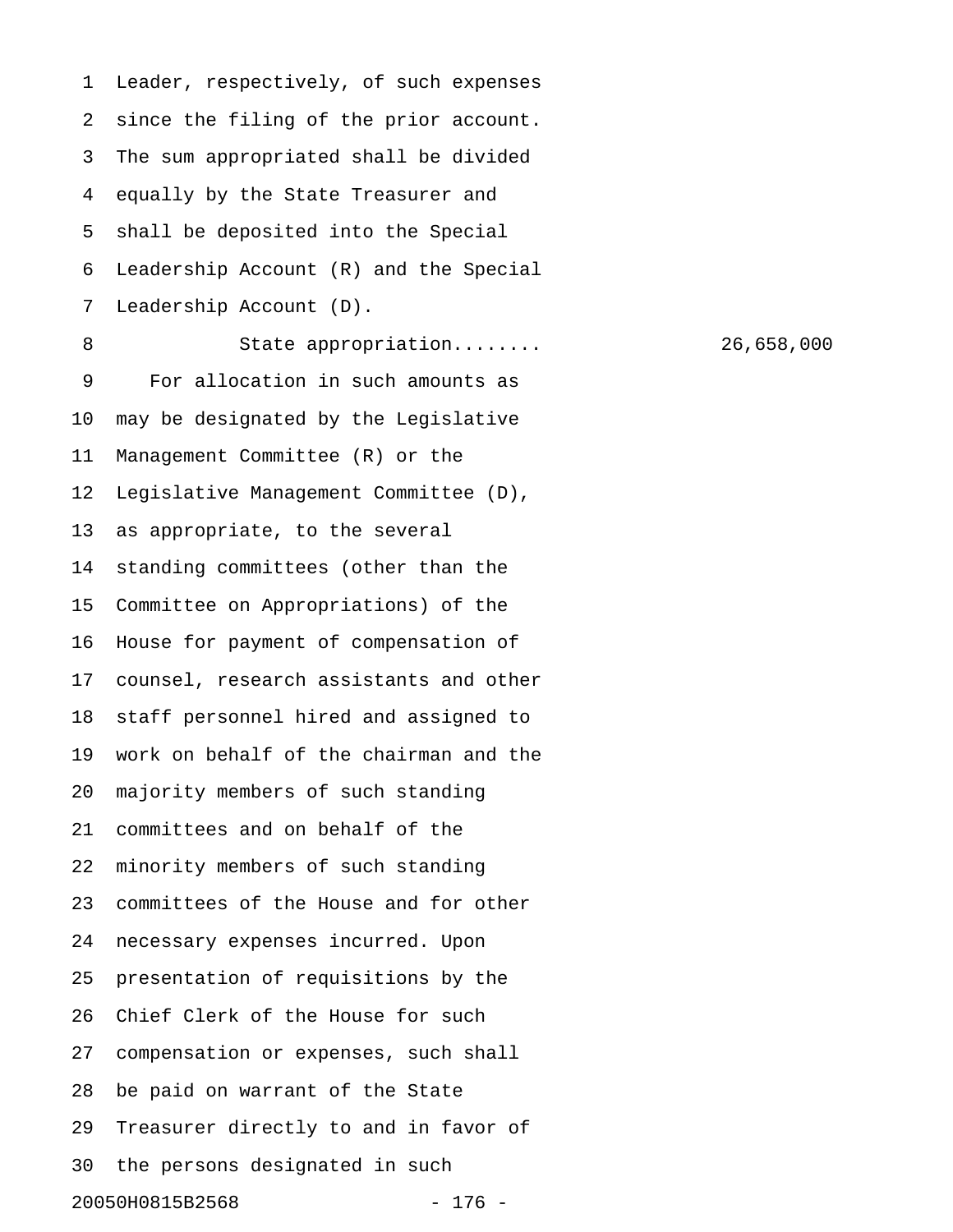1 requisitions as entitled to receive 2 such compensation or expenses. An 3 accounting, together with supporting 4 documents whenever possible, shall be 5 filed in the office of the Chief Clerk 6 of such expenses since the filing of 7 the prior account. The sum 8 appropriated shall be allocated by the 9 State Treasurer and shall be deposited 10 as follows: (i) the Legislative 11 Management Committee Account (R) in 12 the amount of \$21,657,000; (ii) the 13 Legislative Management Committee 14 Account (D) in the amount of 15 \$20,657,000. 16 State appropriation........ 42,314,000 17 All appropriations made in this act 18 or in any other fiscal year to any 19 account of the House of 20 Representatives remaining unexpended 21 and unencumbered on the effective date 22 of this part, may be transferred by 23 the Bipartisan Management Committee, 24 in its discretion, to such House 25 accounts as the committee deems 26 necessary. Such power to transfer 27 appropriations shall be limited to the 28 2005-2006 fiscal year. 29 For the Chief Clerk of the House of 30 Representatives for the purchase of 20050H0815B2568 - 177 -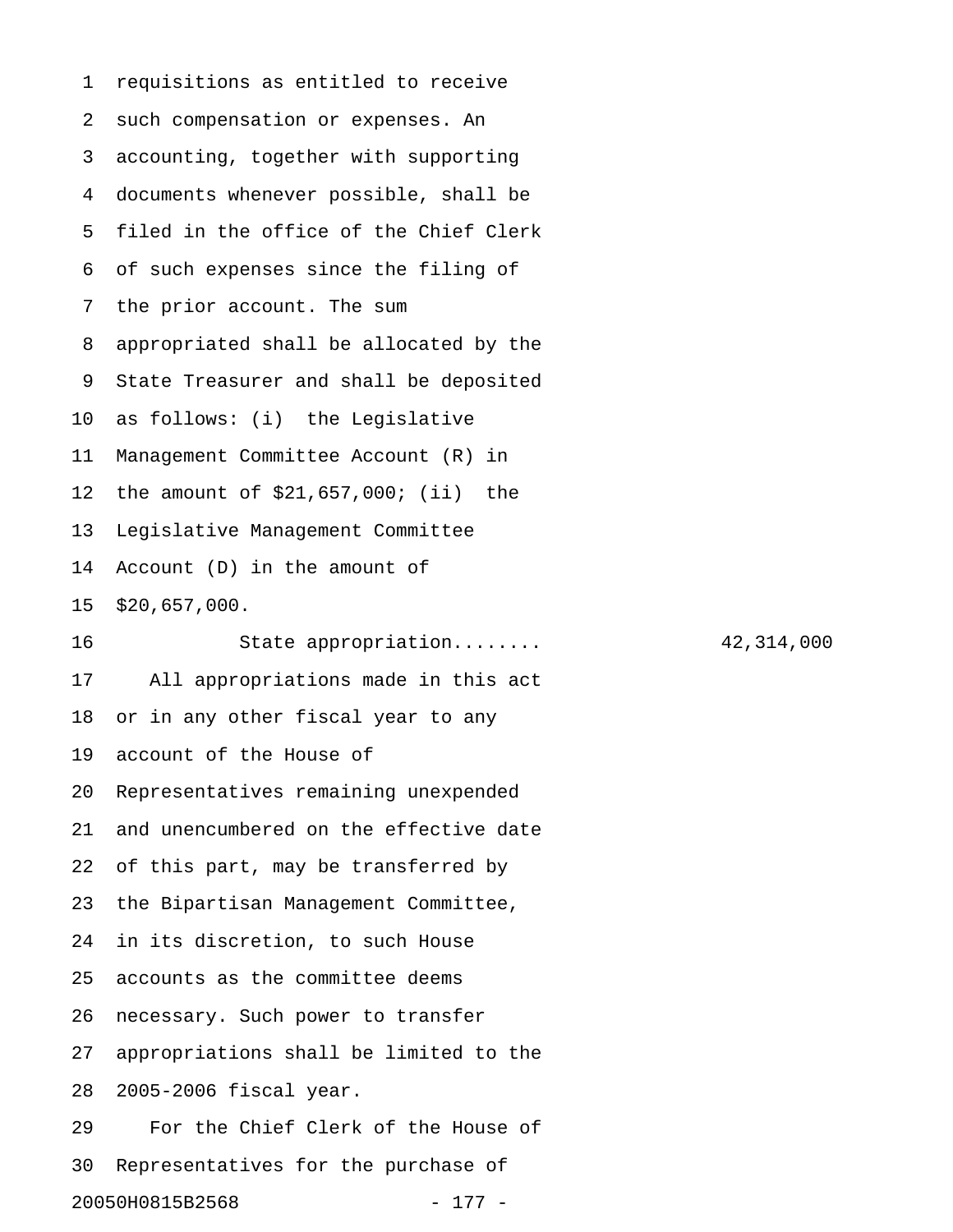1 Pennsylvania and National flags to be 2 sent to residents of Pennsylvania. 3 State appropriation........ 24,000 4 For information and other 5 technology. 6 State appropriation........ 13,000,000 7 For the school for new members. 8 State appropriation........ 15,000 9 Section 253. Legislative Reference 10 Bureau.--The following amounts are 11 appropriated to the Legislative 12 Reference Bureau: Federal State 13 For the salaries, wages and all 14 necessary expenses for the work of the 15 Legislative Reference Bureau, 16 including the Code and Bulletin 17 Section. 18 The Pennsylvania Consolidated 19 Statutes, advance copies of statutes, 20 volumes of the Laws of Pennsylvania 21 and other publications shall be 22 printed under contracts entered into 23 by the Legislative Reference Bureau 24 (without the intervention of any other 25 State agency or officer and without 26 regard to any other statute regulating 27 printing contracts) and distributed 28 (without regard to any other statute 29 regulating distribution of laws) as 30 determined by the bureau, and moneys 20050H0815B2568 - 178 -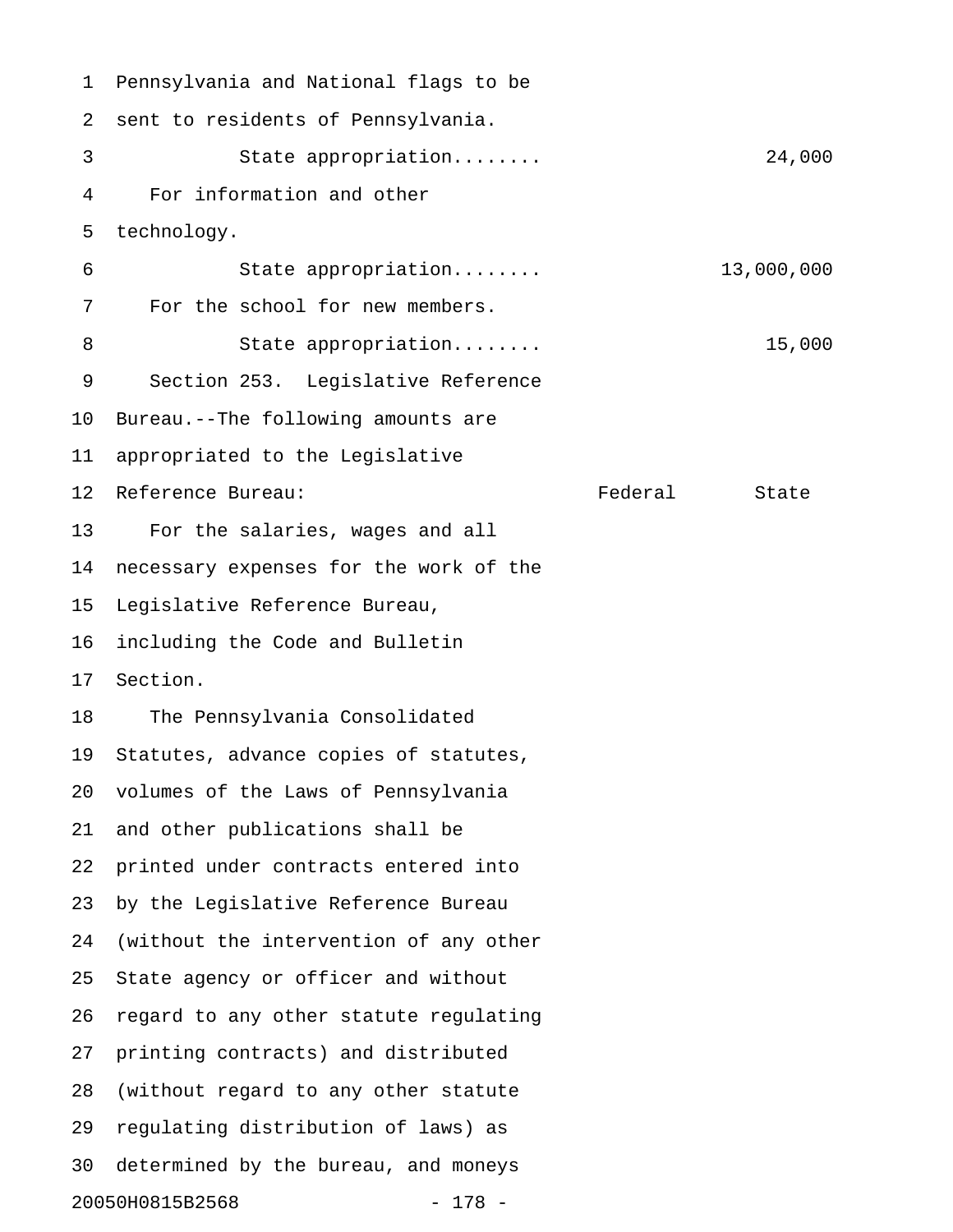1 from sales shall be paid to the bureau 2 or the Department of General Services, 3 as the bureau shall determine, which 4 shall pay the same into the State 5 Treasury to the credit of the General 6 Fund. Such moneys are hereby 7 appropriated from the General Fund to 8 the Legislative Reference Bureau for 9 the editing, printing and distribution 10 of such publications and related 11 expenses. 12 State appropriation........ 7,598,000 13 For contingent expenses connected 14 with the work of the Legislative 15 Reference Bureau to be paid on 16 warrants of the State Treasurer in 17 favor of the director on the 18 presentation of his requisitions for 19 the same. The director shall file an 20 accounting of the expenses, together 21 with supporting documents whenever 22 possible, in the office of the 23 Legislative Reference Bureau. 24 State appropriation........ 20,000 25 For the Pennsylvania Bulletin and 26 Pennsylvania Code and related 27 expenses. 28 State appropriation........ 795,000 29 Section 254. Legislative Budget 30 and Finance Committee.--The following 20050H0815B2568 - 179 -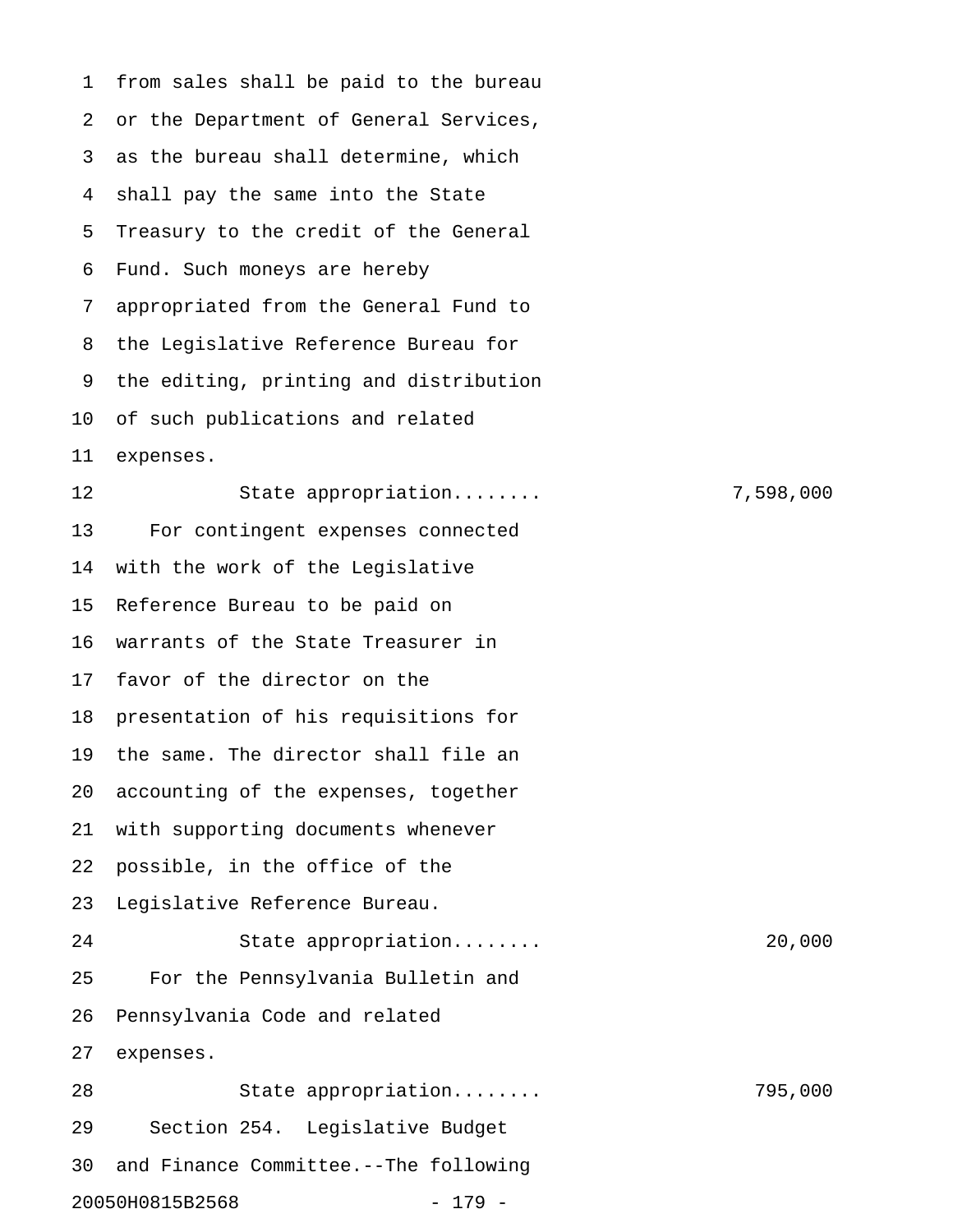1 amounts are appropriated to the 2 Legislative Budget and Finance 3 Committee: Federal State 4 For the salaries, wages and all 5 necessary expenses for the work of the 6 Legislative Budget and Finance 7 Committee upon presentation of 8 requisitions for the same from the 9 chairman to be paid on warrants of the 10 State Treasurer directly to and in 11 favor of the person named in the 12 requisitions. 13 State appropriation........ 2,250,000 14 Section 255. Legislative Data 15 Processing Committee.--The following 16 amounts are appropriated to the 17 Legislative Data Processing 18 Committee: Federal State 19 For the operation of the 20 Legislative Data Processing Center 21 upon presentation of requisitions for 22 the same from the chairman to be paid 23 on warrants of the State Treasurer 24 directly to and in favor of the person 25 named in the requisitions. 26 State appropriation........ 3,751,000 27 Section 256. Joint State 28 Government Commission.--The following 29 amounts are appropriated to the Joint 30 State Government Commission: Federal State

20050H0815B2568 - 180 -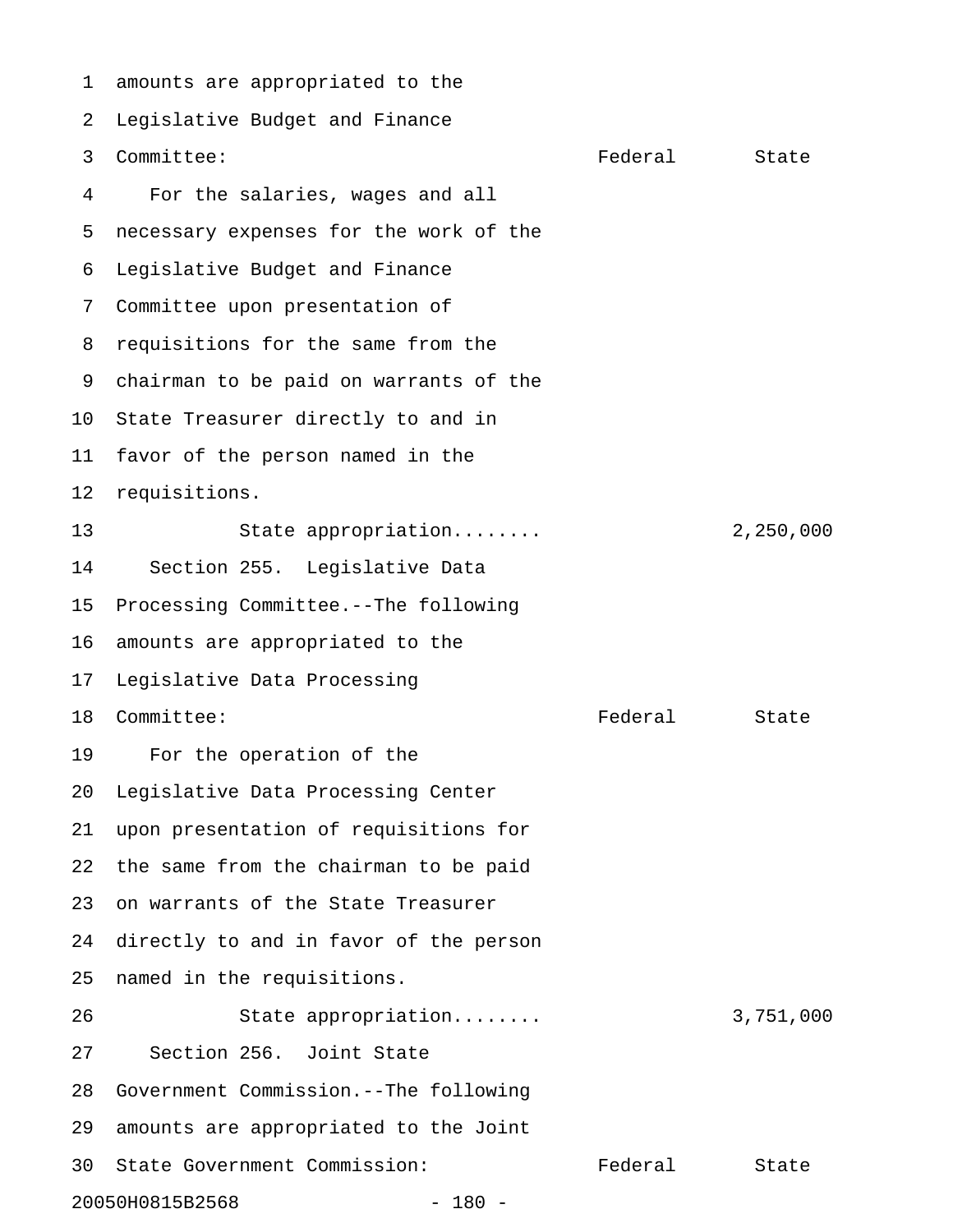1 For the salaries, wages and all 2 necessary expenses for the work of the 3 Joint State Government Commission upon 4 presentation of requisitions for the 5 same from the chairman to be paid on 6 warrants of the State Treasurer 7 directly to and in favor of the person 8 named in the requisition. 9 State appropriation........ 1,795,000 10 Section 257. Local Government 11 Commission.--The following amounts are 12 appropriated to the Local Government 13 Commission: Federal State 14 For the salaries, wages and all 15 expenses necessary for the work of the 16 Local Government Commission upon 17 presentation of requisitions for the 18 same from the chairman to be paid on 19 warrants of the State Treasurer 20 directly to and in favor of the person 21 named in the requisitions. 22 State appropriation........ 1,159,000 23 For the compilation and 24 distribution of various municipal 25 codes. 26 State appropriation........ 28,000 27 Section 258. Joint Legislative Air 28 and Water Pollution Control and 29 Conservation Committee.--The following 30 amounts are appropriated to the Joint 20050H0815B2568 - 181 -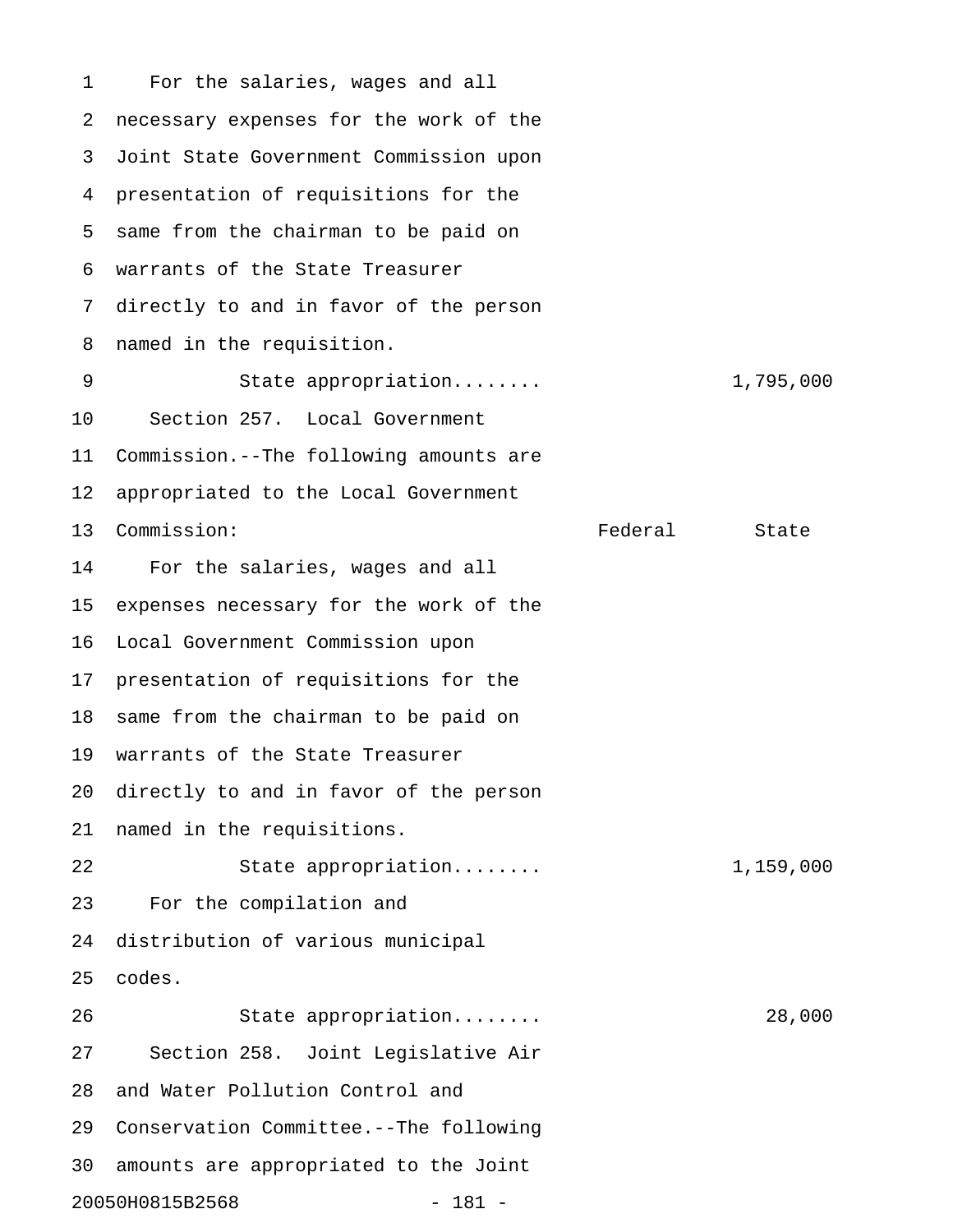1 Legislative Air and Water Pollution 2 Control and Conservation Committee: Federal State 3 For the salaries and expenses of 4 the Joint Legislative Air and Water 5 Pollution Control and Conservation 6 Committee upon presentation of 7 requisitions for the same from the 8 chairman to be paid on warrants of the 9 State Treasurer directly to and in 10 favor of the person named in the 11 requisitions. 12 State appropriation........ 498,000 13 Section 259. Legislative Audit 14 Advisory Commission.--The following 15 amounts are appropriated to the 16 Legislative Audit Advisory 17 Commission: Federal State 18 For the salaries, wages and all 19 expenses necessary for the work of the 20 Legislative Audit Advisory Commission. 21 State appropriation........ 178,000 22 Section 260. Independent 23 Regulatory Review Commission.--The 24 following amounts are appropriated to 25 the Independent Regulatory Review 26 Commission: Federal State 27 For the salaries, wages and all 28 necessary expenses for the work of the 29 Independent Regulatory Review 30 Commission.

20050H0815B2568 - 182 -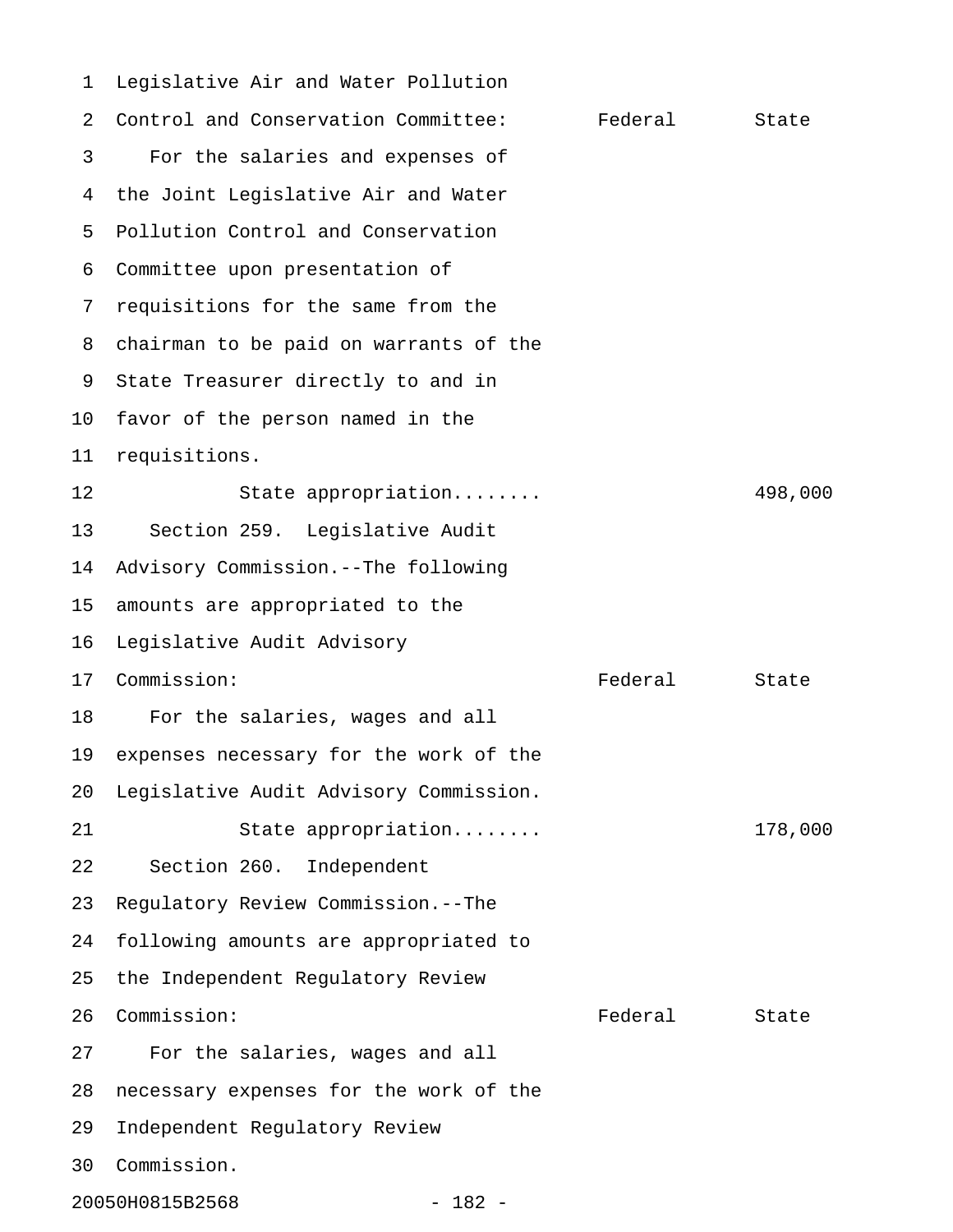| 1  | State appropriation                    |         | 1,850,000 |
|----|----------------------------------------|---------|-----------|
| 2  | Section 261. Capitol Preservation      |         |           |
| 3  | Committee.--The following amounts are  |         |           |
| 4  | appropriated to the Capitol            |         |           |
| 5  | Preservation Committee:                | Federal | State     |
| 6  | For the operation of the Capitol       |         |           |
| 7  | Preservation Committee. All            |         |           |
| 8  | appropriations made in this act or in  |         |           |
| 9  | any other fiscal year to the Capitol   |         |           |
| 10 | Preservation Committee for the         |         |           |
| 11 | restoration of the Capitol remaining   |         |           |
| 12 | unexpended and unencumbered on the     |         |           |
| 13 | effective date of this part may be     |         |           |
| 14 | expended by the committee for such     |         |           |
| 15 | restoration, including any             |         |           |
| 16 | construction, alterations, structural  |         |           |
| 17 | modifications and relocations of       |         |           |
| 18 | existing facilities and services as    |         |           |
| 19 | may be necessary or incidental to      |         |           |
| 20 | accomplish any such restoration.       |         |           |
| 21 | State appropriation                    |         | 900,000   |
| 22 | For the restoration of the Capitol     |         |           |
| 23 | and its artifacts, including support   |         |           |
| 24 | facilities and services.               |         |           |
| 25 | State appropriation                    |         | 4,150,000 |
| 26 | For flag conservation.                 |         |           |
| 27 | State appropriation                    |         | 60,000    |
| 28 | For a colonial history of the          |         |           |
| 29 | Pennsylvania House of Representatives. |         |           |
| 30 | State appropriation                    |         | 197,000   |
|    | 20050H0815B2568<br>$-183 -$            |         |           |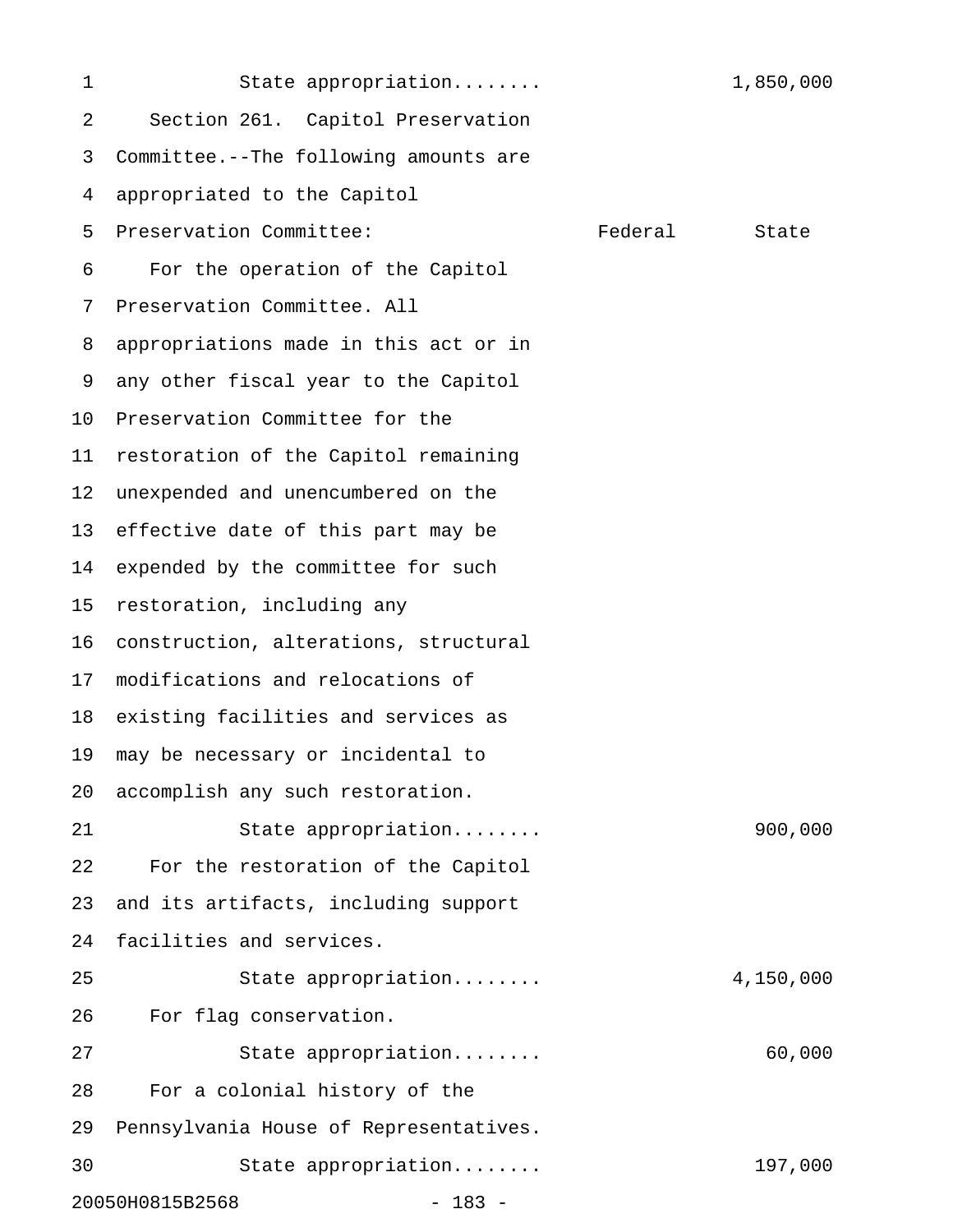1 For the Capitol Centennial

2 Commission. 3 State appropriation........ 250,000 4 For rare books conservation. 5 State appropriation........ 400,000 6 Section 262. Pennsylvania 7 Commission on Sentencing.--The 8 following amounts are appropriated to 9 the Pennsylvania Commission on 10 Sentencing: The State State State State State 11 For the Pennsylvania Commission on 12 Sentencing. 13 State appropriation........ 1,120,000 14 Section 263. Center for Rural 15 Pennsylvania.--The following amounts 16 are appropriated to the Center for 17 Rural Pennsylvania: Federal State 18 For the Center for Rural 19 Pennsylvania. 20 State appropriation........ 1,100,000 21 Section 264. Commonwealth Mail 22 Processing Center.--The following 23 amounts are appropriated to the 24 Commonwealth Mail Processing Center: Federal State 25 For the Commonwealth Mail 26 Processing Center. 27 State appropriation........ 1,300,000 28 Section 265. Chief Clerks of the 29 Senate and House of Representatives.-- 30 The following amount is appropriated 20050H0815B2568 - 184 -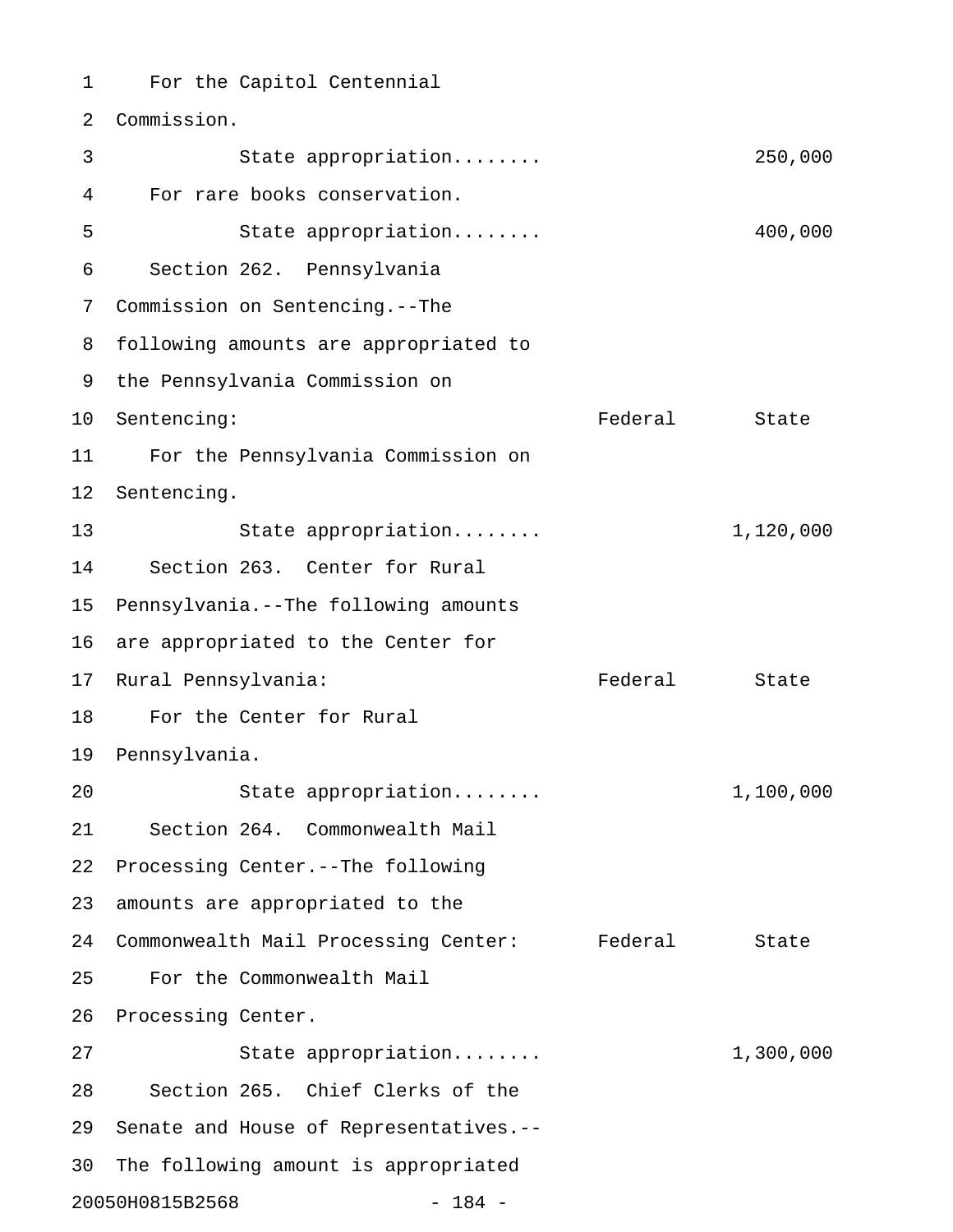| $\mathbf 1$ | to the Chief Clerks of the Senate and  |         |         |
|-------------|----------------------------------------|---------|---------|
| 2           | the House of Representatives:          | Federal | State   |
| 3           | For host-State expenses for the        |         |         |
| 4           | Council of State Governments/Eastern   |         |         |
| 5           | Regional Conference Annual Meeting and |         |         |
| 6           | Regional Policy Forum.                 |         |         |
| 7           | State appropriation                    |         | 200,000 |
| 8           | For the Pennsylvania legislative       |         |         |
| 9           | policy database.                       |         |         |
| 10          | State appropriation                    |         | 160,000 |
| 11          | SUBPART C                              |         |         |
| 12          | JUDICIAL DEPARTMENT                    |         |         |
| 13          | Section 281. Supreme Court.--The       |         |         |
| 14          | following amounts are appropriated to  |         |         |
| 15          | the Supreme Court:                     | Federal | State   |
| 16          | For the Supreme Court: including       |         |         |
| 17          | the salaries of the Supreme Court      |         |         |
| 18          | justices, for the office of            |         |         |
| 19          | prothonotary and for the library in    |         |         |
| 20          | the Eastern District and Western       |         |         |
| 21          | District, for the office of            |         |         |
| 22          | prothonotary in the Middle District,   |         |         |
| 23          | for criers, tipstaves, official        |         |         |
| 24          | stenographers, court officers and the  |         |         |
| 25          | law secretary of the Chief Justice in  |         |         |
| 26          | Eastern, Middle and Western Districts, |         |         |
| 27          | home office expenses and Workers'      |         |         |
| 28          | Compensation Insurance Premiums for    |         |         |
| 29          | all Supreme Court employees not funded |         |         |
| 30          | by other appropriations, for the       |         |         |
|             | 20050H0815B2568<br>$-185 -$            |         |         |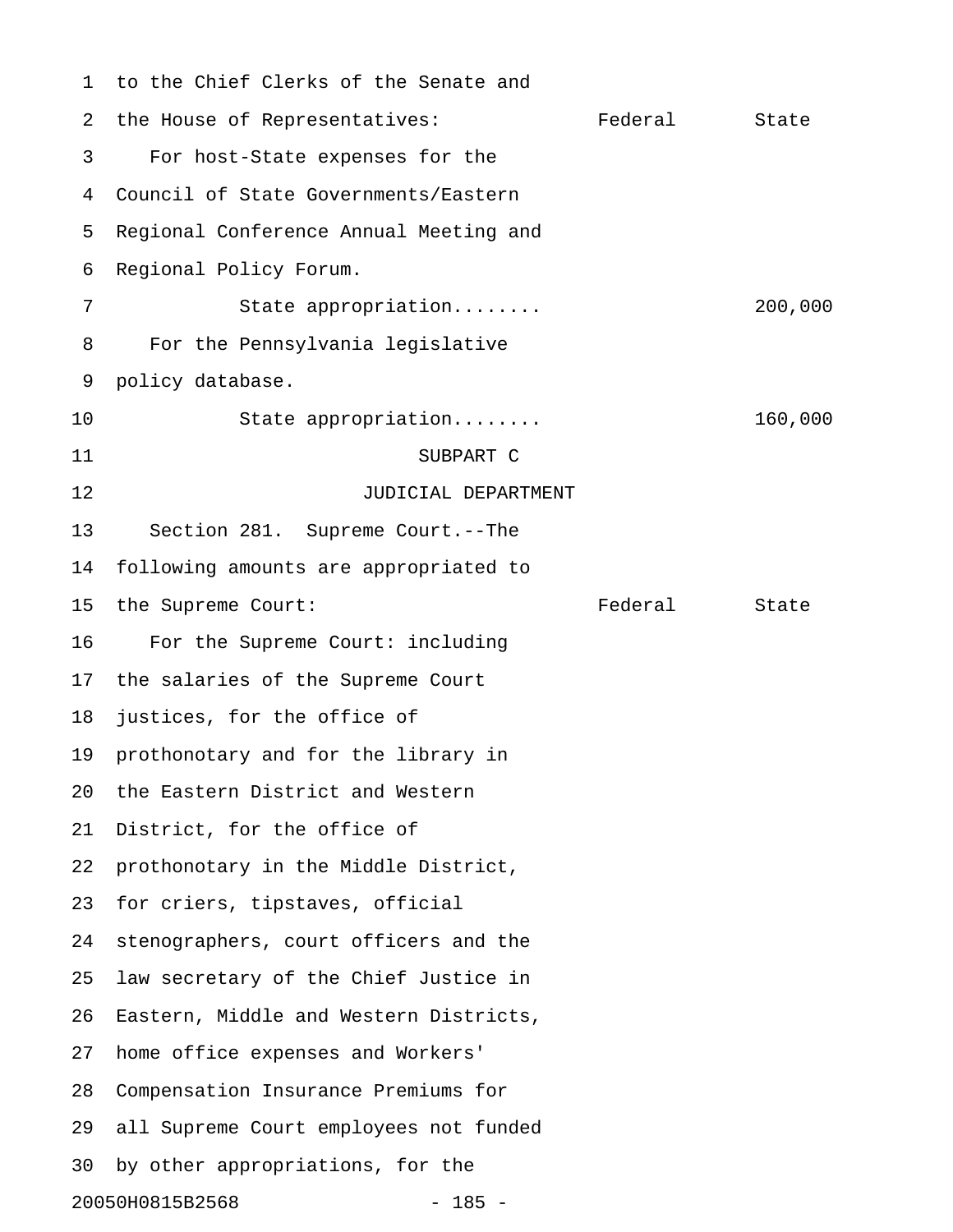1 office of State reporters, including 2 the salaries and compensation of 3 employees, including the fees for 4 prothonotaries of the Supreme Court of 5 the Eastern, Middle and Western 6 Districts on assignment to judges to 7 counties other than their own, and 8 further including assessments for the 9 National Center of State Courts. 10 State appropriation....... 13,801,000 11 For vouchered expenses for 12 justices. 13 State appropriation........ 180,000 14 For the judicial council for the 15 unified judicial system. 16 State appropriation........ 406,000 17 For county court administrators for 18 the unified judicial system. No moneys 19 from any other appropriation or fund 20 may be utilized to supplement this 21 appropriation. 22 State appropriation........ 16,400,000 23 For court management education for 24 the unified judicial system. 25 State appropriation........ 157,000 26 For the Civil Procedural Rules 27 Committee. 28 State appropriation........ 423,000 29 For the Appellate Court/Orphans' 30 Court Rules Committee.

20050H0815B2568 - 186 -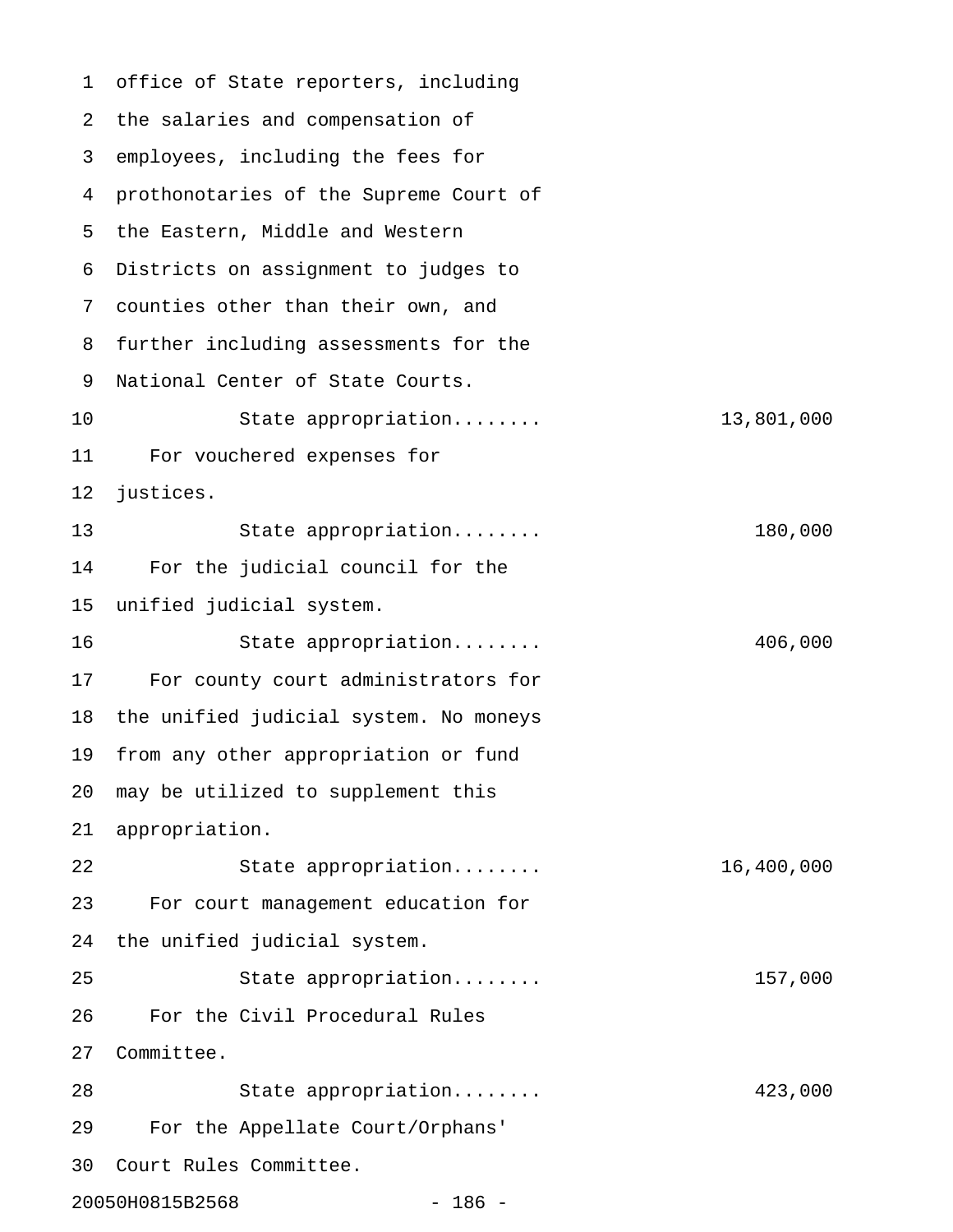1 State appropriation........ 180,000 2 For the Rules of Evidence 3 Committee. 4 State appropriation........ 169,000 5 For the Minor Court Rules 6 Committee. 7 State appropriation........ 178,000 8 For the Criminal Procedural Rules 9 Committee. 10 State appropriation........ 430,000 11 For the Domestic Relations 12 Committee. 13 State appropriation........ 203,000 14 For the Juvenile Court Rules 15 Committee. 16 State appropriation........ 198,000 17 For the Court Administrator, 18 including the expenses of the Judicial 19 Council of Pennsylvania and the 20 District Justice Administrator. Funds 21 from this appropriation may be used 22 for the operation of the Pennsylvania 23 Board of Law Examiners. All funds so 24 spent shall be repaid in full to the 25 administrative office of the 26 Pennsylvania courts without interest 27 or charges from the augmenting 28 revenues of the Pennsylvania Board of 29 Law Examiners. 30 State appropriation........ 9,220,000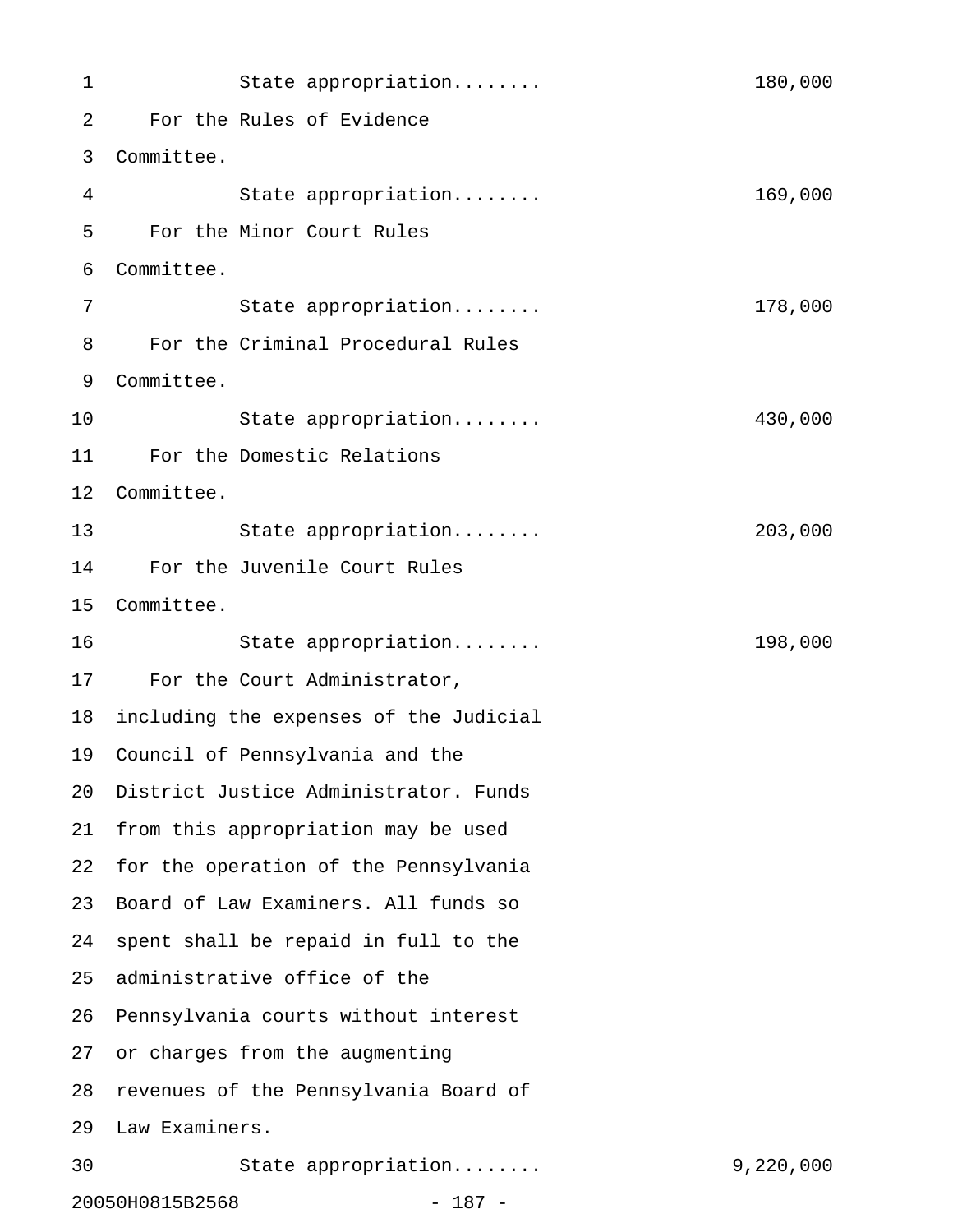1 The following Federal amounts are 2 appropriated to supplement the sum 3 appropriated for the Court 4 Administrator: 5 (1) "Court Improvement Project." 6 Federal appropriation...... 430,000 7 For the Integrated Criminal Justice 8 System. 9 State appropriation........ 2,095,000 10 For the unified judicial system 11 security program. 12 State appropriation........ 1,058,000 13 Section 282. Superior Court.--The 14 following amounts are appropriated to 15 the Superior Court: The Superior Court: The State State 16 For the salaries and expenses of 17 the Superior Court: including the 18 salary of the Superior Court judges, 19 for panelization of judges program, 20 for criers, tipstaves, official 21 stenographers, home office expenses, 22 court officers and law secretary of 23 the president judge and Workers' 24 Compensation Insurance Premiums for 25 all employees of the Superior Court, 26 for the prothonotary's office in the 27 Philadelphia District, including 28 salaries and compensation for 29 employees, including the expenses of 30 dockets, stationery, supplies, books 20050H0815B2568 - 188 -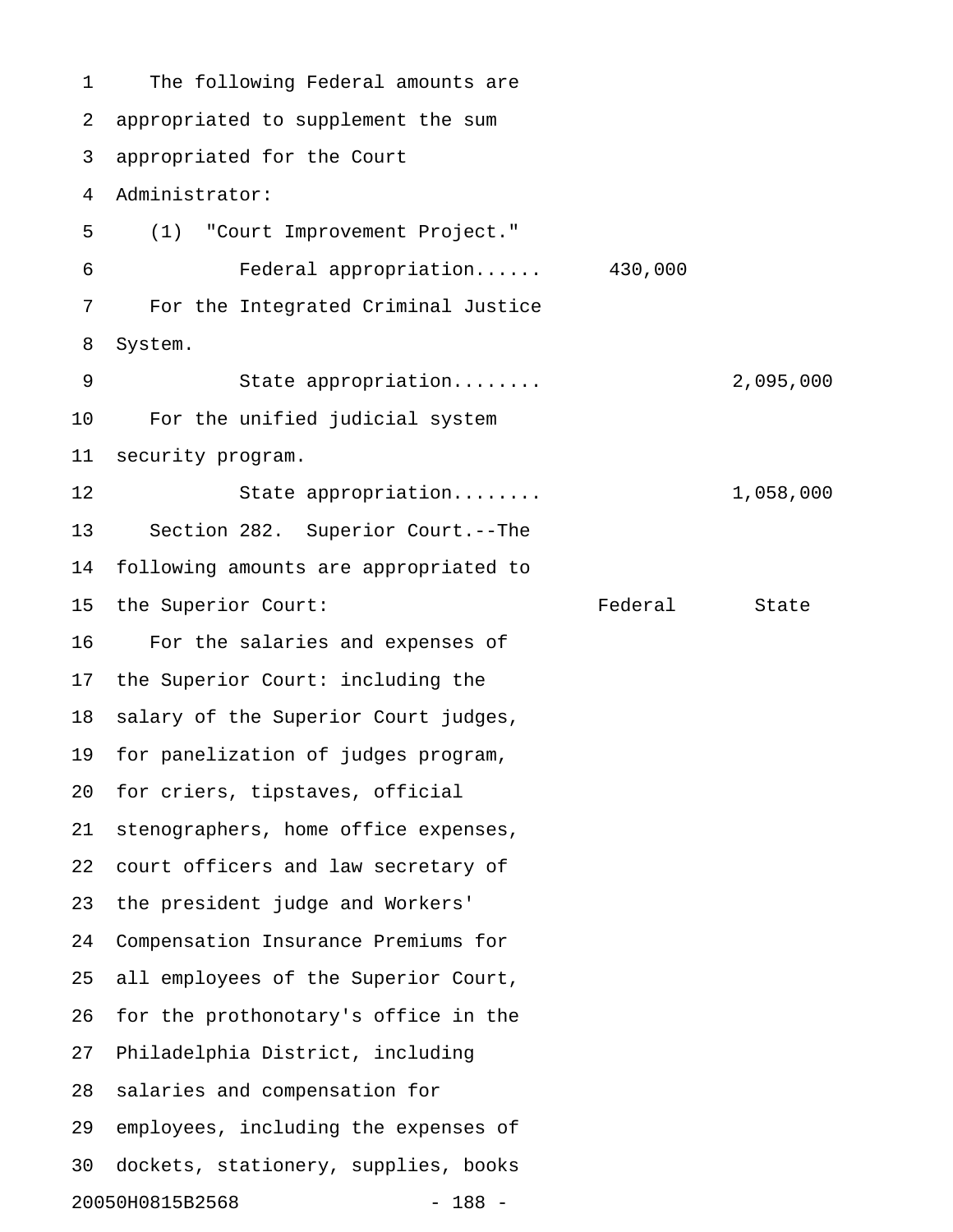1 for the library and other costs of the 2 Superior Court and its offices. Senior 3 judges working as active or senior 4 judges a minimum of 75 days in the 5 prior calendar year are to receive 6 health benefits. 7 State appropriation....... 26,679,000 8 For vouchered expenses for active 9 judges. 10 State appropriation........ 237,000 11 Section 283. Commonwealth Court.-- 12 The following amounts are appropriated 13 to the Commonwealth Court: The State State State 14 For the salaries of judges, for the 15 salaries and expenses of employees and 16 for home office expenses. Senior 17 judges working as active or senior 18 judges a minimum of 75 days in the 19 prior calendar year are to receive 20 health benefits. 21 State appropriation........ 16,060,000 22 For vouchered expenses for active 23 judges. 24 State appropriation........ 143,000 25 Section 284. Courts of common 26 pleas.--The following amounts are 27 appropriated to the courts of common 28 pleas: State State State State State State State State State State State State 29 For the courts of common pleas: 30 including the salaries and expenses of 20050H0815B2568 - 189 -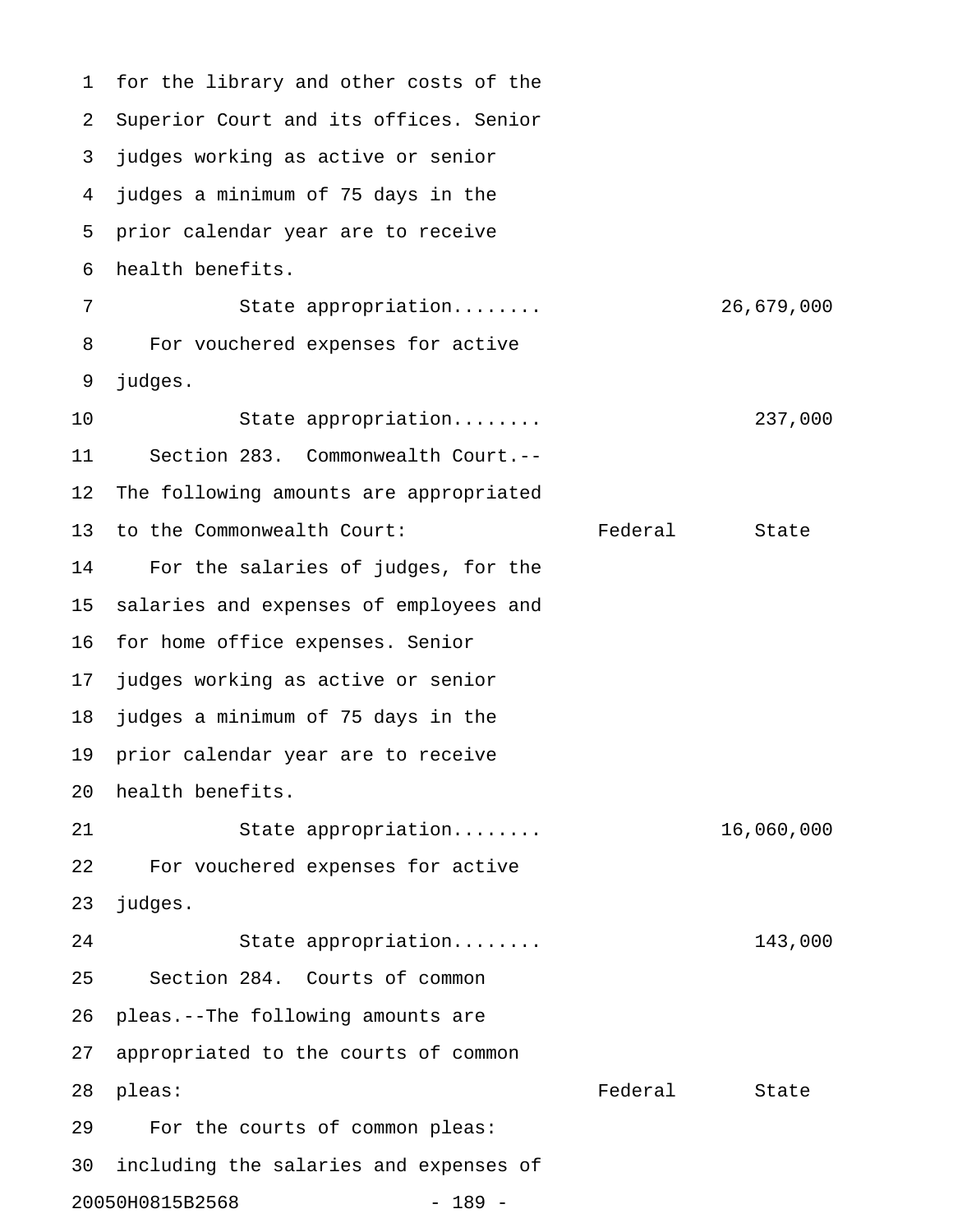1 judges, including the expenses of 2 traveling judges, including the 3 mileage in divided judicial districts, 4 and the payment of a per diem salary, 5 mileage and miscellaneous expenses to 6 active visiting judges for the 7 performance of their official duties. 8 No printing, postage, telephone and 9 supplies may be paid for from this 10 appropriation. No expenses of any kind 11 relating to education may be paid from 12 this appropriation.

13 State appropriation........ 68,436,000 14 For senior judges of the courts of 15 common pleas. Senior judges working as 16 active or senior judges a minimum of 17 75 days in the prior calendar year are 18 to receive health benefits. Senior 19 judges shall not be assigned unless 20 adequate funds are available in this 21 appropriation to provide compensation. 22 Any senior judge assigned in excess of 23 existing funding shall be compensated 24 from the appropriation for the Supreme 25 Court. 26 State appropriation........ 4,217,000 27 For common pleas judicial 28 education. 29 State appropriation........ 1,346,000 30 For the Ethics Committee. 20050H0815B2568 - 190 -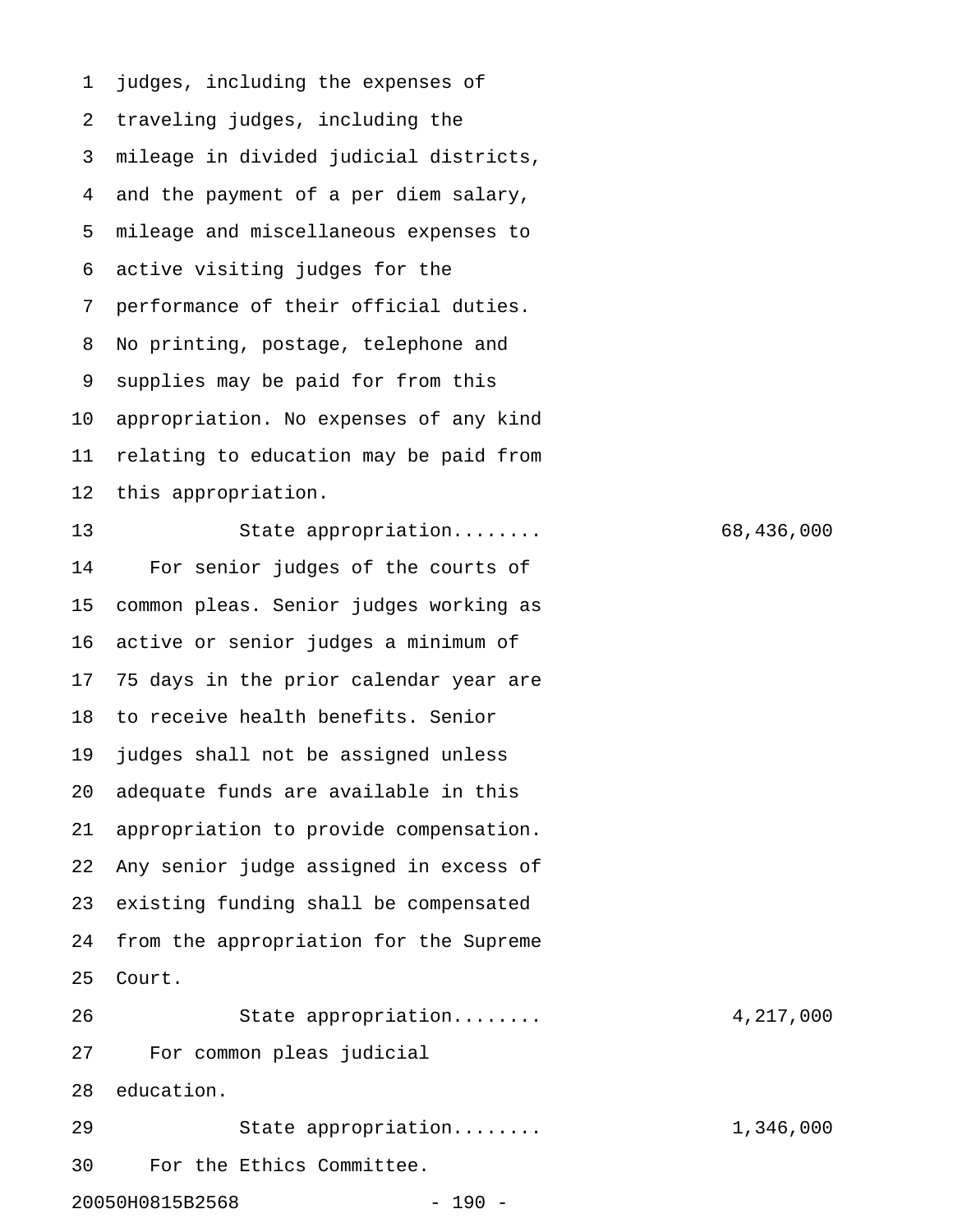1 State appropriation........ 40,000 2 Section 285. Community courts - 3 magisterial district judges.--The 4 following amounts are appropriated to 5 the community courts and magisterial 6 district judges: Federal State 7 For the salaries and expenses of 8 community court judges and magisterial 9 district judges. Senior judges working 10 a minimum number of days provided by 11 the Supreme Court are to receive 12 health benefits. Except for those 13 printing costs relating to 42 Pa.C.S. 14 § 3532 (relating to expenses), no 15 other printing, postage, telephone and 16 supplies may be paid for from this 17 appropriation. No expenses of any kind 18 relating to education may be paid from 19 this appropriation. 20 State appropriation........ 56,303,000 21 For magisterial district judges' 22 education. 23 State appropriation........ 605,000 24 Section 286. Philadelphia Traffic 25 Court.--The following amounts are 26 appropriated to the Philadelphia 27 Traffic Court: The State State State State State State State State State State 28 For the salaries and expenses of 29 judges. Senior judges working as 30 active or senior judges a minimum of 20050H0815B2568 - 191 -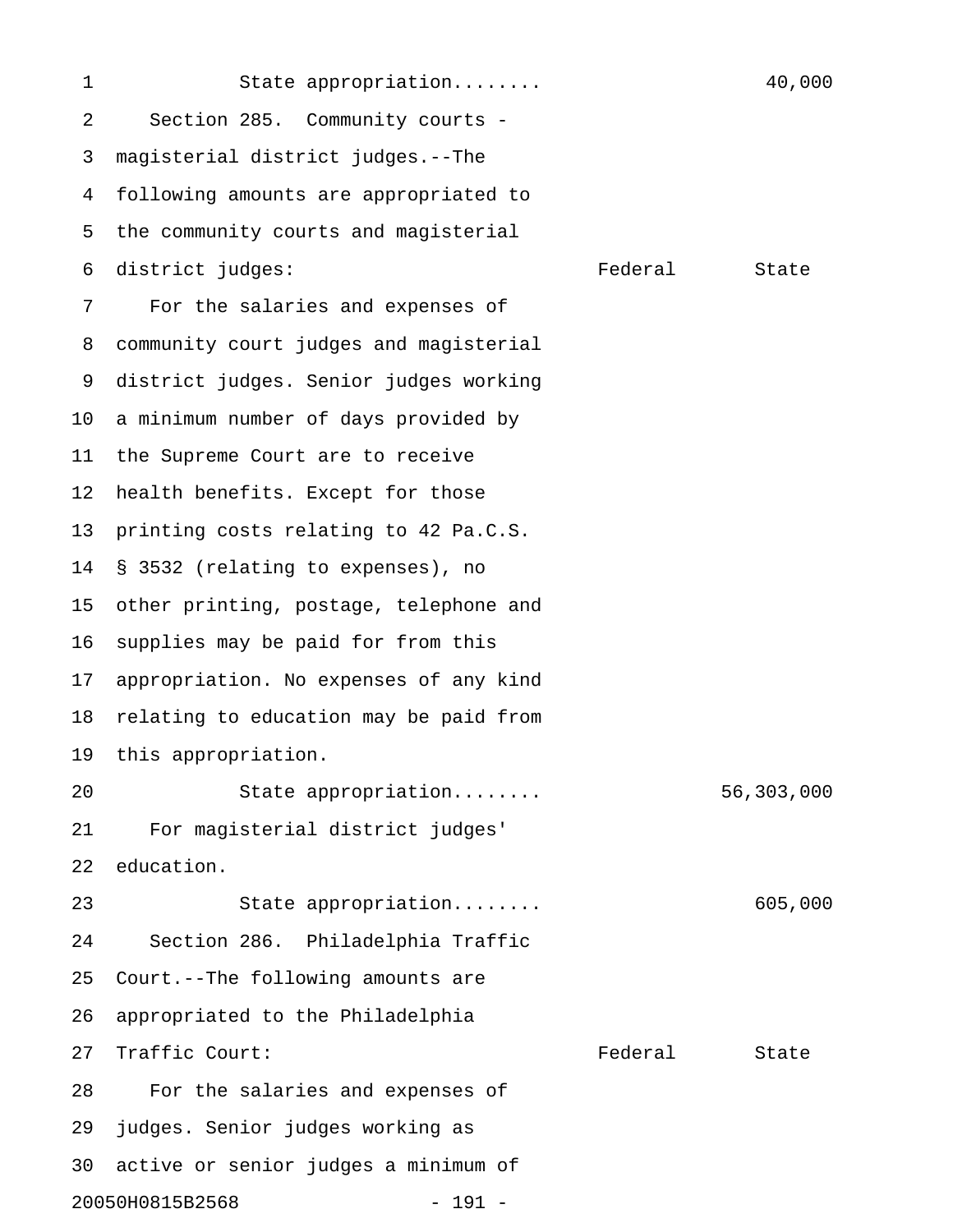1 75 days in the prior calendar year are 2 to receive health benefits. 3 State appropriation........ 924,000 4 Section 287. Philadelphia 5 Municipal Court.--The following 6 amounts are appropriated to the 7 Philadelphia Municipal Court: Federal State 8 For the salaries and expenses of 9 judges. Senior judges working as 10 active or senior judges a minimum of 11 75 days in the prior calendar year are 12 to receive health benefits. 13 State appropriation........ 5,842,000 14 For law clerks. 15 State appropriation........ 39,000 16 To provide prompt service and 17 support for victims of domestic 18 violence. 19 State appropriation........ 204,000 20 Section 288. Judicial Conduct 21 Board.--The following amounts are 22 appropriated to the Judicial Conduct 23 Board: Federal State 24 For salaries and expenses of the 25 Judicial Conduct Board. 26 State appropriation........ 1,202,000 27 Section 289. Court of Judicial 28 Discipline.--The following amounts are 29 appropriated to the Court of Judicial 30 Discipline: Federal State 20050H0815B2568 - 192 -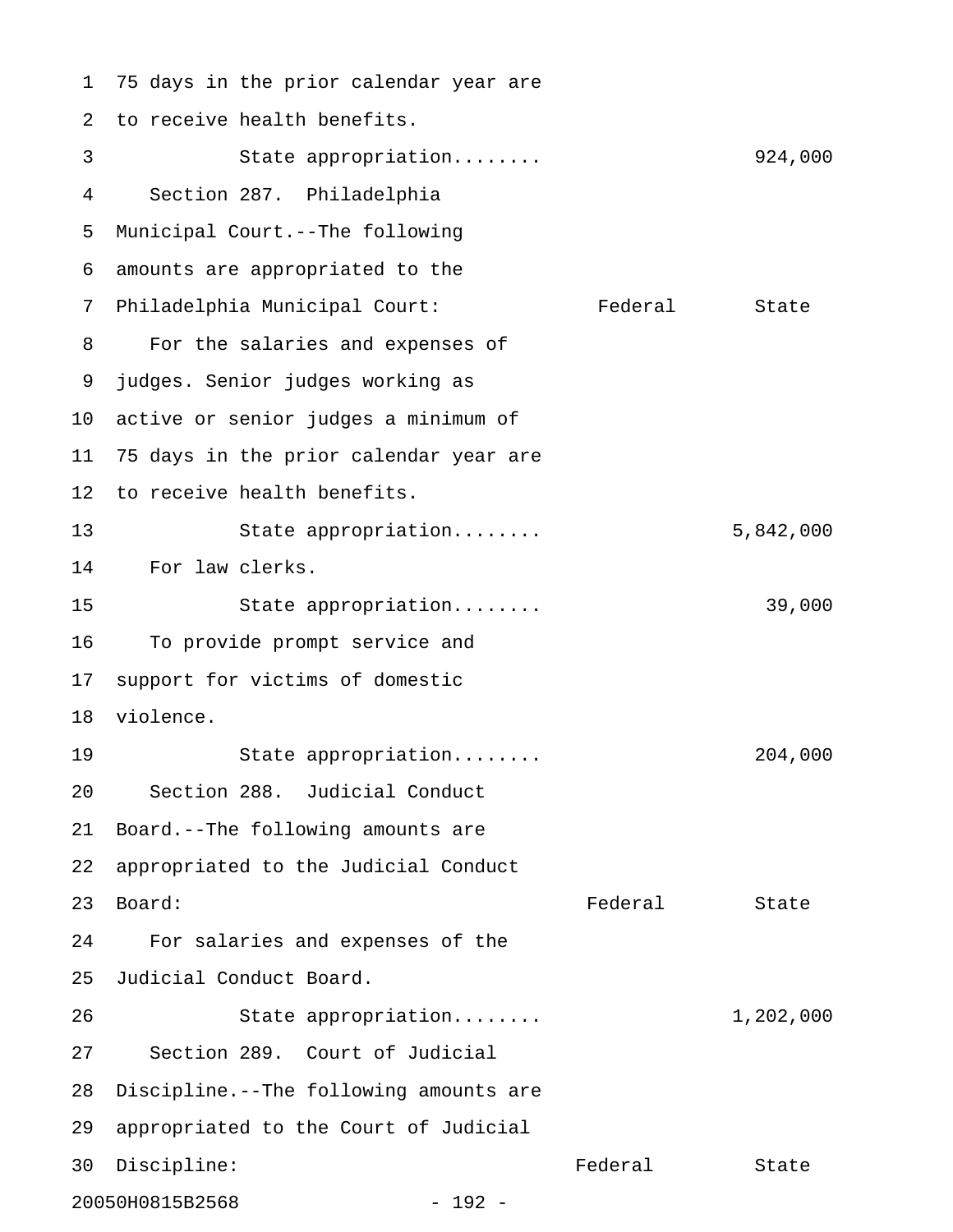1 For salaries and expenses of the 2 Court of Judicial Discipline. 3 State appropriation........ 451,000 4 Section 290. Juror cost 5 reimbursement.--The following amounts 6 are appropriated for juror cost 7 reimbursement: Federal State 8 For juror cost reimbursement. 9 State appropriation........ 1,369,000 10 Section 291. County court 11 reimbursement.--The following amounts 12 are appropriated for court costs: Federal State 13 For payment to counties as 14 reimbursement for costs incurred by 15 counties in the administration and 16 operation of courts of common pleas 17 during calendar year 2004. 18 Reimbursement shall be provided on the 19 following basis: for each common pleas 20 court judge authorized position, 21 whether filled or vacant within a 22 judicial district, \$70,000 per 23 authorized position shall be provided. 24 Judicial districts comprising more 25 than one county shall be entitled to 26 receive \$70,000 per authorized common 27 pleas court judge position; the amount 28 payable to each county shall be 29 determined by the proportion of the 30 individual county's population in 20050H0815B2568 - 193 -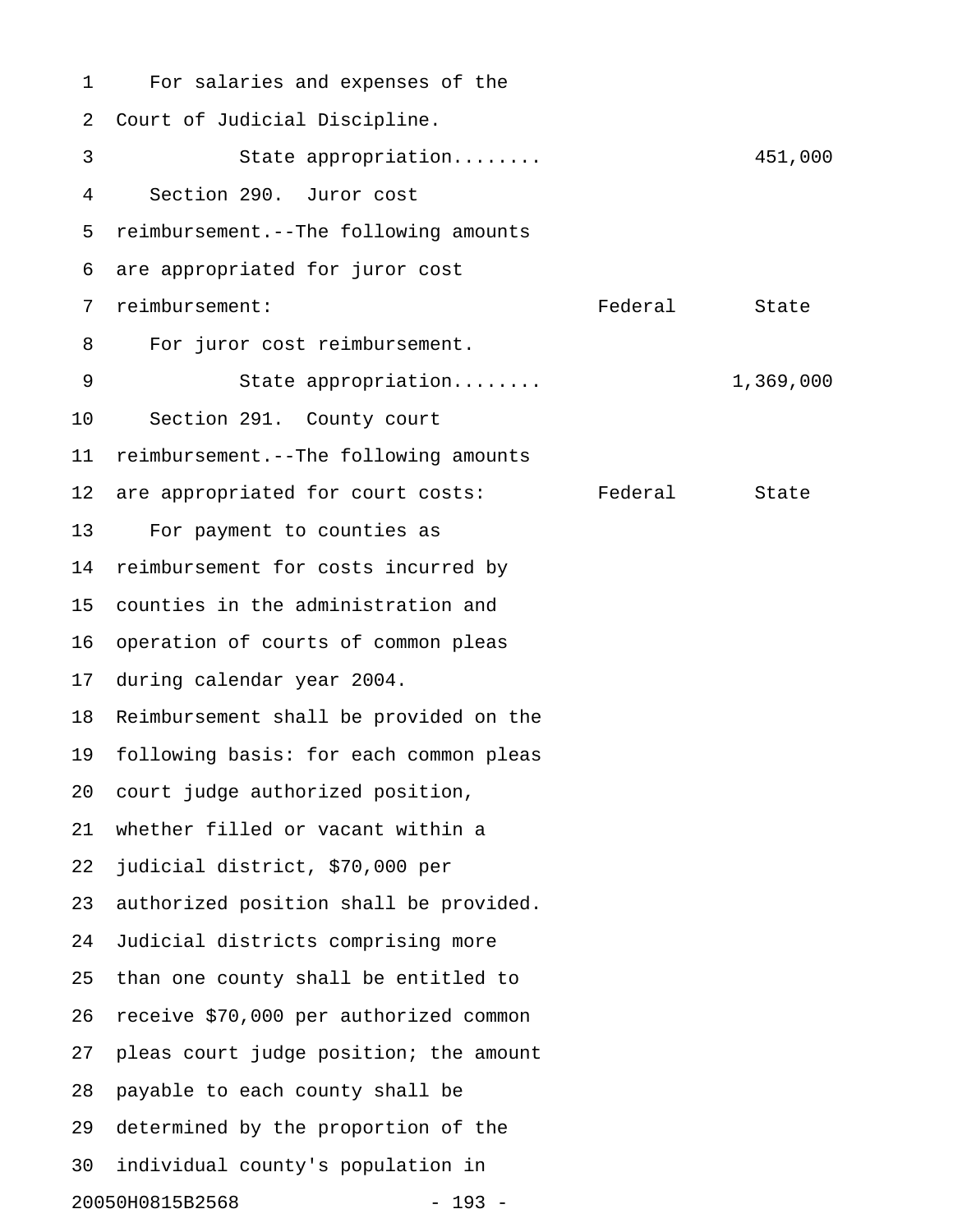1 relation to the population of the 2 entire judicial district. No county 3 shall be reimbursed for costs above 4 the actual direct costs, excluding 5 capital outlays, incurred by them for 6 the operation of the courts of common 7 pleas. For the purposes of 8 reimbursement for common pleas court 9 judge authorized positions, no county 10 shall receive less than 77.5% of the 11 actual reimbursement for court costs 12 provided to them from funds 13 appropriated for the fiscal year July 14 1, 1980, to June 30, 1981. 15 All payments for reimbursement 16 shall be made to the county treasurer 17 and, in cities of the first class 18 coterminous with counties of the first 19 class, to the city treasurer. 20 State appropriation........ 33,036,000 21 For senior judge operational 22 support grants. Funds from this 23 appropriation shall be distributed as 24 provided by statute. 25 State appropriation........ 2,000,000 26 For reimbursement grants for gun 27 courts in cities of the first class. 28 State appropriation........ 125,000 29 For a court consolidation grant for 30 counties of the second class. 20050H0815B2568 - 194 -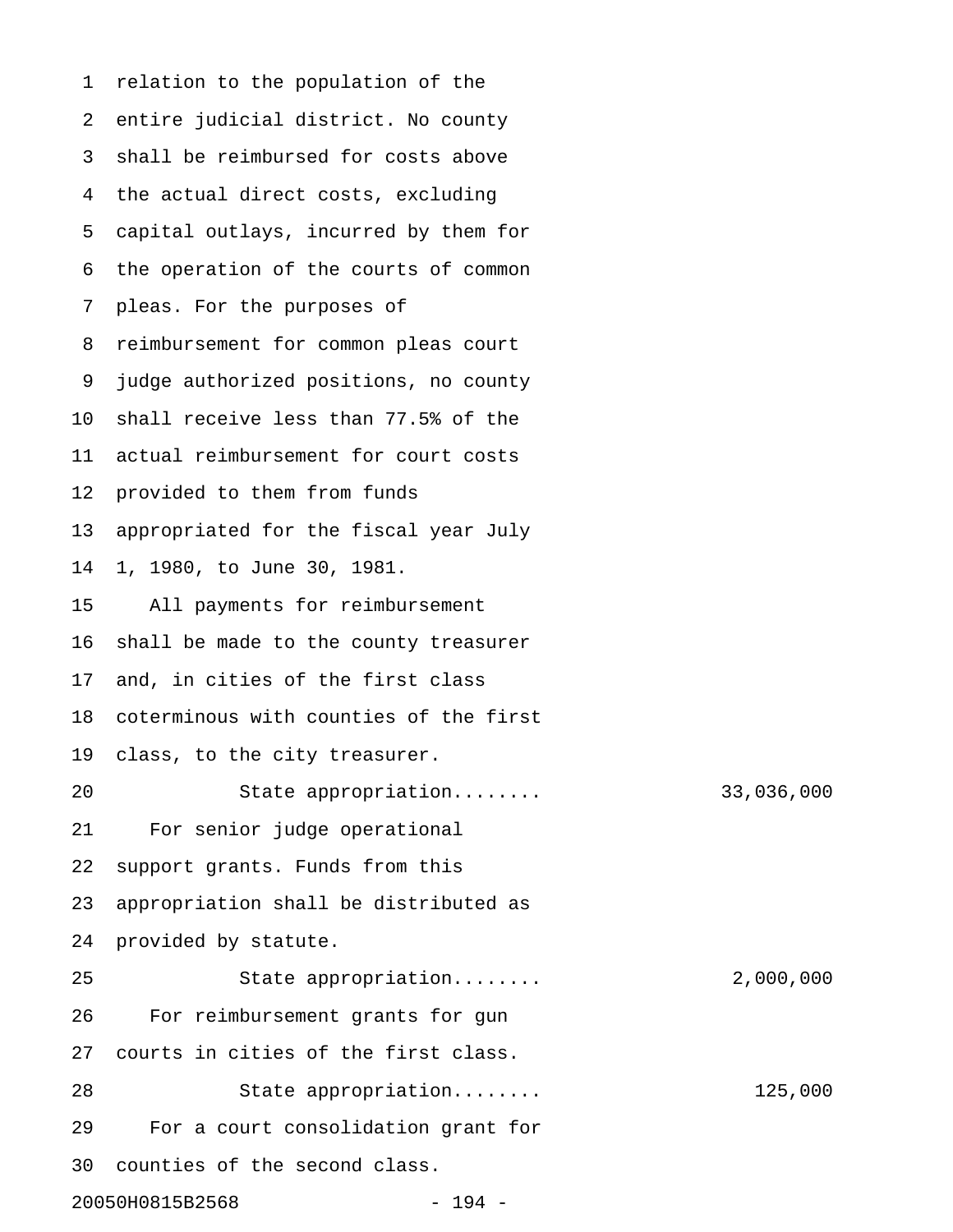1 State appropriation........ 949,000 2 PART III 3 STATE LOTTERY FUND APPROPRIATIONS 4 Section 301. Department of 5 Aging.--The following amounts are 6 appropriated to the Department of 7 Aging: The Contract of the State of the State State State State State State State 8 For audit costs for the Lottery 9 Fund. 10 State appropriation....... 50,000 11 For PENNCARE for older 12 Pennsylvanians, for the purpose of 13 developing, operating and purchasing 14 services for the aged and other 15 adults, including, but not limited to, 16 model projects, community care 17 services, audits of area agencies on 18 aging, protective services and 19 counseling services. This 20 appropriation includes sufficient 21 funds for a 2% cost-of-living increase 22 for direct care staff. No funds from 23 this appropriation shall be used for 24 costs of administration by the 25 Department of Aging. 26 State appropriation........ 217,876,000 27 The following Federal amounts are 28 appropriated to supplement the sum 29 appropriated for PENNCARE: 30 (1) "Programs for the Aging - 20050H0815B2568 - 195 -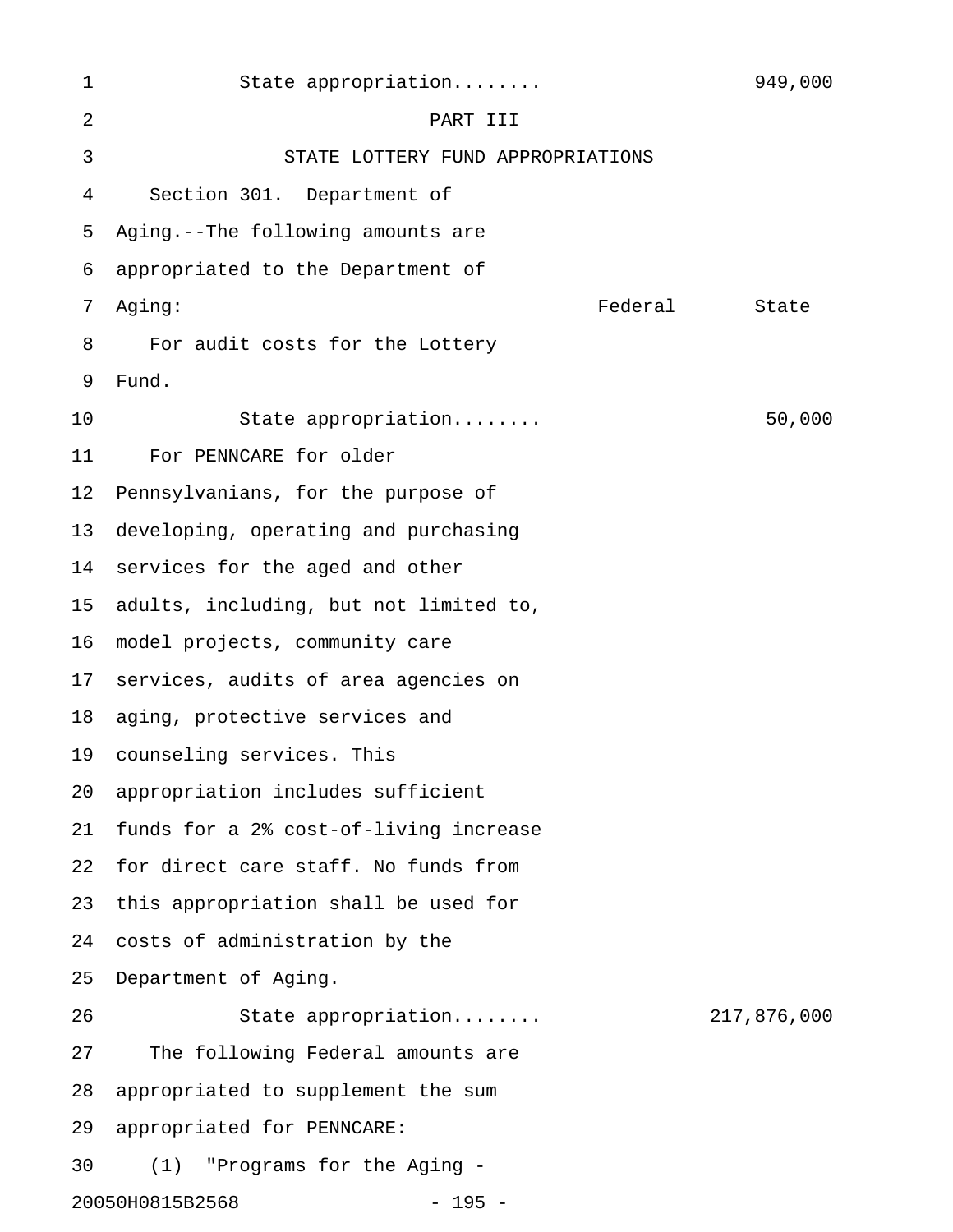1 Title III." 2 Federal appropriation...... 52,000,000 3 (2) "Programs for the Aging - 4 Nutrition." 5 Federal appropriation...... 10,000,000 6 (3) "Programs for the Aging - 7 Title V." 8 Federal appropriation...... 5,300,000 9 (4) "Programs for the Aging - 10 Title VII." 11 Federal appropriation...... 4,700,000 12 (5) "Medical Assistance - 13 Attendant Care." 14 Federal appropriation...... 6,010,000 15 (6) "Medical Assistance - 16 Support." 17 Federal appropriation...... 1,250,000 18 (7) "Elder Mistreatment Research." 19 Federal appropriation...... 275,000 20 (8) "Performance Measures Outcome 21 Projects." 22 Federal appropriation...... 40,000 23 For preadmission assessment. 24 State appropriation........ 7,253,000 25 The following Federal amounts are 26 appropriated to supplement the sum 27 appropriated for preadmission 28 assessment: 29 (1) "Preadmission Assessment." 30 Federal appropriation...... 10,016,000

20050H0815B2568 - 196 -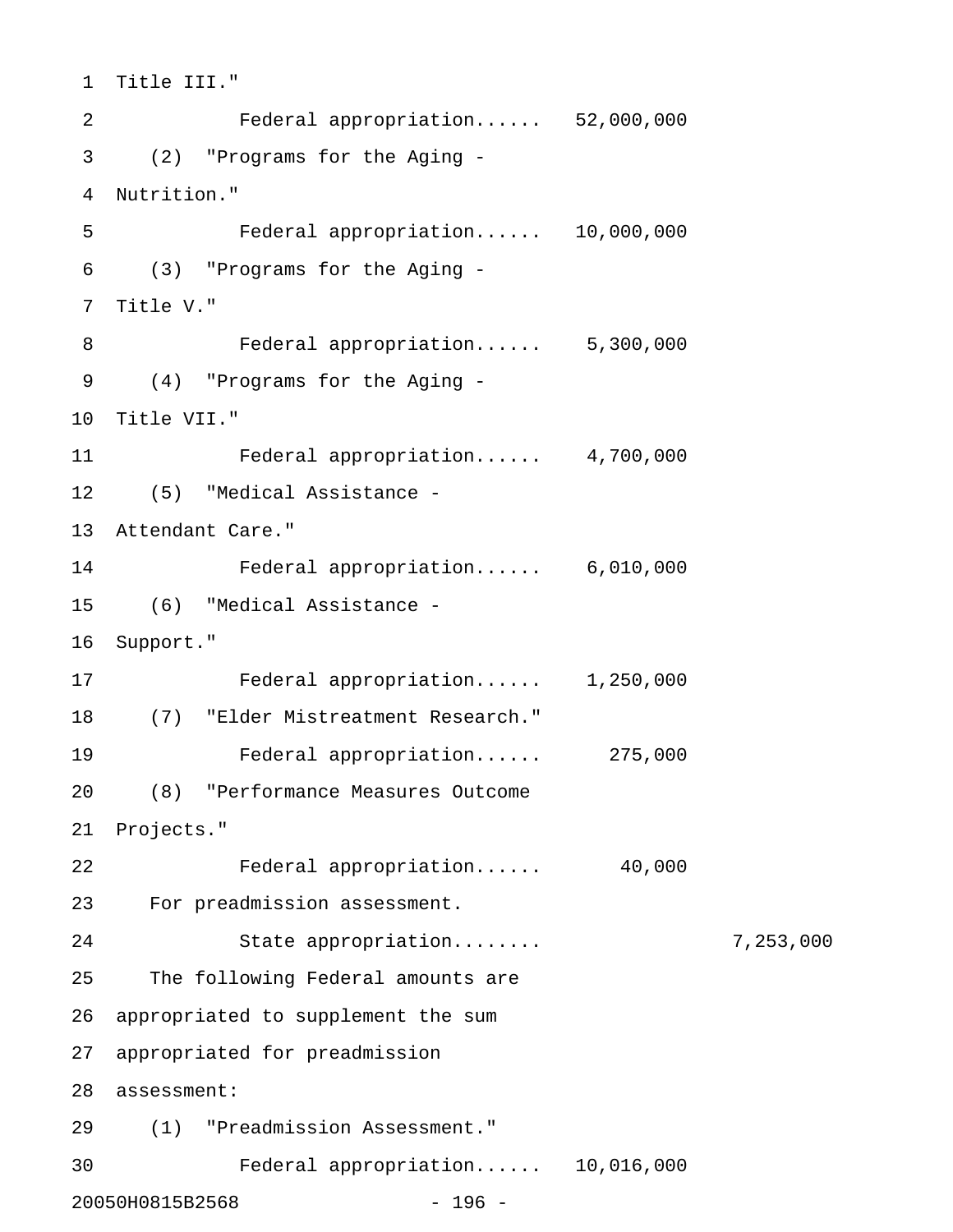1 For transfer from the State Lottery 2 Fund to the Pharmaceutical Assistance 3 Fund. 4 State appropriation........ 400,000,000 5 For a senior center grant program. 6 State appropriation........ 3,000,000 7 Section 302. Department of 8 Transportation.--The following amounts 9 are appropriated to the Department of 10 Transportation: 11 For payments to transportation 12 providers for fixed-route 13 transportation services and related 14 improvements and for other 15 transportation activities. 16 State appropriation........ 16,500,000 17 PART IV 18 ENERGY CONSERVATION AND ASSISTANCE 19 FUND APPROPRIATIONS 20 Section 401. Department of 21 Environmental Protection.--The 22 following amounts are appropriated to 23 the Department of Environmental 24 Protection: The State State State State State State State State State State State 25 For energy conservation programs 26 under the provisions of the Energy 27 Conservation and Assistance Act. At 28 least 75% of these funds must be used 29 for those programs listed as 30 priorities in section 7(b) of the act 20050H0815B2568 - 197 -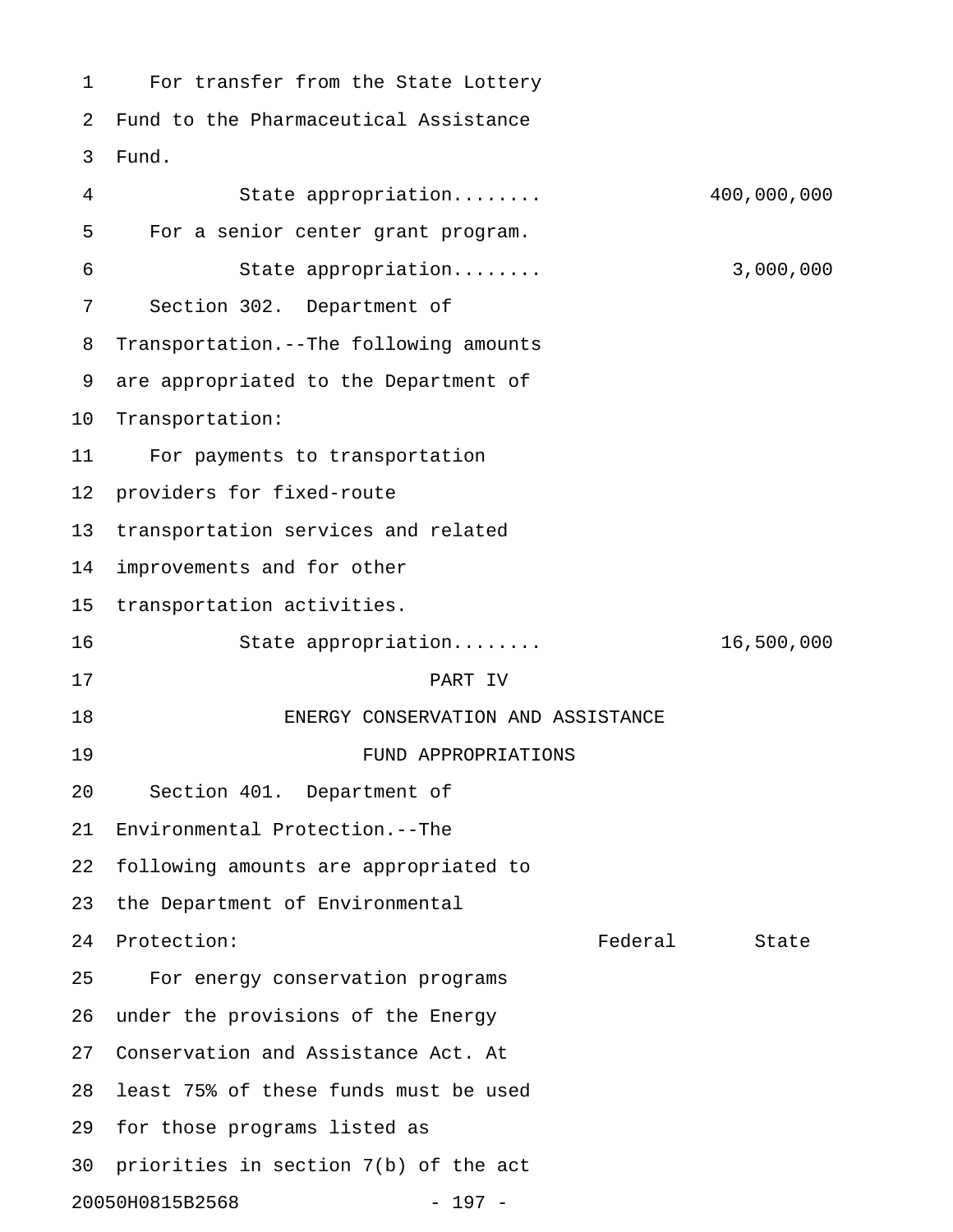1 of July 10, 1986 (P.L.1398, No.122), 2 known as the Energy Conservation and 3 Assistance Act. 4 State appropriation........ 500,000 5 Section 402. Department of Public 6 Welfare.--The following amounts are 7 appropriated to the Department of 8 Public Welfare: The State State State State State State 9 For supplemental assistance under 10 the Energy Conservation and Assistance 11 Act. 12 State appropriation........ 1,600,000 13 PART V 14 JUDICIAL COMPUTER SYSTEM AUGMENTATION 15 ACCOUNT APPROPRIATIONS 16 Section 501. Supreme Court.--The 17 following amounts are appropriated to 18 the Supreme Court: The Supreme Court: The State State State 19 For the Statewide Judicial Computer 20 System. The Supreme Court and the 21 Court Administrator are prohibited 22 from augmenting this amount by 23 billings to other appropriations to 24 the judicial branch for the Statewide 25 Judicial Computer System or for any 26 other purpose. 27 State appropriation........ 41,727,000 28 PART VI 29 EMERGENCY MEDICAL SERVICES OPERATING 30 FUND APPROPRIATIONS

20050H0815B2568 - 198 -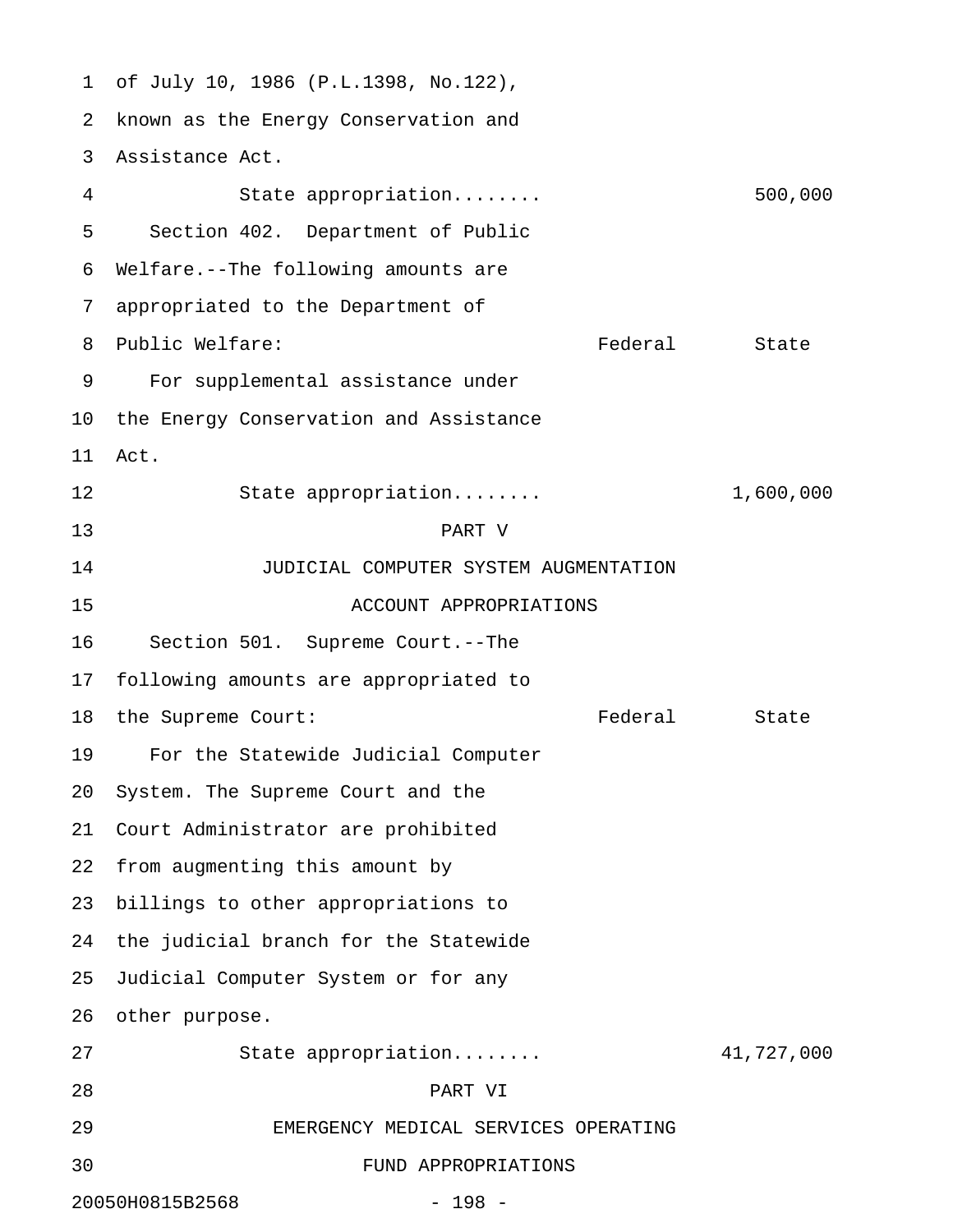1 Section 601. Department of 2 Health.--The following amounts are 3 appropriated to the Department of 4 Health: Federal State 5 For emergency medical services. 6 State appropriation........ 13,033,000 7 For Catastrophic Medical and 8 Rehabilitation Program. 9 State appropriation........ 3,000,000 10 PART VII 11 STATE STORES FUND APPROPRIATIONS 12 Section 701. Pennsylvania State 13 Police.--The following amounts are 14 appropriated to the Pennsylvania State 15 Police: State State State State State State State State State State State State 16 For liquor control enforcement 17 operational expenses. 18 State appropriation........ 20,958,000 19 PART VIII 20 MOTOR LICENSE FUND APPROPRIATIONS 21 FOR 2005-2006 22 SUBPART A 23 MOTOR LICENSE FUND 24 Section 801. Department of 25 Transportation.--The following amounts 26 are appropriated to the Department of 27 Transportation: The State State State State State State State 28 For the salaries, wages and all 29 necessary expenses for the proper 30 administration of the Department of 20050H0815B2568 - 199 -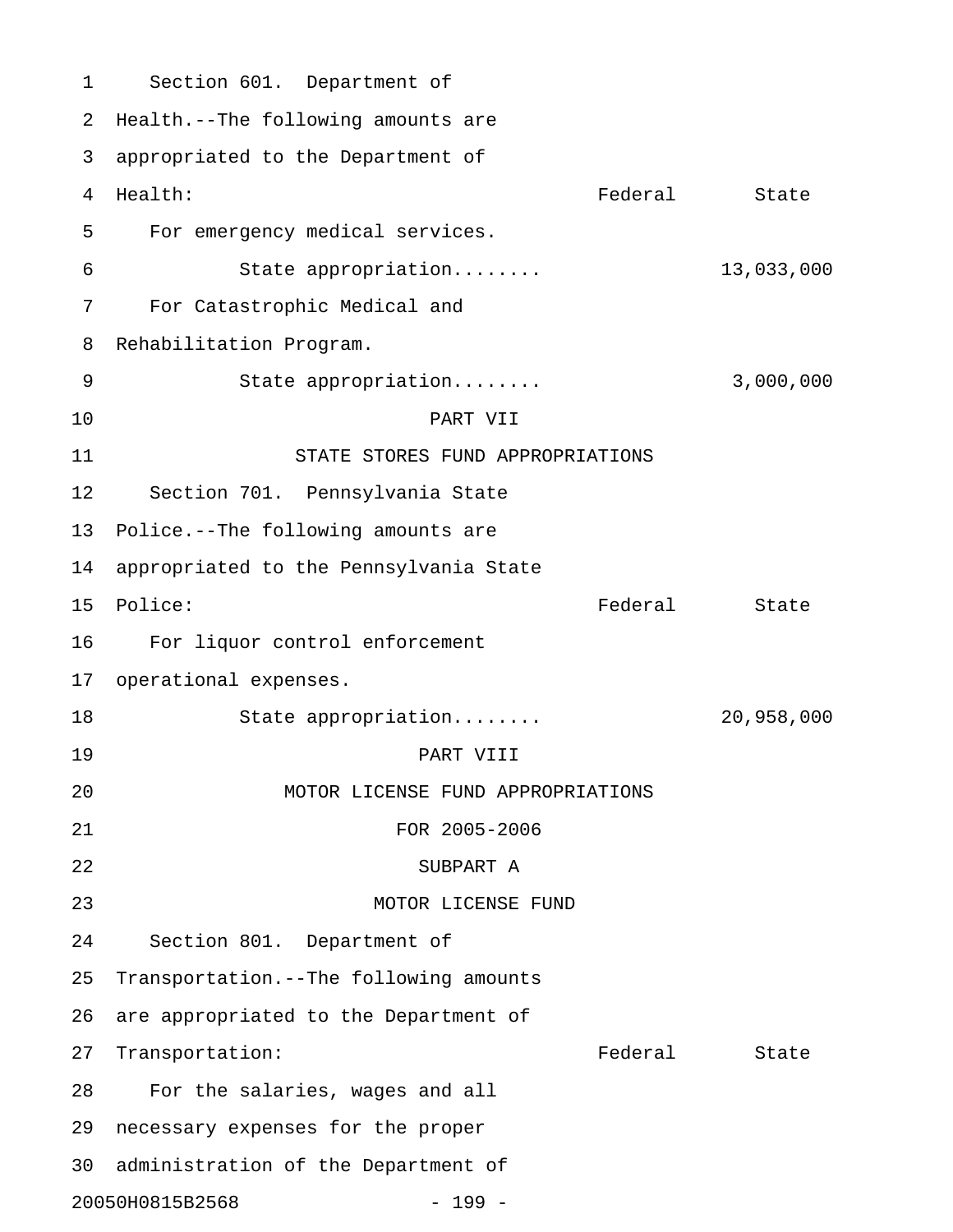1 Transportation, including the State 2 Transportation Commission and the 3 State Transportation Advisory 4 Committee and the Statewide 5 coordination of municipal services. 6 State appropriation........ 47,022,000 7 For operation of welcome centers. 8 State appropriation........ 2,616,000 9 For advanced highway maintenance 10 technologies and intelligent 11 transportation systems. 12 State appropriation........ 22,100,000 13 For the salaries, wages and all 14 necessary expenses for the operation 15 of the Highway and Safety Improvement 16 Programs, including planning and 17 research, design, engineering, right-18 of-way acquisition and the operation 19 of the engineering district facilities 20 and liaison services with communities 21 on local road engineering and 22 construction activities. 23 State appropriation........ 150,000,000 24 For security walls pilot projects. 25 State appropriation........ 5,000,000 26 For the salaries, wages and all 27 necessary expenses for the 28 administration and operation of the 29 maintenance program for State roads, 30 bridges, tunnels and structures, 20050H0815B2568 - 200 -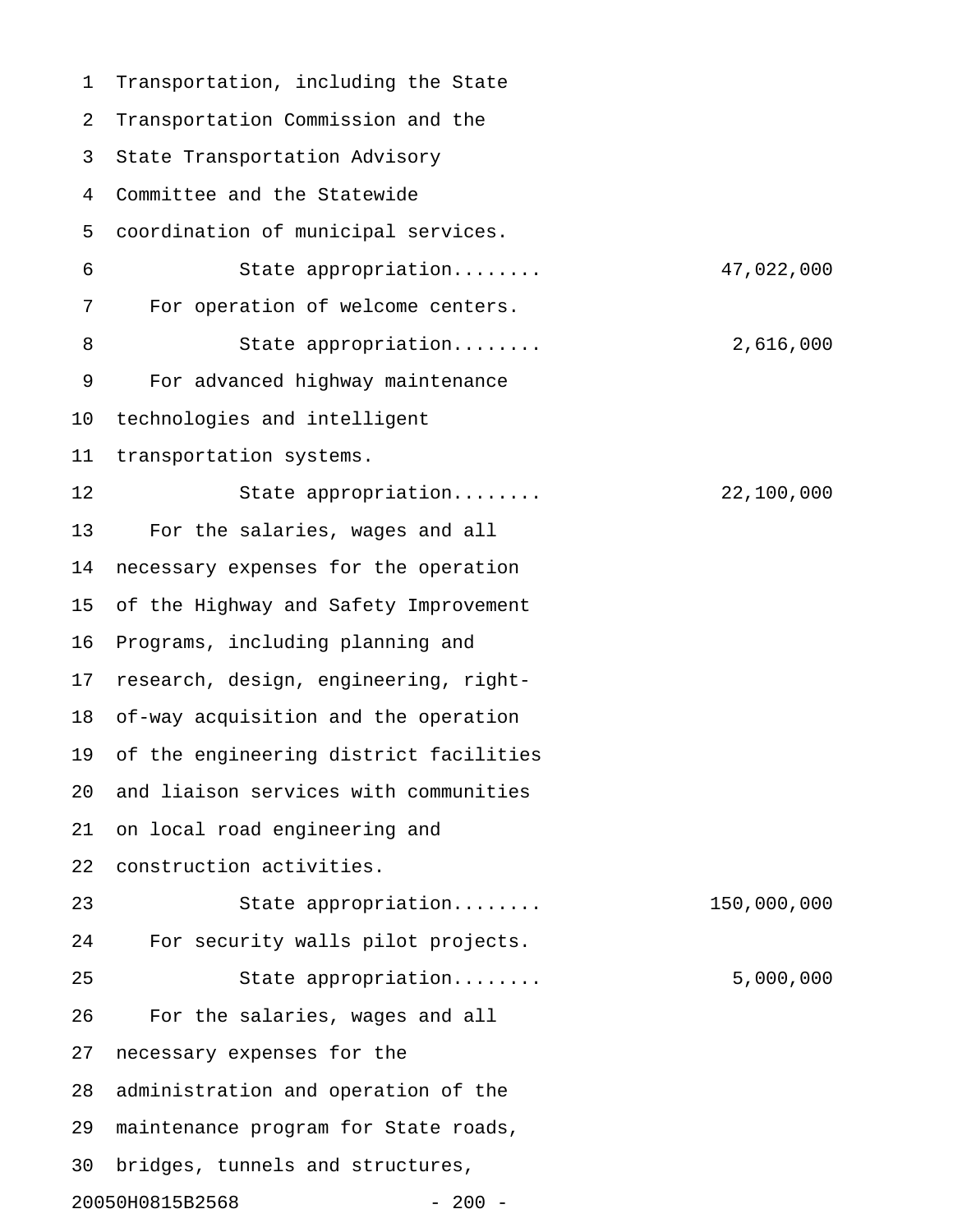1 including the operation of the county 2 maintenance district facilities. At 3 least \$4,000,000 shall be used for the 4 installation and maintenance of raised 5 reflective pavement markers on 6 interstate and similar highways and 7 for installation and maintenance of 8 such markers on other State roads at 9 locations determined by the Department 10 of Transportation. The \$4,000,000 may 11 be drawn from both the highway and 12 safety improvement and maintenance 13 appropriations. At least \$3,000,000 14 shall be used for the Crossroads 15 Development Project. The \$3,000,000 16 may be drawn from both the highway and 17 safety improvement and maintenance 18 appropriations. At least \$1,500,000 19 shall be used for a pilot project to 20 expand the width of pavement markings 21 from four inches to six inches on 22 limited access highways. The 23 \$1,500,000 may be drawn from both the 24 highway and safety improvement and 25 maintenance appropriations. 26 State appropriation........ 770,500,000 27 For highway maintenance and safety 28 projects. 29 State appropriation........ 10,000,000 30 For a Statewide pavement

20050H0815B2568 - 201 -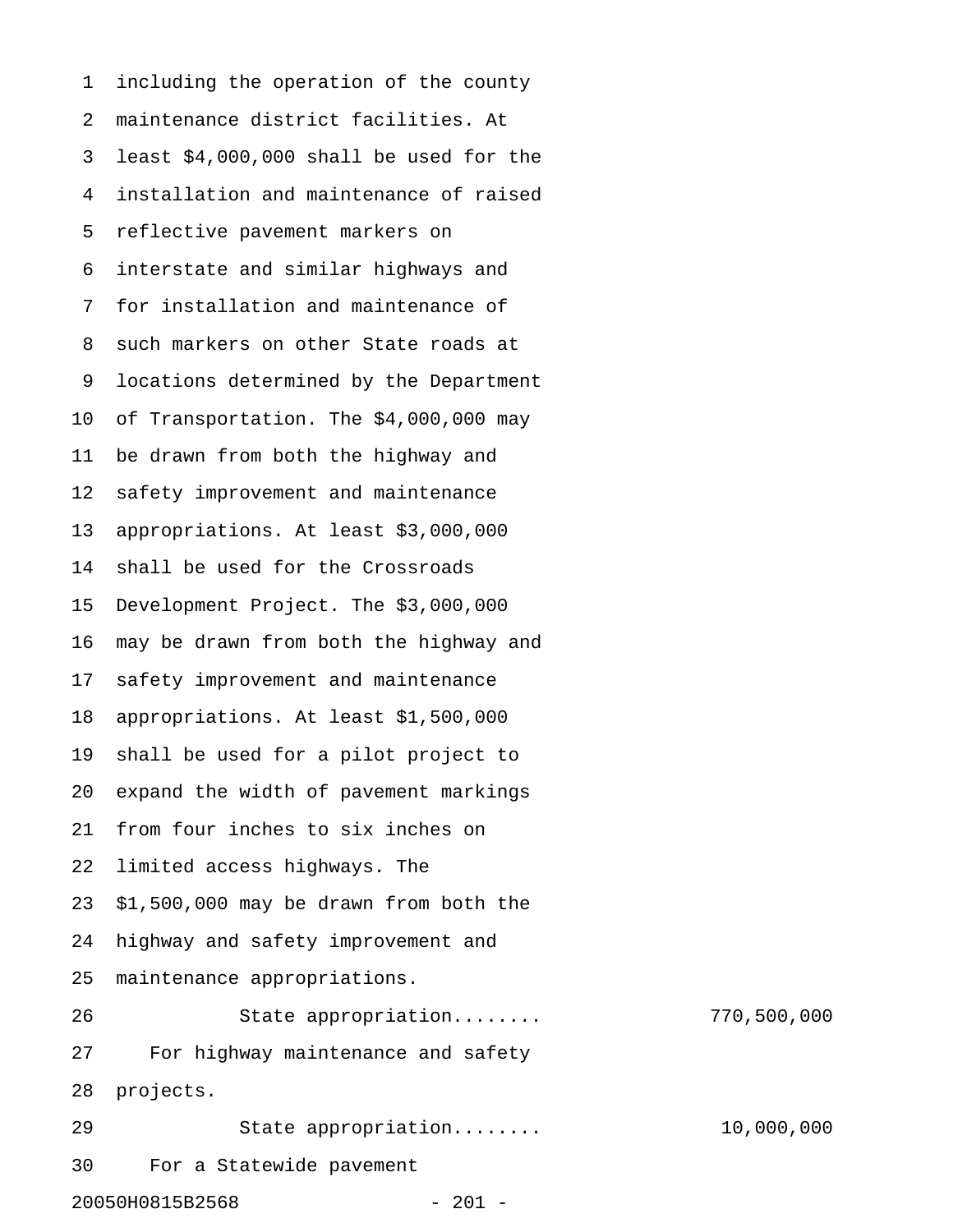1 preservation program.

2 State appropriation........ 50,000,000 3 For maintenance, repair, 4 rehabilitation, reconstruction or 5 replacement of State-designated 6 highways and bridges damaged or 7 destroyed by the storm emergencies of 8 September 2004, January 2005 and April 9 2005. From this appropriation a 10 portion of these funds shall be 11 distributed to county maintenance 12 districts in the amount of disaster 13 recovery costs not reimbursed by the 14 Federal Government to be used for the 15 maintenance program. 16 State appropriation........ 50,000,000 17 For bridge preservation. 18 State appropriation........ 28,000,000 19 For emergency highway and bridge 20 repairs and bridge replacements. 21 State appropriation........ 5,433,000 22 For reinvestment in Department of 23 Transportation facilities. 24 State appropriation........ 16,540,000 25 For the salaries, wages and all 26 necessary expenses for the 27 administration of the Traffic Safety 28 Program and the administration and 29 operation of the Operator and Vehicle 30 Registration Programs. 20050H0815B2568 - 202 -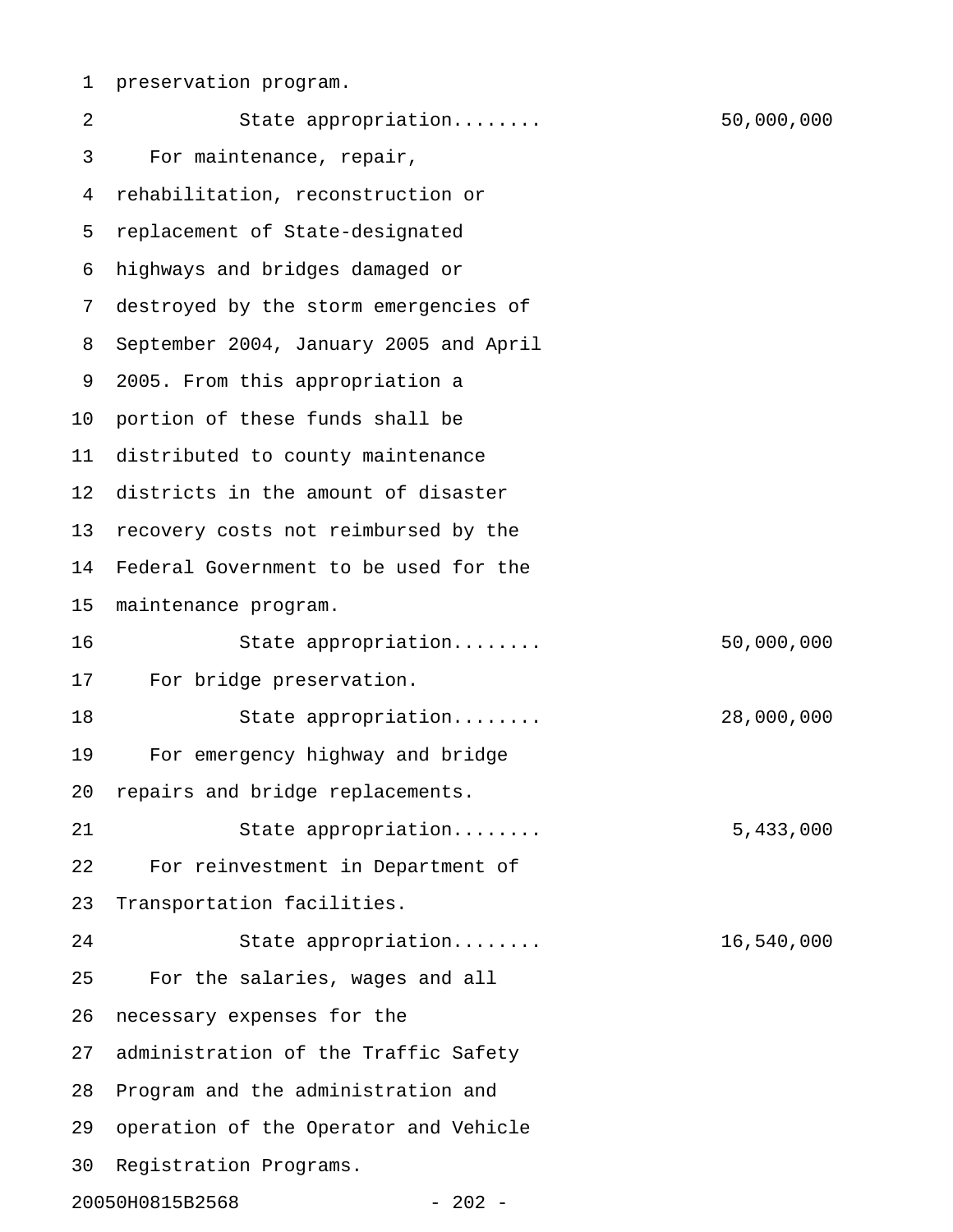1 State appropriation........ 127,708,000 2 For payments to municipalities to 3 assist in maintenance and construction 4 costs of roads. 5 State appropriation........ 190,639,000 6 For supplemental payments to 7 municipalities to assist in 8 maintenance and construction costs of 9 roads in accordance with 75 Pa.C.S. 10 Ch. 93 (relating to supplemental 11 funding for municipal highway 12 maintenance). 13 State appropriation........ 5,000,000 14 Section 802. Executive Offices.-- 15 The following amounts are appropriated 16 to the Executive Offices: The State State State State 17 For comptroller operations related 18 to the Motor License Fund. 19 State appropriation........ 5,831,000 20 For the Statewide Public Safety 21 Radio System. 22 State appropriation........ 5,871,000 23 Section 803. Treasury 24 Department.--The following amounts are 25 appropriated to the Treasury 26 Department: The state of the State State State State State State State State 27 For the payment of salaries, wages 28 and all necessary expenses in the 29 proper administration of the program 30 to refund liquid fuels taxes to which 20050H0815B2568 - 203 -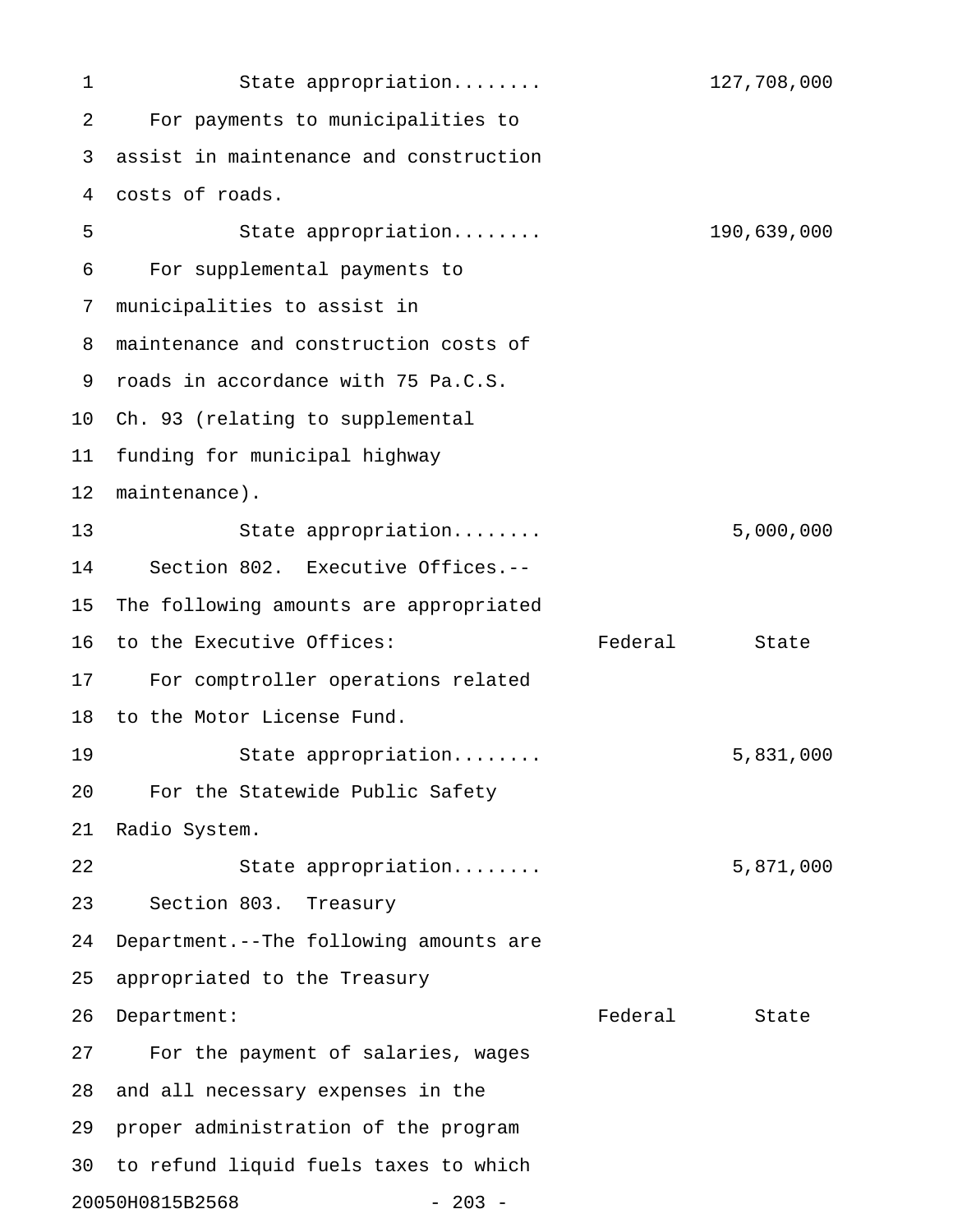1 the Commonwealth is not entitled.

```
2 State appropriation........ 455,000
3 For payment of refunds of liquid
4 fuels taxes for agricultural use to
5 which the Commonwealth is not
6 entitled.
7 State appropriation........ 4,000,000
8 For the payment of approved claims
9 for the refunding of liquid fuels
10 taxes and fuel use taxes to which the
11 Commonwealth is not entitled.
12 State appropriation........ 350,000
13 Refunding liquid fuels tax -
14 political subdivision use.
15 State appropriation........ 3,200,000
16 Refunding liquid fuels tax -
17 volunteer fire companies, volunteer
18 ambulance services and volunteer
19 rescue squads.
20 State appropriation........ 400,000
21 Refunding liquid fuels tax - to the
22 restricted account created pursuant to
23 75 Pa.C.S. § 7706 (relating to
24 restricted account) for use by the
25 Department of Conservation and Natural
26 Resources for the improvement of the
27 public roadways, highways and bridges
28 of this Commonwealth that are also
29 used by snowmobiles and all-terrain
30 vehicles. For the purpose of this
20050H0815B2568 - 204 -
```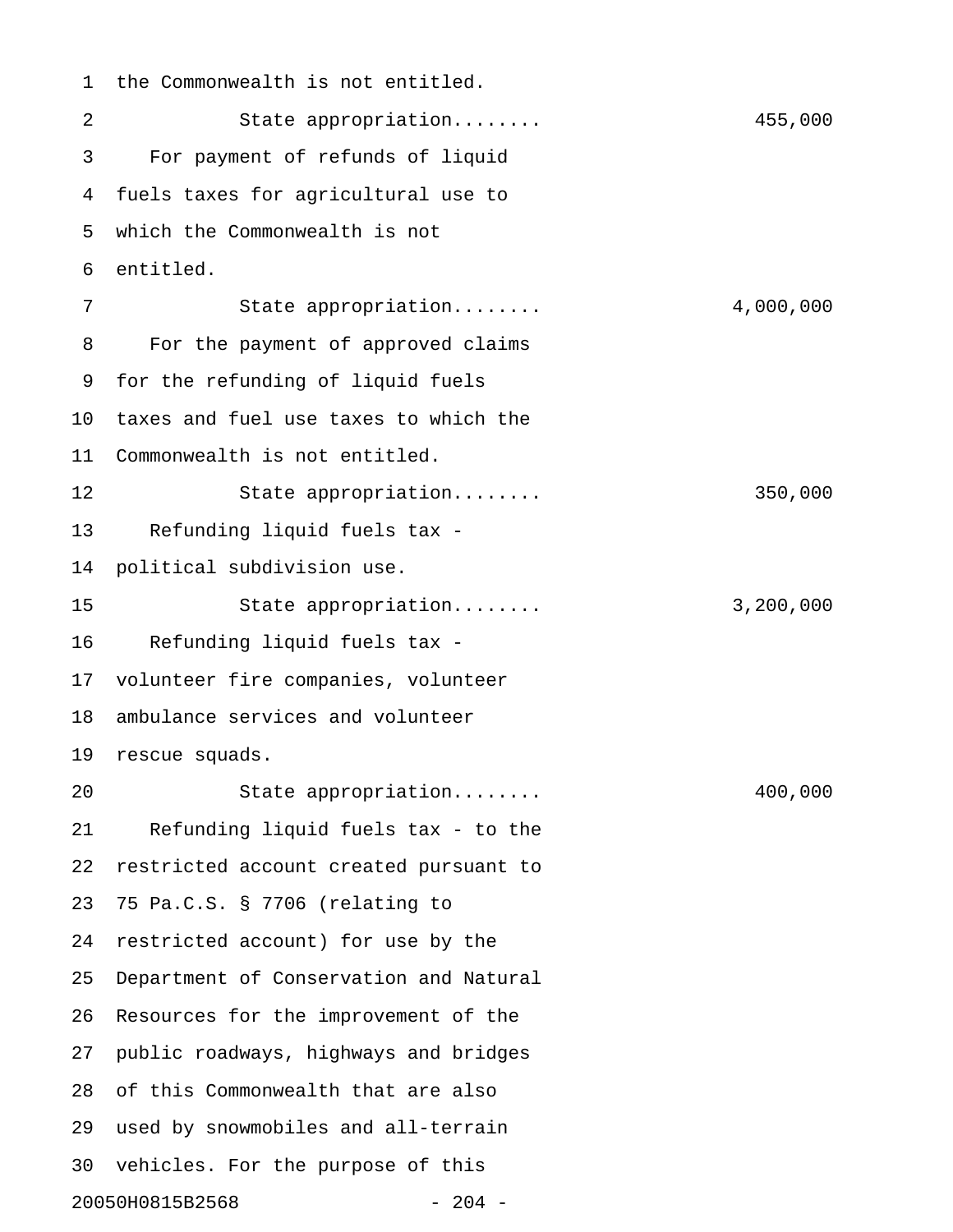1 appropriation, improvement includes, 2 but is not limited to, grooming for 3 snowmobile use and safety. 4 State appropriation........ 1,000,000 5 Refunding liquid fuels tax - to the 6 Boat Fund for the use of the 7 Pennsylvania Fish and Boat Commission 8 for the improvement of the waters of 9 Pennsylvania on which motorboats are 10 permitted to operate. 11 State appropriation........ 2,800,000 12 For the payment of principal and 13 interest requirements on general 14 obligation bonds issued for 15 transportation projects. 16 State appropriation........ 12,097,000 17 For payment of principal and 18 interest requirements on general 19 obligation bonds issued for public 20 improvements. 21 State appropriation........ 10,625,000 22 For payment of the compensation of 23 the Commonwealth's loan and transfer 24 agent for services and expenses in 25 connection with the registration, 26 transfer and payment of interest on 27 bonds of the Commonwealth and other 28 services required to be performed by 29 the loan and transfer agent. 30 State appropriation........ 50,000 20050H0815B2568 - 205 -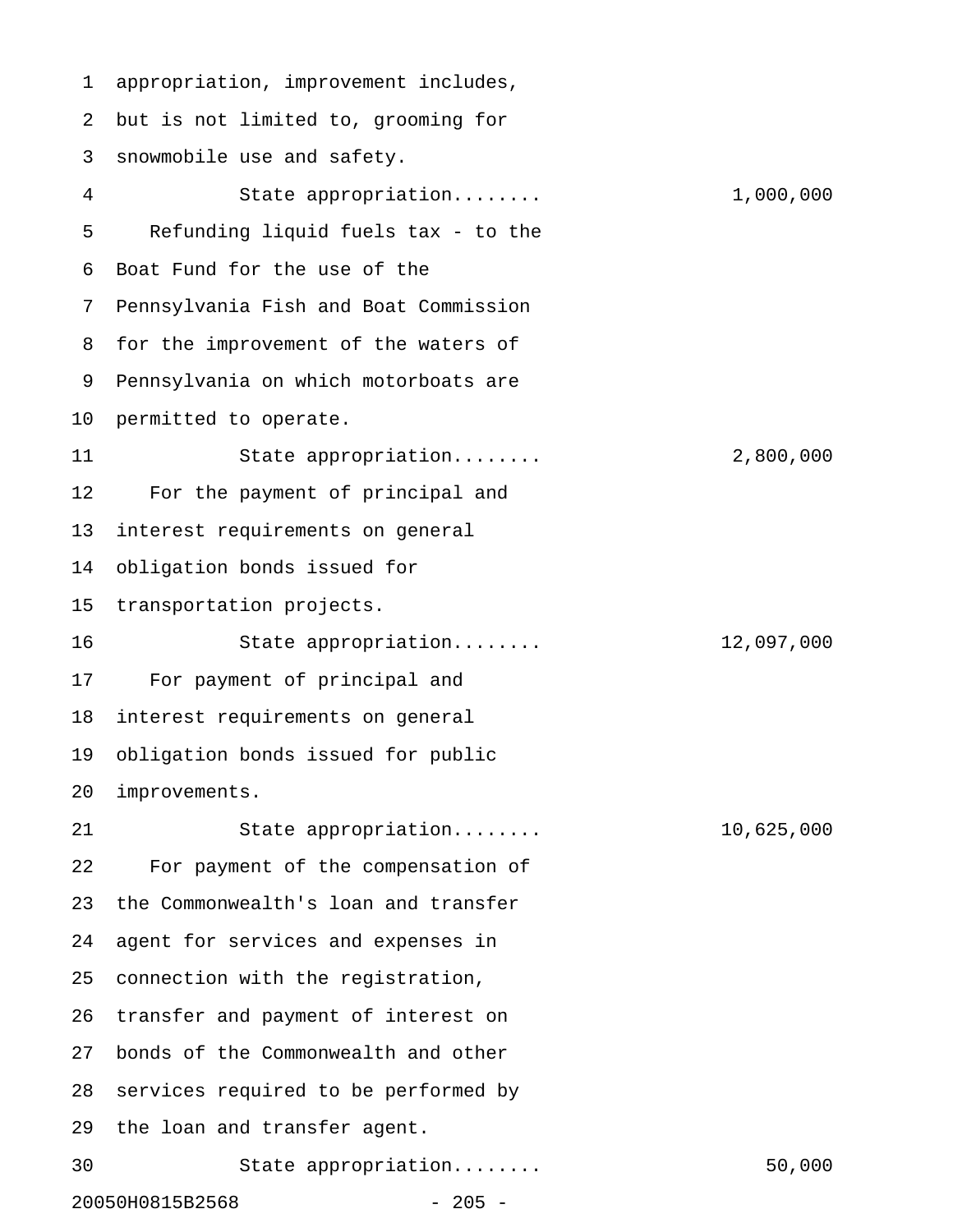1 Section 804. Department of 2 Conservation and Natural Resources.-- 3 The following amounts are appropriated 4 to the Department of Conservation and 5 Natural Resources: The State State State State State State 6 For the maintenance and mitigation 7 of dust and sediment pollution from 8 forestry roads. 9 State appropriation........ 1,000,000 10 Section 805. Department of 11 Education.--The following amounts are 12 appropriated to the Department of 13 Education: Federal State 14 For administration of the school 15 safe driving program and for payments 16 to school districts or joint school 17 organizations for driver education 18 courses. 19 State appropriation........ 1,230,000 20 Section 806. Department of 21 Environmental Protection.--The 22 following amounts are appropriated to 23 the Department of Environmental 24 Protection: The State State State State State State State State State 25 To the State Conservation 26 Commission for the maintenance and 27 improvement of dirt and gravel roads. 28 State appropriation........ 4,000,000 29 Section 807. Department of General 30 Services.--The following amounts are 20050H0815B2568 - 206 -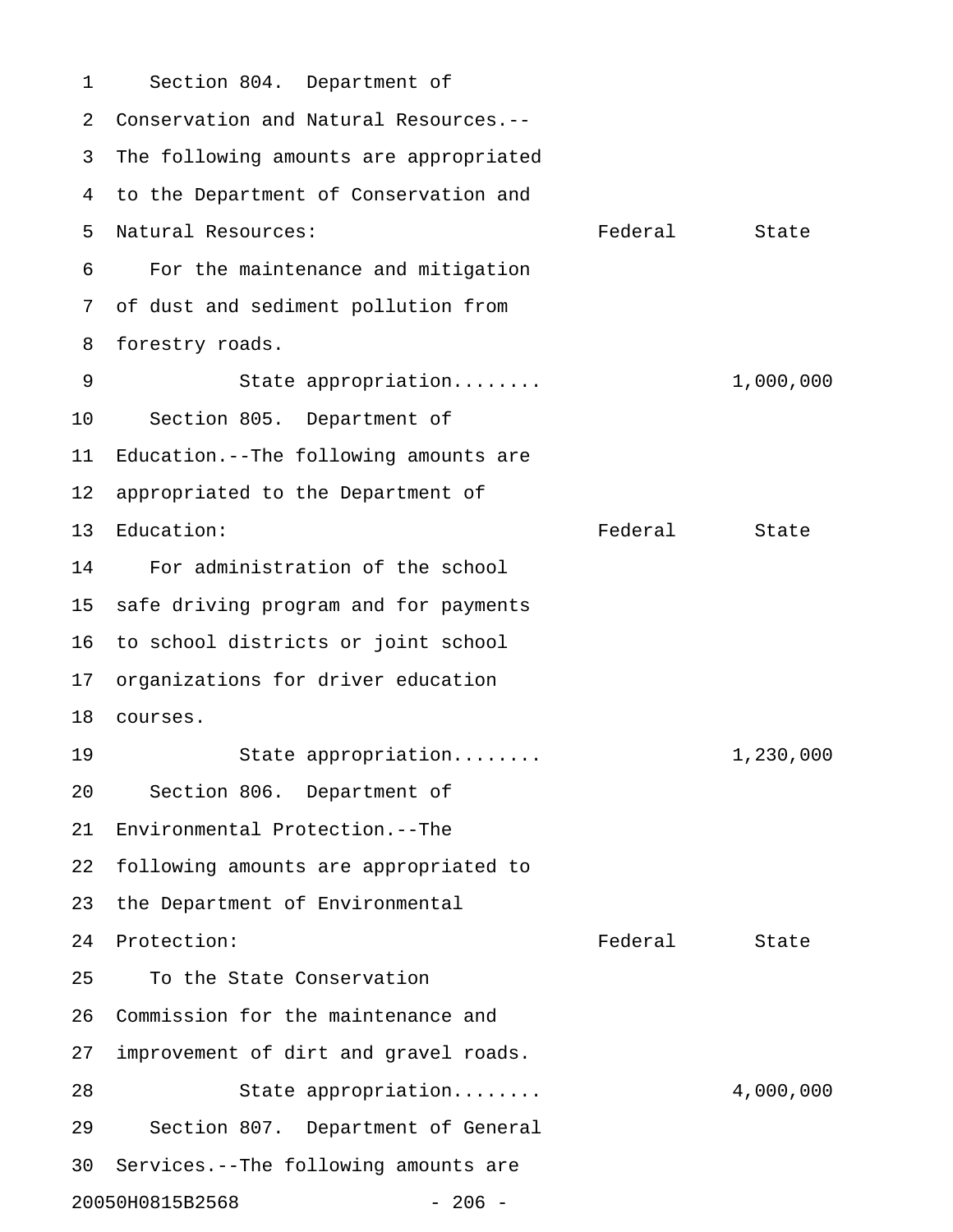1 appropriated to the Department of 2 General Services: The State State State State State State 3 For payment of tort claims. 4 State appropriation........ 20,000,000 5 Section 808. Department of 6 Revenue.--The following amounts are 7 appropriated to the Department of 8 Revenue: Federal State 9 For administration and enforcement 10 of various Motor License Fund tax 11 regulations. 12 State appropriation........ 13,408,000 13 Section 809. Pennsylvania State 14 Police.--The following amounts are 15 appropriated to the Pennsylvania State 16 Police: State Rederal State State 17 For transfer to the General Fund to 18 finance the Traffic Control and the 19 Traffic Safety Facilities Program of 20 the Pennsylvania State Police. At 21 least \$25,000 shall be used for 22 highway safety targeted enforcement. 23 State appropriation........ 372,110,000 24 For transfer to the General Fund of 25 the Motor License Fund share for the 26 recruitment, training and deployment 27 of 120 new troopers during the 2005- 28 2006 fiscal year and for the 29 redeployment to patrol duty of at 30 least 60 enlisted personnel through 20050H0815B2568 - 207 -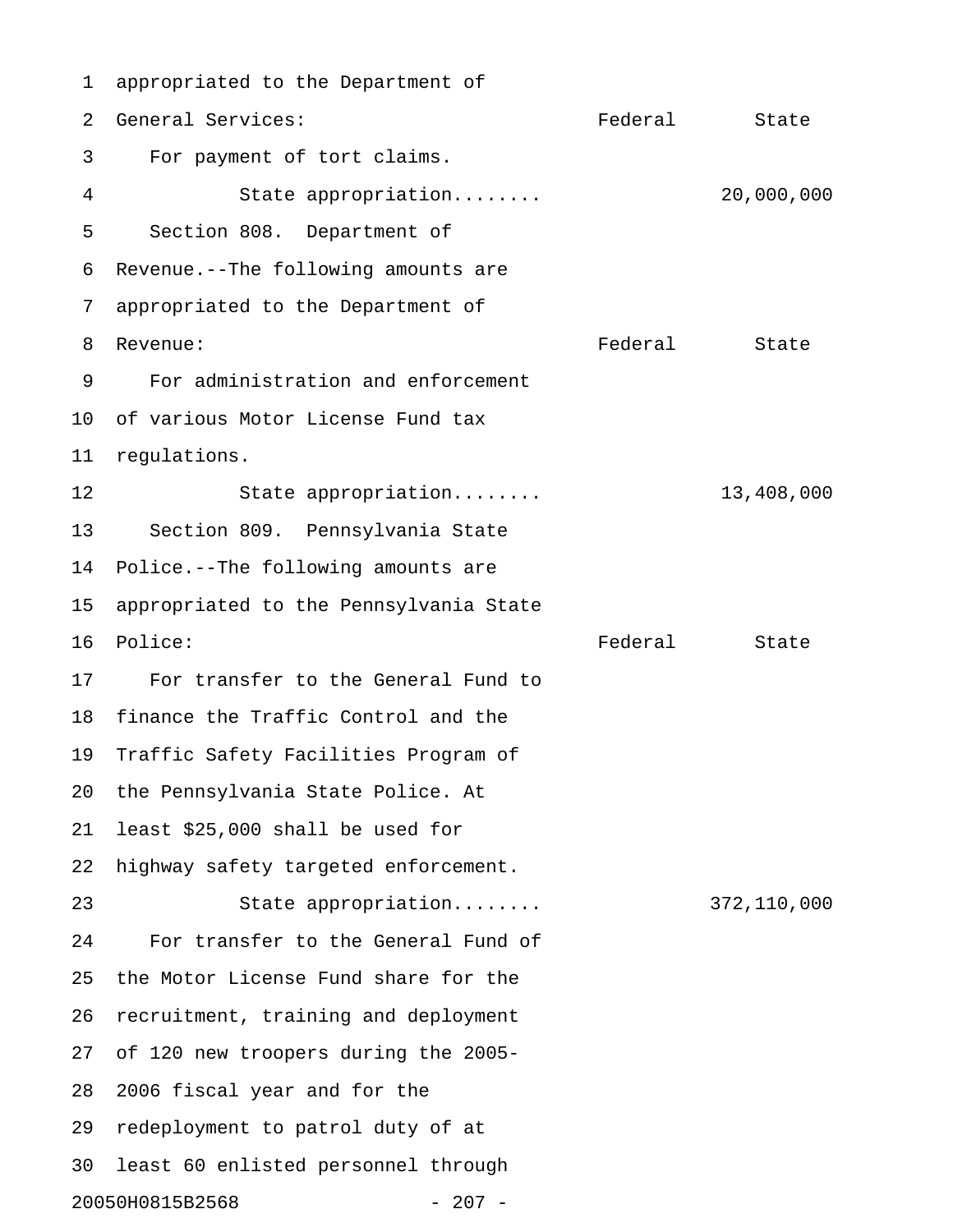1 the hiring of civilian personnel to 2 fill their non-police duties totaling 3 180 additional troopers available for 4 patrol, including a number sufficient 5 to patrol interstate highways in 6 cities of the first class. No funds 7 from this appropriation shall be used 8 for any other purpose and one-half of 9 these funds shall be placed in 10 budgetary reserve until the adoption 11 of a civilianization plan agreement. 12 State appropriation........ 8,289,000 13 For Law Enforcement Information 14 Technology. 15 State appropriation........ 32,135,000 16 For transfer to the General Fund to 17 finance the Municipal Police Officers' 18 Education and Training Commission. 19 State appropriation........ 3,846,000 20 For replacement of patrol vehicles, 21 including sufficient patrol vehicles 22 for the additional 180 troopers 23 authorized in this act. 24 State appropriation........ 10,478,000 25 For transfer to the General Fund to 26 finance the Automated Fingerprint 27 Identification System (AFIS). 28 State appropriation........ 121,000 29 For commercial vehicle inspections. 30 State appropriation........ 3,773,000 20050H0815B2568 - 208 -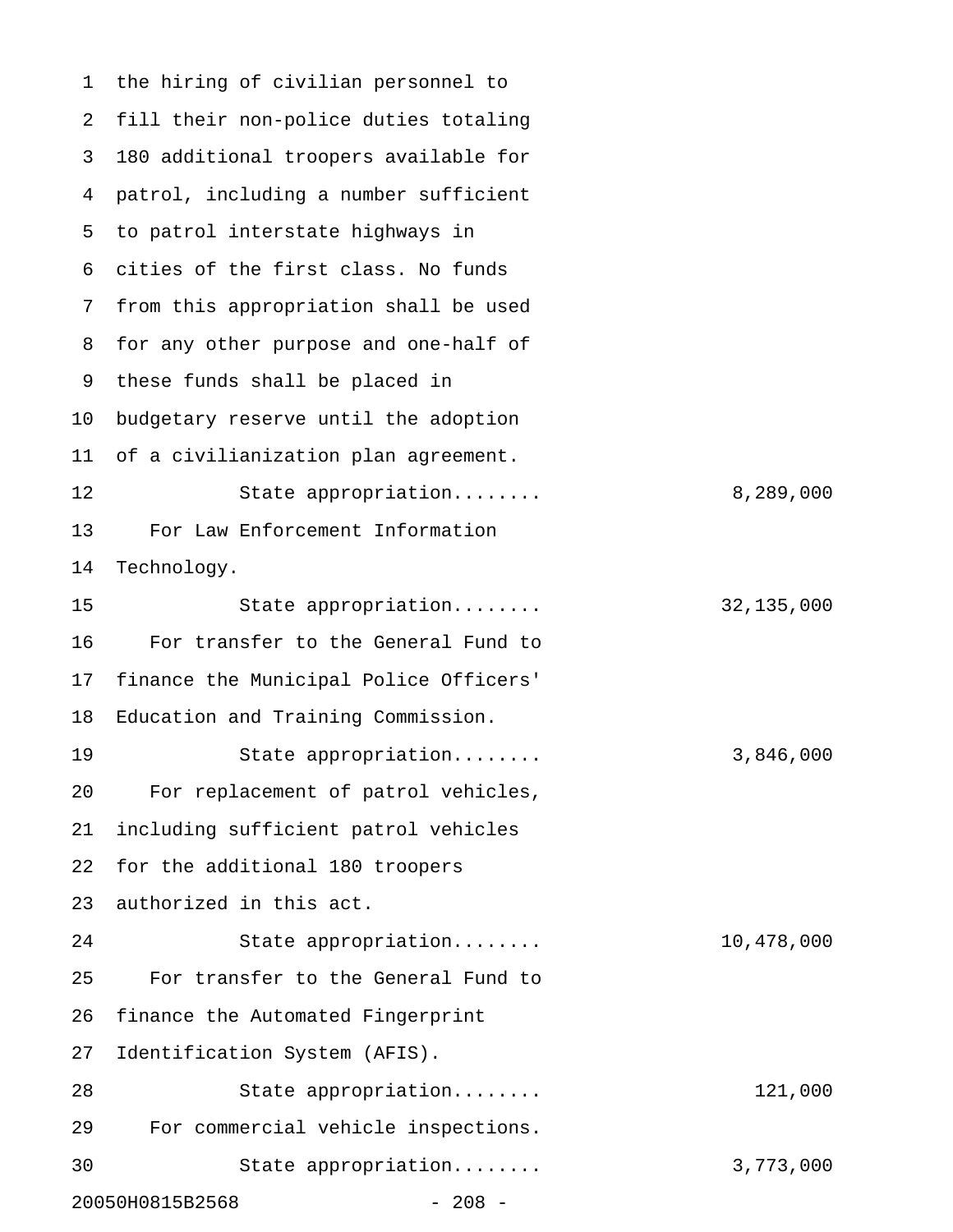1 Section 810. Pennsylvania 2 Emergency Management Agency.--The 3 following amounts are appropriated to 4 the Pennsylvania Emergency Management 5 Agency: Same State State State State State State State State State State State State State State State State 6 For September 2004 Tropical Storm 7 Ivan - Public Assistance. 8 State appropriation........ 12,500,000 9 SUBPART B 10 AVIATION RESTRICTED REVENUE ACCOUNT 11 Section 821. Department of 12 Transportation.--The following amounts 13 are appropriated to the Department of 14 Transportation: The State State State State State State 15 For payment for aviation 16 operations, including the operation 17 and maintenance of State-owned 18 aircraft, payment of general expenses, 19 supplies, printing and equipment; for 20 the development and maintenance of 21 State airports and the maintenance and 22 repair of landing fields, intermediate 23 landing fields, landing field 24 equipment, beacon sites and other 25 navigation facilities; and for the 26 encouragement and development of civil 27 aeronautics. 28 State appropriation........ 4,966,000 29 For airport development. 30 State appropriation........ 8,000,000

20050H0815B2568 - 209 -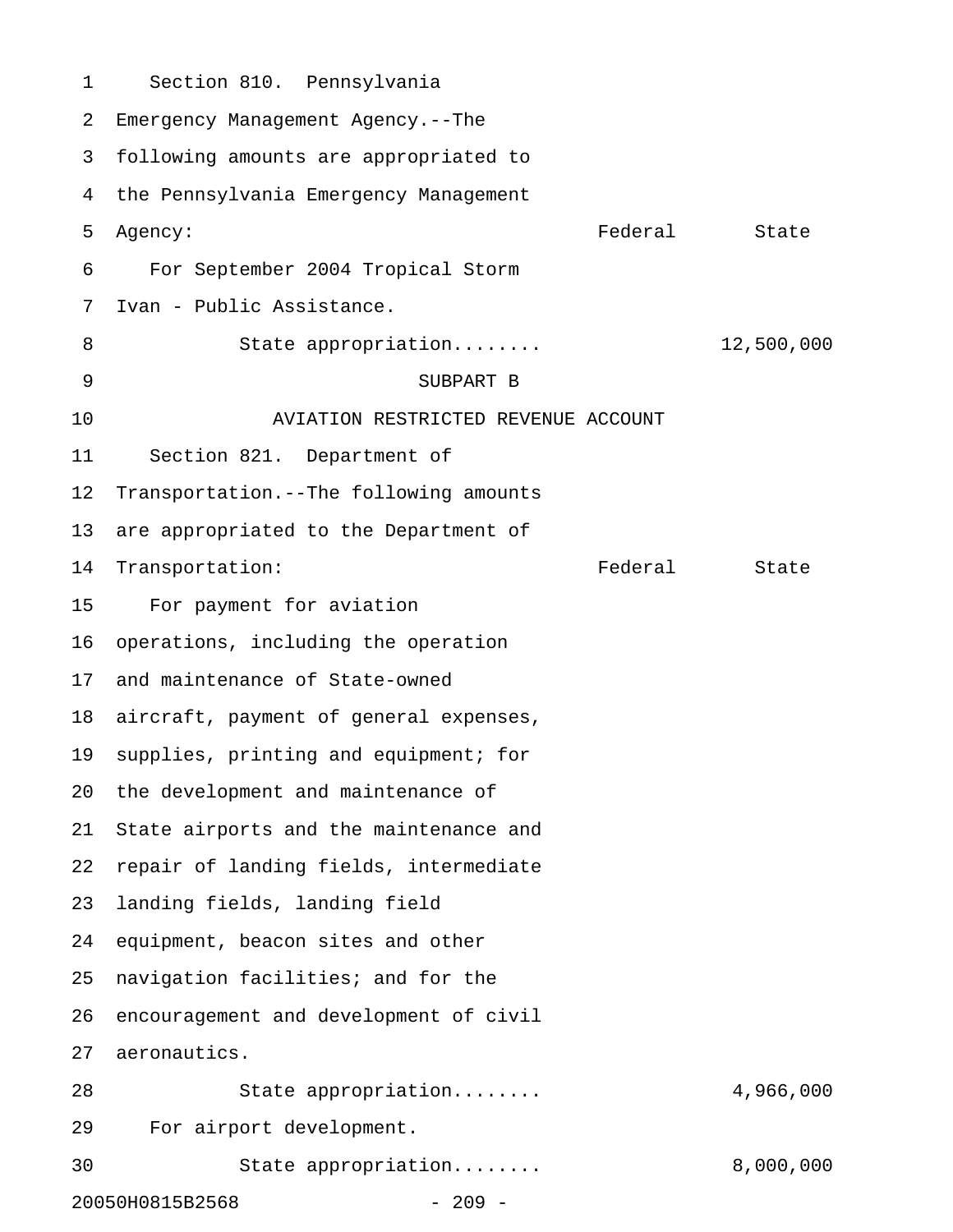1 For real estate tax rebate payments 2 to privately owned public use 3 airports. 4 State appropriation........ 250,000 5 PART IX 6 HAZARDOUS MATERIAL RESPONSE 7 FUND APPROPRIATIONS 8 Section 901. Pennsylvania 9 Emergency Management Agency.--The 10 following amounts are appropriated to 11 the Pennsylvania Emergency Management 12 Agency: State State State State State State State 13 For general administration and 14 operational expenses, including 15 expenses of the Hazardous Material 16 Emergency Planning and Response 17 Advisory Committee. 18 State appropriation........ 117,000 19 For training programs for hazardous 20 material response teams. 21 State appropriation........ 417,000 22 For grants to support counties' 23 activities. 24 State appropriation........ 824,000 25 For public and facility owner 26 education, information and 27 participation programs. 28 State appropriation........ 117,000 29 PART X 30 MILK MARKETING FUND APPROPRIATIONS 20050H0815B2568 - 210 -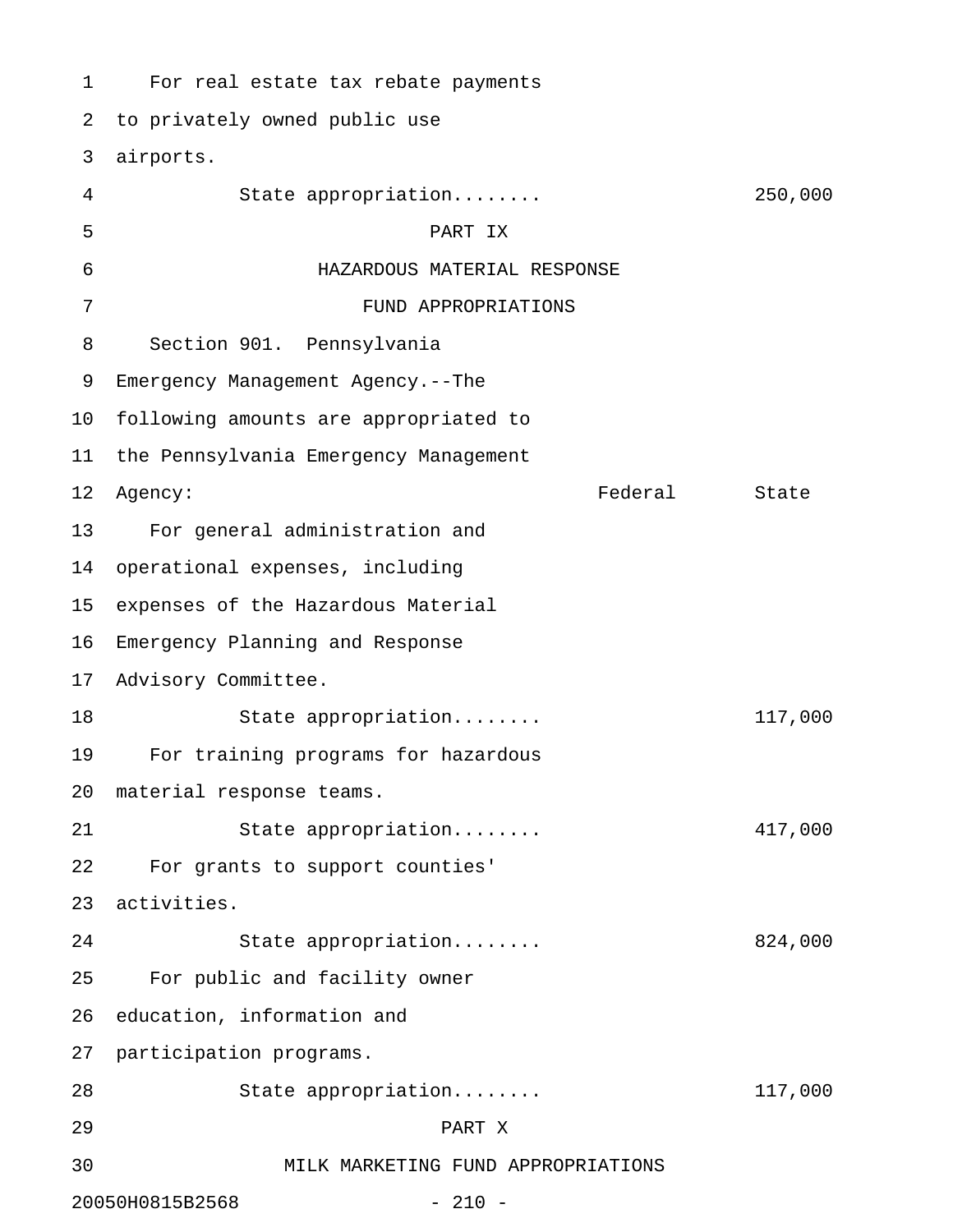1 Section 1001. Milk Marketing 2 Board.--The following amounts are 3 appropriated to the Milk Marketing 4 Board: Federal State 5 For the operation of the Milk 6 Marketing Board. 7 State appropriation....... 2,737,000 8 PART XI 9 HOME INVESTMENT TRUST 10 FUND APPROPRIATIONS 11 Section 1101. Department of 12 Community and Economic Development.-- 13 The following amounts are appropriated 14 to the Department of Community and 15 Economic Development: Federal State 16 For administration of the Home 17 Program. 18 State appropriation........ 1,200,000 19 PART XII 20 TUITION PAYMENT FUND APPROPRIATIONS 21 Section 1201. Treasury 22 Department.--The following amounts are 23 appropriated to the Treasury 24 Department: Federal State 25 For the operation of the Tuition 26 Account Program Bureau. However, no 27 money deposited with the Treasury 28 Department for the purchase of tuition 29 credits can be used for the 30 administration of the program. 20050H0815B2568 - 211 -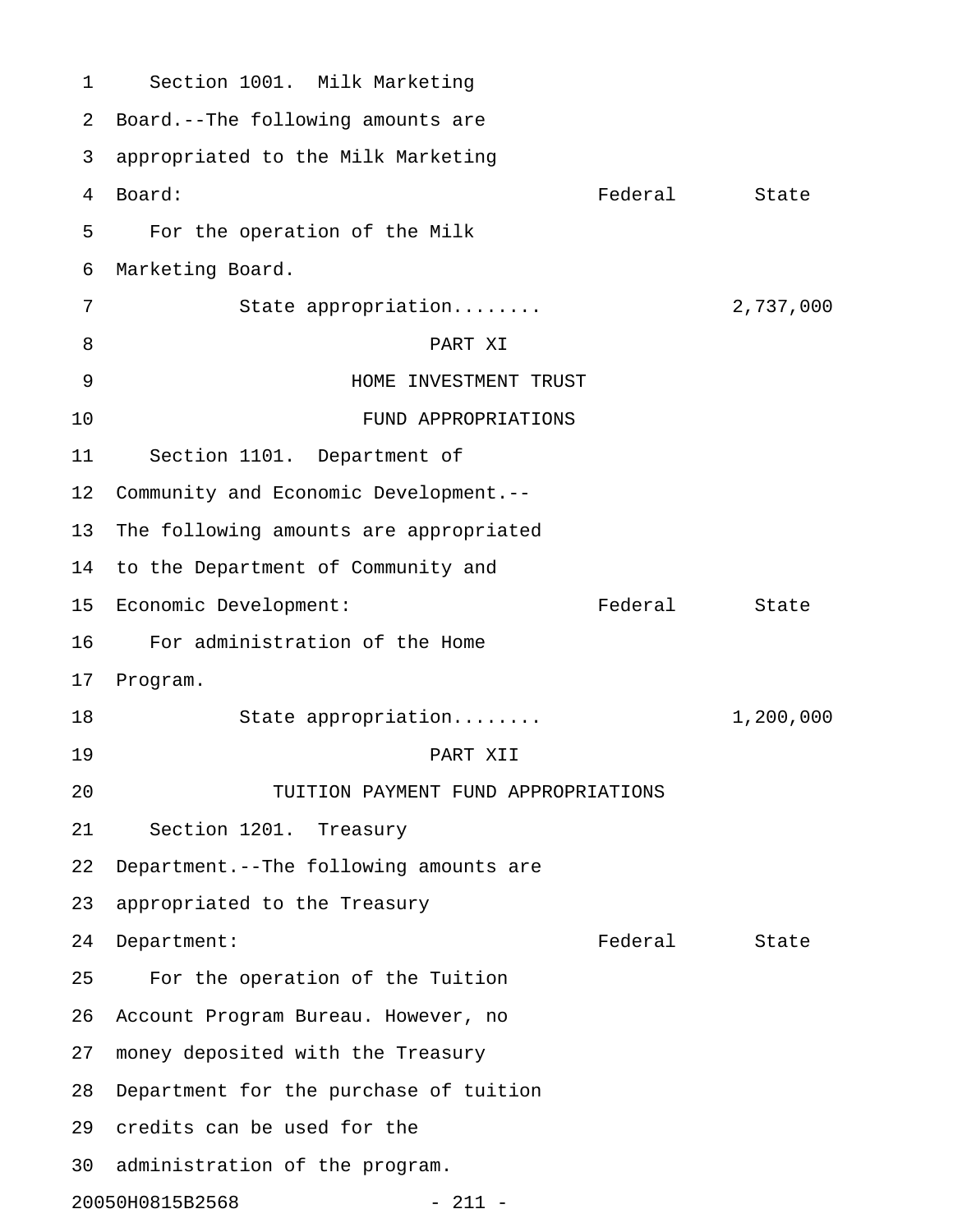1 State appropriation........ 1,033,000 2 PART XIII 3 BANKING DEPARTMENT FUND APPROPRIATIONS 4 Section 1301. Department of 5 Banking.--The following amounts are 6 appropriated to the Department of 7 Banking: State State State State State State State State 8 For general government operations 9 of the Department of Banking. 10 State appropriation........ 18,120,000 11 Section 1302. Department of 12 General Services.--The following 13 amounts are appropriated to the 14 Department of General Services: Federal State 15 For Harristown rental charges. 16 State appropriation........ 141,000 17 For Harristown utility and 18 municipal charges. 19 State appropriation........ 213,000 20 PART XIV 21 FIREARM RECORDS CHECK FUND APPROPRIATIONS 22 Section 1401. Pennsylvania State 23 Police.--The following amounts are 24 appropriated to the Pennsylvania State 25 Police: State State State State State State State State State State State State State State State State State 26 For activities associated with the 27 purchase of firearms by individuals. 28 State appropriation........ 5,807,000 29 PART XV 30 BEN FRANKLIN TECHNOLOGY DEVELOPMENT 20050H0815B2568 - 212 -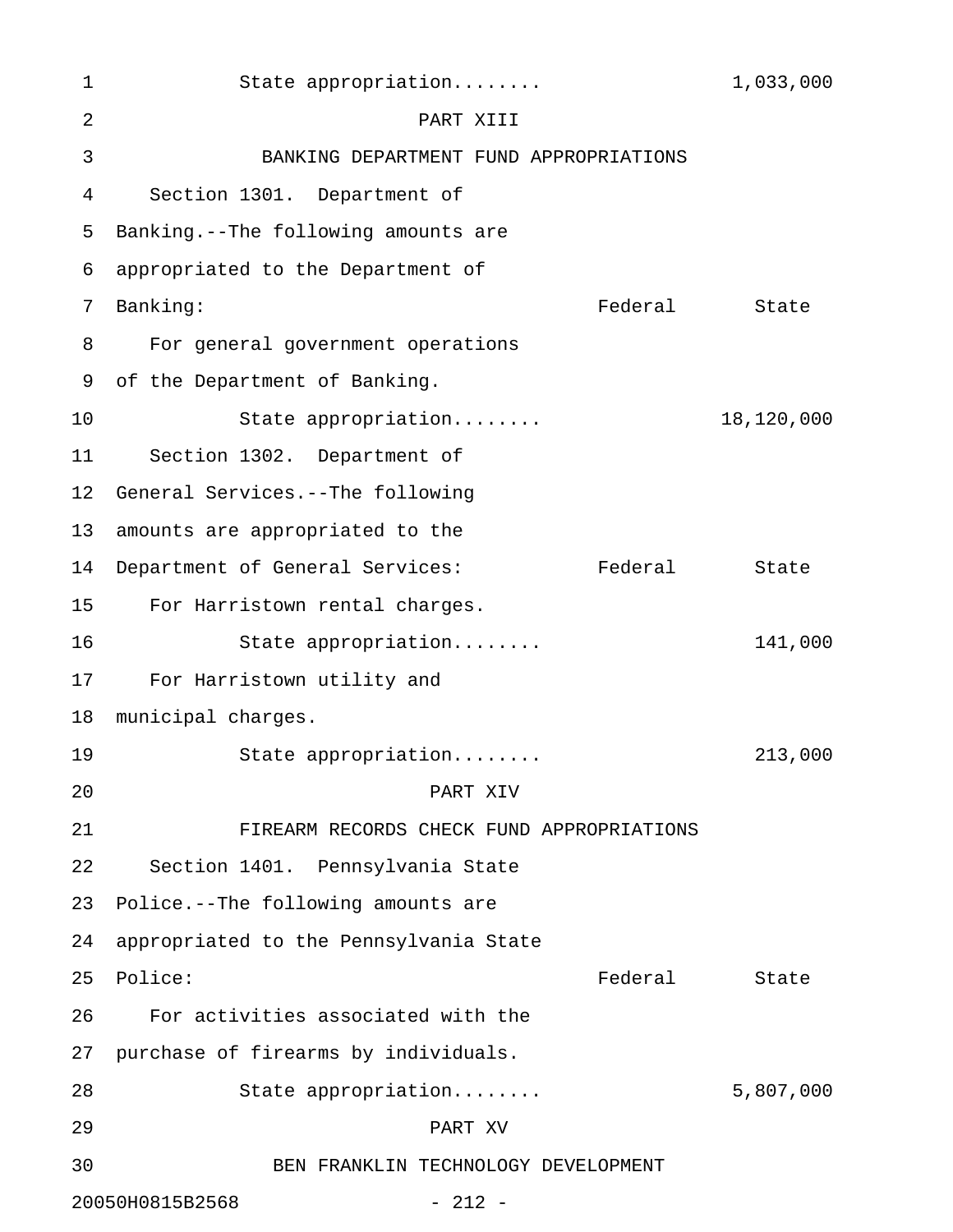1 AUTHORITY FUND APPROPRIATIONS 2 Section 1501. Department of 3 Community and Economic Development.-- 4 The following amounts are appropriated 5 to the Department of Community and 6 Economic Development: Federal State 7 For the Ben Franklin Technology 8 Development Authority Fund. The 9 allocation from this appropriation for 10 Ben Franklin centers for fiscal year 11 2005-2006 shall not be less than the 12 allocation for fiscal year 2004-2005. 13 No more than \$1,362,000 may be used 14 for administration. 15 State appropriation........ 55,485,000 16 The following Federal amounts are 17 appropriated to supplement the sum 18 appropriated for the Ben Franklin 19 Technology Development Authority: 20 (1) "Assistive Technology." 21 Federal appropriation...... 2,000,000 22 (2) "Telecommunications 23 Initiatives." 24 Federal appropriation...... 6,000,000 25 (3) "Technology Opportunities." 26 Federal appropriation...... 500,000 27 (4) "Telecommunications 28 Infrastructure." 29 Federal appropriation...... 2,000,000 30 (5) "Integrated Technology." 20050H0815B2568 - 213 -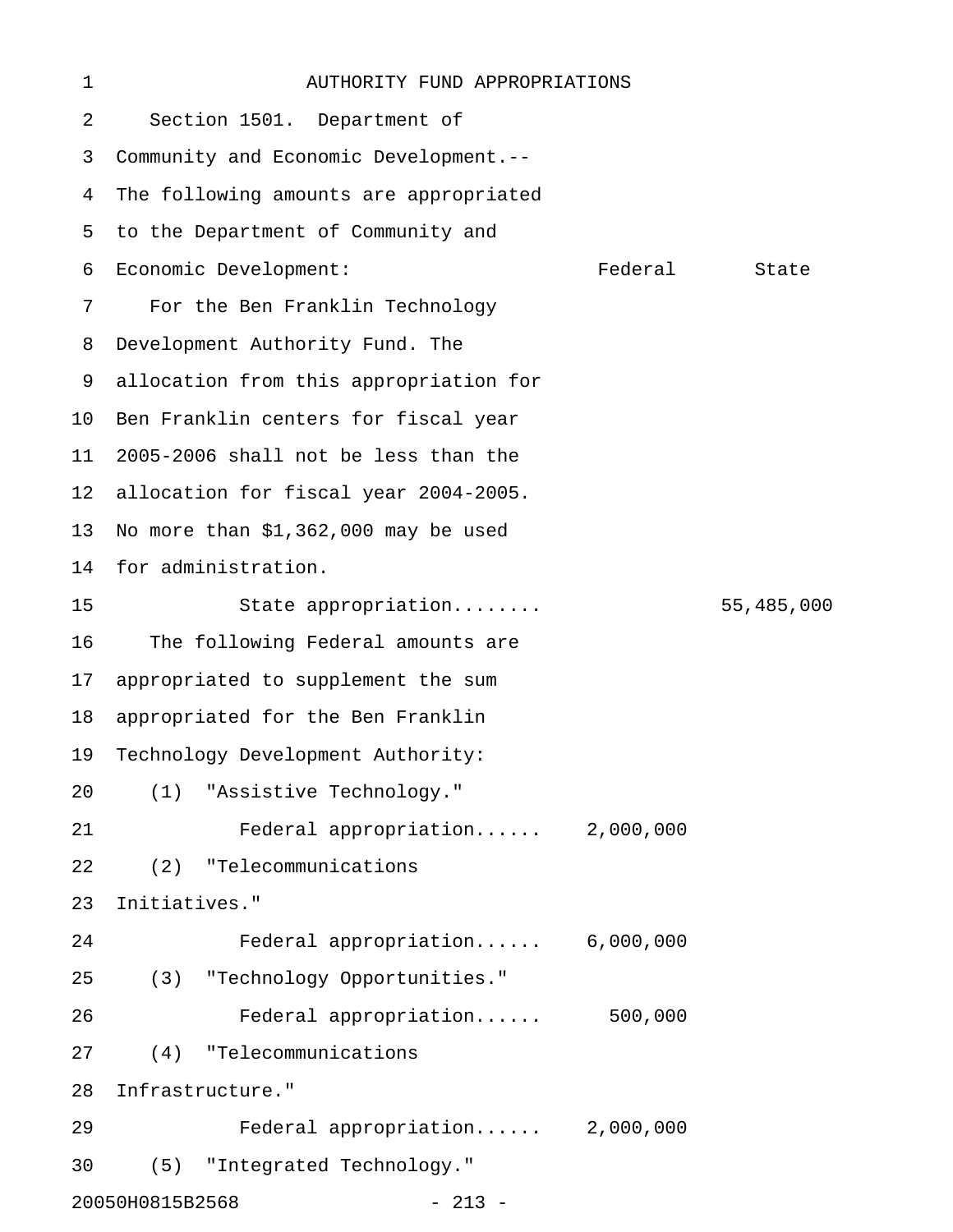| 1  | Federal appropriation 1,000,000        |         |            |
|----|----------------------------------------|---------|------------|
| 2  | (6) "Telecommunications Projects."     |         |            |
| 3  | Federal appropriation 500,000          |         |            |
| 4  | PART XVI                               |         |            |
| 5  | TOBACCO SETTLEMENT FUND                |         |            |
| 6  | Section 1601. Tobacco Settlement       |         |            |
| 7  | Board.--The following amounts are      |         |            |
| 8  | appropriated to the Tobacco Settlement |         |            |
| 9  | Board:                                 | Federal | State      |
| 10 | For the general government             |         |            |
| 11 | operations of the Tobacco Settlement   |         |            |
| 12 | Board.                                 |         |            |
| 13 | State appropriation                    |         | 376,000    |
| 14 | Section 1602. Department of Public     |         |            |
| 15 | Welfare.--The following amounts are    |         |            |
| 16 | appropriated to the Department of      |         |            |
| 17 | Public Welfare:                        | Federal | State      |
| 18 | For medical assistance long-term       |         |            |
| 19 | care.                                  |         |            |
| 20 | State appropriation                    |         | 72,230,000 |
| 21 | PART XVI-A                             |         |            |
| 22 | HEALTH CARE PROVIDER RETENTION ACCOUNT |         |            |
| 23 | Section 1601-A. Department of          |         |            |
| 24 | Public Welfare.--The following amounts |         |            |
| 25 | are appropriated to the Department of  |         |            |
| 26 | Public Welfare:                        | Federal | State      |
| 27 | For health care provider retention     |         |            |
| 28 | pursuant to section 443.7 of the act   |         |            |
| 29 | of June 13, 1967 (P.L.31, No.21),      |         |            |
| 30 | known as the Public Welfare Code.      |         |            |
|    | 20050H0815B2568<br>$-214 -$            |         |            |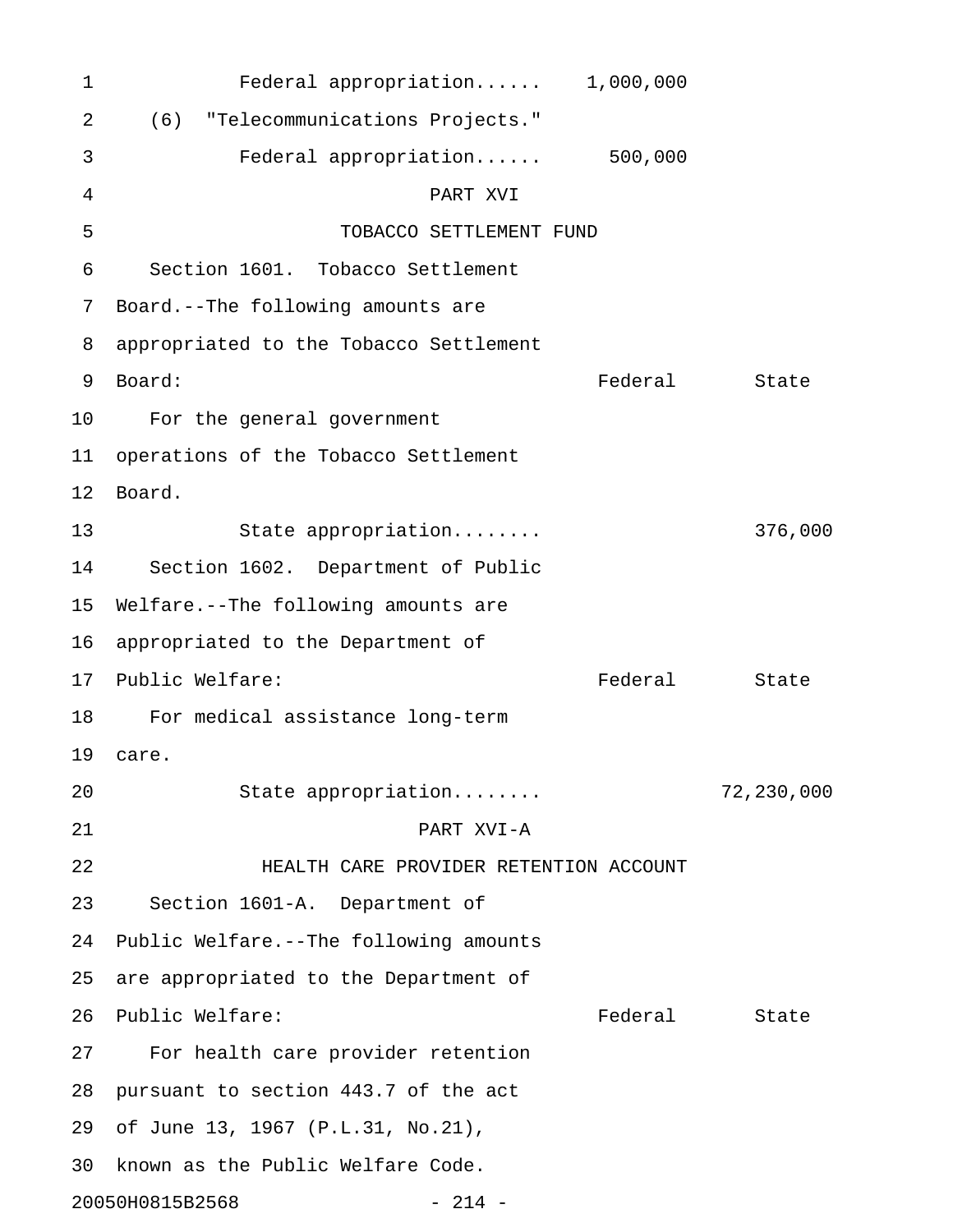1 State appropriation........ 209,467,000 2 The following Federal amounts are 3 appropriated to supplement the sum 4 appropriated for health care provider 5 retention under section 443.7 of the 6 Public Welfare Code: 7 (1) "Medical Assistance - Provider 8 Retention." 9 Federal appropriation...... 256,533,000 10 PART XVII 11 RESTRICTED RECEIPT ACCOUNTS 12 Section 1701. General provisions.--The Secretary of the 13 Budget may create the restricted receipt accounts set forth in 14 this part for the purpose of administering Federal grants only 15 for the purposes herein designated during the fiscal year July 16 1, 2005, through June 30, 2006. 17 Section 1702. Department of Community and Economic 18 Development.--The following restricted receipt account may be 19 established for the Department of Community and Economic 20 Development: 21 (1) "ARC Housing Revolving Loan Program." 22 Section 1703. Department of Conservation and Natural 23 Resources.--The following restricted receipt accounts may be 24 established for the Department of Conservation and Natural 25 Resources: 26 (1) "Federal Aid to Volunteer Fire Companies." 27 (2) "Federal Land and Water Conservation Fund Act." 28 (3) "National Forest Reserve Allotment." 29 (4) "Federal Land and Water Conservation Fund Act - 30 Conservation and Natural Resources."

20050H0815B2568 - 215 -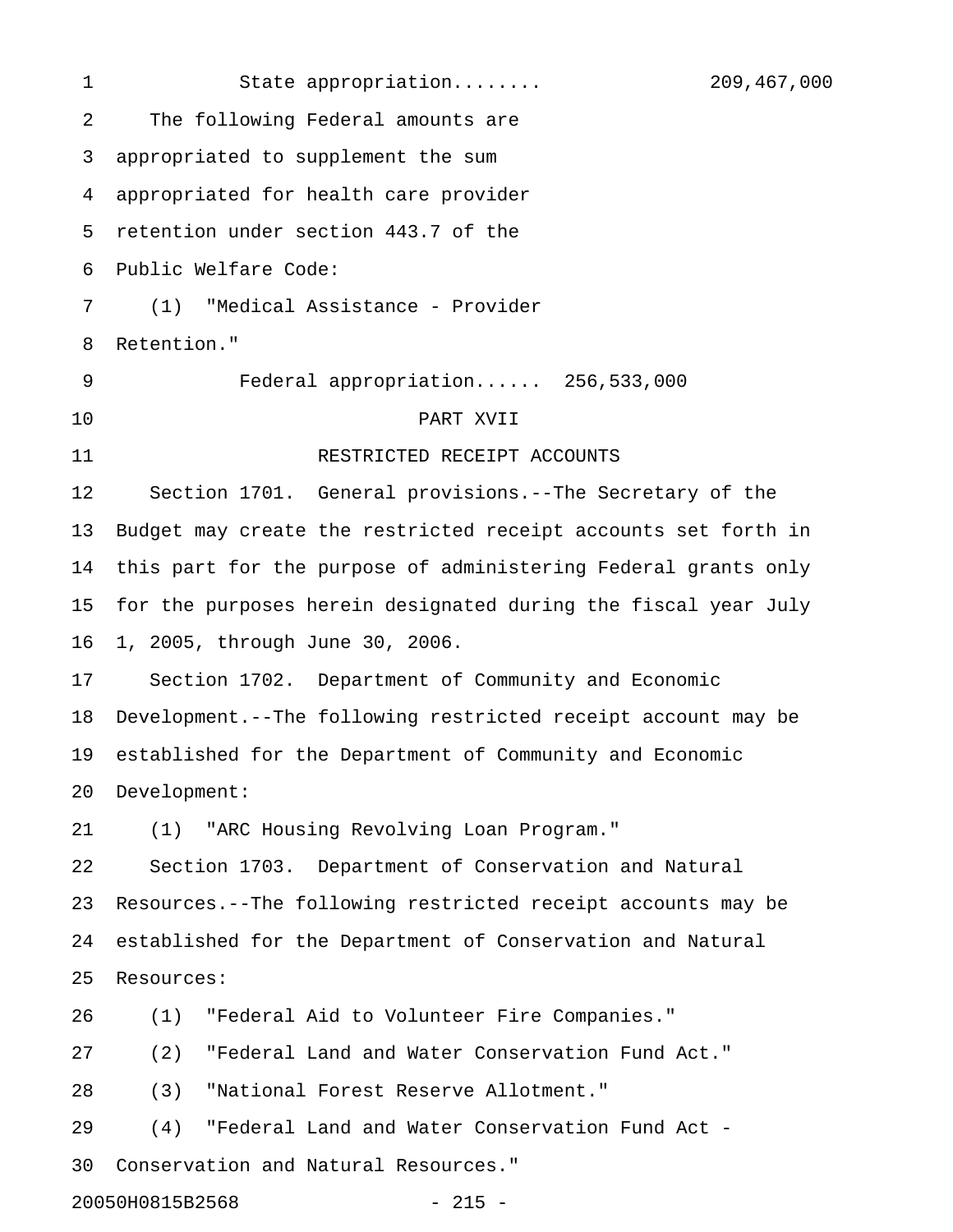1 Section 1704. Department of Education.--The following 2 restricted receipt accounts may be established for the 3 Department of Education: 4 (1) "Education of the Disabled - Part C." 5 (2) "LSTA - Library Grants." 6 (3) "Penn State University Federal Aid." 7 (4) "Emergency Immigration Education Assistance." 8 (5) "Education of the Disabled - Part D." 9 (6) "Homeless Adult Assistance Program." 10 (7) "Severely Handicapped." 11 (8) "Medical Assistance Reimbursements to Local Education 12 Agencies." 13 Section 1705. Department of Environmental Protection.--The 14 following restricted receipt accounts may be established for the 15 Department of Environmental Protection: 16 (1) "Federal Water Resources Planning Act." 17 (2) "Flood Control Payments." 18 (3) "Soil and Water Conservation Act - Inventory of 19 Programs." 20 Section 1706. Department of Transportation.--The following 21 restricted receipt accounts may be established for the 22 Department of Transportation: 23 (1) "Capital Assistance Elderly and Handicapped Programs." 24 (2) "Railroad Rehabilitation and Improvement Assistance." 25 (3) "Ridesharing/Van Pool Program - Acquisition." 26 Section 1707. Pennsylvania Emergency Management Agency.--The 27 following restricted receipt account may be established for the 28 Pennsylvania Emergency Management Agency: 29 (1) "Receipts from Federal Government - Disaster Relief - 30 Disaster Relief Assistance to State and Political Subdivisions."

20050H0815B2568 - 216 -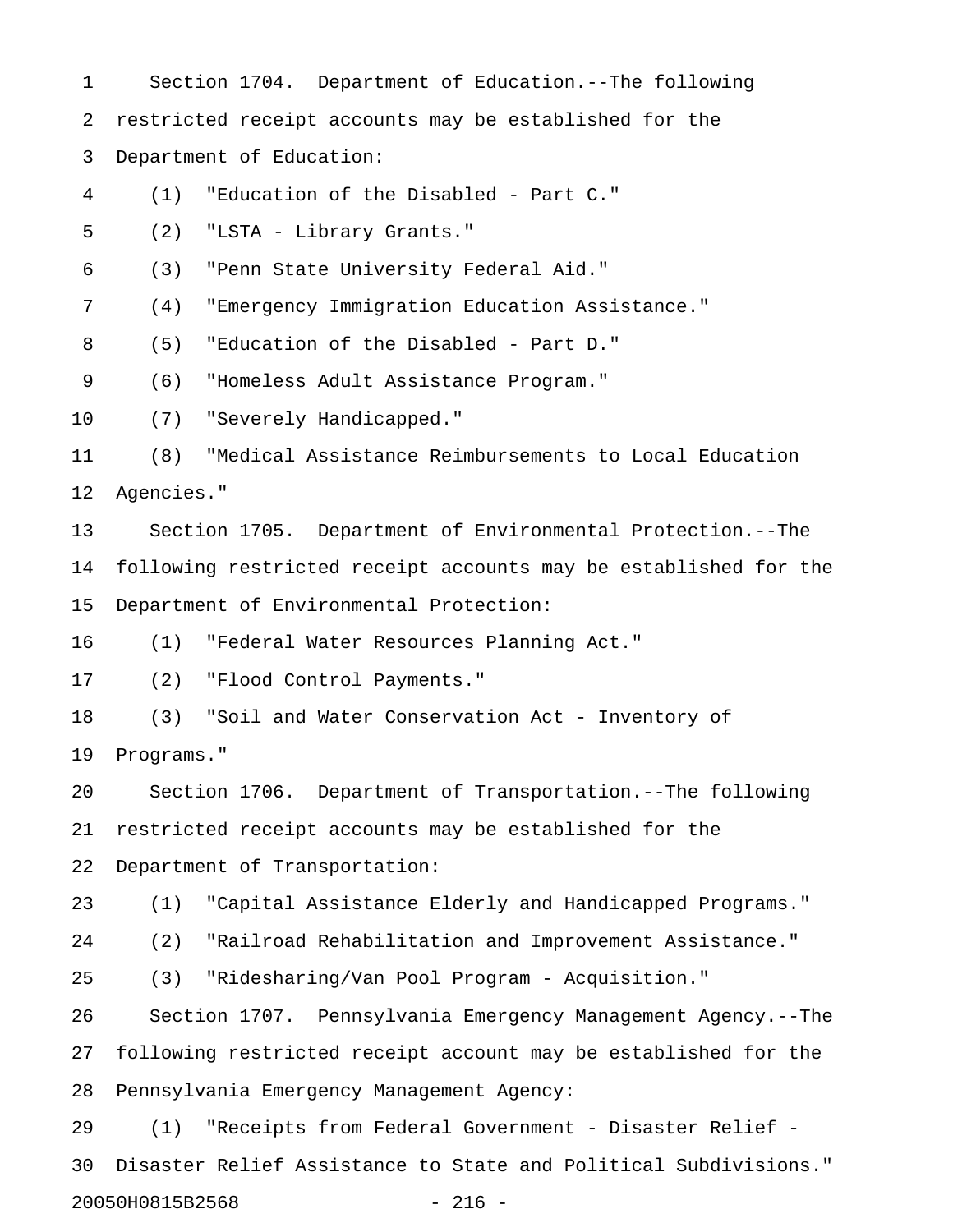1 Section 1708. Pennsylvania Historical and Museum 2 Commission.--The following restricted receipt account may be 3 established for the Pennsylvania Historical and Museum 4 Commission: 5 (1) "Federal Grant - Historical Preservation Act of 1966." 6 PART XVII-A 7 COMMUNITY HEALTH REINVESTMENT RESTRICTED ACCOUNT 8 Section 1701-A. Community Health Reinvestment Restricted 9 Account.

10 (a) Establishment.--There is established a restricted 11 receipt account in the Tobacco Settlement Fund in the State 12 Treasury to be known as the Community Health Reinvestment 13 Restricted Account.

14 (b) Payment.--In calendar year 2005, a corporation under 40 15 Pa.C.S. Ch. 61 (relating to hospital plan corporations) or Ch. 16 63 (relating to professional health services plan corporations) 17 which is a party to the Agreement on Community Health 18 Reinvestment entered into February 2, 2005, by the Insurance 19 Department and Capital Blue Cross, Highmark, Inc., Independence 20 Blue Cross and Hospital Service Association of Northeastern 21 Pennsylvania shall pay to the Community Health Reinvestment 22 Restricted Account the amount calculated for the 2005 calendar 23 year in section 5 of the agreement. The full text of the 24 Agreement on Community Health Reinvestment shall be published in 25 the Pennsylvania Bulletin within 30 days of the effective date 26 of this section.

27 (c) Insurance Department.--The money in the Community Health 28 Reinvestment Restricted Account is appropriated to the Insurance 29 Department to be used for contracts to provide basic health care 30 insurance for eligible adults under Chapter 13 of the act of 20050H0815B2568 - 217 -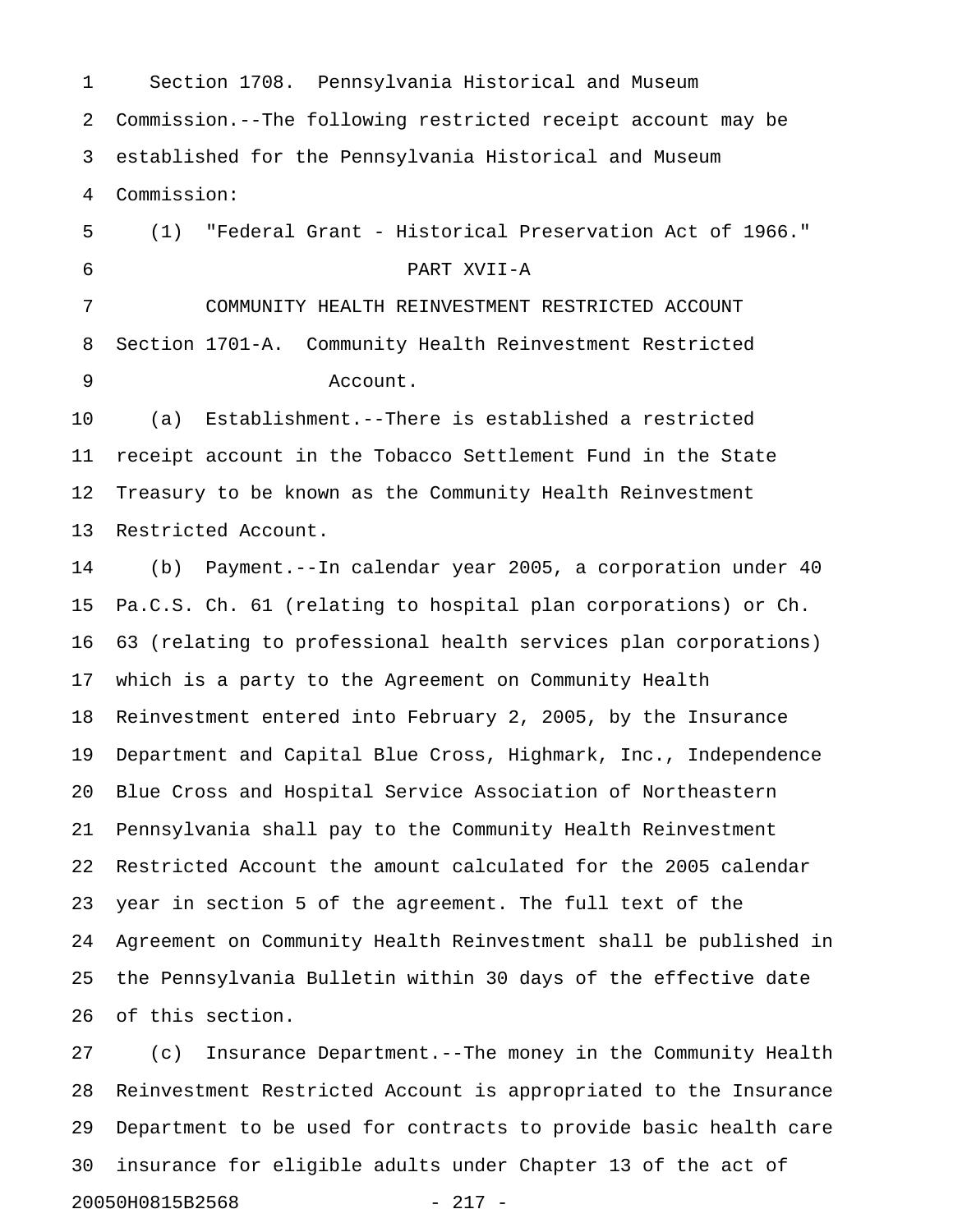1 June 26, 2001 (P.L.755, No.77), known as the Tobacco Settlement 2 Act. 3 PART XVIII

4 ADDITIONAL APPROPRIATIONS FOR 5 FISCAL YEAR 2004-2005 6 SUBPART A

7 GENERAL PROVISIONS

8 Section 1801. State appropriations.--(a) The following sums 9 set forth in this part, or as much thereof as may be necessary, 10 are hereby specifically appropriated from the General Fund to 11 the several hereinafter named agencies of the Executive, 12 Legislative and Judicial Departments of the Commonwealth for the 13 payment of salaries, wages or other compensation and travel 14 expenses of the duly elected or appointed officers and employees 15 of the Commonwealth, for the payment of fees for contractual 16 services rendered, for the purchase or rental of goods and 17 services, printing, public advertising by or through any medium, 18 equipment, land and buildings and for payment of any other 19 expenses, as provided by law or by this act, necessary for the 20 proper conduct of the duties, functions and activities and for 21 the purposes hereinafter set forth for the fiscal year beginning 22 July 1, 2004, and for the payment of bills incurred and 23 remaining unpaid at the close of the fiscal year ending June 30, 24 2004.

25 (b) The following sums set forth in this part, or as much 26 thereof as may be necessary, are hereby specifically 27 appropriated from the State Lottery Fund to the several 28 hereinafter named agencies of the Executive Department of the 29 Commonwealth for the payment of salaries, wages or other 30 compensation and travel expenses of the duly appointed officers 20050H0815B2568 - 218 -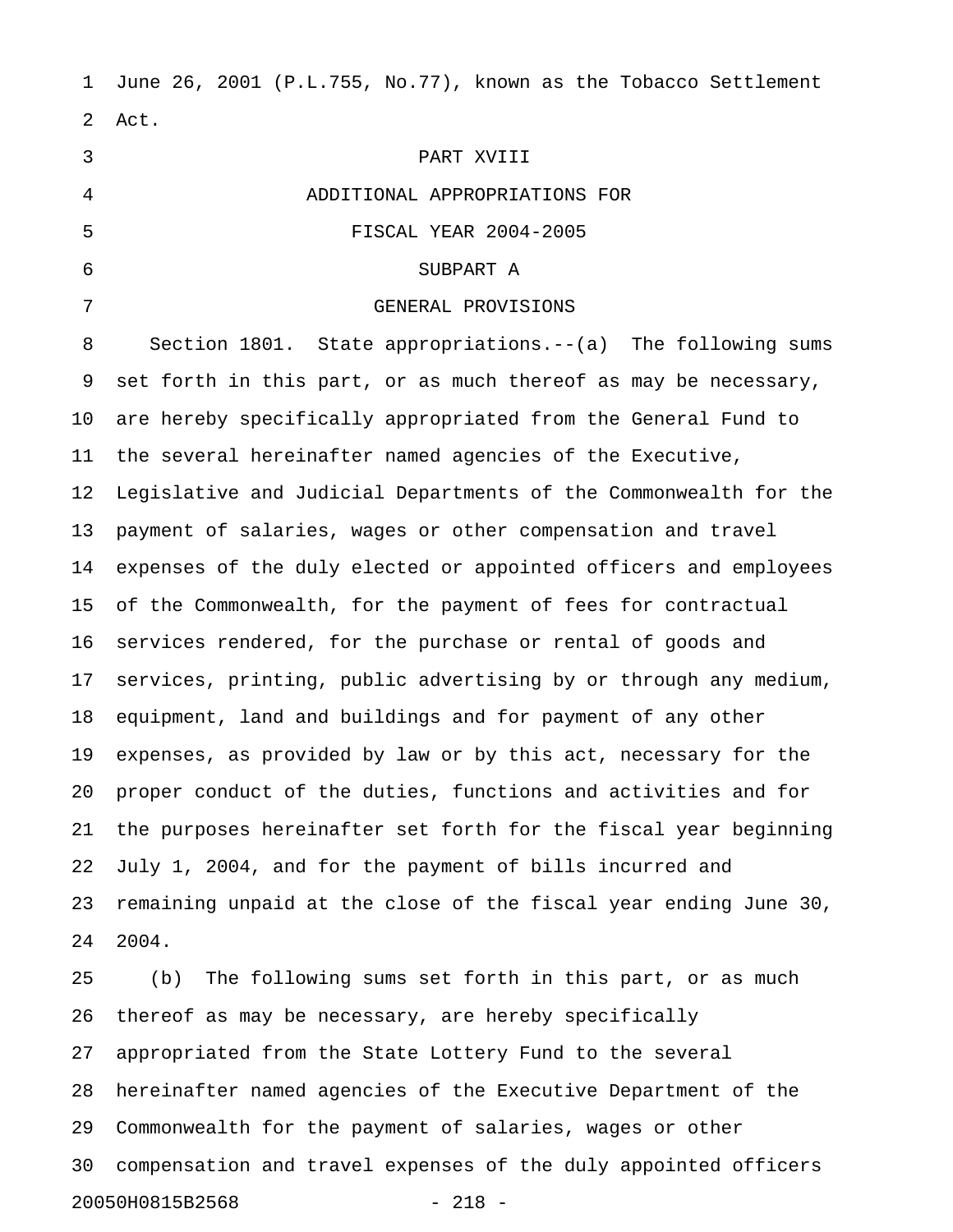1 and employees of the Commonwealth, for the payment of fees for 2 contractual services rendered, for the purchase or rental of 3 goods and services and for payment of any other expenses, as 4 provided by law or by this act, necessary for the proper conduct 5 of the duties, functions and activities and for the purposes 6 hereinafter set forth for the fiscal year beginning July 1, 7 2004, and for the payment of bills incurred and remaining unpaid 8 at the close of the fiscal year ending June 30, 2004.

9 Section 1802. Federal augmentation appropriations.--The 10 following Federal augmentation appropriations set forth in this 11 part, or as much thereof as may be necessary, are hereby 12 specifically appropriated from the Federal augmentation funds to 13 the several hereinafter named agencies of the Executive and 14 Judicial Departments of the Commonwealth for the payment of the 15 expenses of implementing and carrying out the programs stated 16 herein for the fiscal year beginning July 1, 2004, and for the 17 payment of bills incurred and remaining unpaid at the close of 18 the fiscal year ending June 30, 2004. Unless otherwise stated, 19 the appropriations include any carryovers from the prior fiscal 20 year.

21 SUBPART B 22 EXECUTIVE DEPARTMENT 23 Section 1811. Executive Offices.-- 24 The following amounts are appropriated 25 to the Executive Offices: The State State State State 26 The following Federal amounts are 27 appropriated to supplement the sum 28 appropriated for the Office of 29 Administration: 30 (1) "Medicaid Service Assurance 20050H0815B2568 - 219 -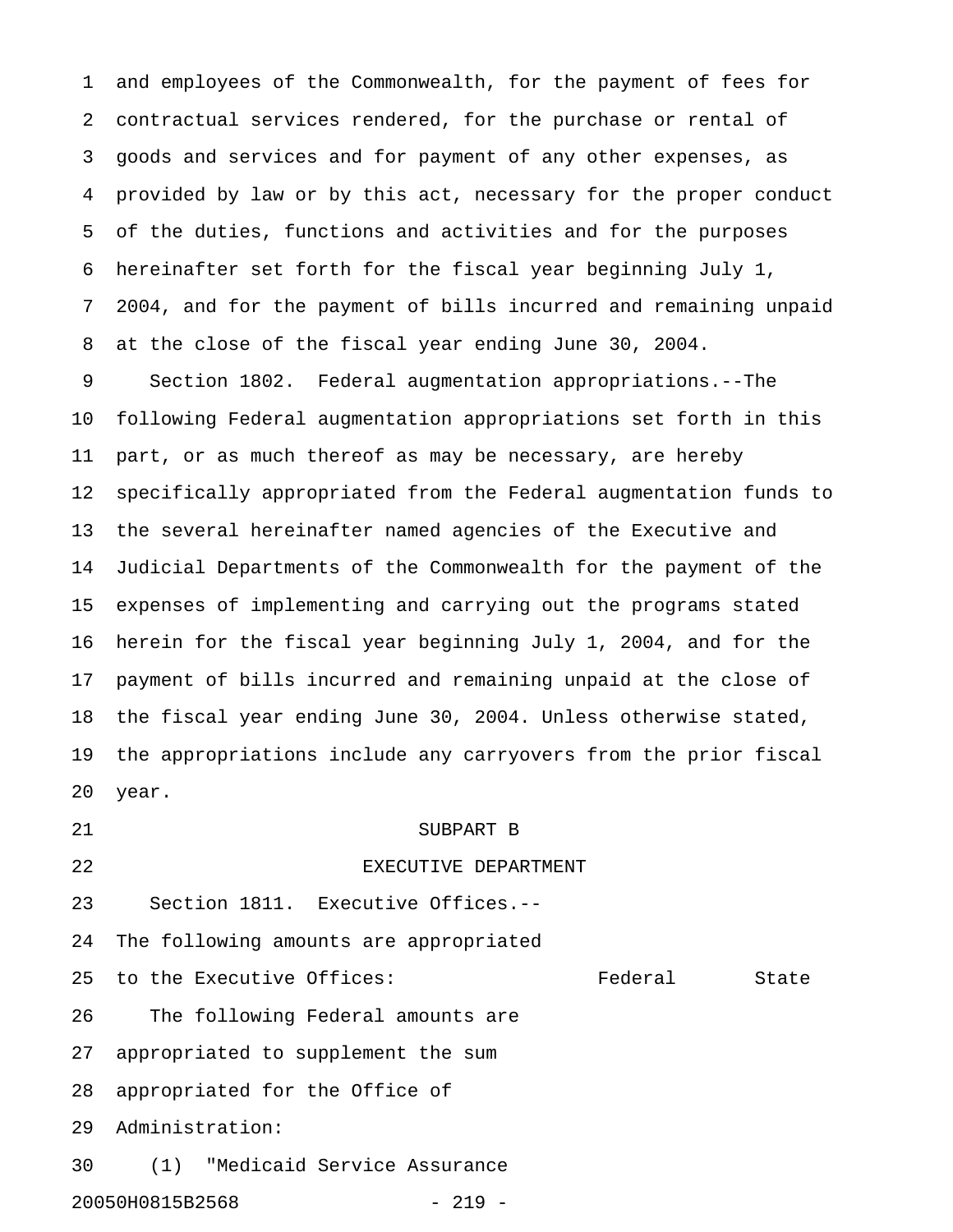1 Initiative."

2 Federal appropriation...... 10,000 3 Section 1812. Department of 4 Aging.--The following amounts are 5 appropriated to the Department of 6 Aging: Federal State 7 The following Federal amounts are 8 appropriated to supplement the sum 9 appropriated for general government 10 operations: 11 (1) "Pharmacy Education." 12 Federal appropriation...... 5,000,000 13 Section 1812.1. Department of 14 Community and Economic Development.-- 15 The following amounts are appropriated 16 to the Department of Community and 17 Economic Development: The State State State State State 18 For intergovernmental cooperation 19 authorities for cities of the second 20 class. Funds must be disbursed to the 21 authority within 60 days of the 22 effective date of this section. 23 State appropriation........ 585,000 24 Section 1813. Department of 25 Conservation and Natural Resources.-- 26 The following amounts are appropriated 27 to the Department of Conservation and 28 Natural Resources: The State of Tederal State 29 The following Federal amounts are 30 appropriated to supplement the sum 20050H0815B2568 - 220 -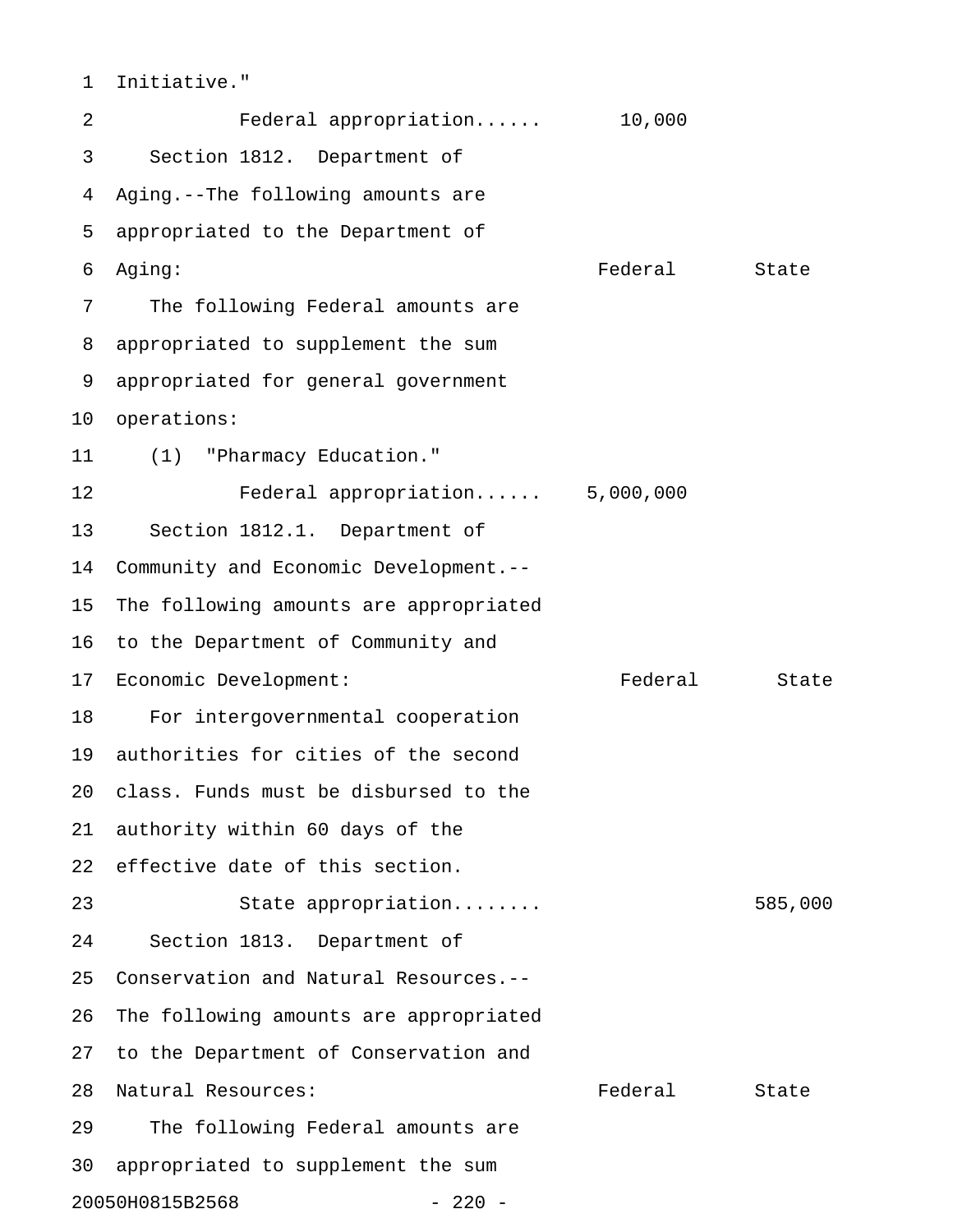1 appropriated for State forest 2 operations: 3 (1) "Aid to Volunteer Fire 4 Companies." 5 Federal appropriation...... 495,000 6 Section 1814. Department of 7 Corrections.--The following amounts 8 are appropriated to the Department of 9 Corrections: Federal State 10 The following Federal amounts are 11 appropriated to supplement the sum 12 appropriated for State correctional 13 institutions: 14 (1) "Prison Rape Elimination." 15 Federal appropriation...... 500,000 16 Section 1815. Department of 17 Education.--The following amounts are 18 appropriated to the Department of 19 Education: Federal State 20 The following Federal amounts are 21 appropriated to supplement the sum 22 appropriated for general government 23 operations: 24 (1) "State and Community Highway 25 Safety." 26 Federal appropriation...... 747,000 27 For payments to Pennsylvania 28 Charter Schools for the Deaf and 29 Blind. 30 State appropriation........ 29,949,000

20050H0815B2568 - 221 -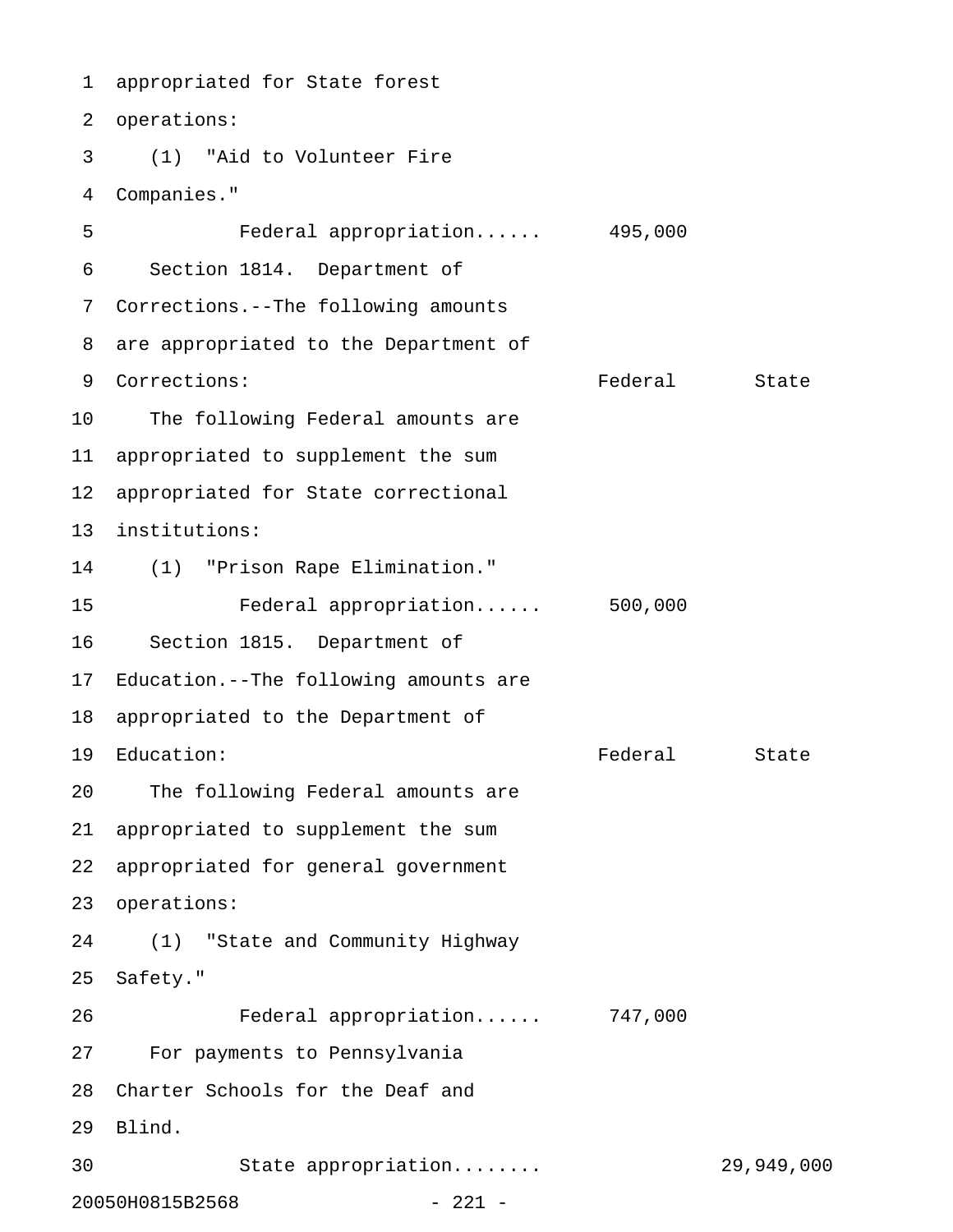1 For special education - approved

2 private schools.

3 State appropriation........ 80,651,000 4 The following Federal amounts are 5 appropriated to supplement the sum 6 appropriated for school food services: 7 (1) "Food and Nutrition - Local." 8 Federal appropriation...... 311,879,000 9 For community college capital 10 leases and debt service. 11 State appropriation....... 4,800,000 12 Section 1816. Department of 13 Health.--The following amounts are 14 appropriated to the Department of 15 Health: Federal State 16 The following Federal amounts are 17 appropriated to supplement the sum 18 appropriated for State health care 19 centers: 20 (1) "Preventive Health Special 21 Projects." 22 Federal appropriation...... 3,410,000 23 For screening of newborns. 24 State appropriation........ 4,806,000 25 Section 1817. Department of 26 Military and Veterans Affairs.--The 27 following amounts are appropriated to 28 the Department of Military and 29 Veterans Affairs: The State State State State State State 30 For the Scotland School for 20050H0815B2568 - 222 -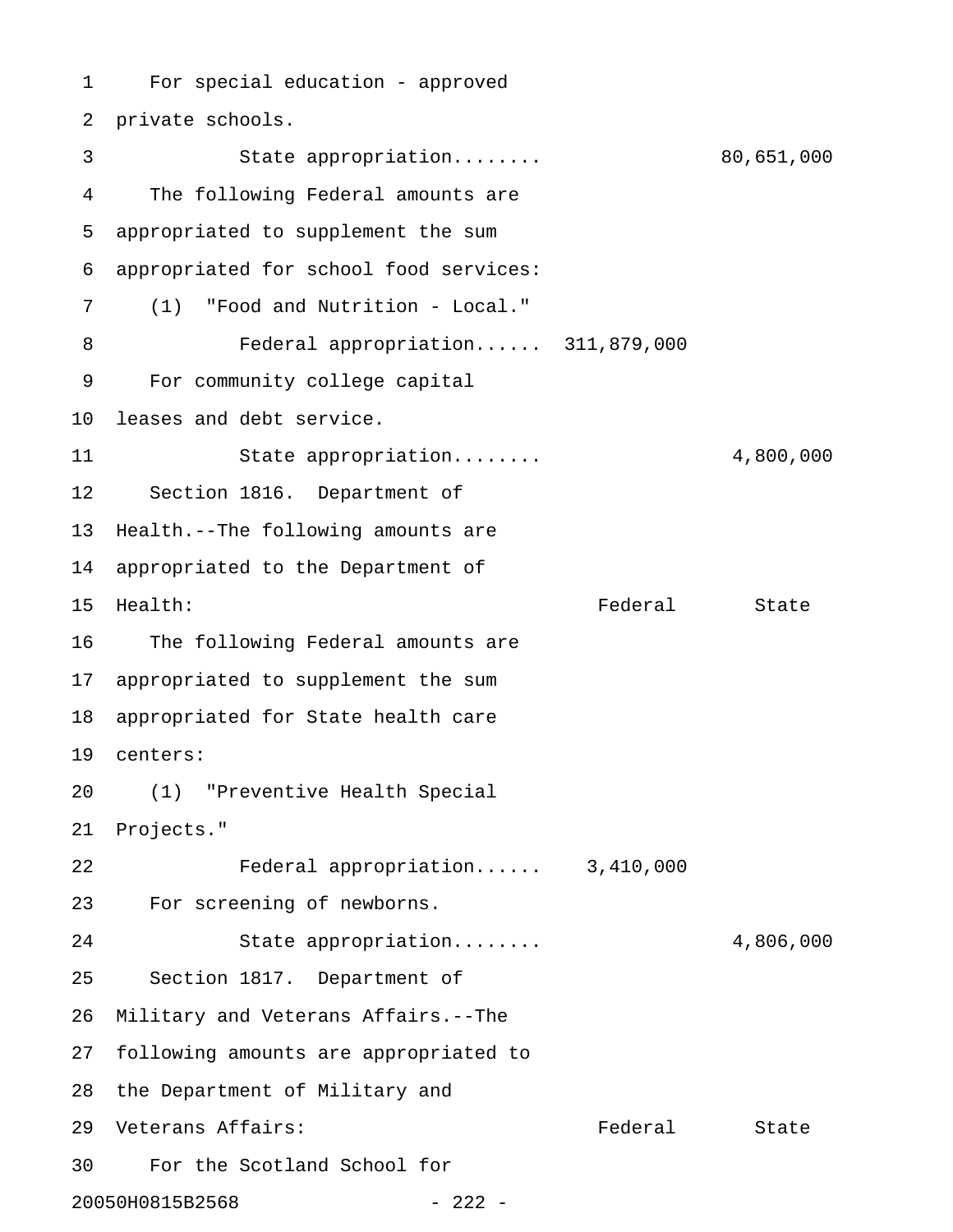1 Veterans' Children.

2 State appropriation........ 8,593,000 3 Section 1818. Department of Public 4 Welfare.--The following amounts are 5 appropriated to the Department of 6 Public Welfare: Federal State 7 The following Federal amounts are 8 appropriated to supplement the sum 9 appropriated for general government 10 operations: 11 (1) "Medical Assistance - 12 Infrastructure." 13 Federal appropriation...... 825,000 14 (2) "Locally Organized Systems of 15 Child Care." 16 Federal appropriation...... 500,000 17 The following Federal amounts are 18 appropriated to supplement the sum 19 appropriated for information systems: 20 (1) "Medical Assistance - 21 Information Systems." 22 Federal appropriation...... 54,388,000 23 (2) "Food Stamps - Information 24 Systems." 25 Federal appropriation...... 10,943,000 26 (3) "Child Support Enforcement - 27 Information Systems." 28 Federal appropriation...... 7,591,000 29 The following Federal amounts are 30 appropriated to supplement the sum 20050H0815B2568 - 223 -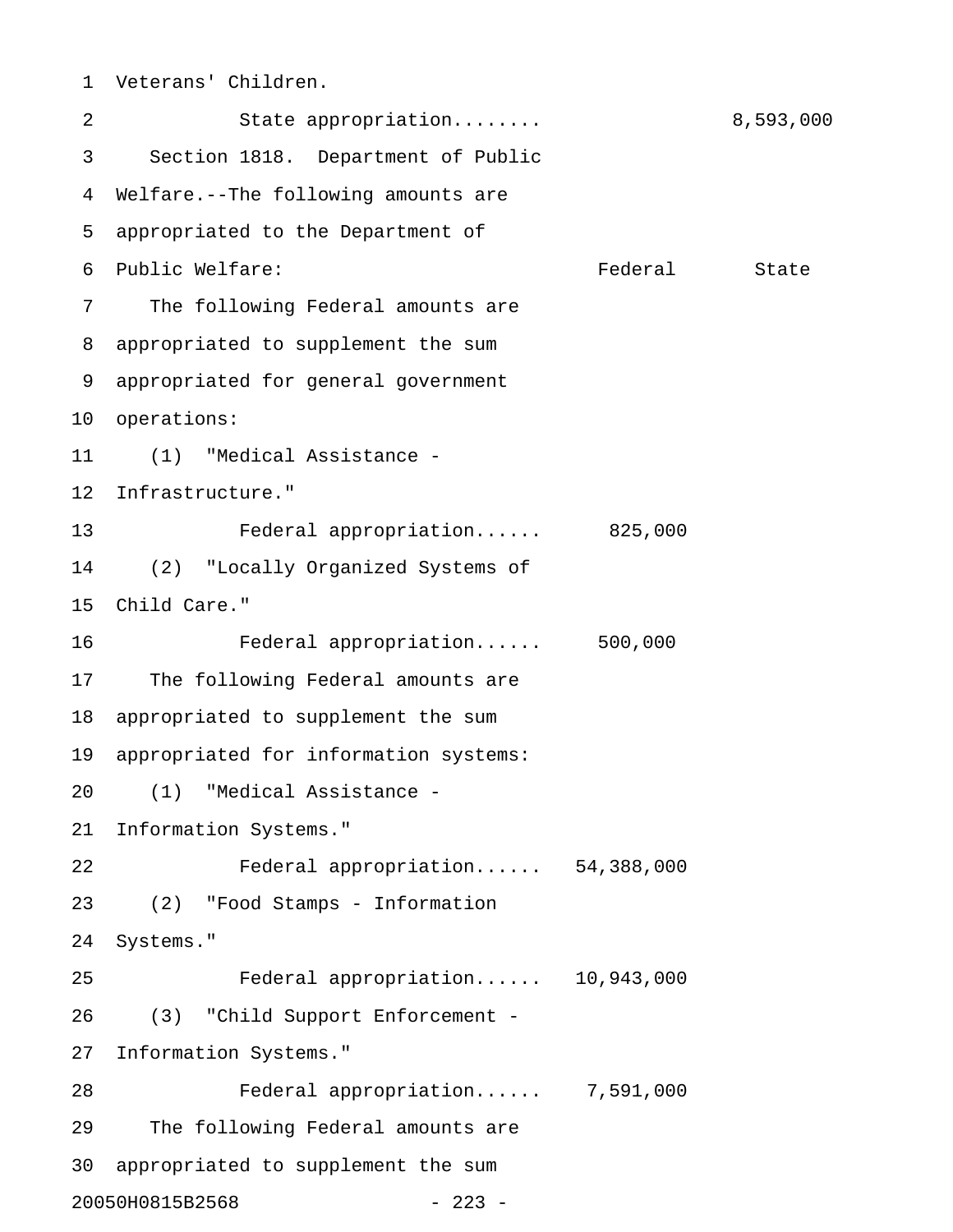1 appropriated for Statewide operations 2 relating to county administration: 3 (1) "Food Stamps - Statewide." 4 Federal appropriation...... 23,512,000 5 The following Federal amounts are 6 appropriated to supplement the sum 7 appropriated for mental health 8 services: 9 (1) "Medical Assistance - Mental 10 Health." 11 Federal appropriation...... 212,992,000 12 (2) "Mental Health Data 13 Infrastructure." 14 Federal appropriation...... 177,000 15 The following Federal amounts are 16 appropriated to supplement the sum 17 appropriated for the State centers for 18 the mentally retarded: 19 (1) "Medicare Services - State 20 Centers." 21 Federal appropriation...... 727,000 22 For cash assistance grants 23 including employment and training and 24 child care services for cash 25 assistance recipients and child care 26 services for former cash assistance 27 recipients. 28 State appropriation........ 384,182,000 29 The following Federal amounts are 30 appropriated to supplement the sum 20050H0815B2568 - 224 -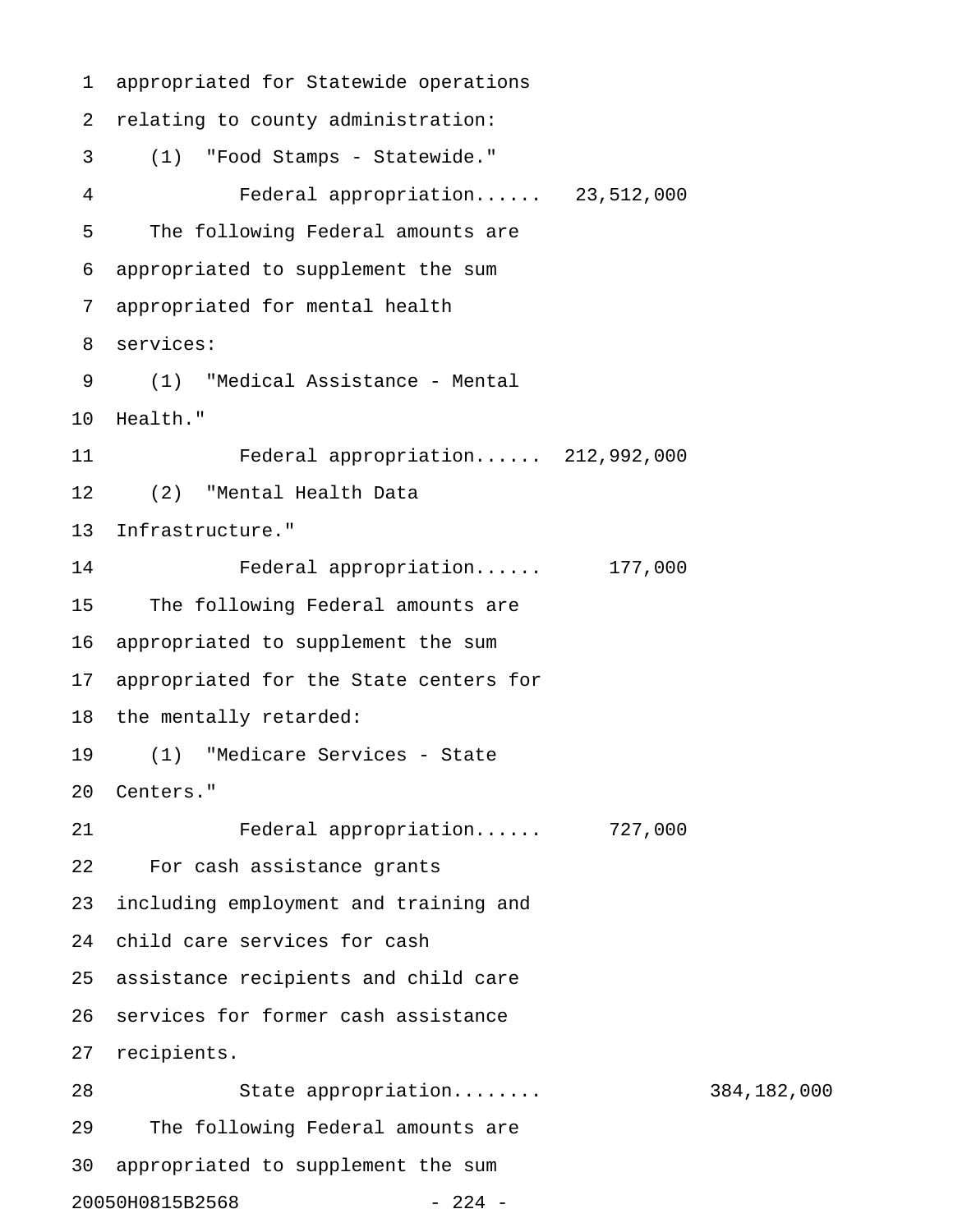1 appropriated for cash assistance:

2 (1) "TANFBG - Cash Assistance." 3 The Department of Public Welfare, upon 4 approval of the Secretary of the 5 Budget, may transfer funds from this 6 appropriation to the CCDFBG - Child 7 Care Services appropriation to provide 8 child care services to additional low-9 income families provided that such 10 transfer of funds will not result in a 11 deficit in this appropriation. The 12 Secretary of the Budget shall provide, 13 ten days prior to any transfer, notice 14 of any such transfer to the chairman 15 and minority chairman of the 16 Appropriations Committee of the Senate 17 and the chairman and minority chairman 18 of the Appropriations Committee of the 19 House of Representatives. 20 Federal appropriation...... 254,773,000 21 (2) "Other Federal Support - Cash 22 Grants." 23 Federal appropriation...... 30,595,000 24 For Supplemental Grants to the 25 Aged, Blind and Disabled. 26 State appropriation........ 140,194,000 27 For medical assistance payments - 28 outpatient services, exclusive of 29 outpatient services provided through 30 capitation plans. The Department of 20050H0815B2568 - 225 -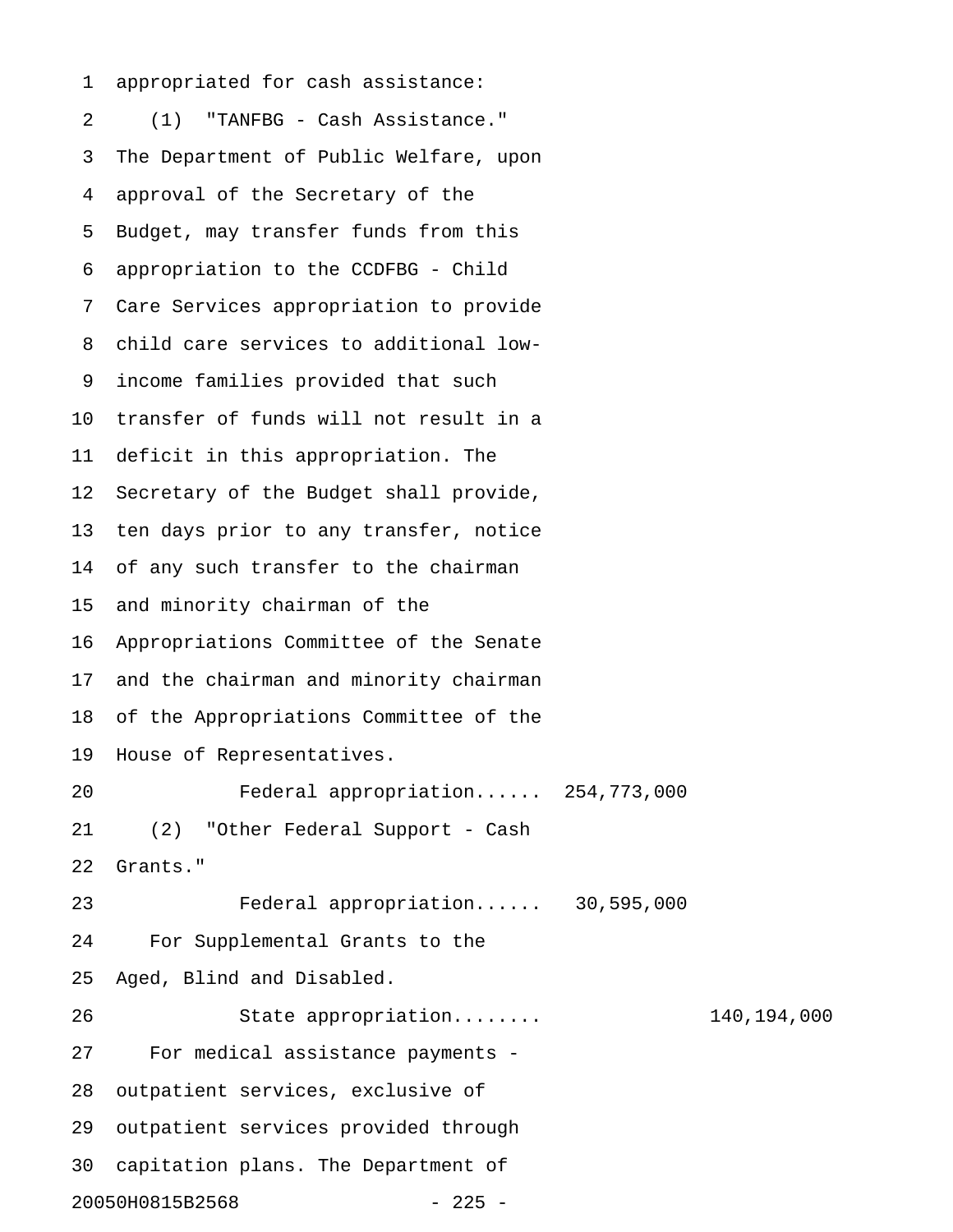1 Public Welfare shall not require a 2 recipient to obtain a physician 3 referral in order to receive 4 chiropractic services. 5 State appropriation........ 842,991,000 6 The following Federal amounts are 7 appropriated to supplement the sum 8 appropriated for medical assistance - 9 outpatient: 10 (1) "Medical Assistance - 11 Outpatient." The Department of Public 12 Welfare shall not require a recipient 13 to obtain a physician referral in 14 order to receive chiropractic 15 services. 16 Federal appropriation......1,186,014,000 17 For medical assistance payments - 18 inpatient, exclusive of inpatient 19 services provided through capitation 20 plans. 21 State appropriation........ 531,785,000 22 For medical assistance payments - 23 capitation plans. For provision of 24 outpatient services and inpatient 25 hospital services to eligible persons 26 enrolled in an approved capitation 27 plan. No part of this appropriation 28 shall be used to pay any provider who 29 has not supplied information in such 30 form as required by the department in 20050H0815B2568 - 226 -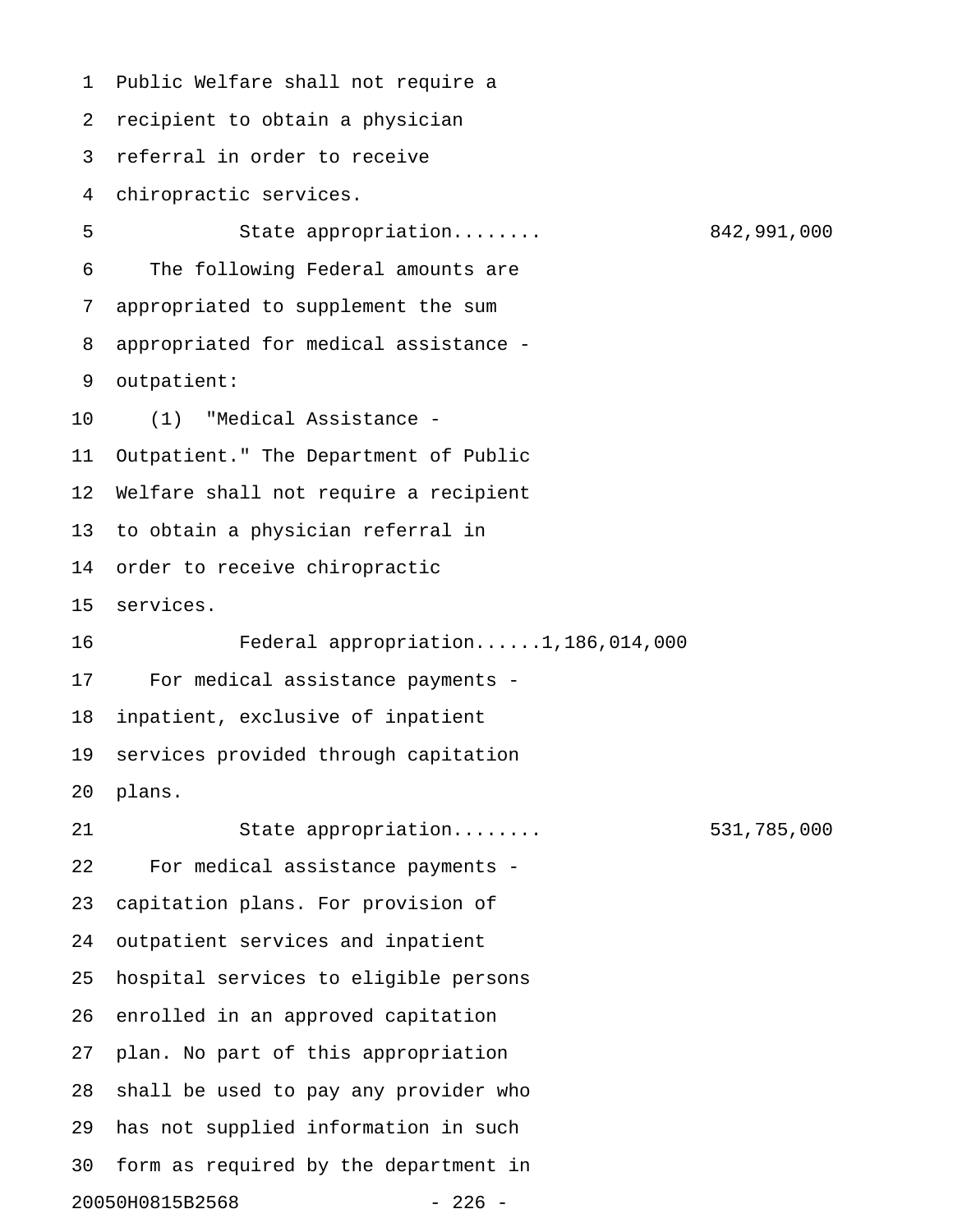1 order to facilitate claims for Federal 2 financial participation for services 3 rendered to general assistance 4 clients. The Department of Public 5 Welfare shall not require a recipient 6 to obtain a physician referral in 7 order to receive chiropractic 8 services. 9 State appropriation........ 2,312,457,000 10 For medical assistance - long-term 11 care. 12 State appropriation........ 476,116,000 13 The following Federal amounts are 14 appropriated to supplement the sum 15 appropriated for medical assistance - 16 long-term care: 17 (1) "Medical Assistance - Long-18 term Care." 19 Federal appropriation......2,463,201,000 20 For medical assistance - 21 transportation. This appropriation 22 includes sufficient funds for a 2% 23 cost-of-living adjustment. 24 State appropriation........ 44,675,000 25 The following Federal amounts are 26 appropriated to supplement the sum 27 appropriated for medical assistance - 28 transportation: 29 (1) "Medical Assistance - 30 Transportation."

20050H0815B2568 - 227 -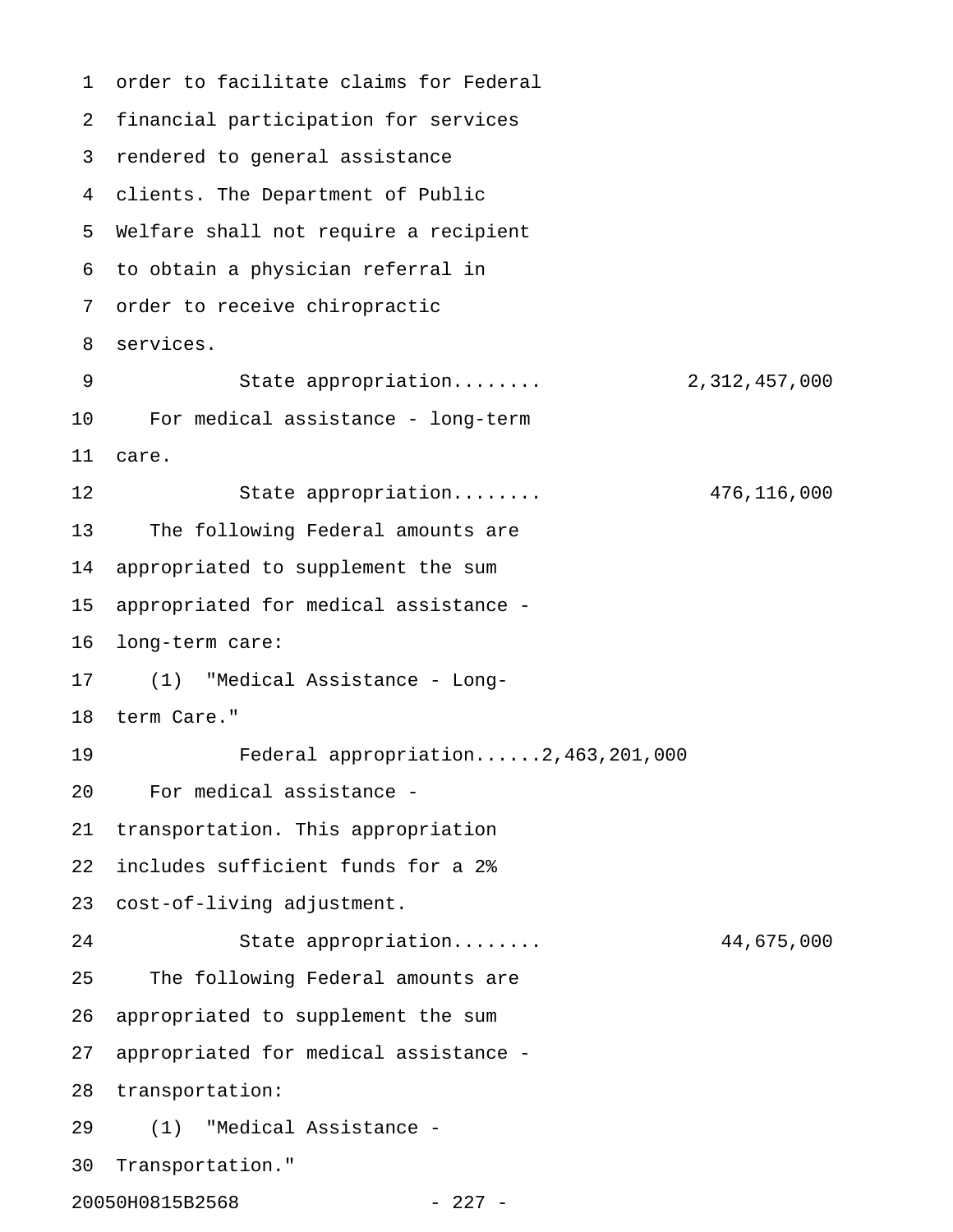1 Federal appropriation...... 39,512,000 2 For special pharmaceutical services 3 for AIDS-related services. 4 State appropriation........ 13,398,000 5 The following Federal amounts are 6 appropriated to supplement the sum 7 appropriated for special 8 pharmaceutical services for AIDS-9 related services: 10 (1) "AIDS - Ryan White." 11 Federal appropriation...... 25,000,000 12 For community mental retardation 13 services, exclusive of capital 14 improvements, which shall include 15 grants to counties for 16 noninstitutional programs. This 17 appropriation includes sufficient 18 funds for a 2% cost-of-living 19 adjustment for services not provided 20 by county staff. 21 State appropriation........ 706,593,000 22 Section 1819. Pennsylvania State 23 Police.--The following amounts are 24 appropriated to the Pennsylvania State 25 Police: State State State State State State State State State State State 26 The following Federal amounts are 27 appropriated to supplement the sum 28 appropriated for general government 29 operations: 30 (1) "Innovative Occupant

20050H0815B2568 - 228 -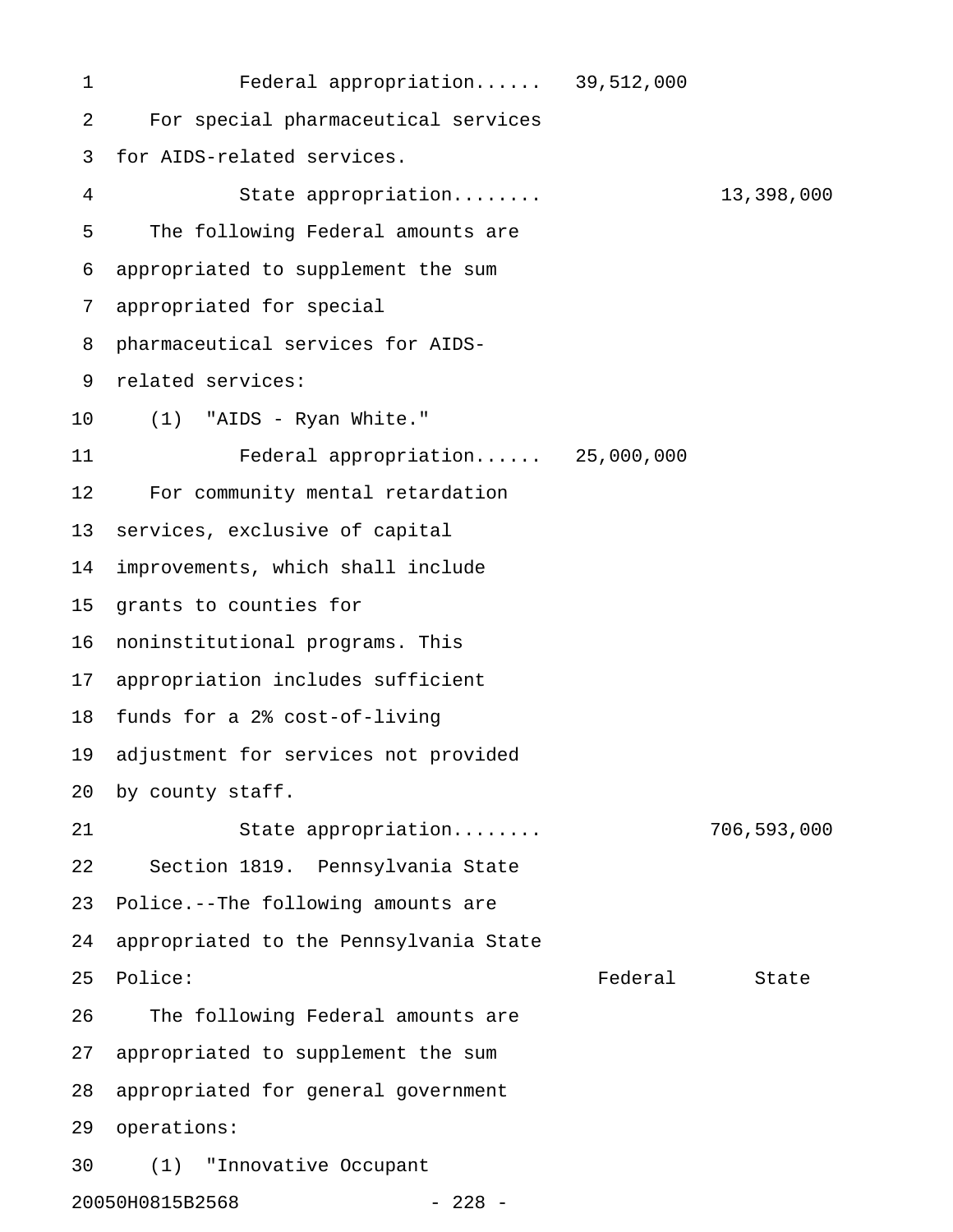1 Protection."

2 Federal appropriation...... 600,000 3 Section 1820. Pennsylvania 4 Emergency Management Agency.--The 5 following amounts are appropriated to 6 the Pennsylvania Emergency Management 7 Agency: State State State State State State State State State State State State 8 The following Federal amounts are 9 appropriated to supplement the sum 10 appropriated for general government 11 operations: 12 (1) "Civil Preparedness." 13 Federal appropriation...... 7,424,000 14 (2) "Flash Flood Project - Warning 15 System." 16 Federal appropriation...... 170,000 17 The following Federal amounts are 18 appropriated to supplement the sum 19 appropriated for the Office of the 20 State Fire Commissioner: 21 (1) "Fire Prevention." 22 Federal appropriation...... 30,000 23 For September 1999 Tropical Storm 24 Disaster - Hazard Mitigation. 25 State appropriation........ 1,000,000 26 For July 2003 Summer Storm - Hazard 27 Mitigation. 28 State appropriation........ 720,000 29 For September 2004 Tropical Storm 30 Ivan - Public Assistance - State 20050H0815B2568 - 229 -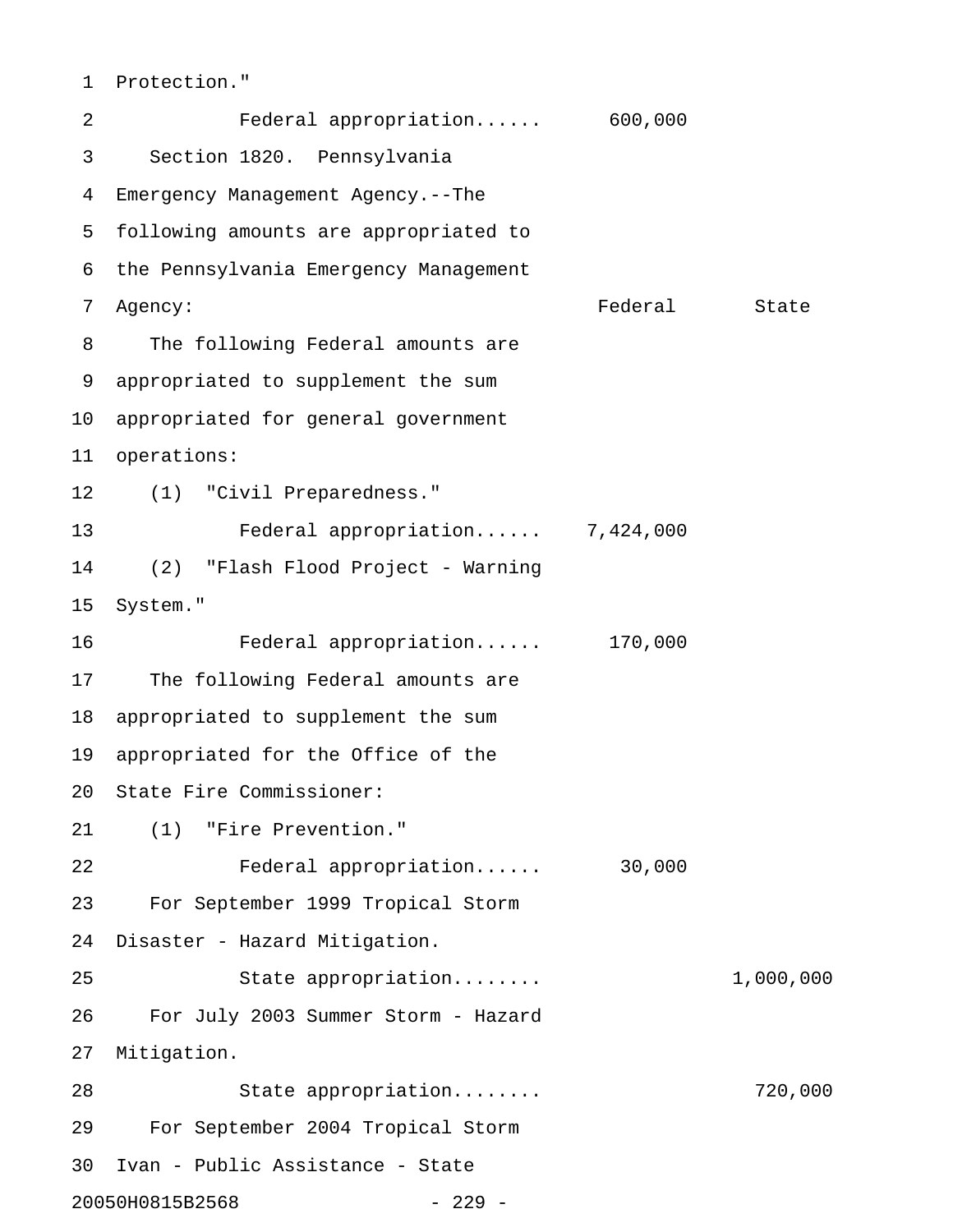1 match.

2 State appropriation........ 5,000,000 3 Section 1821. Pennsylvania 4 Historical and Museum Commission.--The 5 following amounts are appropriated to 6 the Pennsylvania Historical and Museum 7 Commission: Federal State 8 The following Federal amounts are 9 appropriated to supplement the sum 10 appropriated for general government 11 operations: 12 (1) "Delaware and Lehigh Canal 13 Partnership Program." 14 Federal appropriation...... 309,000 15 Section 1822. Pennsylvania Board 16 of Probation and Parole.--The 17 following amounts are appropriated to 18 the Pennsylvania Board of Probation 19 and Parole: The State State State State State State State State State State State 20 The following Federal amounts are 21 appropriated to supplement the sum 22 appropriated for the Sexual Offenders 23 Assessment Board: 24 (1) "Sex Offender Management." 25 Federal appropriation...... 251,000 26 SUBPART C 27 LEGISLATIVE DEPARTMENT 28 Section 1851. Senate.--The 29 following amounts are appropriated to 30 the Senate: The School of the State State State State State State State 20050H0815B2568 - 230 -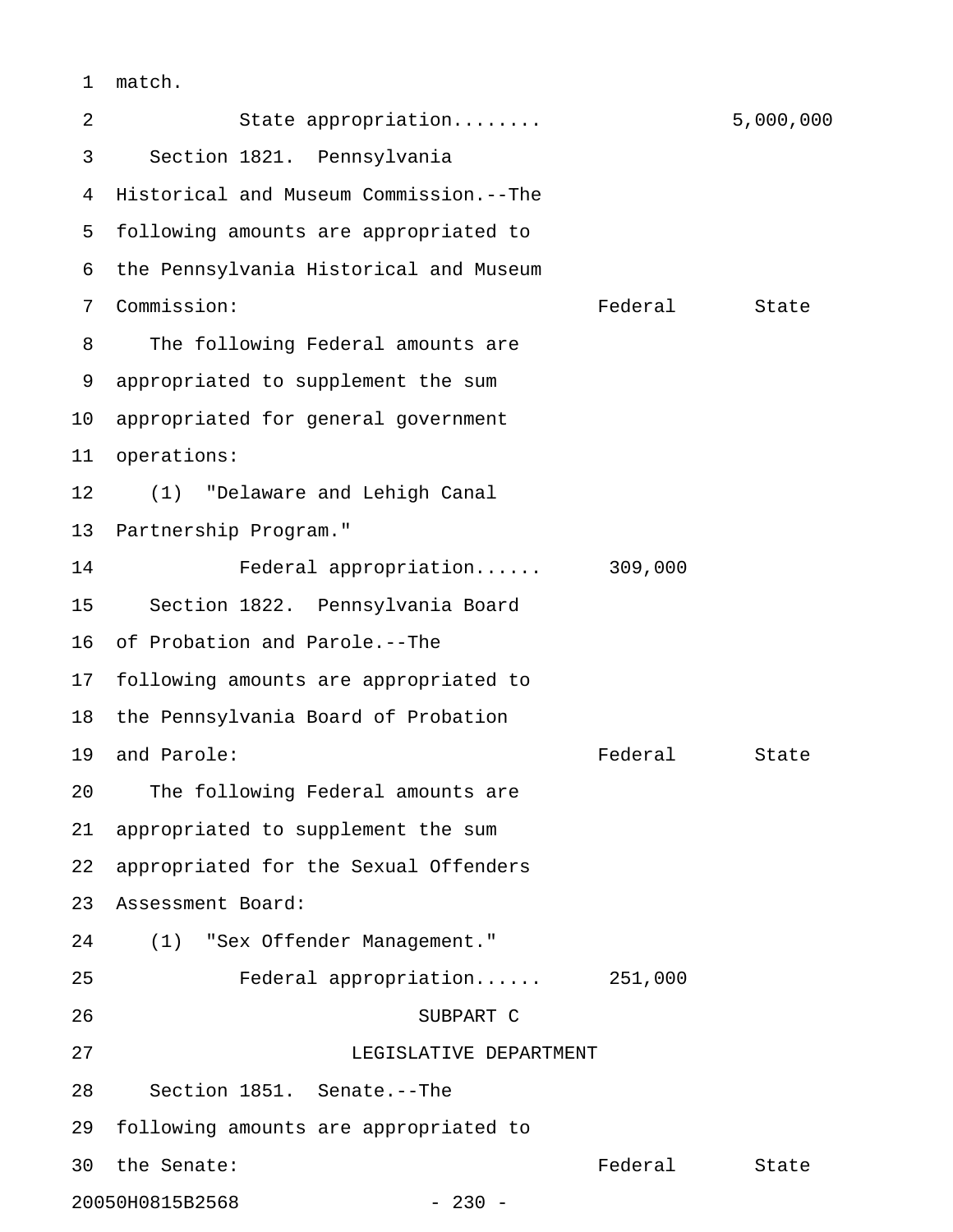1 For the salaries, wages and all 2 necessary expenses for the following 3 purposes: 4 Salaries of Senators. 5 State appropriation........ 4,960,000 6 Salaries, wages and all necessary 7 expenses of the President of the 8 Senate. 9 State appropriation........ 300,000 10 Salaries and wages of employees of 11 the Chief Clerk and all necessary 12 expenditures to be allocated and 13 disbursed at the direction of the 14 President pro tempore. 15 State appropriation........ 5,945,000 16 Salaries, wages and expenses of 17 employees of the Senate and expenses 18 of the office of the President pro 19 tempore, including member lodging 20 rental, to be disbursed at the 21 direction of the President pro 22 tempore. 23 State appropriation........ 8,648,000 24 Incidental expenses for payment of 25 maintenance and other expenses of the 26 Senate. 27 State appropriation........ 3,226,000 28 For payment of postage. 29 State appropriation........ 1,461,000 30 The above appropriations for 20050H0815B2568 - 231 -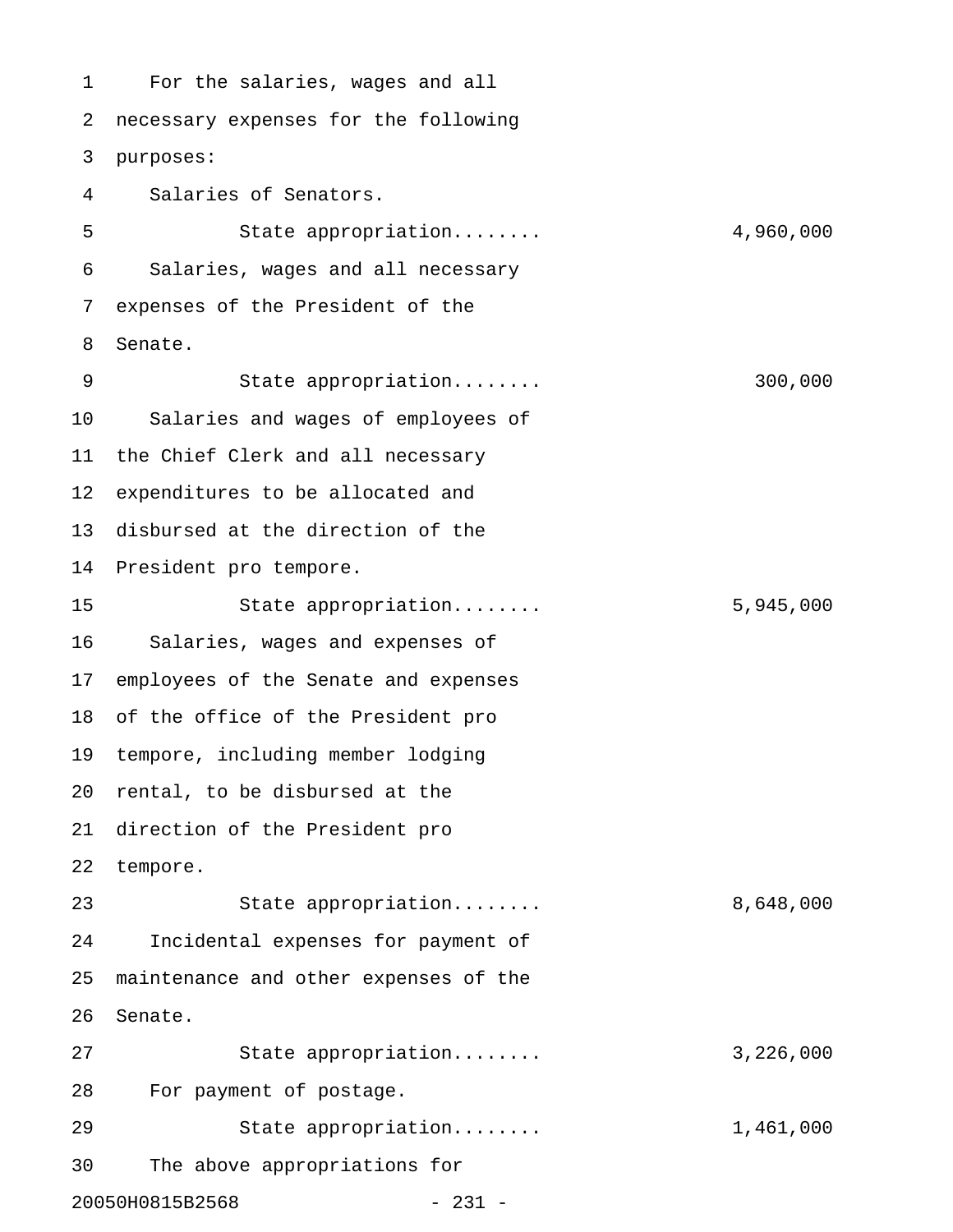1 postage and for incidental expenses 2 shall be paid prior to the payment of 3 such expenses on warrant of the State 4 Treasurer in favor of the Chief Clerk 5 upon the presentation of requisitions 6 for the same: Provided, That the total 7 amount of requisitions for 8 advancements, less the total amount of 9 expenditures made as certified by such 10 officer to the State Treasurer, shall 11 not exceed the amount of the bond of 12 the officer having control of the 13 disbursement from the funds advanced. 14 For contingent expenses for the 15 President and President pro tempore. 16 The sum appropriated shall be 17 allocated to the officers in the same 18 manner and proportion as the 19 appropriations for contingent expenses 20 contained in section 251 of the act of 21 June 29, 2002 (P.L.2106, No.7A), known 22 as the General Appropriation Act of 23 2002.

24 State appropriation........ 25,000 25 Upon presentation of requisitions 26 for contingent expenses, such shall be 27 paid on warrant of the State Treasurer 28 directly to and in favor of the 29 persons designated in such requisition 30 as entitled to receive such 20050H0815B2568 - 232 -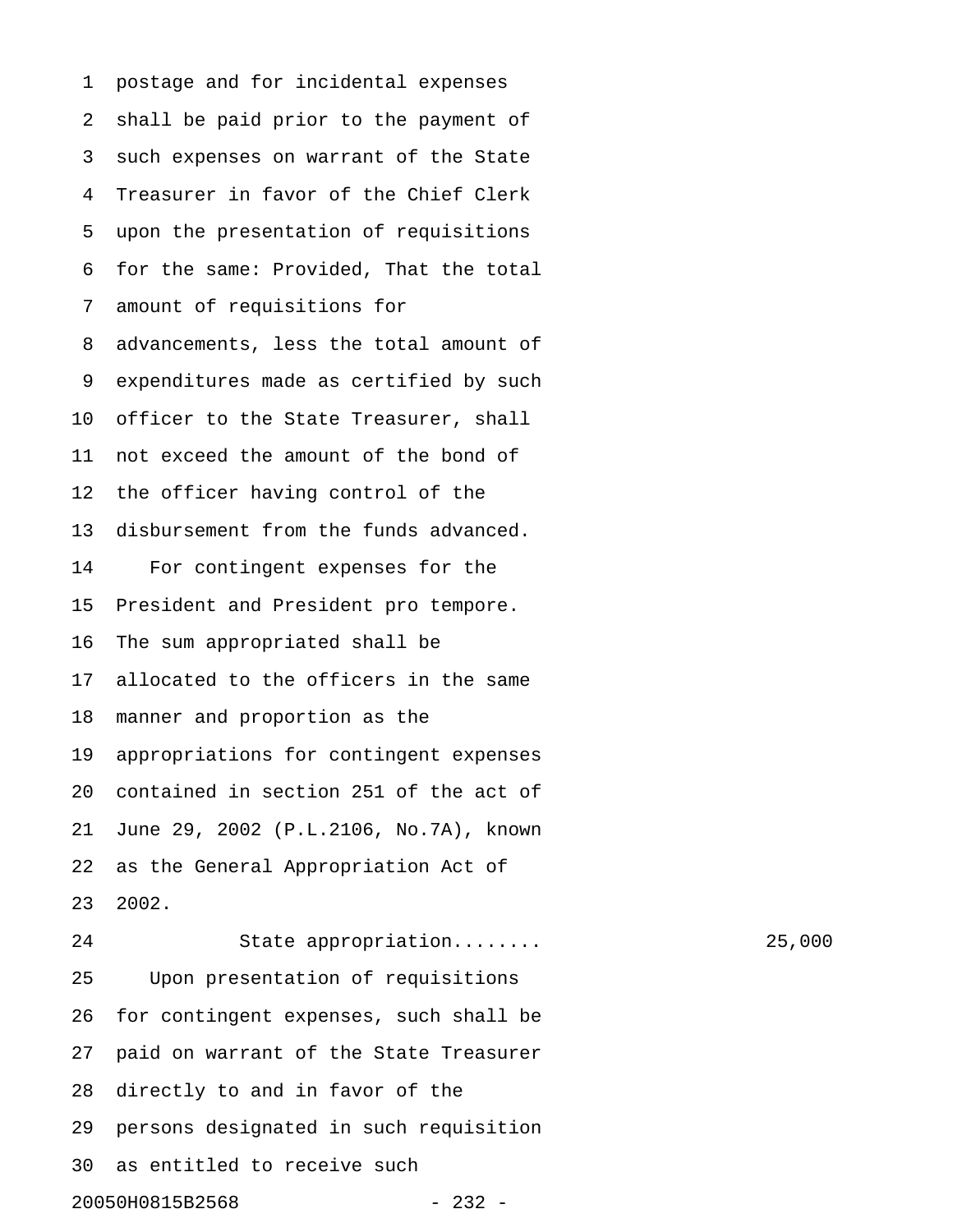1 compensation or expenses.

2 Miscellaneous expenses: 3 Mileage and expenses, Senators: In 4 addition to the annual allocation for 5 expenses authorized by law for each 6 member of the Senate, each member 7 shall receive an annual allocation in 8 an amount established by the Senate 9 Committee on Management Operations for 10 actual expenses incurred for lodging 11 and meals while away from home on 12 official legislative business, 13 official postage and all other 14 expenses incidental to legislative 15 duties. 16 State appropriation........ 1,329,000 17 Legislative printing and expenses, 18 furniture, technology improvements, 19 restorations, security enhancements, 20 North Office Building modernization, 21 equipment, renovations and other 22 expenses. 23 State appropriation........ 18,592,000 24 Upon presentation of requisitions 25 by the Chief Clerk against the 26 appropriations for legislative 27 printing and expenses for expenses, 28 such shall be paid on warrant of the

29 State Treasurer directly to and in 30 favor of the persons designated in

20050H0815B2568 - 233 -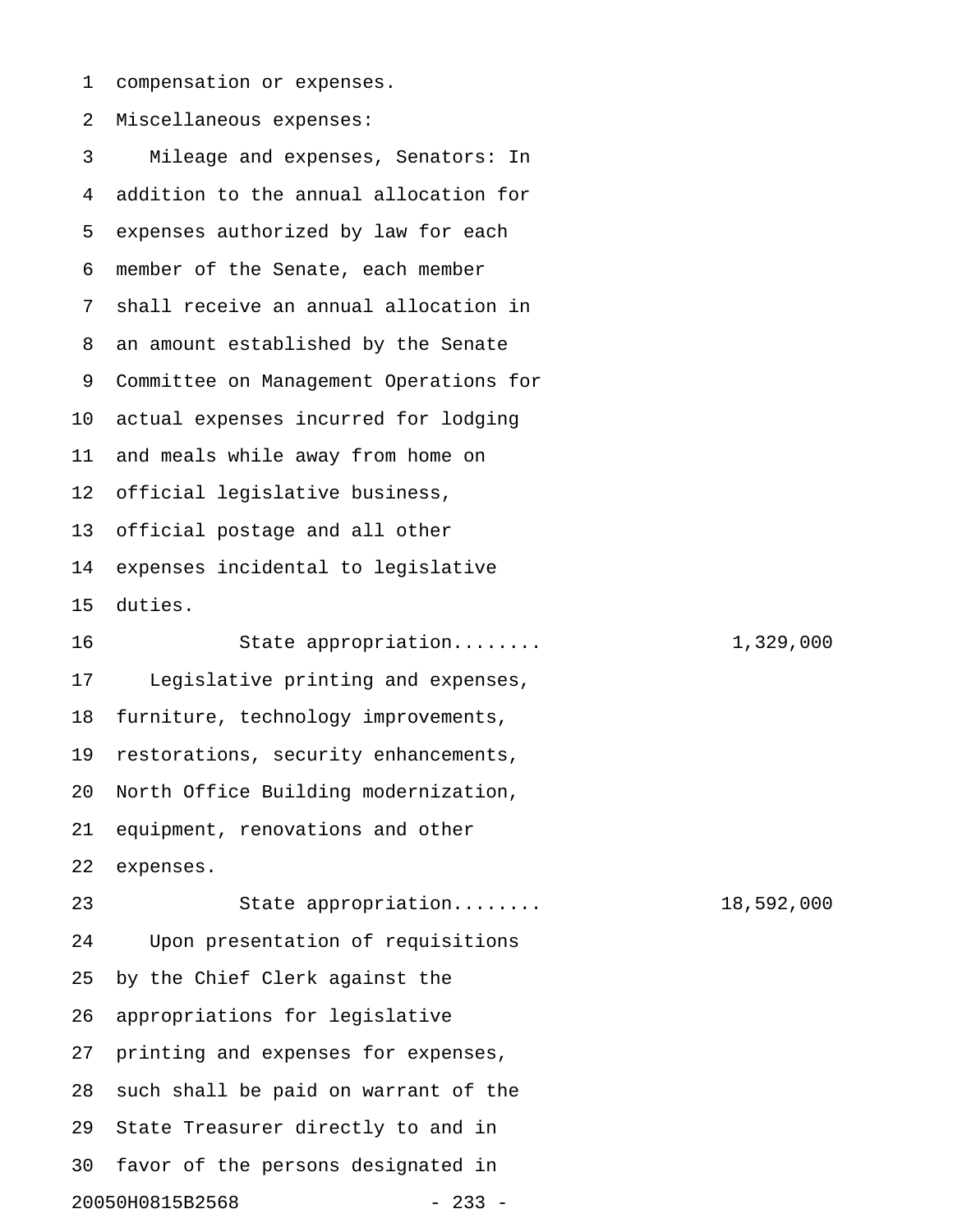1 such requisitions as entitled to

2 receive such expenses.

3 For the Computer Services Account 4 (R) and the Computer Services Account 5 (D), including the payment of 6 salaries, wages, operating costs, 7 contracts, equipment, software and 8 other incidental materials and 9 expenses. Such equipment, software and 10 incidental materials may be ordered 11 directly by the supervising member of 12 the caucus computer services office, 13 to the extent each item is less than 14 \$1,000, a copy of the order is 15 forwarded to the Chief Clerk, and all 16 other provisions of the Financial 17 Operating Rules of the Senate, 18 including pricing and services are 19 followed. The sum appropriated shall 20 be divided equally by the State 21 Treasurer and shall be deposited into 22 the Computer Services Account (R) and 23 the Computer Services Account (D). 24 State appropriation........ 10,290,000 25 For the payment of the expenses of 26 the Committee on Appropriations (R) 27 and the Committee on Appropriations 28 (D) for investigating schools, 29 colleges, universities, correctional 30 institutions, mental hospitals, 20050H0815B2568 - 234 -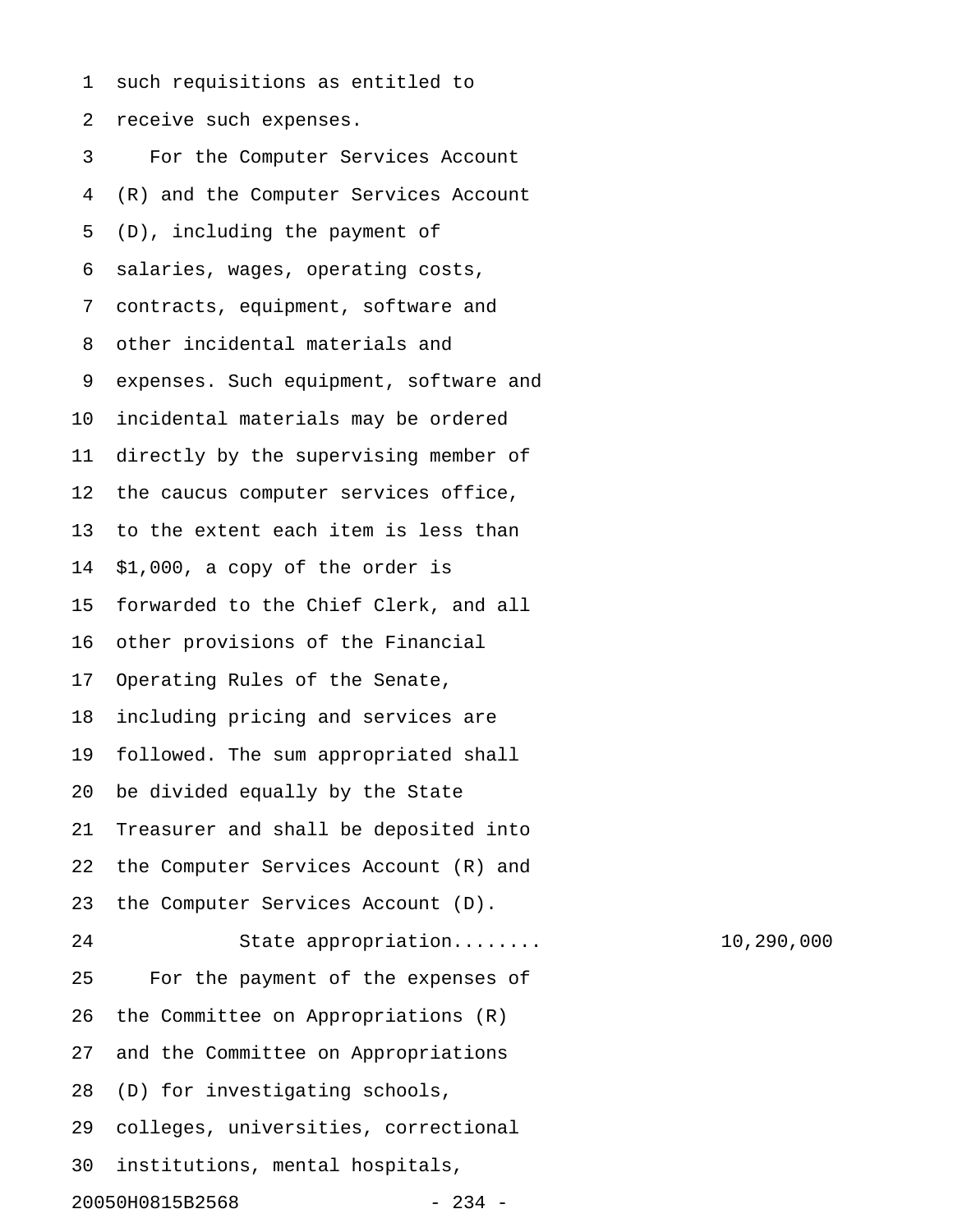1 medical and surgical hospitals, homes 2 and other institutions and agencies 3 supported, in whole or in part, by 4 appropriations from the State Treasury 5 in analyzing reports, expenditures and 6 the general operation and 7 administration of the institutions and 8 agencies, in examining and analyzing 9 requests of the same and of the 10 various departments, boards and 11 commissions of the Commonwealth, and 12 for the collection of data from other 13 states, attending seminars and 14 conferences, and in cooperating and 15 exchanging information with 16 legislative budget and financial 17 committees of other states, and for 18 the necessary clerical assistance and 19 other assistance, travel expenses, 20 member lodging rental and all other 21 expenses deemed necessary by the 22 chairman (R) or the chairman (D), as 23 appropriate, in compiling data and 24 information connected with the work of 25 the Senate in compiling comparative 26 costs and other fiscal data and 27 information for the use of the 28 committee and the Senate during 29 legislative sessions and during the 30 interim between legislative sessions 20050H0815B2568 - 235 -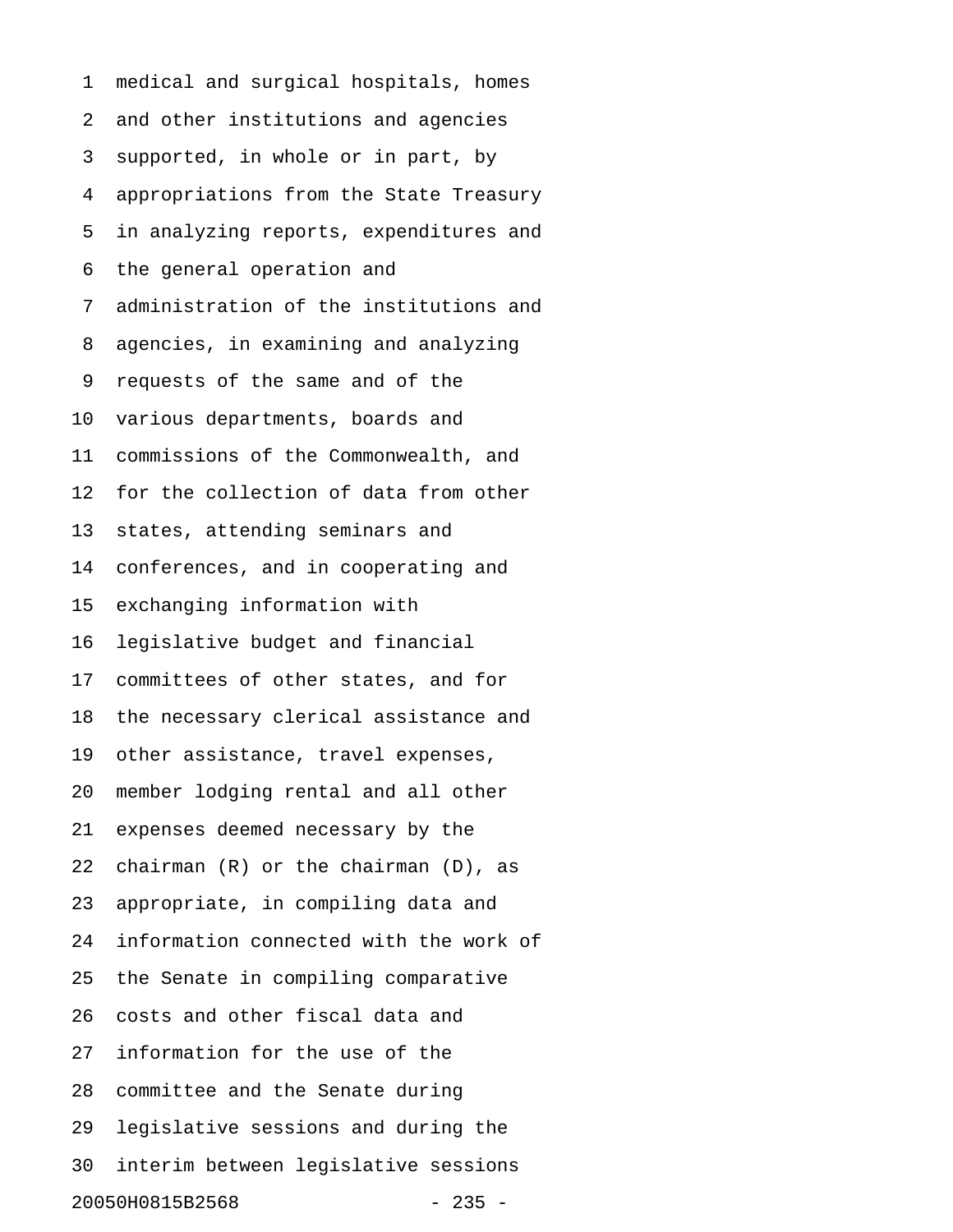1 to the discharge of such duties. The 2 committee, upon authorization of the 3 chairman (R), shall have the authority 4 to examine and inspect all properties, 5 equipment, facilities, files, records 6 and accounts of any State office, 7 department, institution, board, 8 committee, commission or agency or any 9 institution or agency supported, in 10 whole or in part, by appropriation 11 from the State Treasury and to 12 administer oaths. The Committee on 13 Appropriations may issue subpoenas 14 under the hand and seal of the 15 chairman (R) to compel the attendance 16 of witnesses and the production of any 17 papers, books, accounts, documents and 18 testimony touching matters properly 19 being inquired into by the committee 20 and to cause the deposition of 21 witnesses either residing within or 22 without the State to be taken in the 23 manner prescribed by law for taking 24 depositions in civil actions. Upon 25 presentation of requisitions by the 26 Chief Clerk for such compensation or 27 expenses, such shall be paid on 28 warrant of the State Treasurer 29 directly to and in favor of the 30 persons designated in such requisition 20050H0815B2568 - 236 -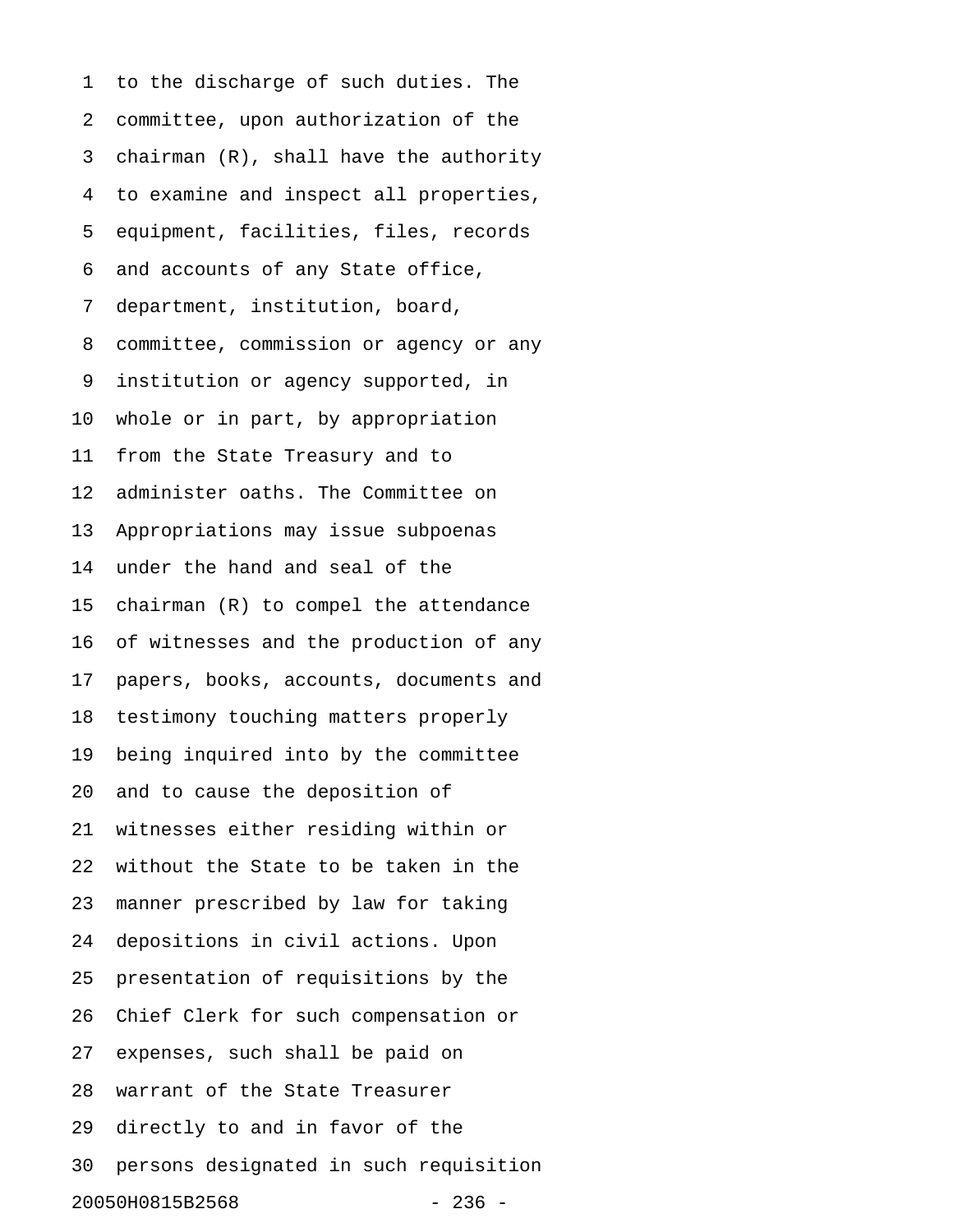1 as entitled to receive such 2 compensation or expenses. The sum 3 appropriated shall be divided equally 4 by the State Treasurer and shall be 5 deposited in separate accounts for the 6 Committee on Appropriations (R) and 7 the Committee on Appropriations (D). 8 State appropriation........ 8,996,000 9 For the Caucus Operations Account 10 (R) and the Caucus Operations Account 11 (D) for payment of salaries, wages and 12 all other incidental expenses incurred 13 in hiring personnel and staff for 14 services which, in the opinion of the 15 Floor Leader (R) or the Floor Leader 16 (D) as may be appropriate, may be 17 required or arise during legislative 18 sessions and during the interim 19 between legislative sessions and for 20 the payment of all other expenses, 21 including member lodging rental, 22 related to the performance of Senate 23 duties and responsibilities. Upon 24 presentation of requisitions by the 25 Chief Clerk for such compensation or 26 expenses, such shall be paid on 27 warrant of the State Treasurer 28 directly to and in favor of the 29 persons designated in such requisition 30 as entitled to receive such 20050H0815B2568 - 237 -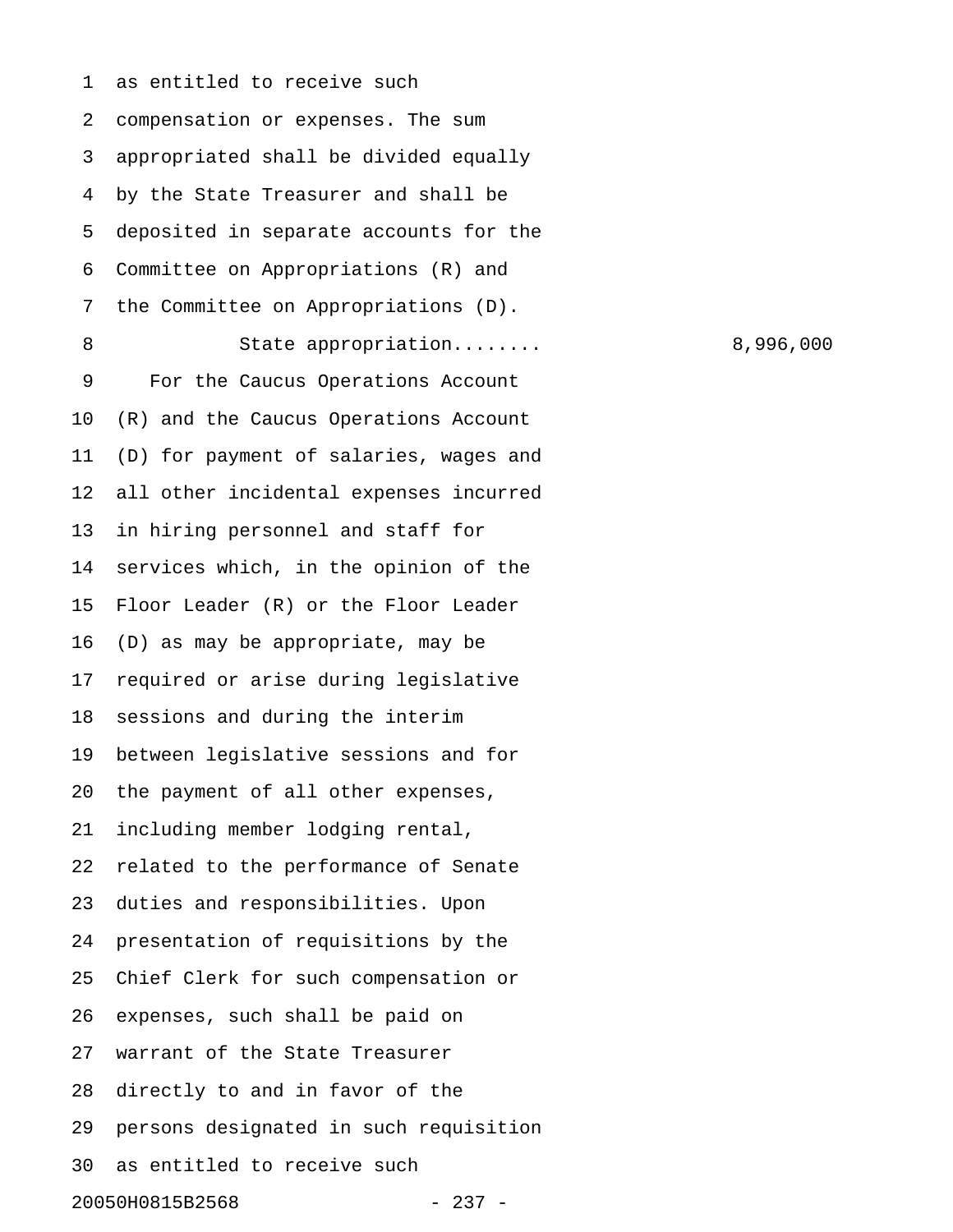1 compensation or expenses. The sum 2 appropriated shall be divided equally 3 by the State Treasurer and shall be 4 deposited into the Caucus Operations 5 Account (R) and the Caucus Operations 6 Account (D).

7 State appropriation........ 37,600,000 8 For Committee and Contingent 9 Expenses which in the opinion of the 10 Floor Leader (R) or the Floor Leader 11 (D) may be appropriate, including 12 allocations for contingent expenses in 13 the same amounts as the appropriations 14 for Contingent Expenses contained in 15 section 251 of the Act of June 29, 16 2002 (P.L.2106, No.7A) known as the 17 General Appropriation Act of 2002 18 other than contingent expenses for the 19 President and President pro tempore. 20 Upon presentation of requisitions by 21 the Chief Clerk for such expenses, 22 such shall be paid on warrant of the 23 State Treasurer directly to and in 24 favor of the persons designated in 25 such requisition as entitled to 26 receive such expenses. The sum 27 appropriated shall be divided equally 28 by the State Treasurer and shall be 29 deposited in separate accounts for the 30 Committee and contingent Expense 20050H0815B2568 - 238 -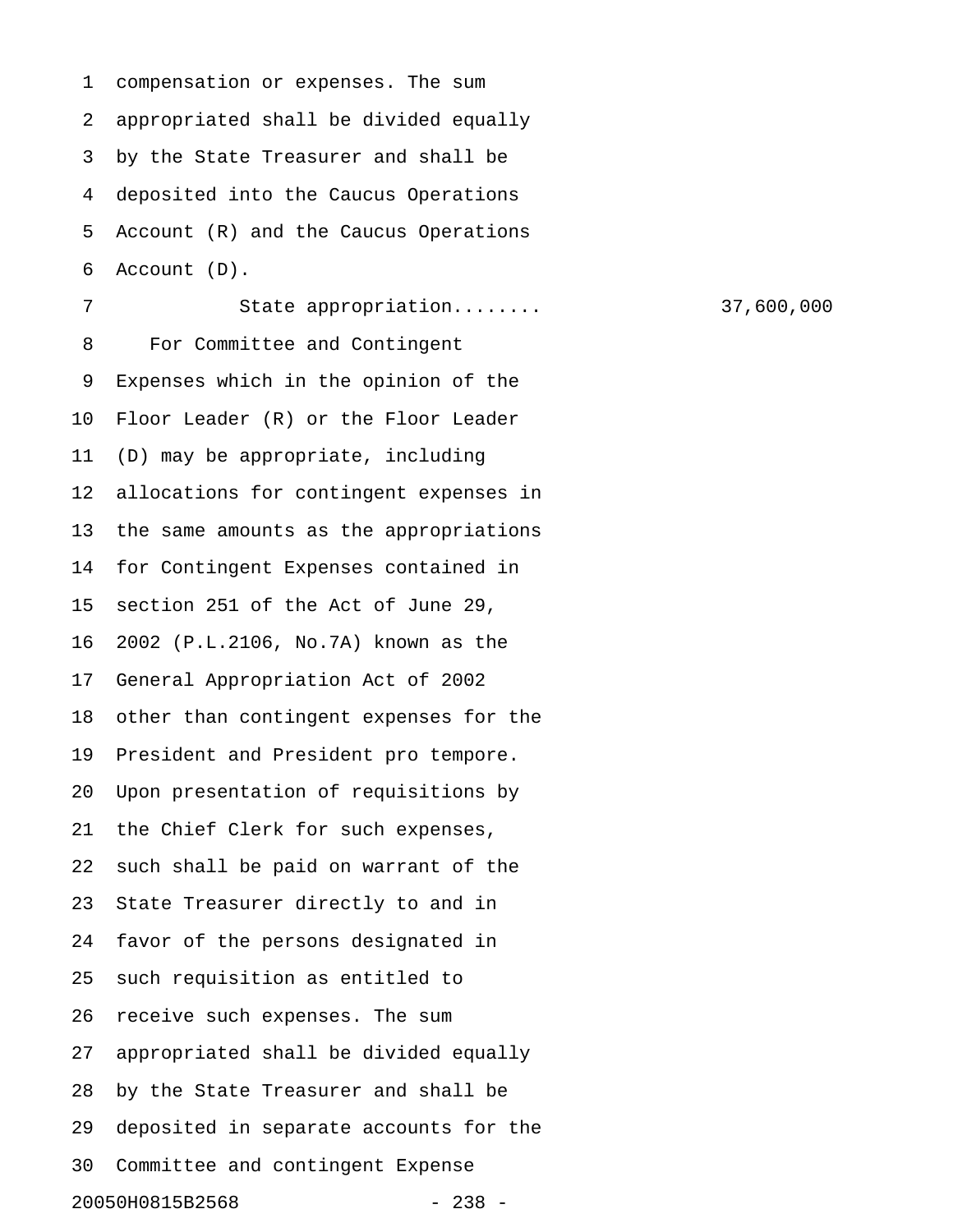1 Account (R) and the Committee and

2 Contingent Expense Account (D). 3 State appropriation........ 458,000 4 All appropriations made in this act 5 or in any other fiscal year to any 6 account of the Senate remaining 7 unexpended and unencumbered on the 8 effective date of this part, may be 9 transferred by the Committee on 10 Management Operations, by a vote of 11 two-thirds of its members, in its 12 discretion, to such Senate accounts as 13 the committee deems necessary. Such 14 power to transfer appropriations shall 15 be limited to the 2004-2005 fiscal 16 year. 17 For the Chief Clerk of the Senate 18 for the purchase of Pennsylvania and 19 National flags to be sent to residents 20 of Pennsylvania. 21 State appropriation........ 24,000 22 Section 1852. House of 23 Representatives.--The following 24 amounts are appropriated to the House 25 of Representatives: The State State State State State State 26 For the salaries, wages and all 27 necessary expenses for the following 28 purposes: 29 Salaries of Representatives and 30 extra compensation to the Speaker of 20050H0815B2568 - 239 -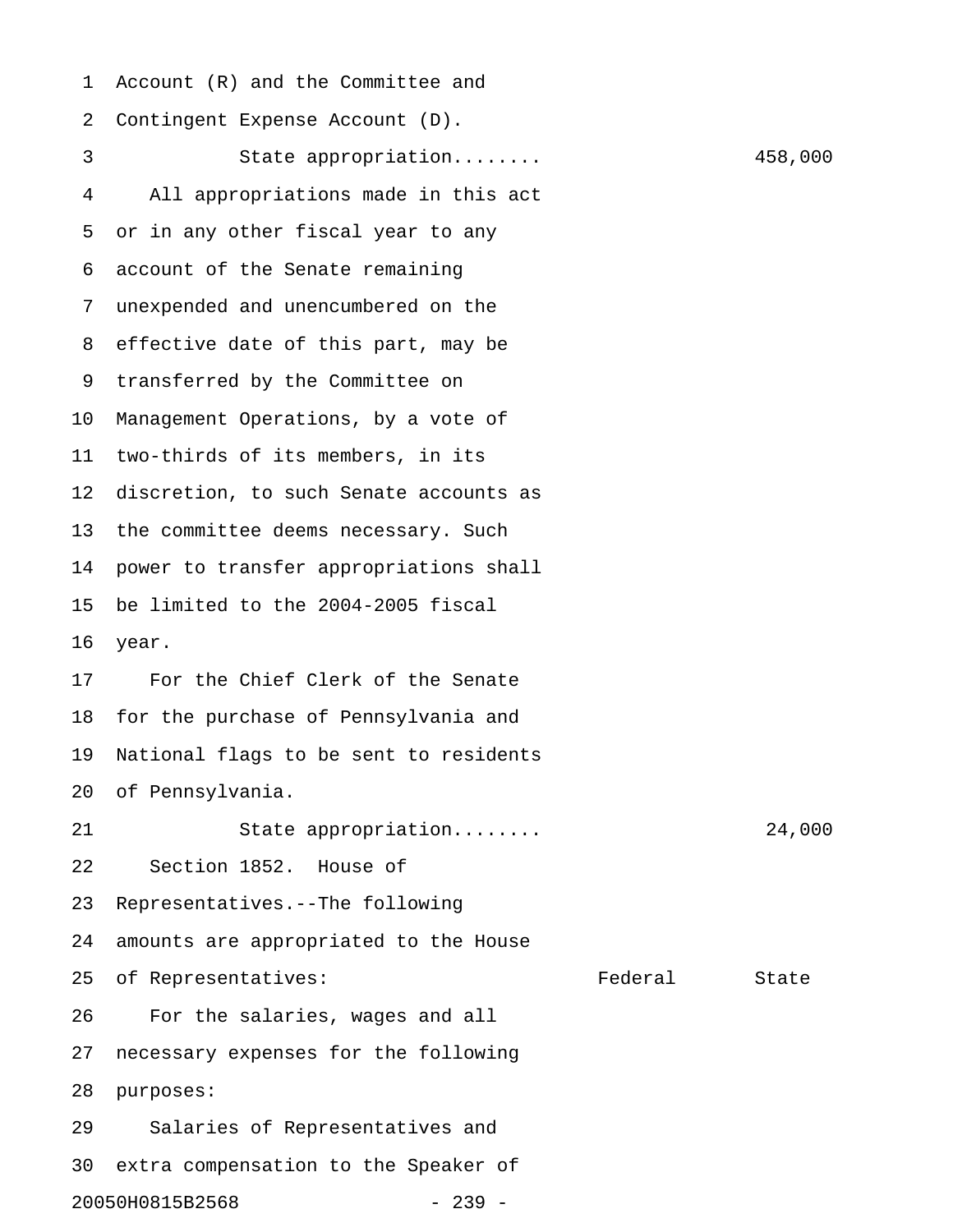1 the House of Representatives. 2 State appropriation........ 19,222,000 3 Salaries: 4 For the salaries of House employees 5 (R) and House employees (D). The sum 6 appropriated shall be divided equally 7 by the State Treasurer and shall be 8 deposited into separate accounts for 9 the House employees (R) and House 10 employees (D). 11 State appropriation........ 40,450,000 12 For the operation of the Speaker's 13 Office. 14 State appropriation........ 897,000 15 Bipartisan Management Committee, 16 Chief Clerk, Comptroller and the 17 Commonwealth Emergency Medical System. 18 State appropriation........ 12,209,000 19 Mileage: 20 Representatives, officers and 21 employees. 22 State appropriation........ 300,000 23 Postage: 24 Chief Clerk and Legislative 25 Journal. 26 State appropriation........ 2,000,000 27 For contingent expenses (R) and 28 (D). The sum appropriated shall be 29 allocated to the officers and members 30 in the same manner and proportion as 20050H0815B2568 - 240 -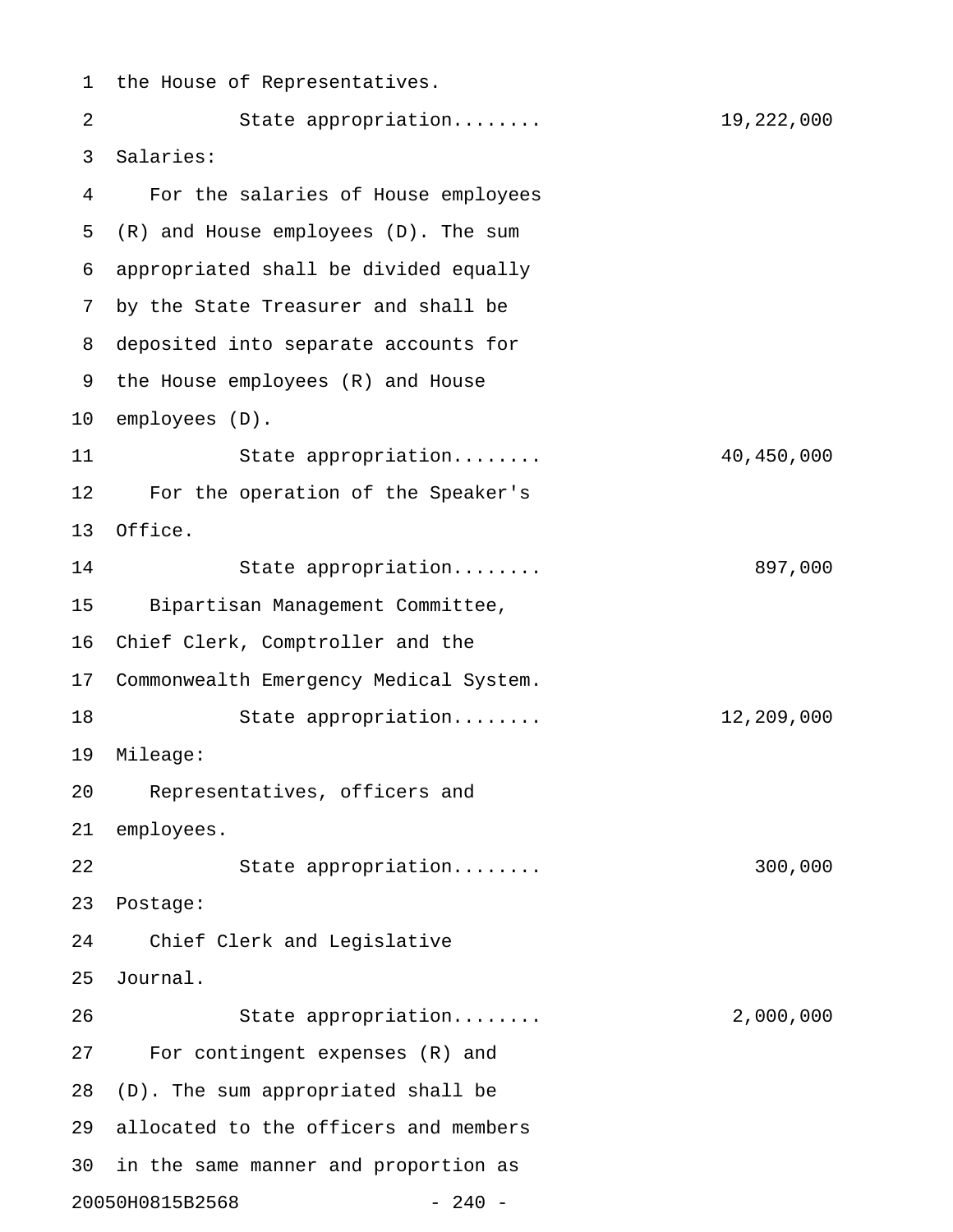1 appropriations for contingent expenses 2 contained in section 252 of the act of 3 June 29, 2002 (P.L.2106, No.7A), known 4 as the General Appropriation Act of 5 2002.

6 State appropriation........ 761,000 7 The above appropriations for 8 postage and for contingent expenses 9 shall be paid prior to the payment of 10 such expenses on warrant of the State 11 Treasurer in favor of the officers 12 above named upon the presentation of 13 their requisitions for the same: 14 Provided, That the total amount of 15 requisitions for advancements, less 16 the total amount of expenditures made 17 as certified by such officers to the 18 State Treasurer, shall not exceed the 19 amount of the bond of the officer 20 having control of the disbursement 21 from the funds advanced. 22 Miscellaneous expenses: 23 Legislative Office for Research 24 Liaison. 25 State appropriation........ 677,000 26 Incidental expenses. 27 State appropriation........ 7,845,000 28 Expenses - Representatives: In 29 addition to annual reimbursement for 30 expenses heretofore authorized by law 20050H0815B2568 - 241 -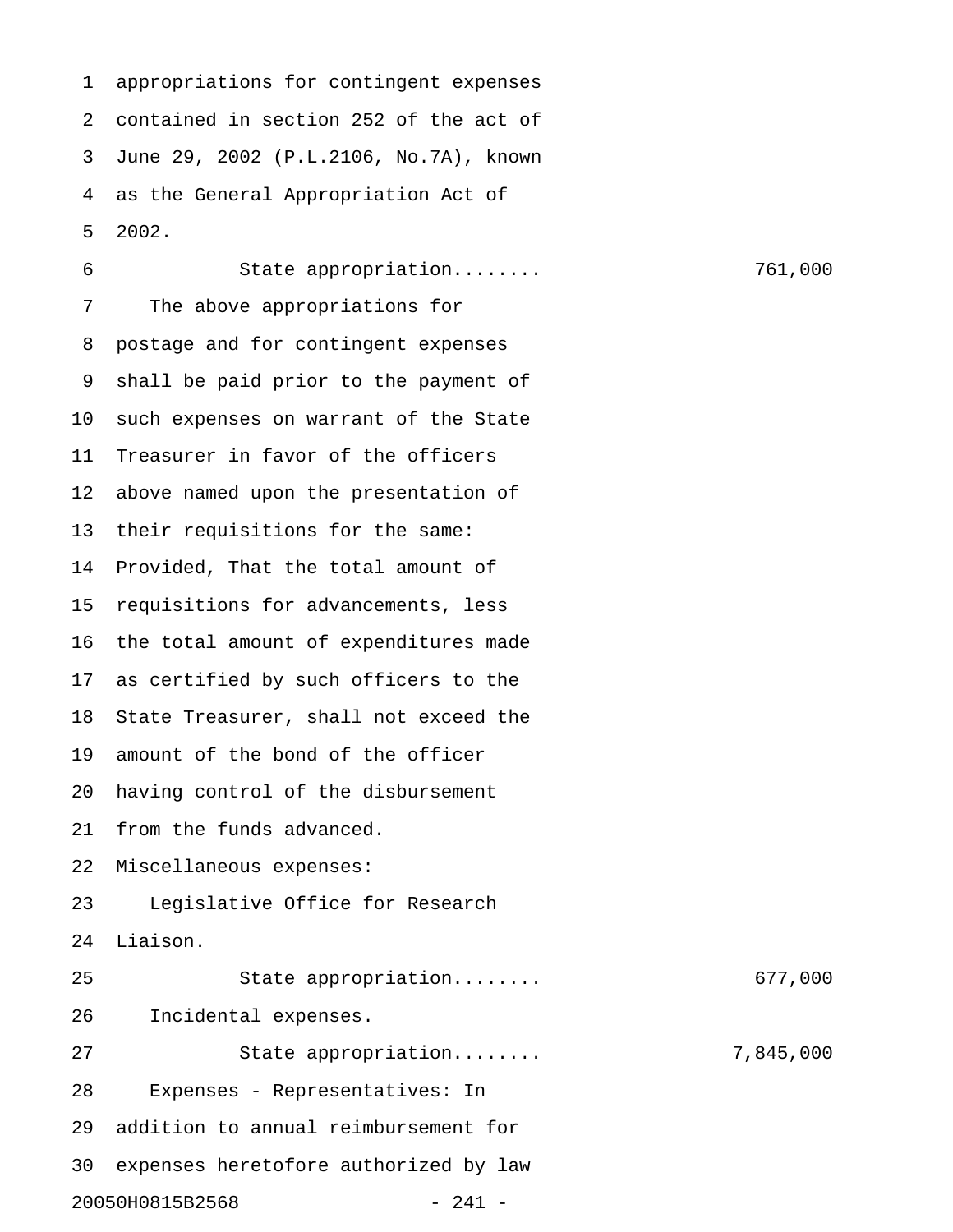1 for each member of the House of 2 Representatives, each member shall be 3 entitled to reimbursement for actual 4 expenses, not exceeding the sum of 5 \$12,500 annually, incurred for lodging 6 and meals while away from home on 7 official legislative business, home 8 office expenses, official postage, 9 staff and all other expenses 10 incidental to legislative duties. 11 State appropriation........ 5,133,000 12 Legislative printing and expenses. 13 State appropriation........ 16,000,000 14 Attending National Legislative 15 Conference - expenses. 16 State appropriation........ 294,000 17 The above appropriation for 18 attending National Legislative 19 Conference meetings and for attending 20 meetings of the Council of State 21 Governments shall be paid to the Chief 22 Clerk of the House in the same manner 23 and under the same conditions as the 24 appropriations for postage and 25 contingent expenses above. 26 For the payment of the expenses of 27 the Committee on Appropriations (R) 28 and the Committee on Appropriations 29 (D) of the House of Representatives in 30 investigating schools, colleges, 20050H0815B2568 - 242 -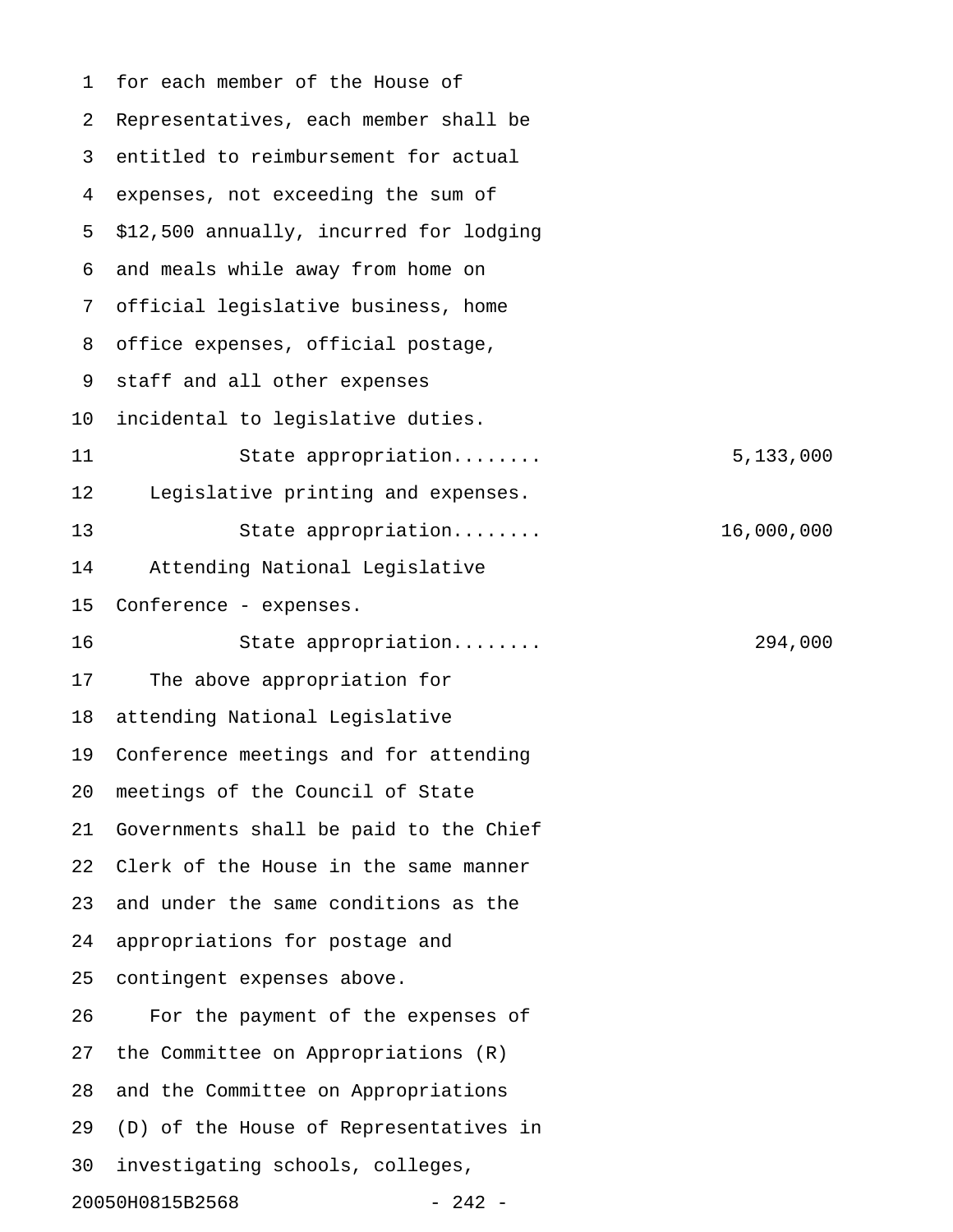1 universities, correctional

2 institutions, mental hospitals, 3 medical and surgical hospitals, homes 4 and other institutions and agencies 5 supported, in whole or in part, by 6 appropriations from the State Treasury 7 in analyzing reports, expenditures and 8 the general operation and 9 administration of the institutions and 10 agencies in examining and analyzing 11 requests of the same and of the 12 various departments, boards and 13 commissions of the Commonwealth, and 14 for the collection of data from other 15 states, attending seminars and 16 conferences, and in cooperating and 17 exchanging information with 18 legislative budget and financial 19 committees of other states, and any 20 office expenses necessary to serve the 21 committee and its chairman (R) and 22 chairman (D), as appropriate, and for 23 the necessary clerical assistance and 24 other assistance, travel expenses and 25 all other expenses deemed necessary by 26 the chairman (R) or chairman (D), as 27 appropriate, in compiling data and 28 information connected with the work of 29 the committee in compiling comparative 30 cost and other fiscal data and 20050H0815B2568 - 243 -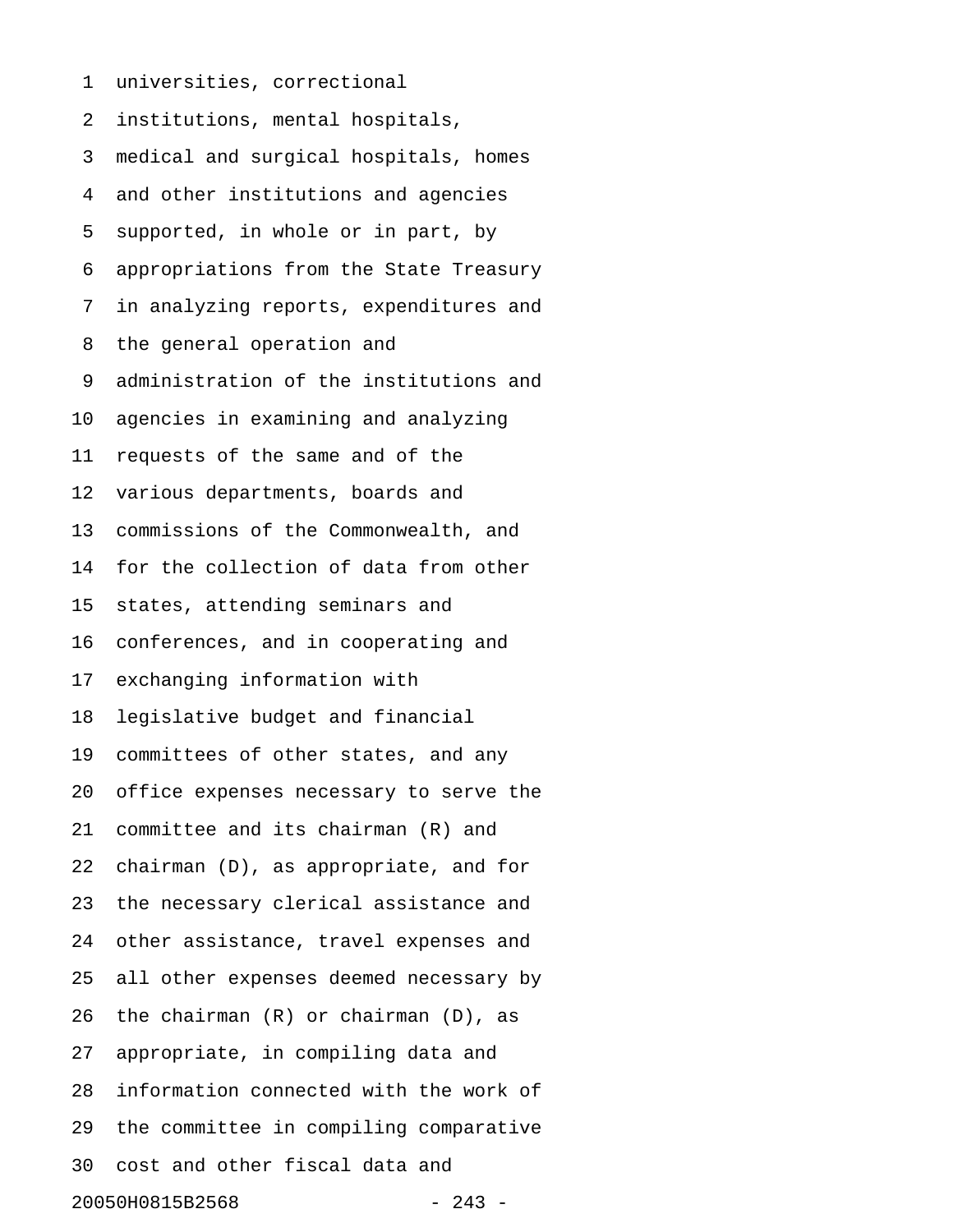1 information for the use of the 2 committee and the House of 3 Representatives during legislative 4 sessions and during the interim 5 between legislative sessions to the 6 discharge of such duties. The standing 7 committee shall have the authority to 8 examine and inspect all properties, 9 equipment, facilities, files, records 10 and accounts of any State office, 11 department, institution, board, 12 committee, commission or agency or any 13 institution or agency supported, in 14 whole or in part, by appropriation 15 from the State Treasury and to 16 administer oaths. The portion 17 designated below of the sum 18 appropriated shall be paid on warrant 19 of the State Treasurer in favor of the 20 majority chairman of the committee and 21 the member designated by a majority 22 vote of the House of Representatives 23 Caucus (D), respectively, on the 24 presentation of his requisition for 25 the same. The Majority Chairman of the 26 Committee on Appropriations and the 27 member designated by a majority vote 28 of the House of Representatives Caucus 29 (D), respectively, shall, not later 30 than 30 days after the termination of 20050H0815B2568 - 244 -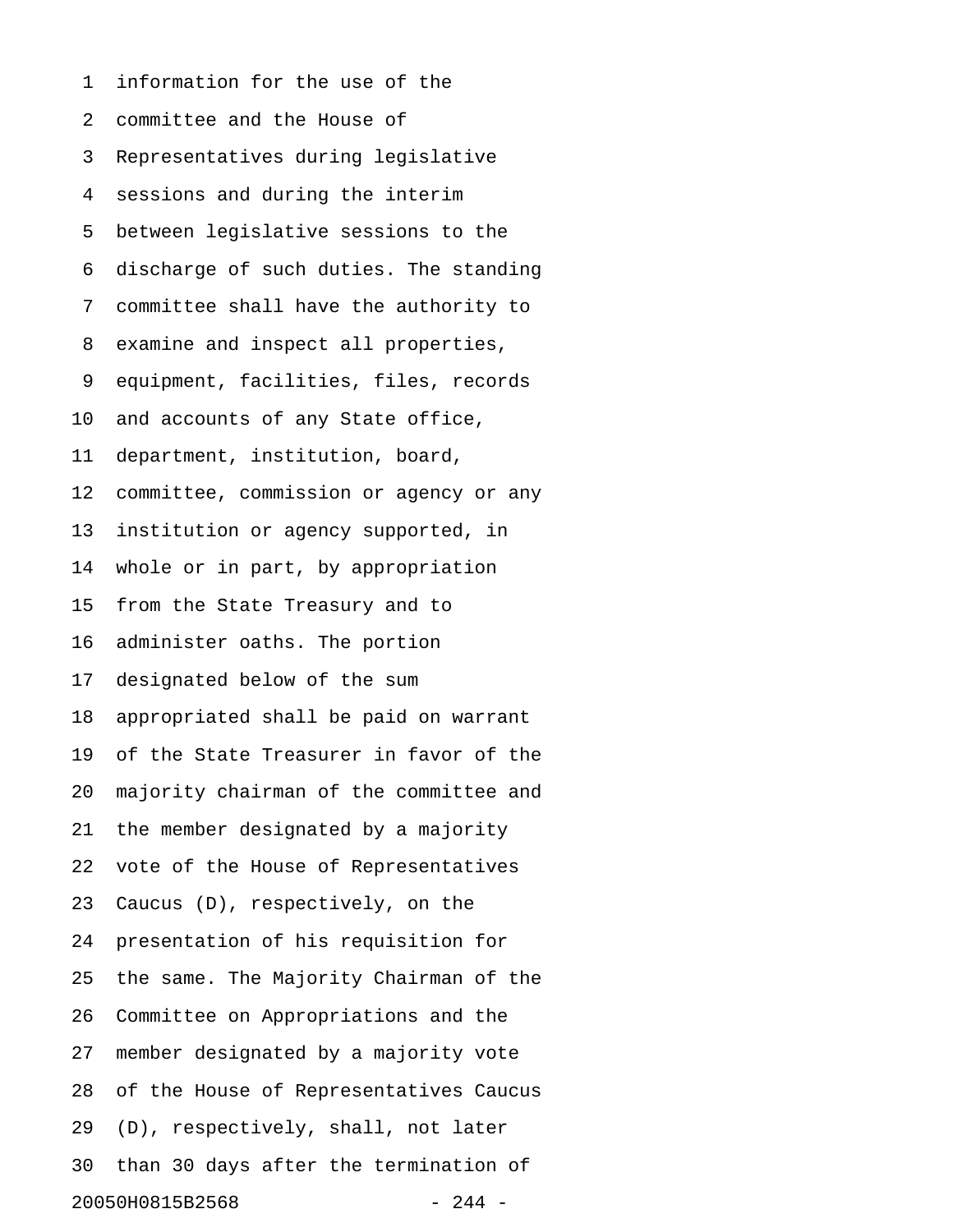1 his term of office or until his 2 successor is elected and also within 3 30 days after the adjournment of any 4 regular or special session, file an 5 account, together with supporting 6 documents whenever possible, in the 7 appropriate majority or minority 8 caucus office of the Committee on 9 Appropriations, of the committee's 10 expenses since the filing of the prior 11 account. The sum appropriated shall be 12 divided equally by the State Treasurer 13 and shall be deposited into separate 14 accounts for the Committee on 15 Appropriations (R) and the Committee 16 on Appropriations (D). 17 State appropriation........ 11,460,000 18 The Committee on Appropriations may 19 issue subpoenas under the hand and 20 seal of the Majority Chairman to 21 compel the attendance of witnesses and 22 the production of any papers, books, 23 accounts, documents and testimony 24 touching matters properly being 25 inquired into by the committee and to 26 cause the deposition of witnesses 27 either residing within or without the 28 State to be taken in the manner 29 prescribed by law for taking 30 depositions in civil actions. 20050H0815B2568 - 245 -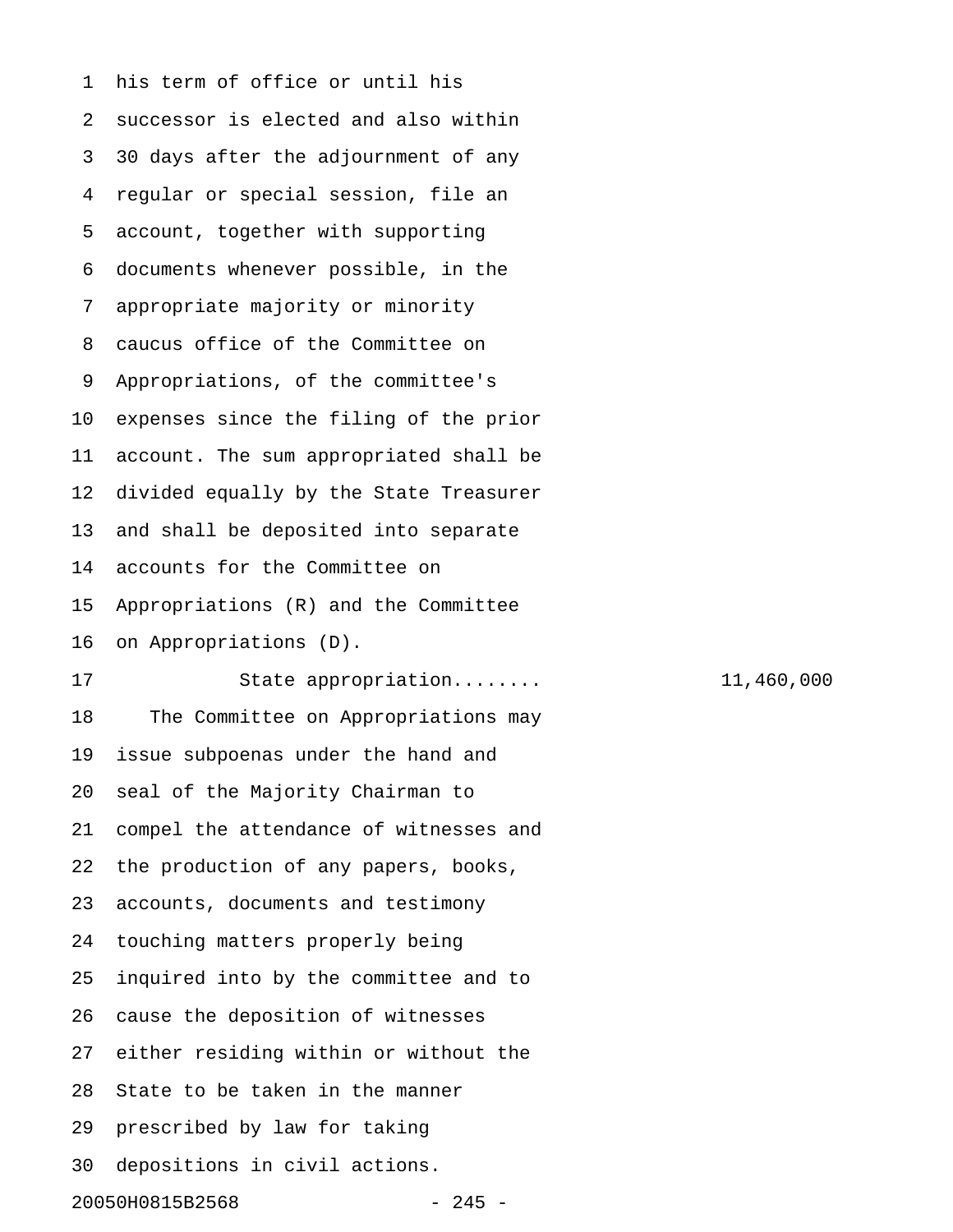1 For the payment to the Special 2 Leadership Account (R) and the Special 3 Leadership Account (D) for payment of 4 salaries, wages and all other 5 incidental expenses incurred in hiring 6 personnel and staff or for services, 7 which, in the opinion of the Majority 8 Leader or Minority Leader 9 respectively, may be required or arise 10 during legislative sessions and during 11 the interim between legislative 12 sessions and for the payment of all 13 other expenses related to the 14 performance of his duties and 15 responsibilities. The portion 16 designated below of the sum 17 appropriated shall be paid on warrant 18 of the State Treasurer in favor of the 19 Majority Leader and the Minority 20 Leader, respectively, on the 21 presentation of his requisition for 22 the same. The Majority Leader and the 23 Minority Leader, respectively, shall, 24 not later than 30 days after the 25 termination of his term of office or 26 until his successor is elected and 27 also within 30 days after the 28 adjournment of any regular or special 29 session, file an account, together 30 with supporting documents whenever 20050H0815B2568 - 246 -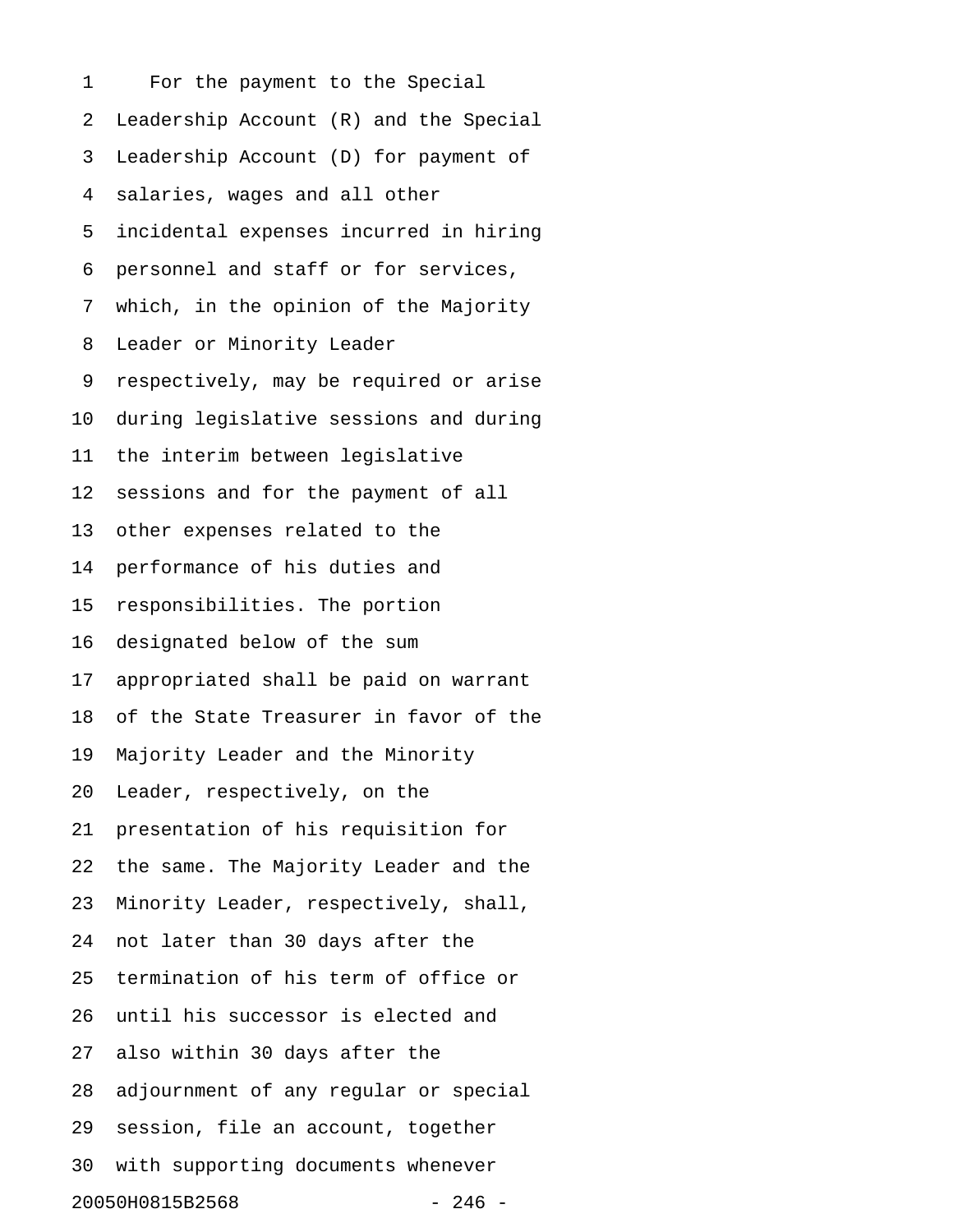1 possible, in the office of the 2 Majority Leader or the Minority 3 Leader, respectively, of such expenses 4 since the filing of the prior account. 5 The sum appropriated shall be divided 6 equally by the State Treasurer and 7 shall be deposited into the Special 8 Leadership Account (R) and the Special 9 Leadership Account (D). 10 State appropriation........ 26,658,000 11 For allocation in such amounts as 12 may be designated by the Legislative 13 Management Committee (R) or the 14 Legislative Management Committee (D), 15 as appropriate, to the several 16 standing committees (other than the 17 Committee on Appropriations) of the 18 House for payment of compensation of 19 counsel, research assistants and other 20 staff personnel hired and assigned to 21 work on behalf of the chairman and the 22 majority members of such standing 23 committees and on behalf of the 24 minority members of such standing 25 committees of the House and for other 26 necessary expenses incurred. Upon 27 presentation of requisitions by the 28 Chief Clerk of the House for such 29 compensation or expenses, such shall 30 be paid on warrant of the State 20050H0815B2568 - 247 -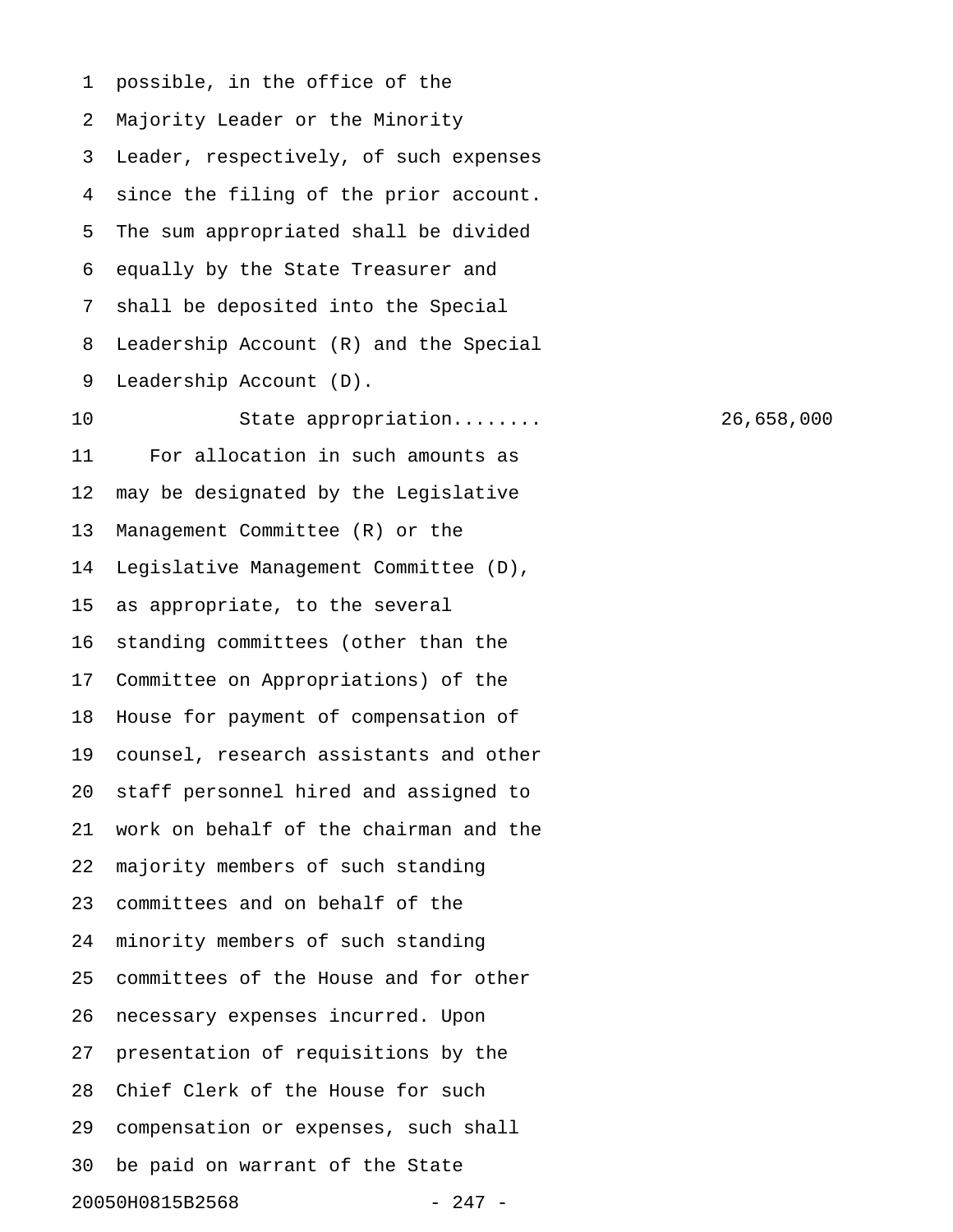1 Treasurer directly to and in favor of 2 the persons designated in such 3 requisitions as entitled to receive 4 such compensation or expenses. An 5 accounting, together with supporting 6 documents whenever possible, shall be 7 filed in the office of the Chief Clerk 8 of such expenses since the filing of 9 the prior account. The sum 10 appropriated shall be divided equally 11 by the State Treasurer and shall be 12 deposited into the Legislative 13 Management Committee Account (R) and 14 the Legislative Management Committee 15 Account (D). 16 State appropriation........ 43,314,000 17 All appropriations made in this act 18 or in any other fiscal year to any 19 account of the House of 20 Representatives remaining unexpended 21 and unencumbered on the effective date 22 of this part, may be transferred by 23 the Bipartisan Management Committee, 24 in its discretion, to such House 25 accounts as the committee deems 26 necessary. Such power to transfer 27 appropriations shall be limited to the 28 2004-2005 fiscal year. 29 For the Chief Clerk of the House of 30 Representatives for the purchase of 20050H0815B2568 - 248 -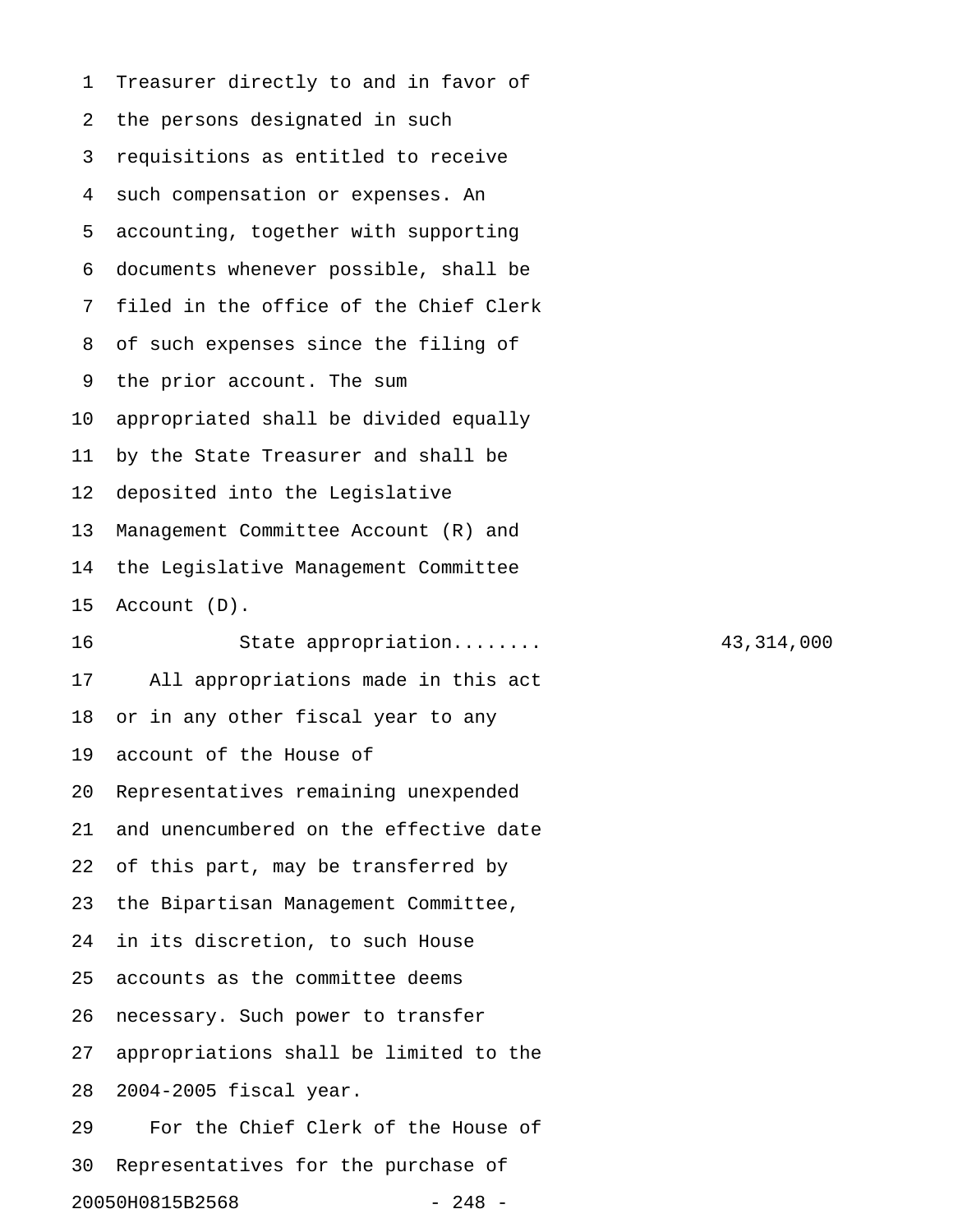1 Pennsylvania and National flags to be 2 sent to residents of Pennsylvania. 3 State appropriation........ 24,000 4 For information and other 5 technology. 6 State appropriation........ 16,000,000 7 For the school for new members. 8 State appropriation....... 15,000 9 SUBPART D 10 JUDICIAL DEPARTMENT 11 Section 1861. County court 12 reimbursement.--The following amounts 13 are appropriated for court costs: Federal State 14 For reimbursement grants for gun 15 courts in cities of the first class. 16 State appropriation........ 525,000 17 SUBPART E 18 MOTOR LICENSE FUND 19 EXECUTIVE DEPARTMENT 20 Section 1881. Treasury 21 Department.--The following amounts are 22 appropriated to the Treasury 23 Department: Federal State 24 Refunding liquid fuels tax - to the 25 restricted account created pursuant to 26 75 Pa.C.S. § 7706 (relating to 27 restricted account) for the use by the 28 Department of Conservation and Natural 29 Resources for the improvement of the 30 public roadways, highways and bridges 20050H0815B2568 - 249 -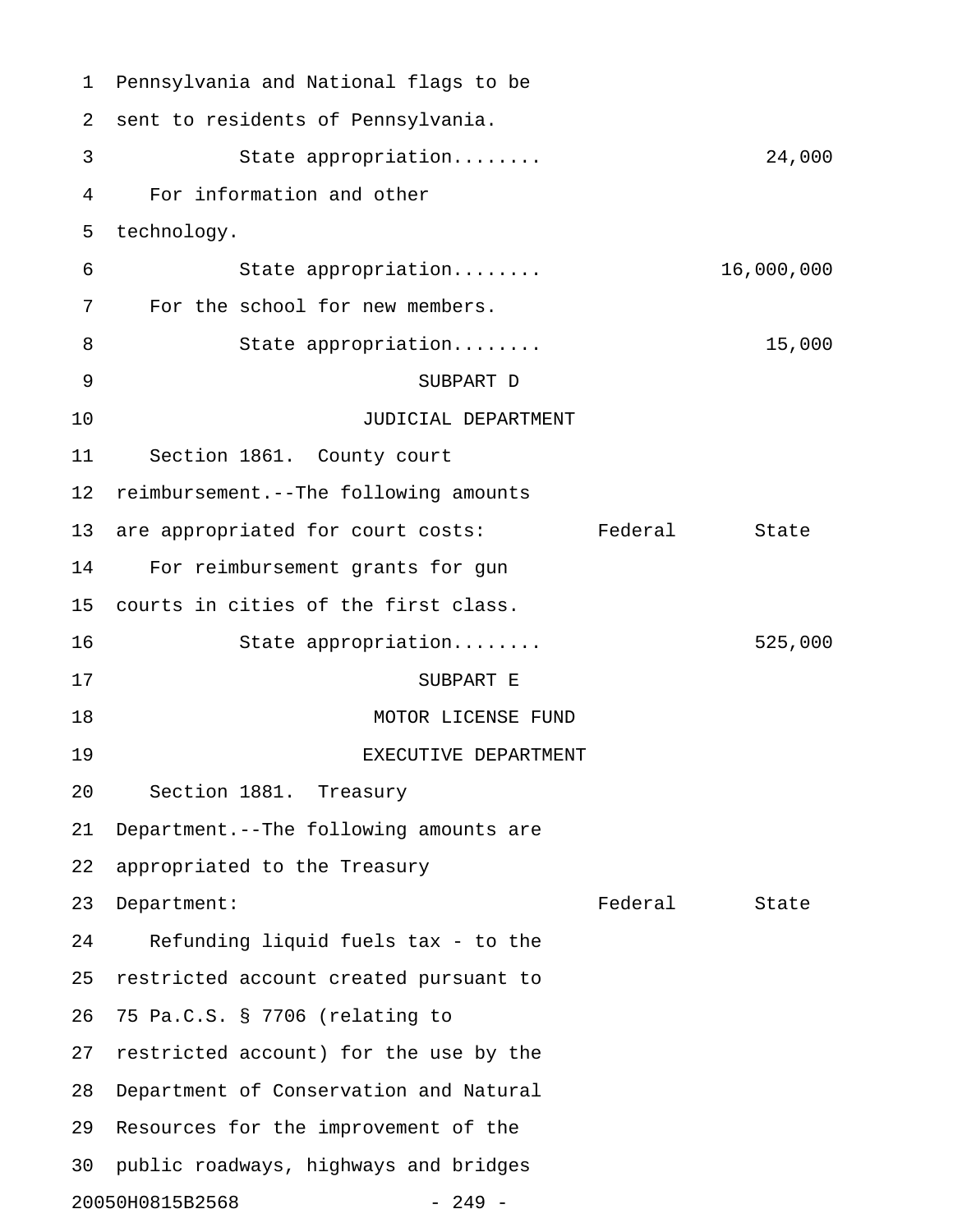1 of the Commonwealth that are also used 2 by snowmobiles and all-terrain 3 vehicles. For the purpose of this 4 appropriation, improvement includes, 5 but is not limited to, grooming for 6 snowmobile use and safety. 7 State appropriation....... 1,000,000 8 SUBPART J 9 MISCELLANEOUS PROVISIONS FOR 2004-2005 10 Section 1891. Prior laws unaffected.--This act is not 11 intended to be inconsistent with or to repeal any provision of 12 any act enacted at this or any prior session of the General 13 Assembly regulating the purchase of supplies, the ordering of 14 printing and binding, the purchase, maintenance and use of 15 automobiles, the method of making payments from the State 16 Treasury for any purpose or the functioning of any 17 administrative department, board or commission. 18 Section 1892. Compliance with other law before funds 19 available.--No appropriation made by this part to any 20 department, board, commission or agency of the Executive 21 Department shall be available unless and until the department, 22 board, commission or agency has complied with sections 615 and 23 616 of the act of April 9, 1929 (P.L.177, No.175), known as The 24 Administrative Code of 1929. 25 Section 1893. Contracts prerequisite to encumbering or 26 committing funds.--Funds for the purchase of supplies, materials 27 and equipment shall not be deemed to be committed or encumbered

29 with the vendors.

30 Section 1894. Minority business set-asides.--(a) Each 20050H0815B2568 - 250 -

28 until contracts covering the purchase have been entered into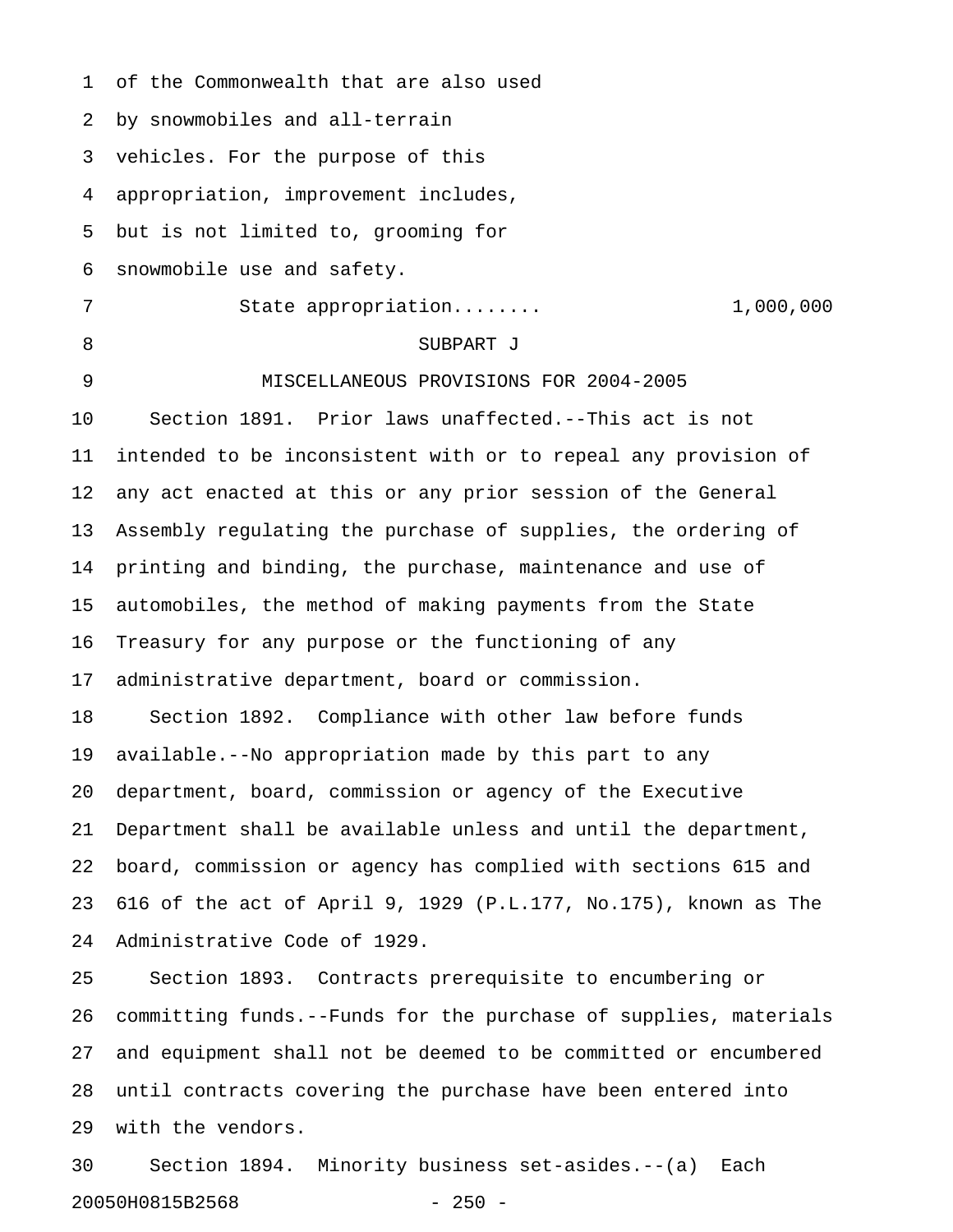1 department or other instrumentality of the Commonwealth listed 2 in Subpart B authorized to contract for buildings, highways, 3 commodities, equipment, supplies or services shall report to the 4 General Assembly all information pertinent to anticipated 5 procurement needs at the beginning of each fiscal year and each 6 fiscal quarter thereafter.

7 (b) As used in this section, the term "minority business" 8 means a minority business enterprise as defined in the act of 9 July 22, 1974 (P.L.598, No.206), known as the Pennsylvania 10 Minority Business Development Authority Act.

11 Section 1895. Appropriation of funds from miscellaneous 12 sources.--(a) In addition to the amounts appropriated by this 13 part, moneys received in payment for food and household supplies 14 furnished to employees and other persons, except inmates, by an 15 institution, and moneys received from the proceeds from the sale 16 of any products of the soil, meats, livestock, timber or other 17 materials sold by the department shall be paid into the General 18 Fund and are hereby appropriated out of the General Fund to the 19 several respective institutions for the operation and 20 maintenance of the institutions.

21 (b) In addition to the amounts appropriated by this part, 22 all moneys received from any other source, except the Federal 23 Government, as contributions for the programs provided herein or 24 as payment for services or materials furnished by one 25 institution to another, except those collections designated as 26 revenues, shall be paid into the General Fund and are hereby 27 appropriated out of the General Fund for the purposes of the 28 respective appropriations.

29 (c) In addition to any funds specifically appropriated by 30 this part, all moneys received by a department or agency of the 20050H0815B2568 - 251 -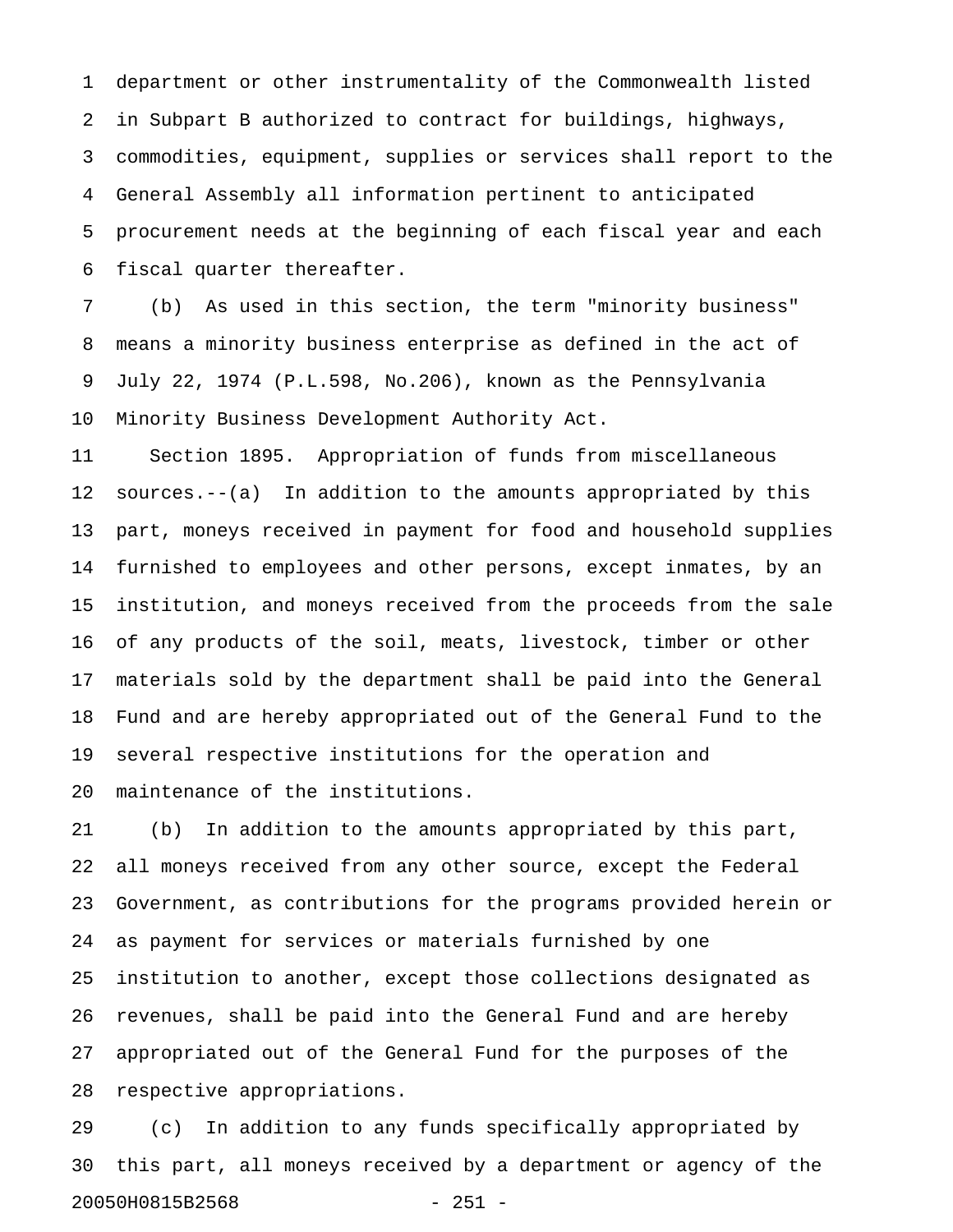1 Commonwealth from any other sources, except the Federal 2 Government, as contributions or supplements to the department or 3 agency for a program or administration of an act included in 4 this part shall be paid into the General Fund and credited to 5 the appropriation for that program or administration of the act. 6 Section 1896. Lapsing of unused funds.--(a) Except as 7 otherwise provided by law or by this section, that part of all 8 appropriations in Part XVIII uncommitted or unencumbered as of 9 June 30, 2005, shall be continuing appropriations until June 30, 10 2005.

11 (b) The appropriation in section 209 of the act of July 4, 12 2004 (P.L. , No.7A), known as the General Appropriation Act 13 of 2004, to the Department of Community and Economic Development 14 for grants to issuing authorities under the Infrastructure 15 Facilities Improvement Program shall be a continuing 16 appropriation until June 30, 2006.

17 (c) The appropriations in Part XVIII to the Pennsylvania 18 Emergency Management Agency for September 1999 Tropical Storm 19 Disaster - Hazard Mitigation, July 2003 Summer Storm - Hazard 20 Mitigation and September 2004 Tropical Storm Ivan - Public 21 Assistance-State Match shall be continuing appropriations until 22 June 30, 2008.

23 (d) The appropriation in section 215 of the act of July 4, 24 2004 (P.L. , No.7A), known as the General Appropriation Act 25 of 2004, to the Department of Health for health research and 26 services shall be a continuing appropriation until June 30, 27 2006.

28 (e) The appropriation in section 228 of the act of July 4, 29 2004 (P.L. , No.7A), known as the General Appropriation Act 30 of 2004, to the Pennsylvania Higher Education Assistance Agency 20050H0815B2568 - 252 -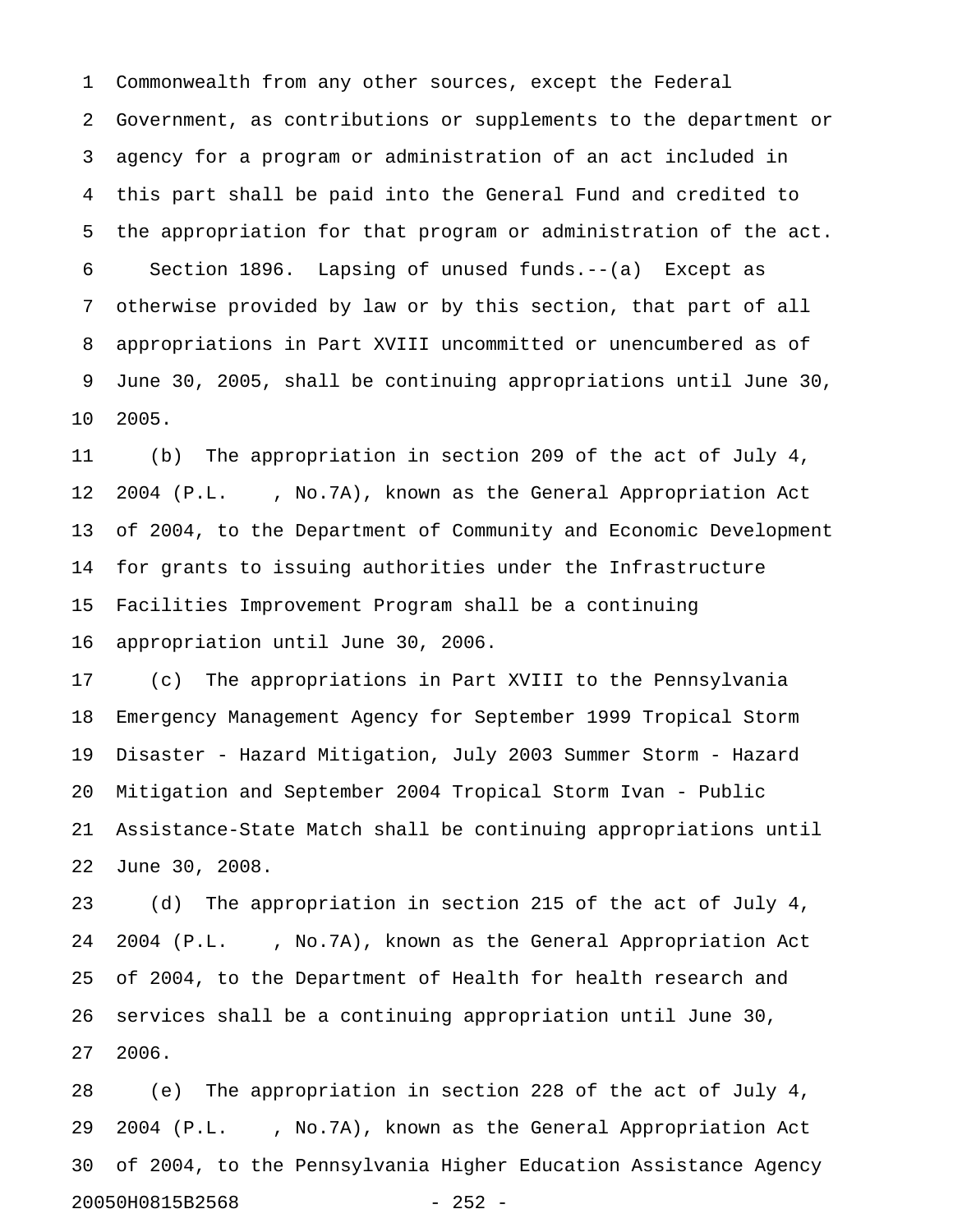1 for a technology work experience internship program shall be a 2 continuing appropriation until June 30, 2006.

3 (f) The appropriation in Subpart C of this part to the 4 Legislative Department shall be a continuing appropriation. 5 (g) The appropriation in section 281 of the act of July 4, 6 2004 (P.L. , No.7A), known as the General Appropriation Act 7 of 2004, to the Supreme Court for the unified judicial system 8 security program shall be a continuing appropriation.

9 (h) The appropriation in section 1881 to the Treasury 10 Department shall be a continuing appropriation until June 30, 11 2006.

12 Section 1897. Construction with prior appropriation acts.-- 13 Any appropriation in Subparts B, C, D and E of this part which 14 is the same or similar to any appropriation in the act of July 15 4, 2004 (P.L. , No.7A), known as the General Appropriation 16 Act of 2004, shall replace that appropriation.

17 Section 1898. Deduction of expended appropriations under 18 prior law.--Any money which has been appropriated and expended 19 under the act of July 4, 2004 (P.L. , No.7A), known as the 20 General Appropriation Act of 2004, shall be deducted from the 21 corresponding appropriation in this part.

22 PART XIX

23 SPECIAL PROVISIONS FOR FEDERAL FUNDS

## 24 FOR 2005-2006

25 Section 1901. General Fund repository for Federal funds.-- 26 All moneys received from the Federal Government as contributions 27 or supplements to the departments or agencies of the 28 Commonwealth or the programs herein provided shall be paid into 29 the General Fund.

30 Section 1902. Limitation on encumbering or spending Federal 20050H0815B2568 - 253 -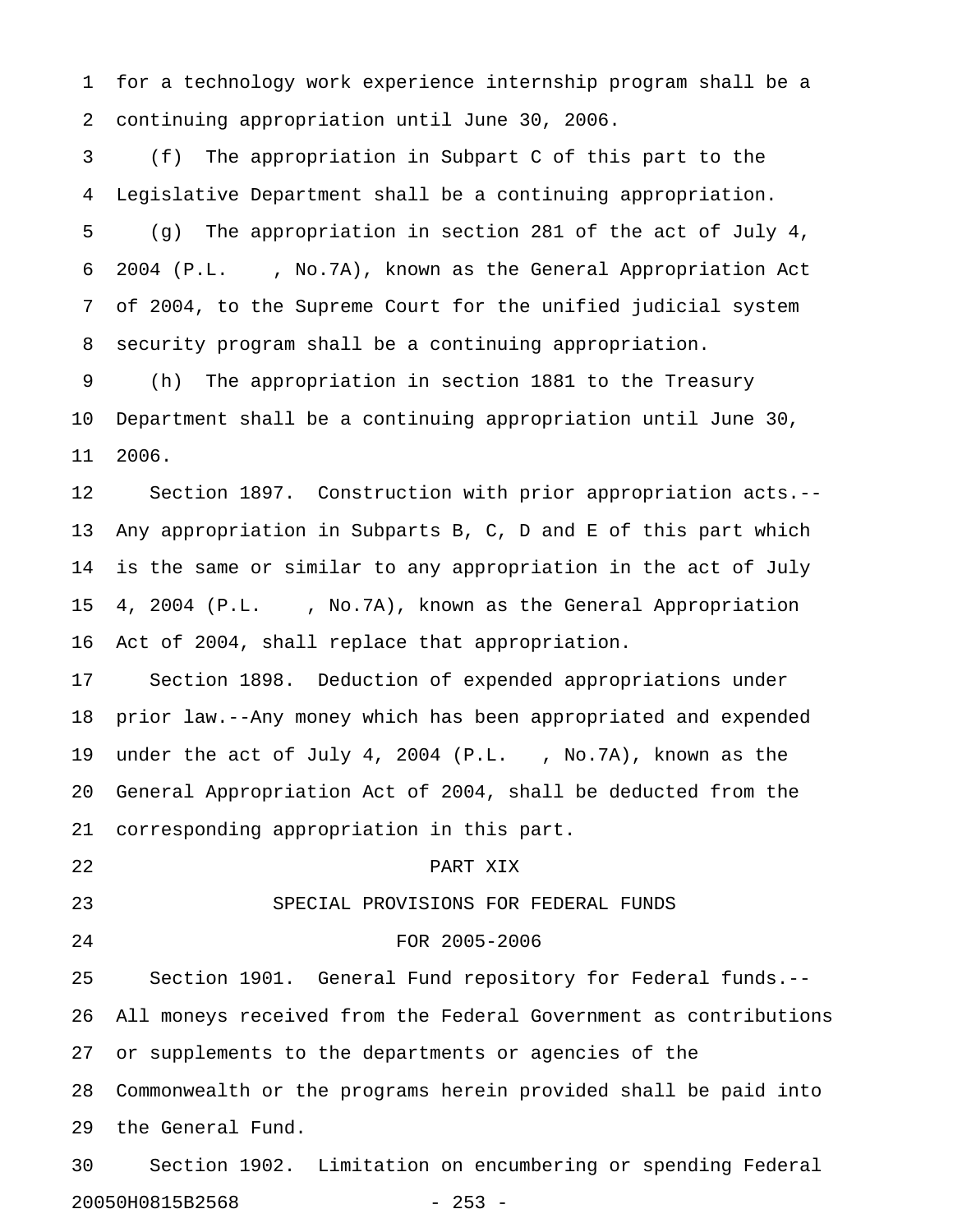1 funds.--Federal funds shall be encumbered or spent only to the 2 extent that such funds are estimated as being available during 3 the fiscal year of the Commonwealth.

4 Section 1903. Appropriation of prior unspent Federal 5 funds.--Any Federal money which has been previously appropriated 6 by the General Assembly and authorized or allocated by the 7 Federal Government but remains unspent from prior fiscal years 8 and will not be renewed for fiscal year 2005-2006 is hereby 9 appropriated.

10 Section 1904. Subgrants between Federal fund 11 appropriations.--Subgrants may be made between appropriations 12 without further approval of the General Assembly. The Secretary 13 of the Budget shall submit a list of subgrants to the chairman 14 and minority chairman of the Appropriations Committee of the 15 Senate and the chairman and minority chairman of the 16 Appropriations Committee of the House of Representatives 17 quarterly. No subgrant to a State agency, however, may be made 18 from a restricted receipt account without a specific 19 appropriation by the General Assembly.

20 Section 1905. Utilization of emergency Federal funds.--(a) 21 Federal funds available for costs and damages resulting from 22 natural disasters or civil disobedience may be added to an 23 appropriation contained in this act or to funds appropriated or 24 may be used for the purposes prescribed by the Federal 25 Government.

26 (b) In addition to the moneys appropriated by this act, all 27 moneys received from the Federal Government for the purpose of 28 disaster assistance or relief, or other moneys received as a 29 direct result of terrorist acts and moneys for homeland security 30 and defense, shall be paid into the General Fund and are hereby 20050H0815B2568 - 254 -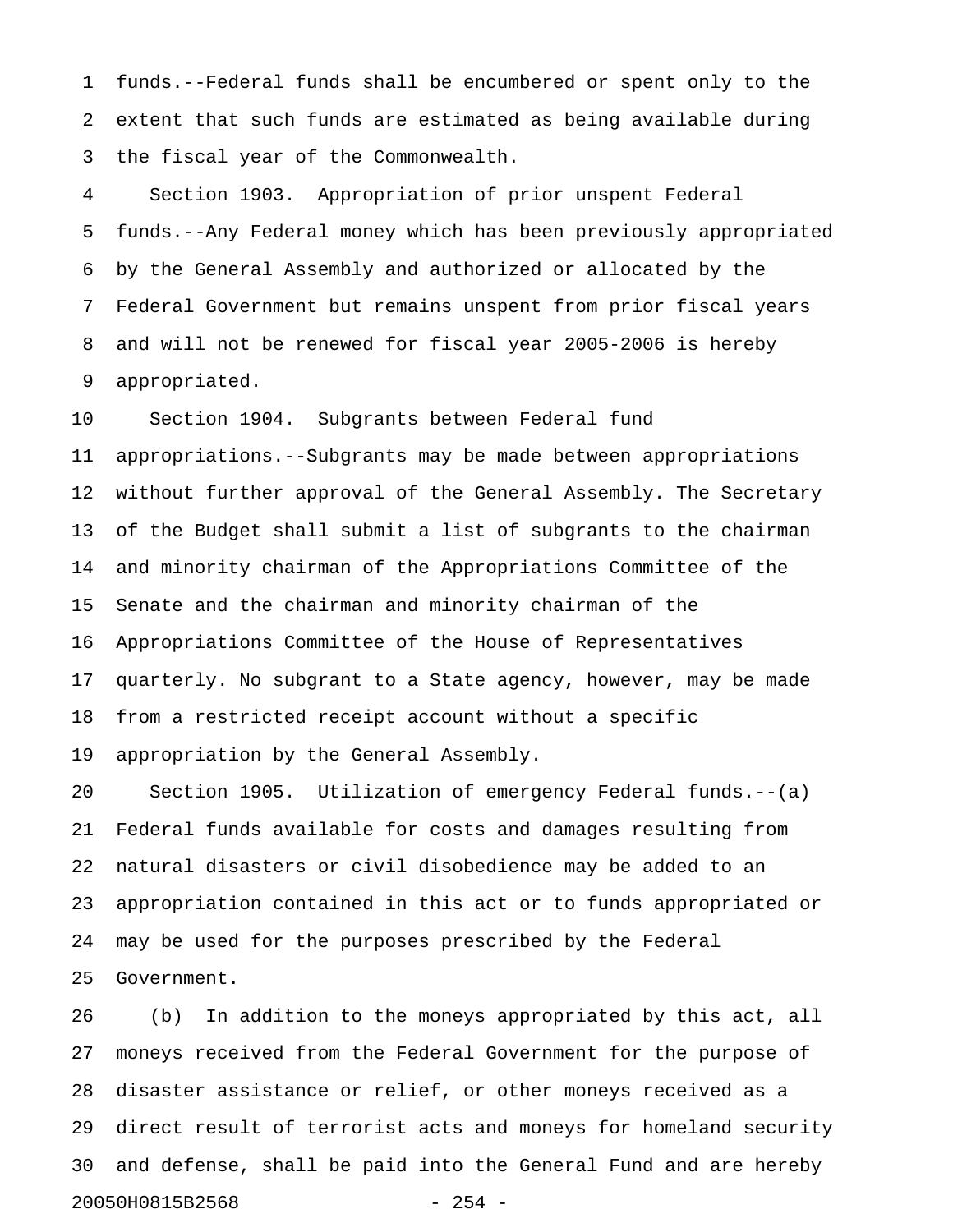1 appropriated out of the General Fund to the departments, boards, 2 commissions or agencies designated by the Governor.

3 (c) In the event of any emergency situation in which the 4 General Assembly cannot act in sufficient time, the Governor is 5 authorized through executive authorization to provide up to 6 \$10,000,000 in Federal funds to alleviate the emergency 7 situation. For the purposes of this section, "emergency" is 8 defined as any situation in which there is a chance of or which 9 may result in substantial human suffering.

10 Section 1906. Transfer of funds from TANFBG to CCDFBG and 11 SSBG.--In accordance with Federal law which permits the transfer 12 of funds from the TANFBG to the CCDFBG and SSBG, the Department 13 of Public Welfare, upon approval of the Secretary of the Budget, 14 may make such transfers of funds provided that any such transfer 15 will not result in a deficit in any appropriation from which 16 funds are transferred. The Secretary of the Budget shall provide 17 ten days prior notification of any such transfers to the 18 chairman and the minority chairman of the Appropriations 19 Committee of the Senate and the chairman and minority chairman 20 of the Appropriations Committee of the House of Representatives. 21 Section 1907. Transfer of LIHEAP funds.--(a) The Department 22 of Public Welfare, upon approval of the Secretary of the Budget, 23 may transfer up to 15% of any additional funds received for the 24 LIHEAP program either through an increase in the regular program 25 or a Presidential release of contingency funds, to the 26 Department of Community and Economic Development for the LIHEAP 27 - Weatherization Program. The Secretary of the Budget shall 28 provide ten days prior notification of any such transfers to the 29 chairman and minority chairman of the Appropriations Committee 30 of the Senate and the chairman and minority chairman of the 20050H0815B2568 - 255 -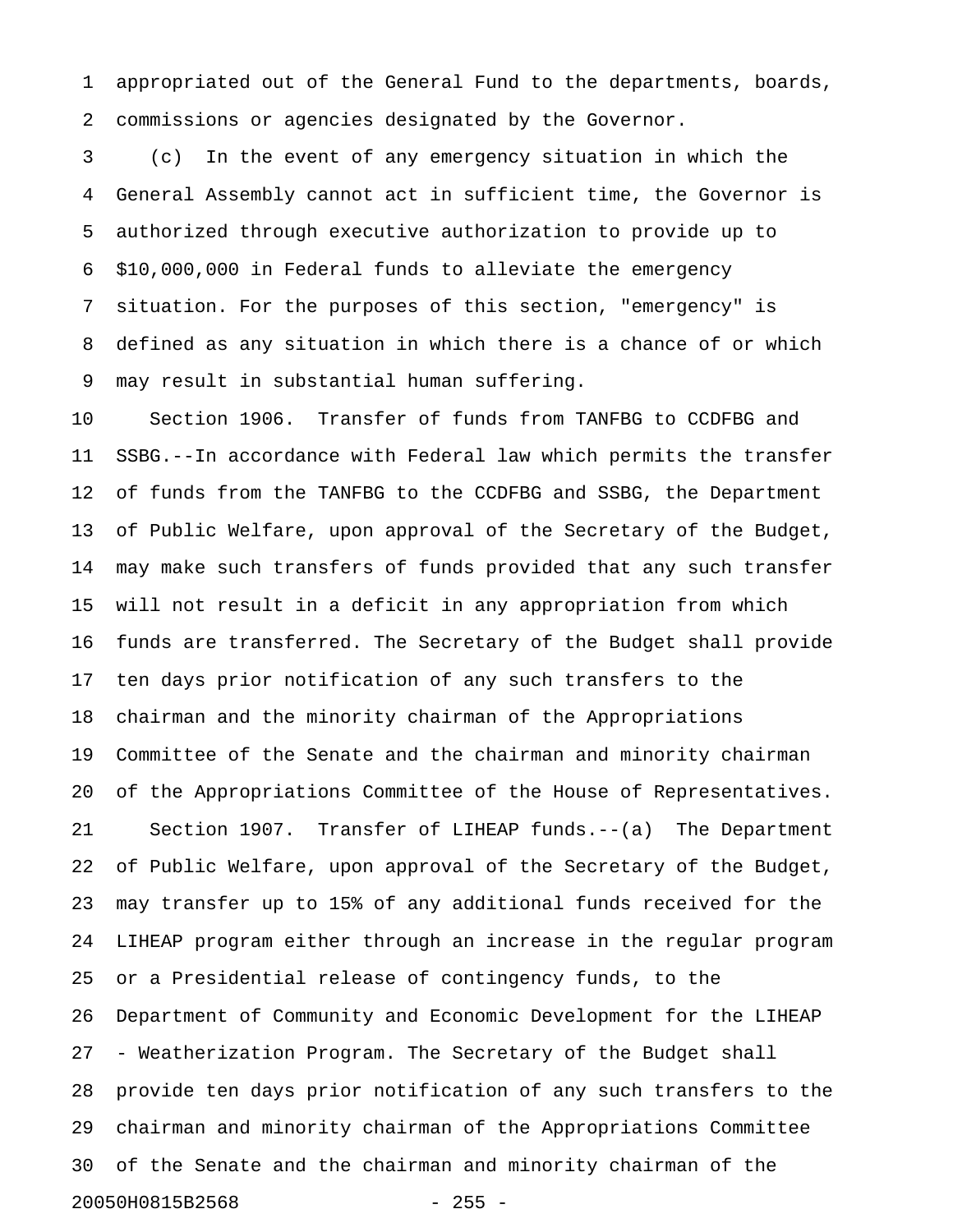1 Appropriations Committee of the House of Representatives.

2 (b) The Department of Public Welfare, upon approval of the 3 Secretary of the Budget, may transfer LIHEAP administrative 4 funds to the Department of Community and Economic Development 5 subject to any limitations under Federal law. The Secretary of 6 the Budget shall provide ten days prior notification of any such 7 transfer to the chairman and minority chairman of the 8 Appropriations Committee of the Senate and the chairman and 9 minority chairman of the Appropriations Committee of the House 10 of Representatives.

## 11 PART XX

12 MISCELLANEOUS PROVISIONS FOR 2005-2006

13 Section 2001. Prior laws unaffected.--Except as provided in 14 section 253, this act is not intended to be inconsistent with or 15 to repeal any provision of any act enacted at this or any prior 16 session of the General Assembly regulating the purchase of 17 supplies, the ordering of printing and binding, the purchase, 18 maintenance and use of automobiles, the method of making 19 payments from the State Treasury for any purpose or the 20 functioning of any administrative department, board or 21 commission.

22 Section 2002. Compliance with other law before funds 23 available.--No appropriation made by this act to any department, 24 board, commission or agency of the Executive Department shall be 25 available unless and until the department, board, commission or 26 agency has complied with sections 615 and 616 of the act of 27 April 9, 1929 (P.L.177, No.175), known as The Administrative 28 Code of 1929.

29 Section 2003. Contracts prerequisite to encumbering or 30 committing funds.--Funds available to agencies, boards, 20050H0815B2568 - 256 -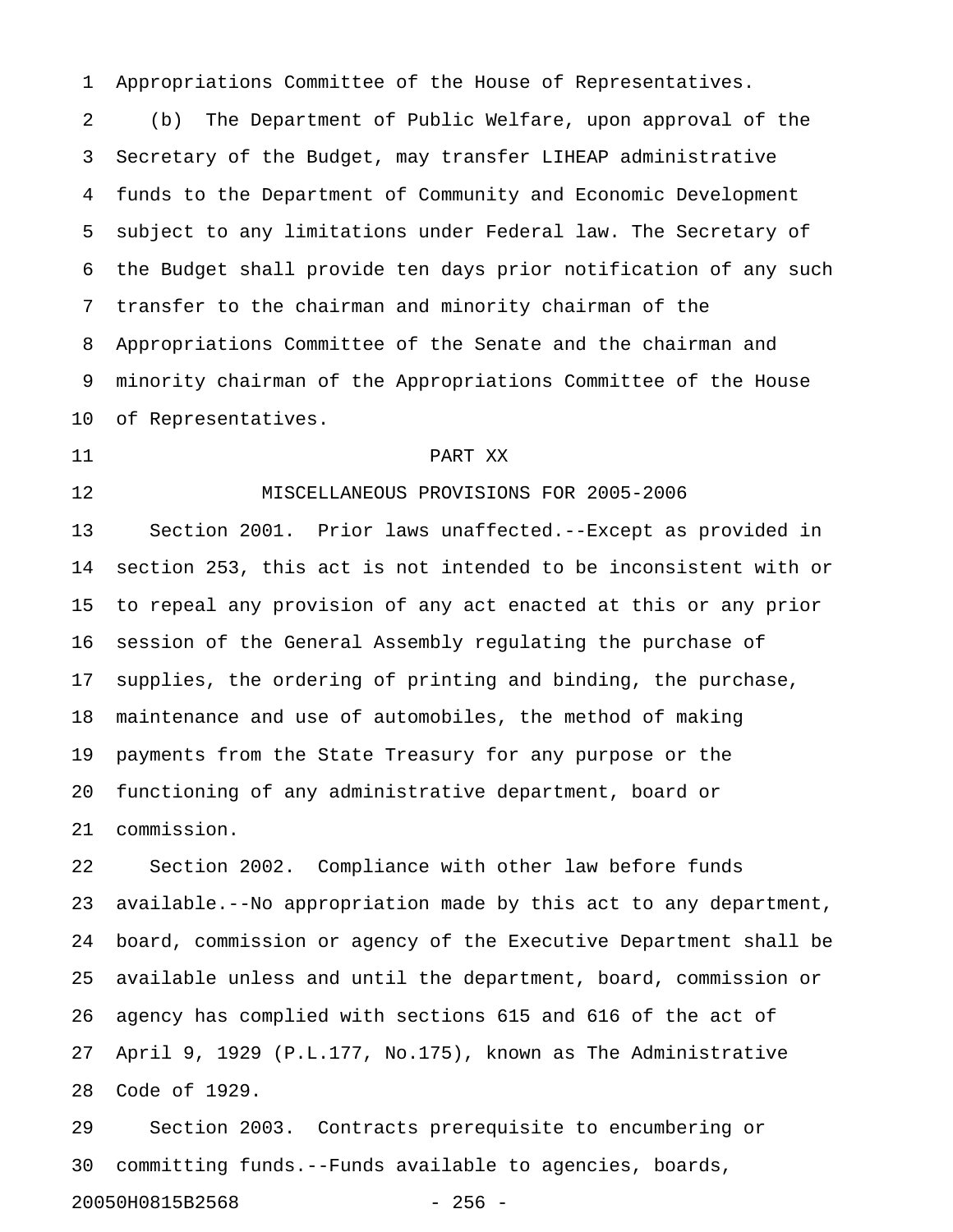1 departments, commissions, or other governmental entities under 2 this act for the procurement of supplies, services or 3 construction shall not be available for payment of, or to be 4 committed to or encumbered for payment of, any such procurement 5 unless and until the agency, board, department or other 6 governmental entity has complied with all of the requirements 7 applicable to the procurement that are set out in 62 Pa.C.S. 8 (relating to procurement) and in the policies, procedures and 9 regulations instituted in accordance with that code. 10 Section 2004. Minority business set-asides.--(a) Each 11 department or other instrumentality of the Commonwealth listed 12 in Subpart A of Part II authorized to contract for buildings, 13 highways, commodities, equipment, supplies or services shall 14 report to the General Assembly all information pertinent to

15 anticipated procurement needs at the beginning of each fiscal 16 year and each fiscal quarter thereafter.

17 (b) As used in this section, the term "minority business" 18 means a minority business enterprise as defined in the act of 19 July 22, 1974 (P.L.598, No.206), known as the Pennsylvania 20 Minority Business Development Authority Act.

21 Section 2005. Appropriation of funds from miscellaneous 22 sources.--(a) In addition to the amounts appropriated by this 23 act, moneys received in payment for food and household supplies 24 furnished to employees and other persons, except inmates, by an 25 institution, and moneys received from the proceeds from the sale 26 of any products of the soil, meats, livestock, timber or other 27 materials sold by the department shall be paid into the General 28 Fund and are hereby appropriated out of the General Fund to the 29 several respective institutions for the operation and 30 maintenance of the institutions.

20050H0815B2568 - 257 -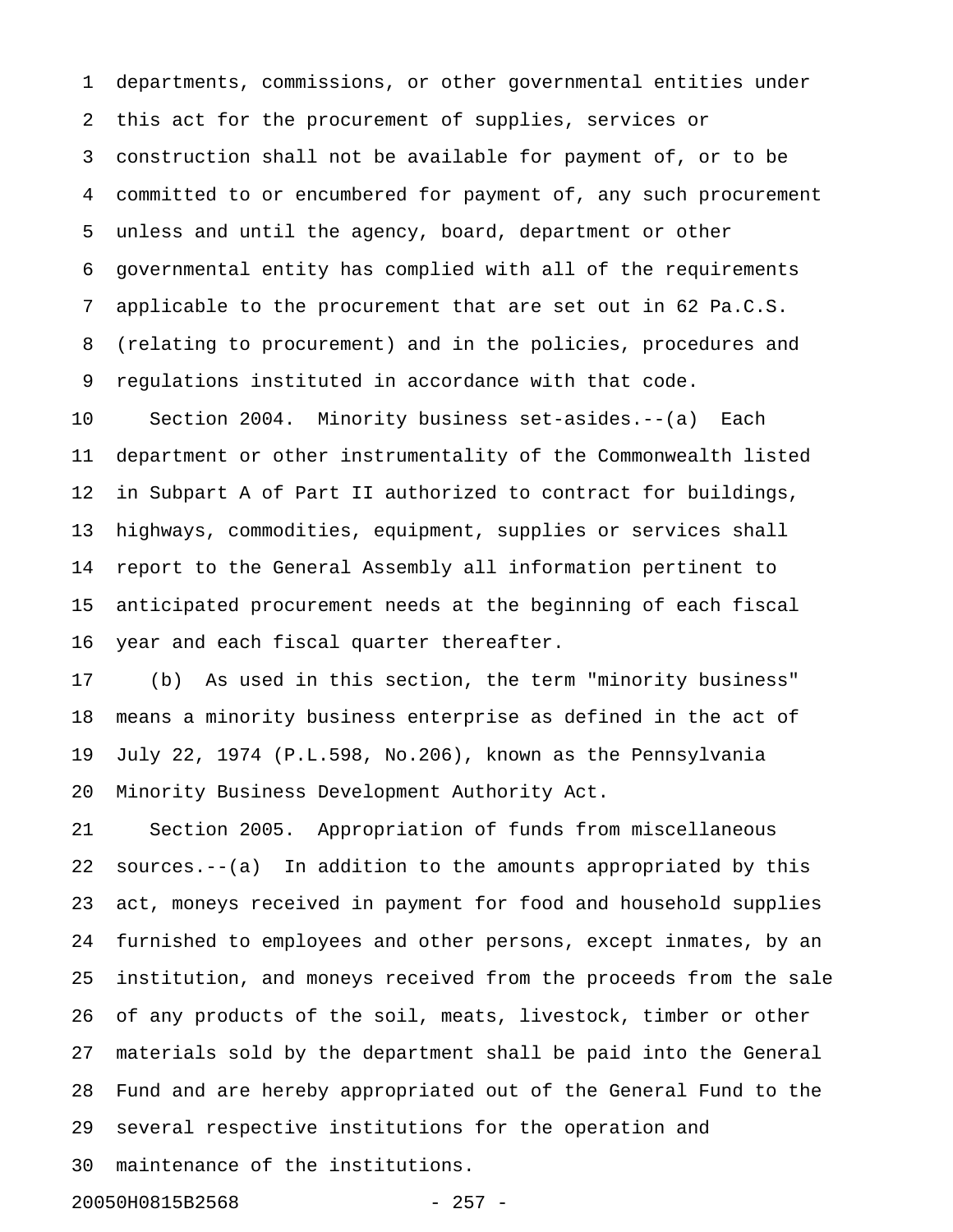1 (b) In addition to the amounts appropriated by this act, all 2 moneys received from any other source, except the Federal 3 Government, as contributions for the programs provided herein or 4 as payment for services or materials furnished by one 5 institution to another, except those collections designated as 6 revenues, shall be paid into the General Fund and are hereby 7 appropriated out of the General Fund for the purposes of the 8 respective appropriations.

9 (c) In addition to any funds specifically appropriated by 10 this act, all moneys received by a department or agency of the 11 Commonwealth from any other sources, except the Federal 12 Government, as contributions or supplements to the department or 13 agency for a program or administration of an act included in 14 this act shall be paid into the General Fund and credited to the 15 appropriation for that program or administration of the act. 16 Section 2006. Lapsing of unused funds.--(a) Except as 17 otherwise provided by law or by this section, that part of all 18 appropriations in Parts II, III, IV, V, VI, VII, VIII, IX, X, 19 XI, XII, XIII, XIV, XV, XVI and XVI-A unexpended, uncommitted or 20 unencumbered as of June 30, 2006, shall automatically lapse as 21 of that date.

22 (b) The appropriations in Part II to the Department of 23 Agriculture for crop insurance and fruit trees indemnities shall 24 be a continuing appropriation until June 30, 2007.

25 (c) The appropriation in Part II to the Department of 26 Education for approved private schools and Pennsylvania Charter 27 Schools for the Deaf and Blind for prior years' audit resolution 28 shall be a continuing appropriation until June 30, 2007.

29 (d) The appropriations in Part II to the Pennsylvania 30 Emergency Management Agency for August 2004 Storm Relief, August 20050H0815B2568 - 258 -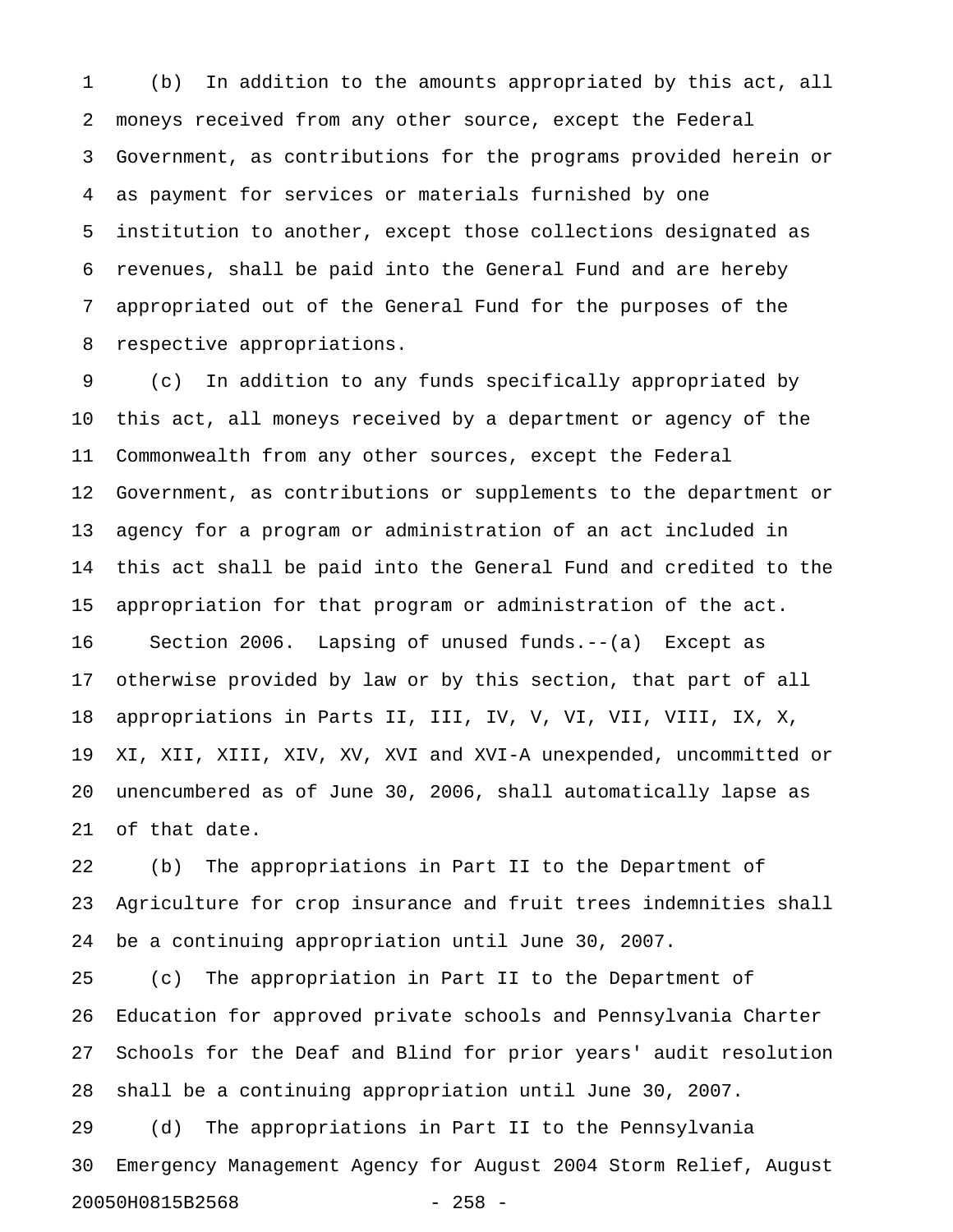1 2004 Storm Disaster - Public Assistance, September 2004 Storm 2 Relief, Hazard Mitigation, September 2004 Tropical Storm Ivan - 3 Public Assistance - State Match and the April 2005 Flooding - 4 Public Assistance shall be continuing appropriations until June 5 30, 2008.

6 (e) The appropriations in Part II to the Legislative 7 Department shall be continuing appropriations.

8 (f) The appropriations in Part II to the Supreme Court for 9 the unified judicial security programs shall be a continuing 10 appropriation.

11 (g) The appropriation in Part II for county court 12 reimbursements for the gun courts shall be a continuing 13 appropriation until June 30, 2007.

14 (h) The appropriation in section 803 providing a refund to 15 the Department of Conservation and Natural Resources shall be a 16 continuing appropriation.

17 (i) The appropriation in Part VIII to the Pennsylvania 18 Emergency Management Agency for September 2004 Tropical Storm 19 Ivan-Public Assistance shall be a continuing appropriation until 20 June 30, 2008.

21 Section 2007. Appellate courts appropriation contingency.-- 22 The funds appropriated in Part II to the Supreme, Superior and 23 Commonwealth Courts for justice and judge expenses are 24 contingent upon a vouchered expense account plan being continued 25 by the Supreme Court.

26 Section 2008. Transfer of excess funds.--The Governor may 27 transfer any excess money in those funds receiving proceeds of 28 Commonwealth of Pennsylvania general obligation bonds in excess 29 of the amount necessary for the purposes for which the bonds 30 were issued to the appropriate sinking fund for payment of debt 20050H0815B2568 - 259 -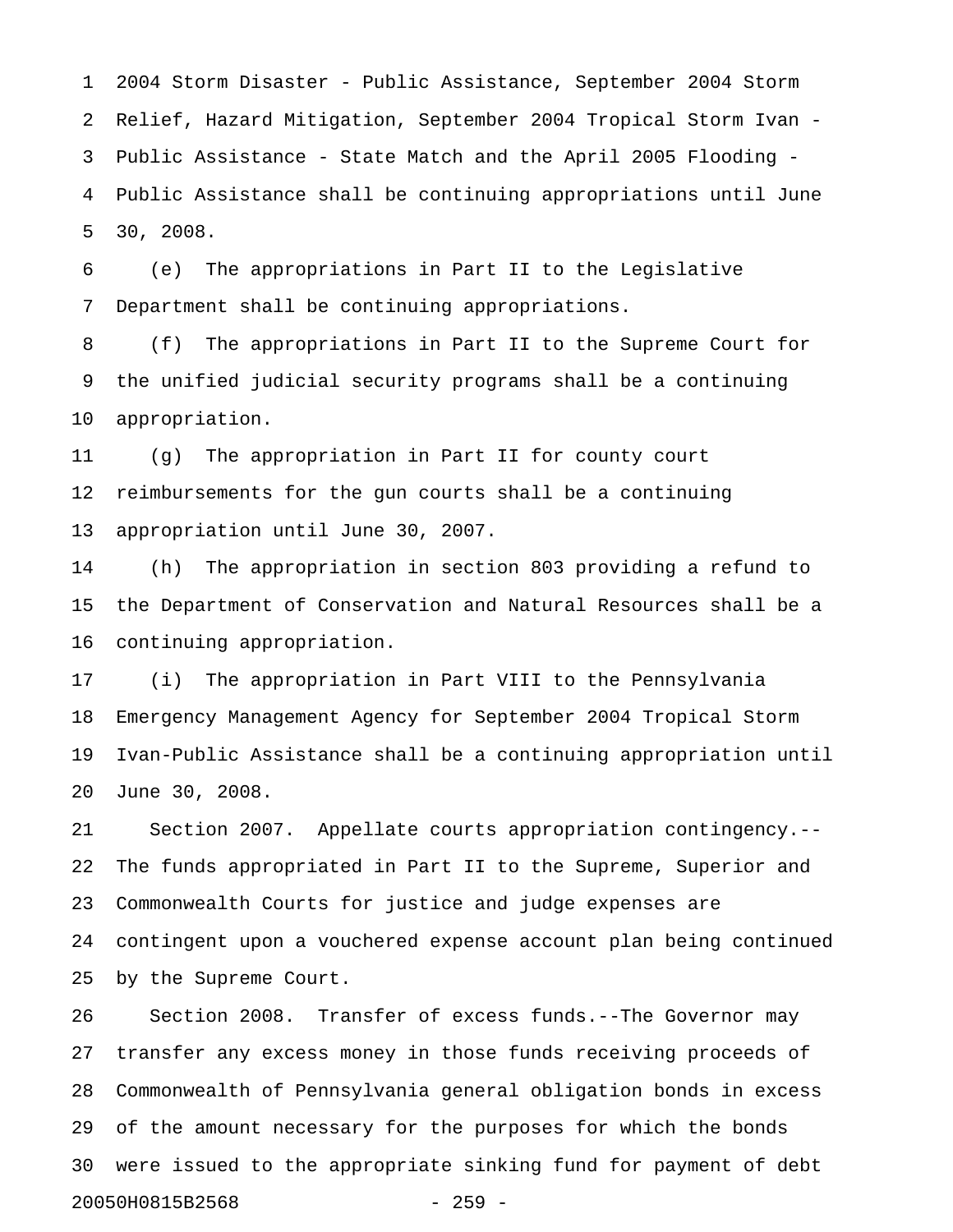1 service due on outstanding bonds. If such excess funds, together 2 with any available balance, exceed the amount of debt service 3 remaining to be paid, the funds shall be transferred to the 4 General Fund or to the appropriate special fund responsible for 5 such debt service.

6 Section 2009. Transfer of funds by the Supreme Court.--The 7 Supreme Court may transfer during the fiscal year funds 8 appropriated in sections 281, 282, 283, 284, 285, 286, 287, 290 9 and 291 to the Judicial Department in Part II, among any of the 10 line items contained within those sections. In order to avoid a 11 deficit in any line items in those sections, the Supreme Court 12 may also transfer any funds deposited into the Judicial Computer 13 System Augmentation Account to any line items in those sections. 14 The Supreme Court may also transfer any excess funds 15 appropriated in those sections to the Judicial Computer System 16 Augmentation Account during the month of June 2006. Whenever the 17 Supreme Court makes a transfer under this section, the Supreme 18 Court shall give written notification to the Secretary of the 19 Budget and chairman and minority chairman of the Senate 20 Committee on Appropriations and the chairman and the minority 21 chairman of the House of Representatives Committee on 22 Appropriations ten days prior to any transfer. This section 23 shall not apply to the appropriation in section 291 for gun 24 courts.

25 Section 2010. Motor License Fund limitation.--The Department 26 of Transportation is authorized to make adjustments to 27 construction contracts for highway capital projects involving 28 steel entered into prior to March 1, 2004, where the adjustments 29 are supported by mutual consideration.

30 PART XXI

20050H0815B2568 - 260 -